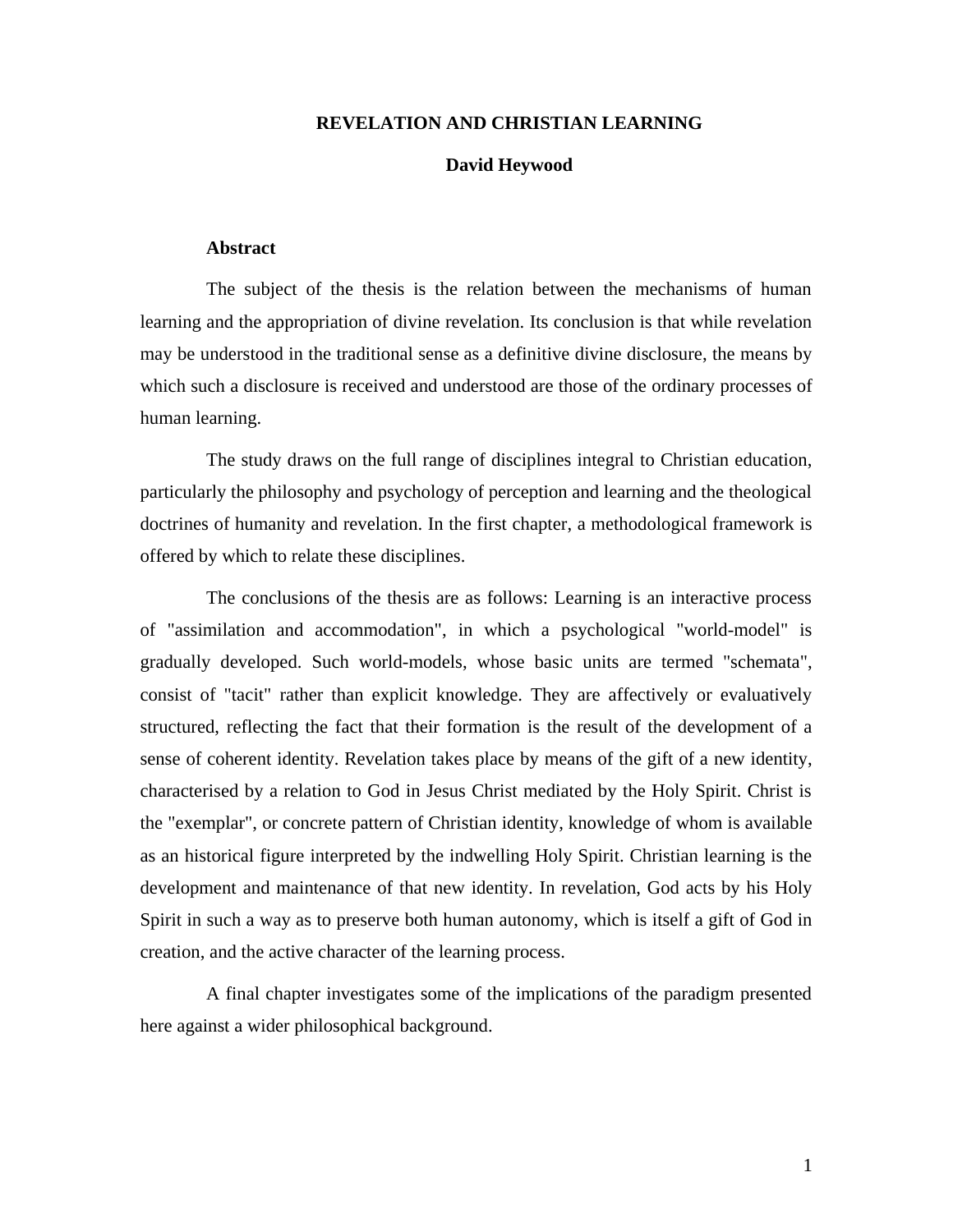## REVELATION AND CHRISTIAN LEARNING

David Stephen Heywood

Submitted for the degree of Doctor of Philosophy

University of Durham

Department of Theology

1989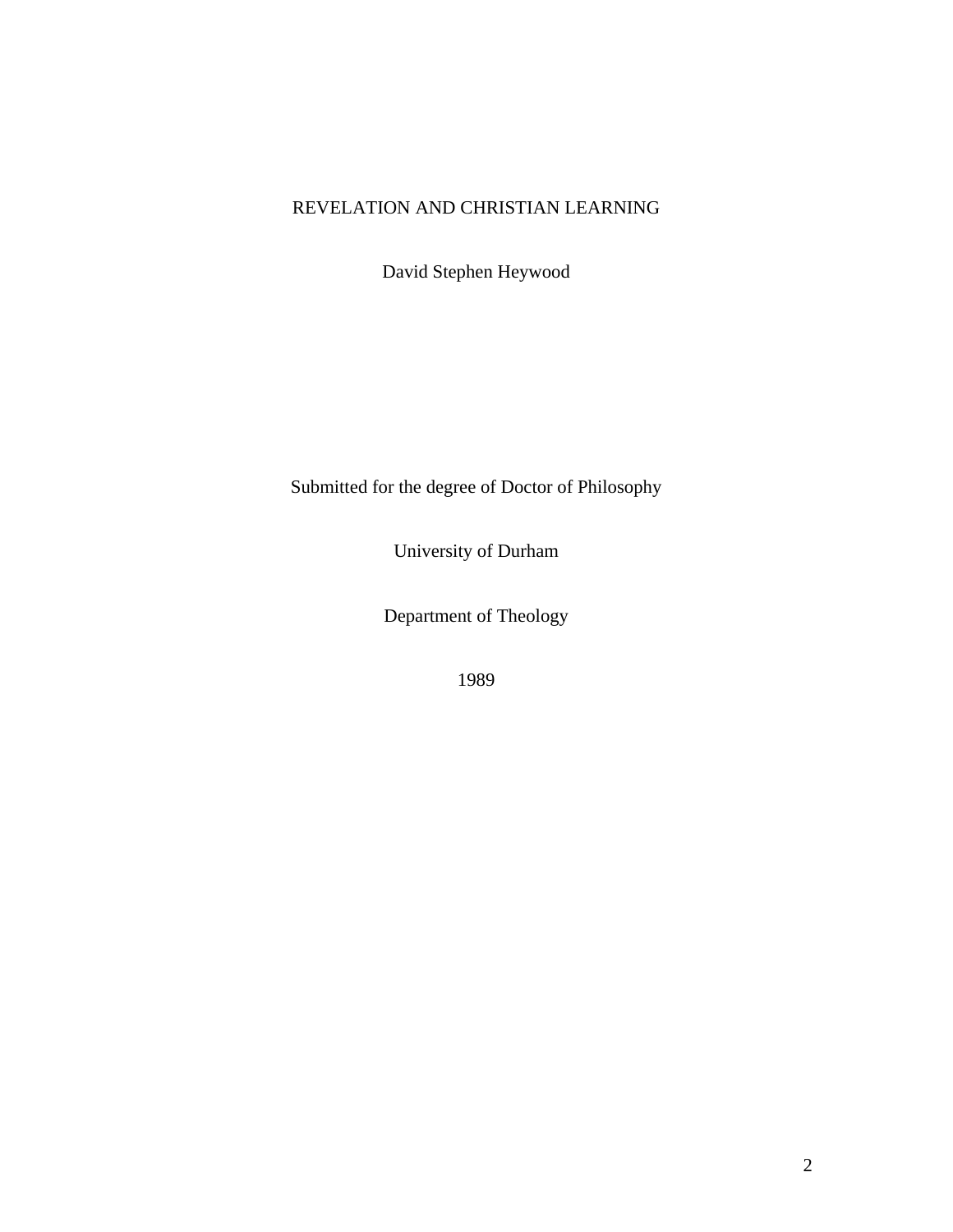#### ACKNOWLEDGEMENTS

I would like to record my thanks to several members of the University who have given their time to read parts of my work and to give help and advice; Dr. Geoff Alred (Education), Dr. Bill Williamson (Sociology), Dr. Robert Drewett and Dr. Arthur Still (Psychology), Dr. Richard Roberts, Dr. George Dragas and Prof. Daniel Hardy (Theology). Also to the staff of the University Library, Education Department, Mrs. Joyce Adams, Mrs. Mary Herbert and Mrs. Joan Brown.

I have benefitted greatly from the discussions of the North of England Institute for Christian Education seminar group between 1983 and 1986 and the Systematic Theology seminar group of 1985-6. Also from discussions with Prof. Stephen Sykes in the course of the preparation of a joint paper.

Dr. Ann Loades was generous enough to make time during a sabbatical to discuss my work after she had taken over from Prof. Sykes as my departmental tutor.

In particular, my thanks go to Dr. Jeff Astley of the North of England Institute for Christian Education, my supervisor, for his unstinting support, his invaluable help and advice and generous allocation of time.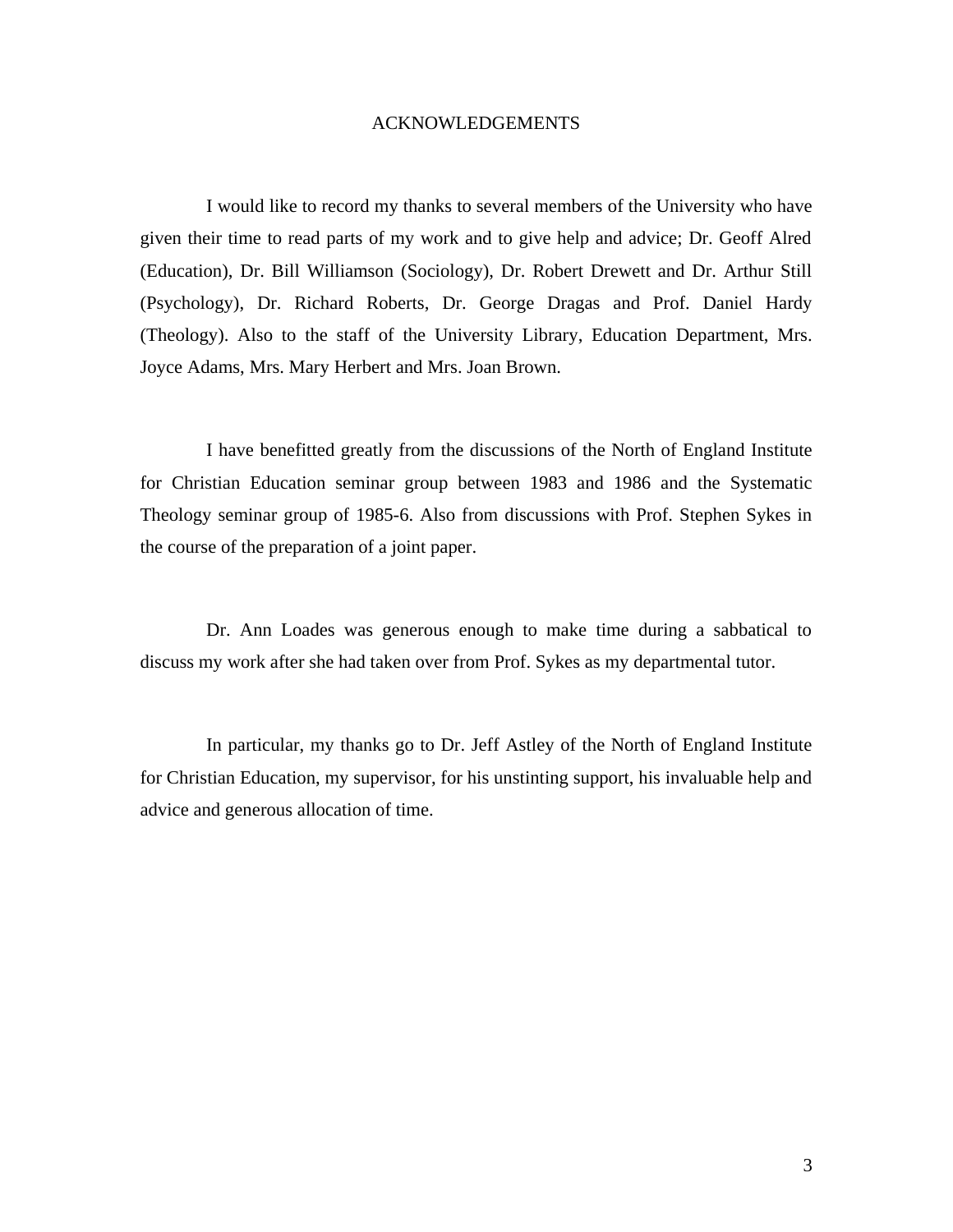# **REVELATION AND CHRISTIAN LEARNING**

## **Introduction 7**

Notes 12

| 1. Revelation and Human Self-Understanding |                                                                                |                                                      |    |    |    |  |  |  |  |
|--------------------------------------------|--------------------------------------------------------------------------------|------------------------------------------------------|----|----|----|--|--|--|--|
|                                            | 1. Theory and Observation in Science                                           |                                                      |    |    |    |  |  |  |  |
|                                            |                                                                                | 2. "Images of Man" in Social Science and Theology 19 |    |    |    |  |  |  |  |
|                                            | 3. The Possibility of Revelation<br>23                                         |                                                      |    |    |    |  |  |  |  |
|                                            | <b>Notes</b>                                                                   | 26                                                   |    |    |    |  |  |  |  |
|                                            |                                                                                | 2. Interaction: Mechanism and Meaning 34             |    |    |    |  |  |  |  |
|                                            | 1. The Complementary Roles of Philosophy and Psychology                        |                                                      |    |    |    |  |  |  |  |
|                                            |                                                                                | 2. The Contribution of the Knower                    |    | 40 |    |  |  |  |  |
|                                            |                                                                                | 3. A Theoretical Framework: Interaction              |    | 43 |    |  |  |  |  |
|                                            |                                                                                | 4. Meaning and Intentionality                        |    | 47 |    |  |  |  |  |
|                                            | <b>Notes</b>                                                                   | 51                                                   |    |    |    |  |  |  |  |
|                                            | 3. Personal Knowledge                                                          | 54                                                   |    |    |    |  |  |  |  |
|                                            | 1. The Physical Basis of Tacit Knowledge<br>2. The Cognitive Domain: Exemplars |                                                      |    |    |    |  |  |  |  |
|                                            |                                                                                |                                                      |    |    |    |  |  |  |  |
|                                            |                                                                                | 3. "Frames" and the Structure of Schemata            | 62 |    |    |  |  |  |  |
|                                            | 4. Analogy and the Affective Domain: Salience                                  |                                                      | 67 |    |    |  |  |  |  |
|                                            |                                                                                | 5. Dissonance: A Cognitive Theory of Emotion         |    |    | 71 |  |  |  |  |
|                                            |                                                                                | 6. Attitudes and Affective Processing                |    |    | 74 |  |  |  |  |
|                                            | <b>Notes</b>                                                                   | 78                                                   |    |    |    |  |  |  |  |
| 4. Knowledge and Personal Identity<br>82   |                                                                                |                                                      |    |    |    |  |  |  |  |
|                                            |                                                                                | 1. The Social Context of Learning                    |    | 83 |    |  |  |  |  |
|                                            |                                                                                | 2. Psycho-Social Development                         |    | 88 |    |  |  |  |  |
|                                            | 3. Self and Other                                                              |                                                      | 92 |    |    |  |  |  |  |
|                                            |                                                                                | 4. Identity Formation as the Motive for Learning     |    |    | 95 |  |  |  |  |
|                                            | <b>Notes</b>                                                                   | 99                                                   |    |    |    |  |  |  |  |
|                                            |                                                                                |                                                      |    |    |    |  |  |  |  |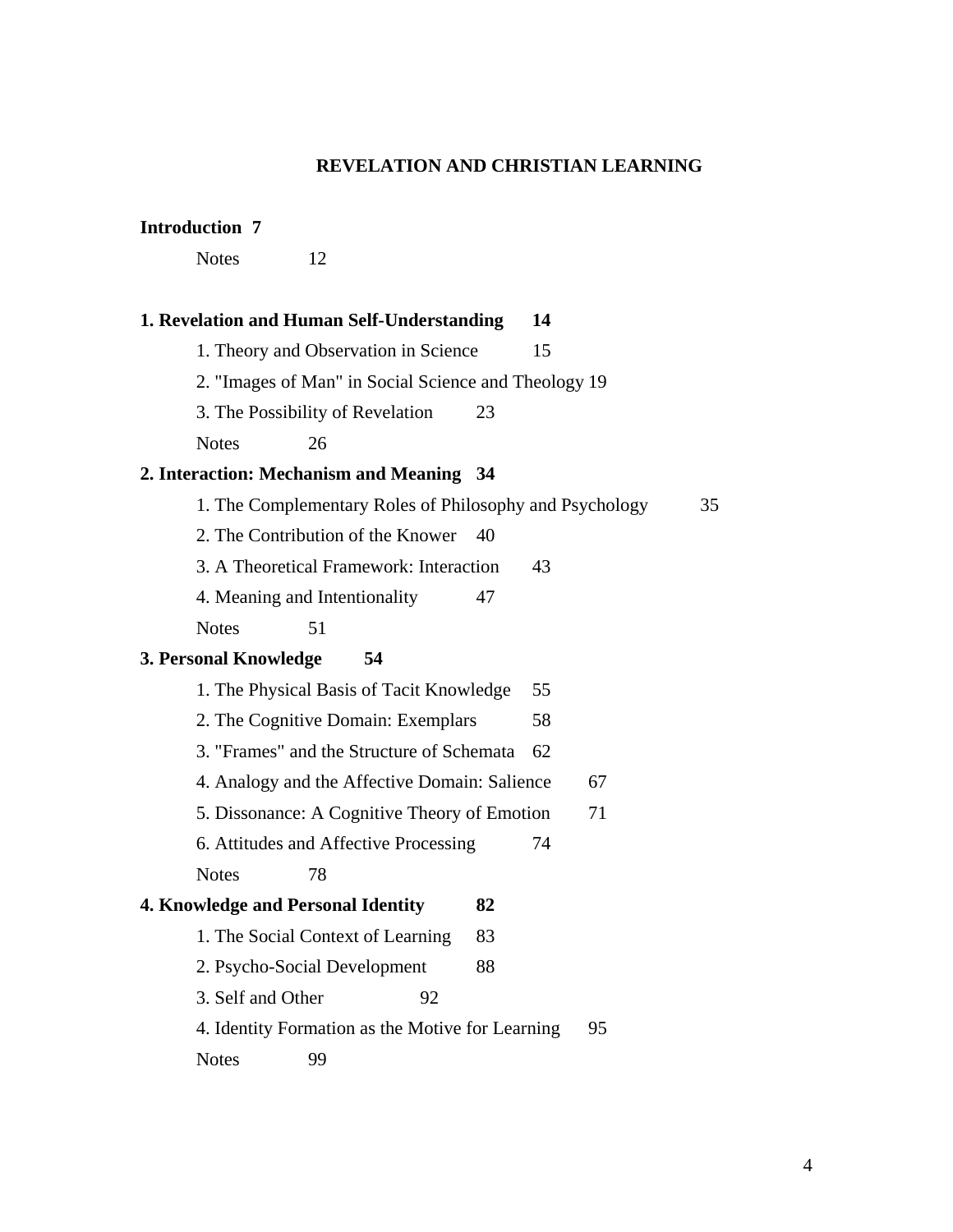|                     | 5. Human Autonomy in the Process of Revelation          |                                                  |     |  |     | 103 |  |  |  |
|---------------------|---------------------------------------------------------|--------------------------------------------------|-----|--|-----|-----|--|--|--|
|                     | 1. The Image of God                                     | 104                                              |     |  |     |     |  |  |  |
|                     | 2. The Elusive Agent                                    |                                                  | 107 |  |     |     |  |  |  |
|                     | 3. The Spirit of Revelation                             |                                                  | 113 |  |     |     |  |  |  |
|                     | <b>Notes</b>                                            | 119                                              |     |  |     |     |  |  |  |
|                     | <b>6. Learning Christ</b>                               | 125                                              |     |  |     |     |  |  |  |
|                     | 1. The Approach to the Study of Revelation 126          |                                                  |     |  |     |     |  |  |  |
|                     | 2. A Universal Knowledge of God? 128                    |                                                  |     |  |     |     |  |  |  |
|                     | 3. Jesus Christ as the Content of Revelation 134        |                                                  |     |  |     |     |  |  |  |
|                     | 4. The Historical Christ<br>139                         |                                                  |     |  |     |     |  |  |  |
|                     | 5. Conformation                                         | 142                                              |     |  |     |     |  |  |  |
|                     | 6. Ideology and Inspiration                             |                                                  | 146 |  |     |     |  |  |  |
|                     | Notes 151                                               |                                                  |     |  |     |     |  |  |  |
|                     | 7. Reflection 162                                       |                                                  |     |  |     |     |  |  |  |
|                     |                                                         | 1. Interaction and the Cognitive Orientation 163 |     |  |     |     |  |  |  |
|                     |                                                         | 2. Interaction and the Synthetic A Priori        |     |  | 166 |     |  |  |  |
|                     | 3. Imagination                                          | 170                                              |     |  |     |     |  |  |  |
|                     | 4. Transcendental Idealism and the Status of the "Real" |                                                  |     |  |     |     |  |  |  |
|                     | 5. Necessities of Discourse<br>178                      |                                                  |     |  |     |     |  |  |  |
|                     | 6. "I"                                                  | 181                                              |     |  |     |     |  |  |  |
|                     | 7. The Purpose of God in Creation<br>187                |                                                  |     |  |     |     |  |  |  |
|                     | <b>Notes</b>                                            | 192                                              |     |  |     |     |  |  |  |
| <b>Bibliography</b> |                                                         | 198                                              |     |  |     |     |  |  |  |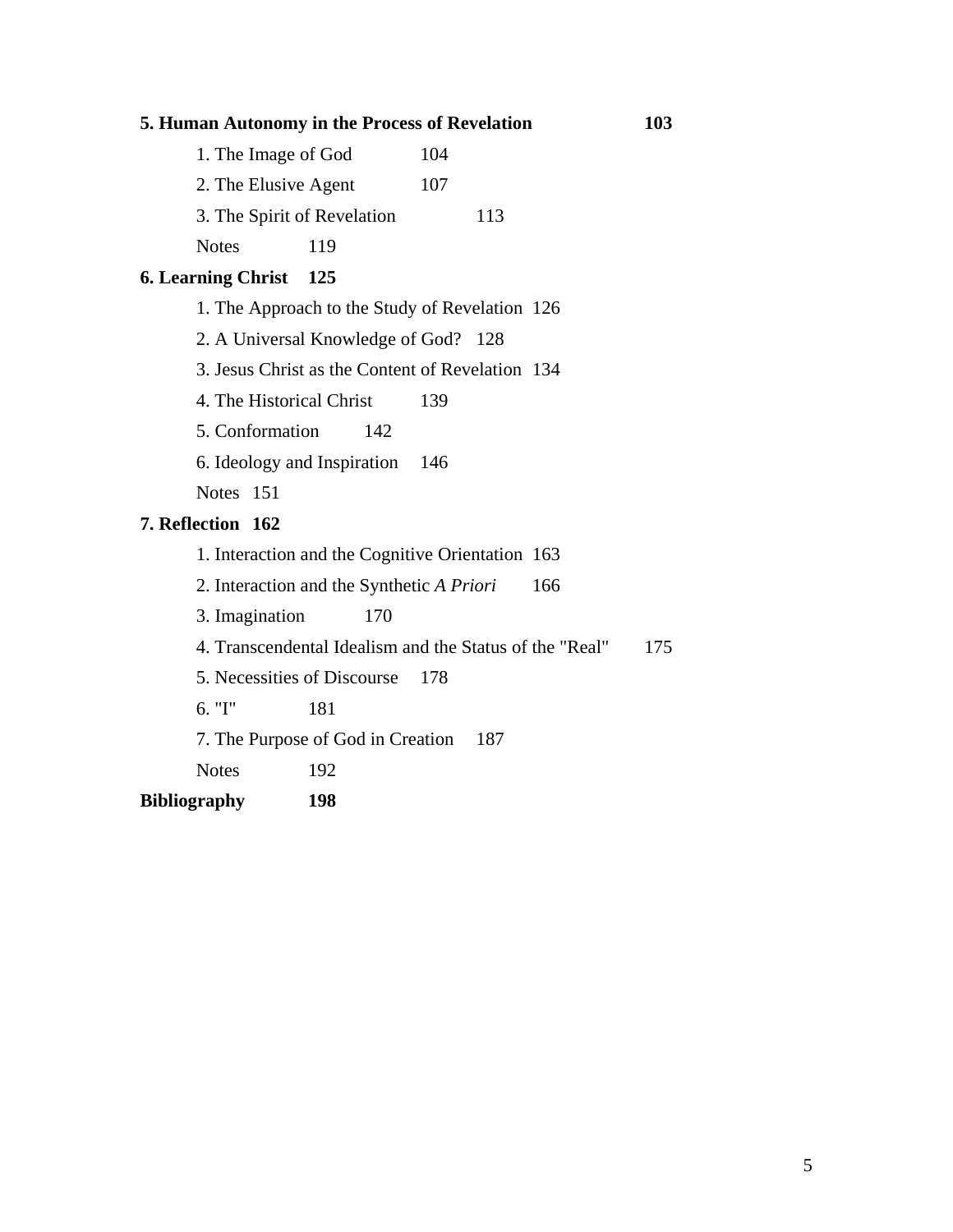## DECLARATION

No part of this thesis has been submitted for a degree in this or any other university. All the research has been the author's own work.

The copyright of this thesis rests with the author. No quotation from it should be published without his prior written consent and information derived from it should be acknowledged.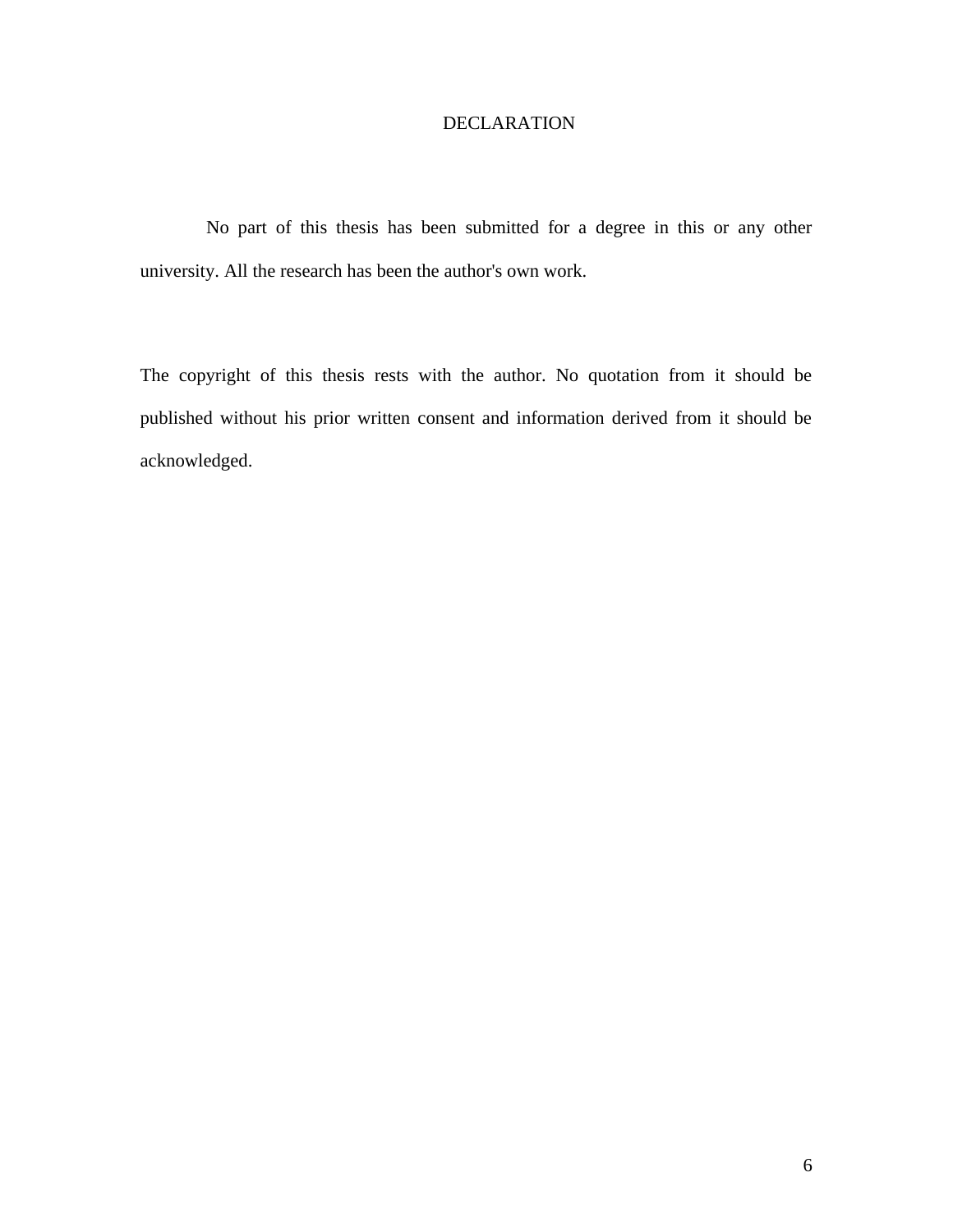### **Revelation and Christian Learning**

### **INTRODUCTION**

This thesis is intended primarily as a contribution to the field of Christian education. The expression, "Christian education" is currently used in a number of ways, which may be summarised as follows:

1. Christianity as "curriculum content" in the context of public education. The usual reference is to the teaching of religious education in schools, but it may be extended to include adult education courses.

2. A Christian approach to or philosophy of education, taken as a whole.

3. All that educational activity which takes place within the context of Christian commitment, the means by which Christians grow in the understanding of and commitment to their faith.

These three senses of the term "Christian education" may legitimately be distinguished, and in discussions of a practical nature it is usually clear which sense is intended. From a theoretical point of view, however, the distinction is less helpful, because similar issues arise in each context. In particular, both senses 1 and 3 are vitally affected by the major issue which arises from sense 2, whether a distinctively "Christian" approach to education is possible or legitimate.

It has been argued, in particular by Paul Hirst, that the idea of a "Christian education" is a "contradiction in terms".<sup>1</sup> Education, Hirst believes, has its own, rationally derivable criteria, independent of any particular belief system, such as that expressed in Christian theology. The methods of teaching and learning a particular concept are determined by the inherent and autonomous rationality of the subject area in question, and cannot be affected by criticism from the standpoint of theology.2 If Hirst's view is accepted then not only is a Christian philosophy of education excluded, but the idea of educational activity within the context of Christian commitment becomes problematic. Either such education takes place according to rationally definable and publicly recognisable norms and values, unaffected by the Christian context, or something other than "education" is taking place. This view appears to drive a wedge between "education" and "Christian nurture" or formation, which must be regarded as less than educational, and possibly as indoctrination.

Against Hirst's "secular" point of view, with its distinction between public, rationally-based values, such as those expressed in his definition of education, and the "private" values of religious belief, the argument of this thesis is that theological criteria are applicable to every area of life, including education. A Christian philosophy of education is one in which the concepts of the teacher, the learner and the teachinglearning relationship, the aims of the curriculum as a whole and the values expressed in the choice of material are all informed by theological criteria. In particular, it is shown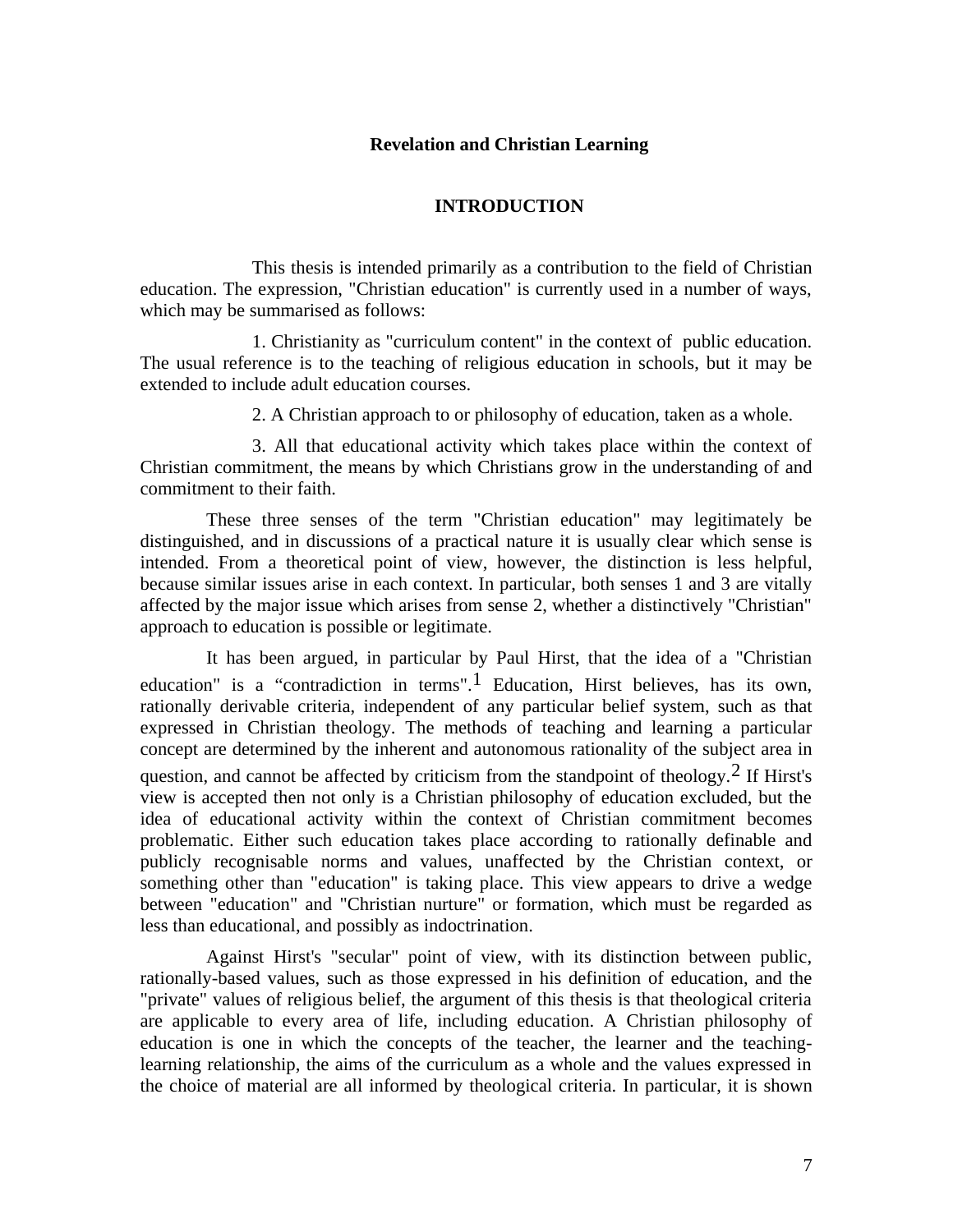that the study of the way people learn is informed by philosophical anthropology, in the development and criticism of which theology has an important role to play.<sup>3</sup>

Although a Christian critique of education taken as a whole is to be understood as valid and possible, the best way of describing such an exercise is probably as "theology of education". The term "Christian education" is to be used in this thesis in the third of the senses listed above. Christian education is defined as the educational activity which takes place within the sphere of Christian commitment, that is to say, within the Church.<sup>4</sup> Its main task is the facilitation of the growth to Christian maturity of adult believers. It also includes the initiation of children and adult converts into the beliefs and practices of the Christian faith and the training of men and women for Christian ministry in all its many forms. Christian education is both "formative" and "critical". It is formative insofar as its aim is to "nurture" Christians in the understanding of, commitment to and ability to practise their faith. Its critical task is to enable Christians to reflect on the grounds for and consequences of their beliefs.<sup>5</sup>

While Christian education defined in this way applies mainly to those areas of the Church's ministry particularly concerned with teaching and training, there is also a sense in which Christian education has to do with the whole life of the Church. Every other aspect of the Church's life, such as worship, evangelism and political and social involvement, has an educational aspect. Christians learn their faith not only in formal educational contexts but informally through the whole of the shared life of the community. As John Westerhoff in particular powerfully argues, efforts to enable Christian men and women to reflect on the practice of their faith are likely to be of little value if these are undermined by the "hidden curriculum" expressed in the actual practices of the community.<sup>6</sup> The deliberate attempt of the Christian educator to facilitate learning in formal settings must be matched by deliberate and sustained efforts to ensure that the practices of the church in every other area of its corporate life adequately express the ideals it professes to believe.<sup>7</sup>

The task of the theoretical side of Christian education is to reflect upon the Church's ministry of teaching and training. Like the wider field of education, to which it is related, Christian education is a "practical discipline". A practical discipline is one, like medicine and civil engineering, which, in contrast to theoretical disciplines such as physics, economics or history, is defined by its relation to a particular field of activity. A practical discipline draws on a number of theoretical disciplines relevant to its task. Those relevant to the field of education include psychology, sociology, ethics and philosophy. As a discipline which takes place in the context of Christian commitment, Christian education must include theology as an additional and vitally important element.8

There are three main requirements for the effectiveness of Christian education:

1. It must be securely grounded in those areas of theological understanding relevant to the Church's ministry of teaching, such as the nature of man, the nature of revelation and the nature and task of the Church.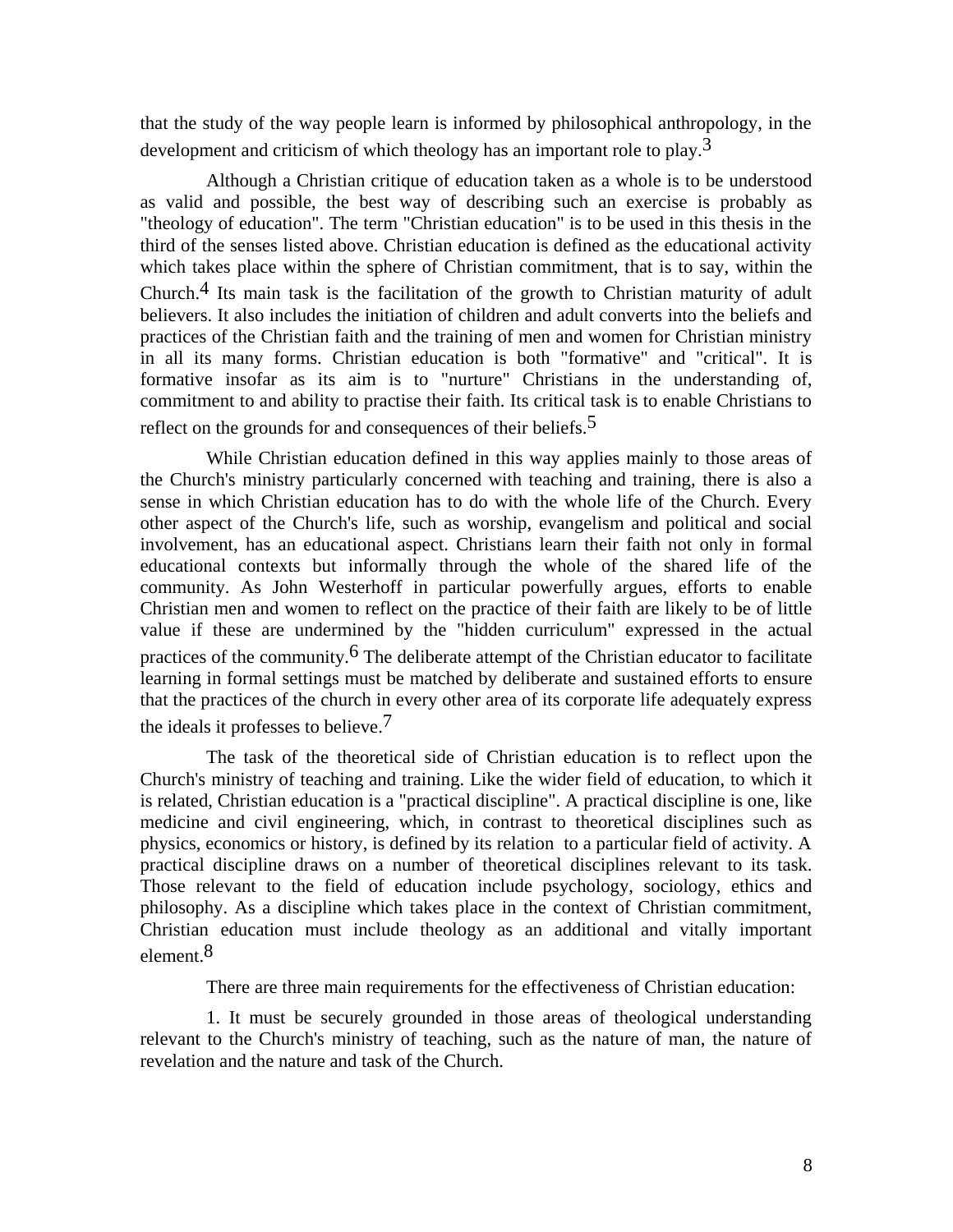2. It must be securely grounded in the various disciplines contributory to the study of education. The theological understanding of the Church, for example, must be supplemented by an account of the Church as an organisation with a social context. The description of man, from a theological standpoint, as creature and as the object of divine grace must be supplemented by an account of man as a learner and as a social being.

3. The work in these two areas must issue in a viable theory of educational practice.

Unfortunately, however, these requirements haved proved difficult to meet, with the result that Christian education currently faces something of a crisis of identity. In 1978, a collection of articles on the discipline and methods of Christian education was published with the title, *Who are We?*9 Seymour and Miller's book, *Contemporary Approaches to Christian Education*, published in 1982, lists five separate approaches, each with contrasting understandings of scope, aims and methods.<sup>10</sup> One of the problems underlying these differences of approach is a failure to resolve the basic question implicit in the nature of Christian education as a composite discipline, the relation between the theoretical disciplines on which it draws. In Christian education, the practices of education and theology meet. What is to be the relationship between them?

One of the reasons for this failure is the division between a "theological approach" to Christian education and an alternative "social science" approach. Advocates of the theological approach argue that since Christian education takes place within the context of Christian commitment, it is to be understood as a branch of practical theology.<sup>11</sup> In the words of Randolph Crump Miller, theology is the "clue" to Christian education.12 Advocates of the social science approach, on the other hand, reject what they see as "theological imperialism". In their view, Christian education is a type of education, to be governed by the complex of disciplines relevant to the educational task, particularly the social sciences.13

The argument between the two approaches centres around the relation of theology to education on the one hand and the relation between social science and education on the other, with the question at issue, which discipline has the most valid claim to dictate the norms for education in a Christian context. What neither side has attempted, however, is a systematic enquiry into the relationship between theology and the social sciences. But if the three requirements for Christian education, listed above, are to be adequately met, some account of the relationship between its principal constituent disciplines is necessary. Accordingly, as an attempt at a genuinely interdisciplinary approach, the thesis begins with a second-level argument, whose purpose is to establish a theoretical foundation for Christian education by setting out in general terms the relationship between the various disciplines upon which it draws, theology, philosophy and the social sciences, and in particular to demonstrate both the possibility and the propriety of bringing the study of learning within a theological perspective.

The second main aim of this initial argument is to establish the meaning of the term "revelation" from the theological, philosophical and indeed the social science points of view. Revelation stands in a peculiar relationship to theology. Although expressed as a doctrine, it is not an ordinary part of dogmatic theology. Theological doctrines are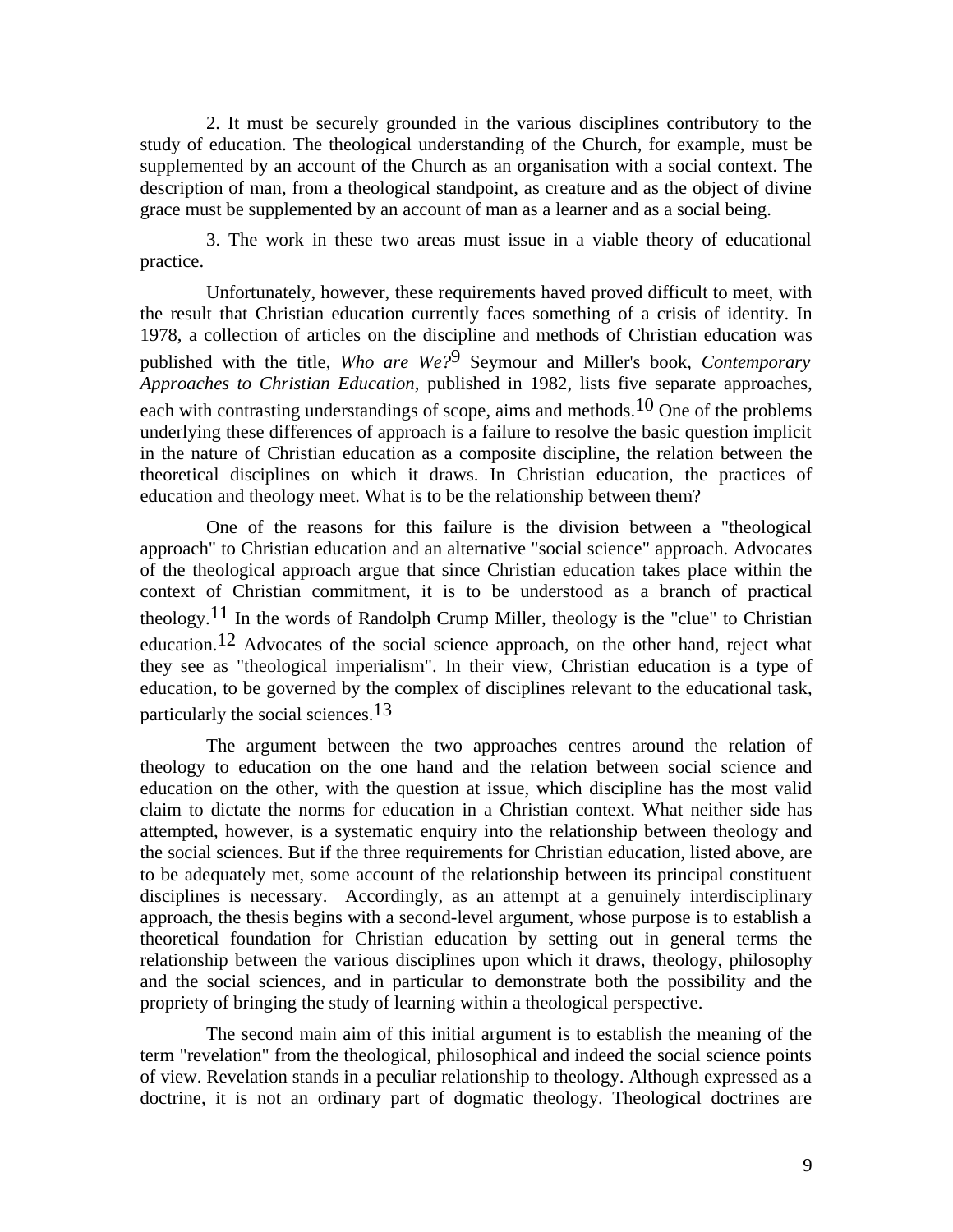usually tested by their conformity to revelation. The doctrine of revelation itself, however, cannot be brought within this test. Nor is revelation a part of philosophy. The idea of revelation refers to something which, although decisive for human selfunderstanding, could not have been discovered in the course of philosophical enquiry. The God of revelation is something more than the ideas of transcendence thrown up by philosophical speculation.14 Revelation has a status which it is difficult accurately to pin down. It stands at the boundary of both philosophy and theology, circumscribed by neither. The attempt to delineate the relationships between the component disciplines of Christian education serves as a useful platform from which to explore the meaning, in philosophical as well as theological terms, of the concept of revelation.

The doctrine of revelation is an essential part of the theological foundation of Christian education. It deals with the availability of the knowledge of God. Christian learning may be validly understood as the "subjective dimension" of revelation, that aspect of the doctrine of revelation which deals with how revelation is received.<sup>15</sup> Traditional approaches to Christian education have been based on a highly transmissive view, in which revelation has been understood as a set of propositions which form a "deposit of faith" to be handed on from one generation to the next. On the other hand, from the point of view of what is often called an "experiential approach", the idea of definitive content is rejected and revelation can come near to being treated as any experience which contributes to a person's full humanity.<sup>16</sup> Neither of these accounts is adequate. Revelation is to be understood as a process in which the knowledge of God, while historically and definitively given in Jesus Christ, requires continual appropriation and reappropriation in the life of the Christian believer. Christian education is the name of the field in which this process of appropriation takes place. It is, in the words of D.Campbell Wyckoff, "An enquiry into teaching and learning as modes and means of response to revelation." $17$ 

This being the case, Christian education has an important contribution to make to theology. The "subjective" and the "objective" dimensions of revelation are correlative. "If revelation is really encounter," writes Emil Brunner, "then we cannot understand it without knowing something of him to whom it is made."<sup>18</sup> Brunner's argument is that man is created for revelation. That being so, revelation is to be understood as laying hold of man *in his natural state*. Revelation is given in such a way as to meet the capacity of man to understand it. Earlier in the same work, Brunner writes,

Revelation is always a mystery, but it is never magic...Revelation always passes through a process of understanding by man. Even if revelation creates a new understanding, it does not create this without laying claim upon the natural understanding.  $19$ 

In revelation, something is learned. A new understanding is created, but not by setting aside the way understanding is normally gained. What is learned in revelation is learned by means of the normal processes of the understanding. This is the key to the contribution made by Christian education to theology. If revelation is given in such a way as to lay hold of the capacity of man to learn, then the study of human learning plays a vital role in the theology of revelation.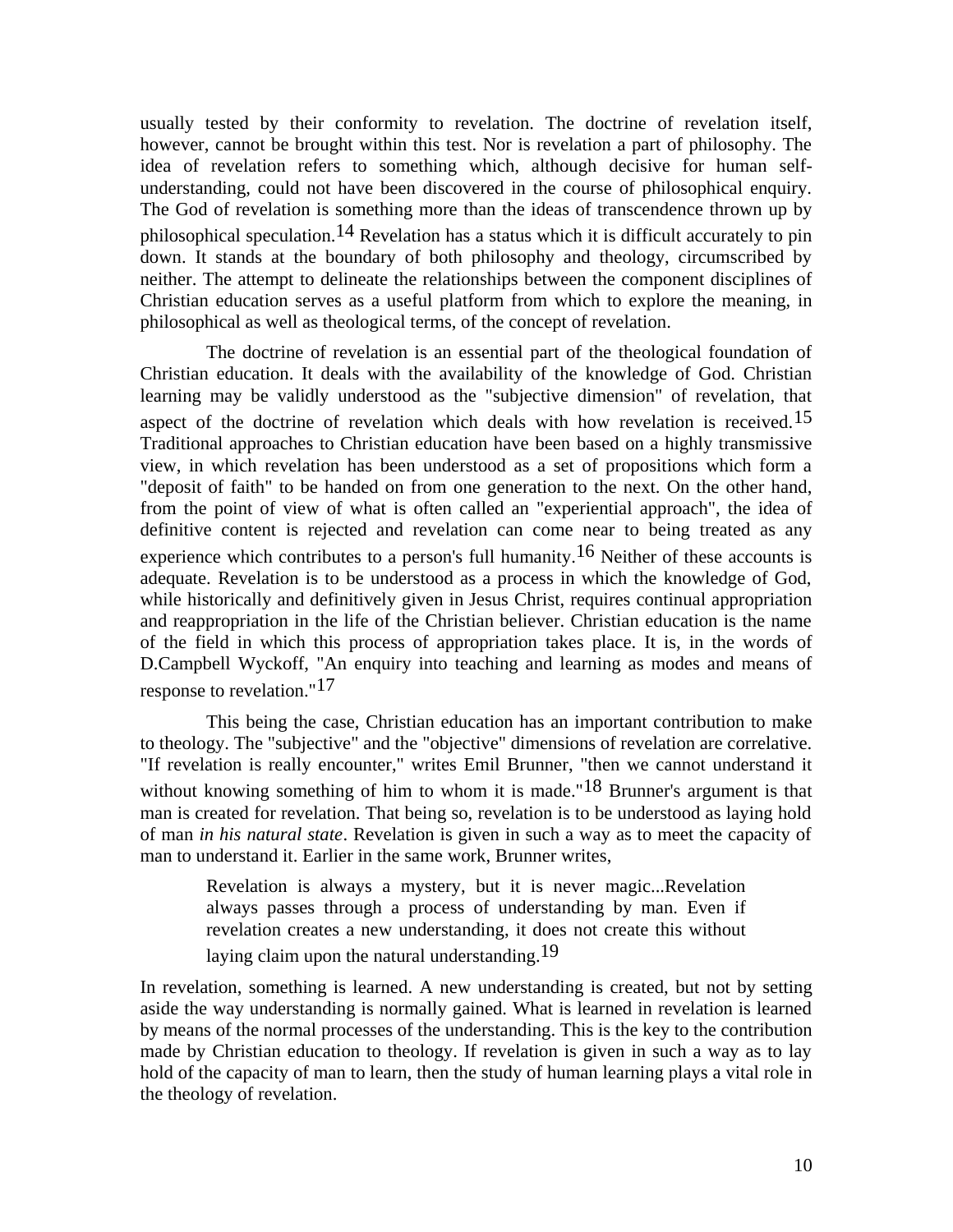The purpose of the thesis is to establish the position that it is Christian learning which constitutes the subjective dimension of revelation. In particular, it is my concern to show that there is no discontinuity between the appropriation of revelation and the learning processes involved in "ordinary learning". This involves an enquiry into the relationship between revelation and the natural processes of human learning, in order to show that it is these processes which are involved in the reception of revelation. In particular, it must be shown that revelation does not override the proper autonomy of mankind which is expressed in and through the processes of learning.

The natural processes of learning which are to be the subject of investigation are the psychological changes, cognitive, affective and attitudinal, which take place in learning and the social context in which learning takes place and which affects its course. These two aspects of learning, the psychological and the social, are united by the development of a sense of personal identity.<sup>20</sup> It is the unity inherent in personal identity which gives coherence to a person's understanding of the world he encounters with all its diversity. It is personal identity which brings cohesion to the wide range of social roles demanded of him. The construction and maintenance of identity is the principal motivation for the psychological changes involved in learning. It is identity which provides the connection between learning and revelation. The process of revelation involves the gift of a new identity which can be understood in a variety of ways, including "disciple of Jesus Christ", "citizen of the Kingdom of God", or "son or daughter of a heavenly Father". Christian learning consists of the establishment, maintenance and development of that new identity, the original of which is Jesus Christ, who, as the image of God, is the pattern of redeemed humanity. The goal of Christian education, therefore, is individual and corporate conformity to Christ.

The argument as a whole traces a course through a wide variety of topics and involves conclusions each of which is potentially the subject of a thesis in itself. These include the nature of the social sciences, the nature of perception, the relationship between the cognitive and affective aspects of learning, the mechanisms of socialisation, the nature and significance of human subjectivity and agency, the sphere of man's proper autonomy in relation to both his creatureliness and his fallen nature, the work of the Holy Spirit in revelation and in relation to the human spirit, and the way in which the relation between Christ and the believer is to be understood. In dealing with each of these subject areas, it has been necessary to draw heavily on the conclusions of others, and it is recognised that if the position put forward in any one section of the thesis were to be revised, the argument as a whole would be affected. At the same time, however, it is maintained that the cumulative force of the argument adds weight to each of its individual sections. The thesis represents the outline of an approach to Christian education developed as a result of attention to one of its most fundamental questions, the relation between learning and revelation.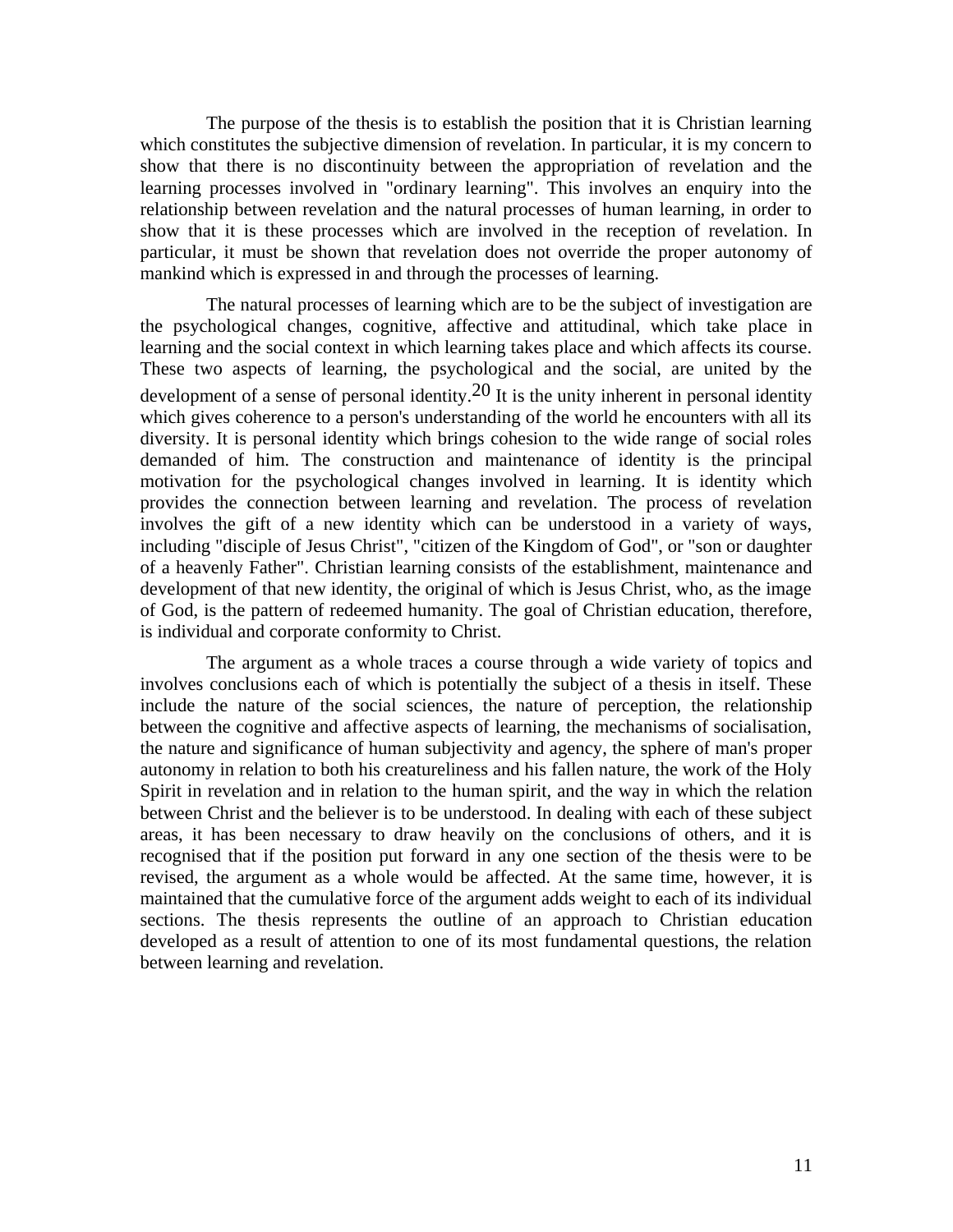### **Notes**

1. Hirst, "Christian Education". Hirst is criticised by John Hull in "Theology and Educational Theory".

2. See also Orteza y Miranda, "Problems". The discussion in this article is, however, seriously inadequate. The "problems" arise from a narrow definition of "education" as correlative with "knowledge" and a correspondingly narrow empiricist definition of knowledge. There is no mention of the *values* expressed in the aims of education, the selection of curriculum content or in the "hidden curriculum" of the institution.

3. See below, p.27-29.

4. The first possible sense of "Christian education", the teaching of religious education in schools, is also excluded for the purposes of this thesis. The justification for the inclusion of religious education in the school syllabus is increasingly coming to be recognised as "educational" rather than "confessional", in the sense that its aim is the *understanding* of the religious beliefs and practices of a variety of faiths rather than the nurture of children and young people into commitment to one faith in particular.

See Hull, "Christian Nurture to R.E.".

5. Melchert, "Church", gives a number of criteria by which a genuinely educational activity may be recognised. Melchert's definition of "Christian education" is however, confined to its critical aspect.

See McKenzie, *Religious Education of Adults,* p.36f.,63f.

6. Westerhoff sums up his approach, which he calls "catechesis", in a large number of writings. One of the best short summaries is that in *A Faithful Church,* p.1-9.

7. See further my article, "Christian Education as Enculturation".

8. See Wyckoff, "Religious Education as a Discipline", for a proposal for an outline of Christian education which takes into account its interdisciplinary nature.

9. Westerhoff, *Who are We?* 

10. Seymour and Miller, *Contemporary Approaches.*

11. Wyckoff, "Religious Education as a Discipline", Westerhoff, *op.cit.,* p.173.

12. Miller, *The Clue to Christian Education*. New York: Charles Scribner's Sons, 1950.

13. See in particular, the works of James Michael Lee: "Key Issues in the Development of a Workable Foundation for Religious Instruction", *Foundations of Religious Education,* ed.O'Hare; "The Authentic Source of Religious Instruction", *Religious Education and Theology,* ed.Thompson, as well as works listed in bibliography. See also McKenzie, *Religious Education of Adults.*

Not all writers accept the issue as a question of dominance. For Thomas Groome, the relationship between theology and the praxis methodology is one of dialogue, a "two-way street" which "holds *theoria* and praxis in a dialectical unity" (*Christian Religious Education*, p.228).James Fowler takes the concept of faith, giving it a particular theological significance as a "human universal", and then attempting to place it in a psychological and a social context (*Stages of Faith, passim*). Groome uses a particular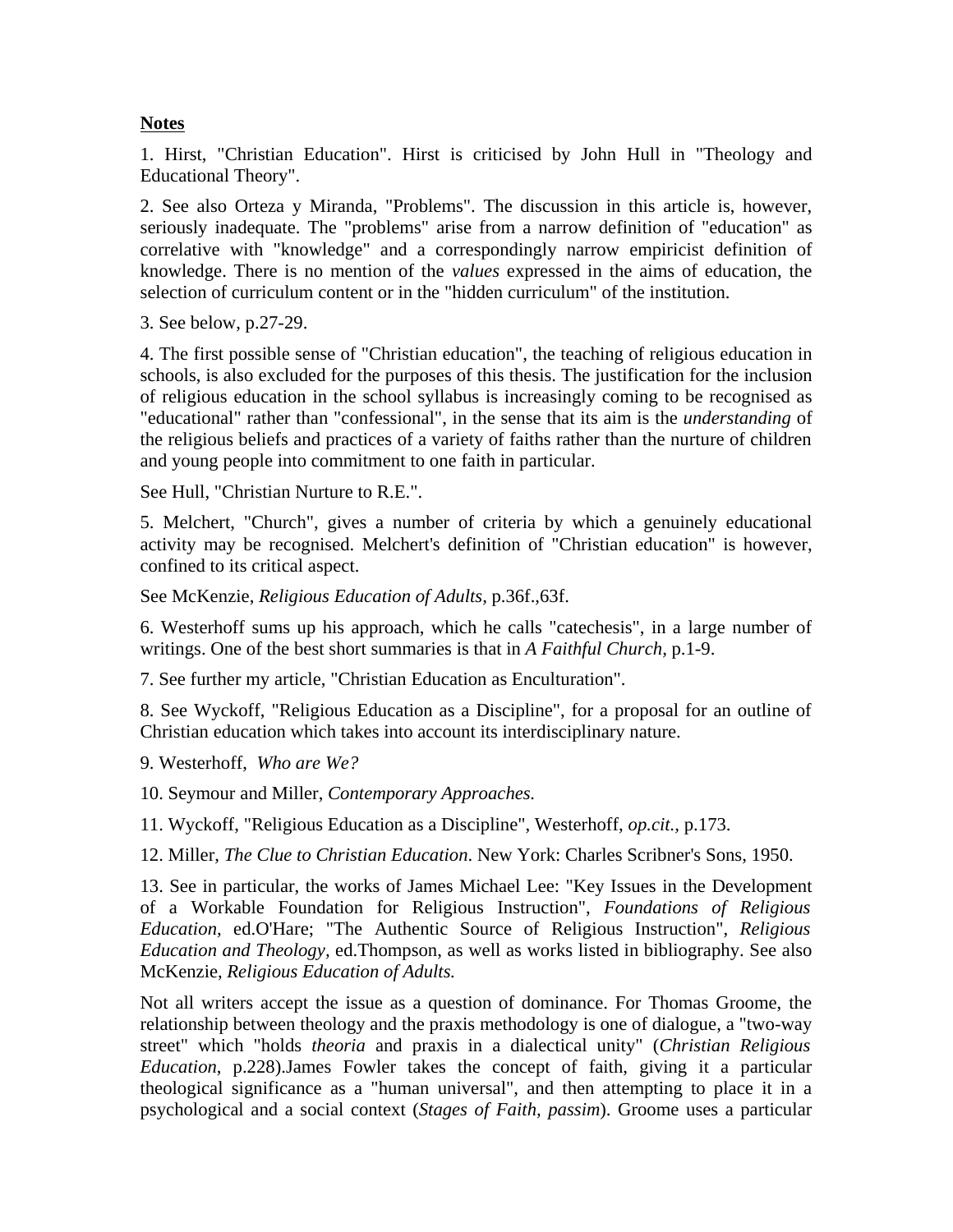teaching and learning method and draws theology, sociology and philosophy into his exposition of it. Fowler does something similar with a particular concept of religious education's aim. Neither attempts a study of the overall relation between the different fields.

- 14. Dulles, *Models of Revelation*, p.14.
- 15. Stroup, "Revelation", *Christian Theology*, ed.Hodgson and King, p.90f.
- 16. Astley, "On Learning Religion", p.32-33.
- 17. Wyckoff, *loc.cit.*
- 18. Brunner, *Revelation and Reason,* p.48.
- 19. *ibid.,* p.15.

20. "Personal identity" is understood here from the psychological rather than the philosophical point of view. An exploration of the relationship between these two aspects of the meaning of identity is found on p.146f.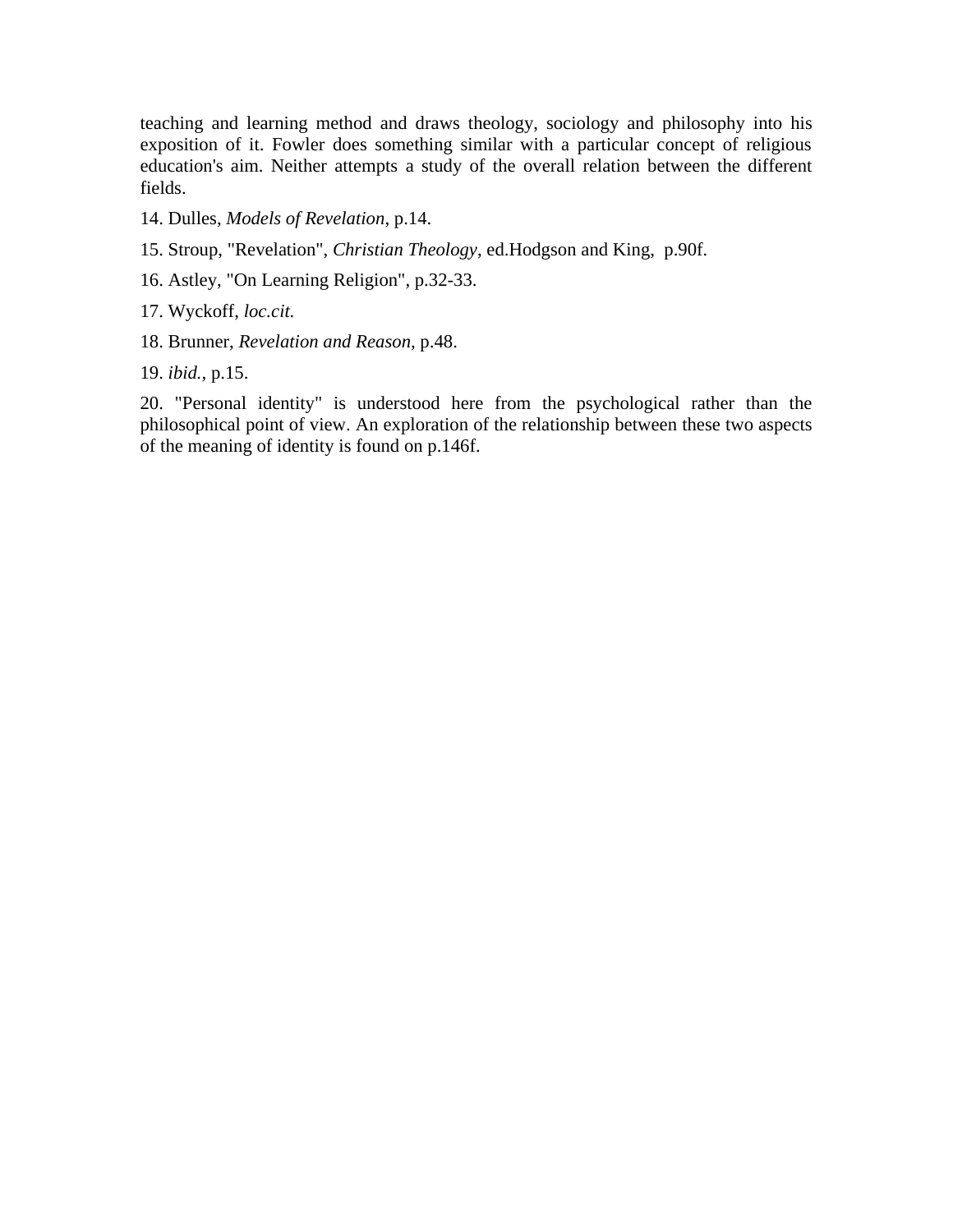# **CHAPTER ONE**

# **Revelation and Human Self-Understanding**

It is evident that all the sciences have a relation, greater or less, to human nature; and that however wide any of them may seem to run from it, they still return back by one passage or another. Even *Mathematics, Natural Philosophy* and *Natural Religion* are in some measure dependent on the science of MAN; since they lie under the cognisance of men, and are judged by their powers and faculties. It is impossible to tell what changes and improvements we might make in these sciences were we thoroughly acquainted with the extent and force of human understanding, and could explain the nature of the ideas we employ, and of the operations we perform in our reasonings.

*David Hume*1

The problem of indicating the character of the human species is quite insoluble. *Immanuel Kant*2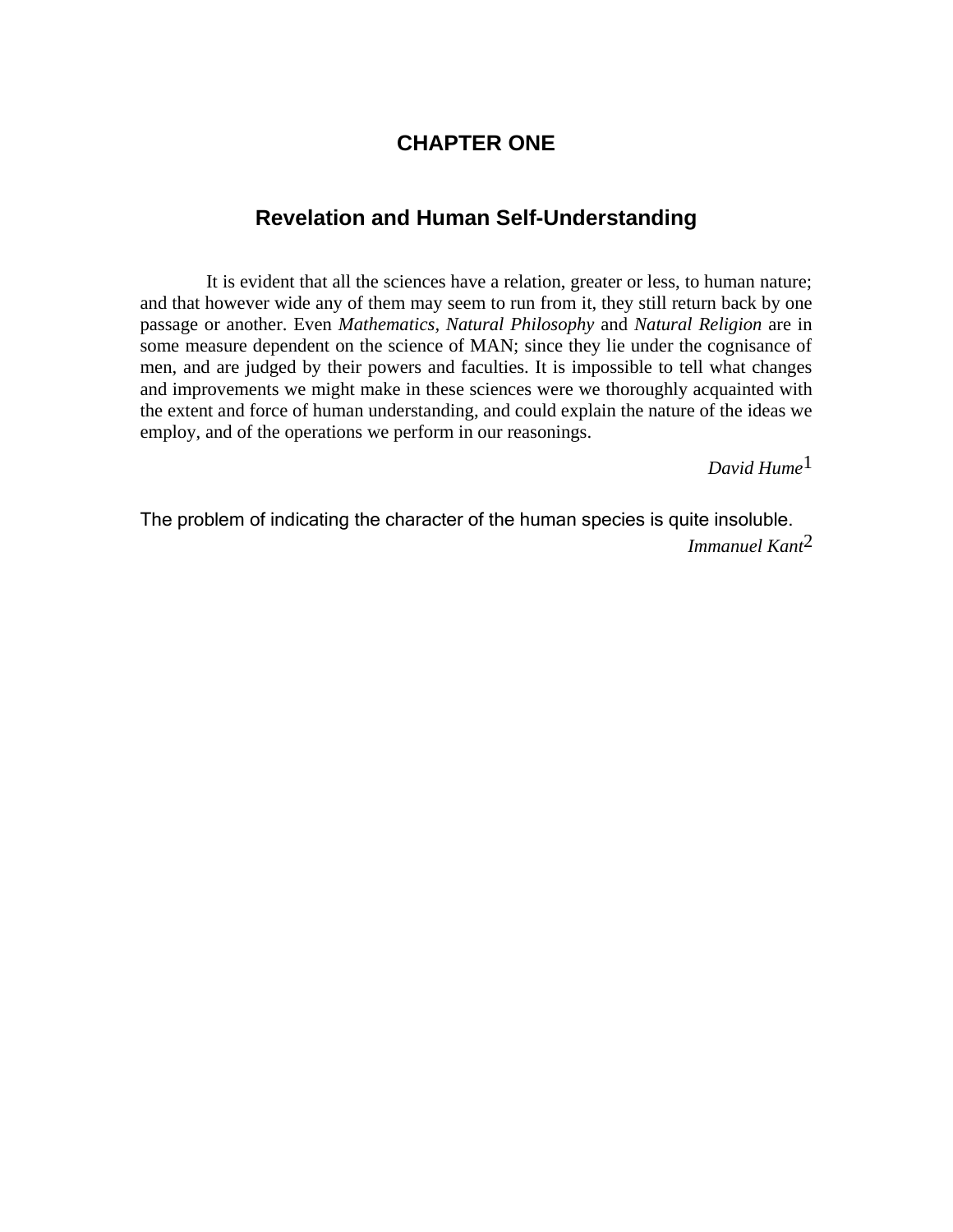## **1. Theory and Observation in Science**

As a branch of practical theology, Christian education must be securely based in theology. As a branch of education, it must be securely based in educational theory. Until now, discussion of theoretical foundations has centred largely around the relation of theology to education on the one hand and the relation between social science and education on the other, with the main question at issue, which discipline has the most valid claim to dictate the norms for education in a Christian context. It is intended, in what follows, to leave the practice of education out of account for the time being, and to enquire directly into the relation between theology and social science.<sup>3</sup>

The first step is to examine the relationship between two related fields, philosophy and the natural sciences. Although in the course of the argument it will become necessary to modify this initial position, theology can be defined chiefly as a conceptual subject, allied to philosophy, while the social sciences are chiefly empirical, and in that respect comparable to natural science. No science, however, can be independent of conceptual, or philosophical, considerations. The progress of a given science has two complementary aspects. These are:

- a) observation,
- b) the development of concepts and categories by which to unify and comprehend observations.

It is the error of positivism to assume that the scientist can begin with "raw" observation and move on at a relatively late stage to the interpretation of his or her observations.4 Observation, the search for new facts, requires a fairly clear idea of the sort of thing one is looking for, and this requires a framework of concepts. Like the infant, the trainee scientist is a novice in a new world. He or she must learn to "see" the objects of that new world. The doctor examining an X-ray photograph, the biologist looking into a microscope, the astronomer through a telescope, are using not only their eyes and their technological aids, but also the knowledge they have acquired as a result of their scientific training to interpret what they see. It is the framework of interpretation which the scientist brings to the task of observation which determines what is found significant and what is ignored. It is that framework also which helps to formulate questions and suggest fruitful directions for research.<sup>5</sup> Stephen Toulmin gives the following examples of the importance of conceptual revision for the advance of the physical sciences:

The arguments by which Galileo, Descartes and Newton launched the science we know as 'mechanics' were certainly as much conceptual and even philosophical - as they were empirical...Nor could the basic conceptions of modern dynamics - *matter, force, momentum* and the rest - ever have been established by empirical investigations alone; in actual fact they were quite as much the result of careful conceptual analyses.

Einstein's initial work on the theory of relativity rested, likewise, at least as much on a refined reanalysis of our concepts of *space, time* and *simultaneity* as it did on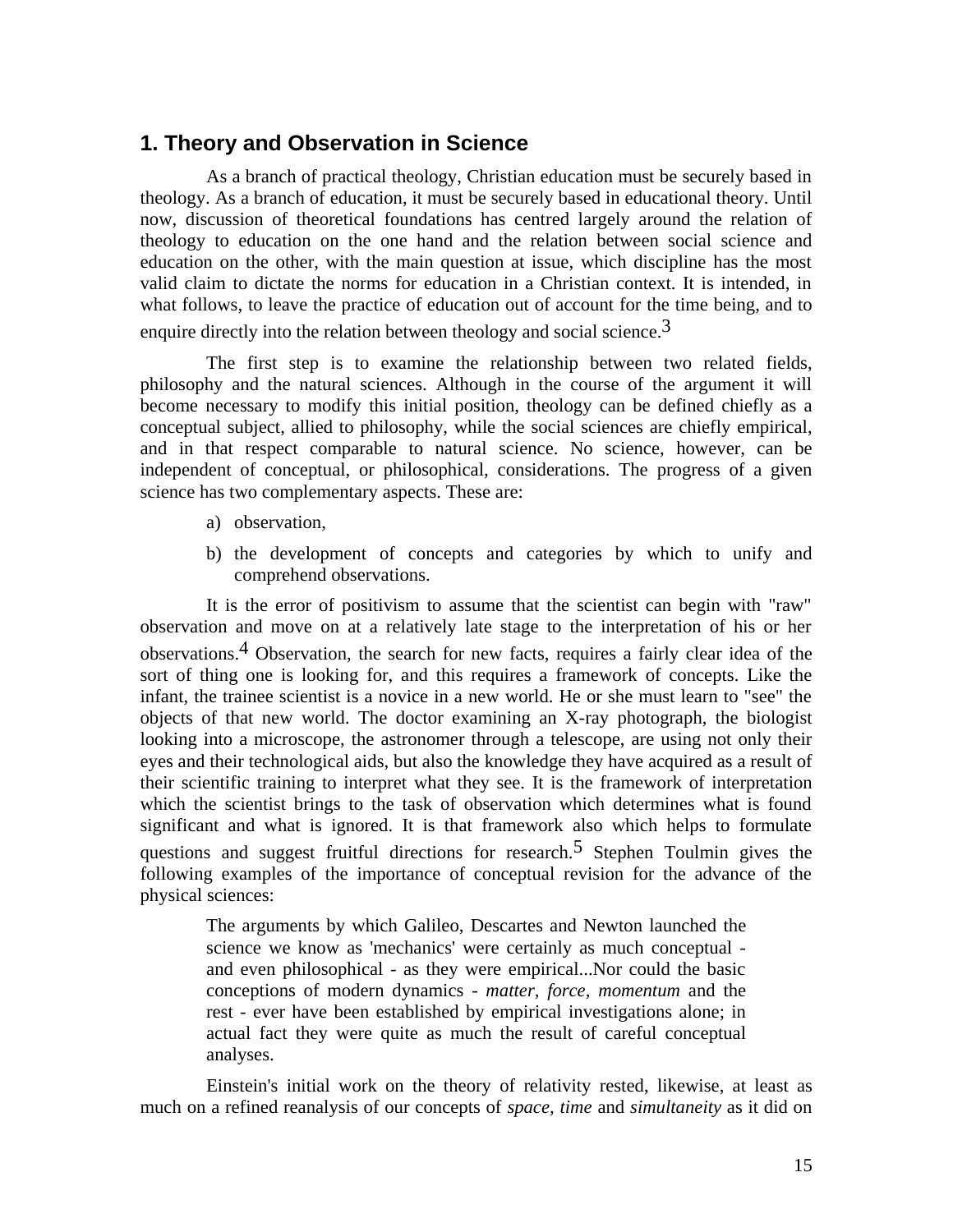empirical observations...As Einstein emphasised himself, he was led to his ideas about relativity, not least by philosophical considerations derived from Hume and Mach.<sup>6</sup>

All data is, in the words of N.R.Hanson, "theory-laden".<sup>7</sup> There are no neutral, independently observable facts waiting for a theory to explain them. Empirical work takes place within a framework of concepts. It is within a given theoretical framework that discoveries are made and knowledge of the subject-matter of the particular science gradually expanded. It is the theory, moreover, which suggests which of the possible research problems is likely to be most fruitful, the theory which influences the design of the research and the theory which tends to control the way the results are interpreted.<sup>8</sup> There is no neutral standpoint from which all the facts appear, "value-free", no privileged level of observation "uncontaminated" by a given theoretical framework. To accept a given fact as significant involves the acceptance of a whole framework within which its significance is explained and by which it is related to all the other relevant facts. But the theoretical or conceptual framework is not to be seen as a strait-jacket, incapable of modification. It is possible for empirical observation to throw up "anomalies", findings which the theory is incapable of explaining. If enough of these anomalies accumulate, the adequacy of the theory may itself be called in question, and the search for a new theory, which can explain not only the accepted facts but also the anomalous observations, may begin.

The distinction implicit here between the gradual accretion of verified observations within a given theoretical framework and the rejection of a theory and its replacement by another is similar to that made by Thomas Kuhn between "normal" and "revolutionary" science. The main problem with Kuhn's theory was that his distinction was introduced as an historical one, and "revolutionary" science reserved for a few outstanding individuals, an example of the "great man" school of historical writing. Subsequent argument has established that the distinction between "normal" and "revolutionary" science is not primarily an historical but a philosophical one, with practical and historical implications. Minor conceptual revision is taking place all the time. Scientific revolutions which capture the historical headlines are merely outstanding examples of what is, in fact, a regular part of the scientific enterprise. Familiarity with and acceptance of a given theoretical framework is, moreover, the precondition for conceptual revision.9

Kuhn's theory helps to resolve the apparent paradox between the theory-laden nature of scientific observation and the impressive unity of the scientific community, not only its unity of purpose, but the unity of its interpretation. Science is not a field in which "anything goes", in which one person's interpretation is as good as any others. Scientific data are public and scientific observations replicable and quantifiable. One scientist can request the results of another's experiments for independent analysis. One scientist can build upon another's results. Science progresses by taking as certain the results of previous series of experiments, by establishing reliably tested laws and axioms. The unity of the scientific community is achieved by the acceptance by its members of a shared conceptual framework. It is not the case that the dependence of fact upon theory means that one person's theory is as good as any other. Science is the enterprise of a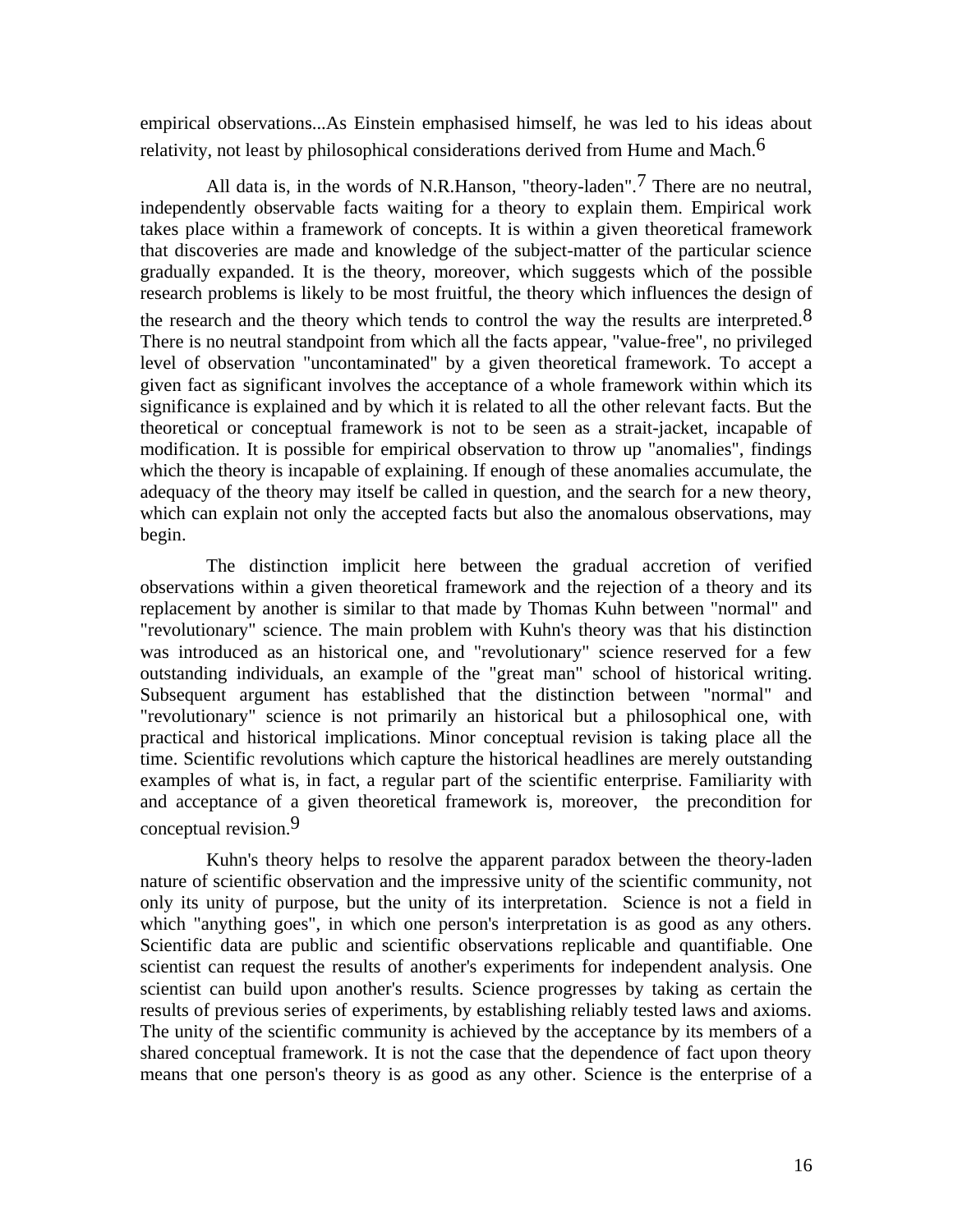community, which defines itself by the acceptance of a "paradigm", or common theoretical framework.

It is the shared paradigm which specifies the precise meaning of all the terms which fall within it. For scientists who share the paradigm, every term and every observation has a definable, public, quantifiable meaning. When Einstein put forward his theory of relativity, part of what he was proposing was that many of the most important terms in physics, such as *force, mass* and *velocity*, should be understood in a different way. For this theory to be accepted, it had to cease to be simply Einstein's theory and become the generally accepted "language" of physicists. Acceptance of a scientific paradigm is a more thoroughgoing and methodologically demanding example of what we all do all the time in order to communicate with one another. No one can be a Humpty Dumpty, for whom words mean whatever he wants them to mean. We all share a common framework of agreement about meaning, a framework within which we understand one another.10

Agreement within a scientific paradigm is agreement about what can be taken for granted. According to Sir Karl Popper, the investigation of a scientific theory always terminates in a collective decision to accept some "basic statement" as a valid description of reality. These basic statements, which depend on scientific consensus, are like "piles driven into a swamp". They do not reach the solid bottom of indisputable fact, but are sufficient for the time being to support the structure.<sup>11</sup> The "paradigm", or shared conceptual framework, must be taken for granted so that the work of empirical investigation can proceed.

But if the work of empirical observation is dependent on theoretical frameworks, the work of conceptual analysis cannot proceed independently of empirical observations. Science does not proceed by deductions from first principles. There is no axiom which can be taken with confidence as the "rock bottom", from which deduction may begin. Rather, what can be proposed is a "model", a best possible approximation, to be understood as closely analogous to reality. The task of the scientist is to discover, by experiment and analysis, how far the particular model is applicable, and what are its limitations.

Such a model or fundamental analogy is termed by Imre Lakatos a "research programme".<sup>12</sup> A "research programme" is much broader than any one particular project. The example Lakatos gives is Newton's gravitational theory. There is a similarity in scope to Kuhnian "paradigms", but Lakatos concentrates on the logical features of research programmes, rather than the effects of the social context in which they arise. A research programme consists of a set of methodological rules for studying a given aspect of reality. It involves a "negative heuristic" or hard core of laws or axioms which must be regarded for the sake of the programme as being irrefutable, in the case of gravitational theory, the three laws of dynamics and the law of gravity itself. It also involves a "positive heuristic", a set of standard methods for solving problems and eliminating anomalies. The research programme is a "way of seeing", which suggests new avenues of research, new problems requiring solution, and generates a series of progressively more adequate subsidiary models. As these avenues are followed up, however, the inherent limitations of the programme begin to become apparent, anomalies which cannot be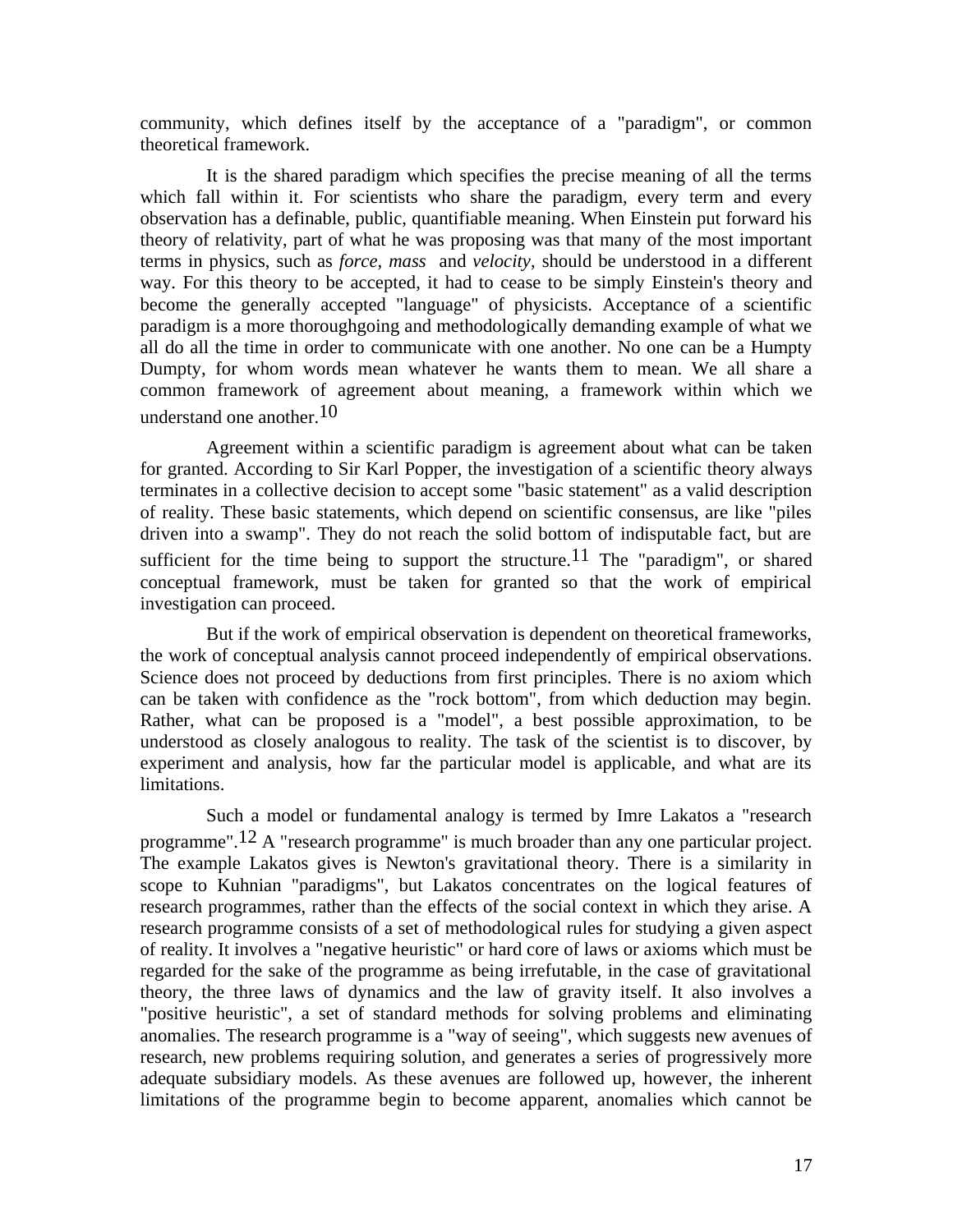avoided arise, and the programme gradually runs out of steam, to be replaced by a new and more powerful analogy.13

We are now in a position to attempt a preliminary conclusion about the relationship between science and philosophy, as a first step in the attempt to gain an understanding of social science and theology. Science and philosophy are to be understood as interdependent. Science is primarily the work of empirical investigation; it is what takes place *within* a given paradigm or conceptual framework. Philosophy is primarily the work of conceptual analysis. It is what takes place when the theoretical framework is in the process of *revision*. Science and philosophy are not two independent spheres. Their work is related. The scientist works within a conceptual framework, the analysis of which for coherence and logical implication is a philosophical task. On the other hand, logical systems and conceptual frameworks, which are the subject of philosophy, cannot be isolated from the world of empirical experience. So long as philosophy is an attempt to describe the conditions which govern our understanding of the world we live in, philosophers must make statements capable of empirical investigation and possible refutation. Science and philosophy are not only complementary but inter-related.14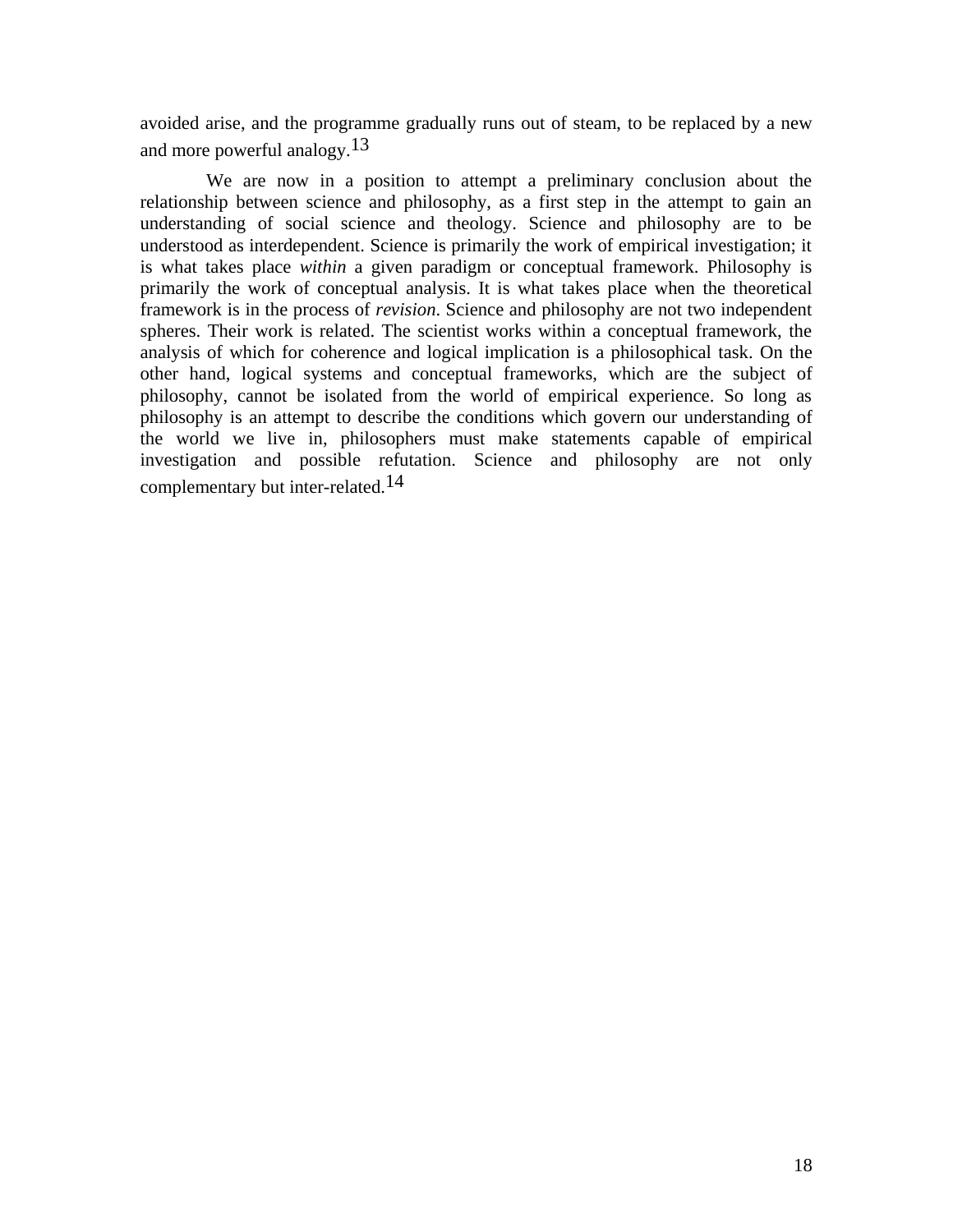## **2. Theology and Social Science**

To turn from the analysis of the natural sciences to that of the social sciences is to introduce additional levels of complication. In the first place, the social scientist is attempting to explain the behaviour not of the natural world but of people. Unlike the phenomena of the natural world, from electrons right through to animals, people are not simply the passive objects of observation. People can answer back!

There are some extremely influential schools of social science in which people's own explanations for their behaviour are treated as unimportant. A truly scientific explanation, it is held, requires a detached point of view. In behaviourism, for example, it is axiomatic that any statement about the mind, one which refers to such activities as "thinking", "expecting", "desiring" or "hoping", must be treated as unscientific, since they are incapable of observation. All such statements are to be "translated" into a neutral, "objective" observation-language.15

Behaviourism and other similar approaches stand in a well-developed tradition, based on the inductivist or positivist ideal of science.<sup>16</sup> One of the earliest, greatest and most influential attempts to explain the phenomena of human behaviour in terms reducible to scientific generalisations was that of Thomas Hobbes. The basis of Hobbes' philosophy was "materialism", the doctrine that all the operations of the mind can be understood in terms of bodily motions. All thought, he believed, originated in sensation, which is the result of the operations of external objects. Sensation gives rise to imagination, imagination to passion, and passion to "voluntary motion". Human action, therefore, has its origins in physical causation. The study of human action involves the same principles as those applicable to the study of natural phenomena. In fact, Hobbes believed, all human reason could be explained in terms of the principles of geometry.<sup>17</sup>

Hobbes is the intellectual ancestor of David Hume. In the *Enquiry concerning Human Understanding*, Hume declared his intention of discovering the "secret springs and principles by which the human mind is actuated." $18$  His method was to attempt to examine the mechanisms of human intelligence from the point of view of a detached observer, a method which involves the implicit assumption that thought and action can be understood, in the same way as any natural phenomenon, as the effects of some external cause.19 The ideal of the "unity of science", implicit in Hume, was summed up a century later in John Stuart Mill's *System of Logic*, in which he expressed his confidence in the applicability of the scientific method to the study of man.<sup>20</sup> The relative intractability of social phenomena as the object of this method was due not to any difference in kind but solely to the degree of difficulty involved.

The positivist approach to social science depends on the assumption that it is possible to discover a level of observations and a language with which to describe such observations which is "neutral" or "value-free". Such a language describes the facts and nothing but the facts, and theory arises simply as a summary statement of those facts without any additional content by way of explanation. Even for the natural sciences, however, this view is extremely problematic. In the social sciences, the fact that the object of study is the human subject makes it entirely untenable. As Kant observed,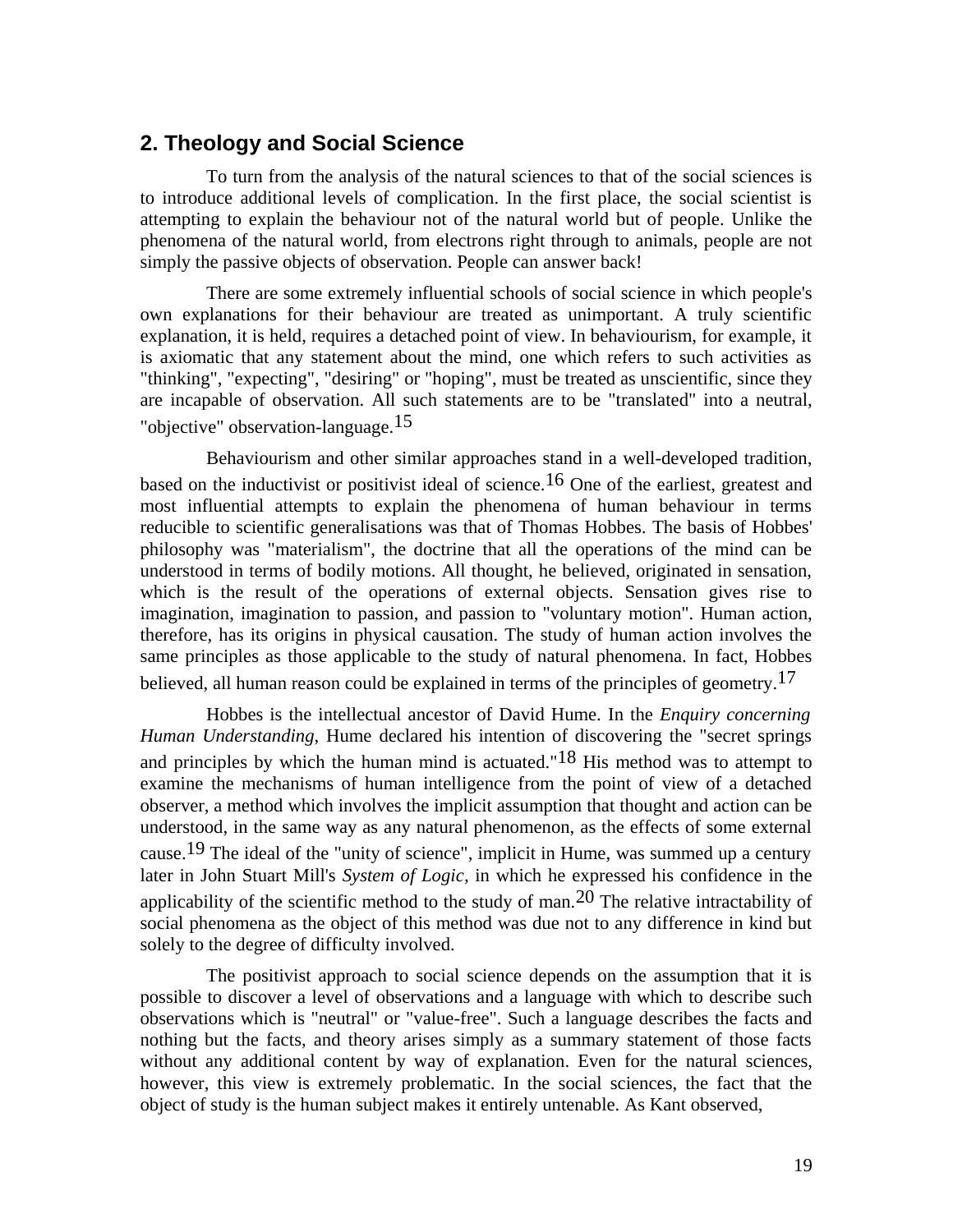The fact that man can have the idea "I" raises him infinitely above all the other beings living on earth. By this he is a *person;* and by virtue of his unity of consciousness through all the changes he may undergo, he is one and the same person - that is a being altogether different in rank or dignity from *things*, such as irrational animals, which we can dispose of as we please. $21$ 

In this statement, Kant refers to several of the factors involved in the commonsense conception of the difference between human beings and other objects, including continuity of identity and the idea of "dignity". He also expresses a characteristic view of the relation between humanity and the environment, which he takes to be at man's disposal. But the most important factor mentioned here is the self-consciousness characteristic of human beings. Because of human self-consciousness, it is impossible for the student of mankind to ignore the *agent's point of view*. This idea has two important aspects:

- 1. It is a point of view unique to the individual subject. The environment each person inhabits is not simply physical or geographical, but psychological, consisting of his own interpretation of the objects and people with whom he comes into contact, based upon his own unique self-consciousness.22
- 2. The psychological environment is the *creation* of an *agent*. It is not the result of impersonal causal factors. Perception and thought are to be construed as activities.23

Even in the study of natural phenomena, interpretation is an indispensable part of theory construction. In the social sciences, in addition, persons' everyday explanations for what they do cannot be ignored. The explanation of human behaviour is a hermeneutical exercise. It consists not simply of the attempt to test one given framework of explanation, that of the scientist, against observed events, but involves interaction between the scientists' explanation and the various common-sense, everyday explanations of the people under observation.24

Nor do the complications end here. People's explanations and understandings of their own behaviour typically arise in a given cultural context. They depend on shared frameworks of understanding, which may be implicit in the institutions of a given society. What people actually say and believe is only part of the story. Explicit beliefs rest on a deeper level, the implicit intersubjective agreement, without which society itself could not exist. The social scientist cannot ignore this aspect of social life. As Alfred Schutz remarks of the empiricist approach,

Intersubjectivity, interaction, intercommunication and language are simply presupposed as the unclarified foundation of these theories. They assume, as it were, that the social scientist has already solved his fundamental problem before scientific enquiry starts.25

The proper method of the social scientist is described, in the term coined by Dilthey, as *verstehen*. 26 Dilthey's term was taken up by Max Weber, who, in opposition to Durkheim, insisted that "behaviour" must be defined as meaningful action. The agent's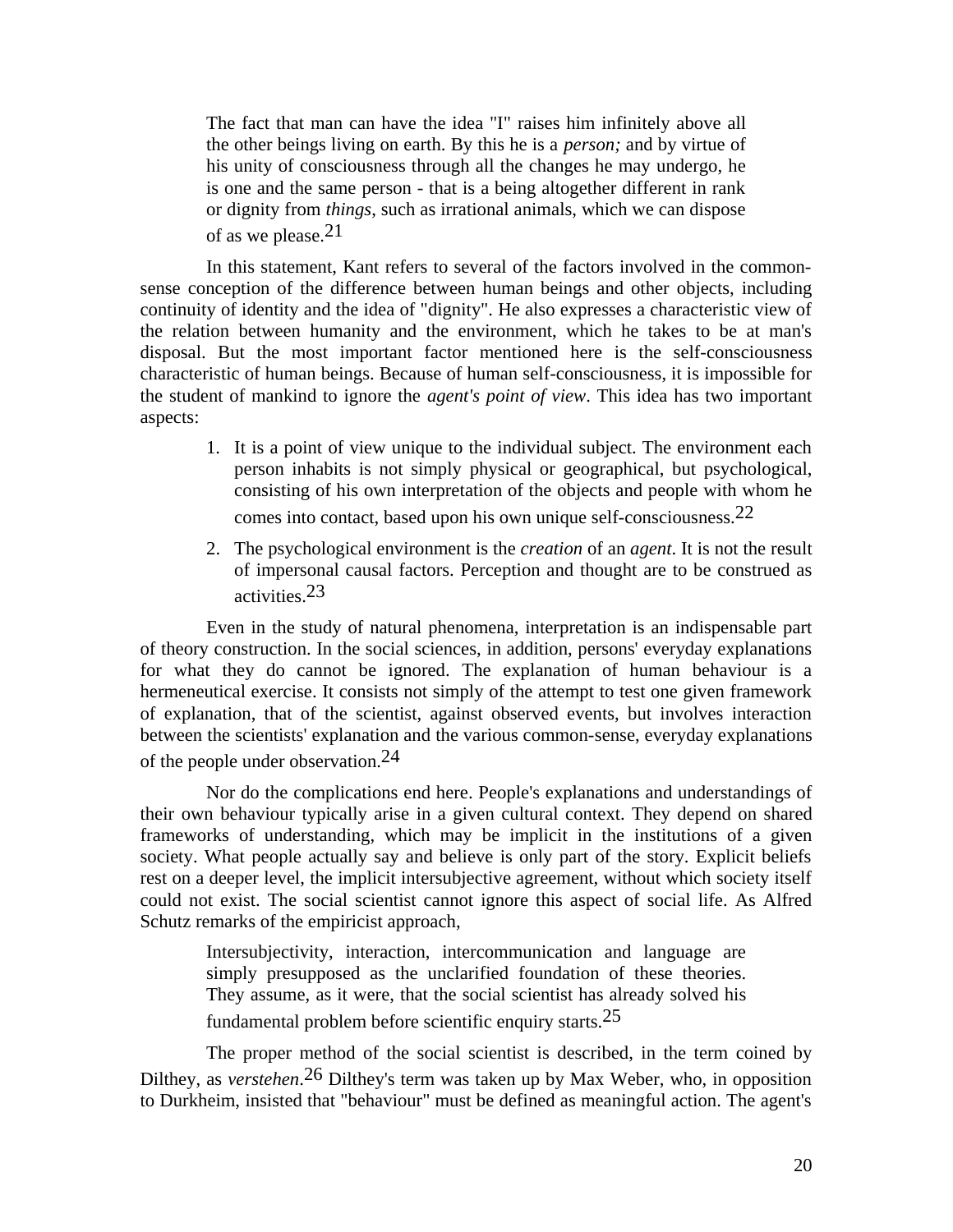own interpretation of his action is not merely its subjective accompaniment, but an inseparable element in that action, and essential to its correct understanding.<sup>27</sup> In everyday life, *verstehen* is that experiential, common-sense knowledge, capable of penetrating the subjectivity of another and interpreting the meaning for the other of her actions. As such, it poses a range of philosophical problems, related to the possibility of the knowledge of the mind of another and the nature of agency.<sup>28</sup> But it is, in addition, the proper method of the social scientist. The social scientist is not simply an external observer. She is a member of society, whose own basic assumptions are in dialogue with those of the people under observation. In the natural sciences, the theoretical framework can be taken for granted for the purposes of empirical investigation, but in the social sciences certain implicit understandings of the phenomena in question, those of the people who are the subject of the investigation, are internal to the investigation and cannot be ignored without a distortion of the nature of the object.29 In the method of *verstehen,* empirical investigation and conceptual analysis are combined. If she is to be true to her task, the social scientist is required to do both science and philosophy at the same time, a combination which lies at the heart of a genuine hermeneutical method.<sup>30</sup>

At what point and in what way does the theoretical framework of the social scientist interact with the implicit assumptions of the agent or the society in question? The fundamental analogy or "research programme" of any particular school of social science is a certain "image of man".<sup>31</sup> The image of man behind behaviourism has been described as "man the sophisticated rat".  $32$  In the new and growing field of cognitive science the model is that of "man the information processor".<sup>33</sup> In social psychology it is "man the actor". Like all paradigms, these images of man are models or analogies, the extent of whose applicability is limited. When pushed too far, they become inappropriate and tend to break down. In cognitive science, for example, problems are encountered when attempting to apply the information-processing model to the study of attitudes. Application to the affective domain reveals its limitations. In particular, problems arise when a potentially useful heuristic begins to acquire metaphysical status. The study of stimulus and response has a proper place as one of the varied aspects of human behaviour. But in behaviourism, this model of human functioning has assumed disproportionate importance.

Not only is the scientists' theoretical framework based on an implicit "image of man", but the implicit foundation of intersubjective understanding which makes society possible also consists of an "image of man". It consists, in the words of Charles Taylor, of a particular definition of "man, human motivation, the human condition," a particular "vision of the agent and his society."<sup>34</sup> We may contrast the aggressive individualism of the United States and many Western societies, for example, with the equally aggressive collectivism of Marxism, the tribalism of many parts of Africa, or the corporatism of Japan. We may contrast the philosophy of self-fulfilment or self-realisation typical of Western society with the self-negation of Eastern religion, in particular of Buddhism. The vision of the human condition, the goal of human striving, may be explicitly expressed in such documents as the American Constitution or the works of Marx and Lenin, or they may be implicitly present, expressed in the institutions or traditions of a given society.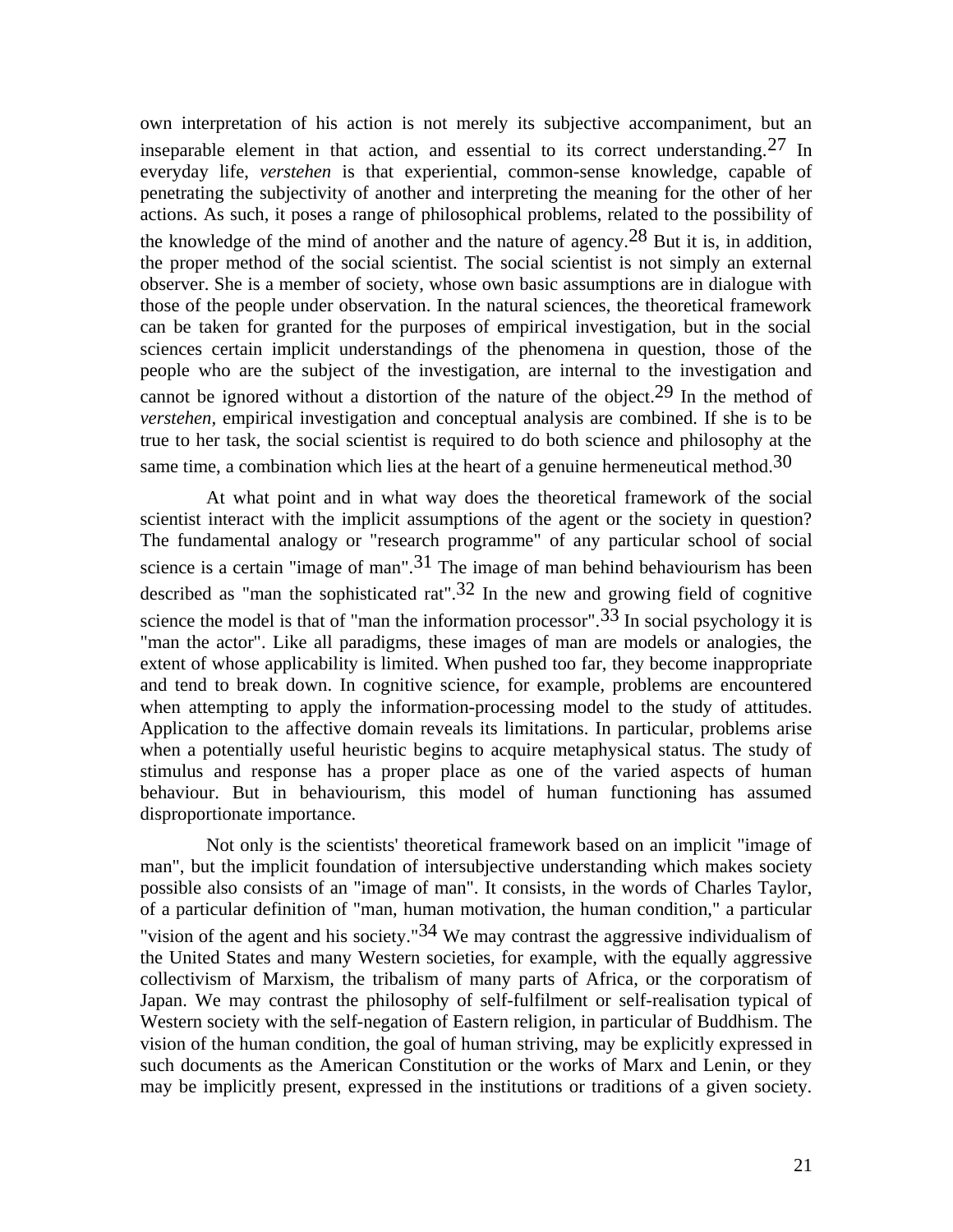There may also be a significant difference between the ideals officially expressed and those more powerful covert elements of tradition, or of changing consciousness.

The applicability of the "images of man", which constitute the fundamental models of the social sciences, is a subject for both empirical investigation and for philosophical discussion. The empirical work involved in the gathering of information must take place against the background of continuous conceptual analysis and reappraisal, of ongoing dialogue between the scientists' points of view and those present in the society in which the research is being carried out. In this dialogue, there is a role for the theologian. Theology criticises the images of man used by the social scientists and contributes to the conversation models such as "man in revolt", man as creature, man in the image of God. In particular, the theologian meets the image of man as autonomous agent required by the approach to social science based on human self-consciousness with an image of man constituted in his autonomy by a creator God, to whom he is responsible.35

The theologian contends that his images offer potentially greater explanatory power over a wider range of experience than do those proposed by the social scientist. But the applicability of the images of social science is not denied. Within a given sphere, such as social relationships or cognitive functioning, images such as man the "actor" or man the "information processor" may be valid and useful. The theologian predicts, however, that these images will eventually reveal their intrinsic limitations and perhaps be replaced.

The source for theological anthropology is the wider area of theology as a whole. Behind the images of man proposed by the theologian are further areas of theological understanding such as the nature of God, particularly as revealed in Christ. But the application of theological statements about mankind to experience, of selecting and appraising the evidence by which such statements are to be validated, requires the active co-operation of the social scientist, albeit a theologically aware social scientist. To a very large extent, this kind of empirical work remains to be done.

If theology and social science meet in a dialogue over their respective images of man, it is with respect to the image of the learner that the theological and social science approaches to Christian education come together. Whereas for the theological approach, the aims and methods of Christian education are based on a theological understanding of the learner, perhaps as a sinner in need of divine grace or as a person in relationship to God, for the social science approach these aims and methods are dictated by "the way the learner learns".36 If, however, theology and social science meet at the point of the understanding of mankind, then "the way the learner learns" becomes a topic for theology. Learners learn in a particular way because of the way in which they have been constituted by God as people. Not only can theological anthropology assist in the approach to learning theory by acting as a guide through the maze of sometimes inadequate and frequently contradictory images of man encountered in the various fields of social science, but the study of learning can provide important empirical evidence as a contribution to the theological discussion of the nature of human beings.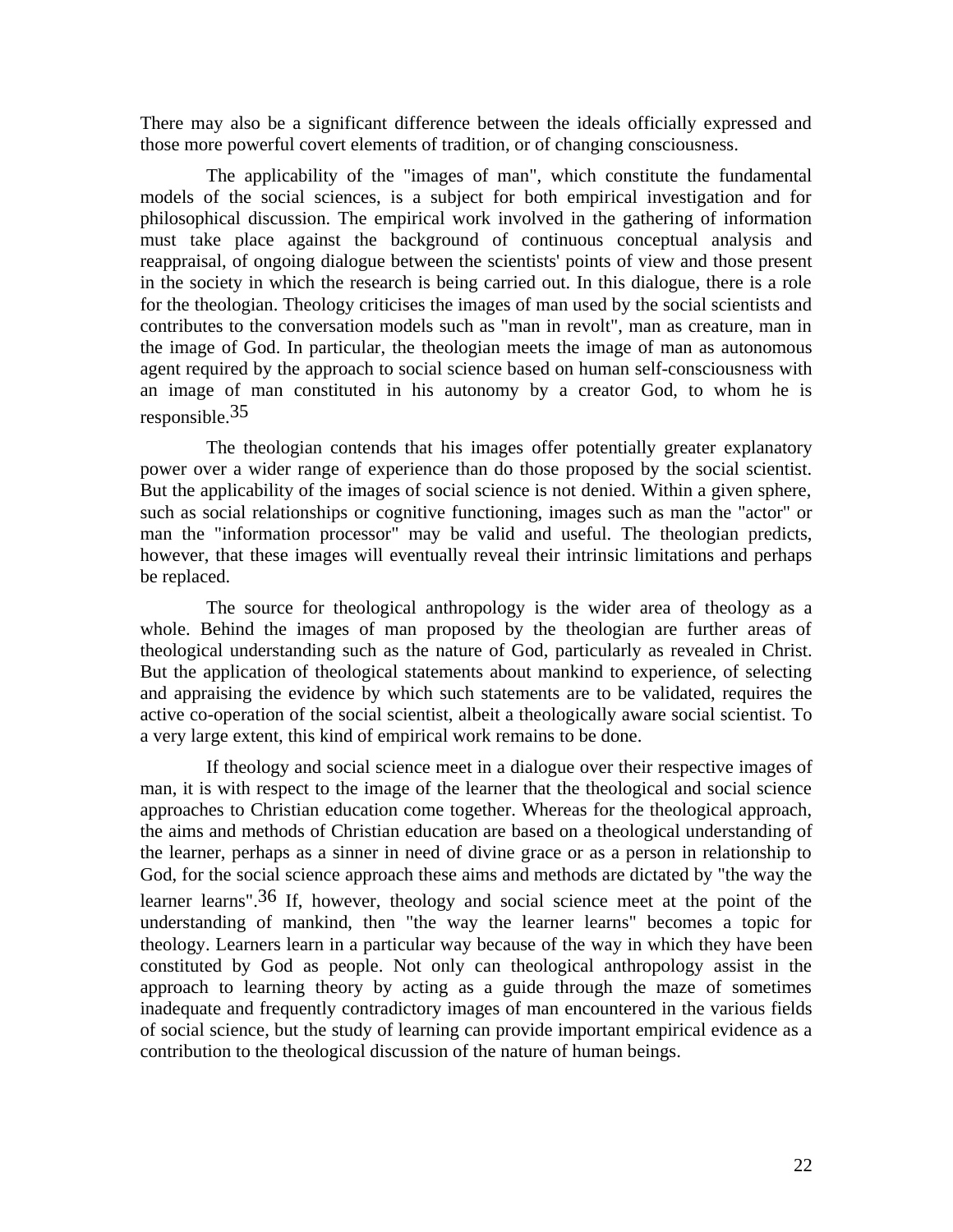## **3. The Possibility of Revelation**

"Nearly all the wisdom we possess," wrote John Calvin, "that is to say, true and sound wisdom, consists in two parts: the knowledge of God and the knowledge of man. But while joined by many bonds, which one precedes and which one brings forth the other is not easy to discern."37 True knowledge of God, Calvin observed, requires true self-knowledge. It is in contemplation of our sinful state that we are led to a consideration of God's perfection. On the other hand, true self-knowledge only arises in the light of and as a result of knowledge of God. Until we know God, we cannot know ourselves truly. It is difficult to decide which comes first, the knowledge of God or the knowledge of man and his sinful state.

Behind both the paradigms of the social scientist and the consciousness of the member of society lie certain "images of man", interpretations of the human condition, the nature and destiny of man, which provide an account for the scientist of the significance of his research and undergird for the "man in the street" his concept of his place in society and his relationships with others. Certain explicit formulations which include a definition of the goal of human striving and thus implicitly of the nature of mankind, such as the constitution of the United States or Marxist doctrine, exercise considerable influence by expressing overtly the shared vision of a society. But explicit statements such as these, as well as systems of ethics, are themselves interpretations of a tacit or implicit awareness of that which is proper to a human being, which it is impossible adequately to formulate.  $38$ 

This common-sense understanding of the nature of mankind is "tacit" or pretheoretical. The hermeneutical baseline from which the interpretation of human nature begins is incapable of reduction to specific explicit formulation. This brings us into the realm of "tacit knowledge", the term used by Michael Polanyi for the knowledge which lies "below the surface", upon which explicit knowledge is based. In Polanyi's words, "We know more than we can tell."<sup>39</sup> Certain problems, such as the basis for our belief in the reality of the external world and of the minds of others, as well as the way we are able to infer the feelings of others from their behaviour, defy analysis in explicit, logical terms.40 These are cases, it is argued, in which tacit knowledge plays an important role. Explicit knowledge, Polanyi maintains, is always based on and takes for granted a significant amount of tacit knowledge which cannot itself be formulated.

While tacit knowledge can be possessed by itself, explicit knowledge must rely on being tacitly understood or applied. Hence all knowledge is either tacit or else rooted in tacit knowledge.<sup>41</sup>

The "images of man" which are expressed, explicitly or implicitly, in the "research programmes" of the social scientist, the institutional fabric of societies and in philosophical and theological anthropology all emerge from and give expression to some part of the tacit foundation of human awareness.<sup>42</sup>

Behind the social scientist's quest for understanding, and even behind that of the natural scientist,  $43$  lies the fundamental question, "What is man?" The formulations in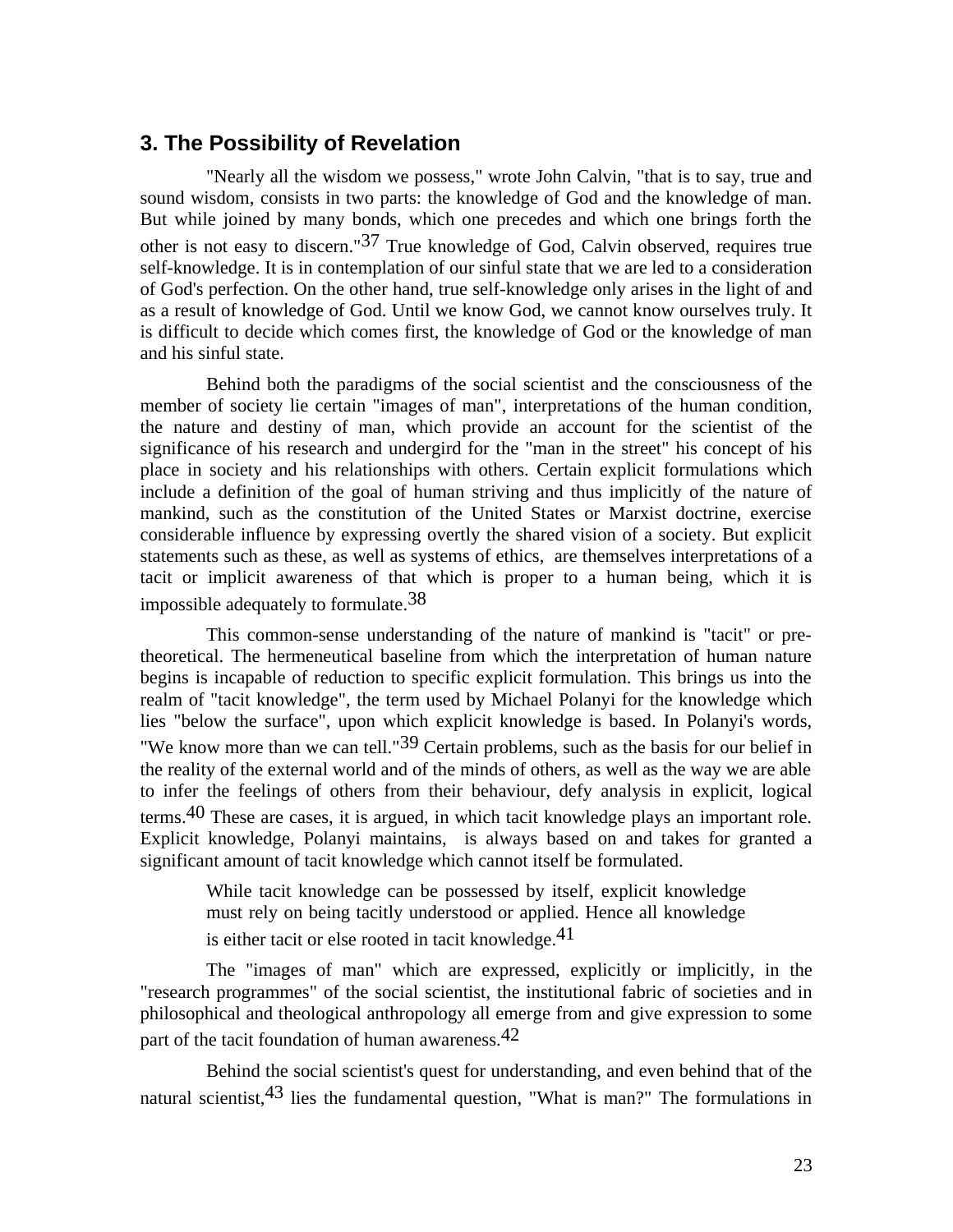which the natural scientist attempts to answer this question themselves arise from the ubiquitous yet elusive common-sense awareness of the human condition. Emil Brunner describes this "characteristic wisdom of the man in the street" in the following way:

It is aware of man's freedom and also of man's bondage; of the higher element in man and also of his pitiful need; of the unity of his personality and also of the contradiction it contains. It is aware of man's eternal destiny, and yet also that man dies, and that all his life is in some way determined by the fact of death, and tends toward death...It is aware of the peculiar character of each individual, and also of the common element which binds all individuals together. This 'wisdom' knows all these things, but it cannot be grasped at any particular point. The more eagerly we try to seize it, the more elusive it becomes, this extraordinarily reflective, and yet at the same time superficial and incomplete kind of knowledge...Before and behind all scientific, philosophical and theological anthropology there lies this ordinary, universally human, naive, prereflective understanding of man, very variously interwoven, concealed, enriched and distorted by those other views, and yet independent of them.44

Science, philosophy and theology, Brunner believes, represent both a deepening and a distortion of this *sensus communis*. By means of systematic enquiry, the scientist, theologian or philosopher draws out and gives explicit expression to a particular aspect of common human understanding. But this very process introduces the risk of distortion through undue emphasis on one feature of a reality which is complex and paradoxical.<sup>45</sup>

"The problem of indicating the character of the human species," concluded Kant, "is quite insoluble."<sup>46</sup> The reasons he gave were, first, that since man is the only rational species, there is nothing to which he can be compared, and second, that because man is "his own final end", it is the species itself which determines its own character.<sup>47</sup> To this we may add a third reason, implicit in Kant's epistemology: man is the interpreter of the world, so who is there to interpret the interpreter? All philosophical systems remain openended. All must concede the insolubility of their fundamental question, the question of man. It is at this point that revelation becomes significant to philosophy. In relation to philosophy, the subject of revelation is man. Revelation is a potentially definitive hermeneutical baseline, a final solution to philosophy's fundamental problem. Revelation is decisive for human self-understanding in that it fills the gap left by philosophical systems. It offers a standpoint, not available within human experience, from which human experience may be definitively comprehended, an "image of man" to serve as the governing paradigm for the philosopher and for the social scientist.48

In revelation, then, knowledge of God and knowledge of man is given *together.* The revelation of the nature of God is at the same time a revelation of the reality of the human situation.49 However, although potentially revelation provides a definitive hermeneutical baseline from which to begin the interpretation of human life, in practice it proves impossible to establish conclusively the nature of the "image of man" conveyed in revelation. Revelation is not itself theology. In order to be understood and communicated,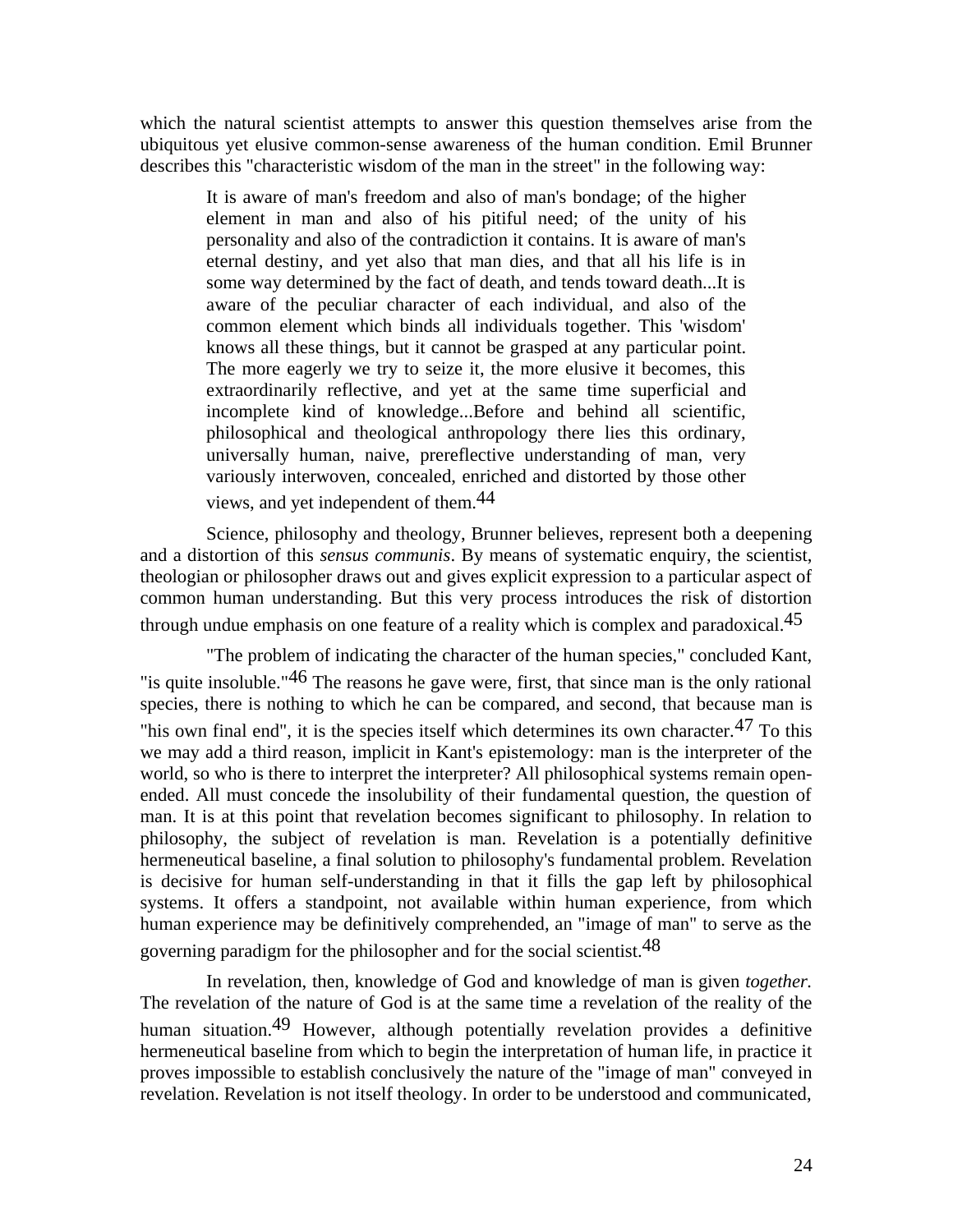revelation must be expressed in concepts, and thus give rise to theology. Theology, moreover, takes place within a social and conceptual framework, which includes as a basic component a shared vision of man in community, his character, significance and destiny.50 Theology is the product of members of a given society, whose ability to appropriate the revelation will reflect the conditions of the society in which their intellectual formation has taken place.<sup>51</sup> The challenge of liberation theology to what are perceived as the effects of Western culture on European and Anglo-Saxon theology provides a contemporary illustration of the fact that theology is, in principle, incapable of entirely outgrowing the constraints of its cultural context.<sup>52</sup> As Brunner comments,

Even if revelation creates a new understanding, it does not create this without laying claim upon the natural understanding...Genuine theology is always a conversation between God and man in which the human partner in the conversation is not ignored, but, even though he is entirely receptive, he is apprehended with his whole nature.<sup>53</sup>

Not only does man remain a responsible subject in the process of revelation, but in this process the content of revelation becomes subject to the conditions of natural knowledge, including the possibility of error. It is a mistake for theologians to go beyond their own province by proclaiming as a divinely revealed truth what may be only an erroneous human conception of divine truth.<sup>54</sup> There is a hermeneutical movement within theology itself. While theology is a reflection of and attempt to understand what has been given by revelation, it includes within its province the enquiry into both the content and method of revelation. Revelation itself is a theological doctrine, the proper methods of whose articulation include the tools of philosophy.<sup>55</sup>

The distinction between revelation and theology is a reflection of that between tacit and explicit knowledge. While the doctrines of theology are explicit formulations of the faith, revelation itself is not explicitly but tacitly understood. The "images of man" which underlie the theoretical frameworks within which and by means of which men and women arrive at their understanding of the world and their own place in it exist at a tacit, pre-theoretical level. If revelation conveys a definitive understanding of the human condition, then it is to be appropriated not at the level of concepts but at that of man's preconceptual awareness of his identity. In revelation, God deals directly with the essential subject, the "I" behind the empirical self, the person behind the "persona", whose real nature is known only to God himself.<sup>56</sup> Revelation is a personal encounter, in which the initiative is that of the sovereign God. While from the point of view of philosophy the content of revelation is anthropological, the provision of a definitive image of man, from the point of view of theology its content is God. The understanding of the human condition which results from it is a reflection of what is revealed about the nature of  $God.57$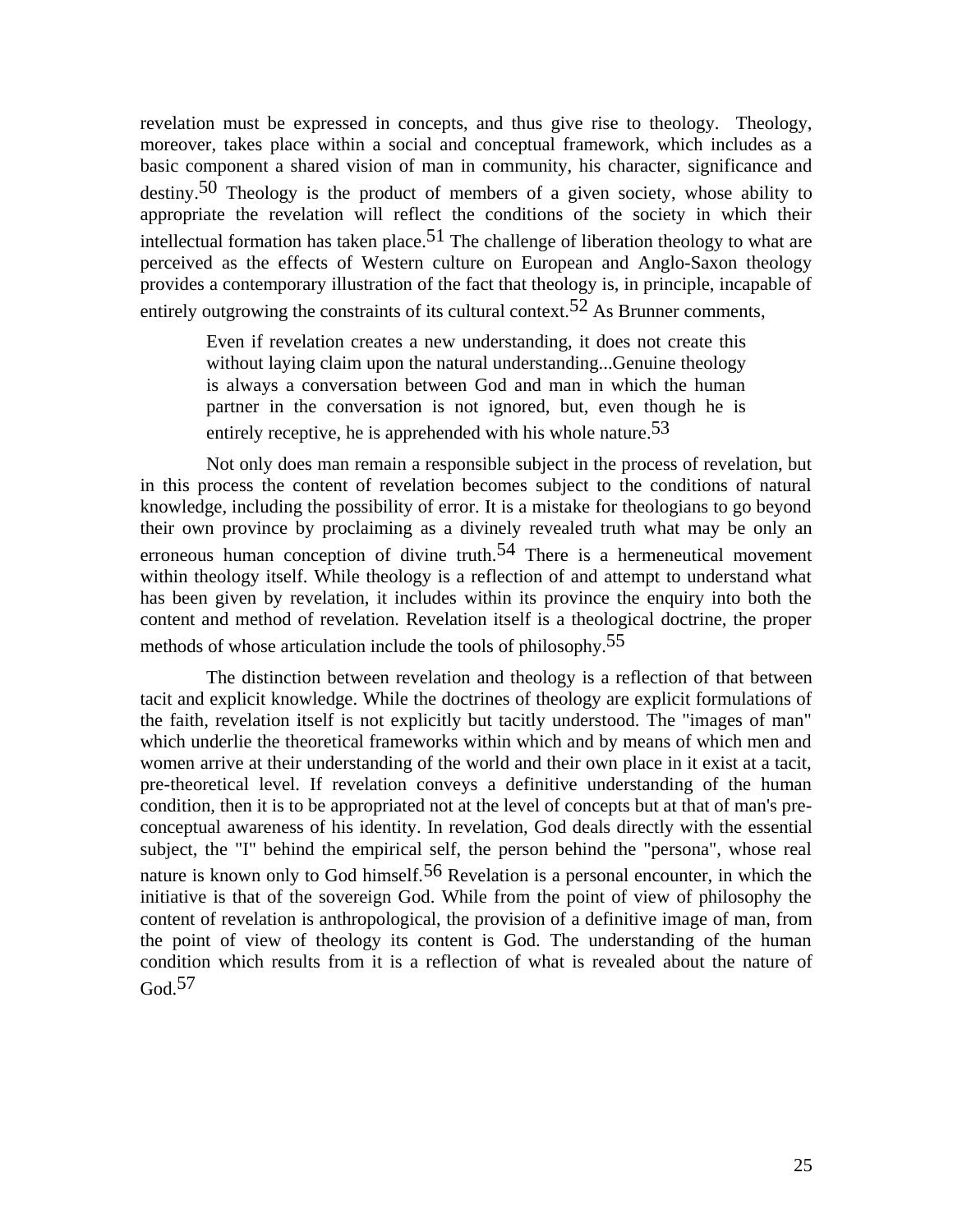# **Notes**

1. Treatise, p.4

2. Anthropology, p.183.

3. See my paper, "Theology or Social Science?", from which part of the material for this chapter is drawn.

4. The errors of positivism apply equally to a wider range of theories of science. See Hacking, *Scientific Revolutions*, p.1-2 for the characteristics of the "image of science" displaced by the revolution in philosophy of science inaugurated by T.S.Kuhn and others.

5. S. Toulmin, "The Concept of 'Stages' in Psychological Development", Cognitive Development and Epistemology, ed.T.Mischel, p.25-37. I.Barbour, Issues in Science and Religion, p.139,146-148, Myths, Models and Paradigms, p.94-98. N.R.Hanson, Patterns of Discovery, p.1-30, Perception and Discovery, p.59-198. See also J.Phillips, "Basic Beliefs".

6. Toulmin, op.cit., p.26.

7. Hanson, Patterns, p.1-30.

8. Phillips, "Basic Beliefs".

9. Toulmin, "Does the Distinction Between Normal and Revolutionary Science Hold Water?", *Criticism and the Growth of Knowledge*, ed. I. Lakatos and A.Musgrave, p.39-48. T.S.Kuhn, The Essential Tension, p.225-239. See M.de Mey, The Cognitive Paradigm, p.173-226.

10. Kuhn's work, The Structure of Scientific Revolutions, published in 1962, caused considerable controversy, but its implications not only for science but for philosophy in general have been far-reaching. His initial statement, including his definition of "paradigm", has been modified and developed in the course of discussion. A volume of collected papers, *The Essential Tension*, gives a more subtle and considered version of his theory than the earlier statement. In this modified form, it has increasingly been accepted by scientists and philosophers of science. One of the features of Kuhn's theory is that it is an attempt to describe what scientists *actually* do, rather than what they *should* do. This means that, like Wittgenstein's philosophy, it "leaves everything the same". In practice, Kuhn points out, the conceptual framework of a given branch of science is simply taken for granted. Scientists get on with their work without actually reflecting philosophically on their paradigm. The use of the term "paradigm" to mean "shared conceptual framework" is deliberately simplified. Two distinct meanings of the term are to be recognised:

1. Paradigm as achievement - an accepted way of solving a problem. Kuhn's title for this sense of the term is "exemplar". For further detail, see p.80f.

2. Paradigm as a set of shared values - which Kuhn calls the "disciplinary matrix". Hacking describes this sense as, "The methods, standards and generalisations shared by thoses trained to carry on the work that models itself on the paradigm as achievement. The social unit that transmits both kind of paradigm may be a small group of perhaps one hundred or so scientists who write or telephone each other, compose the textbooks, referee papers, and above all discriminate among problems that are posed for solution. (Hacking, *op.cit.,*p.2-3. See also Kuhn, "Second Thoughts".)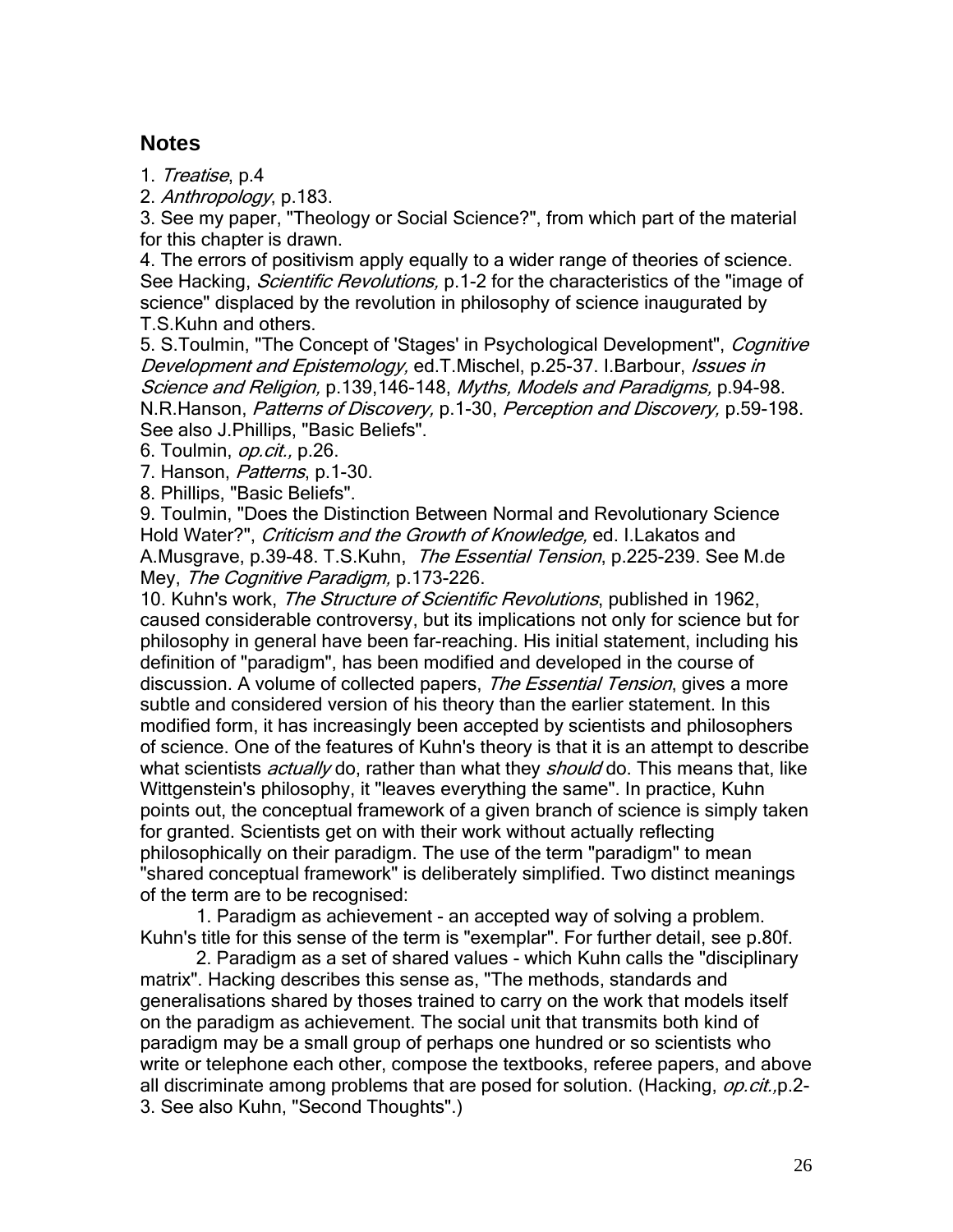11. Popper, *Logic*, sections 28 to 30, especially p.110-111.

12. Lakatos, "Falsification and the Methodology of Scientific Reseach Programmes", Criticism, p.116-165; M.Masterman, "The Nature of a Paradigm", ibid., p.76-85. Lakatos understands his proposal as a modification of Popper's theory and an alternative to Kuhn. The main reason for this position appears to be his wish to exclude the intersubjective context of scientific research as irrelevant. Like Popper, he still believes psychological considerations to be antithetical to logical analysis. His aim is to explain the process of theory formation and development entirely in logical terms without recourse to psychological explanation. In the course of the discussion of learning in chapters 2 to 4 of this thesis, it is hoped to demonstrate that the idea of a clear separation between logic and psychology, such as both Popper and Lakatos attempt to maintain, is untenable. The logical and psychological features of the work of the scientist are correlative. Masterman demonstrates in her article that many of the key features of Lakatos' "research programmes" are also features of Kuhn's "paradigms". A paradigm, she concludes, is a "crude analogy" of finite extensibility. Like Lakatos' research programme, it extends itself by "intuitive inference" and fails under the weight of accumulated anomalies when pushed too far. According to Hacking (*op.cit.,* p.142) the parallel between Kuhn's paradigms and Lakatos' research programmes is now widely accepted.

13. Lakatos' is implicitly a theory of scientific "progress". The implication of his view is that science progresses under its own impetus towards increasingly adequate descriptions of the real world. It is also closely related to Kant's epistemology. The "real world" is empirically real, in that it discloses itself to our senses, but transcendentally ideal, in that it can never be said to be finally known except through the analogy of a scientist's model. If the points made in the previous footnote are correct, the same can also be said of Kuhn's theory. 14. For further development of this argument, and particularly its implications for philosophy, see below, p.46-52.

15. See Hilgard and Bower, *Learning*, for summaries of the major behaviourist theories. See Howe, *Learning*, for an account of the status of behaviourism in mainstream psychology today. Howe admits the need for widening the behaviourist approach and dropping some of the more hard-line behaviourist tenets, such as the refusal to allow meaning to descriptions of "mental events". But he shows no sign of recognising the fundamental shift in philosophical and epistemological standpoint necessitated by such an admission. (*op.cit.*, p.27-63)

16. See C.Taylor, *Explanation*, in the case of behaviourism.

17. Hobbes, Leviathan, part I; T. Mischel, Human Action, p. 5f.

18. Hume, *Enquiry*, p.14.

19. Charles Taylor, *Explanation*, demonstrates that Humean empiricism is the unexamined philosophical foundation of behaviourism.

20. Mill, *System,* p.844-860, 875-878. See also Hume, *Treatise,* p.4-8. Mill refers, in his treatment, to the positivism of Auguste Comte.

21. Kant, Anthropology, p.9.

22. The creation of the perceiver's psychological environment or world-view will be dealt with in detail in chapters 2 and 3.

23. See below, p.66-67, 148-152, for discussion of agency and subjectivity.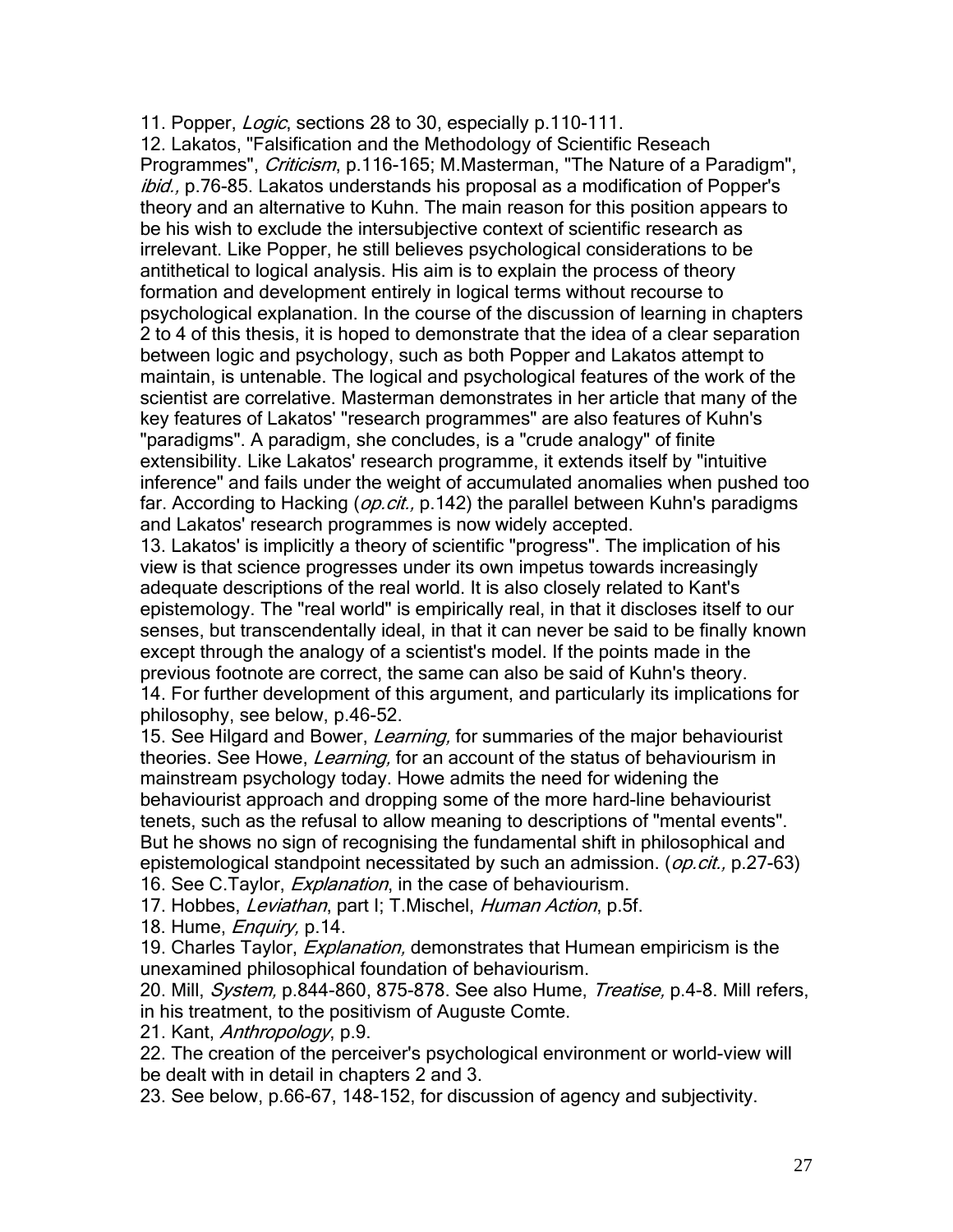24. The breakdown of logical empiricism now threatens the distinction between the natural and the social sciences in a new way. Whereas previously the tendency was for social scientists to attempt to conform to the positivist ideal of science, with the discovery of the hermeneutical element in the natural sciences, the distinction appears to collapse from the opposite side. As Charles Taylor puts it, "Old-guard Diltheyans, their shoulders hunched from years-long resistance against the encroaching pressure of positivist natural science, suddenly pitch forward on their faces as all opposition ceases to the reign of universal hermeneutics." ("Understanding", p.26) Under the influence of Polanyi, Kuhn and others, scientists may now recognise themselves as participants for whom commitment and consensus are indispensable. But unlike the social world, the natural world is not a participant in this sense. It does not generate meanings of its own, which are internal to the enquiry. The hermeneutical features of natural science can and may be "bracketed", or left out of account for the purposes of experiment. See note 10 above.

25. Schutz, "Theory Formation", p.6. See also Winch, *Idea,* p.83-86. Winch argues that the "scientific" study of society requires the imposition of a paradigm by which to explain the regularities involved in the events under investigation and their relation to each other. This paradigm is the product of a given society. In other words, the "objective" study of society takes society for granted. This point is closely related to the study of ideology. There, however, the emphasis seems to be upon the limitations imposed upon the scientist by the ideology within which he works. In the hermeneutical approach to social science, the emphasis is on the opportunity offered by the encounter between societies for the transcending of ideology.

26. See the *Encyclopedia of Philosophy*, vol 1-2, p.405

27. Weber, *Theory*, p.87f. See also *Interpretation*, p.77-89 and p.28f of the "Introduction" by J.E.T.Eldridge; also R.Aron, "The Logic of the Social Sciences", in Wrong, *Weber*, p.77-89.

28. See below, p.113f., on verstehen.

29. Schutz, "Theory Formation"; Ryan, Philosophy, p.127-170; Shotter, Selfhood, p.3-50; See also Harre and Secord, *Explanation*, esp.p.1-27.

30. The relationship between social science and philosophy is thus a close one. Winch has even suggested that social science is little different from philosophy, consisting of the conceptual examination of "forms of life". This claim is balanced by the position implicit in Berger and Luckman's Social Construction of Reality, that philosophy is, in fact sociology. Both aspects of social science, the conceptual and the empirical, need to be held in tension.

See Ryan, *Social Sciences*, p.127-170 for an account of the status of the social sciences.

31. See, for example, Bandura, "Behaviour Theory"; Sampson, "Paradigms"; Sampson, "Ideology"; G.A.Miller, "Human Welfare"; Shotter, *Images of Man.* 

32. Schlenker, *Impression Management*, p.9.

- 33. Barber and Legge, Perception.
- 34. C.Taylor, "Interpretation", p.182,193.
- 35. See further p.146-152 below.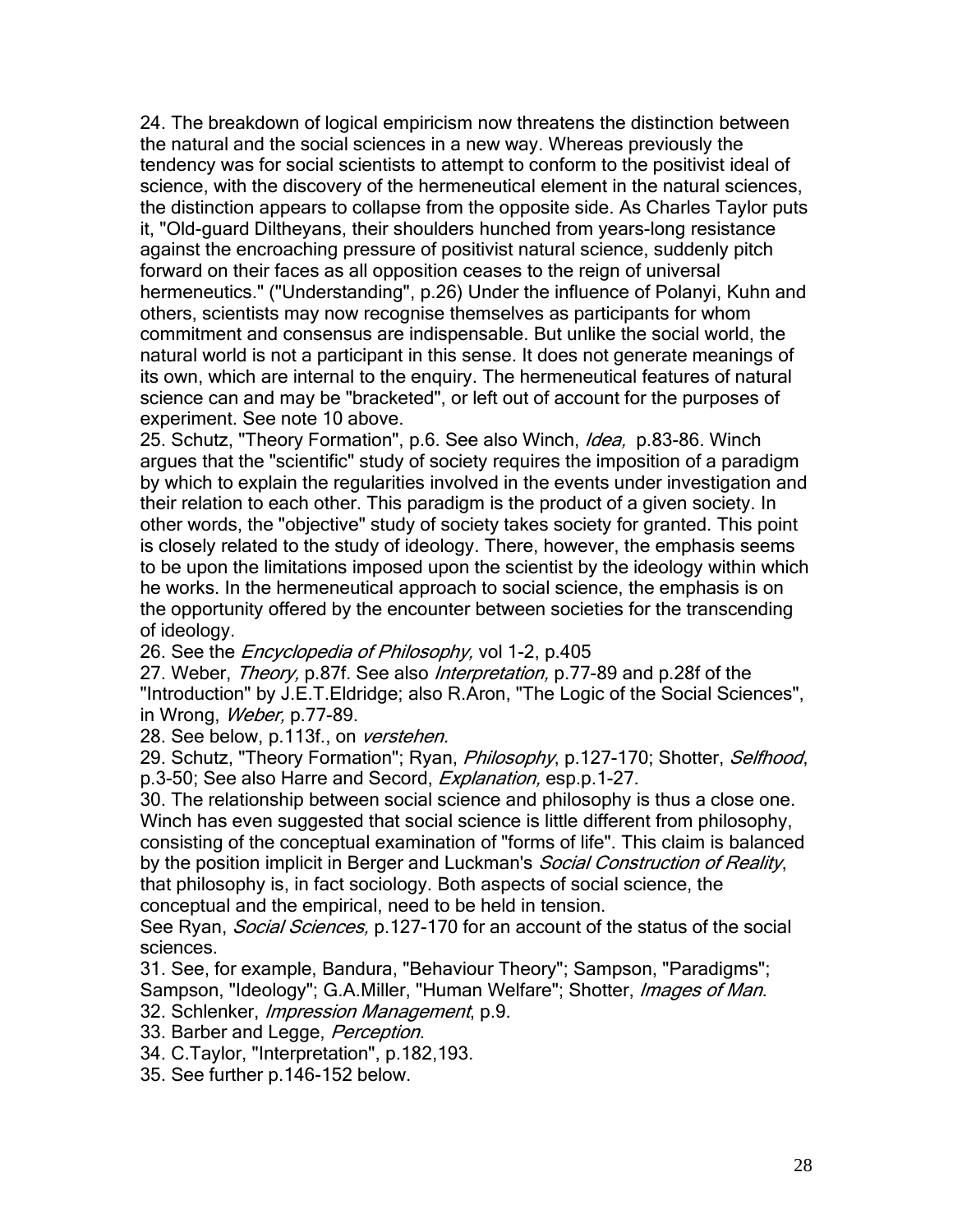36. For R.C.Miller, for example, it is the fact that the learner is in relationship with God which guarantees the legitimacy of the theological approach. Theology provides the learner's authentic self-understanding, a sinner in need of reconciliation. Theology defines the dynamic of the "I-Thou" situation in which the learner is involved. Theology specifies the need for teaching techniques to be relationship-centred. (Theory, p.156-164)

For J.M.Lee, on the other hand, it is the learner as learner which is the relevant anthropology for religious instruction, and an understanding of how the learner learns is not to be found within the province of theology. "Religion," he maintains, " is learned according to the way the learner learns and not after the manner of its own existence."(*Flow*, p.58) Religious instruction is to be personrather than content-centred.

John Westerhoff believes that the metaphors of "production" and "growth" implicit in the "schooling" approach to education need to be challenged. The methods of curriculum development, involving stated objectives, the choice and organisation of learning experiences and evaluation of their outcome, have sufficient truth behind them, he believes, to warrant their use, but they are insufficient for the education of *persons*. A better model for religious education is the *pilgrimage*, in which the religious educator plays the role of fellow-pilgrim as well as quide. (Faithful Church, p.298)

37. Calvin, *Institutes*, I.i.1.

38. See Dreyfus, "Holism and Hermeneutics", and the examples quoted there.

39. Polanyi, *Tacit Dimension*, p.4.

40. Stace, "Unreasoned Beliefs", gives an extensive list of such beliefs.

41. Polanyi, "Logic", p.7; Knowing and Being, p.144.

42. A distinction is to be made between "tacit knowledge" in a broad sense as knowledge derived from experience and used to provide a framework for comprehension in new learning, and the much narrower sense used here, in speaking about those foundational elements in human cognition which, although operative only in experience, can not be said to be derived from experience. These elements constitute a particular, highly significant, type of tacit knowledge. It is elements of this kind to which Kant drew attention in proposing his concept of the sythetic *a priori*, although Kant's own list of such foundational categories was far too extensive. Pylyshyn, in a very interesting article, "Computation and Cognition", refers to such elements as "functional architecture". In terms of the computing analogy, they constitute the basic programme, without which no other programme can be made to work. It is difficult to be certain about exactly which elements of tacit knowledge belong in this narrower class.

43. Polanyi, Study of Man.

44. Brunner, *Man in Revolt*, p.46-47.

45. *ibid.*, p.47f. It is to be noted that this passage is taken from the introduction to a *Christian* anthropology. In some respects, therefore, it anticipates the conclusion of the argument. However, the connection between Brunner's description of common-sense anthropology, Polanyi's concept of tacit knowledge and the idea of "images of man" as fundamental to the human sciences should be noted.

46. Kant, Anthropology, p.183.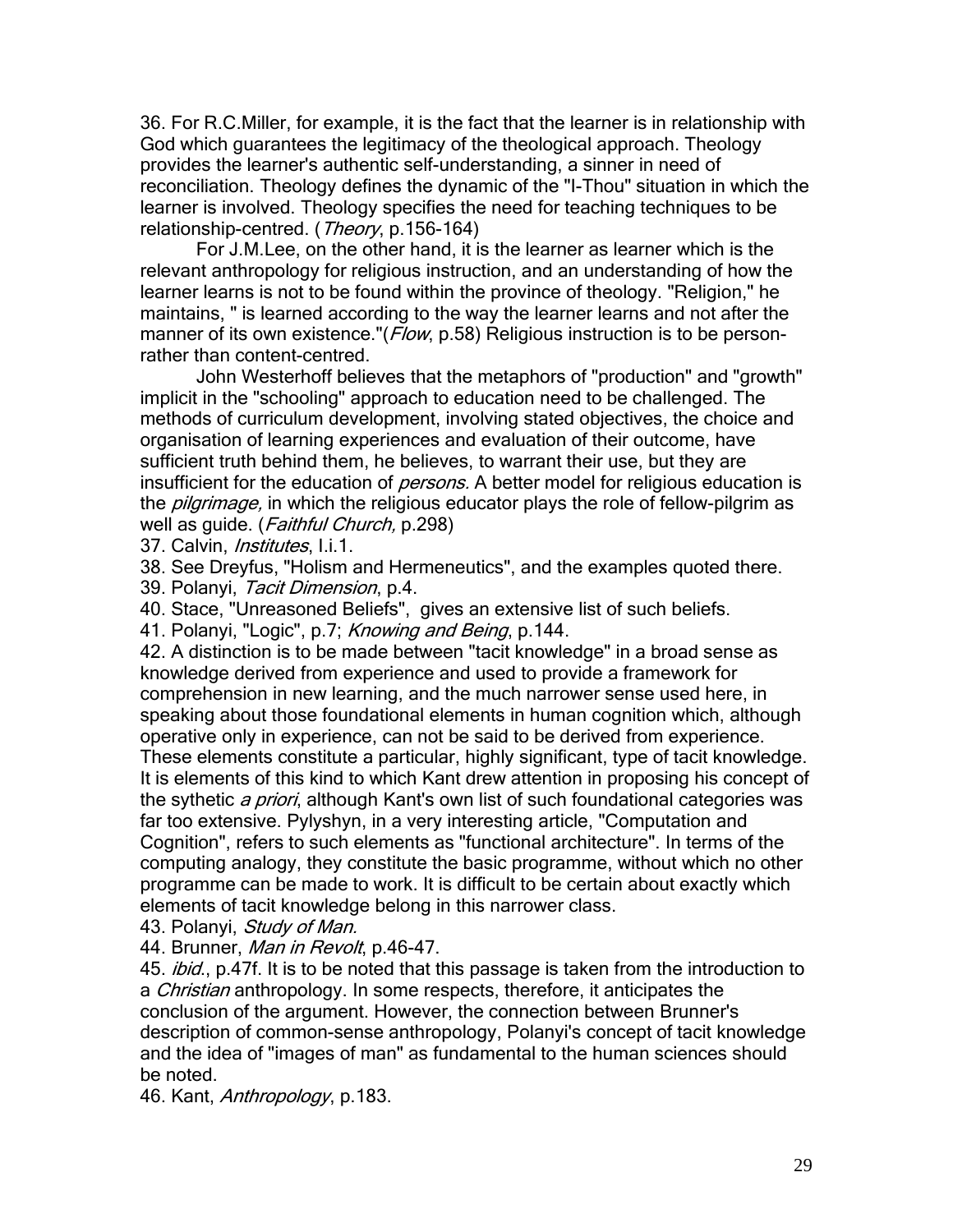### 47. ibid., p.3f.,183f.

48. The possible implication of this position, namely that theology become a kind of universal science is noted by Brunner in an Appendix to *Man in Revolt*, p.544f. In order to avoid this implication, Brunner uses his argument of the varying degree of relevant Christian influence over various subjects. There is no distinctly Christian mathematics. This is a science whose correct development lies within the capacity of the natural man. But the nearer one comes to the centre of personality, the greater the distortion of natural human understanding, and the greater the relevance of theology. See also Revelation and Reason, p.383. This argument is different from the one used in the text, but related to it. The centre of tacit knowledge, it is argued, is the personality, while mathematics is the science most capable of complete explicit expression.

49. One of the main problems about the relationship between the knowledge of God and of man in revelation is the problem of authority. Is revelation to be its own authority or is it to be validated by means of existing human knowledge, the power of reason? If the former, the part played by human knowledge in its reception appears to be minimal. If the latter, then the authority by which revelation is received is that by which it is validated, namely human reason, and the concept of authoritative revelation becomes impossible. Positions in the debate tend to be polarised. Reinhold Neibuhr, for example, argues,

Religious faith cannot be simply subordinated to reason or made to stand under its judgement...When this is done, the reason which asks the question whether the God of religious faith is plausible has already implied a negative answer to the question, because it has made itself God, and naturally cannot tolerate another.

### (*Nature and Destiny of Man*, vol. 1, p. 165-166)

The principle proponent of this position is Karl Barth, who writes,

God's revelation has its reality and truth wholly and in every respect... within itself. Only by denying it can we wish to ascribe it to a higher or deeper ground... The adoption of revelation from the vantage of such a ground, different from it and presumably superior to it... can only be achieved by denying revelation. (Dogmatics, I/1, p.350)

What is denied in the position taken in this thesis is the either/or nature of Barth's argument. If revelation is to come to man and be appropriated by him it cannot be allowed that its truth be *wholly and in every respect* within itself. There must be some aspect of its truth corresponding to the human ability to understand it. Again, it is incorrect to suppose that "some other ground" than revelation from which it can be understood is necessarily superior to it. Precisely the opposite is being argued here, namely that revelation supplies what is lacking in that other ground. On Barth's position, see further notes 55 and 57 below.

The opposite position, that "revelation" is to be understood in terms of human capacity has been taken to be an implication of the highly subtle position of Schleiermacher. He rejected the idea that revelation could be understood as doctrinal, that is as given to the understanding, for the reason given above, namely that if revelation can be understood in cognitive terms there can be nothing supernatural about it. The ability to know God, he believed, was a natural human capacity, but a capacity not of man's thinking nature, but of *feeling*.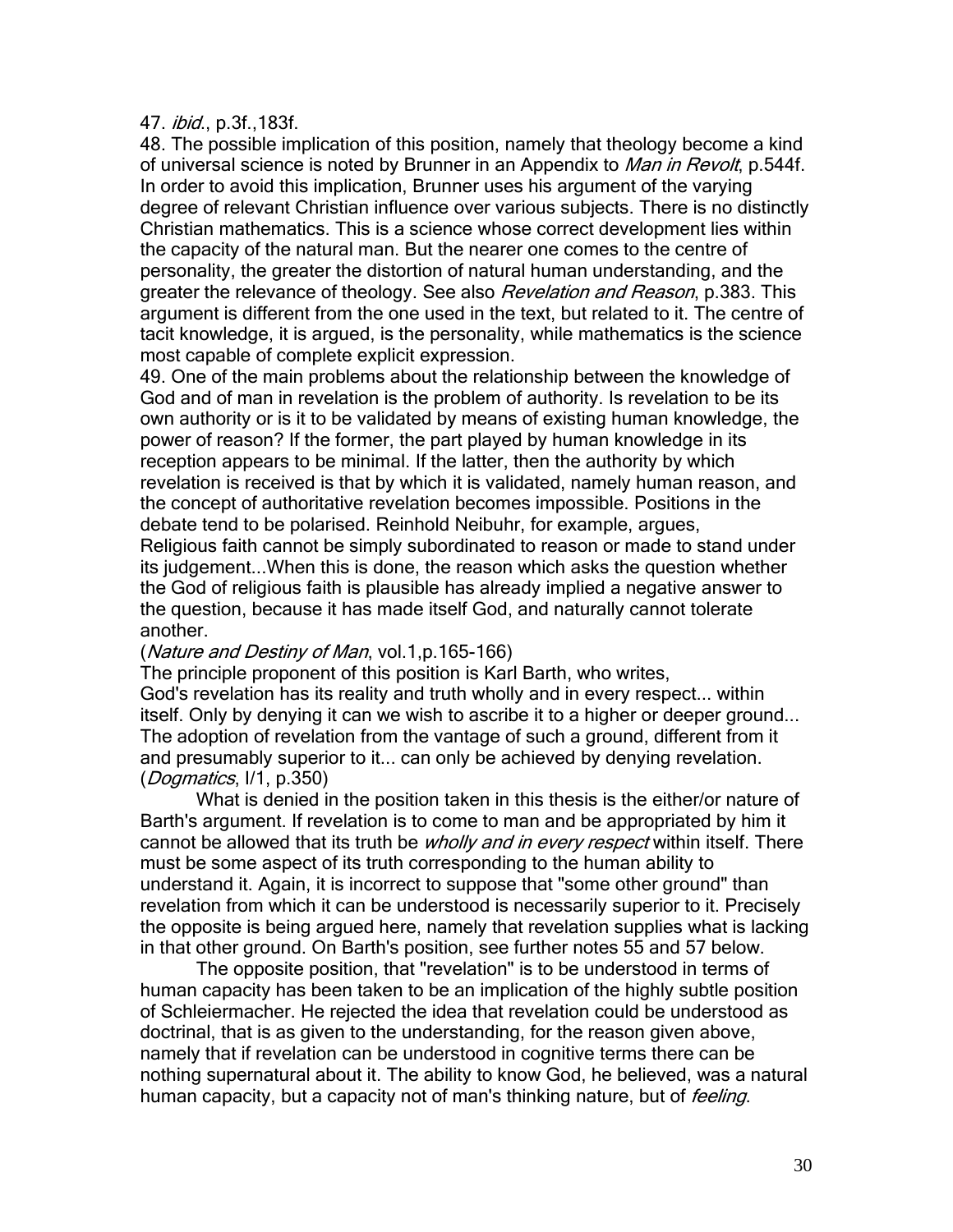"God," he argued, "is given to us in feeling in an original way; and if we speak of an original revelation of God to man and in man, the meaning will always be just this, that along with the absolute dependence which characterises not only man but all temporal existence, there is given to man also the immediate selfconsciousness of it, which becomes a consciousness of God."

(Christian Faith, §4,p.17-18)

However, Schleiermacher did allow that in Jesus Christ God had done something decisive which stood outside outside the chain of historical causation.

"Revelation", he said, could be used to refer to the "originality" of the fact which begins religious communication. Since our awareness of God is related not to our thinking but to our "feeling" capacity, however, the impression of Jesus is not cognitive, but that of "A being who works upon us directly as a distinctive existence by means of his total impression on us." (Christian Faith, §10, p.50)

For those theologians who deny the propriety of understanding Jesus' life or any other divine action as a supernatural intervention into what they take to be a closed continuum of cause and effect, this latter part of Schleiermacher's position is abandoned and revelation is reduced to "religious receptivity". See, for example, Wiles, "Revelation".

50. Although the knowledge of God is given from beyond theology, it is appropriated within the "complex situation involving our cognition of the world around us and of ourselves along with it." (Torrance, *Theological Science*, p.32) 51. See below, in particular p.89-90, for the pattern of assimilation and accommodation characteristic of human learning. If revelation is received in ways appropriate to the normal human processes of understanding, then this pattern applies also to the understanding of revelation.

52. Gutierrez, Liberation, esp.p.1-14; Segundo, Liberation.

53. Brunner, *Revelation and Reason*, p.15-16. It is doubtful if the recipient of revelation can be said to be "entirely receptive" in every sense. It will be argued, not only that the appropriation of revelation does not involve the suspension of human autonomy, but also that the recipient is in some sense active in its understanding. See note 49 above.

54. Brunner, Man in Revolt, p.70.

55. This position was strenuously resisted by Karl Barth. Barth believed that theology was based solely on revelation, which provided all the tools needed for its own understanding and articulation. To bring philosophical analysis to the task of theology, he argued, is to look for rules by which to fit the Church and Christianity into some broader and more inclusive overall scheme.

The possibility of this solution stands or falls with the answer to the question whether there really is a nexus of being superior to the being of the Church, and consequently a nexus of scientific problems superior to dogmatics. (*Dogmatics*, I.1,p.38)

Barth expresses the conventional, positivist views of his time on the status of science. The methods of science, he wrote, consist of observation and inferences. Exact science, when it avoids philosophising and laying down a "world view", is in fact "pure knowledge". (*Dogmatics*, III.2, p.12) Barth believed that science, being empirically based, is capable of pursuing its object independent of philosophy, or "speculation". In relation to anthropology, he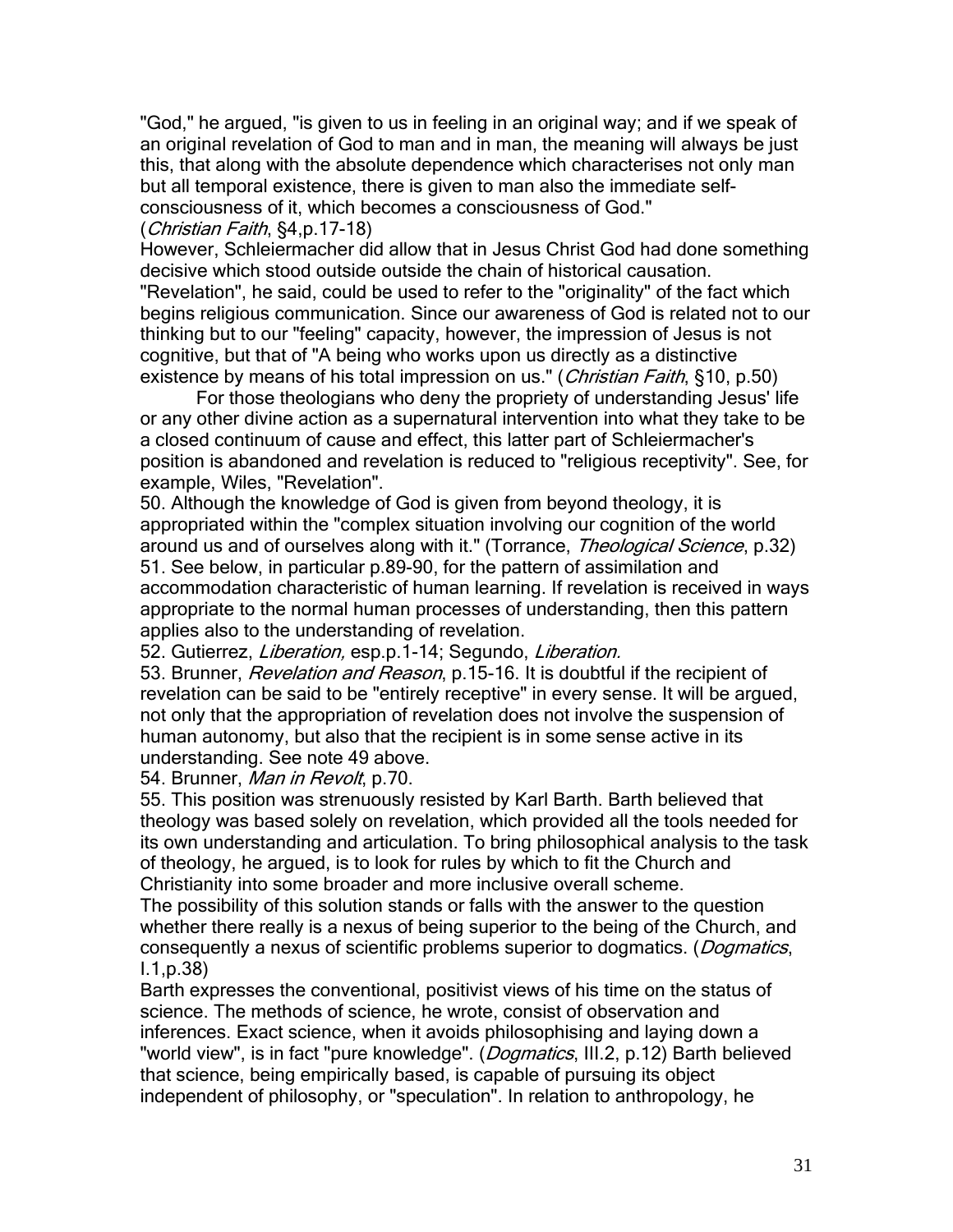separates the empirical study of man in nature from philosophical or "speculative" anthropology, discerning no connection between them. (*Dogmatics*, III.2, p.21-26) While scientific anthropology pursues its course independent of philosophy and without threatening theology, speculative anthropology is the enemy of theology, whose only source is revelation. The effect of revelation is not to reform human speculation but to replace it. Theology has no conception of itself as knowledge in common with the world. Theology "cannot think of itself as a link in an ordered cosmos, but only as a stop-gap in a disordered cosmos." (*Dogmatics*, I.1,p.8)

This concept of the relationship between philosophy, science and theology, which underlies his theology, is one of the most significant differences between Barth and his contemporary, Emil Brunner. Unlike Barth, Brunner accepts the interdependence, which we have demonstrated, between philosophy and science. As attempts to describe the way things are, philosophical statements contain an implicit metaphysical commitment. They must, then, be capable of being earthed in experience by supplying hypotheses which can be put to the test. This "principle of empirical criticism" applies equally to theological statements, even though they originate with revelation. Even as statements of faith, they must be capable of application to experience. (*Man in Revolt*, p.60-63) Theology, then, stands in the same relation to science as does philosophy. The difference is that the images of man which it brings to the criticism of scientific research originate with revelation.

56. Paul Tournier writes, "The personage I put on in ordinary life is no longer of any avail to me: God does not stop at the *personage* - he goes straight to the person." *Meaning of Persons*, p.167. For the distinction between the "I" and the empirical self, see below, p.130-131, 146-148, 164. For the nature of revelation as addressed to the person, see p.159-160, 174-176.

Thus, although definitive, in that it consists of a definite content, the Person of Jesus Christ, revelation is not propositional. To be propositional, it would need to consist of *explicit* information. Rather, it is argued here, revelation is given at the tacit level.

57. It is, therefore, correct to maintain, with Barth, not only that revelation is something that only God can do, whose only condition is his grace, but also that for the person in receipt of revelation it constitutes a regrounding of one's subjectivity. Knowledge of an object, argues Barth, changes the knower. It makes him a responsible witness to the truth of that object. (*Dogmatics*, I.1, p.188) In knowing, the truth of the object, "becomes a determination of the existence of the man who has knowledge." Thus, "By the experience of God's Word, which is possible for men on the presupposition of its reality, we understand this determination of their existence as men by God's Word." (ibid., p. 198-199) The knowledge of God differs from that of ordinary objects in that God is unique. When man enters into that uniting and distinguishing relationship to an object, his subjectivity is opened up to an objectivity and he is grounded and determined anew. But in faith the same thing happens quite differently. This difference consists in the difference and uniqueness of God as its object...This knowledge is a special knowledge, distinct from the knowledge of all other objects, outstanding in the range of all knowledge. (*Dogmatics*, II.1, p. 14-15)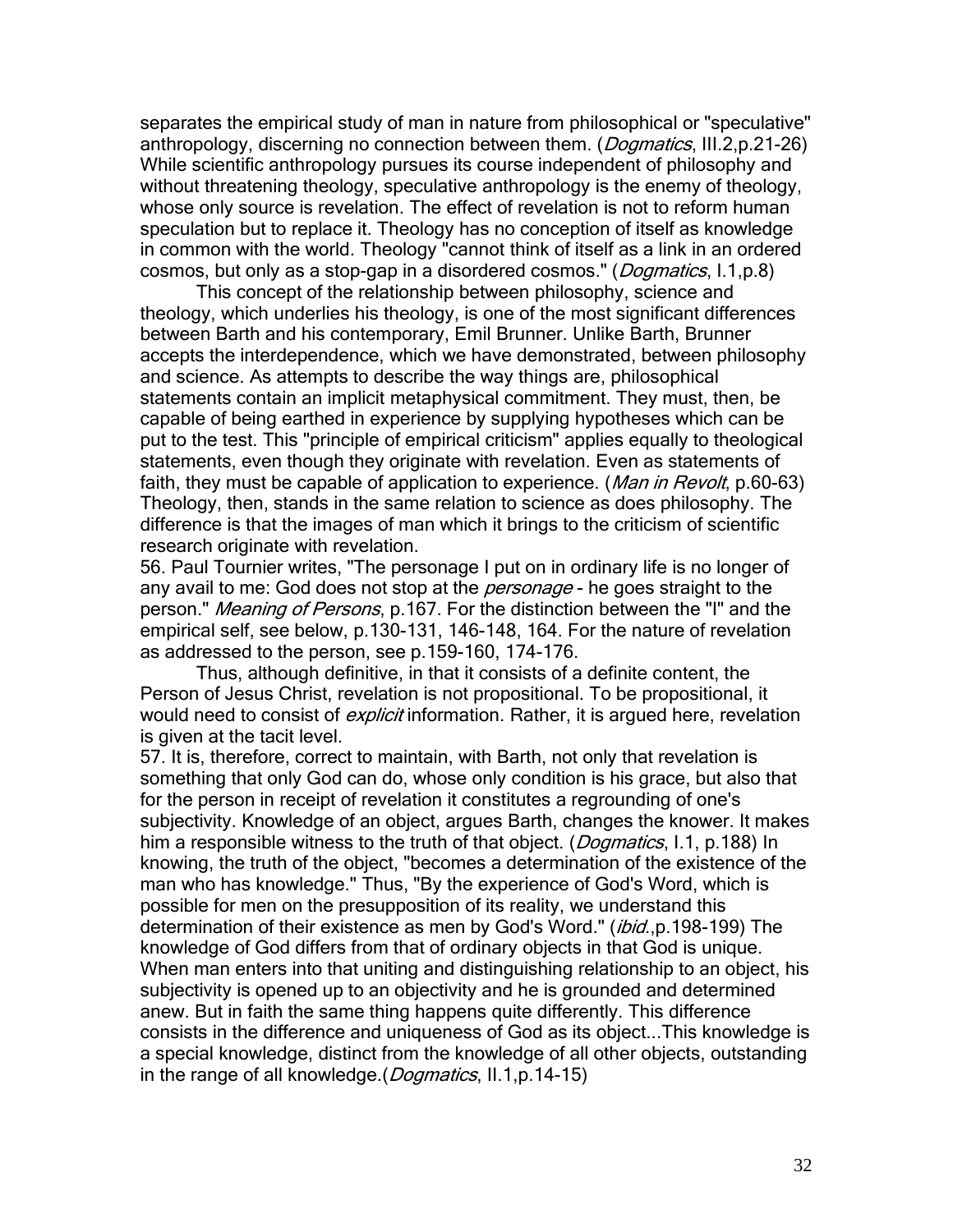This difference consists chiefly in the fact that God cannot become an object for us in the same way as other objects. God is always and only Subject. Man cannot enter into a relationship with God by his own volition. It is God who creates the relationship with man. Thus, Barth argues, the possibility of revelation depends upon its prior actuality and not on anything to do with the conditions of human life.

All this can be accepted, however, without affecting the main argument of this section that there exists a "point of contact", to use Brunner's rather unsatisfactory phrase, at which revelation may enter what Barth calls the "nexus" of philosophical thought. This point of contact is the inexpressible tacit awareness of human being. Nothing about this observation guarantees that there must actually be a revelation to resolve the question of the nature of mankind. The fact that there is a revelation, and that in that revelation God himself is known, is entirely due to God's grace.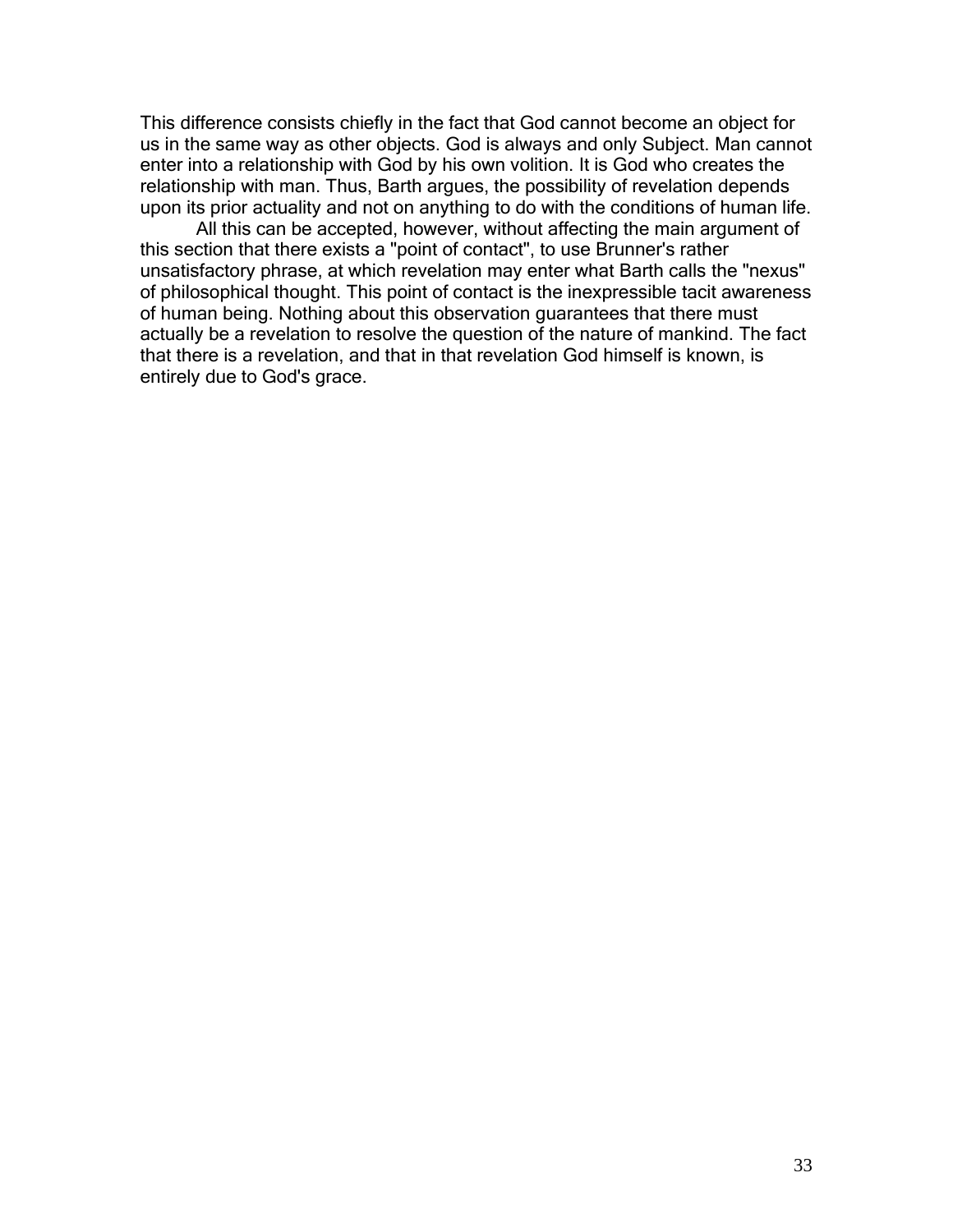# **CHAPTER TWO**

## Interaction: Mechanism and Meaning

Now the sum of all that is merely objective we will henceforth call *nature*, confining the term to its passive and material sense, as comprising all the phaenomena by which its existence is made known to us. On the other hand, the sum of all that is subjective we may comprehend in the name of the *self* or *intelligence*. Both conceptions are in necessary antithesis. Intelligence is conceived of as exclusively representative, nature as exclusively represented; the one as conscious, the other as without consciousness. Now in all acts of positive knowledge there is required a reciprocal concurrence of both, namely the conscious being and of that which is itself unconscious. Our problem is to explain this concurrence, its possibility and its necessity.

*Samuel Taylor Coleridge1*

Perception is where cognition and reality meet.

*Ulric Neisser2*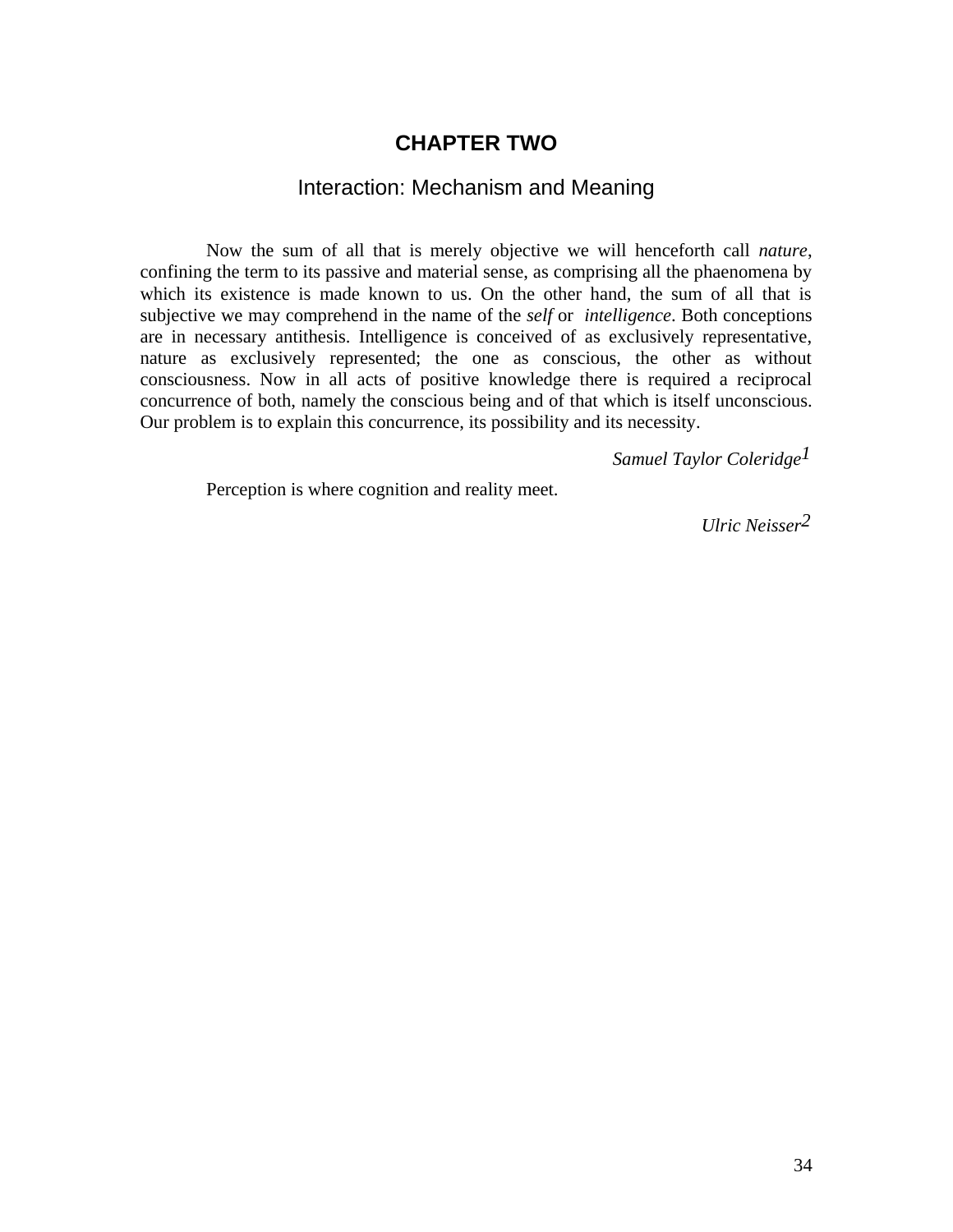## **1.The Complementary Roles of Philosophy and Psychology**

The aim of the next three chapters is to present an account of the way human beings learn. The study of learning immediately presents a problem of orientation. It is necessary at the outset to establish the relationship between the two main components of such an undertaking, the psychology of learning and the philosophy of knowledge. Learning involves a wide range of psychological changes, the acquisition of new skills, the development of changed attitudes towards oneself and others, a change in the capacity to experience and tolerate emotion, the attainment of new social skills, and so on. The investigation of learning can be said, therefore, to lie principally within the field of psychology. All types of learning, however, involve the cognitive component, the acquisition, retention, reorganisation and deployment of knowledge. The study of knowledge involves conceptual questions which fall principally within the field of philosophy. The study of learning, therefore, cannot take place independently of philosophical epistemology.

According to the school of educational theory currently most influential in this country, a clear distinction is to be made between the respective fields of philosophy and psychology.3 While psychological study may concentrate, for example on those factors which contribute to the effectiveness of learning, the conceptual analysis of the acquisition of knowledge falls within the field of philosophical epistemology.4 Knowledge, argues Paul Hirst, may be divided into a number of publicly specifiable "forms of understanding", achieved over the course of generations. Each form of understanding has its own distinctive logic. Learning, he argues, consists of initiation in the understanding of the different types of logical relationships appropriate to the various forms of understanding. These logical relationships which characterise the structure of the various forms of understanding are to be distinguished from the psychological processes by which the learner arrives at his or her understanding.<sup>5</sup>

The distinction between the logical structure of a particular "form of knowledge" and the psychological processes involved in the acquisition of such knowledge reflects a particular type of epistemology, one based on the belief in the solidity, even objectivity of knowledge based on secure logical relationships, in contrast to the shifting sands of psychological association. The search for objective foundations has given rise in philosophy to what Stephen Toulmin calls the "City of Truth" metaphor.6 According to empiricist epistemology, the foundations of the city of truth consist of certain, objective, empirical observations. The architectural principles by which the superstructure is erected are those of logical analysis. Empirical observation and logical analysis are, moreover, independent of one another. Philosophical or scientific certainty is to be achieved by a combination of value-free observation and logically guaranteed inference. These principles are those which W.V.O.Quine calls the "two dogmas" of empiricism:

"Modern empiricism," he writes, "has been conditioned in large part by two dogmas. One is a belief in some fundamental cleavage between truths which are *analytic*, or grounded in meanings independently of matters of fact, and truths which are *synthetic*, or grounded in fact. The other dogma is *reductionism*: the belief that each meaningful statement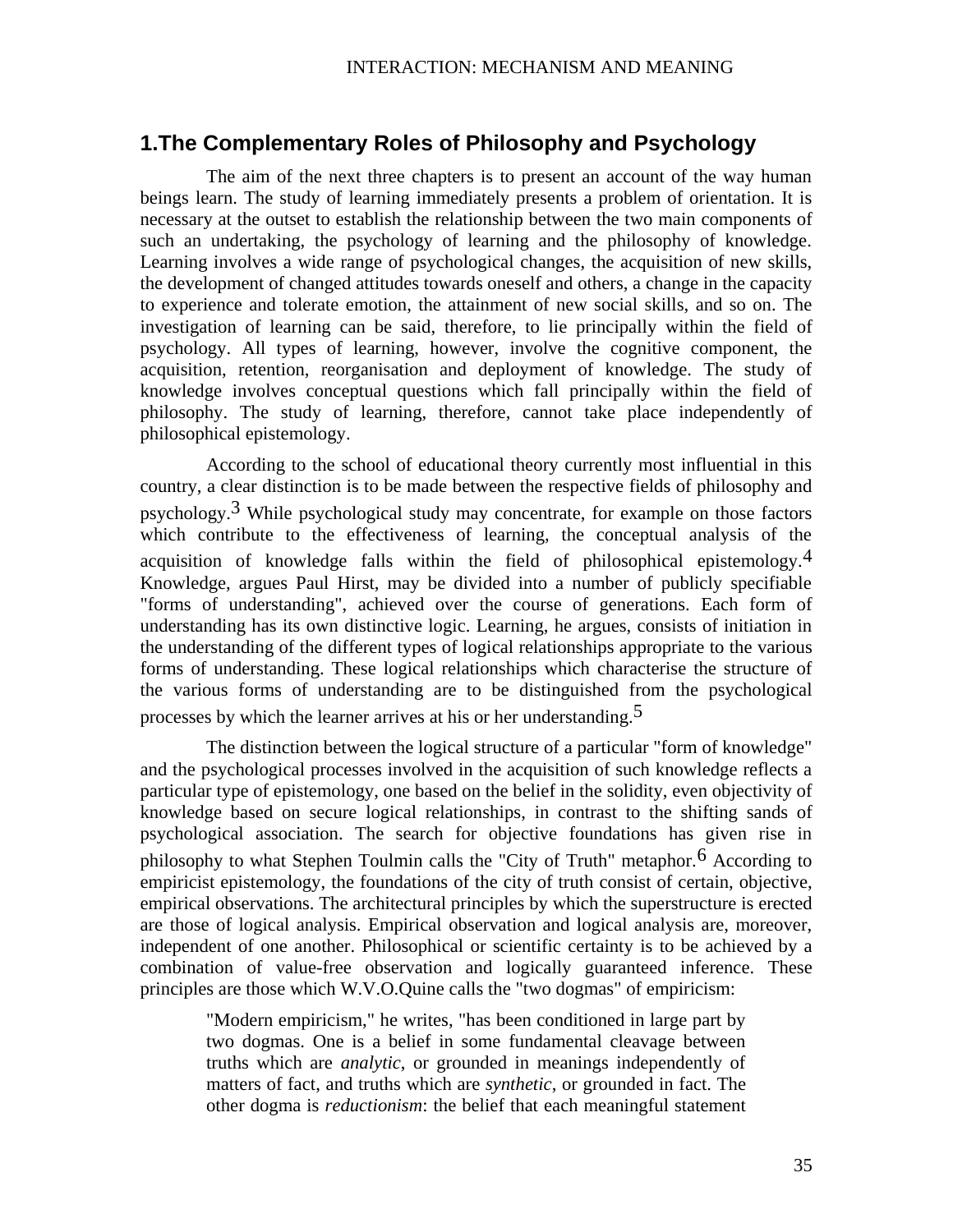### INTERACTION: MECHANISM AND MEANING

is equivalent to some logical construct upon terms which refer to immediate experience."7

Quine concludes that these dogmas are, in fact, unsupportable. Analytic and synthetic truths cannot be conveniently isolated from one another for the purposes of analysis. There are, as demonstrated in the previous chapter, no observations of fact "uncontaminated" by theoretical assumptions. Empirical observation takes place in the context of assumptions based on previous experience and learning. New knowledge is inevitably assimilated, at least in part, to the structure of existing knowledge and belief.<sup>8</sup> An epistemology based on the "two dogmas" fails to take into account the contribution of the subject in perception, comprehension and learning. Its effect is to separate fact and value, external "reality" from the contribution of the perceiver. Knowledge is to conform to the logical structure of objective facts. The result is to reduce *meaning* to *description*, and thereby to confuse the two. It involves the assumption that any meaningful statement can be expressed as an empirically verifiable description of some state of affairs.<sup>9</sup>

The best modern example of this confusion is logical positivism, as expressed in the "verification principle", according to which the meaning of a statement is equivalent to the method of its verification. According to this principle, all meaning other than that of analytical statements is descriptive or factual, and the criteria for meaningfulness in any given realm of discourse is the extent to which its statements can be translated into simple descriptions capable of empirical and/or logical verification. All types of discourse in which this is impossible, including aesthetics, morals and, the main target, metaphysics, are thereby rendered meaningless. Logical positivism is thus a modern attempt to put into practice the programme advocated by Hume on the last page of his *Enquiry Concerning the Human Understanding*:

If we take in our hand any volume; of divinity or school metaphysics, for instance; let us ask, Does it contain any abstract reasoning concerning quantity or number? No. Does it contain any experimental reasoning concerning matter of fact or existence? No. Commit it then to the flames: for it can contain nothing but sophistry and illusion.<sup>10</sup>

Beyond these basic principles of classical empiricism, however, the logical positivists were able to achieve no very substantial agreement. In particular, they were unable to agree on what constituted observation, on what status was to be assigned to "sense-data". They also failed to agree on the form of the logically pure language in which verified empirical statements should be expressed, so that there were almost as many proposals for a logical language as there were philosophers in the field.

In practice, it is not difficult to see that an epistemology which depends on the interpretation of such things as "sense-data" involves implicit psychological assumptions. The same is true for a large number of philosophers. Descartes' *Meditations* is a particularly good example. His epistemology is dependent on the analysis of data received by the senses, on considerations as to the reliability of the sense organs and, notoriously, on his conceptualisation of "mental substance" as separate from and interacting with "physical substance". Locke, Hume, Berkeley, Kant, Price and Ayer, to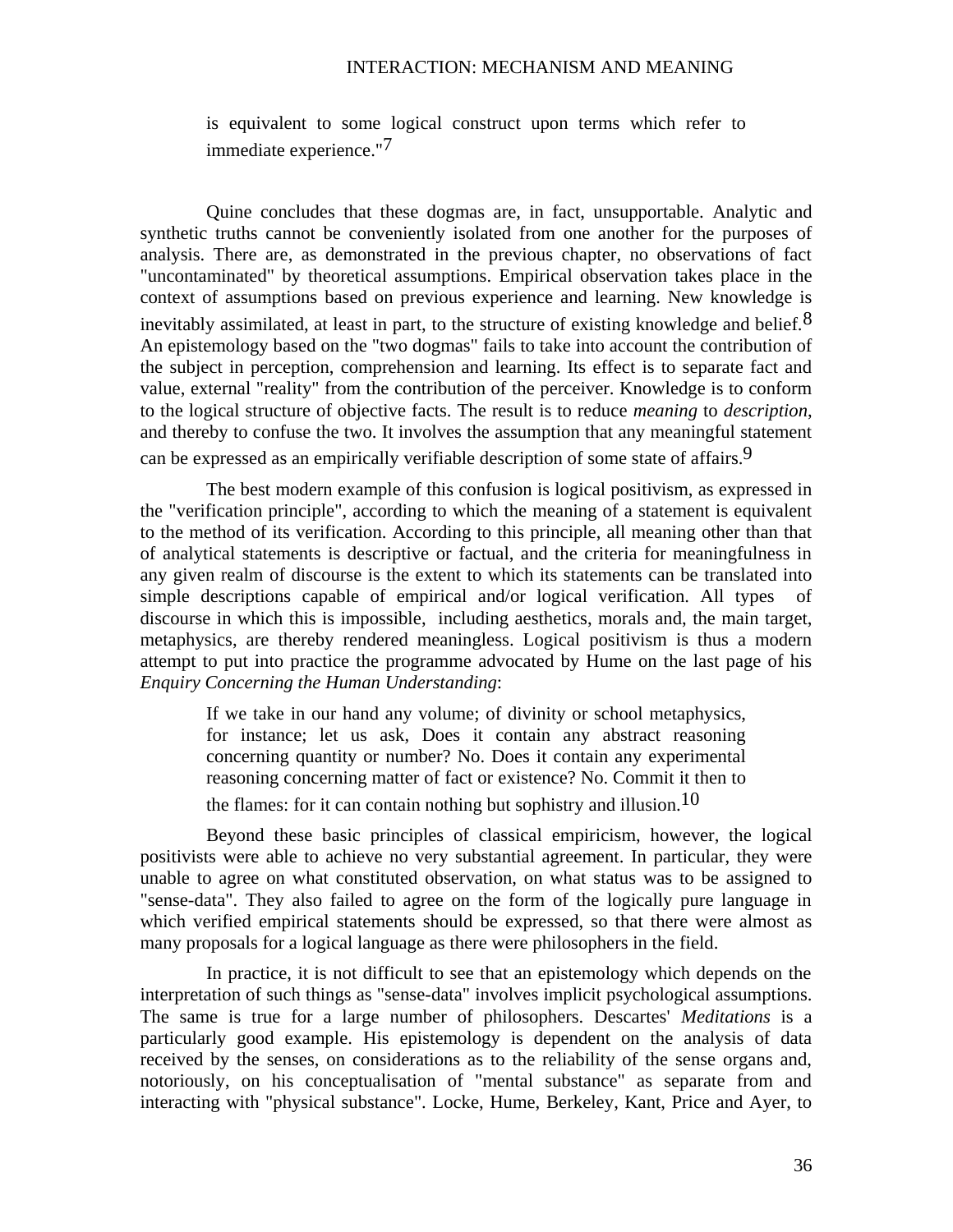name but a few, all make use of psychological generalisations. Such expressions as *ideas, impressions, imagination, sensible manifold, sense data* and so on are all empirical, psychological terms. Even some modern philosophers, however, fail to recognise the need for adequate experimental grounding of these basic expressions of empirical reference.

Take, for example, A.J.Ayer's *Foundations of Empirical Knowledge*. The context of his use of empirical examples is the development of the "argument from illusion", whose conclusion is that what we perceive may be unreliable or illusory. The inference Ayer draws is that we do not perceive "material objects" but only "sense data". "Sense data", he maintains, are the basic level of perception, the "foundation of empirical knowledge", and, as such, they are "incorrigible", in contrast to material objects, whose existence is simply an inference from the experience of sense data. The examples Ayer gives in support of the argument from illusion include the experience of mirages or hallucinations, the perception of a coin which, although circular, appears elliptical for some observers, and that of a straight stick which appears to bend when put into water, due to refraction. Ayer's assumption is that the use of these examples is unproblematical, that they can all be taken at "face value". He fails to see the need for a process of interpretation involving careful empirical investigation before they can be used to provide evidence for his theory. "When I look at a straight stick, which is refracted in water and so appears crooked," he writes, "my experience is qualitatively the same as if I were looking at a stick that really was crooked." This example, like all the others Ayer uses, is anecdotal. He has performed no tests to establish the regularity of or the conditions for the experiences he describes. Nor does he bother to define in terms which could be experimentally verified what is meant by the phrase "qualitatively the same". Moreover, there are several factors which Ayer has failed to take into consideration. The fact that along with the "bent stick" we also see the surface of the water makes a significant difference. Most people are familiar with the effect from past experience, and past experience, with or without a theoretical understanding of refraction, prevents virtually every intelligent observer from interpreting their perception as a "bent stick".<sup>11</sup>

It is important for the philosopher to be aware of the psychological generalisations underlying his assumptions. There can be no *a priori* self-validating theories independent of the need for confirmation by reference to empirical evidence. If the tendency to ignore the philosophical dimension leads to the impoverishment of psychology, the tendency of philosophy to become an independent, self-generating area of enquiry is equally misconceived. Typical of this approach is the "logical behaviourism" of Gilbert Ryle's influential *Concept of Mind*. Ryle attempts to derive the principles of behaviourism by deduction from *a priori* premises with virtually no empirical reference. The actual scientific practice of behaviourism is barely considered. Interestingly enough, Ryle's book is in turn virtually ignored by behaviourist psychologists, most of whom are unaware or dismissive of the philosophical foundations of their own empirical work.12 Rather than admit an interdependence between empirical and conceptual questions, between the work of philosophy and psychology, many philosophers insist on a one-way logical dependence of the study of "learning" upon that of "knowledge". The result is a tendency to ignore the implications of the results of psychological research and a resistance to any "psychological idiom" in philosophy.<sup>13</sup>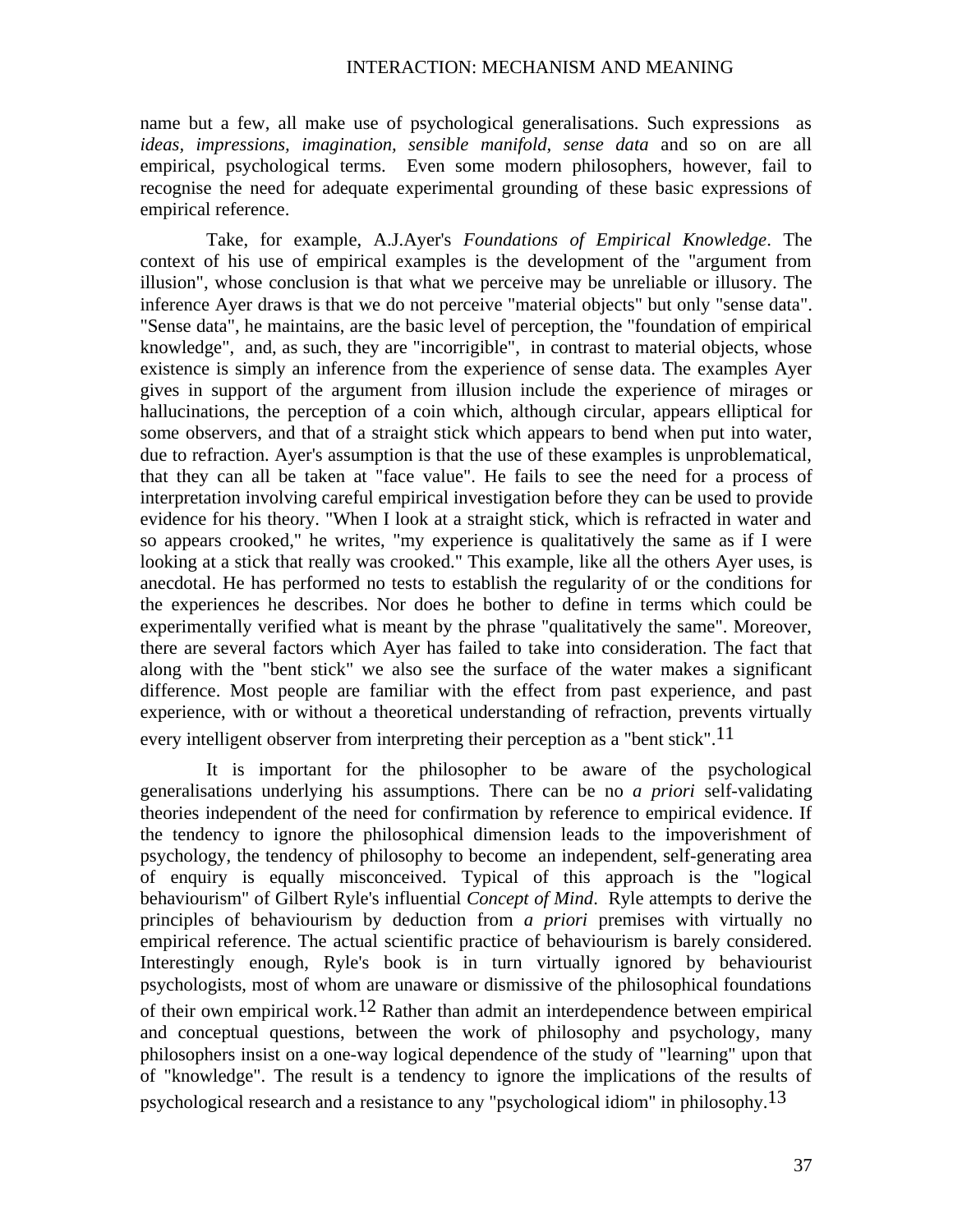It is equally important, however, that psychologists recognise the philosophical premises implicit in their own work. The question as to the relation of philosophy and psychology is a particular instance of the more general question dealt with in the previous chapter, the relation between conceptual and empirical factors in scientific enquiry. Underlying any field of empirical investigation are a number of philosophical assumptions, which, although they may be taken for granted for the purposes of a particular experiment or series of experiments, critically affect the way in which the results of those experiments are interpreted. Until recently, the situation in the various branches of psychology has suffered from a general failure to appreciate this aspect of its work. Psychology has been, and remains to a large extent, divided, with little crossfertilisation between separate areas of research or awareness of the possible implications of even the basic theoretical assumptions of one branch for those of another.14 In cognitive psychology, for example, Ulric Neisser critises the lack of "ecological validity", or contact with everyday reality, of the theoretical approaches prevailing up to the mid-1970s. Even more important, he noted the lack of awareness of the need for a new philosophical anthropology to undergird the picture of man as information-processor generated by the growth of the cognitive orientation.<sup>15</sup> Conceptual progress is hindered, however, by the continuing influence of positivism. Like behaviourism, cognitive science tends to be dominated by the assumptions of Humean empiricism, both in its methodology and its epistemological assumptions. "Information" tends to be treated as if it consisted of individual, self-defining units, and mental processes understood as effects of environmental causes.<sup>16</sup> Even in social psychology, it is rational processes which constitute the preferred explanation even for the factors behind the development and maintenance of attitudes or relationships.<sup>17</sup>

The "cognitive orientation" is a means of approaching the study of knowledge in which due regard is paid to both dimensions, the empirical and the analytical, the psychological and the philosophical. It is a development in the field of cognitive science from the information processing approach, based on the recognition of the necessity of a fundamental change in the basic paradigm required by the role of "mental events" expressed in "internal structures". Marc de Mey summarises as follows:

The central point of the cognitive view is that *any* such *information processing*, whether perceptual (such as perceiving an object) or symbolic (such as understanding a sentence) is *mediated* by a *system of categories* or *concepts* which for the information processor constitutes a *representation* or *model* of his world.18

De Mey traces four stages in the development of the cognitive view. The first is the monadic, in which information is treated, in the manner of behaviourism and its underlying philosophy, as composed of separate, self-defining entities. The next is the structural stage, in which the attempt is made to define more complex structures. In the third, the contextual stage, it is recognised that meaning depends on the provision of a suitable context. In the "cognitive" stage, however, the "context" for the interpretation of new information is recognised to be the whole of the processor's existing knowledge, or world model.<sup>19</sup>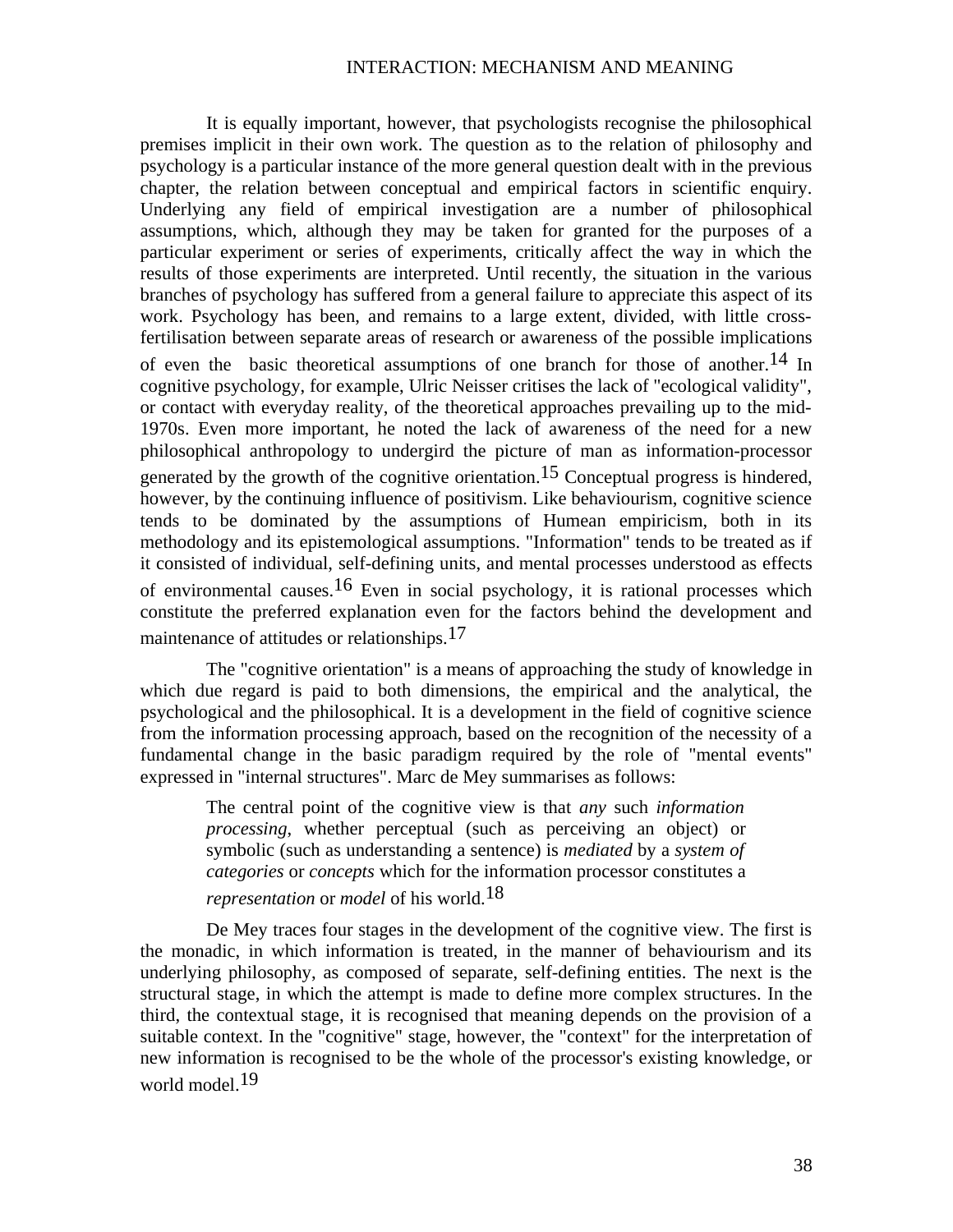The fact that scientific observation and experimentation takes place within a framework of shared assumptions is a reflection of the universally applicable conditions of perception. There is no "bird's eye view", from which it is possible to develop a system of concepts which match the pattern of reality. Our conceptual world forms a lens through we which we observe the "real" world and there is no possibility of guaranteed "objective" knowledge. It is possible to distinguish between the empirical and the conceptual aspects of the study of learning and knowledge, but not to treat them independently. Empirical observation of the psychological processes by means of which knowledge is acquired takes place within a framework of philosophical assumptions. This framework, in its turn, includes an implicit psychology of perception. Framework and observation interpret and correct one another. In the course of the investigation as a whole there is a dialectical succession of priority between the two aspects of the study, the empirical and the conceptual. <sup>20</sup> Neither philosophy nor psychology is capable unaided of supplying a solution. They are complementary and correlative aspects of a single field, the study of cognition.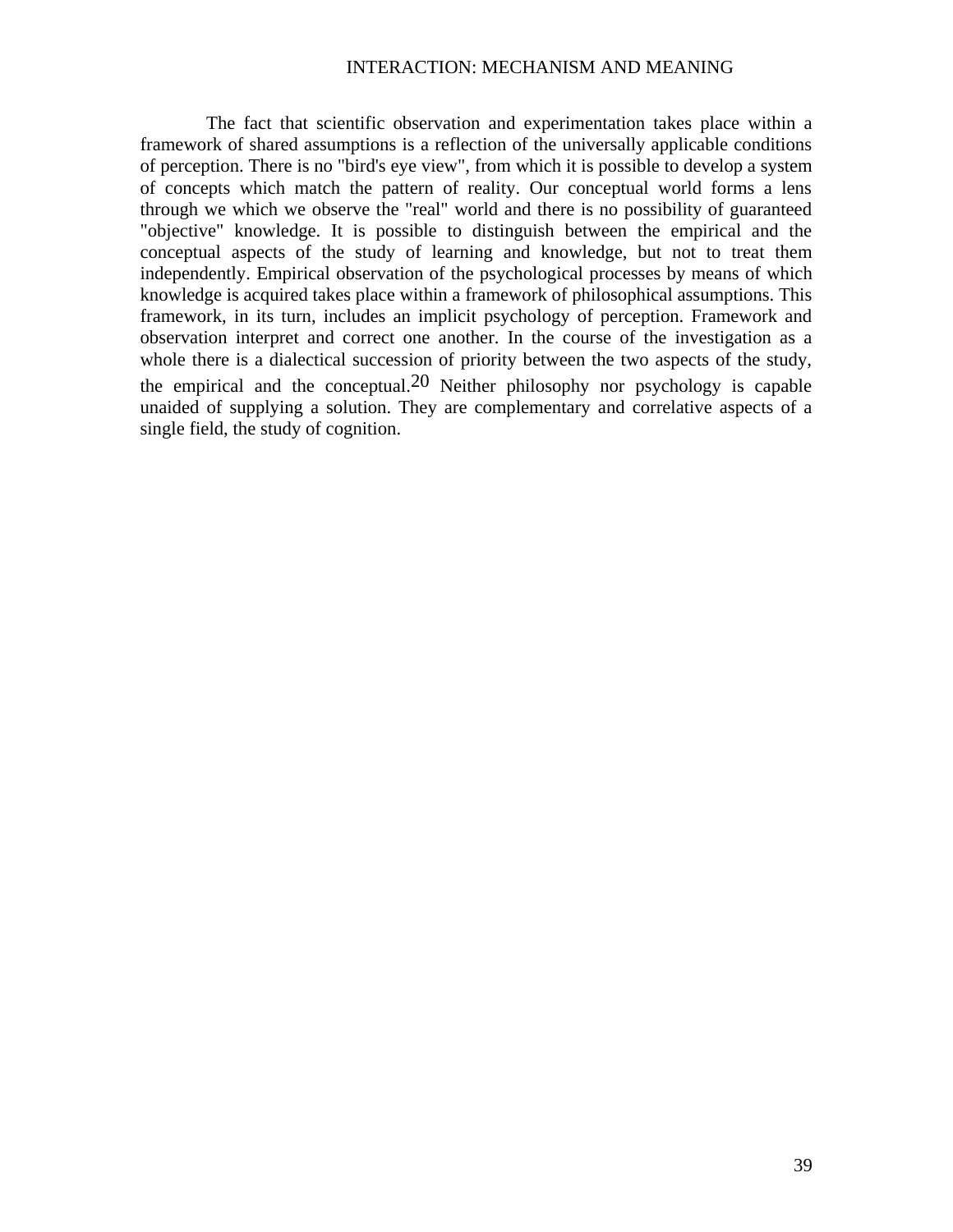### **2.The Contribution of the Knower**

The study of learning involves a number of cognitive processes, including perception, recognition, comprehension and memory. While all these processes are related, it is perception which is fundamental. Perception is the point of contact between the mind and the outside world. As Ulric Neisser puts it, "Perception is where cognition and reality meet." $21$ 

In psychology, the study of perception consistently demonstrates the active contribution of the perceiver to play a crucial and integral role. In the words of Sir Frederic Bartlett, perception can be shown to involve an "effort after meaning". <sup>22</sup> In his experiments, Bartlett made use of a piece of equipment known as a tachistoscope. This is used to present subjects in an experiment with a variety of images for small fractions of a second. Usually, the exposure is repeated until the subject recognises the image correctly, and the number of exposures required noted. The tachistoscope parallels the condition of uncertainty of which we are sometimes aware in everyday life, in situations such as hallucination or the "bent stick" in water, and is thus particularly well suited to demonstrate the way subjects react to this kind of uncertainty.

In his experiments, Bartlett found a consistent tendency by subjects to assimilate the information presented to their own expectations or preconceptions. A particular pattern of lines so readily evoked an aeroplane that practically all the participants overlooked the "error" in the accompanying words: "An Airoplaxe", reporting them as "An Aeroplane". The only subject who did not make this error was a man who failed to recognise the drawing as representational in any way. A picture of a notice board by a gate suggested to 80% of observers the words, "Trespassers Will Be Prosecuted", although in practice the lettering was too small to be distinguishable. This almost universal tendency for subjects to assign meaning to an image on the basis of a global impression or salient detail and to reconstruct the image on the basis of the meaning thus assigned, Bartlett called the "effort after meaning". He concluded that, "a great amount of what is said to be perceived is in fact inferred," that the report of a perception is, in fact, most likely to be an inferential construction.

The "effort after meaning" is also regularly observed in studies in which subjects are presented with words and letters. If the image consists of about 25 random letters, only four or five are usually recalled after a short exposure. If the 25 letters are arranged into four or five words, what is recalled is usually two or three words, or about 10-15 letters in total. If 25 letters are presented in the form of a meaningful phrase then it is likely that the whole phrase will be successfully recalled. The explanation for these results is that subjects bring to the experimental task a large amount of "tacit knowledge", remembered information previously derived from experience and organised for the comprehension of new experience. In the case of this experiment, it is the ability to read which enables participants to absorb more information from the meaningful presentations than from the random letters. The average printed page contains, in fact, an enormous amount of redundant information. The skill of effective reading consists of the ability to extract the important cues, the key words and sentences, and use these to reconstruct the sense of the rest.23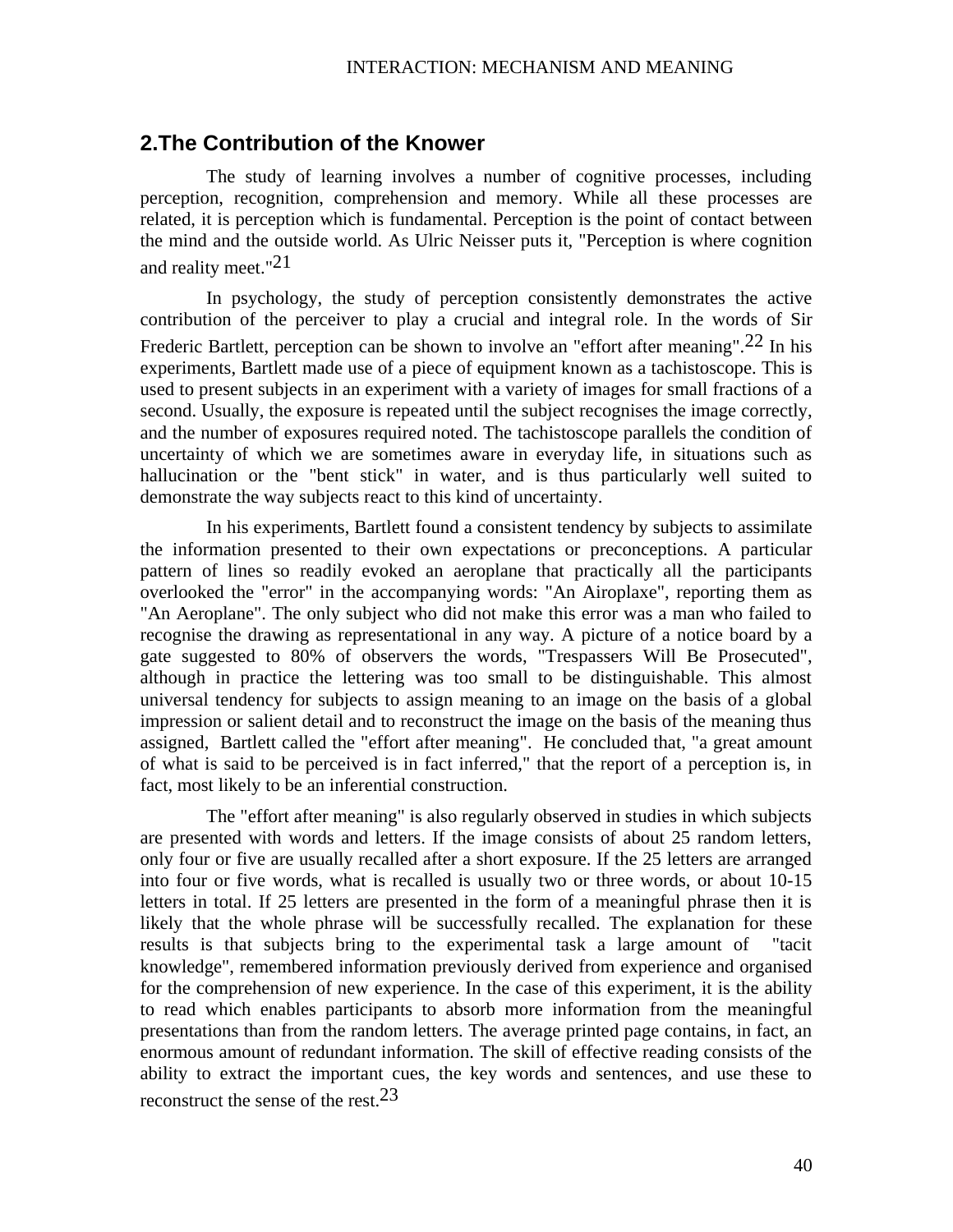A similar situation has been observed in studies using chess players. De Groot and, following him, Chase and Simon discovered that the difference between a master, a good player and a beginner consists not in the ability of the better players to see further ahead nor to consider more possible moves. In fact, the masters frequently considered less moves. The difference in ability was not related to logical, deductive processes, but to perceptual familiarity. The only significant difference was found to be the ability of the master to reconstruct a given state of play from memory after an exposure of 5-10 seconds far more effectively than either the good player or the beginner. The explanation is analogous to Bartlett's "effort after meaning". For the master, the game situation is more easily reducible to a coherent pattern of meaning on the basis of the vastly superior amount of tacit, stored information derived from his experience. The information presented in the form of a chessboard is the same but the master both perceives and is able to recall more than the good player, who is in turn more effective than the beginner. This conclusion is strengthened by the fact that in randomly arranged, meaningless situations all three performed equally well.<sup>24</sup>

One of the most instructive experiments in this field was performed as long ago as 1949 by Jerome Bruner and Leo Postman.25 Bruner and Postman's experiment demonstrates the importance of "set" or expectancy on perception. They demonstrated not only that observers are attentive, actively looking for meaning, but also that observers typically resist the contradiction of their expectations, though not to the point of irrationality. The experiment involved the presentation, using a tachistoscope, of a number of playing cards, included amongst which were a number of "trick" cards, a black 3 of hearts, a black 4 of hearts, a red 2 of spades, a red 6 of spades, a black Ace of diamonds and a red 6 of clubs. Following the usual procedure in such experiments, subjects were presented with the cards one by one in exposures of increasing duration until they correctly recognised each one. Not surprisingly, it took much longer, that is more exposures of longer duration, for subjects to recognise the trick cards.

The most interesting outcome of this experiment, however, is the different forms of failure to recognise the trick cards exhibited. One common form was a dominance reaction in which either colour or, more often, shape was dominant. Faced with a black 4 of hearts, subjects would report seeing a 4 of spades or, more often a (red) 4 of hearts. Another type of failure was the compromise reaction. A red 6 of spades was reported, for example, as purple, brown, black on a reddish card, rusty colour or "black but with redness somewhere".

It is a frequent experience that on coming across a mis-spelled word one often struggles to remember the correct spelling. This type of recognition failure, disruption, was also exhibited in the experiment. Not only did some subjects fail to recognise the anomalous cards, but their expectations of normality were thrown into disarray. One subject was reported as saying, "I can't make the suit out, whatever it is. It didn't even look like a card that time. I don't know what colour it is now or even whether it's a spade or a heart. I'm not even sure now what a spade looks like!" When correct recognition did take place, it was usually quite sudden. Previous expectations were overturned and replaced by a new "set" in which anomalous cards were allowed for and consequently recognised much more quickly.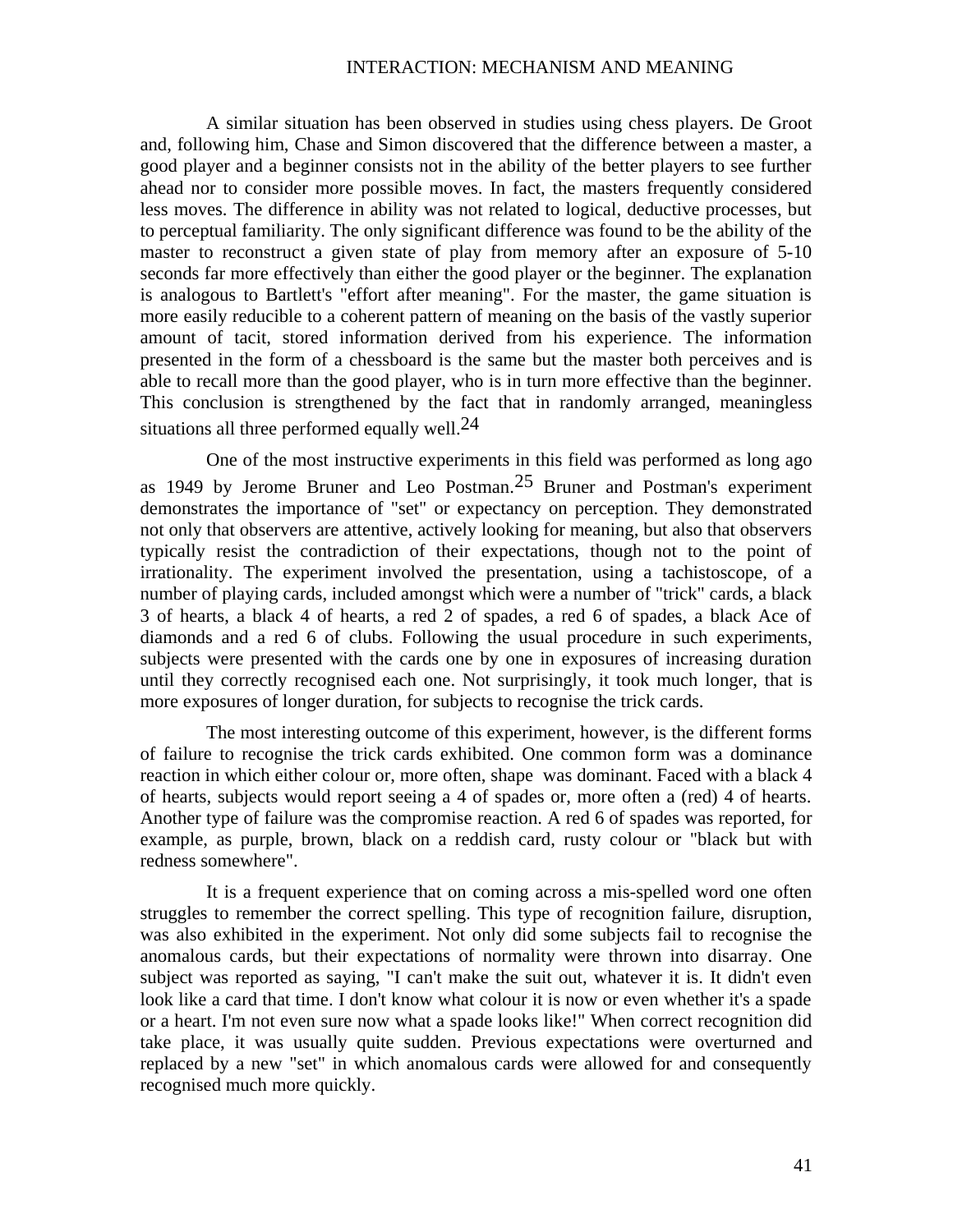The conclusion to be drawn from this and the other experiments is that perception is an active as well as a passive process. There is an "effort after meaning" by which observers utilise tacit knowledge derived from previous experience in order to comprehend the present. As Bruner and Postman put it, "Perceptual organisation is powerfully determined by expectations built upon past commerce with the environment."<sup>26</sup> Where these expectations are violated, peception is hindered.<sup>27</sup>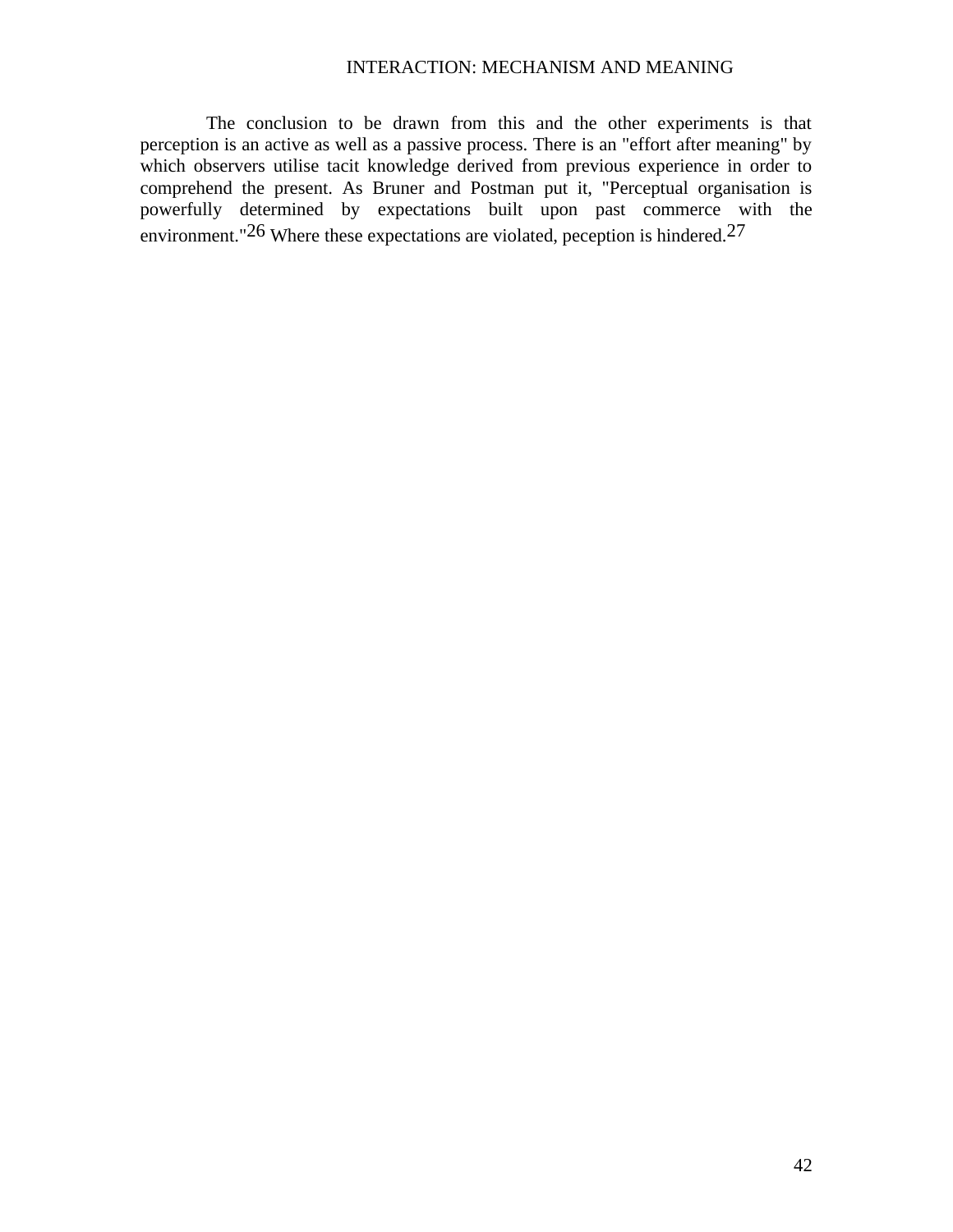### **3.A Theoretical Framework: Interaction**

While Hume and, following him, the empiricists understood perception largely as the passive contemplation or reception of information from the environment, the experiments described in the previous section have shown the importance of the active element in perception. The problem is how these two apparently incompatible viewpoints can be reconciled. As Neisser puts it,

There is a dialectical contradiction between these two requirements: we cannot perceive *unless* we anticipate, but we must not see *only* what we anticipate.<sup>28</sup>

How is the relation between the active and the passive elements in perception to be understood?

Let us begin by viewing perception at its most basic level, namely as a physical process. Human beings are dependent for the use of their five senses on physical mechanisms, the eyes, ears, nose, tongue and skin. In addition to these, there is a "sixth sense" of great importance to perception, kinesthetic sense, or the ability to monitor the position of the body. The use of this sense in interpreting perceptual data is familiar from the experience of travelling in a lift, or when on a train slowly leaving a station, it is the platform or adjacent train which appears to be moving until the sensation of acceleration is registered.

To take sight as an example of the physical aspect of perception, information is received by the eye in the form of light waves. However, the eye is not a kind of videocamera, passively recording a constantly moving picture. The task of the eye is as an encoder. What it does is to convert information in the form of light waves into neural signals to be relayed to the brain. These signals are not sent back in a constant stream, but in a series of impulses, and they are then recoded by the brain to give the impression of an image.29

The main problem for the mechanisms of perception is the problem of limited capacity. This does not refer to the limitations of memory. Of the capacity of long-term memory there is no known limit. The bottleneck in capacity occurs in the area of shortterm or working memory. There is a limit to the amount of incoming information to which we can actually attend at any given time. An example of the use of short-term or working memory is when dialling an unfamiliar telephone number. Most people can remember a number long enough to dial it, but often the number is forgotten straight away and the need to redial means we have to look it up once more (an inconvenience catered for in the most recent models of telephone). This is because longer-term storage requires extra effort.<sup>30</sup> It has been recognised for some time that the capacity of working memory is limited to about seven items, but that these items can be of any size. For example, an isolated letter or digit makes up a single unit of memory, but so also does a word, a phrase, a sentence even a whole narrative. A unit of memory may be of any size so long as it contains within itself the key to recovering all the information included in it.31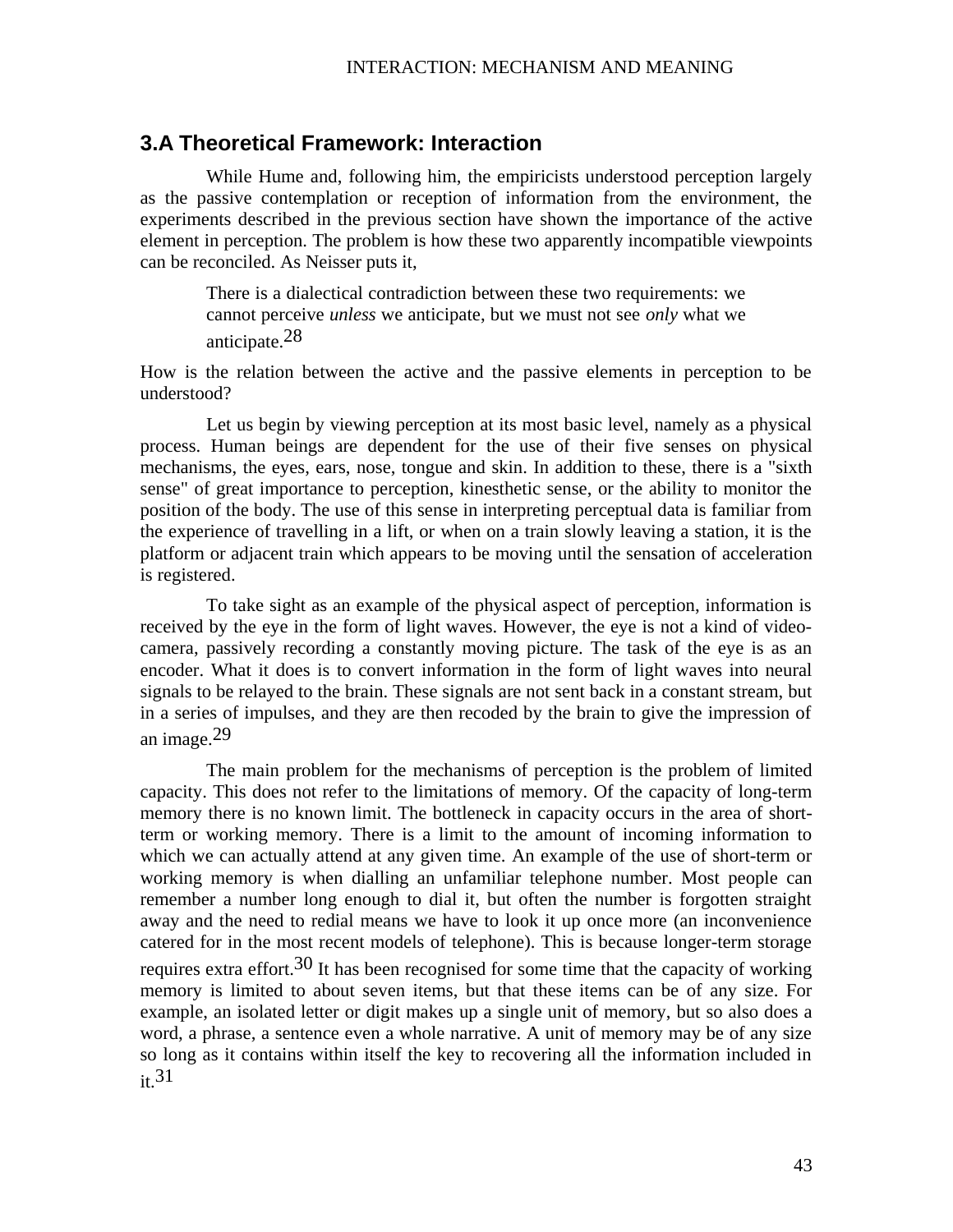The organs of perception are being continually bombarded with information, far too much to make sense of at any one time. In the face of this potential information overload, the brain is forced to be selective, to attend to one thing and not another. To further assist in the task of comprehension, the brain is able to maximise its capacity by "chunking" or "unitising", storing information in the largest possible meaningful units, in order to comprehend as much as possible of the outside world. What the brain is looking for in incoming information is meaning, readily comprehensible units, not the uninterpreted "red patch", but the bus, or even the No.57 bus.

Let us now return to the consideration of perception from the psychological point of view, with the physical mechanisms in the background. Perception involves two types of information processing, data-driven and concept-driven processing. Data-driven processing is what is involved in receiving the incoming information. This is essentially an automatic physical and, to that extent, passive process. Light strikes the eye and causes a certain neural reaction. The information acts as a stimulus, to which the organs of perception and the brain respond. Concept-driven processing involves the deployment of tacit knowledge in such a way as to generate a "set" or expectation. In other words, it is essentially active, involving the "effort after meaning". Incoming information acts not as a stimulus but as a cue, to which the brain responds by offering an interpretation. A complete act of perception must involve both active and passive, both data-driven and concept-driven processes. Perception is not simply a process of passive absorption; people frequently fail actually to see what is there, as the playing card experiment makes abundantly clear. But neither is perception simply active. This would result in a sort of "controlled hallucination" in which perception was governed entirely by expectation. What is required is a balance between data-driven and concept-driven processing, in which perceptual meaning is neither exclusively derived from external stimuli nor totally supplied by the subject but arises as a result of interaction between the active and passive side of the process.<sup>32</sup>

As long ago as 1951, Jerome Bruner proposed that perception be understood as a process of "hypothesis" and confirmation. His theory was intended to "make room for the perceiver", that is, to allow for the active contribution of the perceiver and to account for individual differences, the fact that very rarely do individuals perceive the same situation alike. Bruner's theory explained perception as the outcome of three steps:

- 1. The preformed "set" of the observer, governed by a series of task demands. This generates a "hypothesis", or broad range of expectations about what is likely to be perceived.
- 2. Input of information, understood not as stimulus, but as cue.
- 3. The checking, confirmation or modification of the original hypothesis, or expectation.33

Bruner's "hypothesis" is a determining tendency or cognitive predisposition, a generalised state of readiness for a range of responses, related to a broad range of expectations. The hypothesis will vary in "strength" according to a number of factors, including the frequency of past confirmation, the number of possible alternatives and the possible consequences for other strong expectations and for the particular goals of the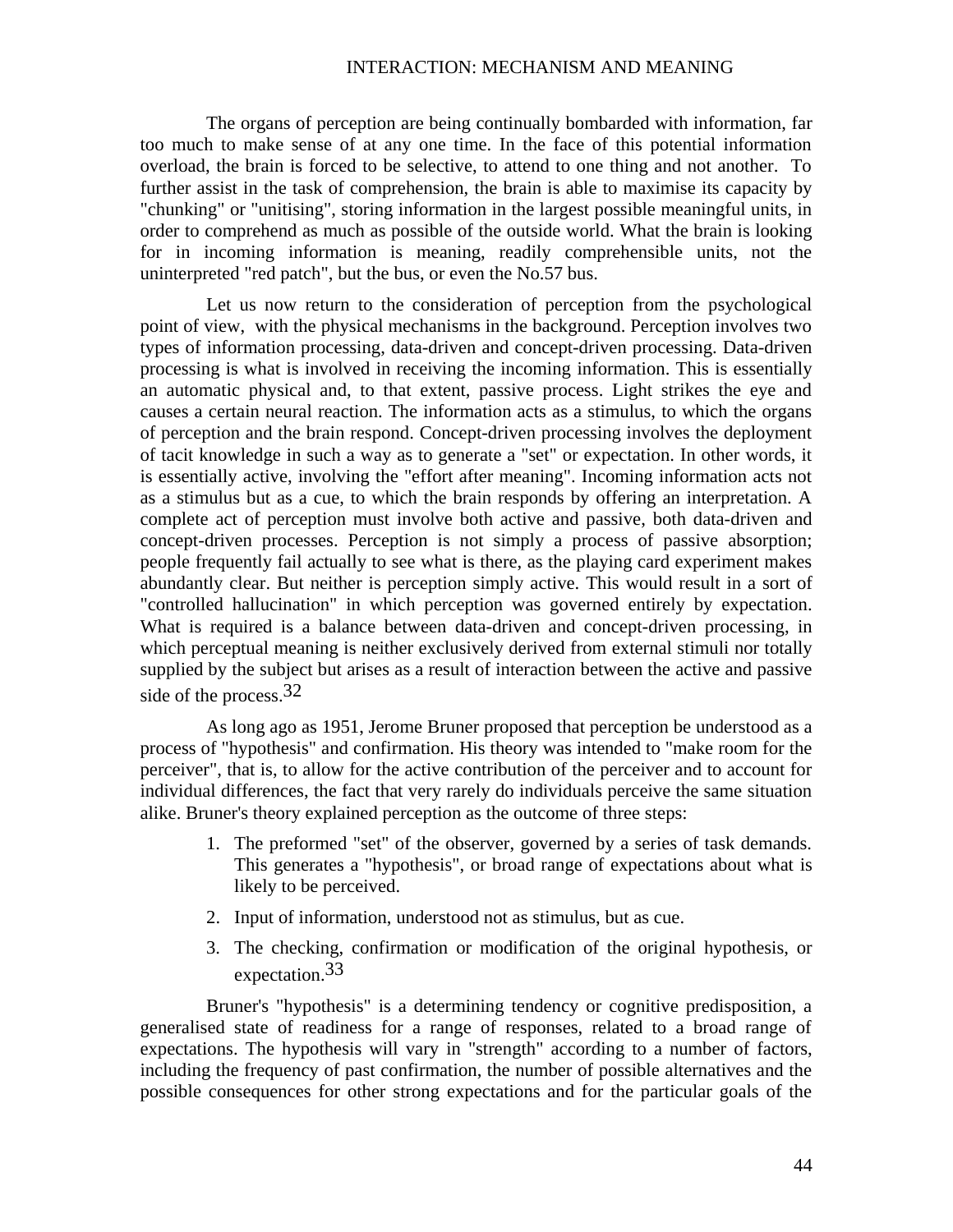perceiver of its being upset. The stronger the hypothesis, the less the information needed to confirm it. It requires less mental readjustment to recognise a bus coming round the street corner than, for example, an elephant. The role of tacit knowledge in perception is thus as a generator of expectations, of readiness to respond in certain ways. But it is the environment itself which is the final arbiter of the validity of the perceptual hypothesis.

More recently, Ulric Neisser, in a departure from his earlier views, has put forward a theory of perception very similar to Bruner's.<sup>34</sup> Neisser uses the term "schema", following Bartlett, who in turn derived it from the work of Sir Henry Head. Bartlett describes schemata in the following way:

"Schema" refers to an active organisation of past reactions, or of past experiences, which must always be supposed to be operating in any well-adapted organic response. That is, whenever there is any order or regularity of behaviour, a particular response is possible only because it is related to other similar responses which have been serially organised, yet which operate, not simply as individual members coming one after another, but as a unitary mass. Determination by schemata is the most fundamental of all the ways in which we can be influenced by reactions and experiences which occurred in the past. All incoming impulses of a certain kind, or mode, go together to build up an active, organised setting: visual, auditory, various types of cutaneous impulses and the like, at a relatively low level; all the experiences connected by a common interest: in sport, in literature, history, art, science, philosophy, and so on, on a higher level.<sup>35</sup>

The function of schemata in Neisser's theory is similar to that of Bruner's hypotheses. They serve as predispositions, or organised expectations, directing exploration of the environment and modified by the information received. The schema directs exploration of the environment, samples the information available and is modified in turn in order to respond to what is found.

Tacit knowledge is to be understood as organised in the form of "schemata". A schema provides the setting or context for the comprehension of incoming information. It is, therefore, as the playing card experiment nicely demonstrates, predisposed toward certain expectations, based on the regularity of previous experience in a given area. The "settings" which form the content of a given schema are extremely varied. Bartlett speaks of a number of levels, from types of perceptual organisation to common interests, such as history or art. A schema might represent a situation or task, such as one's route to work, or a visit to the dentist. Earlier, we spoke of the ability to read as a unit of tacit knowledge, a schema, and this suggests that the ability to speak a given language is also to be understood as a schema. In any particular situation, a number of schemata are likely to be found operating together. One's route to work, for example, may involve the skill of driving a car and the ability to read the road signs as well as the knowledge of how to get there. In addition, one may be listening to the car radio, deploying one's schemata for the understanding of music, drama or news events, and performing the other tasks, semiautomatically. Finally, the theory of interaction makes it clear that schemata are continually modified. One may think of the normal individual as continuously looking for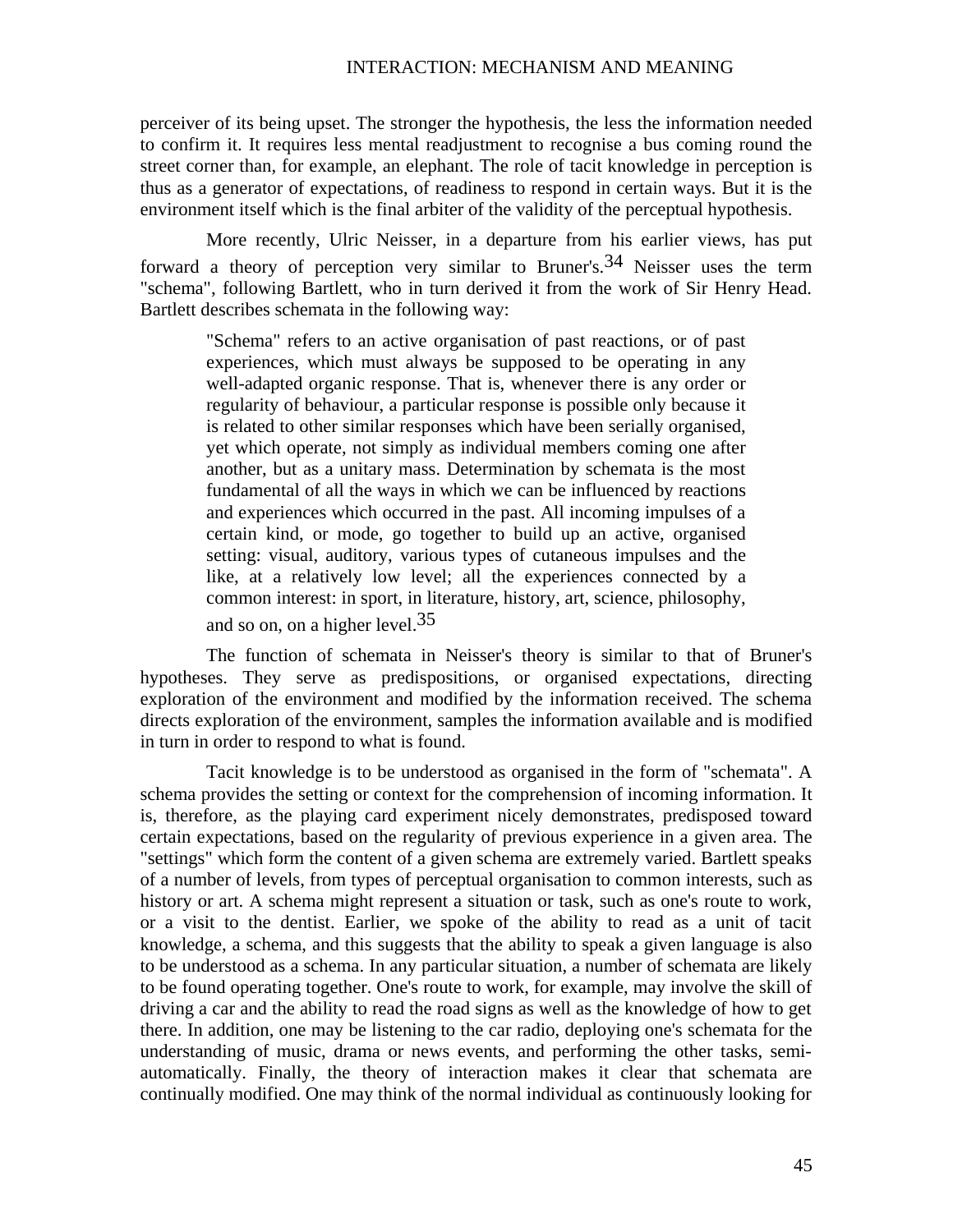information to make a given schema more effective. All experience is potentially a lesson for the future. It becomes so by incorporation into the active settings by which the past is organised and the present comprehended.

One of the most important features of the process of perception so described is its intentional nature. The deployment of schemata is, for the most part, entirely unconscious. It becomes conscious in cases of ambiguity, such as the attempt to make sense of a Gestalt figure, or in cases of consciously directed attention. But the unconscious processes of the "perceptual cycle" are nevertheless intentionally deployed, toward the extraction of potential meaning from the situation and the achievement of the goals of stability, coherence and comprehensibility of the environment.  $36$  These unconscious processes take place within a matrix of more or less conscious orientations, the choices of goal and plans for action by which we live our lives. The interaction of data-driven and concept-driven processes reflects the ongoing dynamic interaction between organism and environment, person and world.

If perception is to be understood as interaction, learning must be understood in the same way. Another important feature of schemata is that they are learned. Perception does not take place in isolation from other cognitive processes. Interaction supplies a broad framework in which the tension between active and passive elements in perception is resolved. It does so by linking perception with all the other cognitive processes, including recognition, comprehension and memory, in such a way as to make them all part of one continuous process of response to the environment, the outcome of which is learning. Interaction requires intentionality as the origin of the active contribution of the perceiver. This is to say that perception and learning are to be understood in the context of the realisation of particular goals and purposes.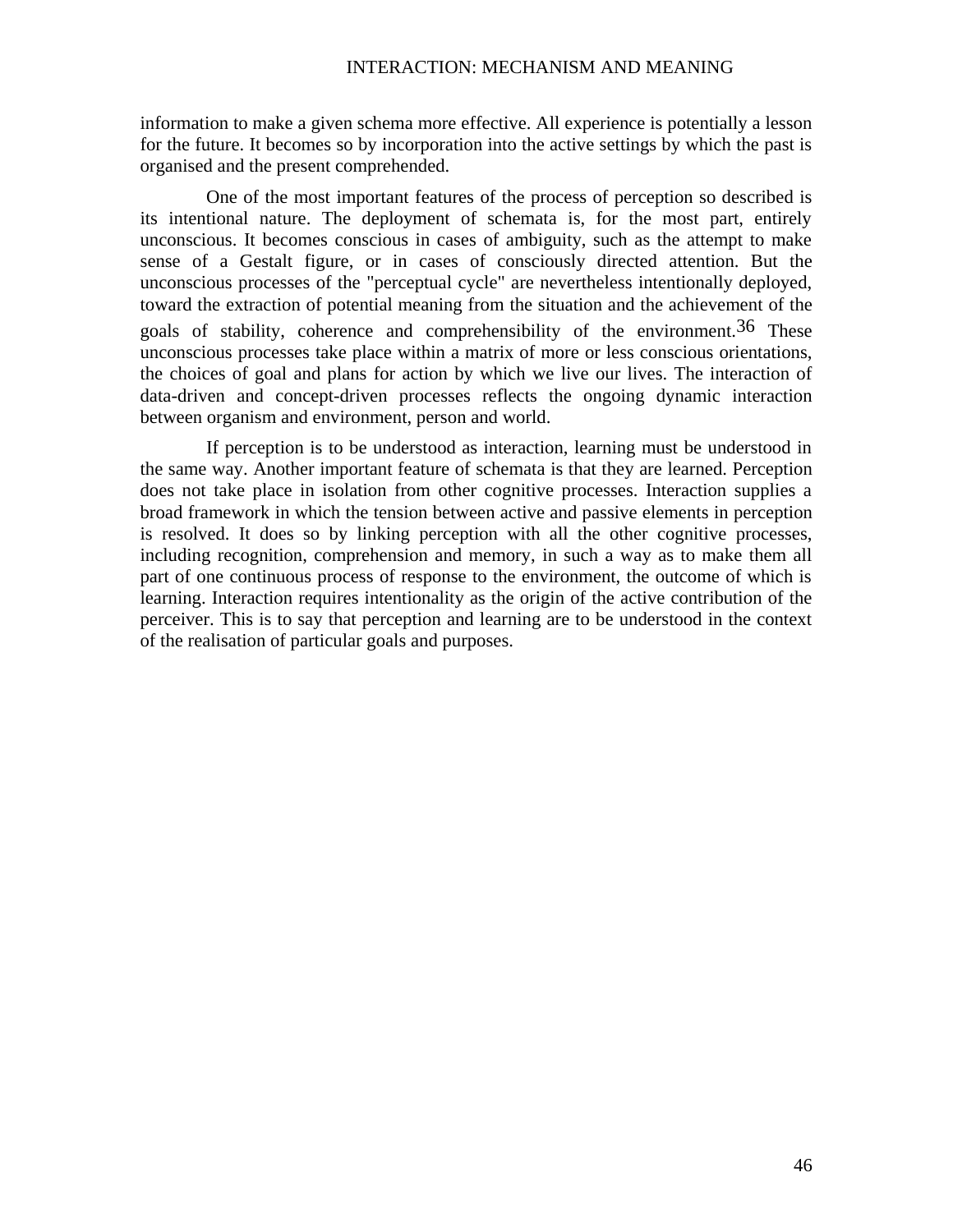## **4.Meaning and Intentionality**

The theory of interaction proposed here involves two assumptions:

- 1. The cognitive processes involved in learning, including perception, recognition, comprehension and memory, are dependent in some way on physical mechanisms, those of the brain and the organs of perception.
- 2. The way these processes are employed demonstrates purpose or intentionality, whether conscious or unconscious.

In this section, it will be necessary to consider further the relationship between intentionality and physical processes.

The first point to be made is that intentionality can be effectively modelled by physical processes. The simplest model of an intentional world-view, that is an arrangement of tacit knowledge geared to a specific purpose, is a thermostat. This is to say that a thermostat exhibits "behaviour" based on the interpretation of specific information. The minimum requirements for the physical modelling of purposive behaviour are:

- 1. a transducer, to convert the particular information required, in this case the temperature of the environment, into a signal (ie. a model of perception).
- 2. short-term memory, the ability to hold the information on which the response is to be based.
- 3. long-term memory, which processes the information held in shortterm memory.
- 4. output "communication" or "behaviour".

The thermostat is designed to "perceive" the temperature of its environment and to represent this information in terms of the state of the mechanism. Its long-term memory consists of the programme, which specifies the temperature at which it is to operate, and its "behaviour" is to switch on and off at the appropriate state of the mechanism. A thermostat, therefore, exhibits purpose, namely to keep its surroundings at a given temperature, mediated through a world-model represented by the physical mechanism<sup>37</sup>

If the thermostat is an example of a simple physical model of a world-view, the computer is probably the most sophisticated, and capable of comparison with the human mind. Artificial Intelligence, the modelling by computer of mental processes, in which the focus of attention is on the performance of the computer, has led rapidly to Cognitive Science, in which computational models are used to understand human cognitive functioning. It is at this point that the problem of the relationship of intentionality to physical systems, the old mind-brain problem, occurs in its most acute form. Can intentionality be completely explained in terms of physical processes? Can the mind be "reduced" to the status of epiphenomenon of the working of the brain?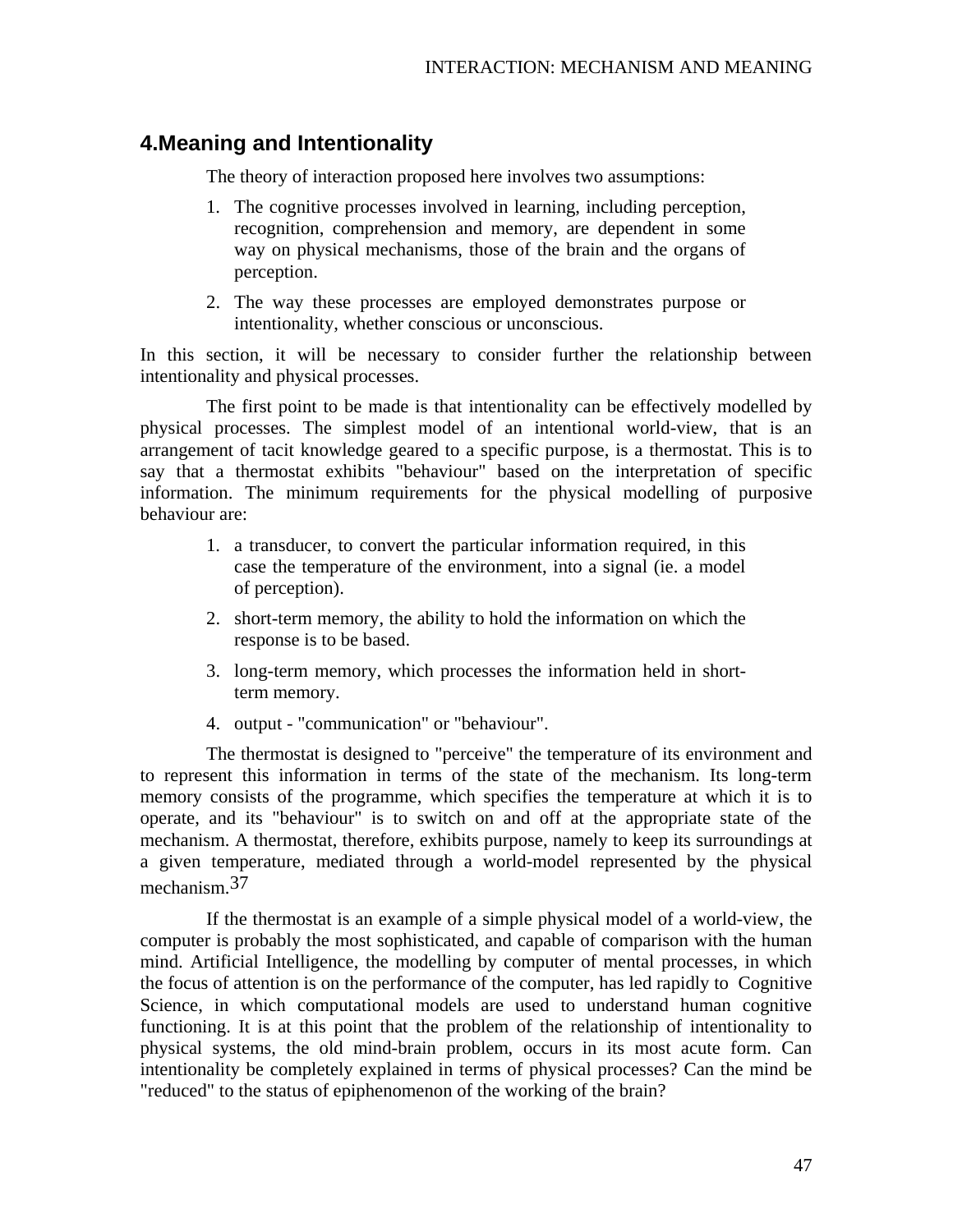Like the computer, the mind is a processor of information. And, like the computer, the information to be processed exists in two forms, or can be described at two levels. At one level, "information" describes the physical state of the mechanism - the pattern of neurons in the brain or the state of the electrical connections in the computer. At another level the information exists in the form of symbols which represent elements of the outside world. In psychology, the two levels are brain and mind; in computing they are the levels of "hardware" and "software". The relationship of brain and mind is thus analogous to that between hardware and software in computing. This relation is also analogous to that between description and meaning. Information fed into the machine is a description of something. At the software level, it is a symbolic description of the same kind as an ordinary language. But if the software may be said to represent that of which it is a description, so also may the state of the machine. The electrical state of the machine also constitutes a "model" of the state of affairs described in the programme.38 The question, "Is the phenomenon of the mind to be understood in terms of the physical functioning of the brain?" can also be expressed, "Is there a level of meaning expressed in the software or semantic level of a computer which cannot be reduced to the terms of the physical syntax of the machine?"39

It was the programme of logical positivism which attempted to reduce meaning to description by proposing the idea of an ideal language in which the logical relation between states of affairs would be exactly reflected. The effect of the success of this programme would have been to reduce the experience of meaning to grammatical syntax in much the same way as it is proposed, by the proponents of "strong AI", to reduce it to the physical relations of the computer. The conclusion already reached is that this programme has failed.40 It is, ironically, Wittgenstein's *Tractatus Logico-Philosophicus*, one of the chief inspirations of logical positivism, which demonstrates its impossibility.

In the *Tractatus*, Wittgenstein put forward his "picture theory" of meaning, in which he maintained that language is to be understood as picturing reality. Language is made up either of "logical atoms" which have a one-to-one correspondence with the reality they describe or else, as in the normal state of affairs, of complex statements, which need to be analysed into logical atoms. Thus, the *Tractatus* was a perfect expression of Quine's "two dogmas". The logical atoms were intended to refer to immediate experience, and the relationships between them to picture the logical structure of reality. Despite the enthusiasm with which the *Tractatus* was received, however, Wittgenstein soon began to have his doubts about it. He was, in fact, unable to produce a single example of a logical atom, but perhaps more important than this practical failure to implement the programme, the *Tractatus* contains within it the seeds of its own destruction. On the last page of the book, Wittgenstein writes:

Anyone who understands my propositions recognises them as nonsensical, when he has used them - as steps - to climb up beyond them. (He must, so to speak, throw away the ladder after he has climbed up it.)

He must transcend these propositions and then he will see the world aright.<sup>41</sup>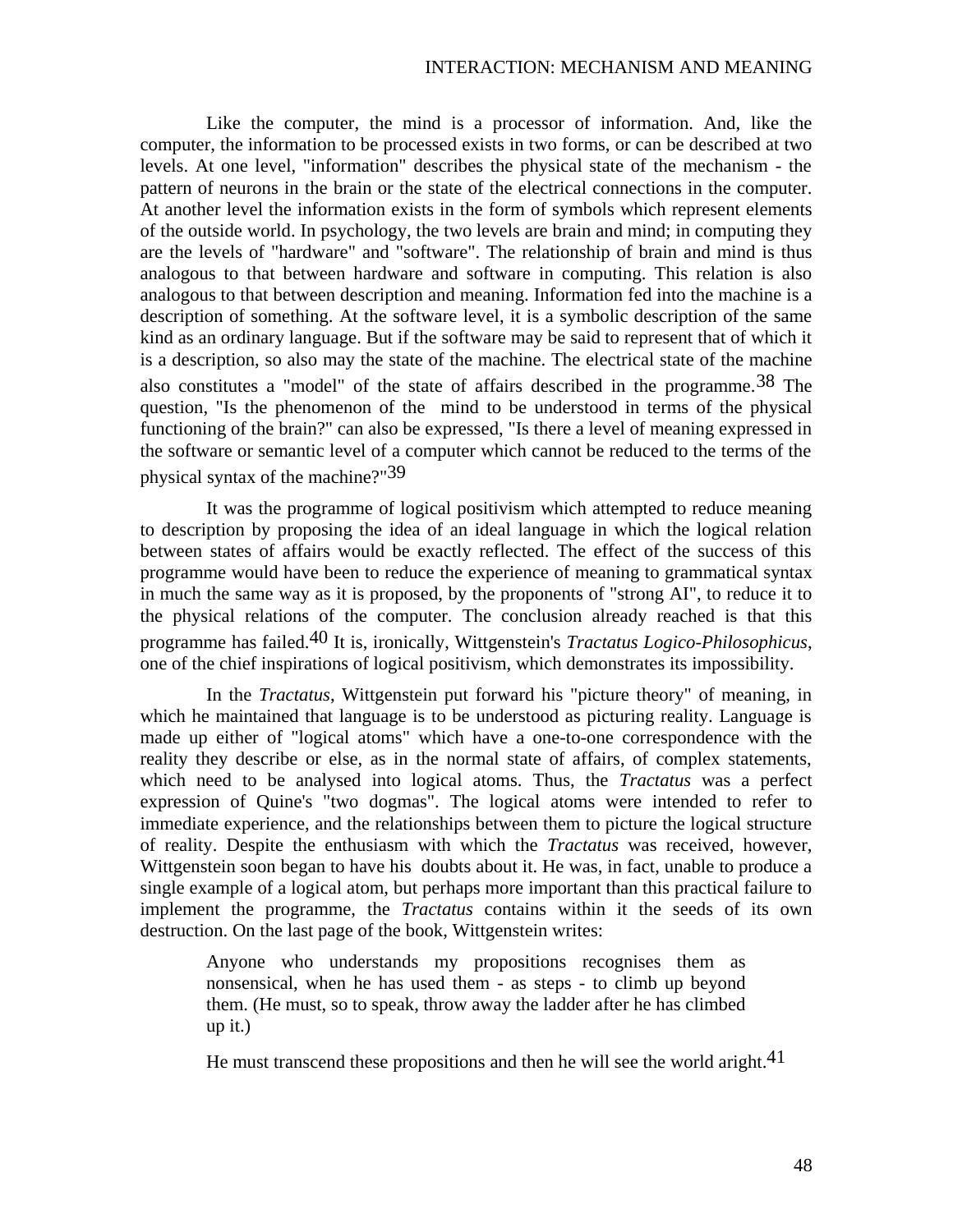What Wittgenstein means by these enigmatic statements is that although it is possible to assume that language pictures reality, it is impossible for language to picture this assumption, to picture the relation between language and reality. His statements are meaningless, therefore, because, like morals and metaphysics, they all fall within the area which it is impossible to express in the ideal language. It has to be conceded that there remains in the province of meaning a tacit element, namely the relation between propositions and the reality to which they refer, which it is impossible to reduce to explicit description.

There is in the experience of meaning more than can be represented in language or symbolic relations. To return to the comparison with the computer, the ability to understand the programme requires an element of tacit knowledge, the experience of the relation between symbols and the reality to which they refer, which is itself irreducible to explicit description. On the analogy of this argument, therefore, intention is more than can be exhausted by the working of a physical system. Intentionality may be *dependent* on a physical mechanism or organism for its expression, but it is not *reducible* to the working of that mechanism or organism. The mind may be dependent on the brain, as the computer's software is dependent for its correct functioning on the set-up of the hardware. Moreover, the failure of the underlying physical system in some way will impair the ability to function meaningfully. But the characteristic of the psychological level over against the physical is intentional representation, the reference of symbols to reality. The relationship of representation to reality is an element of tacit knowledge, irreducible to explicit description.

The computer model of mental functioning is valid, therefore, up to a point. It is valid to the extent that both computers and human beings exhibit two levels of information processing, the syntactic, dependent on physical causation, and the semantic or representational. But in neither case can the two levels be simply equated or the one reduced to the other.<sup>42</sup> Human intentionality is not reducible to its physical base. To take an example once again from Wittgenstein, this time from his second philosophy, in the *Philosophical Investigations* he asks,

If I raise my arm, what is left over if I subtract the fact that my hand went up? $43$ 

The answer is, "The intention to raise my arm." "The fact that my arm goes up" is a description of movement which has a variety of possible causes. But "I raise my arm" is the description of an action. In action, the intention to perform replaces the causal explanation. Whereas movement may be explained by means of a chain of past causes, the explanation for an action is the purpose in view; it lies in the realm of meaning. If asked, "What are you doing?", a person normally responds in terms not of the movements he is carrying out, but of the purpose involved, not, "I am moving my arm," but, "I am hailing a taxi." "What are you doing?" becomes, "What are you trying to achieve?" As Stuart Hampshire points out, it is characteristic of agents that we always know what we are doing. Even if immobile, we still direct our thoughts.<sup>44</sup>

To say that cognitive processes are intentional, therefore, is to maintain that they cannot be adequately described in the language of physical causation appropriate to physical systems. The language appropriate to the description of cognitive processes is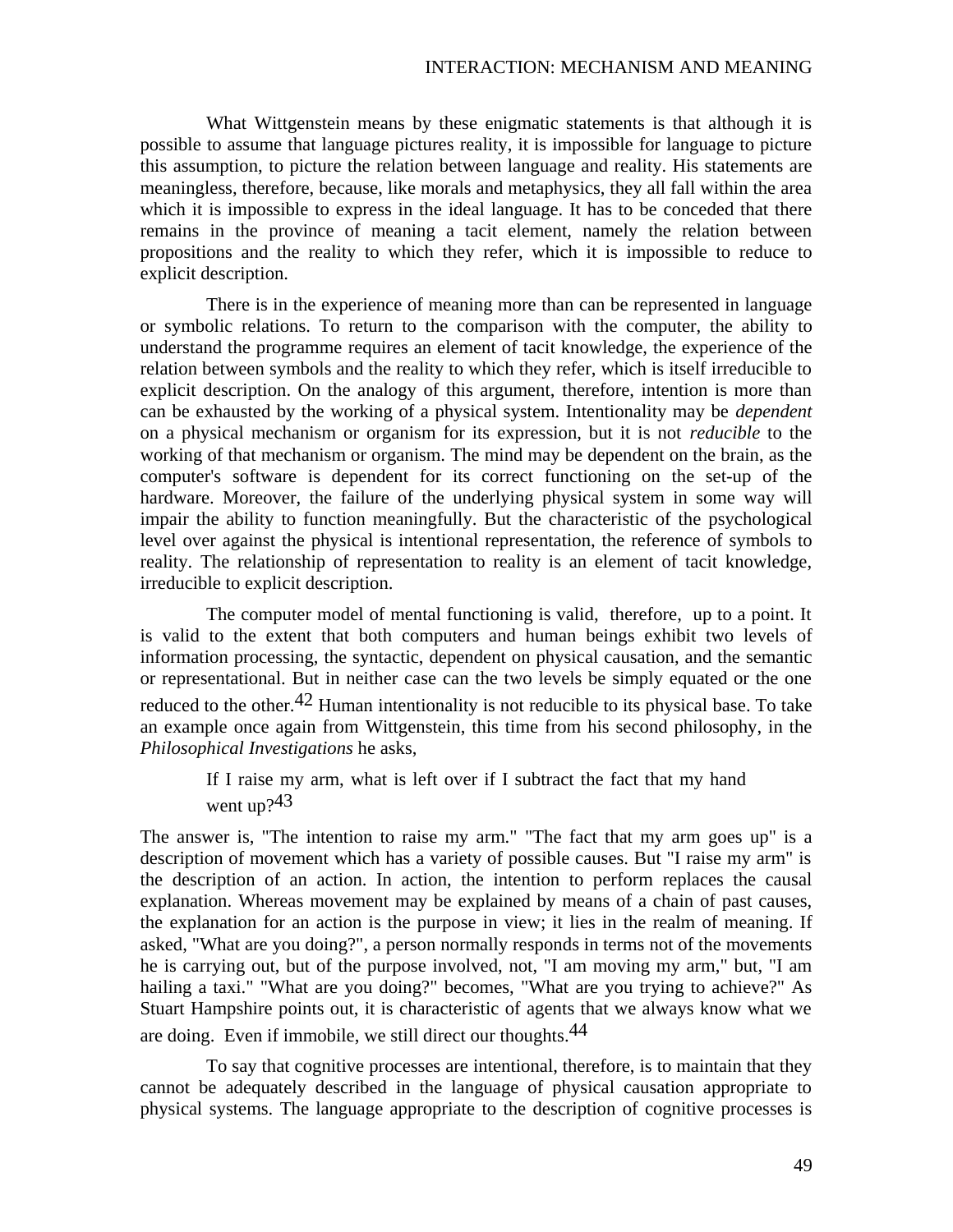the language of action and intention. The understanding of cognitive processes is dependent, therefore, on the concept of agency, a concept which will be treated at a later stage.45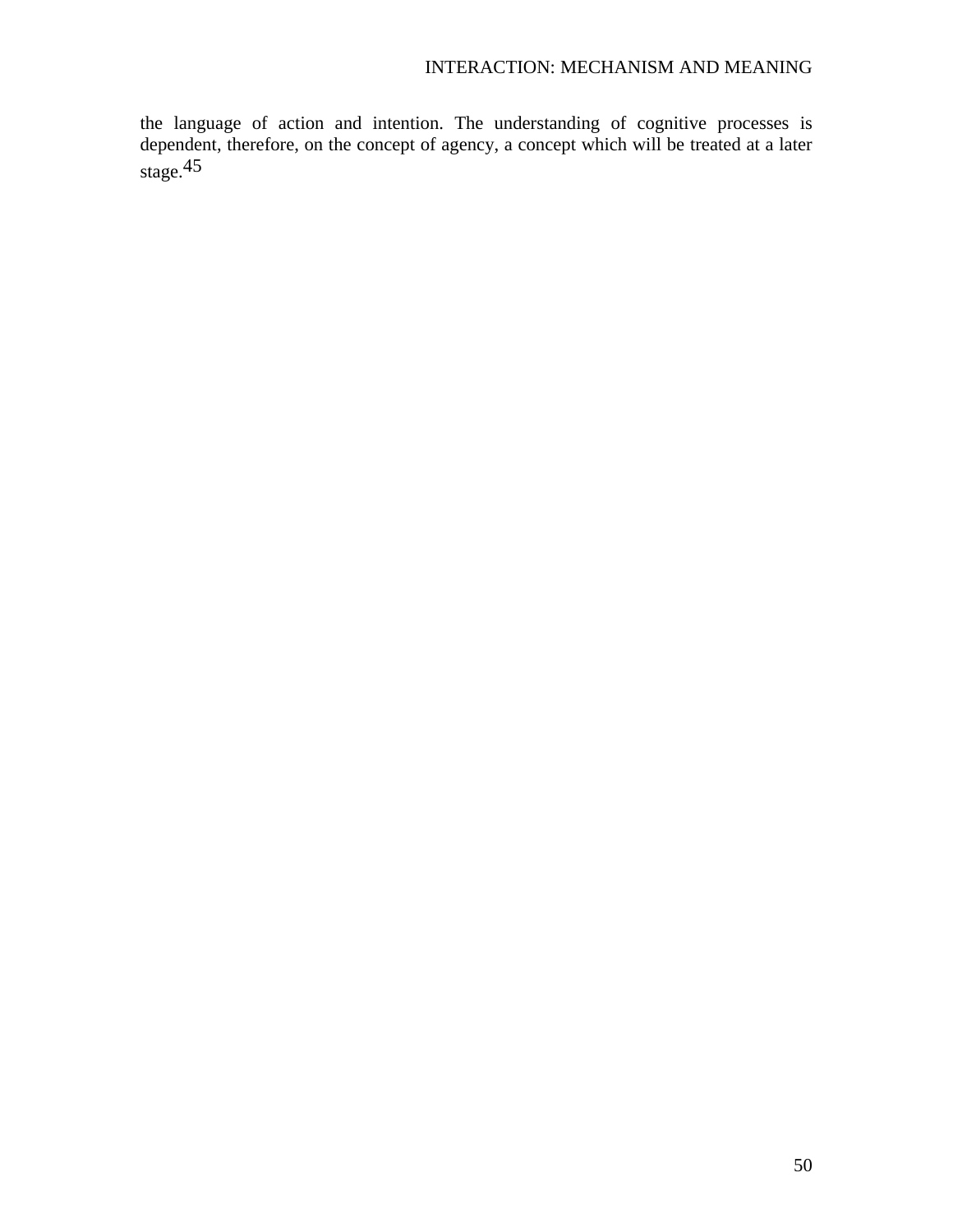# **Notes**

1. Biographia Literaria, p.145

2. Cognition and Reality, p.9.

3. See, for example, Peters (ed), Concept; Hirst and Peters (eds), Logic; Peters (ed), Philosophy.

4. D.W.Hamlyn, "Human Learning", Concept of Education, ed.Peters, p.178f., reprinted in Perception, Learning and the Self.

5. Paul Hirst, "Liberal Education and the Nature of Knowledge", Philosophical Analysis, ed.Archambault, p.97f.,108.

6. Toulmin, Knowing and Acting, p.82-90.

7. Quine, "Two Dogmas of Empiricism", From a Logical Point of View, p.20.

8. See below, p.89-90, for explanation of the terms, "assimilation" and "accommodation".

9. Danto, Analytical Philosophy of Knowledge, p.159f.

10. Hume, Enquiry, p.165.

11. Ayer, Foundations, p.3-9. See Austin, Sense and Sensibilia, p.48-50, Hirst, Problems, p.36-37,48-51 for criticism of Ayer.

12. Taylor, Explanation.

13. G.E.M.Anscombe in Brown (ed.) Philosophy of Psychology; Strawson, The Bounds of Sense, p.19 (objecting to Kant).

Among philosophers who have given their attention to the activities of psychologists and their implications for philosophy is D.W.Hamlyn. But Hamlyn operates within the traditional framework in maintaining a rigid distinction between the work of the psychologist and that of the philosopher. See, for example, "The Logical and Psychological Aspects of Learning", in Peters, Concept, p.24-43, reprinted in Perception, Learning and the Self, p.71-90. See also his exchange with Stephen Toulmin on this subject in "Epistemology and Conceptual Development", Cognitive Development and Epistemology, ed.T.Mischel, p.6f. reprinted in Perception, Learning and the Self, p.107-131. The relevant article of Toulmin's is "The Concept of 'Stages' in Psychological Development", in T.Mischel, op.cit.

14. See, for example, W.Mischel, "Reconceptualisation",

15. Neisser, op.cit., p.1-9.

16. Taylor, "What is involved in a genetic epistemology?" Cognitive Development, ed.T.Mischel, p.399,401.

17. Fishbein and Ajzen, Attitudes. Schlenker, Impression Management. Clark and Woll, "Stereotype Biases". Weldon and Malpass, "Biassed Communications". See below, p.93-95, on attribution studies.

18. De Mey, Cognitive Paradigm, p.4.

19. De Mey also traces his four stages in the history of philosophy of science: Monadic stage: classical positivism

Structural stage: logical positivism

Contextual stage: interpretation of scientific progress in terms of sociological factors, ideology etc.

Cognitive stage: the approach from the study of the characteristics of pardigms.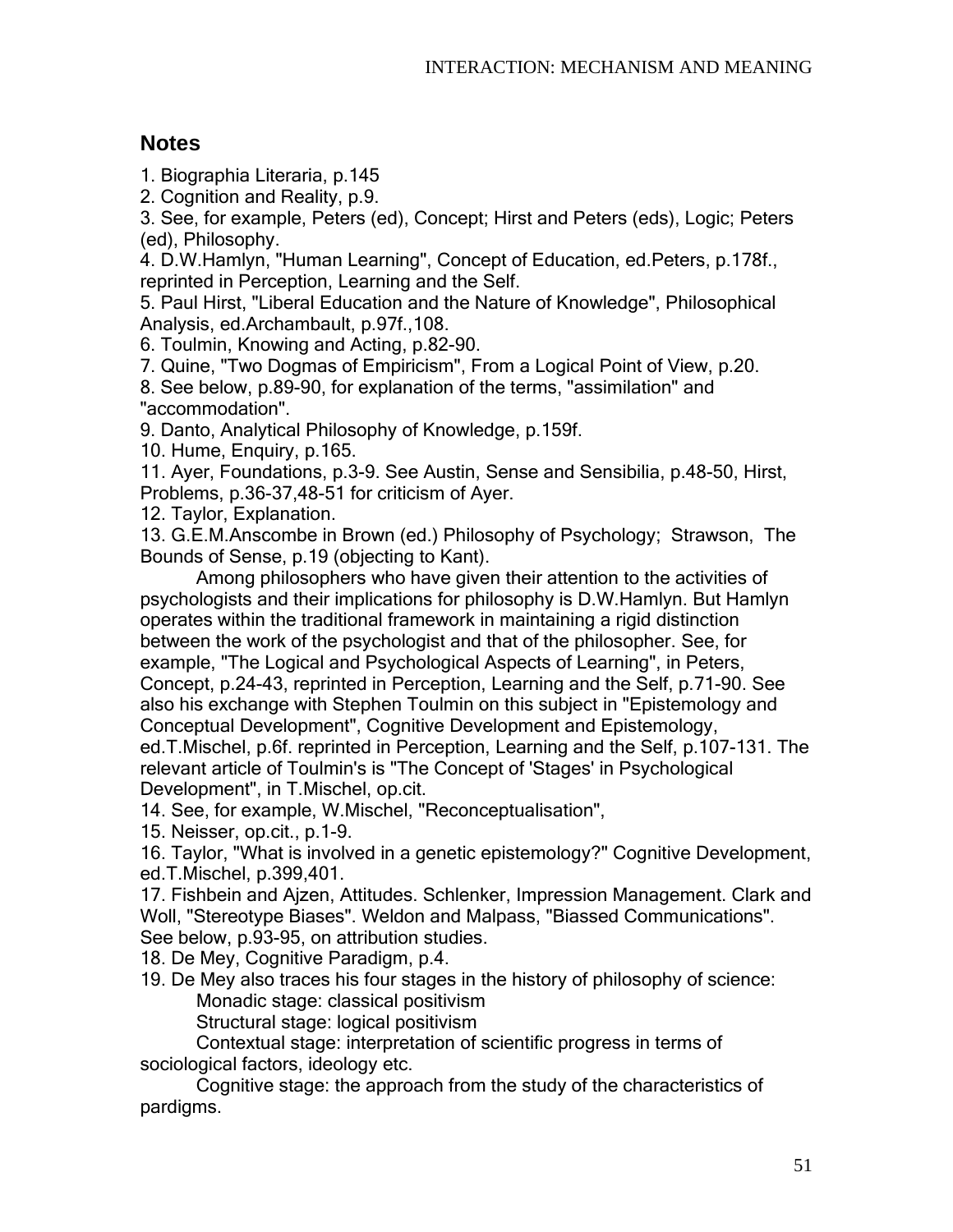Kuhn's contribution is sometimes mistakenly confused, especially by his opponents, with the contextual stage. The approach to knowledge from the point of view of ideology is also a feature of this stage, and is superceded, though not discredited, by the cognitive orientation.

20. Toulmin, "Concept of 'Stages'".

21. Neisser, loc.cit..

22. Bartlett, Remembering, p.14-33.

23. F.Smith, Understanding Reading, p.28-31.

24. Chase and Simon, "The Mind's Eye in Chess".

25. Bruner and Postman, "On the Perception of Incongruity: A Paradigm."

26. ibid., p.82.

27. The playing card experiment nicely illustrates the distinction, drawn by Wittgenstein, between "seeing" and "seeing as" (Philosophical Investigations II.xi, p.193-228). Bare perception, without the element of interpretation, Wittgenstein believed to be very much the exception to the general rule. Even those things which appear too obvious to require to be "taken as" are nevertheless the objects of interpretation. Everything is what it is in a context of meaningful description. These contexts are inevitably public. Wittgenstein calls them, "forms of life". These, he appeared to believe, constitute the given. They have to be taken for granted as the context in which everything is perceived "as" something, that is, given a meaning.

28. Neisser, op.cit., p.43.

29. F.Smith, op.cit., p.25-36.

30. Lovell, Adult Learning, p.23

31. G.A.Miller, The Psychology of Communication, p.1-13,14f.

32. This point was made by Samuel Taylor Coleridge, by means of an observation on the behaviour of pond-skaters, in his Biographia Literaria: Most of my readers will have observed a small water-insect on the surface of rivulets which throws a cinque-spotted shadow fringed with prismatic colours on the sunny bottom of the brook: and will have noticed how the little animal wins its way up against the stream, by alternate pulses of active and passive motion, now resisting the current, and now yielding to it...This is no unapt emblem of the mind's self-experience in the act of thinking. There are evidently two powers at work which relatively to each other are active and passive; and this is not possible without an intermediate faculty, which is at once both active and passive.

That faculty, whose task was to reconcile the requirements of activity and passivity, Coleridge believed was the imagination.

33. Bruner, "Personality Dynamics and the Process of Perceiving", Perception: An Approach to Personality, ed. Blake and Ramsey, p.121-147.

34. Neisser, op.cit.

35. Bartlett, op.cit., p.201.

36. Hilgard, "The Role of Learning in Perception", Blake and Ramsey, op.cit., p.103-106.

37. N.M.Amosov, Modelling of Thinking and the Mind. New York: Spartan, 1967.

38. Craik, Nature of Explanation. Craik's treatise constitutes the basis of "Strong

AI", the aim of whose programme is to provide a complete description of mental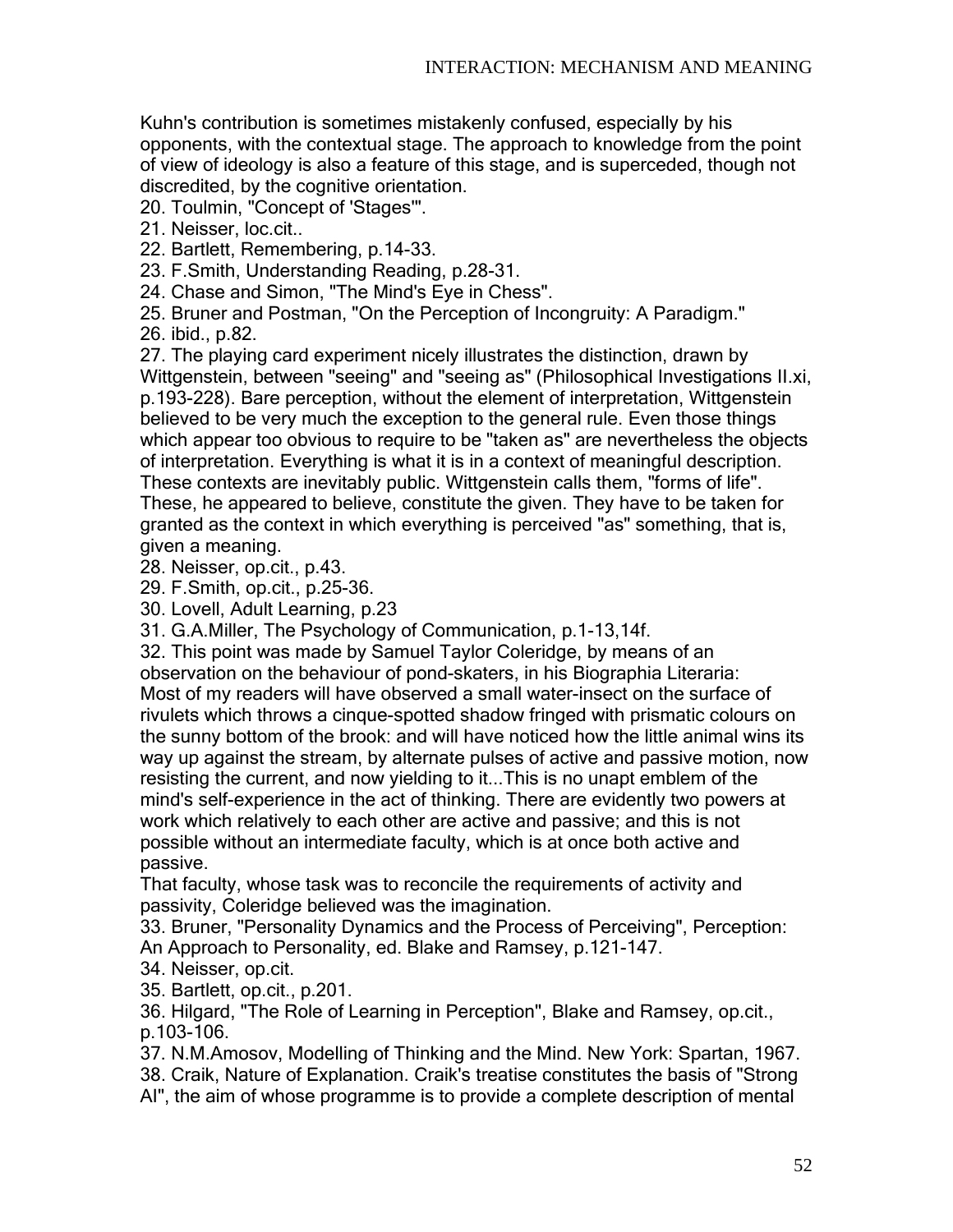functioning in terms of a physical model. Its achievement would, in the words of Margaret Boden, be equivalent to a total scientific explanation. ("The

Computational Metaphor in Psychology", Philosophical Problems, ed.Bolton, p.113)

39. See Pylyshyn, "Computation and Cognition", p.111-169; Searle, "Minds, Brains and Programmes", p.417-457.

40. See above, p.48.

41. Wittgenstein, Tractatus, 6.54, p.74.

42. On computer modelling of the mind, see further: Boden, "Intentionality and Physical Systems"; "The Computational Metaphor in Psychology", Philosophical Problems in Psychology, ed. Bolton; Dreyfus, What Computers Can't Do; Dreyfus and Haugeland, "The Computer as a Mistaken Model of the Mind", Philosophy of Psychology, ed. Brown.

43. Wittgenstein, Philosophical Investigations, I.621, p.161. The whole discussion begins at I.612.

44. Hampshire, Thought and Action, p.40f. See Swinburne, Evolution, p.85-102, for a description of action and its relation to intention and to causal relations. Acceptance of Swinburne's description of action and underlying "purposings", however, does not necessarily entail agreement with his position on the relation of mind and brain or, in Swinburne's terms, body and soul. Swinburne holds that "soul" is a category of (immaterial) substance. The view put forward below is that the foundation of human agency is the "spirit", which is a not in itself a substance, but a source of vitality or dynamism, a relational or dynamic category rather than one of substance. See below, p.155f.

45. Taylor, Explanation; Searle, "The Intentionality of Intention and Action", Perspectives on Cognitive Science, ed. Norman. See below, p.146f., for further discussion of the concept of agency.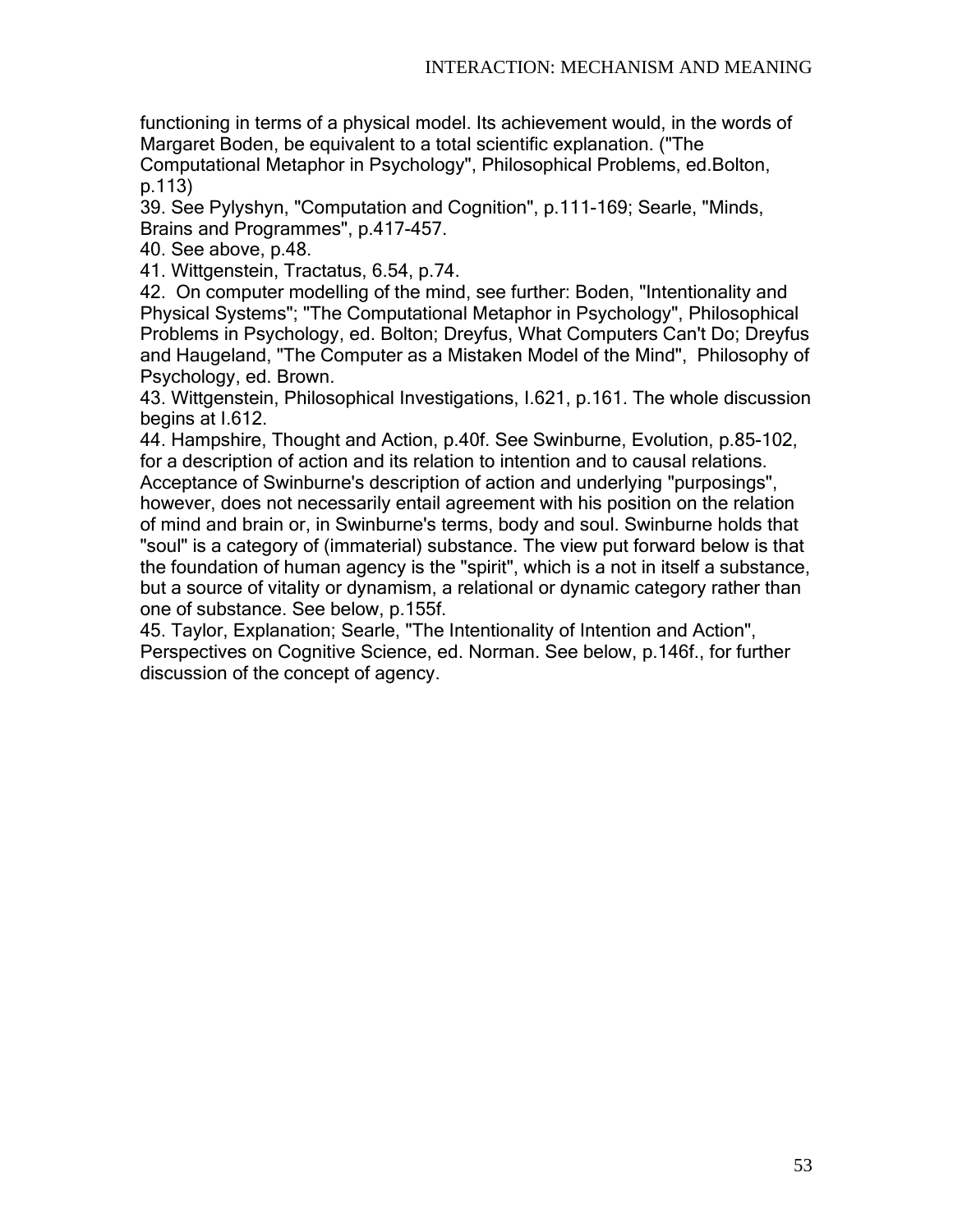# **CHAPTER THREE**

## Personal Knowledge

If understanding in general is to be viewed as the faculty of rules, judgement will be the faculty of subsuming under rules; that is, of distinguishing whether something does or does not stand under a given rule. General logic contains, and can contain, no rules for judgement. For since general logic abstracts from all content of knowledge; the sole task that remains to it is to give an analytical exposition of the form of knowledge [as expressed] in concepts, in judgements and in inferences, and so to obtain formal rules for all employment of understanding...And thus it appears that, though understanding is capable of being instructed, and of being equipped with rules, judgement is a peculiar talent which can be practised only, and cannot be taught. It is the specific quality of socalled mother-wit and its lack no school can make good...

A physician, a judge or a ruler may have at command many excellent pathological, legal or political rules, even to the degree that he may become a profound teacher of them, and yet, none the less, may easily stumble in their application. For although admirable in understanding, he may be wanting in natural power of judgement. He may comprehend the universal *in abstracto*, and yet not be able to distinguish whether a case *in concreto* comes under it. Or the error may be due to his not having received, through examples and actual practice, adequate training for this particular act of judgement. Sharpening of the judgement is indeed the one great benefit of examples. Correctness and precision of intellectual insight, on the other hand, they more usually somewhat impair...Examples are thus the go-cart of judgement; and those who are lacking in the natural talent can never dispense with them.

*Immanuel Kant1*

Understanding a sentence means understanding a language. *Ludwig Wittgenstein2*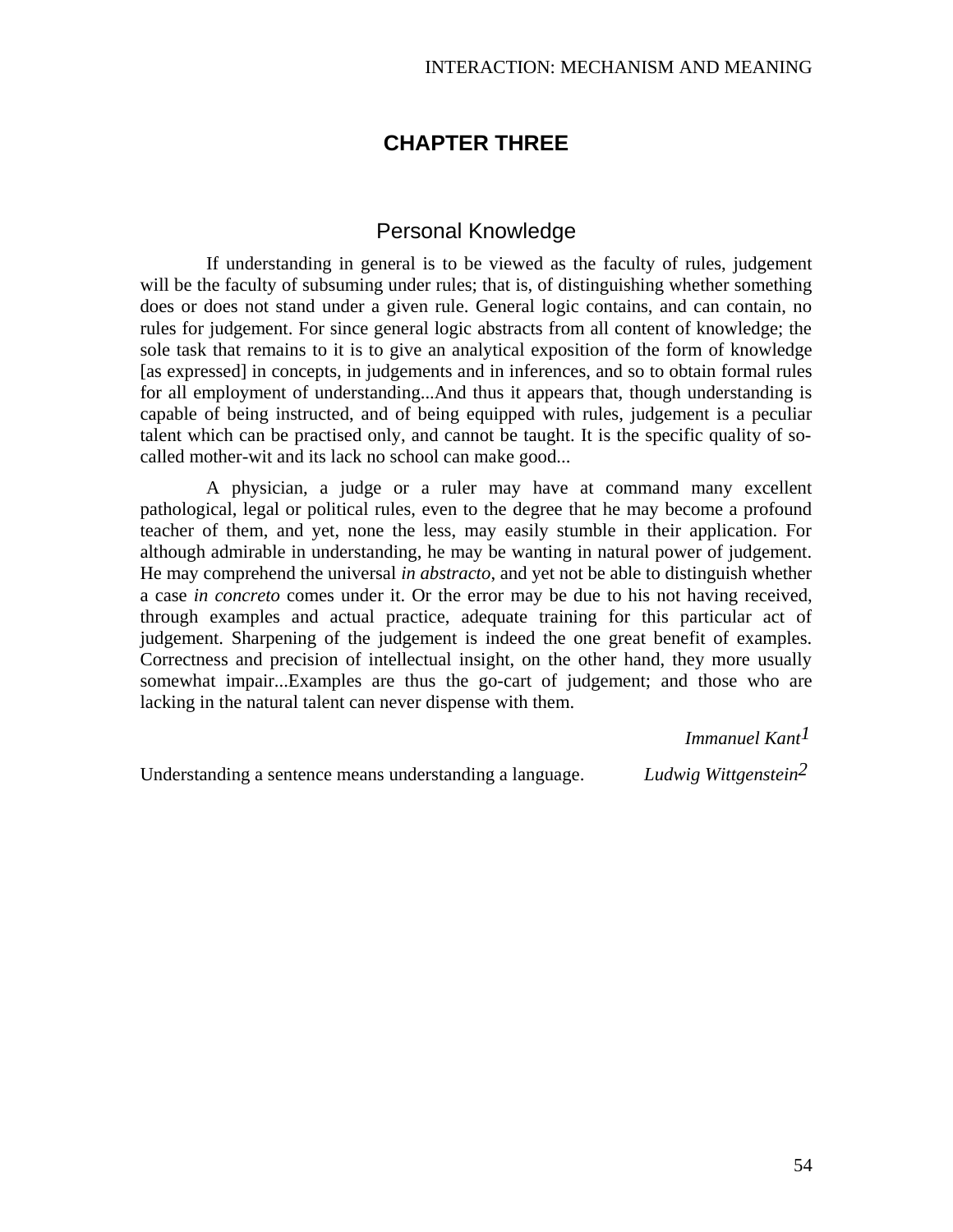# **1. The Physical Basis of Tacit Knowledge**

Learning is the outcome of a process of interaction between the individual and his environment. The information of all kinds with which the individual is constantly bombarded as a result of his transaction with the environment is comprehended by means of an interpretative setting in the form of "tacit knowledge", which is itself the result of accumulated experience. Tacit knowledge is divided into "schemata", of which there are a great variety, consisting of areas of knowledge which "belong together", such as interests, tasks or common situations. At the level of psychological process, therefore, "learning" always involves the modification of schemata. It is this process which is the subject of the present chapter.

Tacit knowledge may be understood at different levels or from different points of view, the physical, the psychological and the philosophical. Knowledge cannot be studied from a philosophical point of view without reference to the psychological processes by which it arises, and these psychological processes cannot be fully understood without reference to their physical base. It is necessary, then, to have in mind the physical basis of perception and knowledge. The term "schema", which Bartlett used to describe the way tacit knowledge is organised, was drawn from the work of Sir Henry Head, who used it to refer to a physical mechanism. Head was interested in certain types of brain damage. One important area of impairment he identified was the lack of an "ongoing postural model", or continuous awareness of bodily position. By contrast with certain brain damaged patients, Head was able to identify as an important function of the brain the maintenance of an ongoing model or representation of the current position of the body. Such a model was, of course, holistically or globally organised, consisting not of individual memory "traces", but of a single representation continuously modified by a process of feed-back. Head called this model a "schema". It forms an actively orientated organisation of past reactions organised to form a setting for present experience.3

Thought of in this way, the schema is a kind of continuously updated and highly flexible bodily memory. In an activity involving bodily skill, such as in a game of tennis, no two movements are exactly the same. Each backhand, forehand or overhead shot is a variation on a theme. Any particular game involves a large number of shots, no two exactly alike. The essence of a bodily skill, such as tennis, Bartlett believed, was the use of the body's ongoing postural model continually to update the awareness of the position of the body, coupled with the outwardly-directed intention to play the ball in a certain way. Although in the course of a practice session, it is possible to "work on" a shot by consciously paying attention to the coordination of the movements involved, during a game such movements are almost always unconscious, although intentionally directed. There is, therefore, in the performance of a skill, a considerable tacit element. This involves "knowledge" held by the body in the form of schemata, the content of which is incapable of reduction to explicit description.4 Michael Polanyi gives several examples. In terms of explicit description, the ability to stay on a bicycle can be defined by a complicated mathematical formula. But it is quite unnecessary for the would-be bicycle rider to learn that formula. What is learned is the art of keeping one's balance. The knowledge represented explicitly by the formula is comprehended tacitly in quite a different way. By the same token, Polanyi argues, the knowledge of the expert chef is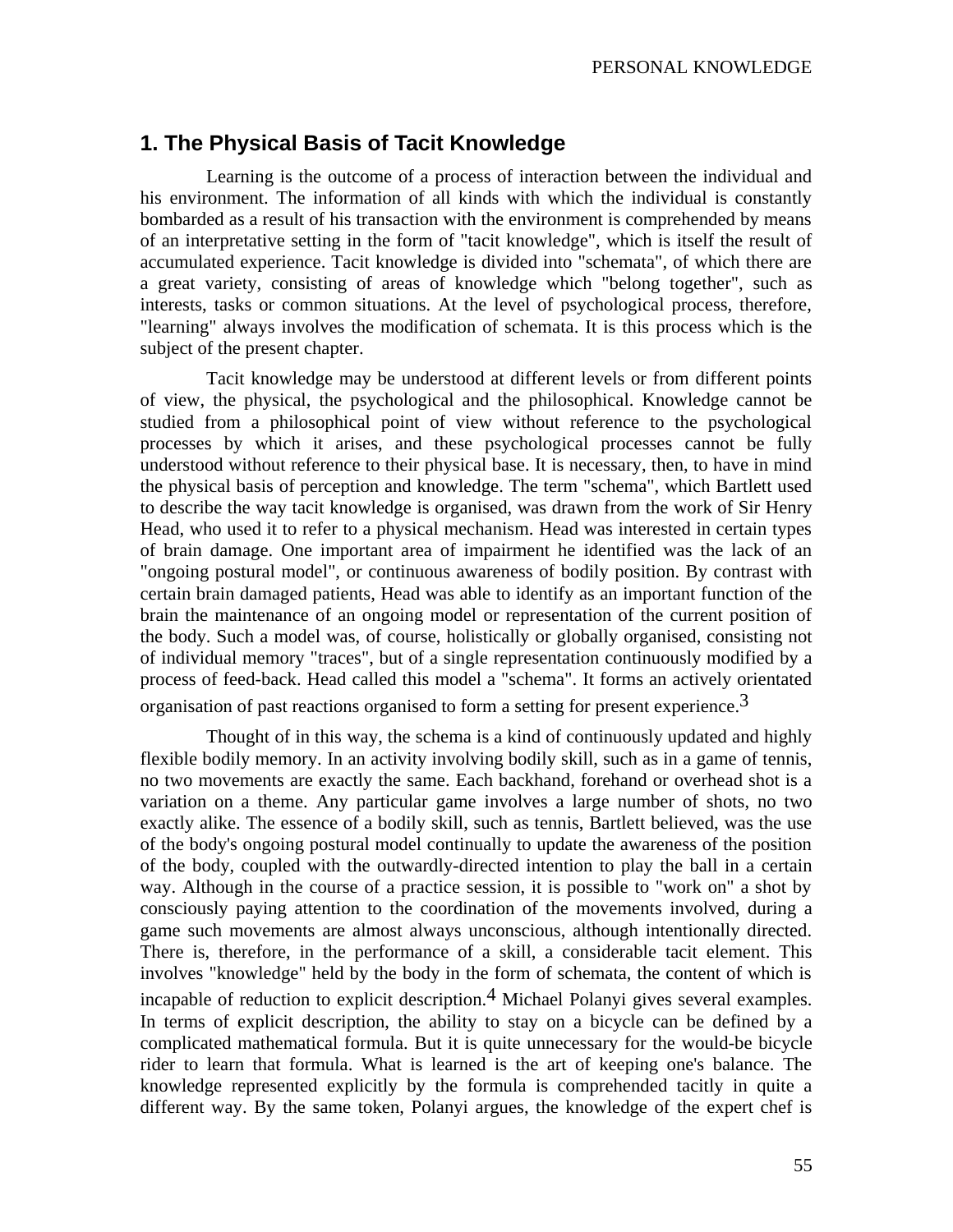more than can be set down in a cookery book, learning to drive involves much more than simply reading the manual, and competence in scientific investigation is not reducible to the explicit analysis of justification.<sup>5</sup>

Bartlett's earlier work on the mechanisms of memory can fruitfully be compared with that of Polanyi. It was he who, in his book, *Personal Knowledge*, and many subsequent publications, drew attention to the important role of tacit knowledge. Polanyi proposed that perception be understood not as the passive contemplation of objects but as a motor skill. Significantly, he used the sense of touch, rather than sight, as paradigmatic for the understanding of perception as a whole. With touch, the active, exploratory role of the perceiver is much more obvious than with sight or hearing. One example he frequently repeated was the use of a stick in the dark or by a blind man to feel one's way. The particulars of immediate sensation are the movements of the stick, but the user is interpreting these movements and the degree of resistance they indicate to identify the unseen features of the surrounding environment. Polanyi used the terms "proximal" and "distal" for the separate levels, contexts of meaning or objects of attention. The "distal" term is the object of exploration, the walls and floor of the surroundings. The "proximal" term is the particulars of the movements of the stick. The user's attention is directed "away" from the particulars of the "proximal" term towards their joint meaning given by the "distal" term. By means of this "from-to" structure of attention and inference, the particulars are integrated and given meaning by the object of attention. The stick becomes an extension of the user's body. The sensations conveyed by it become a part of tacit knowledge; they are assimilated to the structure of the sense of touch and used to comprehend the features of the surface in the same way as a hand might be used. The meaning of the particulars lies in what they jointly convey. To concentrate on the particulars of the proximal term is to lose sight of the distal term, and with it the meaning of the whole, in much the same way as a proof-reader ceases to read for the meaning of the text in order to concentrate on the details of the type.<sup>6</sup>

Tacit knowledge, therefore, has a physical basis. The body, says Polanyi, is the one thing of which we are never normally aware as an object.7 In our knowledge of things, the body is always subject. The tacit clues integrated in perception are bodily clues. Just as the stick becomes an extension of the body, the whole apparatus of tacit knowledge is an extension of the perceptual skills of the body. As the body is "indwelt", says Polanyi, so, metaphorically, tacit knowledge is indwelt. It becomes a tool for interpreting experience and the ability to interpret experience is, like tacit knowledge, a skill. A skill has no sharply definable boundaries or limits. It is the capacity to deal with a relatively indefinite range of objects in a relatively indefinite range of ways. The skills involved in knowing always involve more than can be reduced to description.

Tacit knowledge, then, is originally bodily knowledge. Memory arises from bodily feed-back mechanisms. Tacit knowledge is "indwelt" as the body is indwelt. The subject, which forms the fundamental element in tacit knowledge, is essentially the embodied subject. It may be that this provides a sufficient explanation of why such concepts as causation and substance, without being derivable from experience, are nevertheless present in all experience. We experience our bodies as substance and as causes. It is also, perhaps, the bodily nature of subjectivity which explains the priority of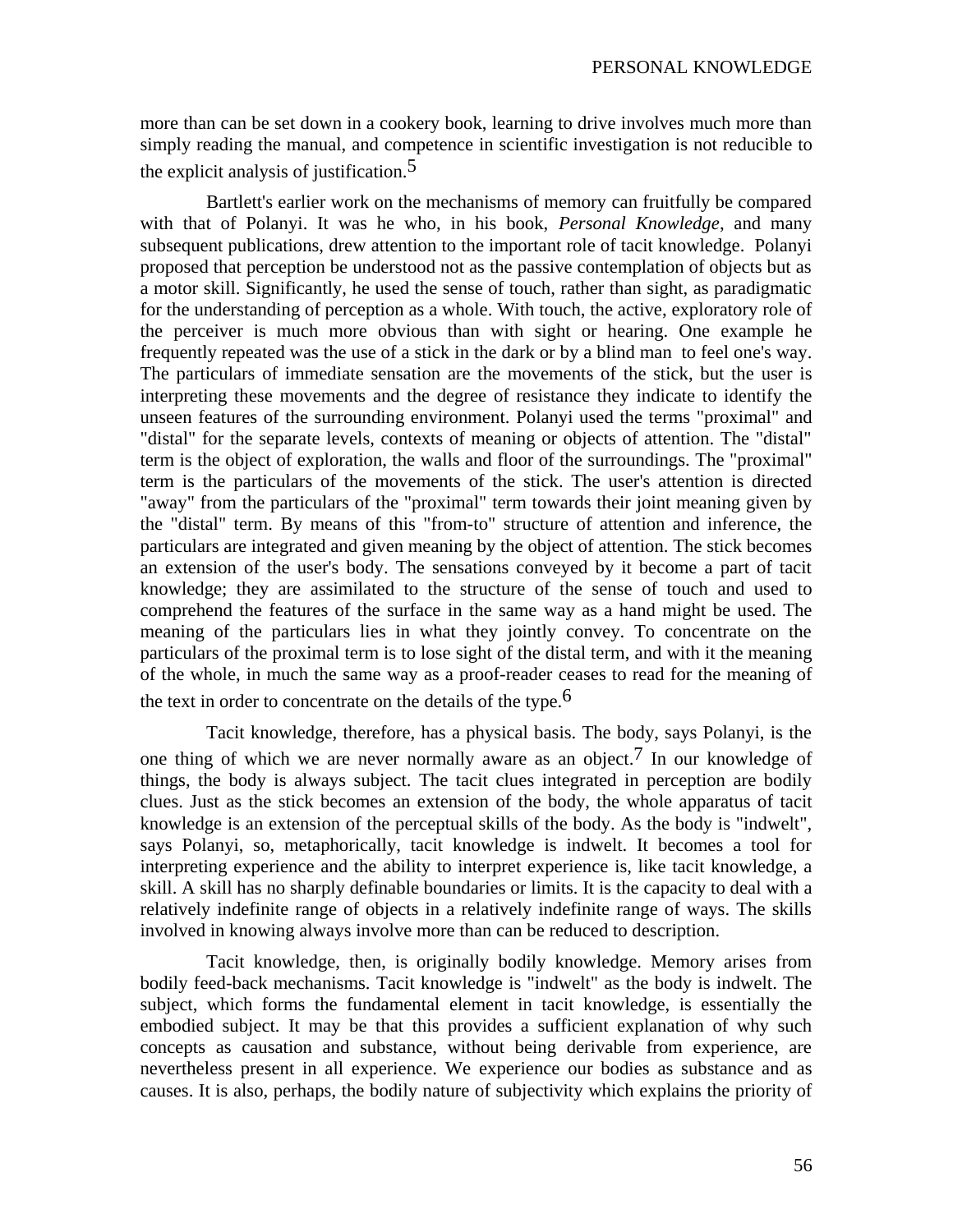the global in perception and comprehension, the reason why it is the whole which is the primary level of meaning in any given context or situation, and the particulars are to be understood by means of their relation to the meaning of the whole. The body forms an original unity, integrating the diverse particulars of sensation into a single meaningful awareness of the present situation.8

Because we are embodied beings, the physical, psychological and philosophical aspects of knowledge are all inter-related. A schema is to be understood, therefore, in three different ways:

- a) as a neural feed-back mechanism, for equipping an organism to respond discriminatingly to the environment.
- b) as the mechanism of memory: it organises the past in such a way as to provide a framework for the comprehension of the present situation.
- c) as the unit of tacit knowledge: which, as we shall see, is organised in a quite different way from the explicit knowledge with which we are familiar.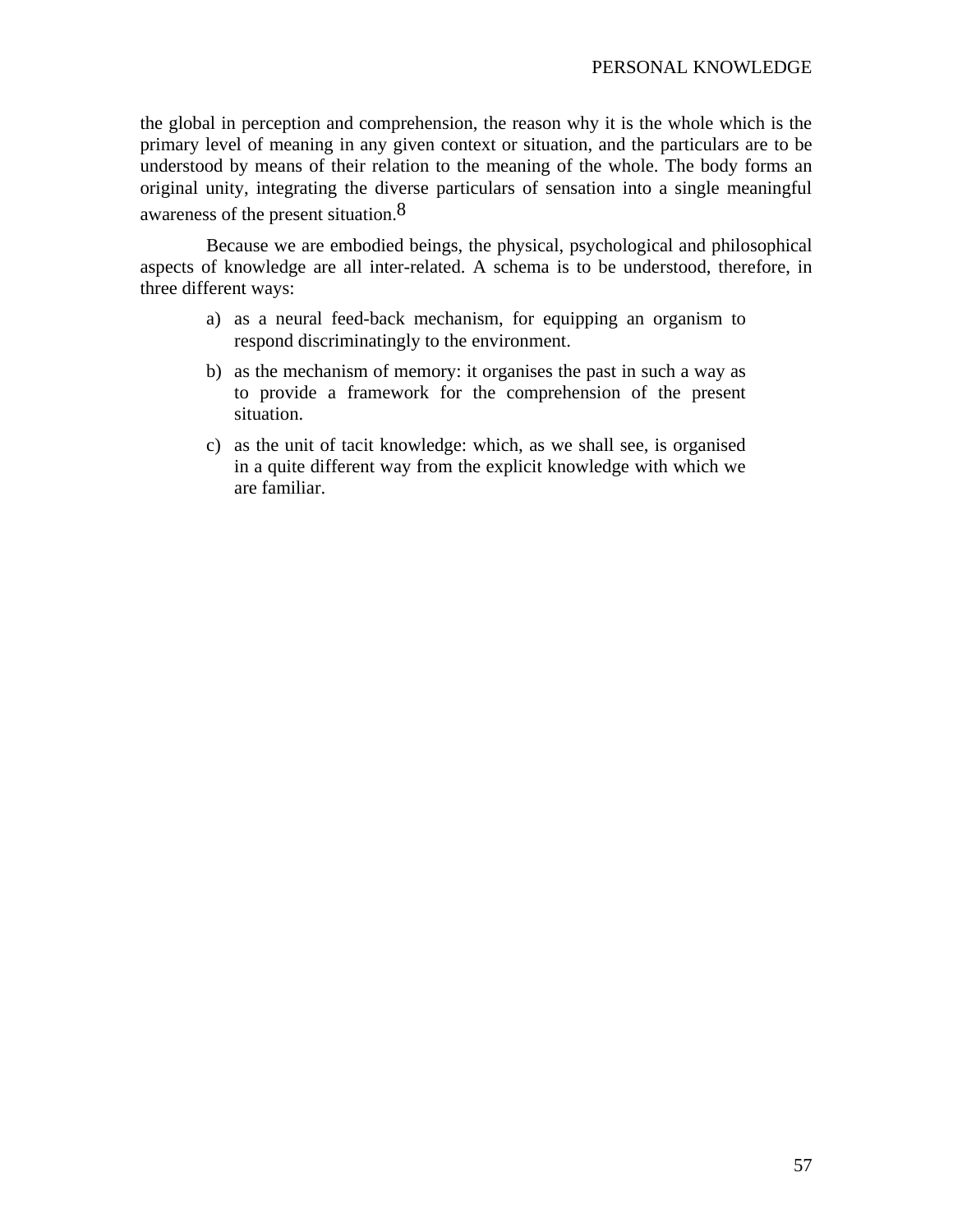# **2. The Cognitive Domain: Exemplars**

A schema is the basic unit of memory and of tacit knowledge. It is both the means by which knowledge resulting from past experience is stored and by which it is made available in the present for the comprehension of new experience. Within the cycle of interaction by which information is perceived, understood and remembered for future reference, schemata have a number of related functions.

1. A schema provides a conceptual framework to enable comprehension and thus the assimilation of new information.

In any given act of comprehension, there will usually be a number of schemata operating at once. In reading a book, for example, the activity of reading depends entirely on the schema for reading, the ability to extract meaning from print. This not inconsiderable achievement must operate entirely unconsciously so as not to get in the way of the real task, which is to understand the particular text. But assimilating the information in the text depends on another schema, that which expresses the reader's prior understanding of the subject area. If the area is entirely unfamiliar, the reader may begin by picking up information at random and endeavouring to make sense of it by the use of some other related area which he or she understands better. But quite early in the process the random pieces of information begin to acquire some shape of their own, a rudimentary understanding of the subject begins to form and a new schema is born. The schema then begins to provide an outline of the subject, and new information is assimilated to and helps to fill in the gaps in that outline.

2. A schema generates a series of anticipations or expectations which direct the understanding.

Most people notice that as they become more familiar with a subject, their speed of reading increases. The greater the familiarity of a given subject, the more efficient is our comprehension. This is because the schema, by providing a framework for comprehension, actually guides the search for new information. It closes off alternatives which we grow to recognise are less likely. New information begins to become more "predictable". This is why a good writer must always clearly signal, by the way he introduces it, information which is novel, which disrupts or goes beyond the framework of understanding he expects of the reader.

The role of schemata in providing both a framework of understanding and an expectation of what is coming next is seen more clearly still in fiction. Take, for example, the following three sentences:

- 1. Mary heard the ice-cream van coming.
- 2. She remembered her pocket-money.
- 3. She rushed into the house.

The fact that these three sentences describe a comprehensible sequence of events is due to the role of schemata. These supply the facts which are required as essential background, that people like ice-cream, that ice-cream is bought with money and that money is often kept in houses.<sup>9</sup> In addition, we expect a story. We expect that the three sentences will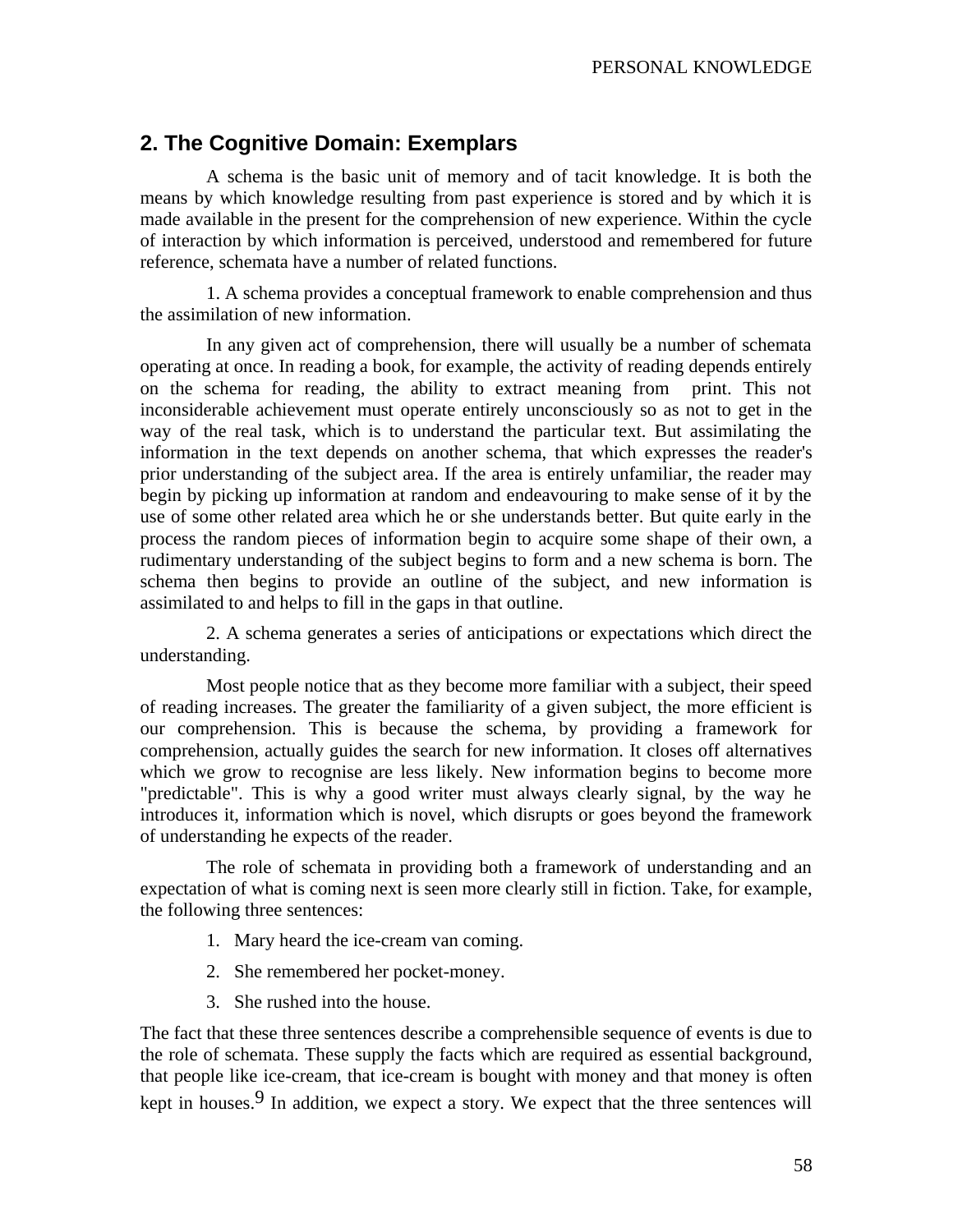have something to do with each other, and on the basis of this expectation we construct for ourselves a context which includes motives and feelings. If, in place of "ice-cream man" and "money", we were to read "teacher" and "homework", the motives and feelings supplied might be very different. What is true in the case of reading is also true in the comprehension of situations in life. Here too, experience must be assimilated to a pattern of meaning before it can make sense.

3. Schemata guide actions.

A visit to the dentist, for example, consists of a typical sequence of events. After a few visits, we construct a schema, which specifies the need to make an appointment, to check in a few minutes before the appointment is due, to wait in the waiting room, to bring something to read if we don't want to be bored, etc. The schema supplies rules for actions and decisions, such as "If it goes on hurting, contact the dentist". It also tells us the way the dentist is supposed to carry out his role - firmly but with sympathy without being too apologetic, making light conversation but nothing too personal, and so on. In this way schemata enable us to cope with life by reducing its unpredictability and giving us a modicum of confidence and control of our own destiny - even in the dentist's chair!10

Learning takes place whenever a schema is modified to take account of a new situation or of new aspects of an already familiar situation. Conversely, learning is to be understood as the modification of schemata, and it is something which is taking place all the time. The psychology of learning will be concerned, therefore, with the way in which schemata change. But before we can study the way schemata change, we need to know what they are like. The question at issue is the way knowledge is represented in the mind. A schema is a "data structure". If we want to know the form in which knowledge is stored, what knowledge "looks like" in its tacit form, then the answer is to be found in terms of the "structure" of schemata, the way in which specific items of information are related to one another within the overall schema.

Before embarking on the analysis of schemata, however, two distinctions must be made:

1. A distinction between the form in which knowledge is represented and the means by which it is processed. Tacit knowledge may be understood either as a product, by concentrating on the way it is organised, or as a process, by looking at the way it is used. In practice, this distinction is difficult to maintain, since schemata are actively organised data structures in which the means of processing is actually included in the way the knowledge is represented. However, it is important to bear the distinction in mind, so that, in concentrating on the form in which tacit knowledge is represented, we are not led to think of it as simply inert or reproductive.

2. A distinction between the cognitive or intellectual aspect of mental functioning and the affective or emotional domain. In the section to follow, we shall be concentrating on the purely cognitive aspect of knowledge representation, but this is not to forget the powerful effects of emotion on cognitive activity familiar from everyday life. Later in the chapter, it will be necessary to examine in greater detail the affective domain and its relation with the cognitive.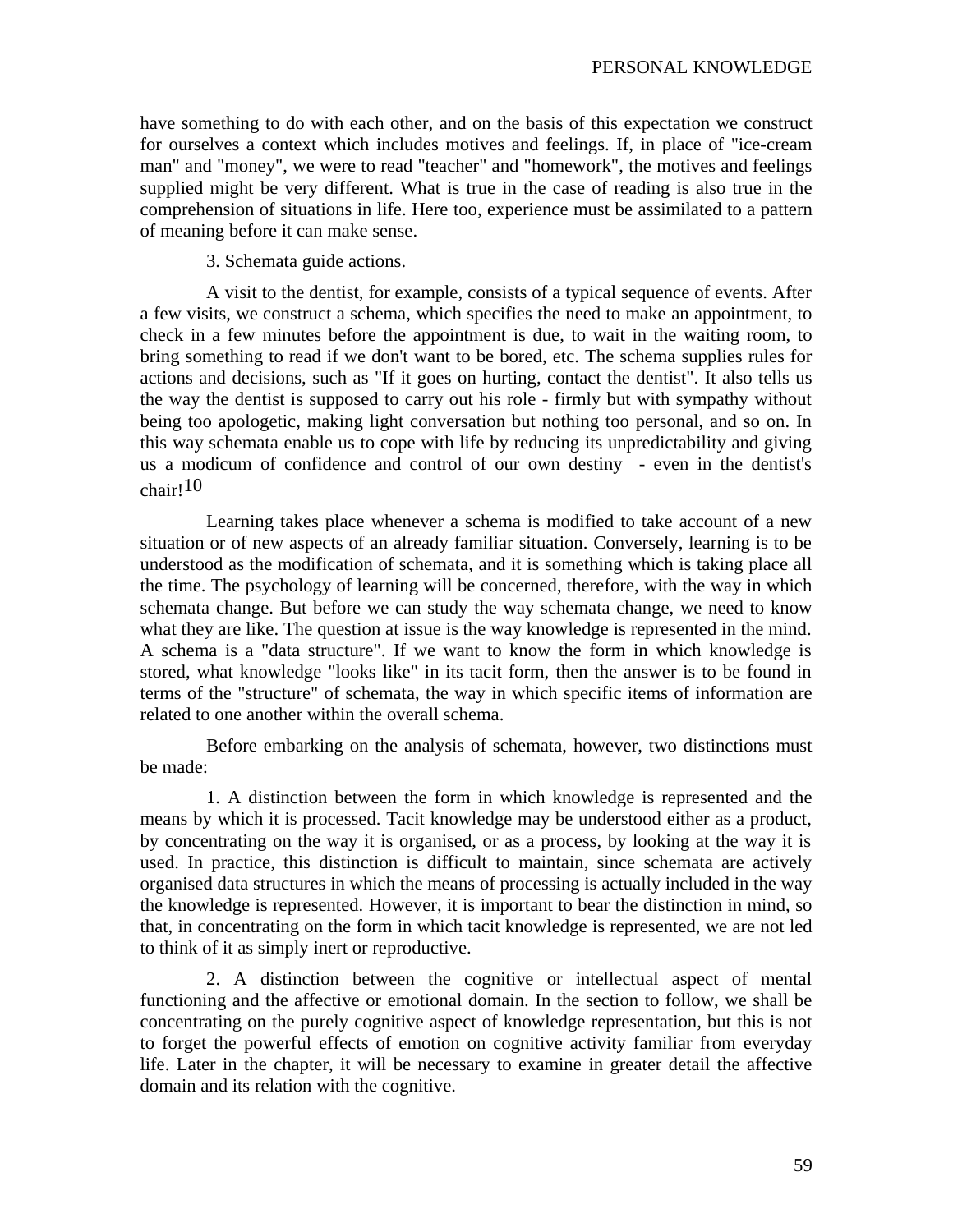3. A question which emerges from the consideration of these two distinctions is, What is the relationship between them? Is it possible to divide the cognitive and affective domains of intelligence along the same lines as the product and process aspects of cognitive functioning, to see the form of representation as the cognitive aspect and to identify affective factors supplying the motivation or mental drive for the various acts of processing, such as recall and comprehension? Such a simple division of function is to be avoided. Just as representation and processing go hand in hand, so we shall find both cognitive and affective elements on both sides of the distinction.

A major contribution to the understanding of the way knowledge is represented in the mind comes from the work of Thomas Kuhn.<sup>11</sup> Kuhn's central concern is the form of knowledge shared by a given scientific community. His starting point is the assumption that what defines a scientific community is the knowledge it holds in common. Conversely, any group which holds a given body of knowledge as common property is a scientific community. Such communities exist at different levels, from all scientists, down through all biologists or all physicists, to all nuclear physicists, to all working in a given specialist field, to a particular laboratory team. Kuhn's concern was to discover the form in which the knowledge which provides the community's cohesion and identity is held, and the way in which it is passed on to or learned by the novices or apprentices within the community.

Explicitly, this knowledge consists in a set of formalisms, or symbolic generalisations. Kuhn gives the example from physics, *f=ma.* Another famous example might be  $e=mc^2$ . Apprenticeship in the scientific community consists of the learning of these generalisations and their application to concrete scientific problems. But it was at this point that Kuhn found again and again that his students' understanding broke down. Having read and understood the text-book's explanation of a new topic, they were, nevertheless, frequently unable to do the example problems at the end of the chapter. The theoretical relations were perfectly clear and coherent; it was their application to reality which was causing problems. A full understanding of the concept required more than the ability to manipulate certain formal rules. It required also the ability to apply these rules to experience, and this, Kuhn concluded, did not come automatically with the understanding of the rules. Complete comprehension includes the application of the tacit element in knowledge, the ability to "see" the way the rules relate to experience.<sup>12</sup>

What Kuhn found was that students were frequently able to do the problems they found so difficult, not by simply applying the rules they had learned, but by spotting a resemblance between the new problem and an old, familiar one. The problems given in textbooks, he pointed out, are frequently variations on a few standard examples or "exemplars". Students extend their knowledge, not simply by learning new symbolic generalisations, but by increasing their stock of exemplars. This is done by making connections between them, by observing points of similarity, and so by extending the old, familiar exemplar, by small steps, to cover new situations.

The student discovers, with or without the assistance of his instructor, a way to see his problem as *like* a problem he has already encountered. Having seen the resemblance, grasped the analogy between two or more distinct problems, he can interrelate symbols and attach them to nature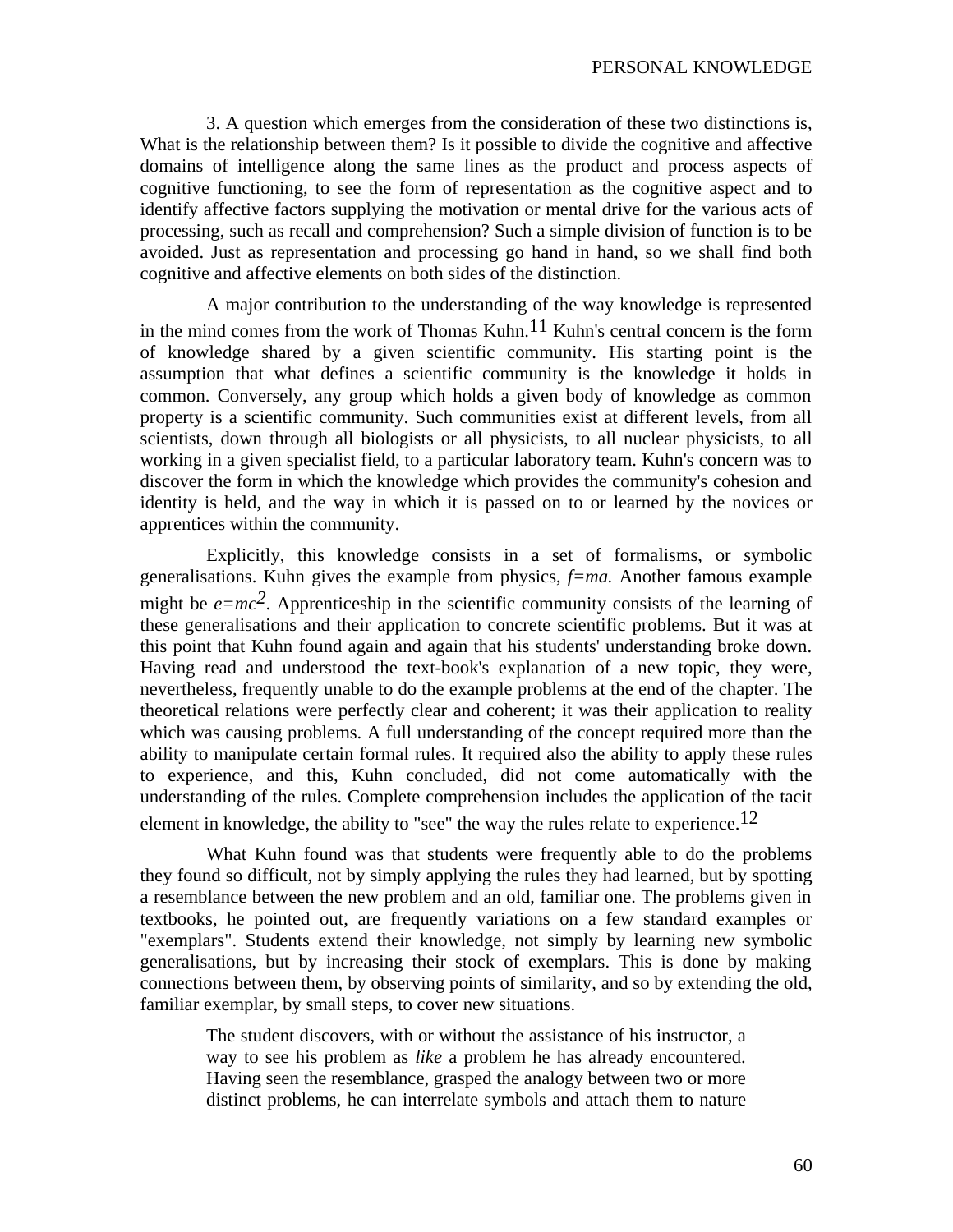in the ways that have proved effective before. The law-sketch, say *f=ma*, has functioned as a tool, informing the student what similarities to look for, signalling the gestalt in which the situation is to be seen. The resultant ability to see a variety of situations as like each other, as subjects for *f=ma* or some other symbolic generalization, is, I think, the main thing a student acquires by doing exemplary problems, whether with a pencil and paper or in a well-designed laboratory.<sup>13</sup>

Kuhn went on to describe instances of scientific progress which came about through the application of a generalisation originally worked out in one area to a new area of investigation. He gave as an example the extension of the principle first worked out for the pendulum first to an inclined plane and then to problems in hydraulics.<sup>14</sup>

An "exemplar" is a form of knowledge in its own right. In fact, Kuhn hypothesises that the difference between scientific communities, particularly between closely related communities, is a difference of exemplars. Each community shares a slightly different set of working examples which comprises its basic working knowledge. The ability to acquire an exemplar, to add it to the stock of one's working knowledge, depends on the perception of a similarity relationship. The student learning to solve a novel problem is not so much applying explicit rules from symbolic generalisations to particular examples as looking for a familiar pattern in an otherwise jumbled or incoherent scene. The student's situation is similar to that of the radar operator, searching for a meaningful pattern of signals against a background of "noise". But the ability to perceive such similarity is independent of and prior to any explicit rules specifying similarity with respect to what. The analogical sensitivity, or ability to spot similar patterns is, Kuhn maintains, original, prior to explicit formalisation.

Having established the relevance of exemplars to scientific knowledge, Kuhn goes on to explore their place in everyday life.<sup>15</sup> A young child learns, by means of ostensive definition, how to group the objects of experience into categories, how to differentiate water-birds, for example, into the separate categories of ducks, geese, and swans. In the course of this learning, he acquires the expectation of being able to sort objects into "natural families", distinct categories separated from neighbouring families by a "perceptual space". He learns to expect to be able to place any new object in one of these families, and not to find a bird half-way between duck and swan. The existence of natural categories as a basic form of cognitive organisation has been confirmed by the work of Eleanor Rosch and associates. "Bird", for example, is a category with a large number of members, grouped into sub-categories. Some of these, she found, are generally thought of as prototypical of the overall categories. In the case of birds, robins are usually recognised as prototypical, while chickens, although still classified as birds, are more peripheral members. While distinct, however, natural categories are also open-ended. Rosch found disagreement over whether pumpkins, for example, ought to be classified as fruits or leeches as insects.<sup>16</sup> In different cultures, there will be different "natural" distinctions. It is well known that Eskimoes recognise 15 diferent varieties of what we simply call "snow". Understood in this way, concepts are essentially "open-textured". They are not firmly bounded by explicit definition, but gradually and pragmatically organised by the accumulation of experience.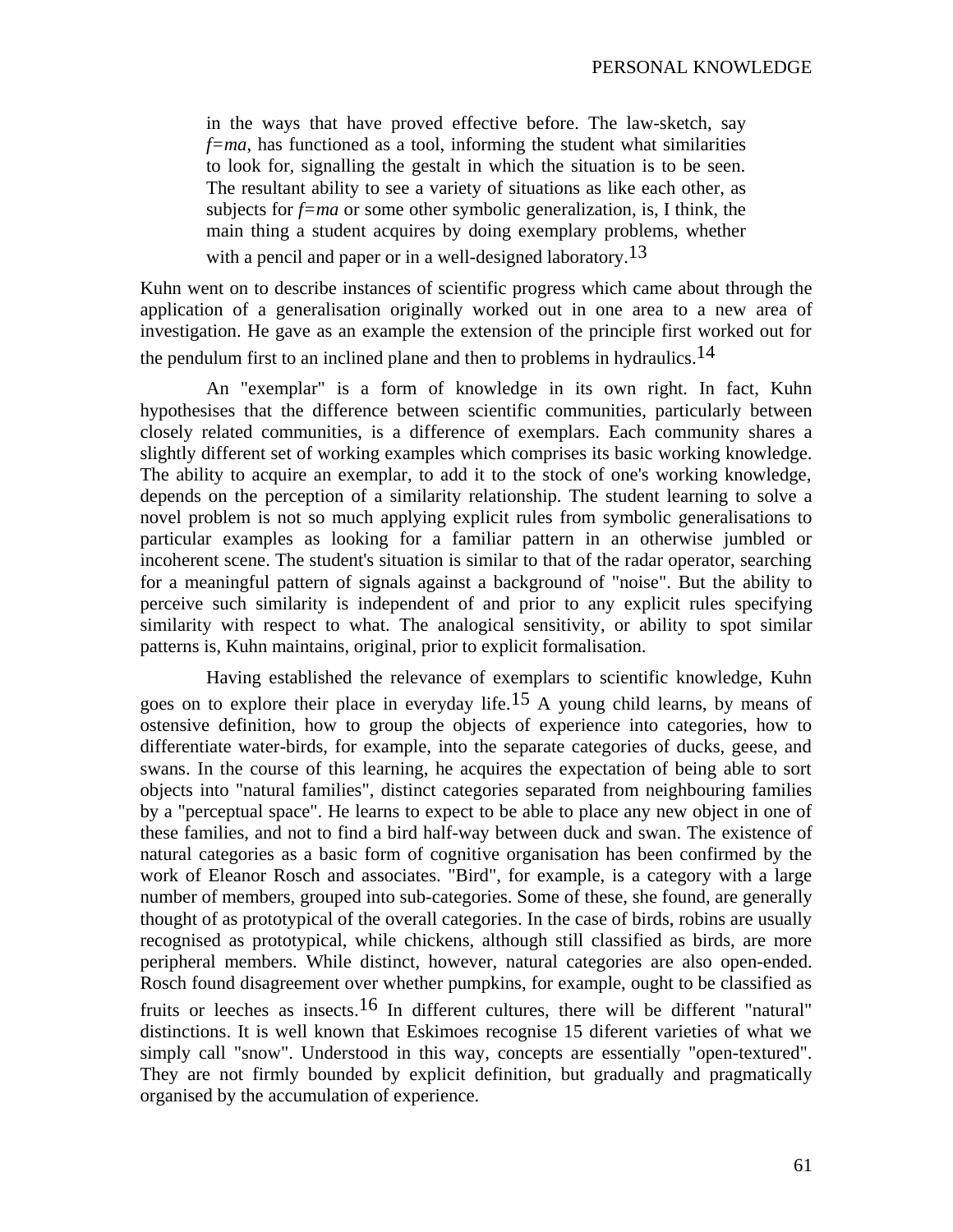# **3."Frames" and the Structure of Schemata**

For the further development of these ideas, it is necessary to turn to the field of artificial intelligence, and in particular to a paper by Marvin Minsky in which he introduces the idea of "frames".<sup>17</sup> The particular subject of the paper is the use of computers to simulate visual processes, but its potential application is much wider, since what Minsky does is to propose a theoretical framework by which to understand the way the knowledge required for the simulation of vision is represented. What Minsky calls "frames" are comparable, therefore, with exemplars or schemata, and Minsky explicitly states that his work is to be seen as an attempt, in the tradition of both Kuhn and Bartlett, to investigate the representation of knowledge in memory.<sup>18</sup> A "frame" is a data structure which represents a given stereotyped situation. It includes certain types of information, in particular information about how the frame itself is to be used, expectations of what is likely to happen in a given situation and possible alternatives in the case of these expectations not being fulfilled.

The basis of the frame, in Minsky's terminology the "top level", is the information which is always true of the situation to which the frame relates, such that if the expectations specified by this information are not fulfilled, the frame is rejected and a new one sought. In a frame for a room, for example, walls, floor and a ceiling are mandatory. If they fail to appear, then the expectation, on opening a door, of finding a room on the other side must be revised: a coal-cellar, perhaps, or else a roof-garden. Similarly, if a restaurant is expected, but no chairs or tables found, expectation switches to something related, perhaps a bar or disco. Items at "lower levels", however, are not specified. A room may be decorated and furnished in a variety of different ways, according to its function. The frame for a room leaves such items to be filled in, and they may serve as clues to the function of the room in question. Conversely, expectations about the function of a room lead to expectations about the appropriate furniture and decor. Such expectations are termed "default assignments", items of information about the setting or situation sketched in according to expectation rather than observation. We are reminded here of Bartlett's experiments on perception, in which he found subjects supplying missing information according to their sense of what was appropriate.<sup>19</sup> Having discovered the bathroom on the upstairs floor of a house, for example, we normally assume the other rooms to be bedrooms with fair degree of probability. However, other possibilities, based on past experience, are also supplied by the frame, with varying degrees of probability. A study may have a high probability, or a model railway layout, depending on what we know of the occupant; an indoor swimming-pool is highly unlikely.<sup>20</sup>

The main problem of human cognition is the complexity of the world. In order to understand at all, it is necessary to simplify, to reduce the enormous range of experience to easily manageable proportions, while remaining sufficiently flexible to deal effectively with the novel and unexpected. This is what frames achieve. A frame represents a portion of reality by stereotyping it, by specifying as many as possible of the constant relationships while leaving the less important elements to be filled in. The basic level is relatively inflexible with respect to the particulars and the relations which make it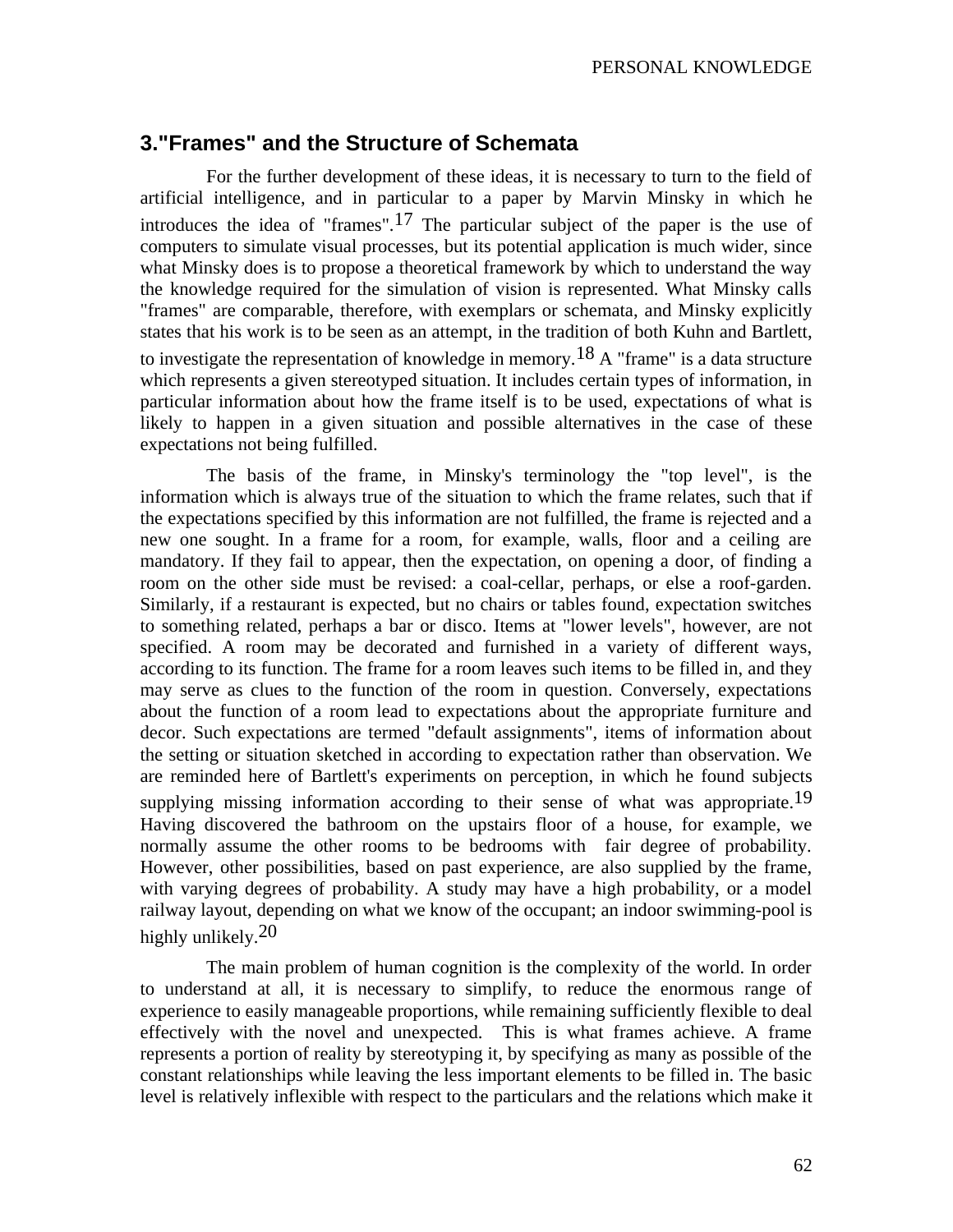up. A children's party is thus differentiated from an office party, a street party or a house party. Each of these typical situations or settings then generates a series of expectations for the relevant variables, such as dress, food, entertainment, behaviour, number of participants and so on. Stereotyping is thus similar to "unitising".<sup>21</sup> The single unit which comprises a large amount of related information performs the same function as the frame. It is a device for bringing as much tacit knowledge as possible to the comprehension of a given situation, within the limits of the capacity of human intelligence. The frame thereby combines maximum flexibility with a stable overall framework.

The degree of stability required of one's overall mental world and the degree of flexibility one is able to tolerate will vary both from individual to individual and within the same individual in different situations and at different periods of their life. In a similar way, default assignments are open to individual peculiarities. As Minsky observes,

Such default assignments would have subtle idiosyncratic influences on the paths an individul would tend to follow in making analogies, generalisations and judgements, especially when the exterior influences on such choices are weak. Properly chosen, such stereotypes could serve as a store-house of valuable heuristic plan-skeletons; badly selected, they could form paralysing collections of irrational biases.  $22$ 

Like exemplars, it is clear that frames are a description of the cognitive aspect of what we began by calling schemata. Later papers in this tradition of AI take up Minsky's ideas under a variety of terminology, including "scripts" and "memory organisation packets", but the terminology of "schemata" occupies a central position.23 Having dealt with Minsky's original paper in his own terminology, we will, therefore, revert to the use of "schema". As Minsky makes clear, frames or schemata are to be seen as parts of larger systems. Schemata are both capable of division into sub-schemata and themselves embed in larger dominating schemata.

For example, the schema GIVE has three basic elements:

GIVER, GIFT and RECIPIENT.

Each of these is a schema in itself.

Thus GIFT includes, as well as GIVE,

BUY and WRAPPING.

BUY includes, not only

SHOP, or some variation specified in the schema,

but also MONEY, with all the intricate ramifications associated with it.

The schemata, GIVE and GIFT are also controlled by the relevant dominating schema, such as

### CHRISTMAS, BIRTHDAY or WEDDING.

At the same time, GIVE is a variety of action, and is therefore controlled by the more basic schema, DO. DO includes specific variables such as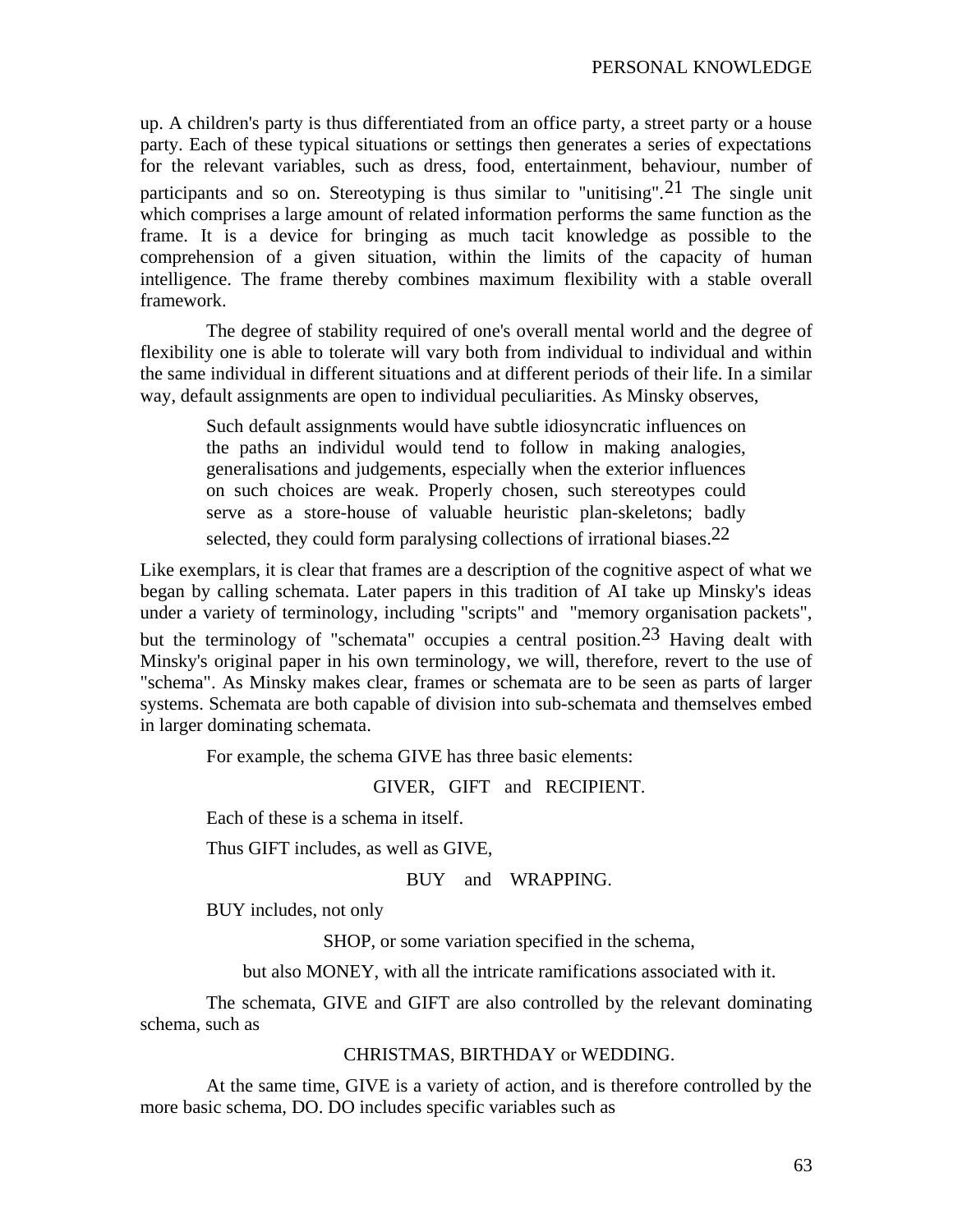### CAUSE and EFFECT, PURPOSE and RESULT,

which must be specifically instantiated in the case of GIVE.<sup>24</sup> Schemata are thus related to one another in a variety of ways. It is not simply a case of a hierarchy of levels, or the embedding of one schema within another, GIFT, for example, within GIVE. The relations between schemata are multi-dimensional, these relations themselves specified by more abstract schemata.

A further problem is the mode of representation of knowledge by means of schemata. In giving schemata the titles, GIVE, GIFT and so on, it might seem to imply that knowledge is represented in verbal form. It has also been suggested that the mode of representation develops gradually through stages, from purely physical or "sensorimotor", through images to the final stage of symbolic representation.25 Neither images nor symbols are sufficient by themselves, however. As Kant pointed out, the schema for a triangle requires a much richer conceptual representation than the image of a given triangle. It must be capable of generating the image of any possible triangle.<sup>26</sup> In the chessboard experiment, described in the previous chapter, the visual image was the same for all three participants, but one had a much richer conceptual representation of the meaningful games. Behind both pictorial and symbolic expression of knowledge is propositional or conceptual representation. What is meant here by "propositional" is not a given set of words but the conceptual content expressed by those words. This content might have been expressed by a variety of different sentences. Indeed, the composition of a sentence usually involves a considerable narrowing down of the potential meaning in the writer's or speaker's mind. It is possible to know in conceptual form "more than we can tell", more than we have the vocabulary to describe.<sup>27</sup> It has been shown that children learn their first language, not by learning a string of fixed word meanings, but by first conceptualising a given situation and learning subsequently to describe their preverbal conceptualisation in words.<sup>28</sup> This means that, rather than remaining fixed, word meanings change in the course of intellectual development. The learning of shared ranges of meaning attached to words becomes the most powerful way in which the child's intellect is socialised.29 The representation of knowledge in the mind is thus closer to a description of an image than to an image pure and simple, and it is this which accounts for the bewildering multi-dimensionality of the relations between schemata.

The representation of tacit knowledge is, therefore, entirely different from that of explicit knowledge. Explicit knowledge relies on images or verbal propositions, while tacit knowledge is represented at a more basic, pre-verbal, conceptual level. Kuhn wishes to make the point that the relation between categories or exemplars is one of similarity. Connections are made by means of the perception of similarity, prior to and independent of any formal rules to specify in what the similarity lies. First comes the analogical connection, then the formal rule expressing the relation. Tacit knowledge, therefore, does not require definitions or correspondence rules. Kuhn extends his example of the classification of ducks, geese and swans to make this point. To add to the cognitive representation of swans, as members of a natural family defined simply by experience, an explicit definition to the effect that "all swans are white" imposes rigidity on the category by placing a boundary around it to exclude anything not white. This rigidity adds nothing to the concept of "swan" which is not already achieved by the perceptual space between it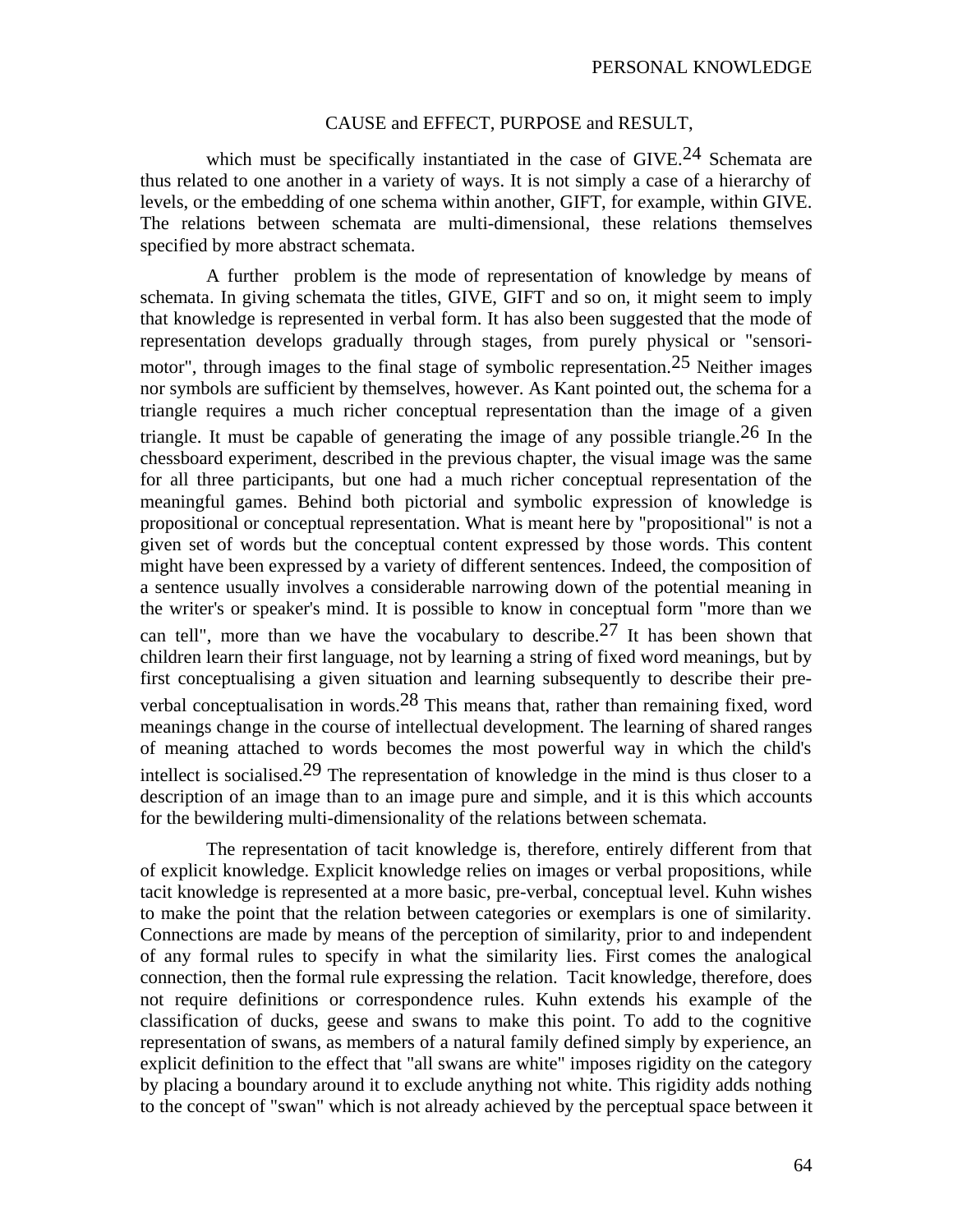and other types of birds, but it does make the category less useful as a heuristic device for future experience. The discovery of what appears to be a black swan forces the person for whom this rule is an integral part of the concept either to abandon "swan" as a natural category or to announce the discovery of a new family.30

The effect of such rules, which are a feature of explicit knowledge, is to distinguish between universals and particulars and between form and content. The definition sets up a universal ("white"), and adds a rule specifying its relation ("all") to the particular ("swans"). In contrast to the flexible, open-textured nature of tacit knowledge, explicit knowledge is formalised by the division of formal, universalisable properties, such as attributes, from the particular content to which these universals (contingently) apply. Tacit knowledge combines form and content in "natural" families, the representation of whose relationships is necessarily multi-dimensional, to form the basis of a flexible "model" of reality. Although necessary for hypothetical construction, form and content are, therefore, abstractions from the underlying form of tacit knowledge, which is essentially concrete.

"The logic of tacit inference" is thus essentially different from that of explicit inference, because the form of representation of tacit knowledge is different from that of explicit knowledge.<sup>31</sup> We can express this in a number of ways:

- 1. Whereas explicit knowledge requires a distinction between form and content, universals and particulars, these distinctions do not apply to tacit knowledge.
- 2. Whereas explicit knowledge is static, tacit knowledge is always in process. Explicit knowledge is like a single frame from a film compared, not with the film, but with the real thing.
- 3. Tacit knowledge is multi-dimensional. As a comparison, when we use a word in a sentence, we qualify its meaning by its context. On its own, the word has not only several possible meanings, but infinite shades of meaning, nuances, personal associations etc. Explicit knowledge is like a dictionary definition, while tacit knowledge is like a person's accumulated experience of the use of the word.

The process of learning has two aspects, *assimilation* and *accommodation.*32 In the course of interaction, new knowledge is assimilated to the structure of the schema. In order to learn something new, the learner must *do something* to the new knowledge. To be learned, knowledge must be changed by assimilation to the schemata of the learner. Not only is the new knowledge changed, however, but the schema is also changed in order to *accommodate* the new knowledge. Learning changes the learner. In general, there are three possible stategies for dealing with new information:

1. Ignore it. This may be the result of a conscious decision. The information may be deemed irrelevant or uninteresting. Or it may be too threatening - the emotional or social consequences of attending to the new information may be seen as too great.  $33$ Alternatively, the information may be ignored because the individual is not capable of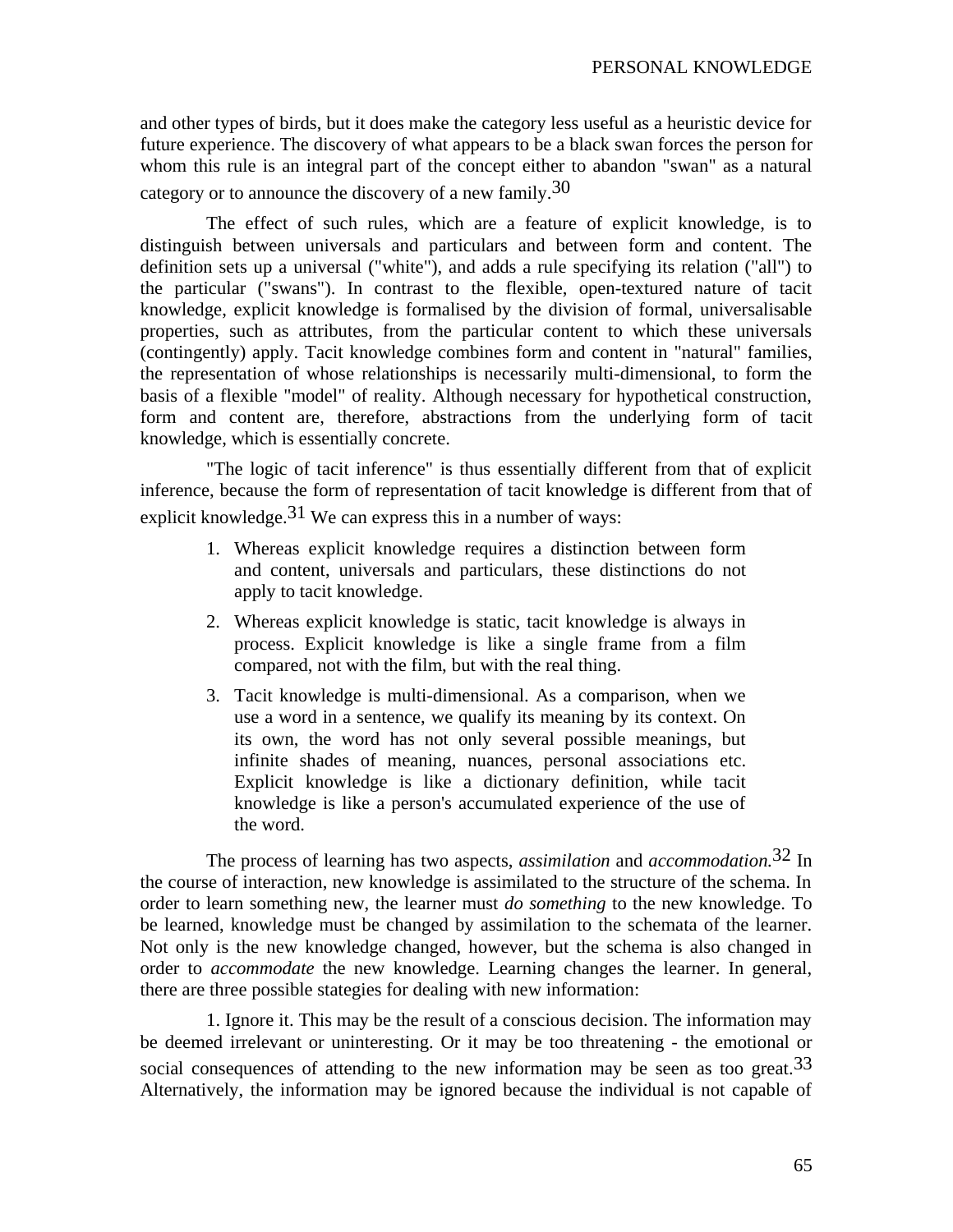assimilating it. There exists no schema by which he or she could make sense of it. In this case, the information may not be noticed at all, or if noticed, passed over as beyond comprehension.

2. Assimilate it to the structure of existing schemata. In this case, there is the possiblity of "distortion" or "falsification". But the criteria by which a judgement will be made as to whether distortion has taken place can only be relative to a generally accepted norm or expectation of what an individual should have learned in a given situation. Standards for small children's understanding regularly differ from those for adults, but even those for adults are governed only by social consensus, and individuals like artists frequently suggest new ways of looking at familiar things.

3. Accommodation to the perceived structure of the new information. That is to say that a new structure is created or an existing one modified in order to make way in the understanding for what is clearly seen as something new and previously not understood. This is, or is intended to be, the characteristic of formal learning, but all experienced educators appreciate that in practice accommodation is usually preceded by at least some degree of assimilation, which must be allowed for and if possible made use of.

In practice, all three strategies are likely to be found in differing proportions in any given learning event. In cases where the individual is in charge of his or her own learning, either because the learning is informal or participation in a formal situation voluntary, there is likely to be a decision, wholly or partly conscious, whether to ignore new information, assimilate it to previous understanding (thus ignoring whatever cannot be so assimilated) or to make the effort to accommodate and thus to change. Capacity to learn is thus determined to a large extent by the perceived need and the desire to learn, the factors that influence which are the subject of the next chapter.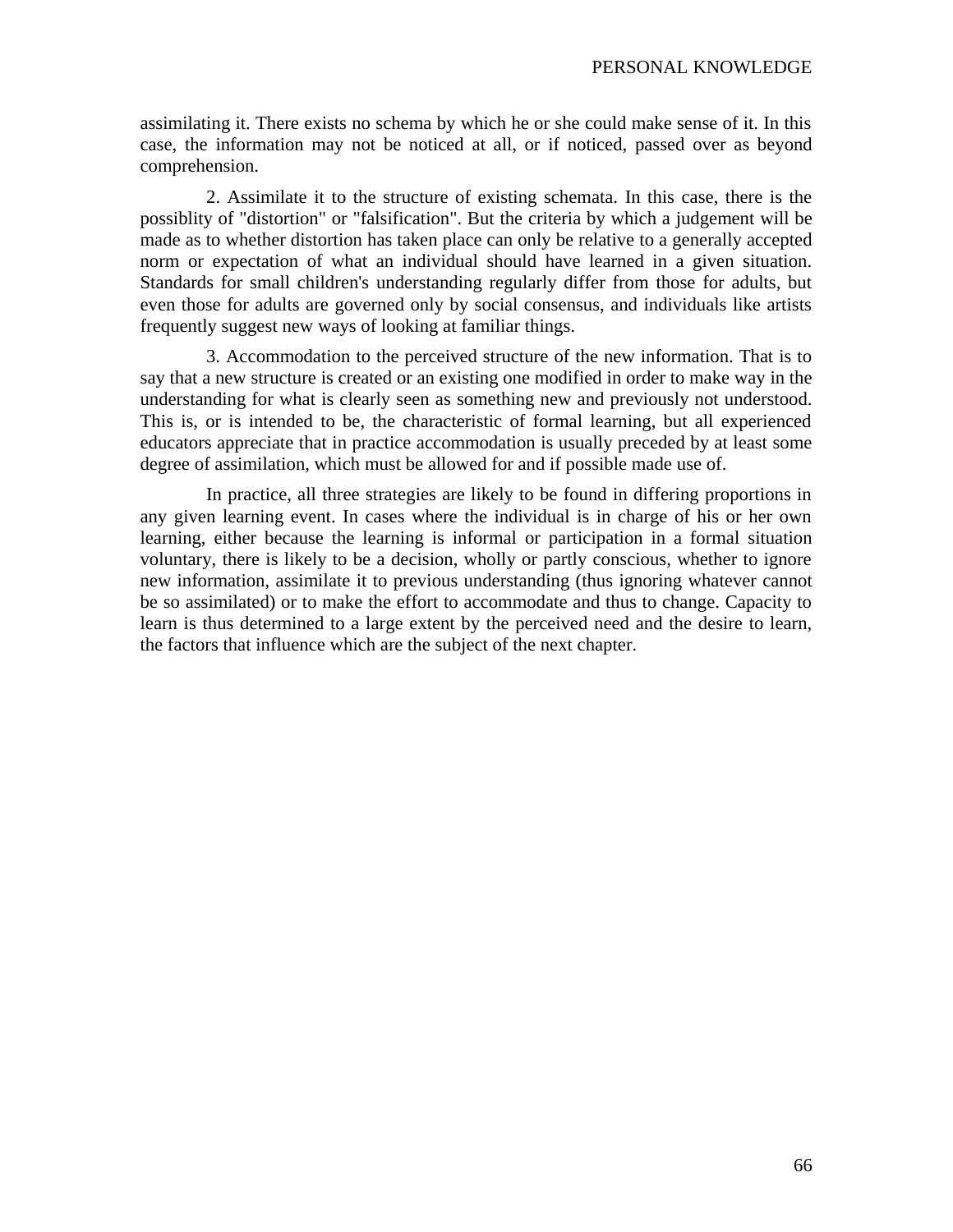# **4.Analogy and the Affective Domain: Salience**

The previous two sections have dealt with the "cognitive domain" of the understanding, the way knowledge is represented by means of schemata with respect to classification and logical inference. But in the course of this exploration, it has become apparent that the forms of classification and logical inference proper to tacit knowledge differ in fundamental respects from those familiar to philosophers and logicians from their studies of explicit knowledge. The "logic of tacit inference" must be understood to be fundamentally different from the logic of explicit inference. Explicit processes are, in fact, abstractions from the the concrete, tacit base of information processing. The "confirmation" of a perceptual "hypothesis" is a lightning-fast, semi-automatic and multidimensional process, unlike the more laboured, conscious process of explicit inference and conclusion. Polanyi suggests that the process of discovery is similar to the process of perception. The scientist who brings coherence to a set of experimental observations by proposing a hypothesis is performing an operation similar to the use of "hypotheses" in perception. He is proposing that a particular phenomenon be "seen" in a certain way.34

The logic of tacit inference, it has been suggested, is analogical. That is to say, it depends on the perception of similarity relationships. The relationships in a particular given piece of new information, or some of them, are perceived to be similar to those of a familiar, previously comprehended situation or piece of information, and on the basis of this similarity a schema is selected for the comprehension of the new information. Thus, the science student works out the answer to a problem in a new field by applying the principles learned in the solution of an old problem, the scientist learns how to predict and explain natural phenomena by seeing them as related to and thus *like* situations for which a formula or generalisation already exists, and people in everyday life learn to make sense of new situations by seeing them as variations on situations with which they are familiar.35

The similarity relationships by which tacit knowledge is related exist, we have insisted, prior to the formulation of a rule stating the respect in which two things may be said to be similar. First comes the analogical connection and only subsequently, if and when it proves to be necessary, is a rule sought to explain the similarity. As Kant pointed out, there can be no rules for subsuming under rules, which means that the faculty of judgement must be unanalysable, incapable of reduction to explicit analysis.<sup>36</sup> This, however, leaves a logical gap. The place of explicit rules of inference is taken by "intuitive fit", an unanalysable sense of the rightness of the analogical relationship perceived. It has frequently been noticed that the process of problem solution goes through a number of stages. First, the facts are absorbed and then follows a period of uncertainty in which possible solutions are tried out one by one. Frequently, all that results is perplexity, a sense of being "stumped". Often, however, the answer arrives in a "flash of inspiration" even at a time when the problem itself has not been under direct consideration, and with the solution comes a conviction, a "sense of rightness" about the proposed solution.<sup>37</sup>

The explanation for these familiar features of the process of tacit inference, the logical gap involved and its bridging by a sense of "intuitive fit", is to be found in the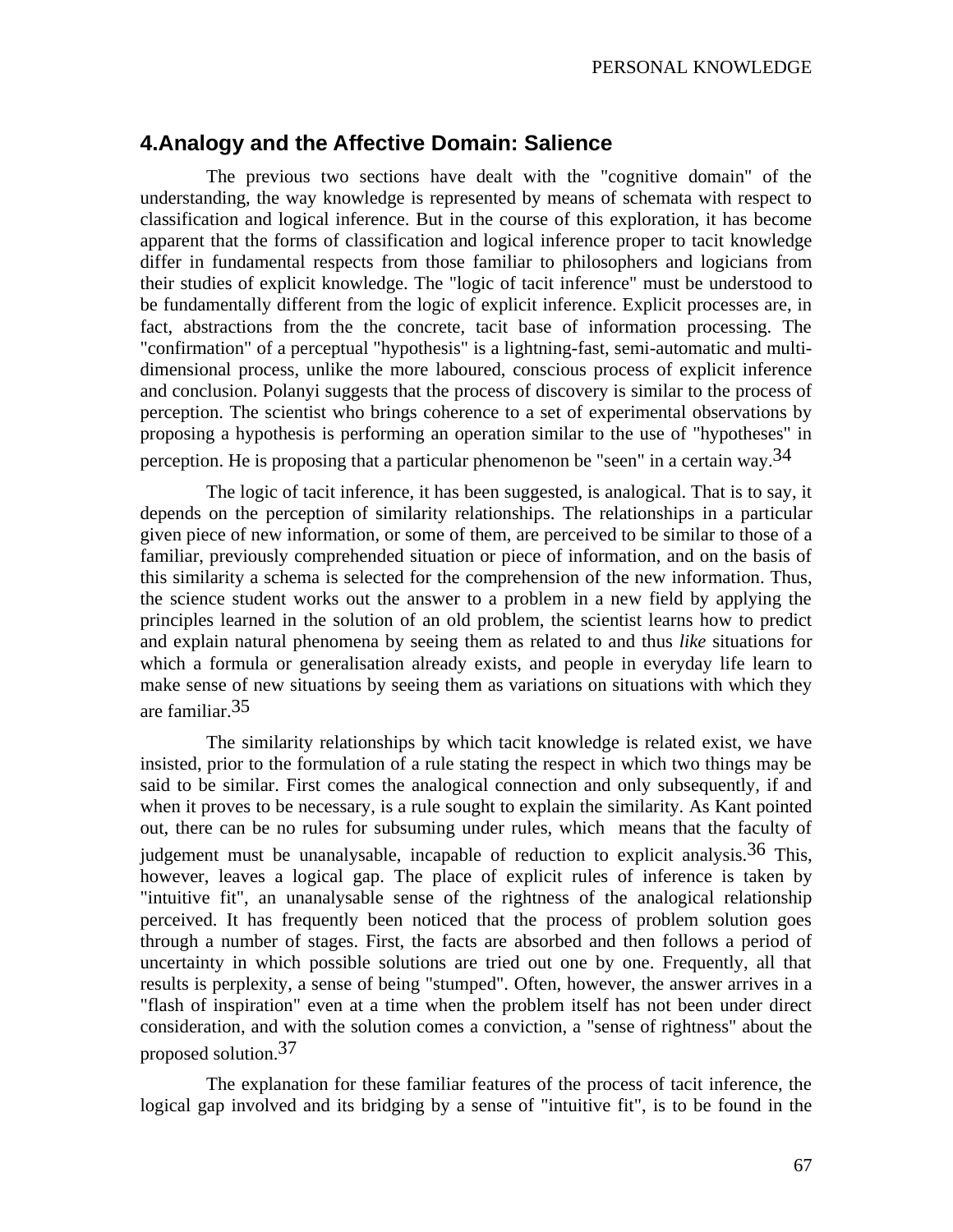affective domain. What is proposed is that the information represented in schemata is not limited to the kind usually included in the "cognitive" domain. It has already been suggested that it includes also procedural rules for the way the schema itself may be used. Here we suggest that, in addition, schemata include information pertaining to the affective domain, specifically a judgement of the information's importance or salience.

The effects of "perceptual salience" on the judgements of children have been demonstrated in a series of experiments by Richard Odom and co-workers. A typical experiment involves the use of cards carrying a variety of designs with four key variables - the number, form and colour of the designs and the position of each design on the cards. Each subject in the experiment is pre-assessed for the readiness with which they respond to each variable, in order to obtain a measure of the relative salience for each child of each of the variables. Odom found that in problems involving logical tasks performed with the cards, children systematically made less mistakes when the information relevant to the task involved variables which were more salient for them. In tasks where the information required for the solution involved a variable which was less salient for the child, mistakes were much more likely to occur. The ability of the child to concentrate on the task in hand was affected by the presence of salient but irrelevant information. On recall tasks related to logical problems, salient variable were typically remembered better than solution-relevant variables.38

Odom's contention is that it is not simply the ability to handle logical problems which develops with age, but the ability to process an increasing range of information. To demonstrate this, he ran an experiment in which an identical problem was given to 20 adults and 20 children. The problem, which was to be solved mentally from verbal instructions, included a sentence irrelevant to the correct solution suggesting the use of a judgement of probability. Of the 20 adults, 17 accepted the sentence as relevant to the solution, used a probability judgement and, as a result, gave the wrong answer. Of the children, for whom the concept of probability was not a salient one, 19 solved the problem correctly. In a further test with 10 children, the salience of the probability information was increased by rephrasing the irrelevant part of the problem, and 9 out of 10 gave the wrong answer. This supports the contention that it was not because the children did not understand probability that they avoided paying attention to the irrelevant sentence and so arrived at the right answer. It was because, since they were able to handle a more restricted range of information than the adults, the concept of probability was not as salient for them as it was for the adults.<sup>39</sup>

Perceptual salience is also a factor in another, widely differing area of psychological investigation, attribution studies. Such studies form part of the field of social perception, which is itself part of the broader field of research into attitudes and attitude change. The topic under investigation in attribution studies is the attribution by experimental subjects of causal effectiveness to one or other actor in a role-played situation. They are asked to make a judgement as to which person is playing the dominant role in the conversation. The aim of the studies is to discover the factors which affect subjects' attribution of causality, as a guide to the factors which lie behind attitude and attitude change. The problem with perceptual salience is that, from a logical point of view, it is irrelevant. It is an unwelcome intrusive element in what the experimenter would otherwise like to understand as a judgement governed by rational considerations.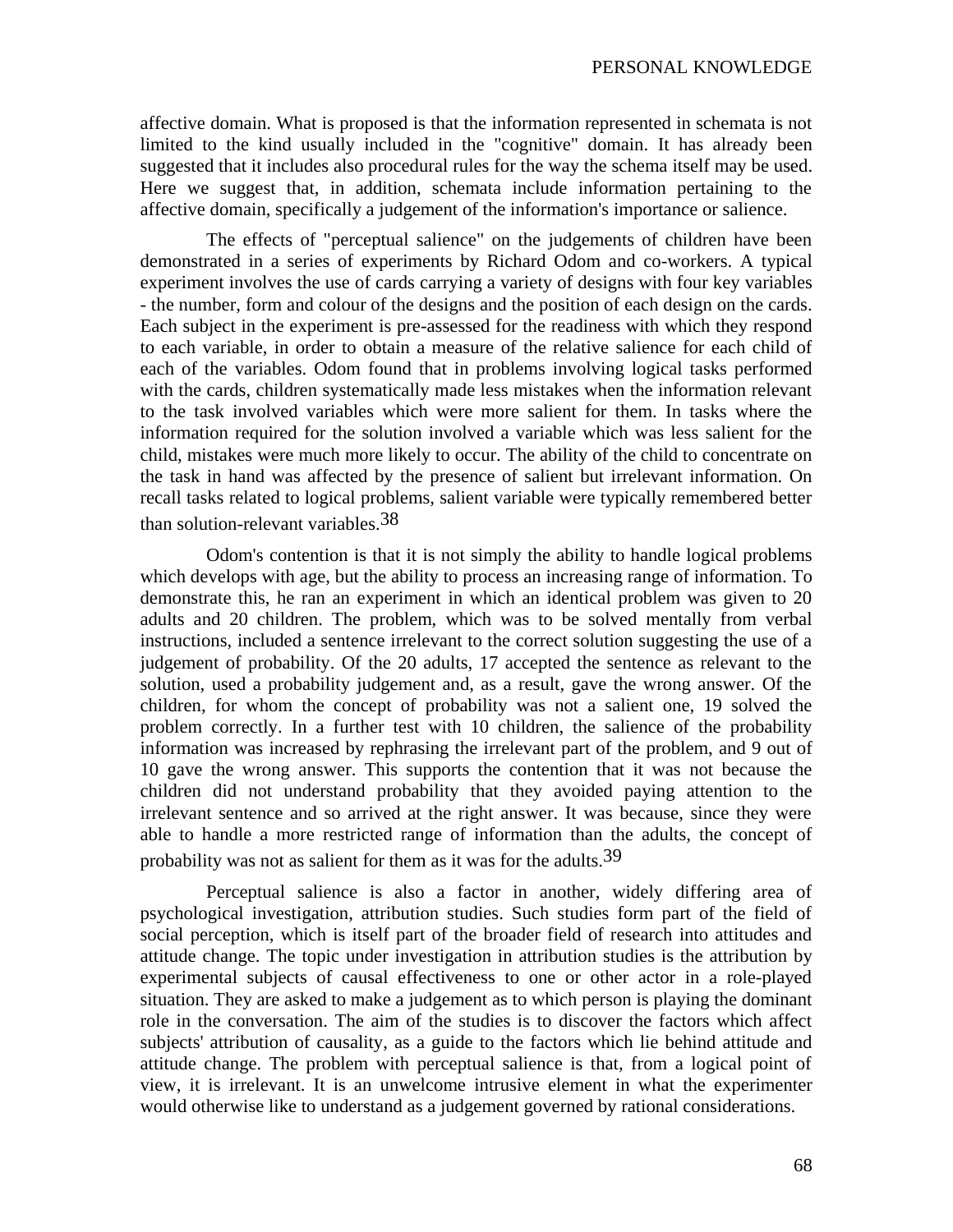However, a series of studies have shown that perceptually salient features such as red hair, a loud shirt or a leg-brace worn by one of the actors in the role-played situation has a systematically distorting effect on perceptions of their role. Various attempts at the manipulation of other factors showed that salience effects are not an isolated aberration, but a regular part of every such situation. The problem, then, is to explain them. A "cognitive" explanation would accept that salience is a part of the way information is represented. It is incorporated in the schema the subjects use to make their judgements of causal effectiveness, and this can only be because it is accepted as relevant by the schema. Experimenters unwilling to accept this conclusion must suppose that only logically relevant information is included in the schema but that the salience effect is a feature of the situation, which systematically interferes the "rational" operation of making a judgement.

Initial supposition that salience is a "top-of-the-head" phenomenon, characteristic of judgement under pressure, was shown to be doubtful when salience effects refused to disappear under a variety of different conditions. Nor were salience effects to be explained by differential amounts of attention, as measured by observations of eye movements. Although the salient actor did attract a disproportionate amount of subjects' visual attention, judgements of causality were unrelated to the relative amounts of attention given to each actor. A third possibility is that the influence of salience is mediated by the relative ease of recall of perceptually salient information. However, in circumstances in which less salient information is also recalled, the salience effect persists. A modification of this argument proposes that because visual information is relatively more salient, visually presented information is exaggerated at the recall stage, at which the attribution of causality is justified. But in order to have this effect, visually presented information must be represented by a schema. Unless the schema is capable of representing this information as "more salient", it must fail to register or to be recalled.40

Despite a natural unwillingness on the part of the investigators to allow logically irrelevant factors a permanent place in the schemata for such attributions, it seems likely that perceptually salient information is being registered by the schema as conceptually important and thus tending to "bias" the schema in the direction of "non-logical" attributions of causality. This explanation, in which salience is a feature of the initial coding of information, is supported by a related study by Smith and Miller on attributions of causality in the comprehension of verbal material. They found a salience effect in the comprehension of sentences describing causal effectiveness which resisted modification by subsequent supplementary information and was not diminished in later recall tasks. Smith and Miller's conclusion is that comprehension of such sentences involves a single conceptual representation of the contents of the sentence, which includes the effects of the relative salience of the information given. $41$ 

The main conclusion to be drawn from studies of perceptual salience is that comprehension includes an evaluative element. The representation of information by means of schemata includes not only conceptual relationships but also an evaluative component. Dominance or relative importance is an integral part of the conceptual structure of the schemata. This conclusion is further supported by the extensive work to have been done in the field of selective attention. The earliest investigations concentrated on what was known as the "cocktail party phenomenon". A guest at such a gathering has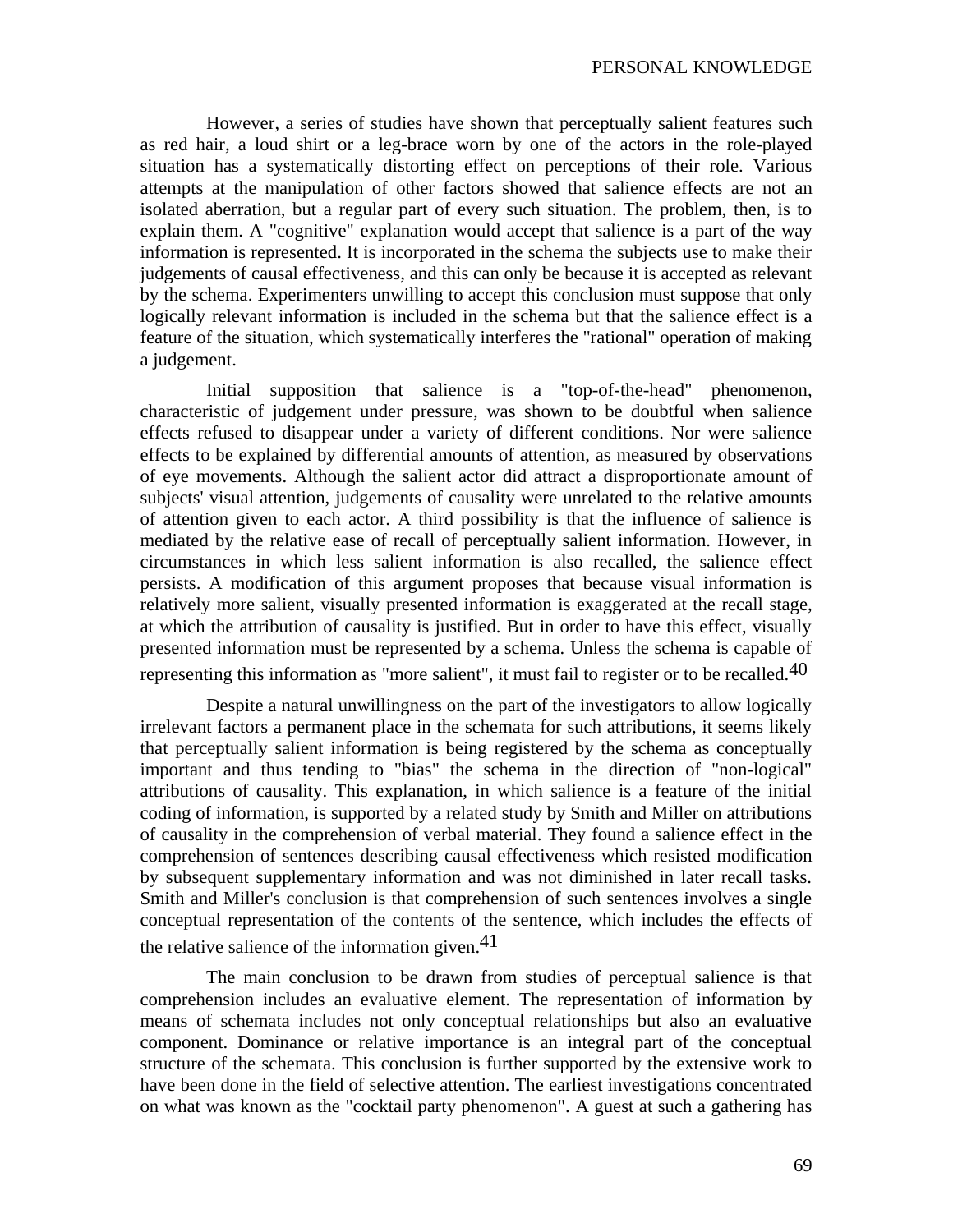the task of "paying attention" to one particular conversation in a room full of sound. This is achieved by attending strictly to the words of the speaker with whom he or she is engaged and "filtering out" the rest. But if someone in another part of the room mentions the guest's name or if a neighbouring conversation turns to a topic of interest, concentration on the original conversation becomes more difficult and the effort of selective attention becomes conscious. Experiments were begun in 1953 by E.C.Cherry, who played recordings of different messages simultaneously to participants over headphones, varying the subject matter, voice and position of the messages between the right and left ear. The subject was instructed to "shadow" one of the messages, that is to repeat it, in order to divert attention from the other message, and the aim was to find out what characteristics, if any, of the "rejected" messages are retained. The results indicate that in fact surprisingly few details of the rejected message even register. "Crude physical characteristics", such as whether the voice is male or female, can usually be recalled, but an account of the material in the rejected message is hardly ever given. This, however, does not mean that the rejected channel is not heard. "Highly probable stimuli", such as cliches, the sudden appearance of something new, such as a new voice, and "emotionally important stimuli", such as the subject's name, frequently catch the attention.

Initial attempts to explain these results postulated various types of filters, processes by means of which information was filtered out at various stages of processing. The problem with these explanations is the difficulty of explaining the great variety of information which may get through on the rejected channel if the conditions are right. In particular, it is variation in the task demands of the experiment, the information the subject is asked to listen for, which most affects the range of information to be perceived. In 1973, Neville Moray put forward an explanation, which has still received little attention, based on the theory of sampling. This is a model developed from the experience of aeroplane pilots, who are required to pay attention selectively to a wide range of instruments. The task requires the observer to construct an internal model of the source of information, which must include the likely importance of information coming in from various directions, and continually to update this estimate of the relative salience of different sources as the information is sampled. The observer constructs a strategy for the distribution of attention based on past experience of the characteristics of the various information sources.42

The idea of a hypothetical filter mechanism reflects an earlier, informationprocessing, approach to cognition. Moray and Fitter's theory moves in the direction of a broader, cognitive orientation, drawing attention to the employment of dynamic strategies in the search for information. Such strategies are directed by the relevant schema, the one which includes the information relevant to the situation in which the observer finds himself. A crucial and integral part of the relevant information provided by the schema is the relative importance of different parts of the environment or elements of the situation. Like every other piece of tacit knowledge, salience information is continually up-dated. Judgements of salience are and must be flexible. The conclusion to which we are led is that the representation of knowledge by means of schemata includes an evaluative, or essentially affective element, an estimate of the likely importance of a given piece of information.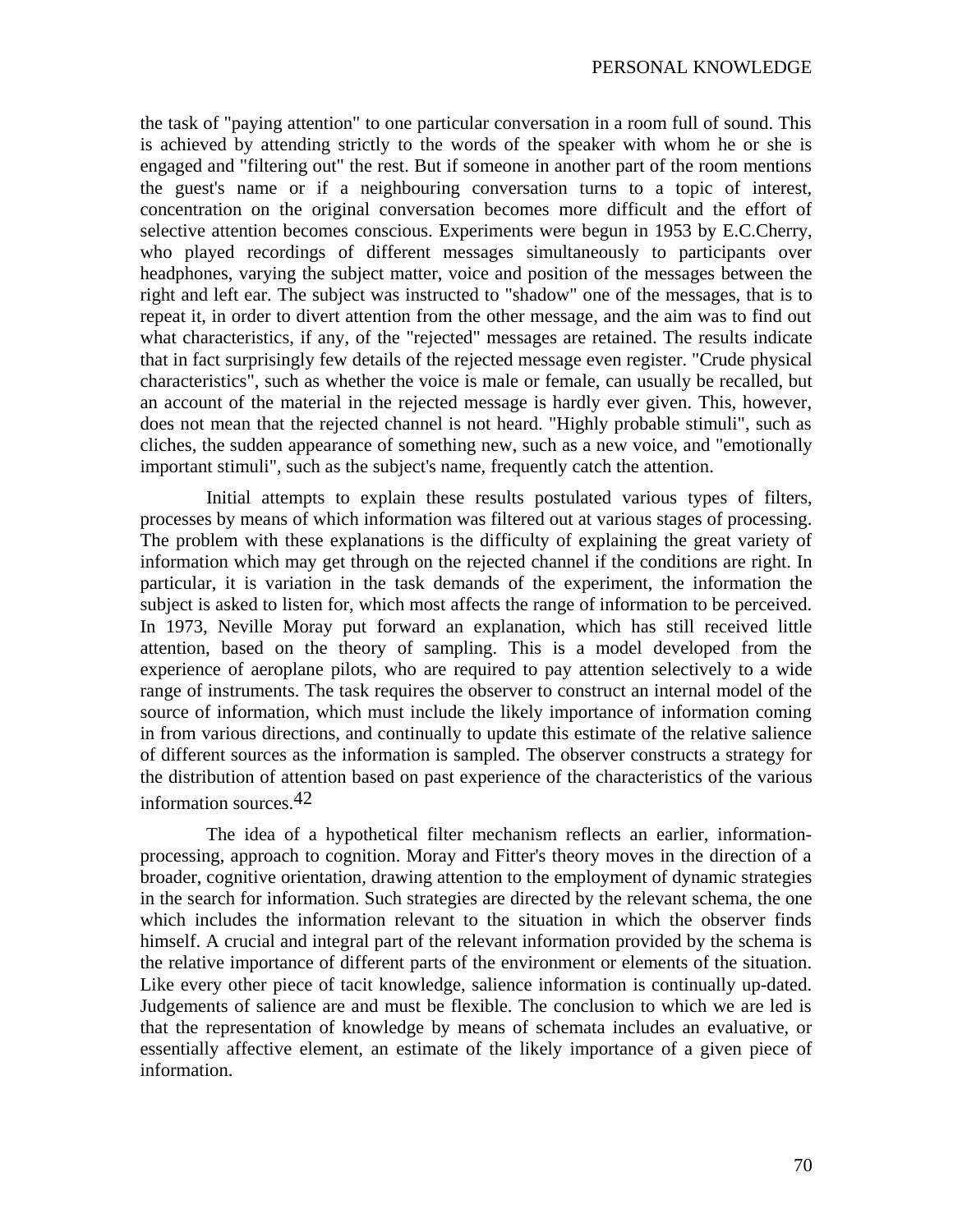# **5.Dissonance: A Cognitive Theory of Emotion**

If evaluation is an integral part of the coding of information, then evaluation must have a considerable effect on cognition. One theory which offers the possibility of a description and perhaps an explanation of this effect is the theory of cognitive dissonance. As outlined by Leon Festinger in 1957, the theory is an attempt to explain the phenomenon of "dissonance" and its effects by constructing a cognitive model. It is an attempt to explain affective factors involved in judgement and decision-making in cognitive terms. In Festinger's terminology, a "cognition" is an item of knowledge. But cognitions may include not only facts and concepts, but also such things as beliefs, hopes, attitudes, likes and dislikes. Thus, if I happen to like animals, this knowledge is expressed in the cognition, "I like animals". Cognitions are related to one another in three possible ways:

- 1. They may be *irrelevant*, which is another way of saying they are not related at all, for example, "I like animals" and "My wife is wearing a blue dress".
- 2. They may be *consonant*, for example, "I like animals" and "We own a cat".
- 3. Or they may be *dissonant*, for example, "I like animals" and "I believe that dogs are dirty".

A relation of dissonance is said to exist between cognitions when the converse of one follows from the other. But dissonance is not the same as logical contradiction. "I dislike cats" would be not only dissonant with "I like animals" but logically contradictory. But there is no necessary logical contradiction between "I like animals" and "I believe dogs are dirty". The dissonance is not logical but psychological, a definition much more flexible and difficult to define.  $43$ 

Integral to the theory of cognitive dissonance is the proposition that there exists an inbuilt motivational drive to reduce dissonance. People tend to avoid dissonance, or, if it is impossible to avoid, to do everything possible to reduce the dissonance. Take, for example, a man who supports the Labour party, but whose wife votes Conservative. If the man is at all interested or concerned about politics, the cognitions, "I vote Labour" and "My wife votes Conservative" are potentially dissonant. To reduce the dissonance, it may be possible simply to avoid the issue, to come to an agreement with his wife not to talk about politics. Alternatively, the man can change his behaviour by voting Conservative, or seek to change his wife's behaviour. Festinger quotes examples of experiments in which subjects were asked to take part in "dissonant behaviour". They had to write an essay justifying a point of view with which they disagreed. As a result, many of the participants changed their point of view. Their attitudes changed in such a way as to reduce the dissonance aroused by their behaviour in the experiment. It is possible to argue that dissonance had nothing to do with this result, that the subjects simply convinced themselves of the merits of the opposite point of view. But some of the participants were offered a large sum of money for writing the essays, and follow-up tests found that these subjects had changed their points of view much less if at all. To engage in "dissonant behaviour" with the excuse of making money did not arouse feelings of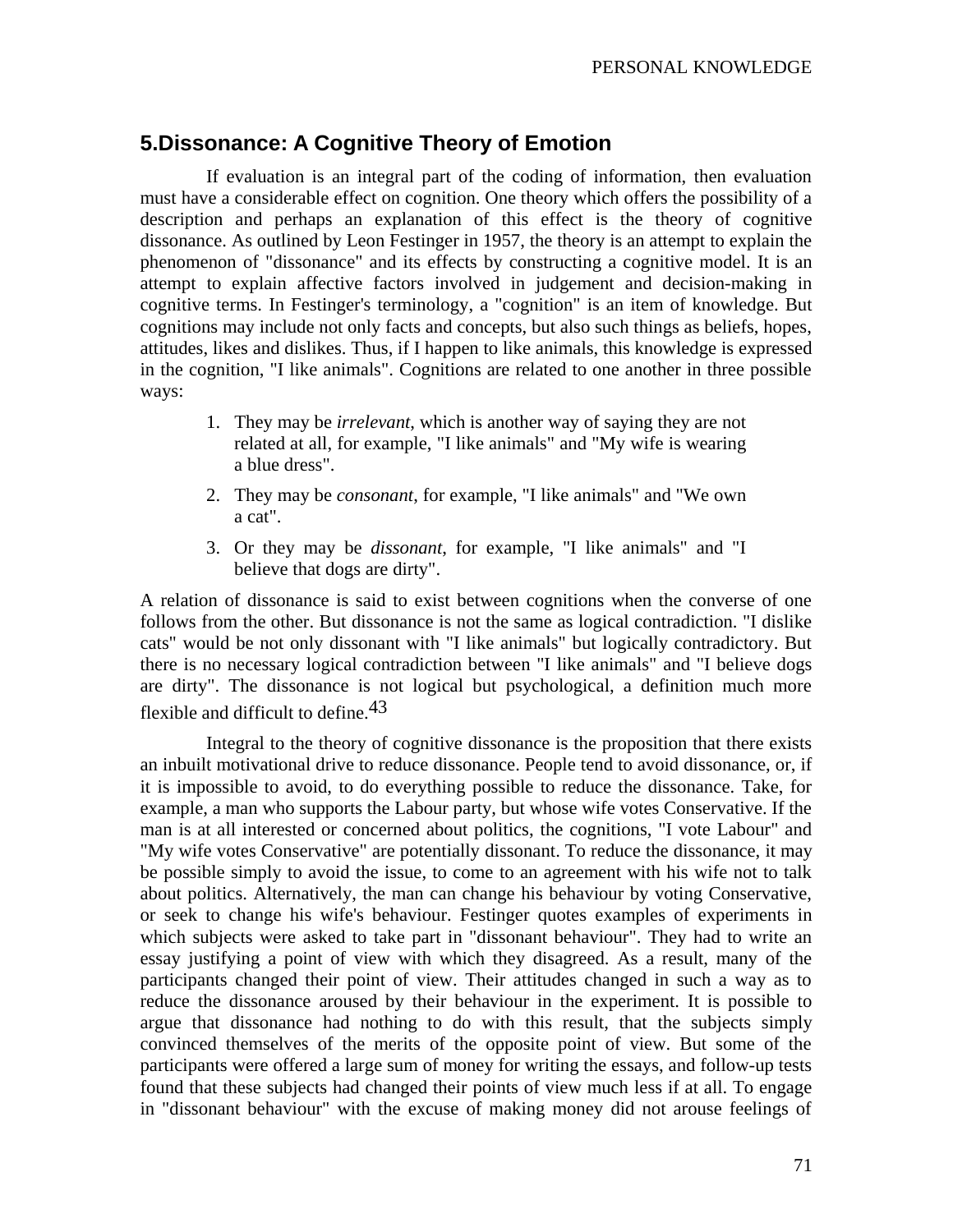dissonance. These subjects were able to write their essays "with fingers crossed". For the others, it was the dissonance aroused by the experiment which produced the need to change their minds.44

Dissonance, Festinger argues, is not an isolated occurrence, but a regular feature of everyday life, and much of our behaviour can be explained by the attempt to reduce the dissonance between cognitions. Every disagreement and every decision involves an element of dissonance. In rejecting the possible good results of one particular choice in favour of its alternative, which may have a number of possible drawbacks, one incurs dissonance, and one of the features of subsequent behaviour will be to minimise this dissonance by taking steps to persuade oneself that one made the right decision. The extent to which this is the case will depend on the amount or magnitude of dissonance. The magnitude of dissonance is affected by the salience or importance of the cognitions involved. The degree of dissonance aroused by different political affiliations depends on how important a person sees politics overall. A man and wife of different political persuasions may have heated arguments or they may simply not care. The imminence or otherwise of a general election may also make a difference.45

Dissonance theory, then, offers the possibility of a theoretical framework within which the relation between affective factors, such as likes, dislikes and attitudes in general, and cognitive representation might be explored. A number of problems arise, however, in connection with its application to experience. One of the most important is the near impossibility of either defining dissonance or predicting its occurrence. Although it includes logical inconsistency, dissonance is not the same thing, and cannot, therefore, be so tightly defined. Nor can dissonance be predicted simply by the observation of external factors. Dissonance arises as a result of the interaction of the individual and his or her circumstances. If, as a result of past experience, a person has come to dislike dogs, then the experience of being asked to look after a friend's dog is likely to arouse dissonance. It is not the request itself which gives rise to the dissonance, but the schema which says, "Dogs are dirty, potentially fierce and a nuisance." Dissonance cannot be defined because it depends on the individual's past experience.

This difficulty draws attention to the close connection between dissonance theory and the features of cognitive theory discussed so far. As well as being explicitly cognitive, the theory is also implicitly interactionist. In particular:

1. It is the interaction between the individual's schema and the external situation which decides the occurrence and the magnitude of dissonance.

2. The strategies available for dealing with dissonant information are closely related to those discussed in relation to the learning of any new material. Dissonant information can be ignored, or it can be reinterpreted in such a way as to reduce the magnitude of dissonance (assimilation), or it can be accepted and the dissonance reduced by a change in behaviour or in related opinions or beliefs (accommodation).

3. The "magnitude of dissonance" depends on the importance or salience of the cognitions involved.

A second problem concerns the motivation for dissonance reduction. The theory itself does not attempt to explain this; it simply asserts such a motivation. In some cases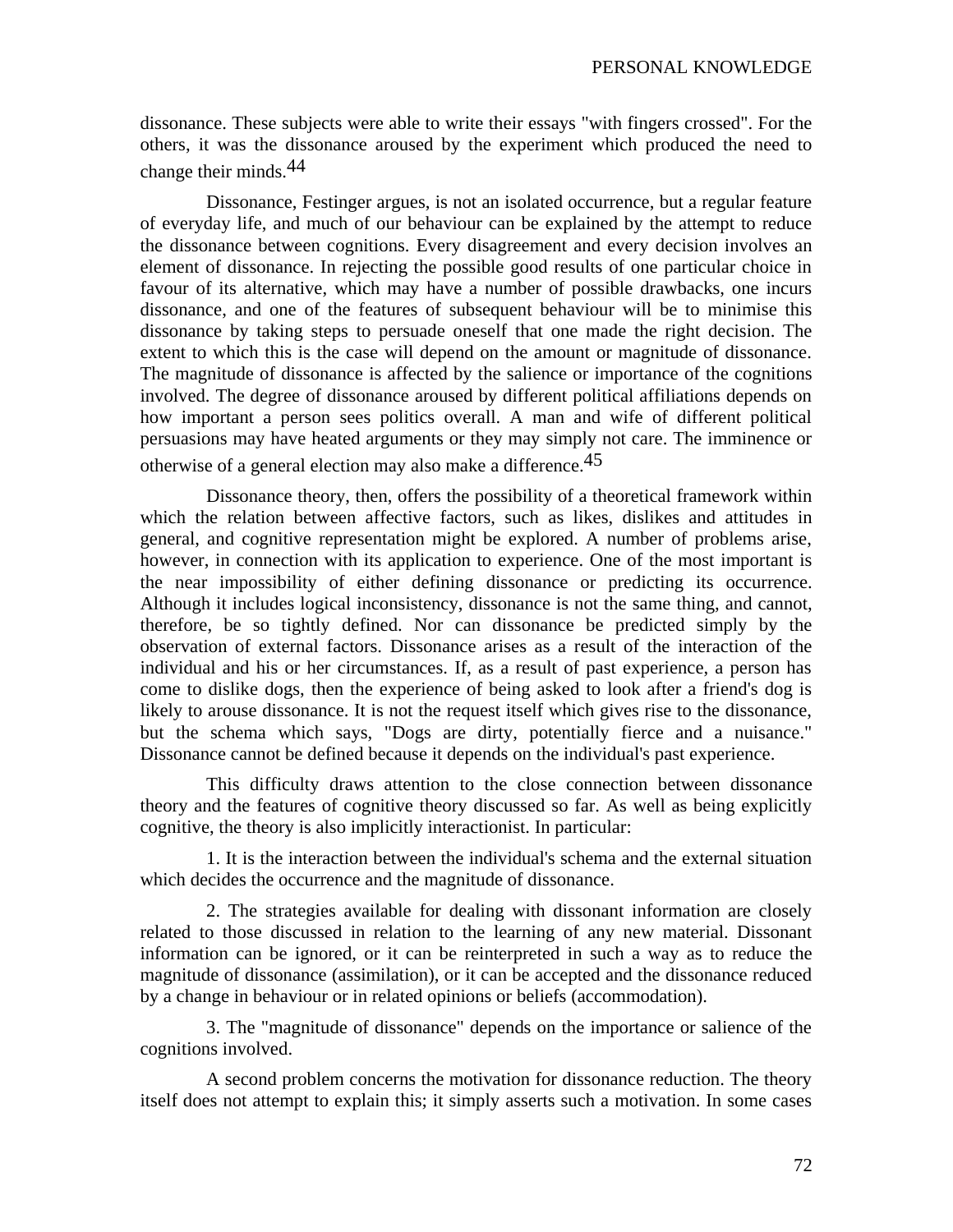at least, the very existence of dissonance is dependent on motivational factors. Festinger gives the example of a gambler who knows he is losing and likely to continue to lose, and yet goes on playing. The cognitions, "I am losing" and "I am still playing" are only dissonant given the assumption of a third cognition, "I intend to win".<sup>46</sup> To explain the supposed drive to reduce dissonance, another source of motivation must be postulated. In other words, dissonance must be placed in the context of a broader motivational theory.

It is not difficult to discern what this broader context must be. To take another of Festinger's examples, the cognitions "I am a smoker" and "Smoking is injurious to health" are dissonant only in the light of a third cognition, "I am a rational person and intend to maximise my own health". $47$  In other words, the existence of dissonance depends on a suppressed premise about oneself. The broader context required by dissonance theory is a theory about self-perception or self-image. This conclusion can be supported by the findings of the series of experiments on the influence of dissonant behaviour on attitude change. The tendency of subjects asked in the experiments to tell lies or to express support for a point of view opposed to their own subsequently to change their attitudes has frequently been confirmed, but with the proviso that this change of attitude only takes place when the subjects perceive their behaviour as freely motivated. In cases where the subjects were able to attribute their behaviour to some other factor, where, for example, a large sum of money was offered, no such change takes place.  $48$ This finding brings dissonance theory into the field of self theory. The explanation of motivation involved is the need to maintain coherent self-image and high self-esteem.<sup>49</sup>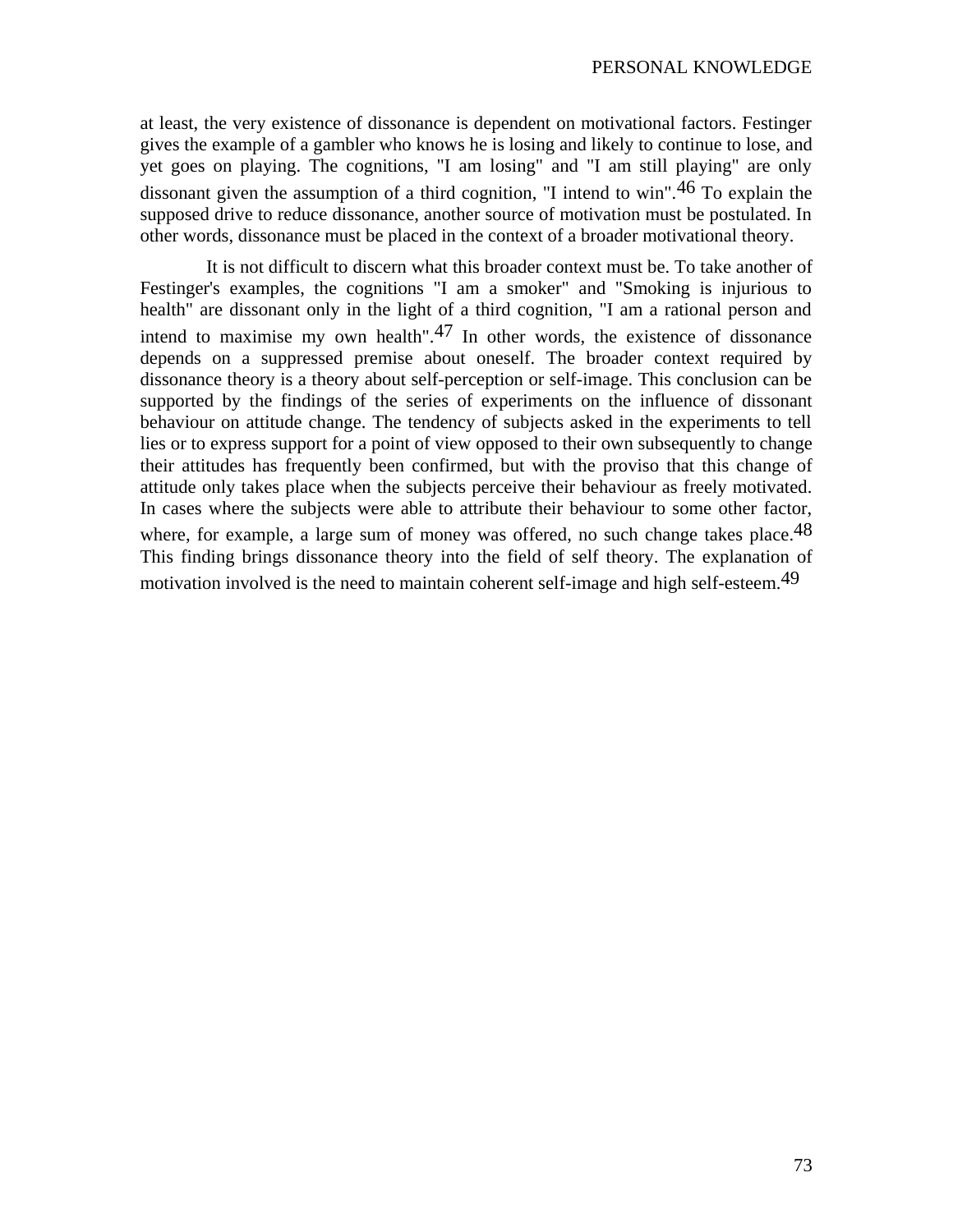## **6.Attitudes and Affective Processing**

The coherence and stability of self-image is expressed in the phenomenon of attitudes, whose defining characteristic is the stabilising effect they exert over an individual's behaviour, opinions, values and general orientation. An attitude was described by Gordon Allport as "a mental and neural state of readiness to respond, organised through experience, and exerting a directive and/or dynamic influence on behaviour".50 William McGuire describes an attitude as a heuristic, an informal empirical theory whose function is to comprehend a given situation by means of generalisation and simplification.<sup>51</sup> An attitude is, therefore, a schema, an "active" organisation of past reactions", a means of simplifying or stereotyping experience for easier comprehension. But an attitude is also implicitly evaluative. By means of attitudes, situations are not only comprehended but also evaluated and behaviour thus directed.<sup>52</sup>

An attitude is an affective or emotionally organised schema. Take, for example, a man's attitude to his work. The schema will include a number of beliefs and items of information of varying degrees of salience. The job may be well-paid or it may be particularly difficult or carry a certain amount of status. These are likely to be salient items. The fact that he has flexible working hours or congenial colleagues may be more or less salient. Other items, such as the form of the works football team, may not figure as important at all. Attitudes are based on the evaluation of the attributes expressed by the most salient beliefs about a given element of experience. The man's attitude to his work is based on his evaluations of the salient set of beliefs. The attitude expresses his relative evaluation of the different aspects of the job. He may either resent the difficulty of his job or value this aspect highly for the self-esteem it gives.<sup>53</sup>

The function of an attitude is to provide evaluative coherence in a given situation. This it does by imposing an evaluative gestalt on the various beliefs which comprise the situation. As long as the evaluation of the salient beliefs is favourable, a man may be able to take the less desirable elements of his work in his stride. But some change in the situation, a difficult new boss for example, might jump quickly to the top of the salience league, downgrading the more positive aspects of the job and giving greater significance to the negative aspects, previously overlooked.

To understand attitudes as affectively dominated schemata is to emphasise the importance of the evaluative dimension in cognition. Salience is to be understood, not as an extraneous biassing factor, but as a fundamental component, without which cognition could not operate at all. Without the capacity to make judgements of relative importance, such essential features of cognition as selective attention would be impossible. The importance of affect in cognition is, moreover, well supported in the literature. Bartlett's studies of the processes of reconstruction in memory, for example, highlight the role of what he called a global "attitude" as the basis around which the reconstruction takes place. This "attitude" was an affective gestalt, which Bartlett called a complex psychological state, difficult to break down. In the process of remembering narratives after a passage of time, first would come a salient detail as the key to the overall "feeling" of the passage. Details would then be filled in in accordance with or even in justification of the original feeling, with the result that any given story would be retold in a wide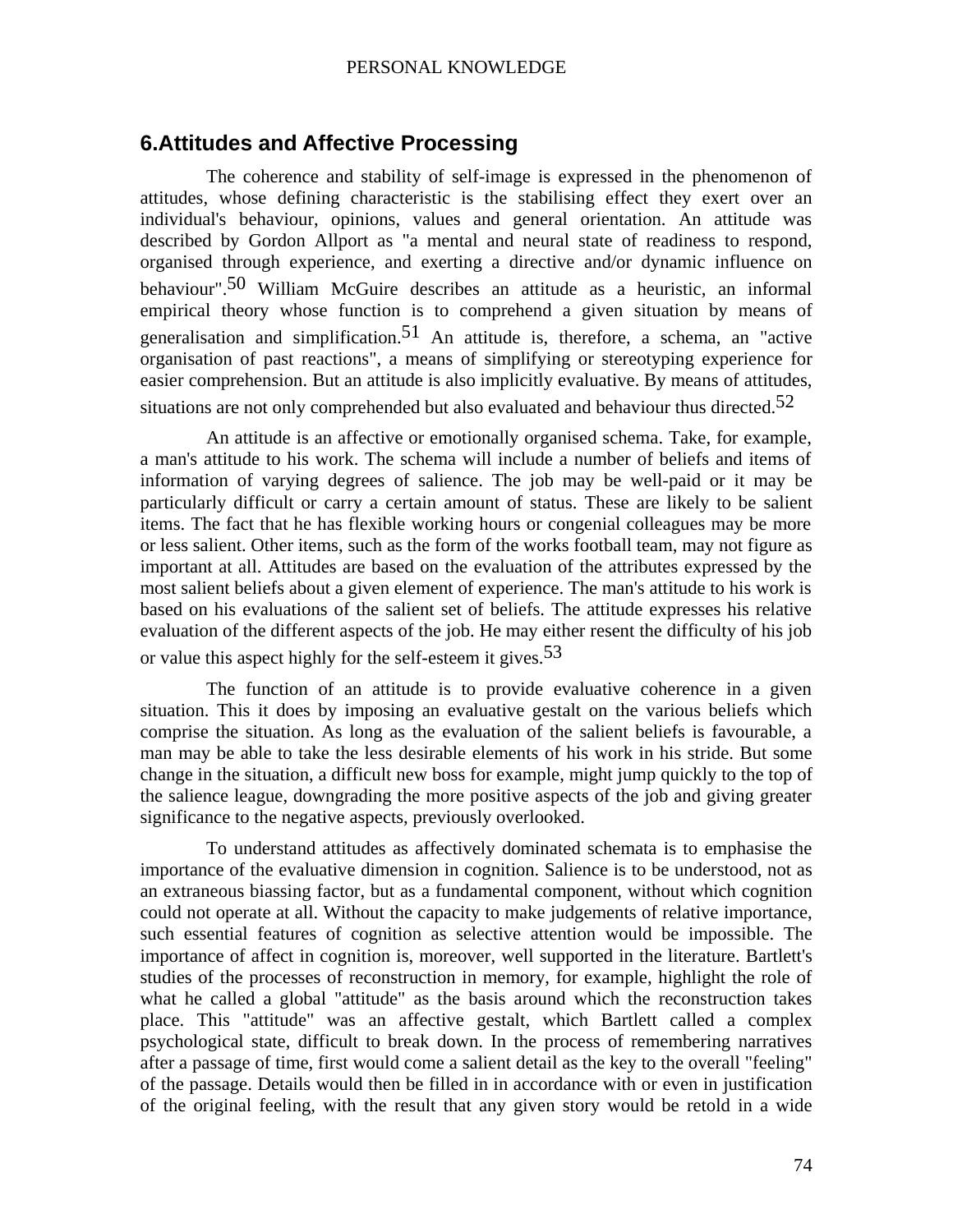variety of ways corresponding to the various attitudinal reactions of the different hearers.54

Further evidence for the importance of affective processing comes from experiments concerning the phenomenon of "perceptual defence".<sup>55</sup> In these experiments, subjects were presented with words for visual recognition and verbal response, but by measuring at the same time the subjects' psychogalvanic responses, it was found that in the case of some words, physiological reaction actually took place before the word was recognised. The words where this pattern of response was noticed were those with threatening or taboo associations. In these cases, the affective reaction, apparent from the psychogalvanic response, occurred more quickly than the cognitive processes necessary for recognition. Subjects appeared to respond emotionally to the taboo words before they had had time to read them! This conclusion makes no sense if it is assumed that emotional reactions must be subsequent to and dependent on cognition. But if, as the evidence of Bartlett's experiments suggests, cognitive processes are dependent on a framework of direct, "global", affective processes, then the "perceptual defence" hypothesis and other related findings fall into place. Not only is affective processing fast and inescapable, but it forms the framework for the cognitive aspects of communication. During the course of a conversation, for example, affective messages difficult to express in either words or conceptual form are conveyed fast, accurately and for the most part subconsciously by means of bodily and facial gestures.

These observations on affective processing help to explain the way in which attitudes gather up a variety of cognitive material, including facts and beliefs, within an overall affective framework. Schemata, it was noted above  $56$ , are related to each other in a variety of ways. In some cases, schemata "embed", in the sense that one schema may form a sub-schema of another. By imposing upon a number of beliefs and items of experience an evaluative gestalt, attitudes form dominating schemata over the whole range of experience. In doing so, attitudes affect cognition in fundamental ways. As John Hull comments,

The emotional value which is placed upon a construct must not be thought of as a mere feeling which is so to speak painted on the surface of an idea and which remains the same whatever colour it has...If I disapprove of fox hunting, I will place the construct in a constellation together with bull fighting, bear baiting, gladiatorial contests and other forms of inflicting cruelty for entertainment. If I approve of fox hunting, I will associate it with healthy outdoor life, the love of the countryside, the old English traditional values and so on...The fox hunting of which somebody approves is actually known in quite different a manner from the fox hunting of which somebody else disapproves.57

Attitudes provide evaluative coherence in specific areas of experience, but attitudes are themselves the sub-schemata of a further dominating schema, the self. Attitudes mediate between the self and specific areas of experience, such as work, family, members of the opposite sex, politics, religion, foreigners, animals, sport and so on. This is the explanation for the relative inflexibility of attitudes. Just as the suppressed premise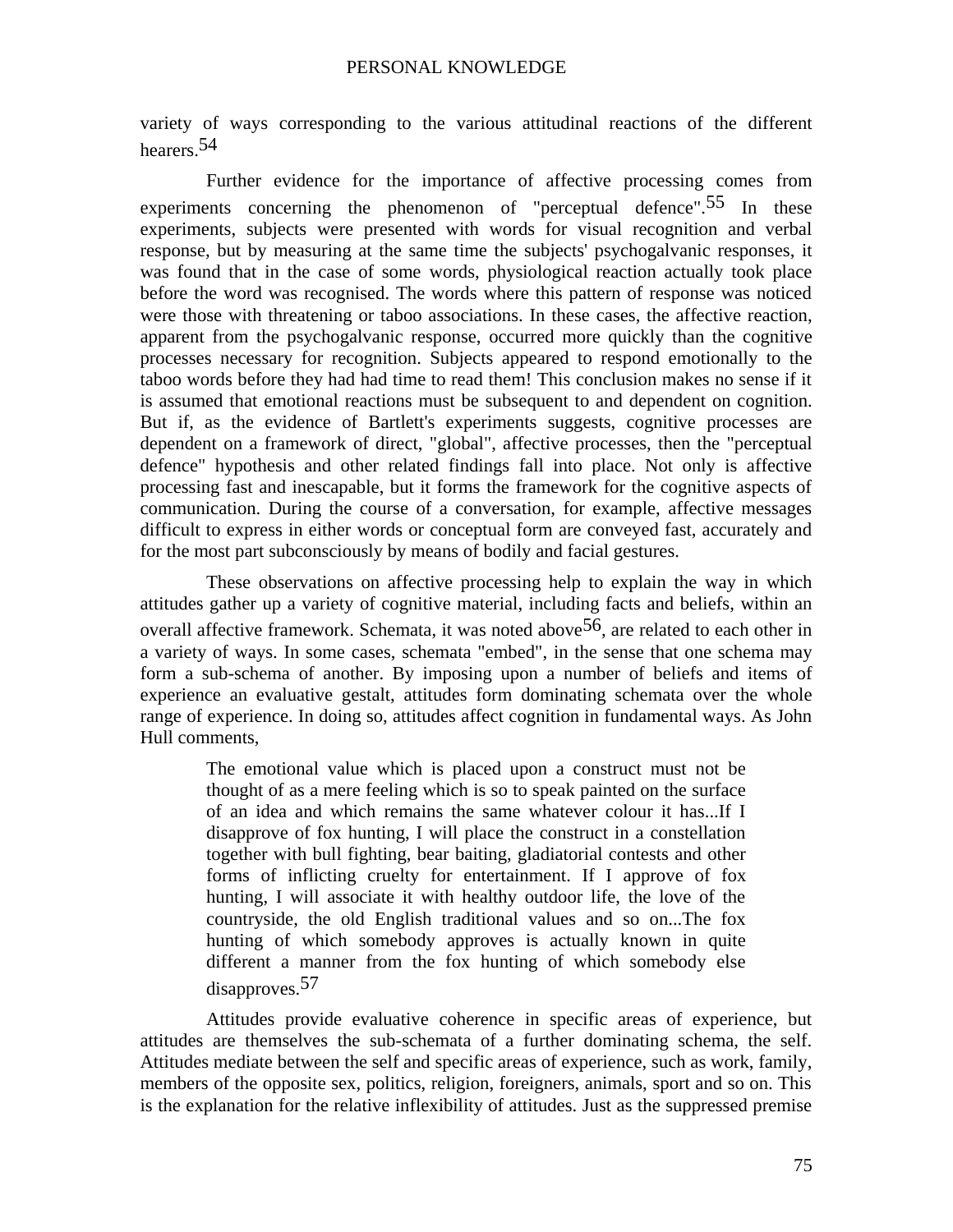### PERSONAL KNOWLEDGE

behind the experience of cognitive dissonance was a particular self-image, an attitude to a particular area of experience also reflects an implicit self-evaluation. The man who is discontented with his job may consider himself capable of achieving more in the way of satisfaction or financial reward. The man who dislikes foreigners probably considers himself threatened in some way by their obvious difference from himself. Attitude change is difficult, because it involves a change also in the underlying self-evaluation, and this may be the subject of strenuous defence.<sup>58</sup>

Affective processing is the leading edge of cognition. It is fast, inescapable, irrevocable and although pre-conceptual, is very effectively communicated. Affective processing is independent of cognition. Not only do studies reveal separate reaction times for cognitive and affective processing, but attitude change is more effectively brought about by the alteration of affective rather than cognitive components, by changing the way a person feels about something rather than the way he thinks about it.<sup>59</sup> Cognitive organisation arises as a more differentiated intermediary within affective processing. In the case of babies, all they have is affective responses and limited but effective emotional communication. Cognitive responses develop as mediators within the framework of such affective response and communication, but they never replace it.<sup>60</sup> The key to the problem of "intuitive fit" is thus affective processing. The analogical relationship accepted as appropriate to the situation or problem to be comprehended is the one that "feels" right. Explicit, rule-governed inference may enter subsequently to give an account of the relationship, but it can never fully explain it.<sup>61</sup>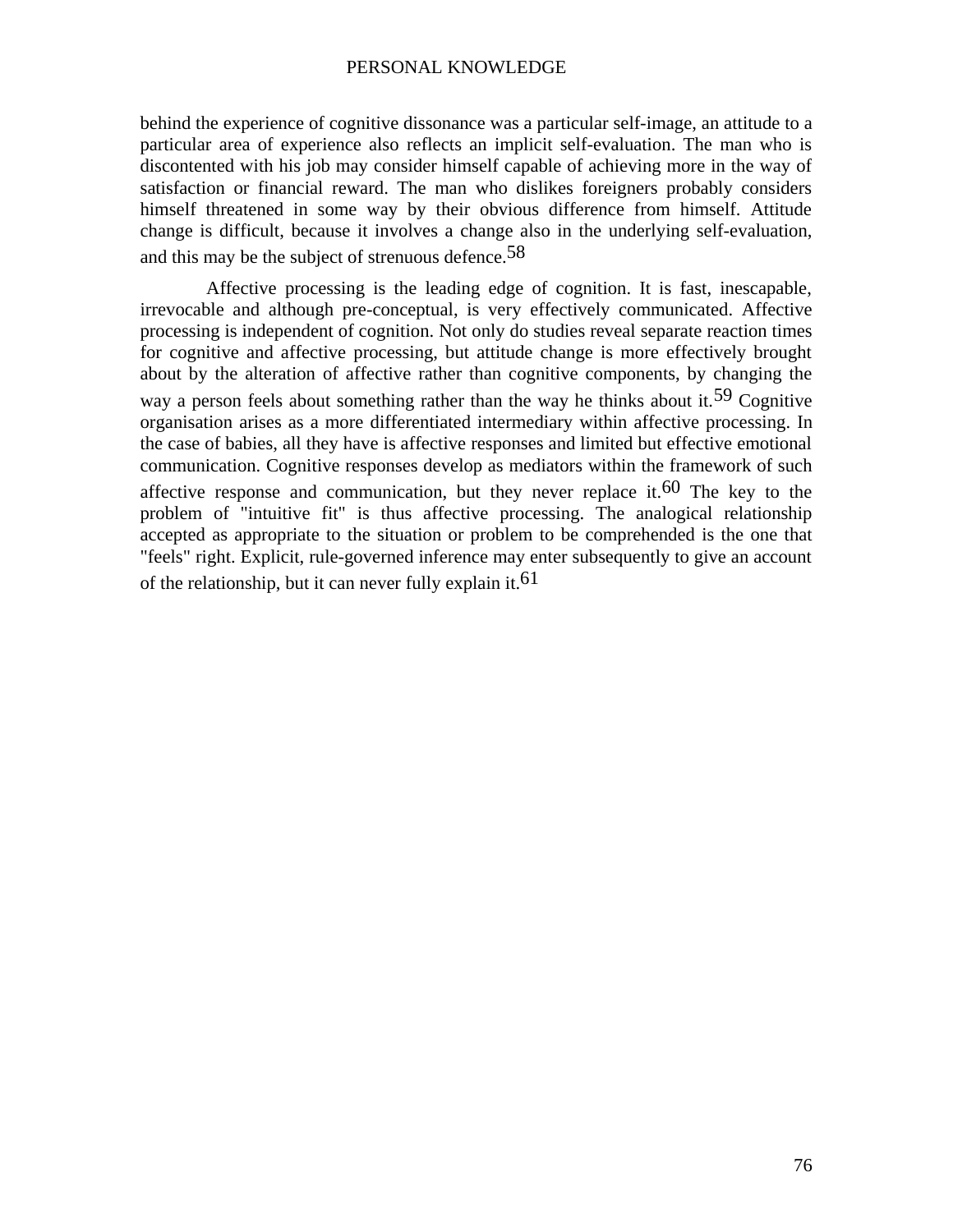### PERSONAL KNOWLEDGE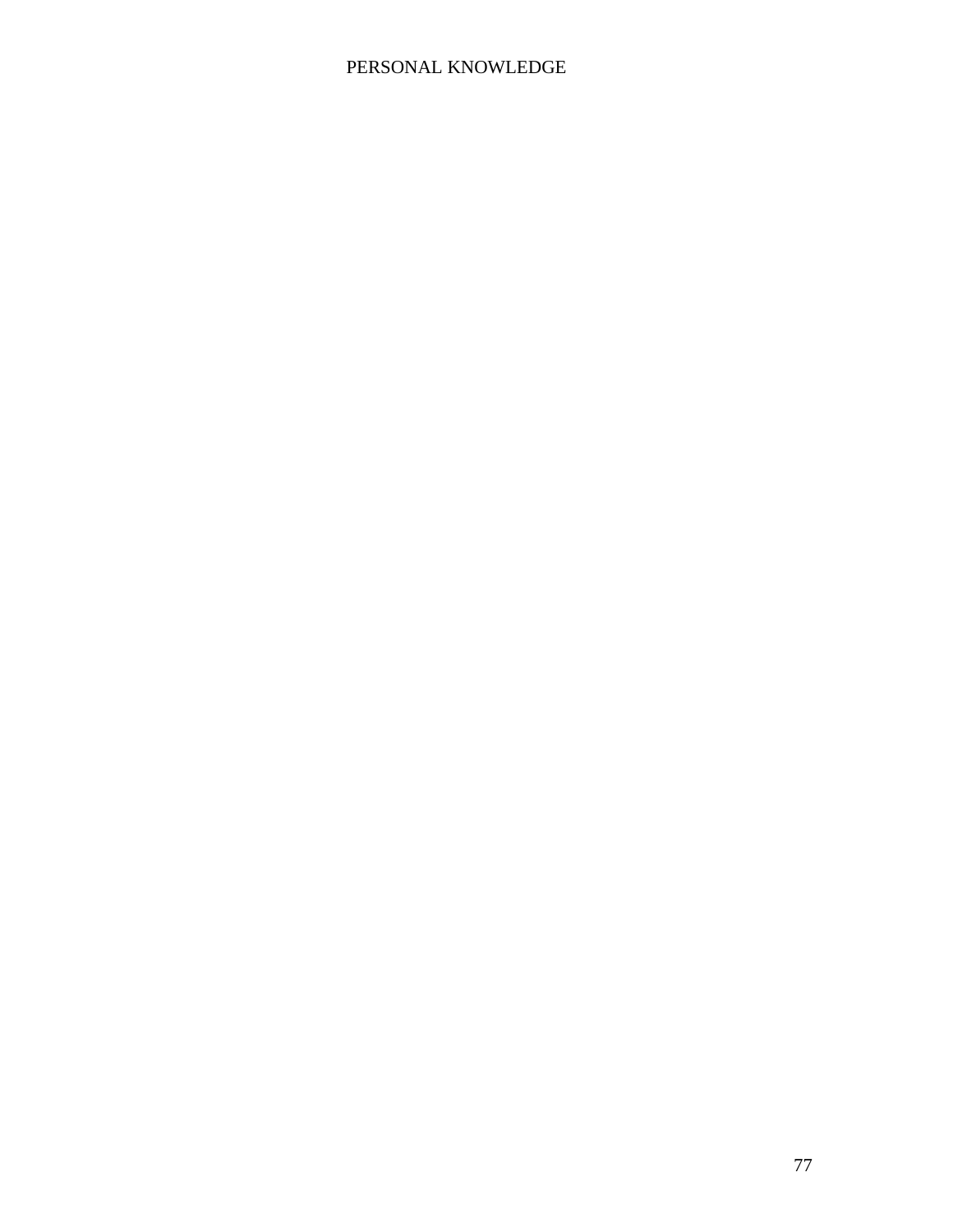## **Notes**

- 1. *Pure Reason,* B171-174, p.177-178.
- 2. *Blue and Brown Books*. p.5.
- 3. Bartlett, *Remembering*, p.198-201.

4. *op.cit.,* p.202

5. *Personal Knowledge.* p.49-50, "Logic of Tacit Inference", p.6-7, *Knowing and Being.* p.144.

6. Polanyi, *Tacit Dimension,*p.12-13; "The Logic of Tacit Inference".

7. *Tacit Dimension.* p.16.

8. See Hamlyn, "Perception and Agency", *Perception, Learning and the Self,* p.53f. This article originally published in *The Monist 61,* 1978, p.536-547.

9. Rumelhart and Ortony, "The Representation of Knowledge in Memory", p.113.

10. R.C.Schank, "Language and Memory", in *Perspectives,* ed.Norman, p.121f.

11. Kuhn's argument is to be found set out most fully in "Second Thoughts on Paradigms", *The Essential Tension*, p.293-319.

12. See J.Searle, "Minds, Brains and Programmes", p.417-457, for a detailed argument on why the manipulation of formal rules does not amount to understanding. Awareness of the relationship between knowledge and the world represented by it is a part of the tacit foundation of knowledge and cannot itself be represented. See above, p.65-66.

13. Kuhn, *Structure,* p.189.

14. "Second Thoughts", p.301-306; *Structure,* p.187-191.

15. "Second Thoughts", p.308-318.

16. Anderson, *Cognitive Psychology and its Implications,* p.129-137. Rosch, "Cognitive Reference Points", p.532-547; Rosch and Mervis, "Family Resemblances: Studies in the Internal Structure of Categories", p.573-605.

17. Minsky, "A Framework for Representing Knowledge".

18. *ibid.* p.213.

19. See above, p.53f.

20. Minsky, *op.cit.* p.211-213,221-227.

21. See above, p.58.

22. Minsky, *op.cit.* p.228-229.

23. Neisser, *Cognition and Reality;* Schank and Abelson, *Scripts, Goals...*; Norman, Gentner and Stephens, "Comments"; Rumelhart and Ortony, *op.cit.*; Rumelhart and Norman, "Accretion, Tuning and Restructuring"; Schank, "Language and Memory"; Abelson, "Script Concept".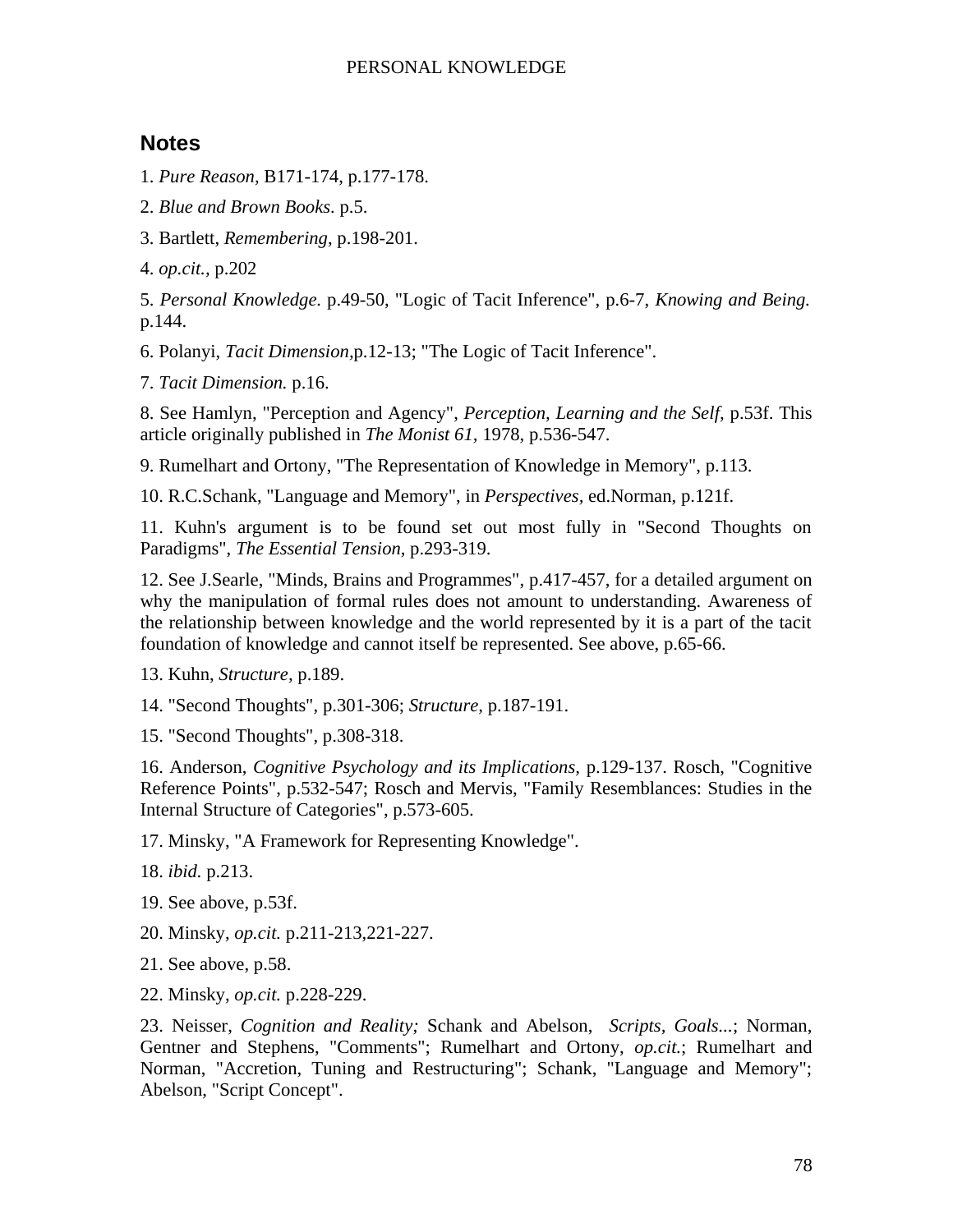#### PERSONAL KNOWLEDGE

24. Rumelhart and Ortony, *op.cit.,* p.102-105.

25. Bruner, *Toward a Theory of Instruction,* p.10-21.

26. Kant, *Pure Reason,* A140-142, B180-181, p.182-183.

27. Polanyi, *The Tacit Dimension,* p.4; see Schank, "Conceptual Dependency"; Pylyshyn, "What the Mind's Eye Tells the Mind's Brain".

28. Macnamara, "Language and Learning",p.1-13; Bruner, "Ontogenesis".

29. Vygotsky, *Thought and Language; Mind in Society.*

30. Kuhn, "Logic of Discovery or Psychology of Research", see "Second Thoughts", p.313-317.

31. Kuhn, *Structure,* p.191f.

32. The use of the terms "assimilation" and "accommodation" to describe the action of the mind in cognition was originated by Jean Piaget. Piaget's theory, however, cannot be accepted without considerable modification.

33. On dissonance, see below, p.98-101.

34. Polanyi, "Logic of Tacit Inference", p.1f.; *Knowing and Being*, p.138f.

35. Kuhn, *Structure*, p.191f.

36. Kant, *op.cit.,* A132,B171,p.177f.

37. See Loder, *Transforming Moment,* p.20f. and 29-39. Loder points out that the traditional, logical account of thinking processes, for which he uses the scheme of John Dewey from *How We Think* as an example, fails to describe the experience of bafflement and sudden discovery. Loder summarises Dewey's outline as follows:

- 1. The sense of a problem.
- 2. The rational formulation of the problem.
- 3. Exploration of the problem by means of hypotheses.
- 4. Selection of the most likely hypothesis.

5. Testing of the hypothesis.

As an alternative, Loder proposes his own outline:

1. Conflict: the sense of a problem important (salient) enough to warrant attention.

2. Interlude for scanning, waiting, wondering, perhaps following hunches.

3. Constructive act of the imagination.

4. A sense of release from the constraint of the problem situation.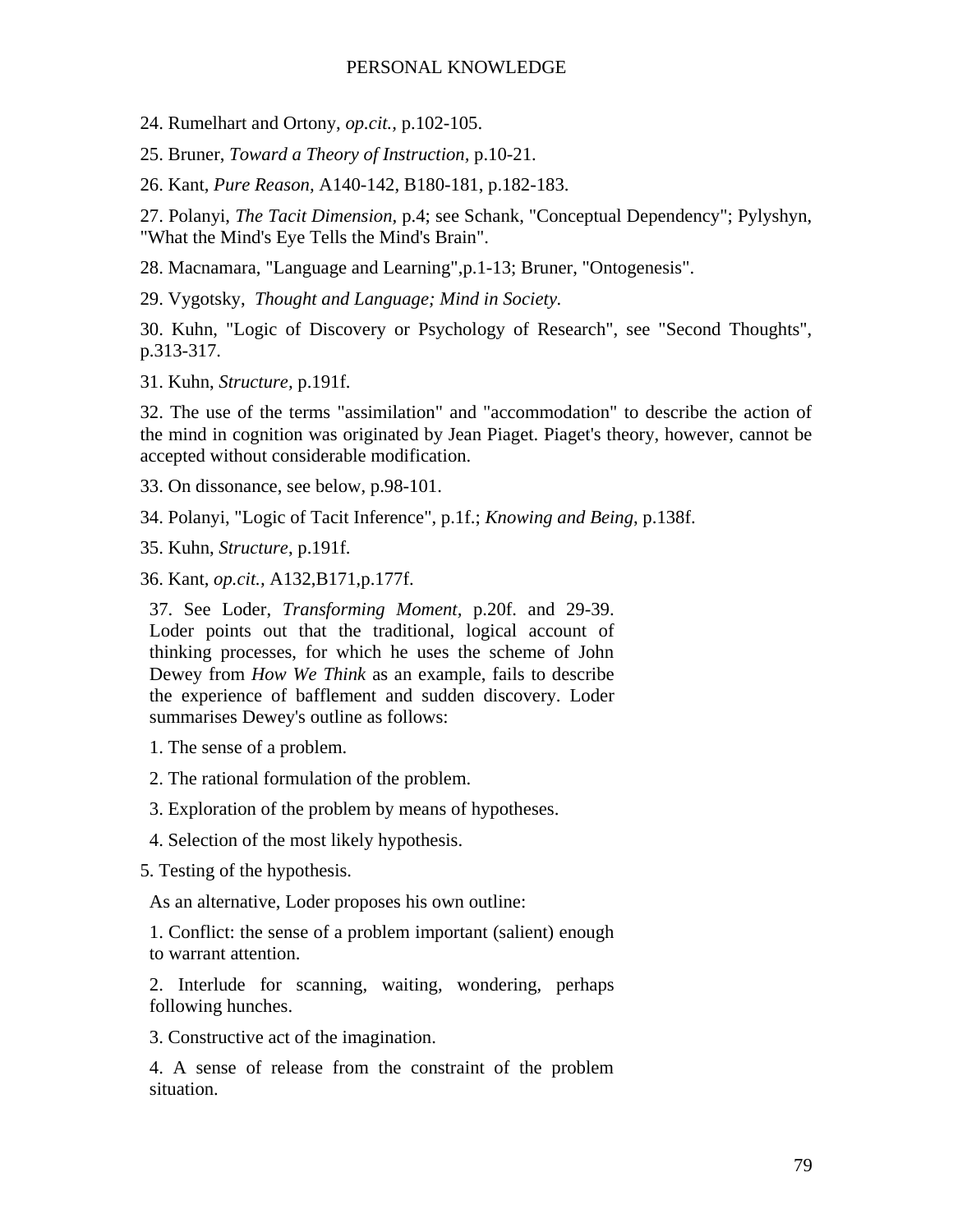5. Interpretation of the felt solution for its implications.

This process can be illustrated from the biographies of several great scientists who have had an Archimedean "Eureka" experience, scientists such as Poincare, Kekule, Einstein and Schrodinger. The case of Einstein is particularly interesting because for some time the text-book presentation of the discovery of relativity represented it as a response to the Michelson-Morley experiment, whose results appeared to contradict the laws of Newtonian physics. In Einstein's biography, however, the discovery of relativity is described as the result of a sense of paradox which first occurred to him at the age of 16. This was followed by ten years reflection, before the solution emerged. The fact that it was philosophical reflection and not empirical research which led to this discovery is emphasised by Michael Polanyi(*Personal Knowledge,* p.10-11). It is an example of the distortion of what is basically a psychological process by the imposition of the logical criteria of explicit inference.

38. Odom and Guzman, "Problem Solving and Perceptual Salience"; "Development of Hierarchies"; Odom and Corbin, "Children's Problem-solving"; Odom, Astor and Cunningham, "Effects on the Matrix Task"; "Adults thinking..."; Odom, "Decalage Relations and Developmental Change", *Alternatives to Piaget,* ed.Siegel and Brainerd.

See also Donaldson, *Children's Minds,* p.65-69, for a further example of the influence of salience on children's reasoning.

39. The problem, which both adults and children were asked to solve mentally, is as follows:

Imagine that I have two cans. One has red beads in it and it is called the red-bead can. The other has blue beads in it and is called the blue-bead can. There are the same number of red beads in the red-bead can as there are blue beads in the blue-bead can. Let me repeat that. There are the same number of red beads in the red-bead can as there are blue beads in the blue-bead can. Now imagine that I dip a cup into the red-bead can and take out five beads. I pour them into the blue-bead can. Then I mix up all the beads in the blue-bead can. I then dip the cup into the blue-bed can and take out five beads and pour them into the red-bead can. Will the number of red beads in the red-bead can and the number of blue beads in the blue-bead can be the same or different?

The sentence, "Then I mix up all the beads in the blue bead can," is irrelevant to the correct solution. Its effect, however, is to trigger the attempt to reach a solution on the basis of probability for those for whom probability is a salient concept (the adults). As a result, those adults who gave the wrong answer were, in effect, answering the wrong question. The irrelevant sentence in the problem led them to estimate the probability of all the red beads returning to the red-bead can, which is very low, leading to the answer "different", which is incorrect. The correct answer is, "The same", since for every blue bead transferred to the red-bead can a red bead remains in the blue-bead can.

40. Taylor and Fiske, "Point of View and Perceptions of Causality"; Taylor et.al., "Generalizability"; McArthur, "Illusory Causation"; McArthur and Ginsberg, "Causal Attribution"; Taylor and Thompson, "'Vividness' Effect"; Fiske, Taylor and Kenny, "Structural Models".

41. Smith and Miller, "Salience and the Cognitive Mediation of Attribution".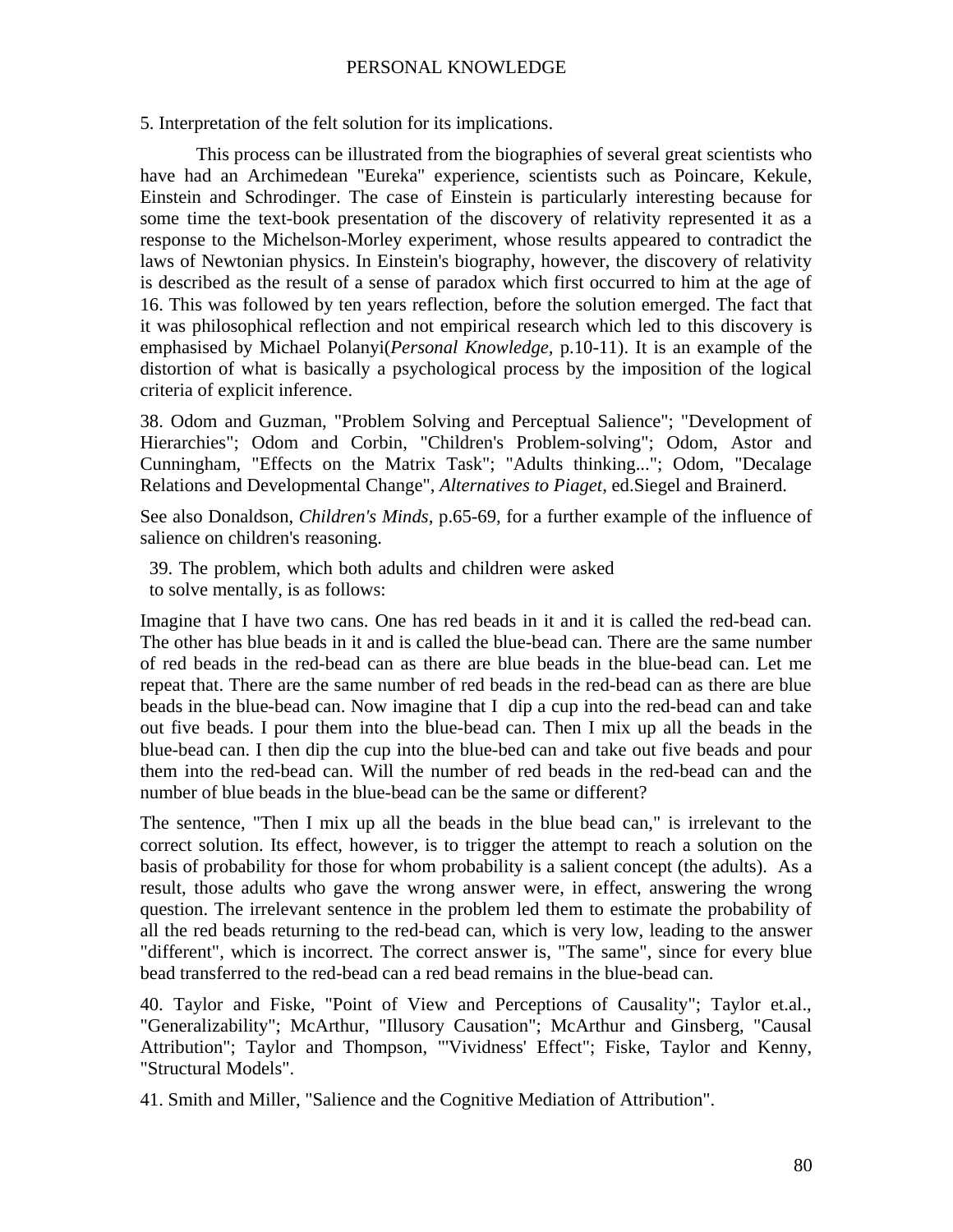### PERSONAL KNOWLEDGE

The article by Henle, "On the Relationship of Logic and Thinking", is a classic study of the prevailing influence of conceptual salience over logical analysis in adults.

42. Barber and Legge, *Perception and Information;* Norman, *Memory and Attention;* N.Moray, *Attention;* Moray and Fitter, "Theory"; Neisser, *Cognition and Reality;* M.de Mey, *The Cognitive Paradigm*.

43. Festinger, *Cognitive Dissonance,* p.9-15.

44. *ibid.,* p.84-122.

45. *ibid.,* p.3-9.

46. *ibid.,* p.13.

47. *ibid.,* p.4-5.

48. Tedeschi, Schlenker and Bonoma, "Cognitive Dissonance"; Fazio, Zanna and Cooper, "Dissonance and Self-Perception"; Greenwald and Ronis, "Thirty Years of Cognitive Dissonance"; Frey et.al.,"Discrepant or Congruent Behaviour".

49. Greenwald and Ronis, *op.cit.,* p.54-55.

50. Allport, "Attitudes", p.798f.

51. McGuire, "Attitudes and Attitude Change", p.159.

52. See McDonagh, "Attitude Change and Paradigm Shifts". McDonagh draws a parallel between attitudes and Kuhnian paradigms, or *formal* empirical theories.

53. Fishbein and Ajzen, *Belief, Attitude, Intention and Behaviour,* p.14-16.

54. Bartlett, *op.cit.,*p.61-62,206-207; see Minsky, "K-lines".

55. Vernon, *Perception,* p.212-217. See also the "subception" experiments mentioned by Polanyi, *Tacit Dimension*, p.7-9,95-97.

56. See above, p.86-87.

57. Hull, *Christian Adults,* p.106. Hull is discussing Kelly's personal construct theory.

58. See further p.131f.

59. The evidence is reviewed by Zajonc, "Feeling and Thinking".

60. *ibid.,* p.169-170.

61. One of the few philosophers to allow the role of intuition in thinking is A.C.Ewing. Ewing points out that the process of deduction depends on the observation of a connection between the various steps in the argument, A\_B\_C. Even if the process is broken down into smaller steps by the addition of further values,  $A$   $D$   $B$   $E$   $C$ , a logical gap still remains between A and D, D and B etc. However small the gap, the connection remains intuitve. We must be able to "see" the validity of the particular law of logic. (*Value,* p.41f., *Fundamental Questions,* p.48f.) In *Non-Linguistic Philosophy,* p.34-66, Ewing argues for the presence of intuition in induction, ethics and the apprehension of a whole as a whole as well as in deduction.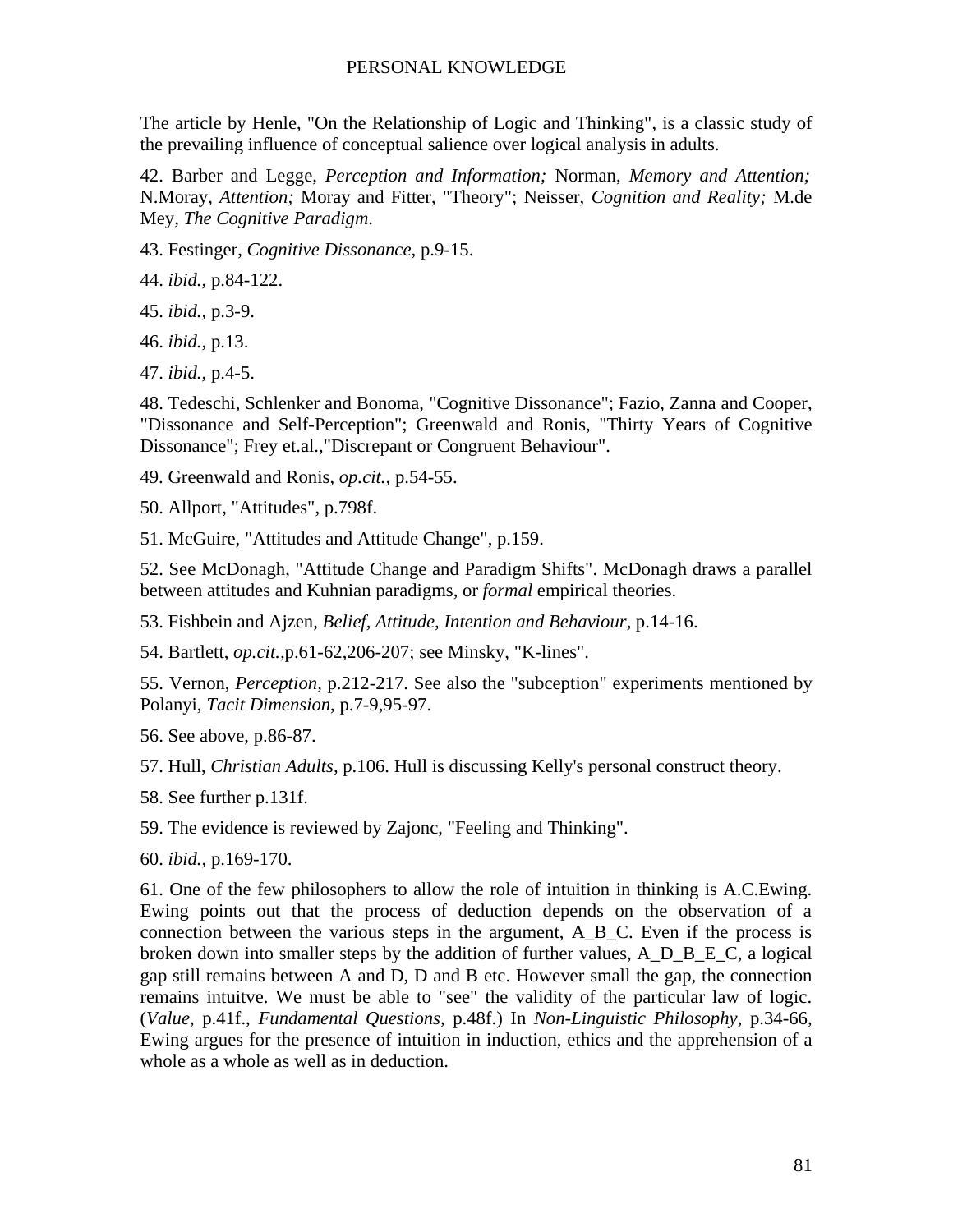#### PERSONAL KNOWLEDGE

# **CHAPTER FOUR**

# Knowledge and Personal Identity

What creates in me a consciousness of self is the consciousness I have of a notself, of an external world from which I firstly distinguish myself, which next I observe objectively from without, and with which I enter into relationship. Psychologists have described this birth of self-consciousness in the infant. There is, then, a double movement, first of separation and then of relation, between the self and things.

Next, what creates in me consciousness of being a person is entering into a relationship with another person, the 'thou'. Here again, we find the double movement: the consciousness of being distinct from another person, and the possibility of entering into personal relationship with him.

*Paul Tournier1*

We are not who we think we are;

We are not who other people think we are;

We are who we think others think we are.

*Source Unknown*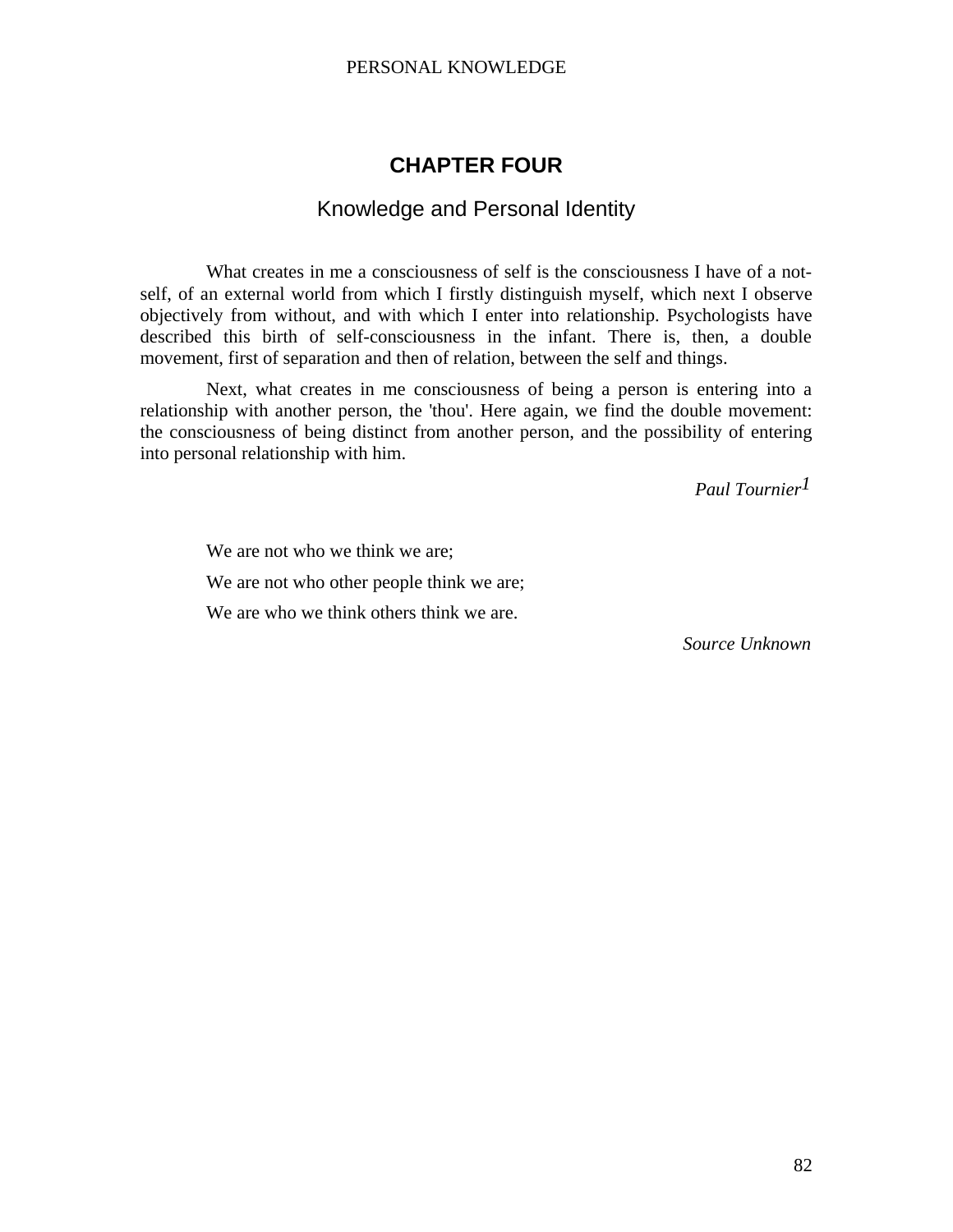### 1.The Social Context of Learning

It has been established that the affective domain plays a dominant role in all aspects of cognitive processing, including learning. During the course of development, purely conceptual relationships become increasingly important in the organisation and acquisition of knowledge, but always within the context of global affective responses, which they never entirely replace. The explanation for this is to be found in the social context in which schemata develop. The psychology of learning tends to concentrate on the cognitive, but social psychology deals with the sphere of relationships, in which it is affect which is the dominant factor.

In the previous chapter, learning was considered from the point of view of the psychological changes which take place in the individual learner. In the present chapter, the focus of attention will be the social context of learning. For the individual, mental schemata provide intrapsychological coherence through the formation of meaningful world models. But schemata or world models also both express and contribute to social and interpersonal cohesion by the provision of *shared* frames of reference. The psychological changes by which learning takes place are the outcome and reflection of social interaction.

Two men may work side by side, day after day, on the same assembly line or workbench. Although from the point of view of the non-involved observer, their situation is exactly the same, they may, in fact, be inhabiting vastly different mental worlds, not in the sense of the life of the imagination, but in terms of situational definition. One may see his skilled job as an end in itself, a source of satisfaction in its own right. The other may see it as a means to a regular pay-packet and enjoyable leisure activities. Their attitude toward their colleagues, the authority of management or the prospects of promotion may all be quite different. "Situation" in this sense is a psychological construct. It consists of an interpretation of the work the individual is engaged in, which involves the memories, purposes, anticipations, hopes and fears each brings to the shared task and the social interaction generated by it. Each man's response is to the situation as he defines it.<sup>2</sup>

Despite the difference in the mental worlds of these two individuals, however, communication between them is regularly possible. This is because of the various means of socialisation operating both within and outside the workplace, which tend to produce not just an overlap between each man's situational definition but a common basis of consensus. These include:

a) The shared physical environment, not simply at the workbench and within the factory, but outside it, in the form of the physical and geographical conditions shared by the community.

b) The firm's definition of the purpose of the enterprise. Recent experience in some firms has demonstrated that the extent to which this definition is effectively communicated is an important factor in the commercial success of the business.

c) The Trade Union, or some other unofficial shop-floor definition of the purpose of the job. Again, recent experience has shown that a serious mis-match between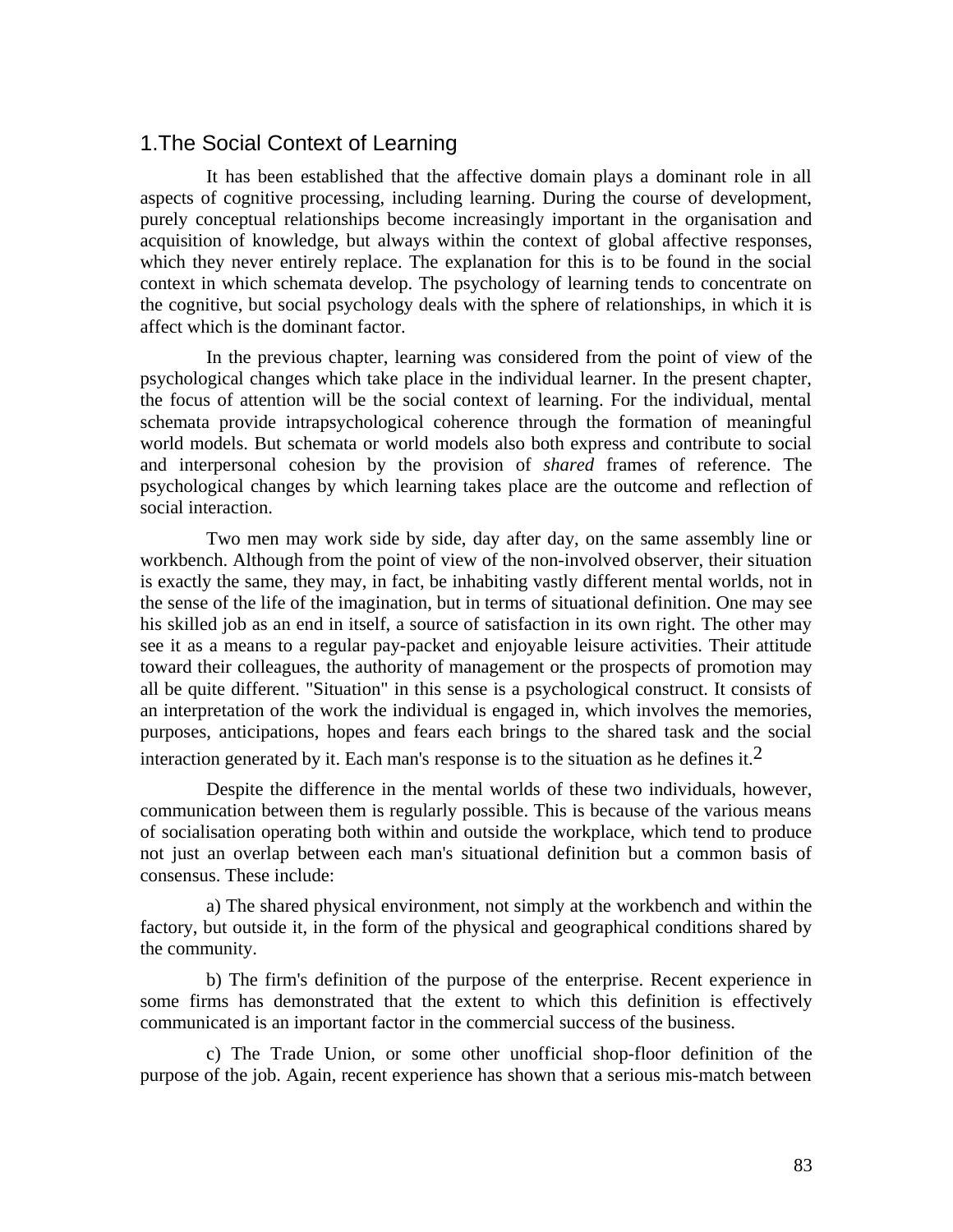this and the "official" definition can prevent effective communication and lead to hostility and mistrust.

d) Beyond these are various cultural definitions of work, money, family, the particular product of the factory and so on. In Japan, for example, such definitions are very different from those familiar in Western Europe or the U.S.A. and the pattern of working and family life consequently very different.

Such common definitions form the outline of shared schemata, while leaving gaps to be filled by the particular individual or social group. Thus, although one man may see his work as an end in itself while the other values it only as a means of earning a living, both these are options within an overall shared definition of working life.

The formation of such shared definitions or conceptual frameworks and communication with others whose definitions may be either slightly or vastly different from one's own, is dependent on the human ability to "take the stance of another". This is the aspect of human understanding previously referred to as *verstehen*. 3 It is the ability, not to enter another person's whole mental world, with all the implications of that for empathy with their own goals, hopes, fears and so on, but more simply, to construct another person's point of view for a given situation, and by doing so, to translate the terms of one's own situational definition into the terms of the other's. The extent to which this is possible varies from individual to individual and from situation to situation, so that the term "taking the stance of another" is to be understood not as full empathetic understanding, but only as the first step towards such an understanding. The ability of some individuals in some situations to move towards a full empathetic understanding is dependent upon a number of factors. All communication, however, involves the simplest levels of *verstehen.* Learning is not simply a process of psychological change, but also a process of socialisation.

The ability to construct the point of view of another is an indispensable part of learning from the earliest age. That this is the case has been demonstrated largely by experiments designed in response to the work of Jean Piaget, who denied it. Piaget was the dominant figure in the study of "cognitive development", particularly in the 1960s and early 1970s, since when both his experimental findings and his theoretical framework have come under increasing attack.<sup>4</sup> Piaget understood learning as the development of cognitive competence due largely to the gradual physiological maturation of the brain. Social factors, he believed, influenced only the speed, but not the course of cognitive change. Piaget viewed the young child as "egocentric", not in the moral sense, but in the sense that the child's capacity to interact is limited to interaction with the physical environment.<sup>5</sup> The child's ability to comprehend is limited by his or her existing cognitive structures. Cognitive development is a process of "decentering" away from these limiting structures to more adequate structures. The final stage to which the child "decenters" is that of complete objectivity, in which the child's constructions of the environment match reality. This, Piaget believed, was generally achieved at the stage of "formal operations", usually at about the age of 15 or 16. Socialisation is achieved at this stage, not by each person taking the point of view of others, but by all sharing a single, objectively valid, point of view.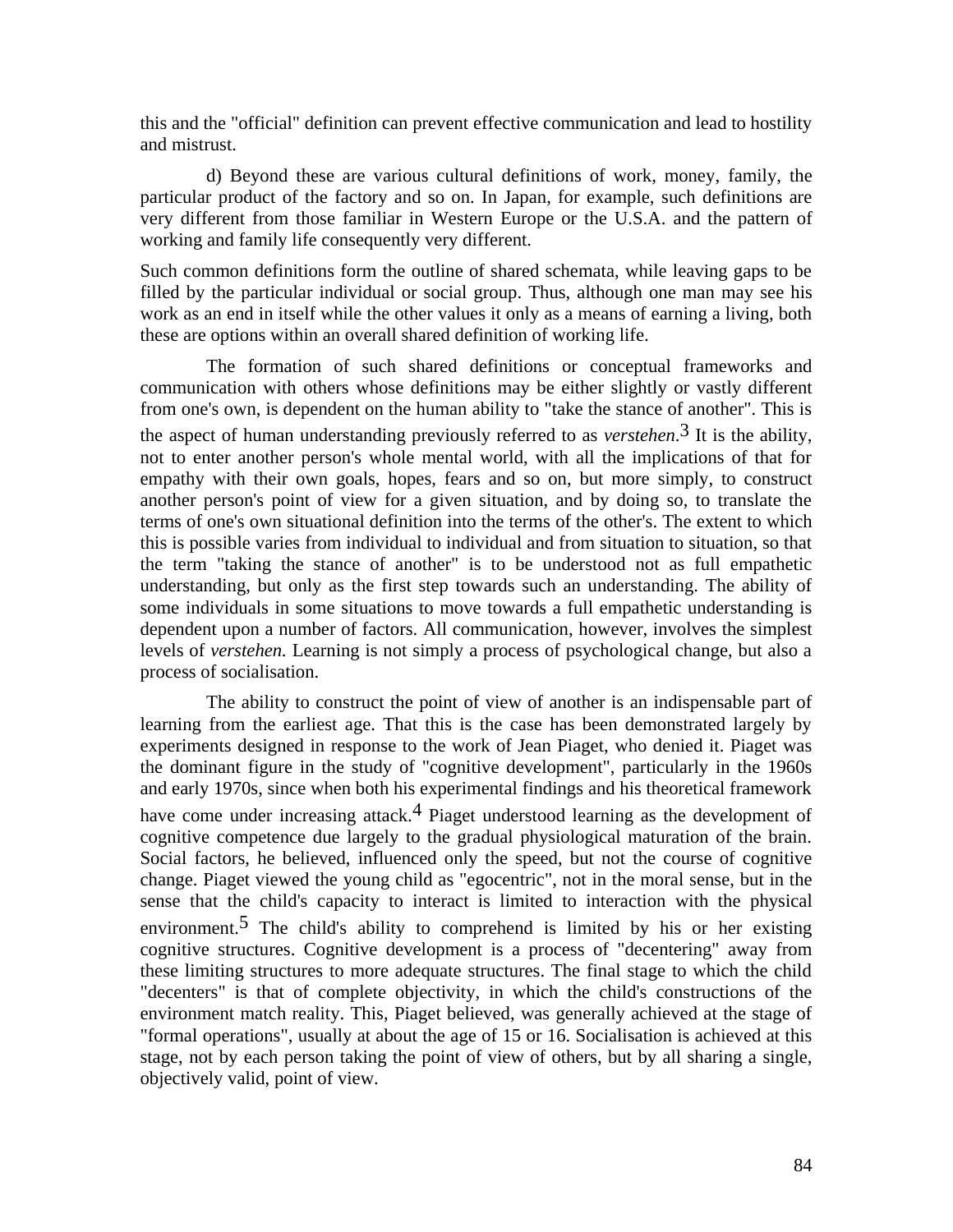The outcome of Piaget's theory, and the viewpoint of cognitive developmentalism generally, is a lack of attention to the social aspects of learning. On this account, the most important, causal, factors in learning are purely intrapsychological, the growth and development of internal structures. The supposed "egocentric" nature of children's intelligence is the product of a theory in which there is no place for social interaction and socialisation as causative factors in children's learning.

One of the experiments by which Piaget hoped to demonstrate the child's lack of ability to construct the point of view of another involved a three-dimensional model of three mountains.<sup>6</sup> The child sits at a table on which the model is displayed, and the experimenter places a small doll at some other position around the table. The child is then asked to describe, or else to select from a number of alternatives a picture of what the doll can see. Below the age of eight or nine, children can rarely achieve this, and below the age of six there is a powerful tendency for the child to select or describe her own view of the scene. The "mountain task" appears adequately to confirm Piaget's hypothesis of childhood egocentrism. But this interpretation is open to question. In a variation of the mountain task, Martin Hughes replaced the mountain model with four walls arranged in the shape of a cross. The child sits at the table as before and two dolls representing a policeman and a "naughty boy" are introduced. The dolls are placed in various positions relative to one another and to the walls and the child is asked for each position whether the policeman can see the boy. With careful introduction and explanation, Hughes found that children as young as  $3\frac{1}{2}$  could answer correctly on up to 90% of occasions.<sup>7</sup>

The results of Hughes's experiment tend to call into question Piaget's interpretation of those he obtained from the mountain task. The main significance of the experiment, however, lies in its ability to suggest what and in what circumstances children *can* achieve. For this purpose, the differences between the two experiments need to be carefully noted.

1. The mountain task is much more difficult. It introduces difficulties in addition to that of simply taking the point of view of the doll. It is quite likely that for many of the children, the main difficulty they faced was not that of "decentering", but of understanding what they were meant to do.

2. The mountain task is an abstract problem, removed from the children's actual experience. In the policeman task, by contrast, while few if any of the children will actually have tried to hide from a policeman themselves, the ideas of authority, guilt and hiding provide a context of "human sense", within which the point of the problem is readily grasped. In contrast to the mountain task, the policeman task provides a comprehensible situation. It is a situation which, because it "makes sense", can be readily internalised and represented in the form of a schema, with the result that the supposed difficulty in co-ordinating the point of view of another evaporates.

 3. The fact that the experimenter introduced and explained the task is not unimportant. For a young child, adults have a high degree of salience. In an experimental situation such as this, the intention of the adult, and the desire to comply is likely to be uppermost in the child's mind, heightening the child's ability to learn from the adult.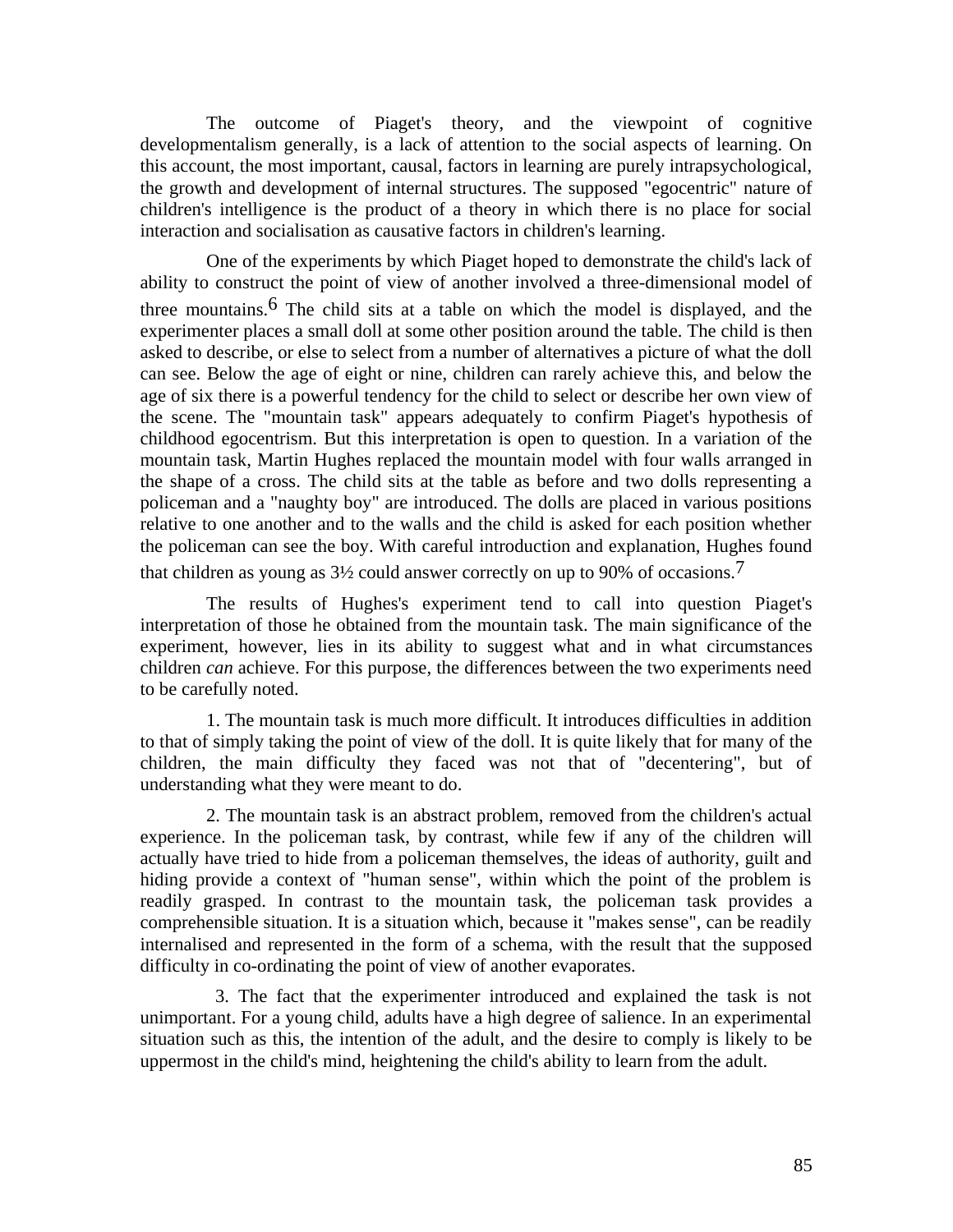This explanation for the success of the policeman task highlights the importance of the role of others, and in particular of significant adults, in children's learning. Learning takes place in shared situations in which the child and the adult attend to the same thing, or in which the child helps the adult with a particular task, or the adult the child. In the learning of language, for example, John Macnamara and Jerome Bruner have argued for and demonstrated with experiments a process in which the young child first constructs a preverbal representation or schema for a given situation and then learns to fit names to various elements of that situation by watching and listening to salient adults.<sup>8</sup> This process requires the child to recognise in the adult the intention to give a name to her actions or to objects in the shared environment, thus implying the ability of the child to recognise not only the point of view but also the intentions of another, and to differentiate these from her own.

Both this account of language learning and the comparison of the policeman task with Piaget's mountain task highlight the importance of what the Soviet psychologist, Lev Vygotsky, called the "zone of proximal development". This is used to designate those things of which a child is capable, given help from another. It lies in between the things a child can do without help and those things she is unable to do at all. From the teaching point of view, the concept is of vital importance. Vygotsky suggests that to be maximally effective, the level of instruction should aim at the zone of proximal development, at capacities which the child has not yet developed, but could develop with appropriate help.<sup>9</sup> In this view, what the child learns non-spontaneously, that is directly from others, is a particular way of describing, analysing or structuring a given situation, a schema for that situation or for a new element within it, which she then internalises or makes her own, by integrating it with the structure of her previous understanding. In the process the new schema begins to restructure previous understanding, giving access to wider applications and more powerful generalisations.<sup>10</sup>

Children learn by taking over the schemata of salient others. Schemata are learned in interpersonal joint action or, at a later stage, by engagement with a text, and are internalised to become part of the child's own cognitive apparatus.<sup>11</sup> From his observations of the transactions of mothers and children engaged on a learning task together, James V. Wertsch has suggested a four-stage model of this process.12 The task which the mothers and the children were asked to do together was to build a model of a truck and its cargo from pieces provided by reference to a model. The children were aged 2½, 3½ and 4½. The stages Wertsch describes are as follows:

1. The child fails to interpret the mother's instructions. She has no coherent definition of the situation, no schema by which to make sense of the individual directions. Two separate "language games" are going on and there is no common ground.

2. The child responds to specific instructions, such as, "Fit that piece here," or "Put the green one next to the red one." She realises that she and her mother are engaged in a common task, but has no understanding of the task itself. It is as she carries out her mother's instructions one by one that a schema for the task itself is gradually formed.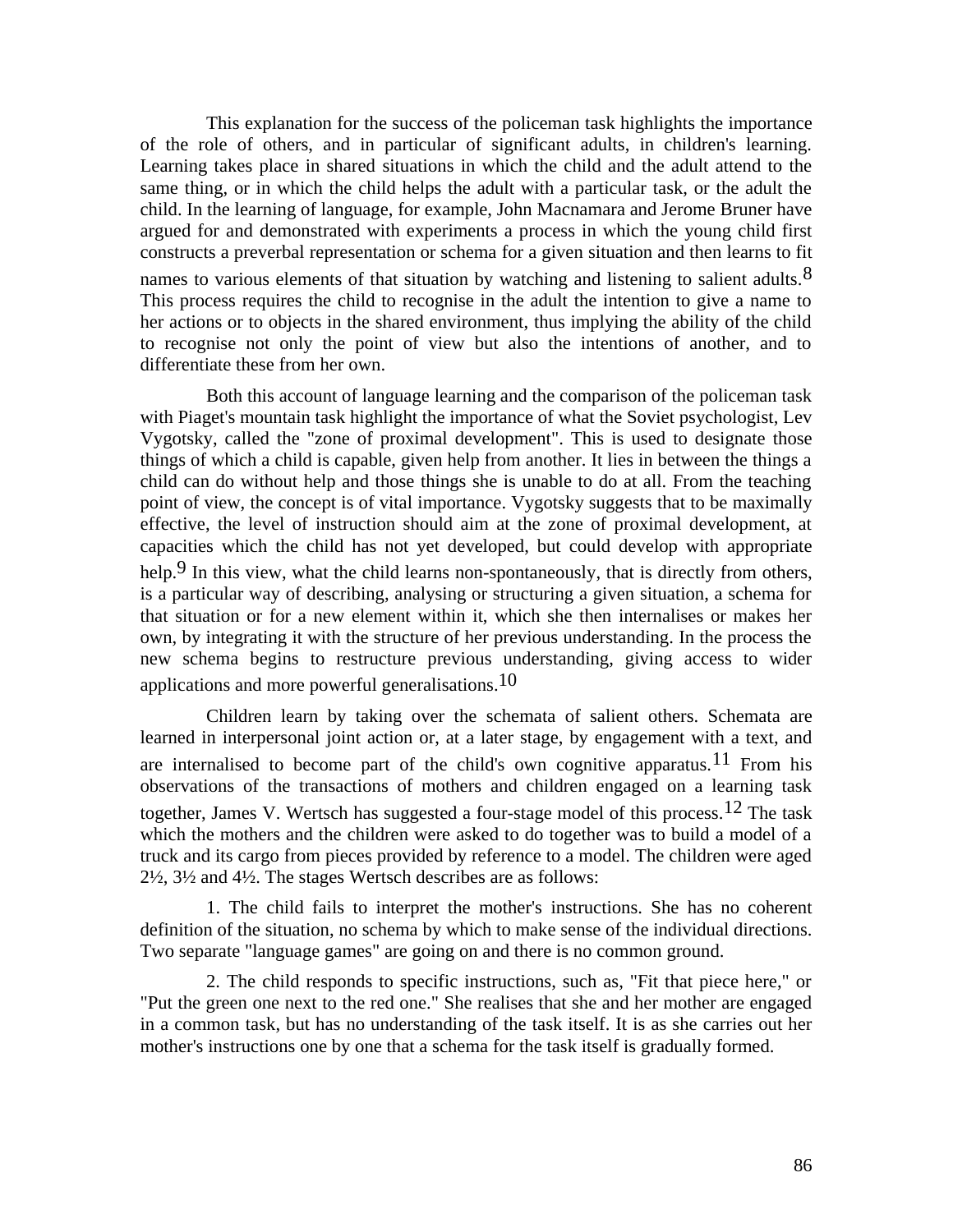3. The child is able to respond to non-specific instructions, such as, "What do we do next?" (an implicit direction to look for the next part of the task). The transition from other-regulation to self-regulation has begun. The schema is shared to a limited extent.

4. The child does the task, but frequently repeats her moves out loud, asking and answering her own questions. The schema is taken over and the child has grown into the adult's perception of the situation. What began as an interpersonal, shared task has become an intrapsychological, internalised definition of the situation.

The importance of others, and particularly of adults and their understandings in the child's appreciation of the situation, offers a clear example of the way in which cultural definitions are passed from generation to generation, not simply by formal education, but also in a great deal of informal learning. But the transmission of culture is itself only one example of a something more general. Learning takes place in a social context. In the course of learning, schemata are taken over from others and internalised. As a result, the schemata by which an individual constructs his own individual world model are, to a large extent, derived from the shared conceptual framework of his culture and society.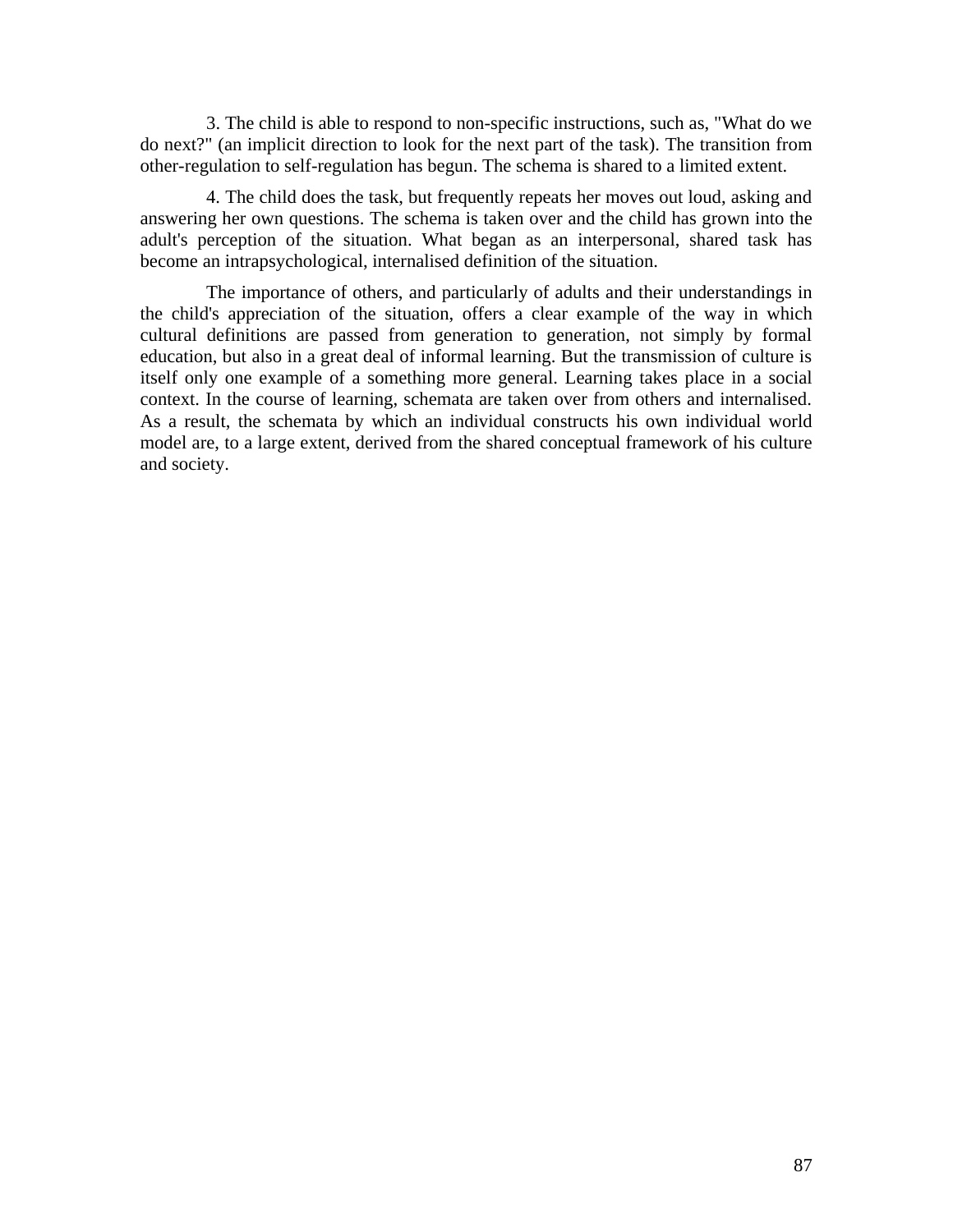#### KNOWLEDGE AND PERSONAL IDENTITY

### 2.Psychosocial Development

For the young child, the process of learning consists chiefly of taking over schemata or frameworks of comprehension from others. The child works within the frameworks provided by adults and learns to make those frameworks her own and to "indwell" them. The consequence is that the young child experiences the world largely as *given*. She grows up in a world already structured by others. Her parents or other immediate influences are the representatives of the wider and more impersonal society or culture, although as individuals, they give this their own distinct interpretation.

Primary socialisation consists of the internalisation of the world of others. The child's father represents fatherhood in general, her mother becomes her pattern of womanhood and specifically motherhood. Significant others later extend to include siblings, teachers and perhaps a favourite adult relation or friend. The earliest matrix of socialisation, the family, is a context of high power and high affectivity, in which the child is both physically and emotionally dependent. It is within the family that her basic needs, for food, warmth, security and love, are satisfied, and within which she also experiences the command of others over rewards and punishments.<sup>13</sup>

The role of the family in primary socialisation emphasises the importancy of affectivity in knowledge. Behind attitudes, which are affectively structured schemata, are the basic values and goals which express a person's relationship with the world, or with aspects of her experience. These fundamental values and orientations are learned at a stage of affective openness and dependence. "Give me a child until the age of seven," Ignatius Loyola is reported to have said, "and he is mine for life." Learning from others involves the ability to "take the stance" of others, to infer from their behaviour the meaning for them of a wide range of aspects of a given shared situation. Since attitudes and values are the fundamental units by which the world is comprehended and represented, these are readily internalised to form the basis for the child's own values and motivations. The existence of "achievement motivation" in particular individuals, for example, can usually be traced back to the expectations of their parents, whether expressed overtly or not, and the evaluations of their performances derived from their parents' comments and other behaviour.<sup>14</sup> The corollary of this is that fundamental attitudes and values can usually only be *relearned* in situations of high power and high affectivity, such as prisons and other "total" institutions.<sup>15</sup> The fundamental changes which take place in the course of religious conversion also involve an element of resocialisation. If it is to be thorough and lasting, conversion may be expected to involve a high degree of affectivity and some degree of dependence.<sup>16</sup>

The relationships between the child and other members of her family, especially with her mother, are extremely important for the course of future learning. The relationship between the child and her mother may work well or badly. In the ideal situation, mother and child establish successful mutual regulation and the child develops an immediate and lasting sense of security. The worst possible outcome is where the child is neglected to such an extent that she dies. In between these extremes is a continuum of possible outcomes, as a result of which the child's sense of the regularity or trustworthiness of the world in general and security about her own place within it may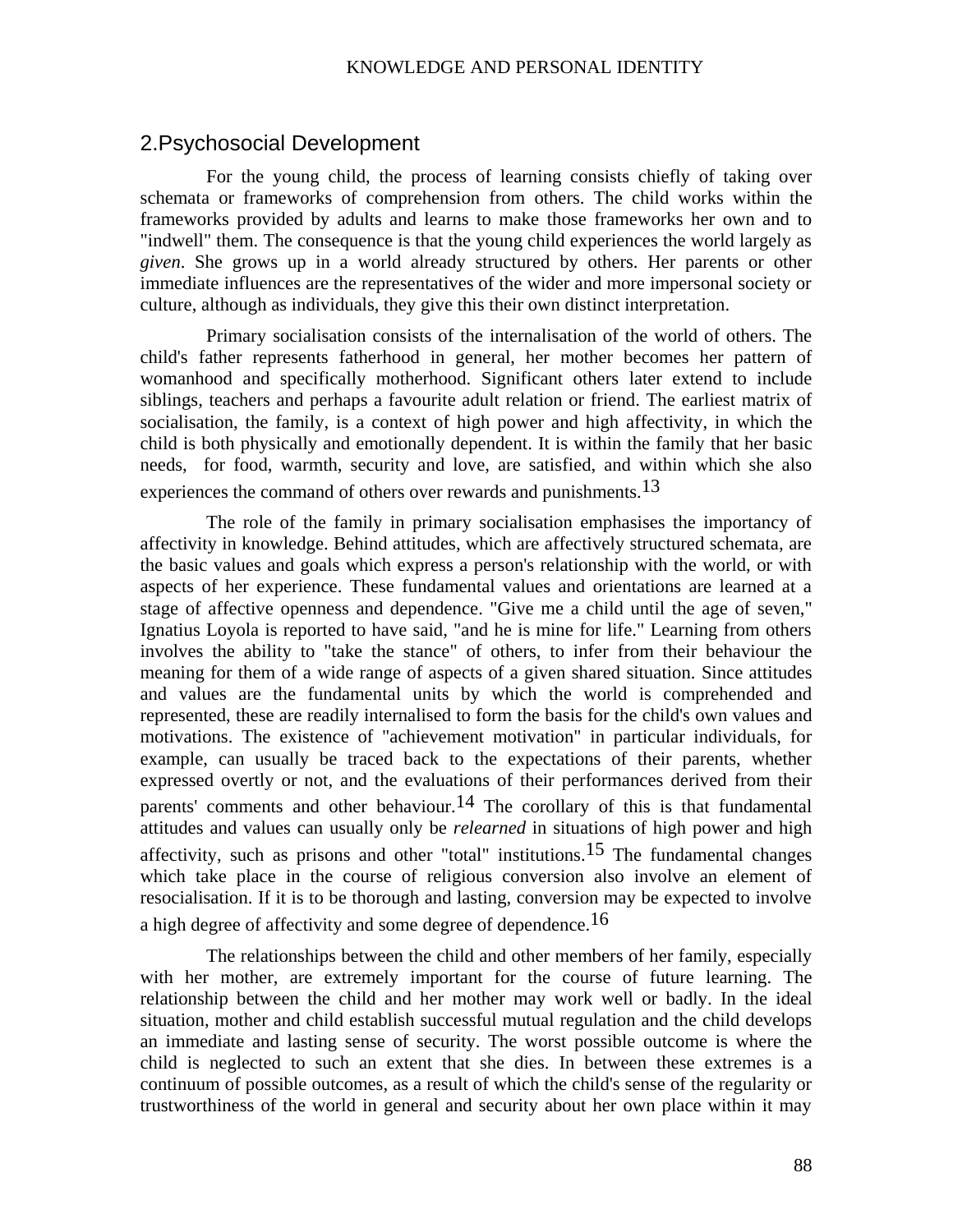develop well or badly. The acquisition or failure to acquire a sense of basic trust then becomes the foundation for the ability to cope with future stages of development. The ability of the mother to provide a satisfactory nurturing relationship depends largely on her own childhood experience and upbringing, as well as on the support of society in general, both in terms of material provision and social support, which represent the worth accorded to the experience and role of motherhood.17

The "crisis" of basic trust or basic mistrust is the first of the stages of "psychosocial" development as explained by psychologist, Erik Erikson. Psychosocial theory represents an attempt to place the insights of Freudian psychoanalysis in a wider, social context. It draws attention to the ongoing interaction between personal identity and culture or society. Both the immediate family and the wider society whose institutions support the family, are necessary for the psychological growth of the individual. Without the support of the social matrix, the fully functioning person is an impossiblity. A stage of development is not simply a function of psychological maturation, nor is it simply the product of social integration. Every stage represents an interaction between the potential of the maturing individual and the opportunity provided by society for the expression of that potential.

The principle governing psychosocial development is "epigenesis", or development according to a ground plan. The original Freudian ground plan was psychosexual, and its theme the resolution of sexual conflict, but in psychosocial theory the principle of epigenesis is extended to include a much broader range of interaction between the person and society. The stages described by Erikson, each with an accompanying "crisis", are as follows:

| 1. Infancy         | basic trust v. basic mistrust   |
|--------------------|---------------------------------|
| 2. Early childhood | autonomy v. shame and doubt     |
| 3. Play age        | initiative v. guilt             |
| 4. School age      | industry v. inferiority         |
| 5. Adolescence     | identity v. identity diffusion  |
| 6. Early adulthood | intimacy v. isolation           |
| 7. Adulthood       | generativity v. self-absorption |
| 8. Old age         | integrity v. despair            |

The first five stages are based on the psychosexual stages of orthodox Freudian psychoanalysis, the "oral", "anal" and "genital" stages, followed by the periods of latency and adolescence. But Erikson has interpreted the task of each of these stages in broader social terms, rather than concentrating exclusively on sexual conflicts. In addition, three stages of adult life are included. In the first of these the task is the establishment of stable adult relationships, traditionally through marriage. The next is the stage of productivity, whether in a career or in raising a family. Finally, in old age, the imminence of death brings the need to evaluate the outcome of one's life.

The principle of epigenesis means that the various elements of personality can be understood only in relationship to the individual as a whole. Each element is present as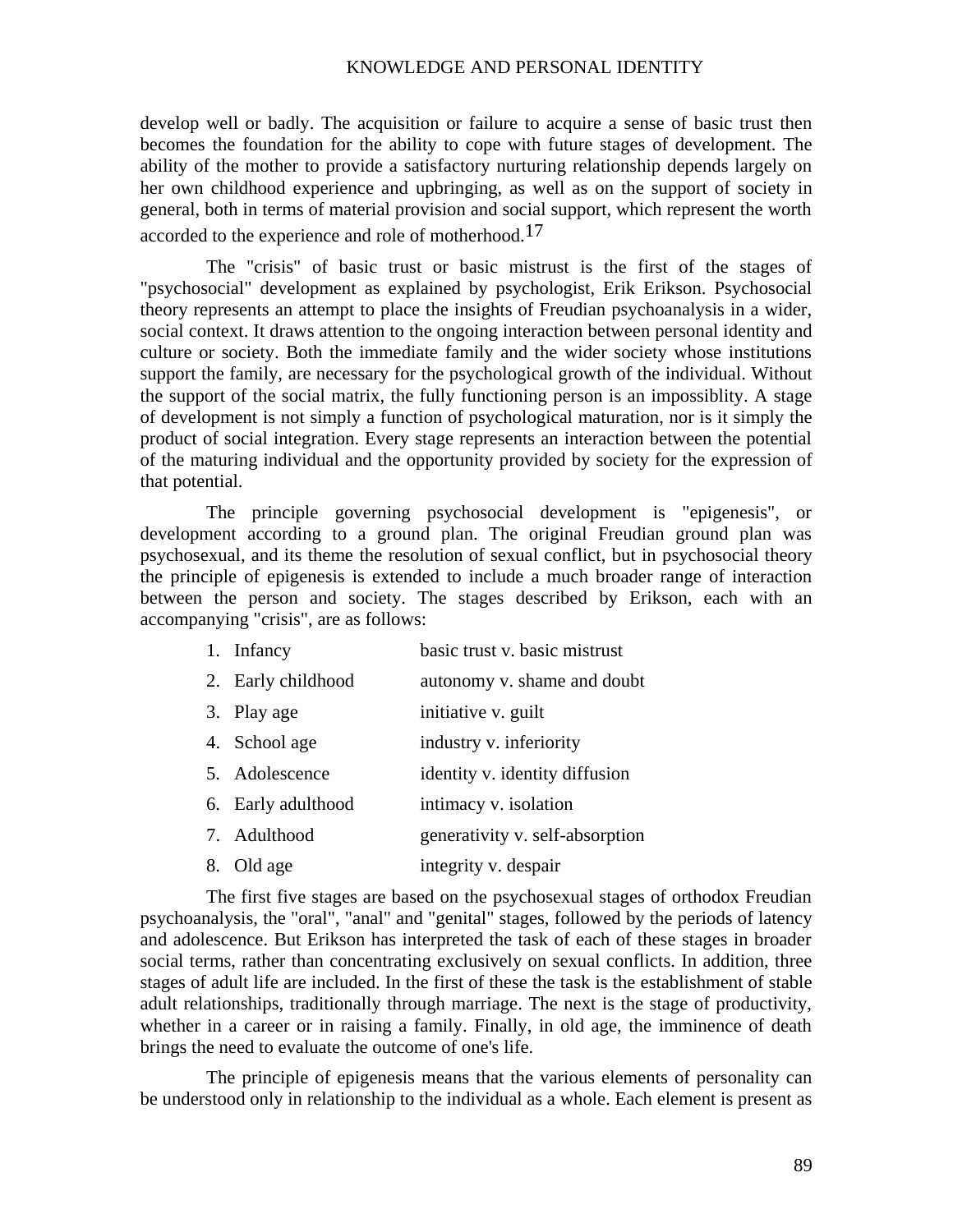a factor in personality throughout one's life. The need for self-evaluation, for example, is not confined to old age, nor is the need to establish basic competences solely the concern of the school years. Each element, however, has its own time of ascendancy, the time when the potentialities for significant interaction centre around that particular aspect of the personality. A stage of development is defined by the particular interactions and the related element of personality which is dominant. Stages must occur in a proper sequence, each of which prepares the ground for the succeeding stage. Each stage involves a "crisis", a time at which the enduring effect on the personality of the experience of the significant interaction will be settled. The term "crisis" refers to the crucial period during which the lasting effects of the stage of development will begin to take root. It does not necessarily mean a time of turmoil or disruption. In this sense, the "crisis" of adolescence may be smooth and uneventful. According to psychosocial theory, adolescent crisis of identity is universal, whether or not it is accompanied by psychological "crises", such as rejection of parental authority, violent fluctuations in mood, etc. A crisis may be successfully surmounted, providing a firm basis for the next stage of development and tending toward the growth of a healthy personality, or the crisis may be less satisfactorily resolved, leaving a deficiency in a particular area of personality likely to affect the individual's ability to cope with all the succeeding stages.<sup>18</sup>

Knowledge of oneself involves a double movement of separation and relation. A boundary is created by means of which one defines oneself over against others, but the presence of such a boundary is tolerable only so long as satisfactory relationships with others across the boundary remain possible.19 The creation of this boundary and consequent definition of oneself is the task of the second stage of development and takes place in early childhood, although the maintenance and progressive definition of the selfconcept continue throughout the whole of life. The developmental crisis of this stage is described as "autonomy" v. "shame and doubt". From the complete dependency of infancy, the individual's task is to achieve an area of autonomy or self-determination. It is the period of the "terrible twos", in which the most commonly used word seems to be, "No!" The young child must separate herself from her parents, by defining and achieving her own area of self-determination, without thereby severing herself from them entirely. The establishment of a tolerable boundary requires satisfactory self-other relationships. If the child and her parents are unable to create sufficiently good relationships such as to allow the child to define herself separately over against them, there will be a tendency for the boundaries of self to collapse, leading to a sense of doubt or shame. The very definition of a boundary creates not only the awareness of separateness, but the possibility of invasion, and consequent fear of exposure, sometimes expressed in adult life in dreams of being found naked or otherwise exposed.<sup>20</sup>

The second main stage in the development of the self-concept is the "crisis of identity" during the period of adolescence. This is the stage of social and psychological changeover from the largely dependent relationships of childhood to the measure of independence and self-determination expected of the adult. Mature adult identity is based on a successful resolution of the "crisis of autonomy" during early childhood, when the boundaries of the self, within which identity is to crystallise, take shape. From that time, the child begins to accumulate the unformed elements of personality, partial identifications with significant others, whether peers or those in positions of authority,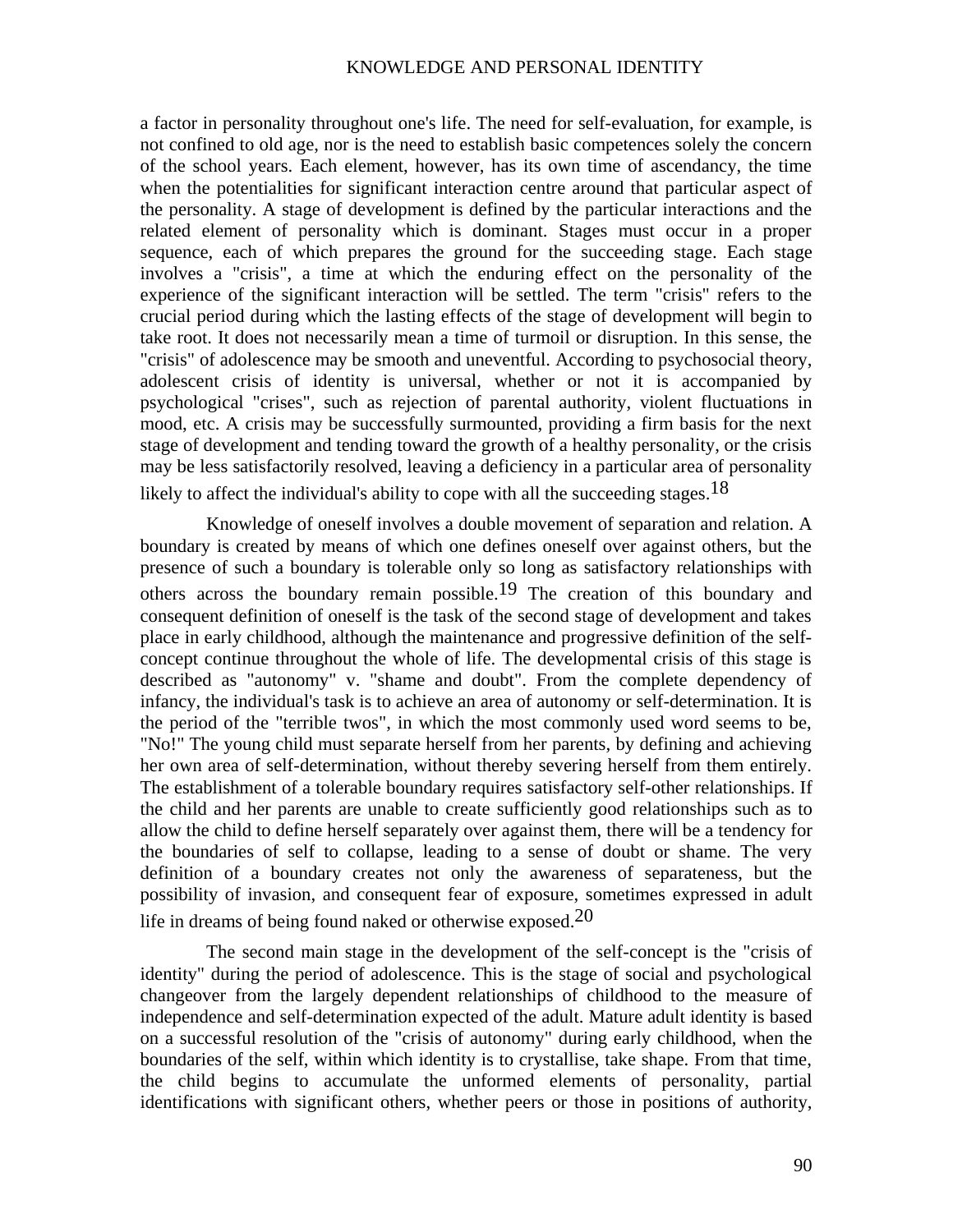#### KNOWLEDGE AND PERSONAL IDENTITY

interests and achievements, as well as typical emotional responses and defences in a range of situations. The task of adolescence is to integrate these into a mature self-image. Often, this requires a social moratorium, a suspension of the relationships characteristic of childhood, often experienced as an attempt to distance oneself from parents and to identify instead with the peer group. The adolescent may need to "drop out" of society temporarily, in order to cope with the re-emergence in more powerful form of the social and sexual struggles of early childhood, played out this time in relation not simply with parents and siblings, but with society as a whole. Within the relative security of the social moratorium, the individual must shed the reflexive and dependent role identifications of childhood in order to re-integrate them into a greater whole, a new gestalt, which is the emergence of coherent, independent identity.<sup>21</sup>

Although relatively stable in adulthood, identity is far from fixed or static. In terms of psychosocial development, there are still three adult stages left to surmount after the achievement of identity, each one requiring further change and reintegration. Nor are these developmental crises the only possible turning points for the realisation of new aspects of the self. Experiences such as the meeting of a particular challenge, requiring the discovery of new talents or resources, the possibility of failure, the need to express commitment, the performance of a new role, divorce, bereavement or betrayal are all selfinvolving, calling for reflection and evaluation of oneself and the possibility of a change in self-concept. Even without the effects of unexpected or decisive events, many lives follow a pattern of regularised status passage. A person in employment may progress from raw recruit to employee with potential, through promotion, the realisation of having reached the limit of one's of achievement to eventual retirement and reorientation away from work. Parents progress from the care of young children, to that of teenagers, through the time the children leave home to the role of grandparents.22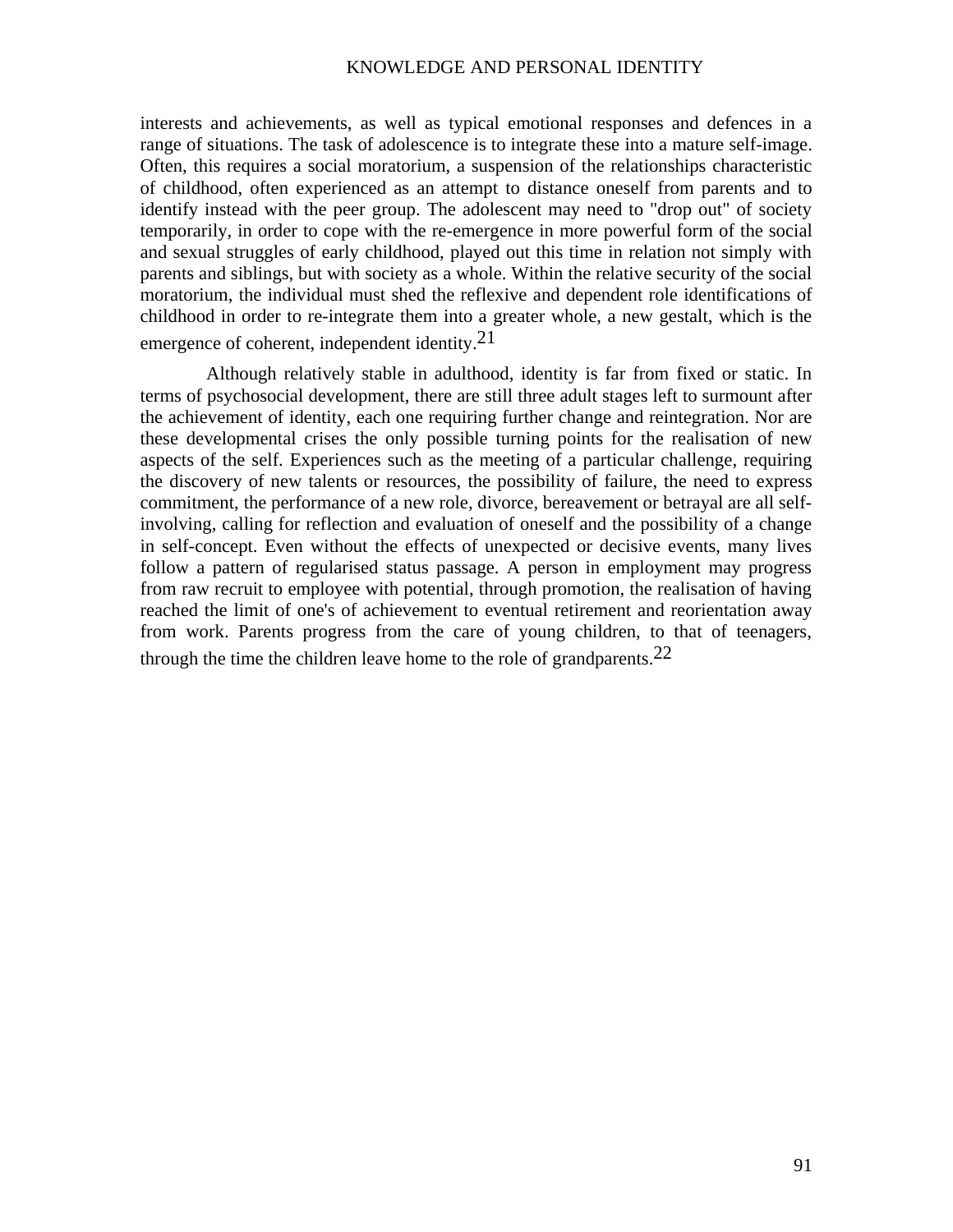#### KNOWLEDGE AND PERSONAL IDENTITY

### 3.Self and Others

Knowledge of oneself is a developmental achievement. It emerges as a result of a process of development in the context of relationships with significant others. From the time in early childhood when the boundary is defined between self and others, within which identity is to take shape, the self-schema, which expresses such knowledge of self as has emerged from previous experience, becomes the dominating schema for interaction and learning. The sense of identity imposes coherence and direction upon experience, establishes a relationship between past, present and future and between separate areas of experience. But identity is not given ready-made. It emerges and develops in the course of social interaction.

Identity is not only a developmental achievement; it is also a social construct. The schemata which go to make up the individual's world model are taken over from others. The same is true of the elements which make up the self-schema. Knowledge of oneself emerges in relationship with others, in particular such significant others as parents, spouse, employer or friends, but including also those less direct, more impersonal relationships with society in general, the outcome of one's social background or occupation. The ability to "take the role" or stance of others, to understand and respond to another's point of view, including the values, goals, attitudes and opinions of others, allows the child to infer others' evaluation of herself, expressed as much in pre-verbal, affective communication as in language and conscious actions.

The basic values and orientations which are to become the foundations of identity are learned in the context of the family. In particular, it is parents' evaluation of oneself which have greatest significance. In the course of development, the experience expressed, "I am loved," comes to be generalised as, "I am lovable." Unfortunately, the reverse is equally true. Lack of the experience of being loved in early life can lead to the inability to receive love as an adult. But the family unit as the original matrix of socialisation very quickly becomes part of the child's wider experience. In modern society, where children are exposed to institutional and peer group influences from an early age, not to mention those of the media of mass communication, the family is much less of a "total" institution than it might once have been. Peer group influence begins virtually as soon as the child meets others of her own age, but reaches its greatest importance during adolescence. School teachers become significant others, with powers of reinforcement and personal influence. The school itself imposes a particular set of values by institutional means rather than by direct personal influence. Television provides a wide variety of possible adult or peer group models.23

All these relationships, whether personal or impersonal, mediated or direct, give the child the opportunity to observe a particular value or set of values or a particular way of experiencing the world in action and to try these out for herself by taking the role of the other, reconstructing their values and applying them to her own experience. The plurality of relationships in which the child is involved presents the problem of inconsistent socialisation. The values of home may differ from those of school or friends. The tactics used to cope with inconsistent socialisation may have a considerable effect on the development of personality. Depending on her own strength of will and character and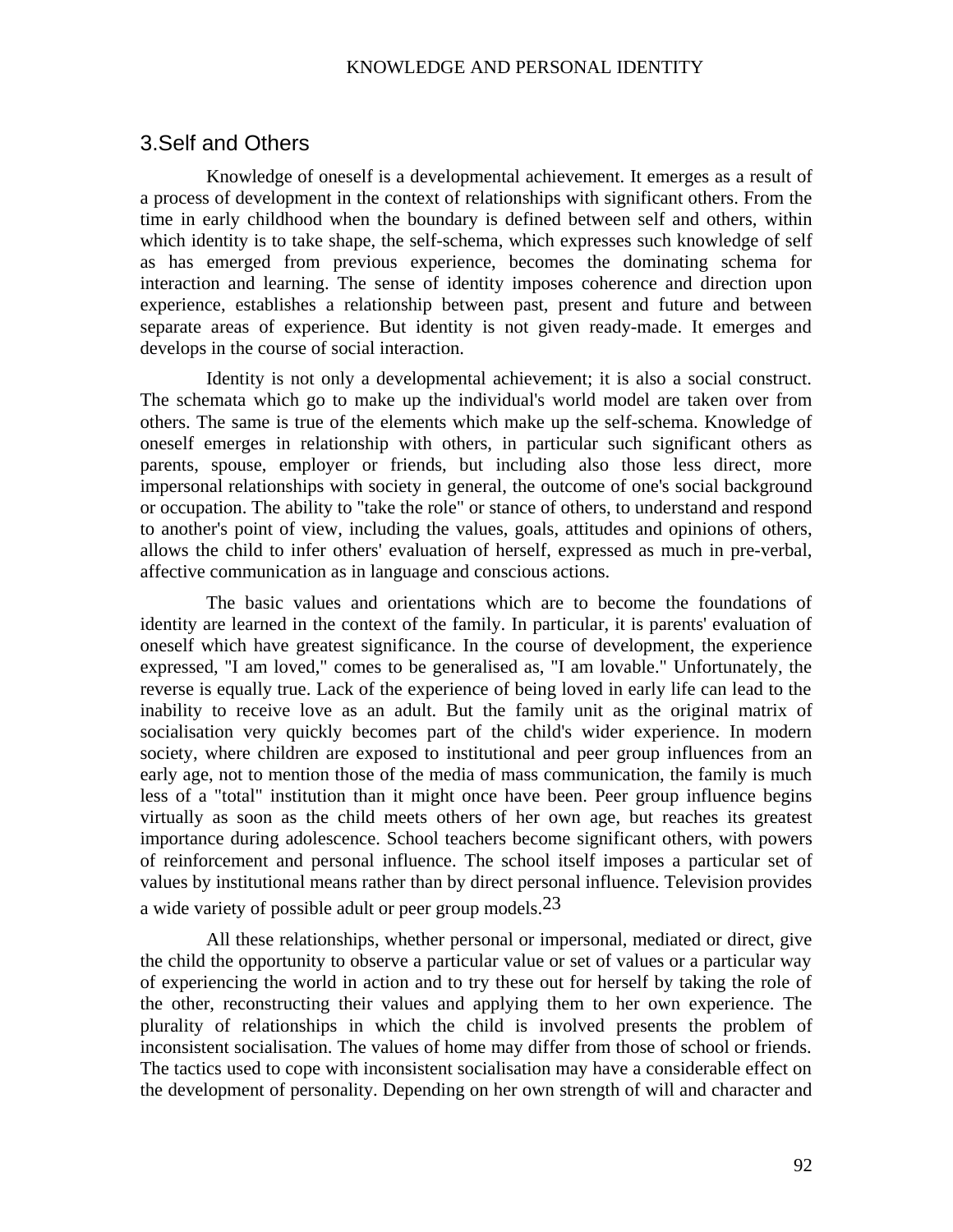the attractiveness of the various groups, the child may adopt one pervasive loyalty, or compartmentalise her loyalty, taking on different value systems in different situations. She may attempt to balance the various roles and loyalties demanded, maintaining a psychological distance from any particular one, or she may begin to reject the authority of all or some others. The ideal adult solution is the integration of the various roles demanded into a secure identity, which enables reciprocal influence in most, if not all, reference groups, but this solution is rarely available to the child and is by no means uniformly successful even in adulthood.<sup>24</sup>

One of the most important ways in which the development and internalisation of values takes place is through play. In play, the child is able to try out the role of parent, friend or some other model, as far as she is able to grasp it, vicariously expanding her experience of life. George Herbert Mead drew attention to an important step forward in the transition from "play" to "the game". Whereas in "play", as he defined it, the child takes on or interacts with one role at a time, in "the game" the participant must construct the role of all the players simultaneously. She must respond to the game as such, rather than to any one player individually. To achieve this requires the construction of a *generalised other*, which embodies both the rules and the purpose of the game.25

Ability to engage in the "game", governed by a corporate role, is the foundation for one of the most important features of adult life, membership of a variety of "reference groups".<sup>26</sup> Reference groups may be large or small, temporary or permanent. They include the family and the state, regular workmates or the occupants of a railway compartment. Some reference groups, such as history or "posterity", may not even exist in the present. One individual plays many roles. He may be husband and father, employee, committee member, club or church member, citizen or sports enthusiast. Each role is corporately defined by the members of the appropriate reference group, who through the appropriate channels of communication, be it direct personal communication, journal or mass media, define a generalised other for the particular group. The generalised other is the representation of the collective role, to which the individual responds. Like all schemata, the generalised other includes certain elements as mandatory, definitive of the role, others to be filled in according to the preference of the individuals involved. A waiter, for example, has a job to do, but the relationship he attempts to cultivate with the patrons may be less tightly defined. Similarly, the role of a committee chairman is made up partly of mandatory expectations, partly of a range of options. He may be easy-going or a stickler for procedure, authoritarian or democratic.

A reference group has two components:

- a) the people who belong to the group,
- b) the perspectives which they share.

Membership of a particular reference group involves sharing a certain definition of the relevant situation, at least to the extent necessary for participation in the group. This definition forms the foundation for the personal relationships which develop within the frame of reference thus provided. A committee must share a definition of its task, a club exists for the benefit of those who share the same interests and the stability of a state requires a certain degree of consensus. As a reference group, membership of the church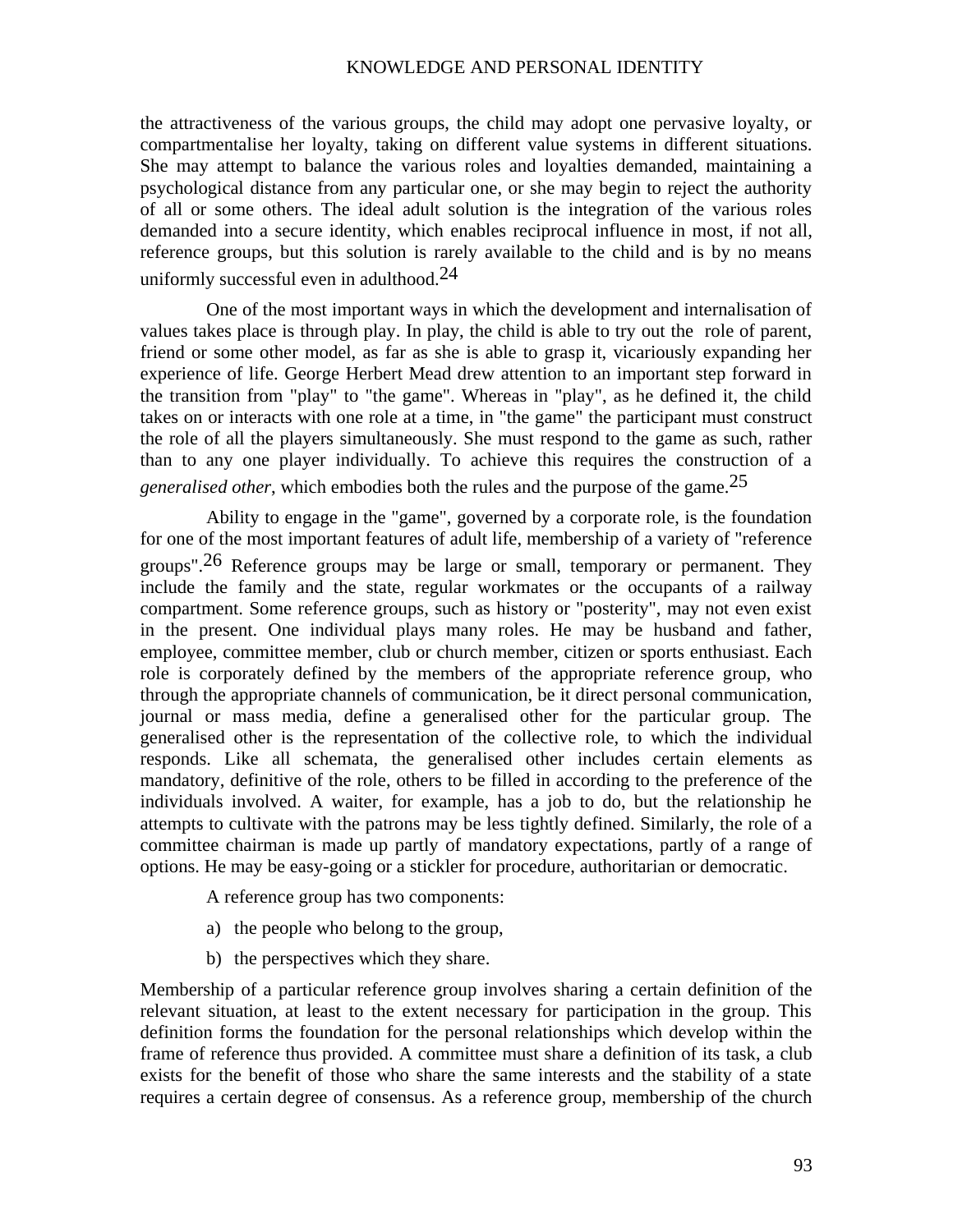#### KNOWLEDGE AND PERSONAL IDENTITY

involves these two components, the members and the shared perspectives. Belonging to the church means both sharing fellowship with a particular group of people and sharing the perspective of Christian commitment. Through the provision of a shared perspective, to which all the members can relate, reference groups contribute to the formation of individual identity. A person may express his knowledge of himself as "The best 400 metre runner in my athletics club","A valued member of the church choir", or "An upand-coming young executive".27

Each individual is the unique intersection of a number of reference groups. Each person has many roles, each one defined by the perspectives shared within a particular group. The fragmentation of a pluralist society allows the possibility of social mobility and the relative independence from all-pervasive social norms afforded by a choice of roles and reference groups. It also introduces the possibility of role and group conflict, similar to the problem of inconsistent socialisation in childhood, but here a potentially disruptive factor for adult identity. The task of maintaining a coherent identity involves the resolution of potential conflict between the norms or the demands of different groups. Reference groups differ in power and attractiveness, with respect to both the shared perspectives and the affective ties between the members. The degree of dependence of a particular individual on the opinions of others will depend upon the overall security of his identity and self-esteem.28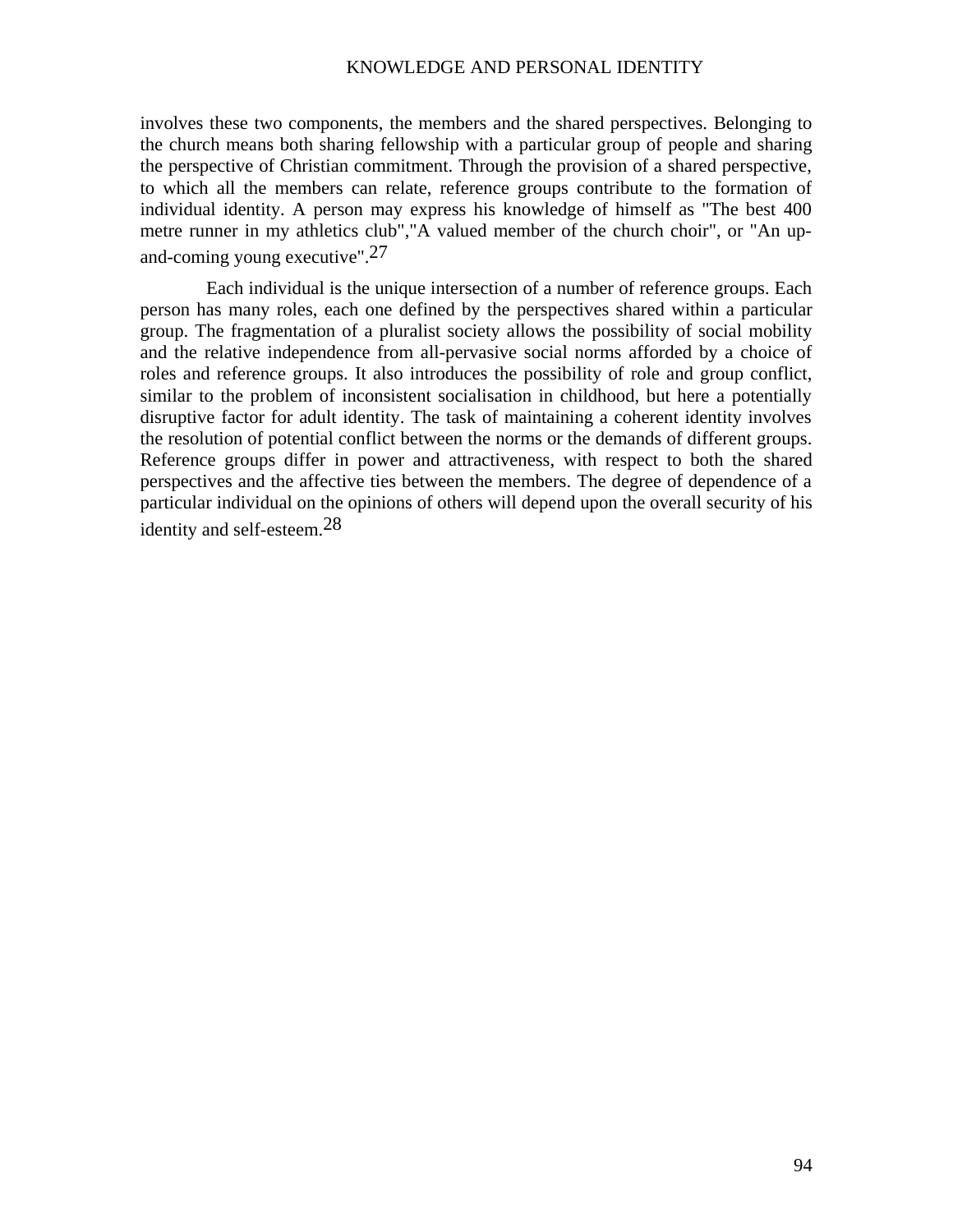# 4. Identity Formation as the Motivation for Learning

Each individual is a member of a number of reference groups, each with its distinct frame of reference. Each group comprises what Wittgenstein called a "form of life". The group's frame of reference is what he called a "language game". The meaning of terms is defined by their role in that particular language game or frame of reference.29 One of the questions raised by the recognition of the existence of distinct forms of life is whether and, if so, how the terms of one language game may be translated into those of another. The translatability of terms between language games is not achieved by means of explicit rules but by the synthesis of frames of reference in the identities of individuals. The relationship between language games and social worlds is unique to each individual. As the unique point of intersection of many channels of communication, each individual inhabits a personal "universe of discourse", and establishes a unique relationship between frames of reference within his own identity.<sup>30</sup> A person's universe of discourse is the equivalent of his world model. It comprises the totality of his knowledge, organised by means of typical roles or situations.

Identity, or the "self-schema", is the dominating schema which brings cohesion to all the separate roles, reference groups or language games in which the individual is involved. The "self-schema", which includes various items of information, one's appearance, personal characteristics, capabilities, background, social roles, likes and dislikes, motives and goals, is implicit in all cognition, but it is the affective factors which dominate and provide its coherence.<sup>31</sup> A person may be only dimly aware of the tacit and affective presuppositions of his own behaviour, of the underlying causes of his reactions to particular situations.

Like any other schema. the self-schema is an item of tacit knowledge. No schema is an inert body of knowledge waiting to be drawn upon, like some kind of cognitive reference library. Schemata are actively organised, such that evaluations and inferences are already implicit within them. Knowledge of one's appearance, abilities, preferences and so on, is not simply recorded but referenced to relevant situations, such as relations with the opposite sex, job, and leisure activities. The self-schema enters cognitive interaction in the form of the self-segment of the particular schema being deployed, according to the situation. In general, then, self-knowledge remains specific to social role. Knowledge of the self is a complex of cognitive, affective and volitional elements arising within the framework of personal interaction.  $32$ 

This personal interaction is the social context for a complex, intra-psychological process of self-relation in which identity is formed and maintained, which was termed, by George Herbert Mead, the "I-me" relationship.33 "Me" is the socially constructed "self" or *persona*, the complex of others' attitudes assumed by the self in the process of selfdefinition. "I" is the response of the individual to those attitudes. In order to be a member of society, the individual must take up certain roles, for which the standards of acceptable performance are socially defined. He must accept, for the purposes of performing the role, the perspective of the particular reference group within which the role acquires its meaning. But a role is not necessarily a rigid set of expectations. More often, there is a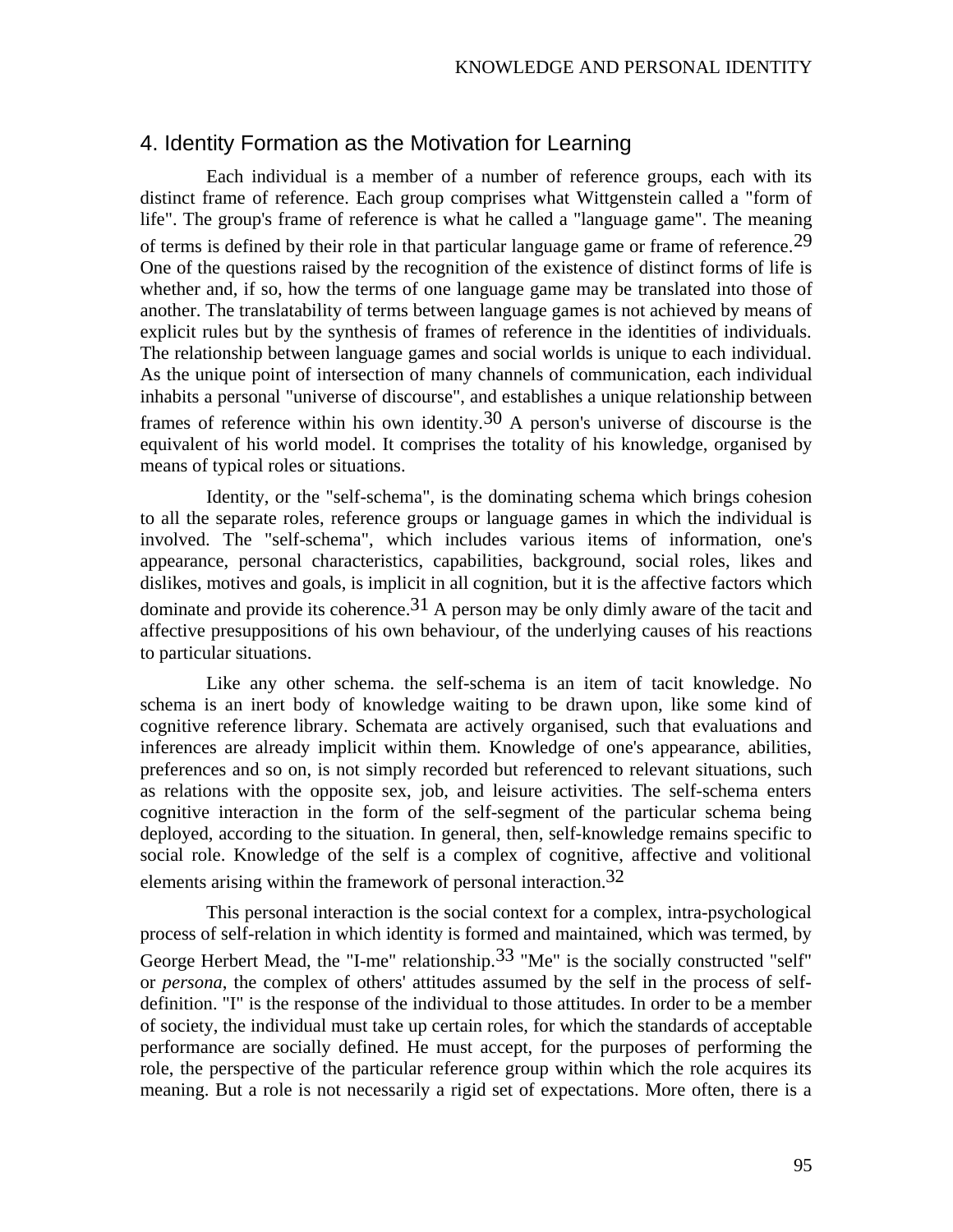continuum of acceptable responses. The waiter may be friendly or formal, the committee chairman authoritarian or democratic, the teacher strict or easy-going, the father aloof or involved. By selecting a particular response, an individual not only takes but simultaneously makes a role. The decision as to how to play the role is that of the "I". Role-taking is a practical example of the response of the "I" to the socially organised "me". A person is "I" and "me" in relationship.<sup>34</sup>

The "I-me" relationship is essentially an evaluative relationship. The "I" evaluates the social self expressed in the "me" and responds accordingly. The way in which a role is taken up expresses an evaluation of the role. We may identify with it wholeheartedly or attempt to distance ourselves from it as a necessary but distasteful part of social obligation. The "I-me" relationship is an expression of self-evaluation. It is as if the presence of others automatically calls out an evaluation of oneself. Since the "generalised other" is an ever-present feature, at least of adult life, self-evaluation is potentially continuous and all-pervasive.35

It is this evaluative relationship, lying at the heart of self-relation, which is the matrix of the learning process. The two related aspects of learning are the development of a psychological world-view or world-model and the formation of identity or a self-model. Of these two related aspects it is the formation and maintenance of identity which acts as the principal motivating factor in learning. The priority of the maintenance of selfesteem, or evaluative coherence, has been illustrated from the study of attitudes.  $36$ Attitudes are affectively organised schemata, which unify cognitions of a given aspect of experience by means of an evaluative gestalt. They are, moreover, resistant to change, and the source of this resistance lies in the need to maintain and defend identity. The flexibility of a person's psychological world-model, his ability to learn, depends on the degree to which his identity is capable of change and readjustment. If the accommodation of new information requires an adjustment of identity which is regarded as too costly to evaluative coherence, the new information may be rejected or distorted.<sup>37</sup>

Another example of the influence of self-worth and the priority given to its defence is given by Richard Ecker in his account of the sources of stress.38 Stress, he contends, is not directly caused by circumstances but indirectly, by the person's interpretation of the circumstances. When a person interprets a particular situation as likely to cause a threat to his stability or self-worth the result is a stress response, in which the body prepares itself to combat the imagined threat. The reason for the faulty interpretation which gives rise to the stress response is the perceived threat to conditions which the person believes, either consciously or unconsciously, to be necessary to selfesteem. Such a condition is most often the need to maintain the control of an interpersonal situation. Very frequently, it will be the attainment of a standard of achievement necessary for positive self-evaluation. The way to avoid stress, Ecker contends, is to identify the condition for self-worth which is the source of the faulty perception of the situation and seek to change or remove it. Ecker's account of stress is an example of the fundamentally affective nature of the "me" or self-schema and an indication of the deep level of personality at which the "I-me" relation takes place.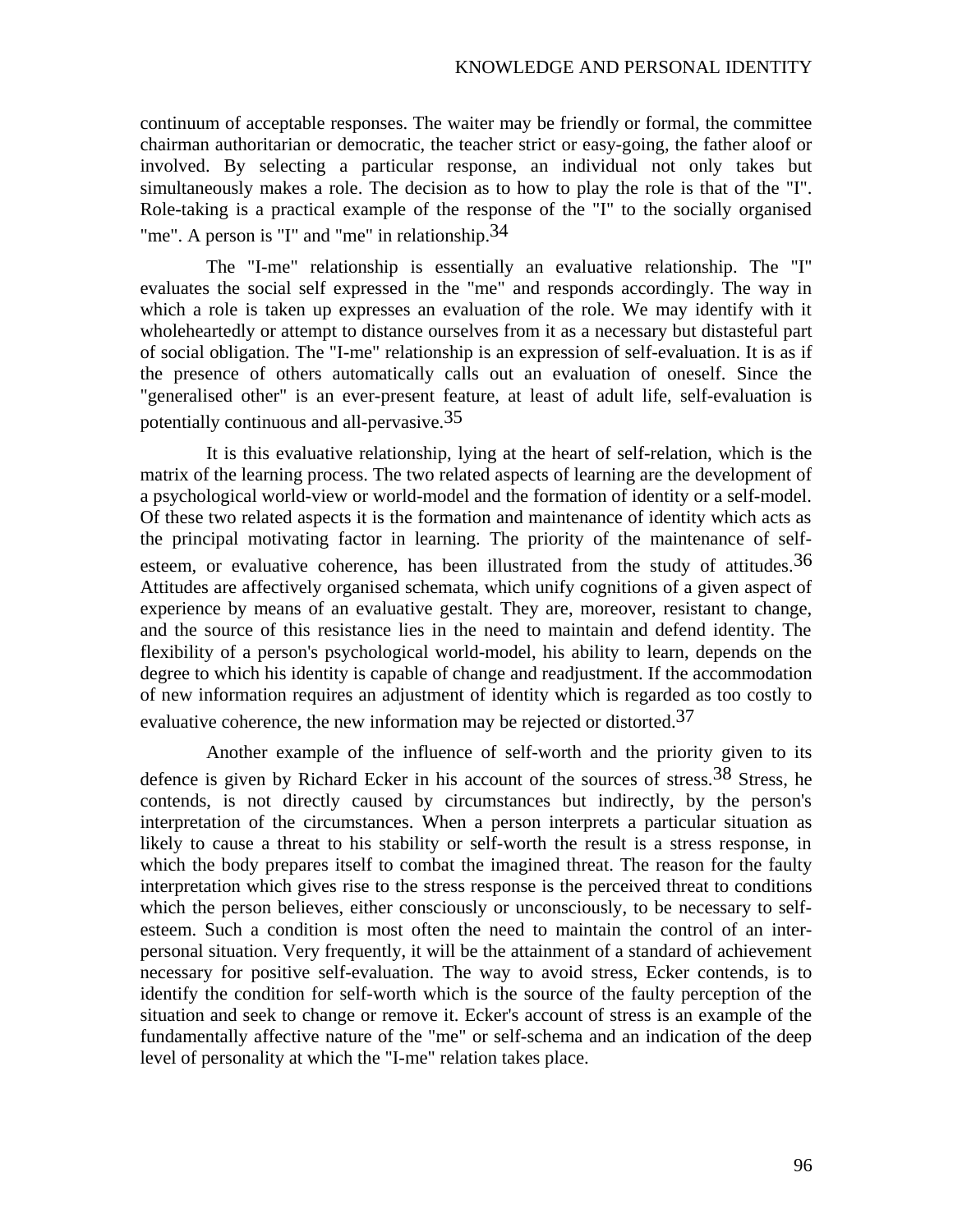A particularly good example of the relation between learning and identity formation is the case of bereavement. The bereaved person, particularly the bereaved spouse, has lost a part of his or her identity with the death of the partner. In the months which follow, a great deal of what Colin Murray Parkes calls "grief-work" must take place, by means of which the bereaved person readjusts to life on their own by recovering those aspects of identity lost with bereavement. The bereaved wife may have to take on the role of bread-winner, learn to drive a car, fill in tax forms and provide as much as possible of what her children now lack in the absence of a father. All these learning tasks contribute to and arise from the need to discover a new identity - both socially, in regaining a satisfactory complex of roles in society, and psychologically, in learning to do without the support of friend, provider and sexual partner. The loss of a partner is, moreover, only one type of bereavement. Other kinds of loss, including the loss of a limb, the loss of a job and moving house, require similar responses. The learning of new skills, new roles and new identity is interwoven.39

The influence of identity formation can be seen most clearly in the difference between adults and children in regard to learning. Children typically learn much faster and more efficiently than do adults, a finding which has puzzled many researchers. Most children acquire their first language quickly and naturally at a very early age, and yet the ability to speak a language is so complex that it defies analysis. Throughout their schooling, children continue to learn quickly, but with the arrival of adolescence, many begin to display a marked reluctance to learn, and a questioning of the value of the information offered them. Although adults, especially those in occupations which require them to do so, may continue to learn throughout their lives, many fail to do so. Their learning becomes predominantly task-related, limited to what is necessary to enable them to fulfil social roles and occupations.  $40$  The reason for these differences between adults and children can readily be seen to be attributable to the difference in regard to identity formation. For children, not only is there an overwhelming need to comprehend the environment in order to cope with it, but the role of learner is part of the identity of a child. A child is willing to learn what parents and teachers tell her she needs to learn, because she defines herself as an aspiring adult, and her goal is to learn to be like them. The adult, however, learns easily only those things required for the maintenance and extension of her identity in those areas clearly seen to be relevant to her. If the demands of occupational advancement or of social role, such as having a baby, make it necessary, learning can be just as quick and efficient as for the child. For both adults and children, the extent of the ability to learn is dependent on the process of identity formation and maintenance.

Identity is more than the formal link between the processes of cognitive and of social interaction. Not only is identity the means of psychological coherence and of social cohesion, it is the formation of identity which is the principle motivating factor in both processes. It is the quest for identity, and the need to maintain and defend identity which gives rise to the learning process. It is not simply that learning and identity formation are two sides of the same coin. It is identity which has the priority.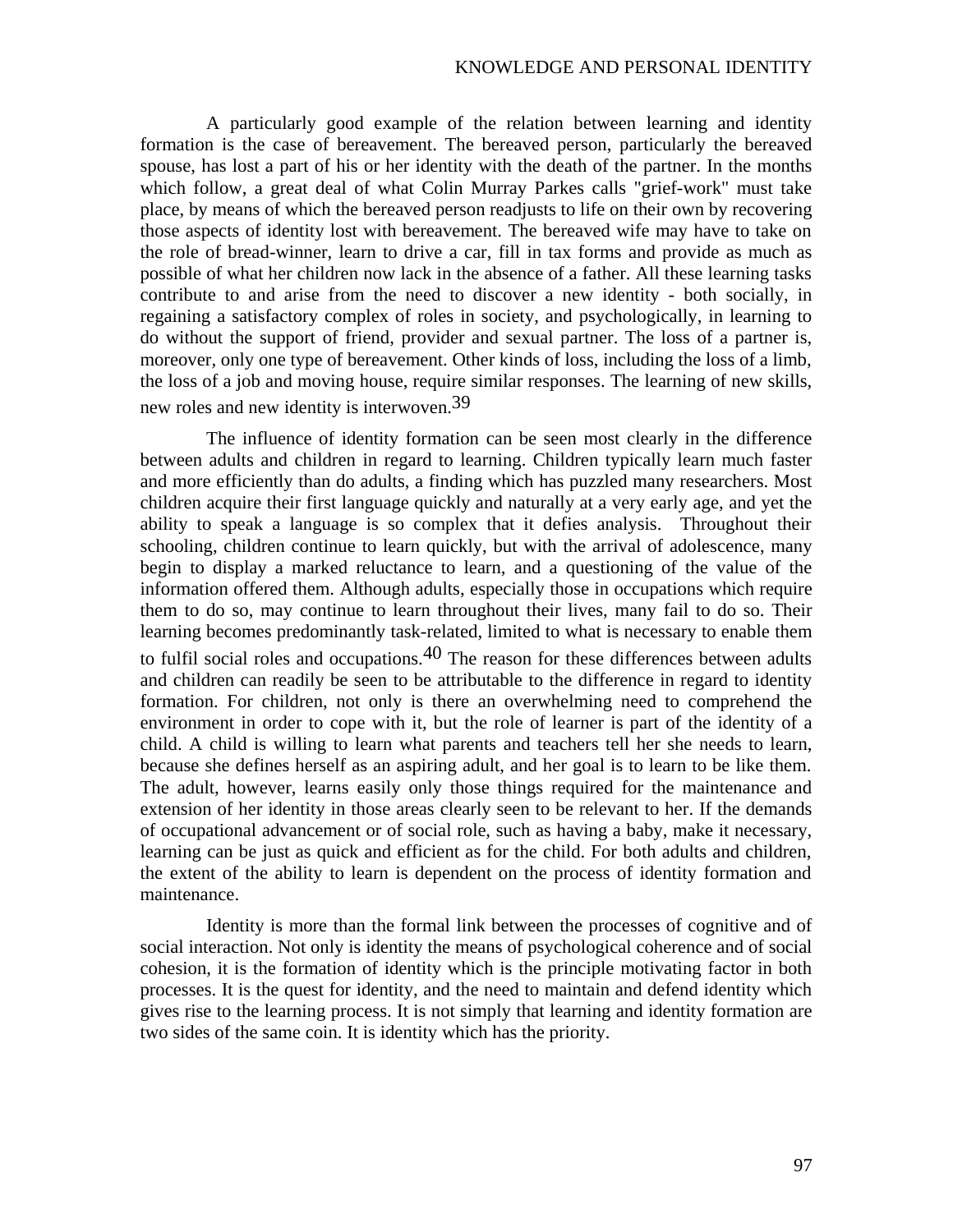## KNOWLEDGE AND PERSONAL IDENTITY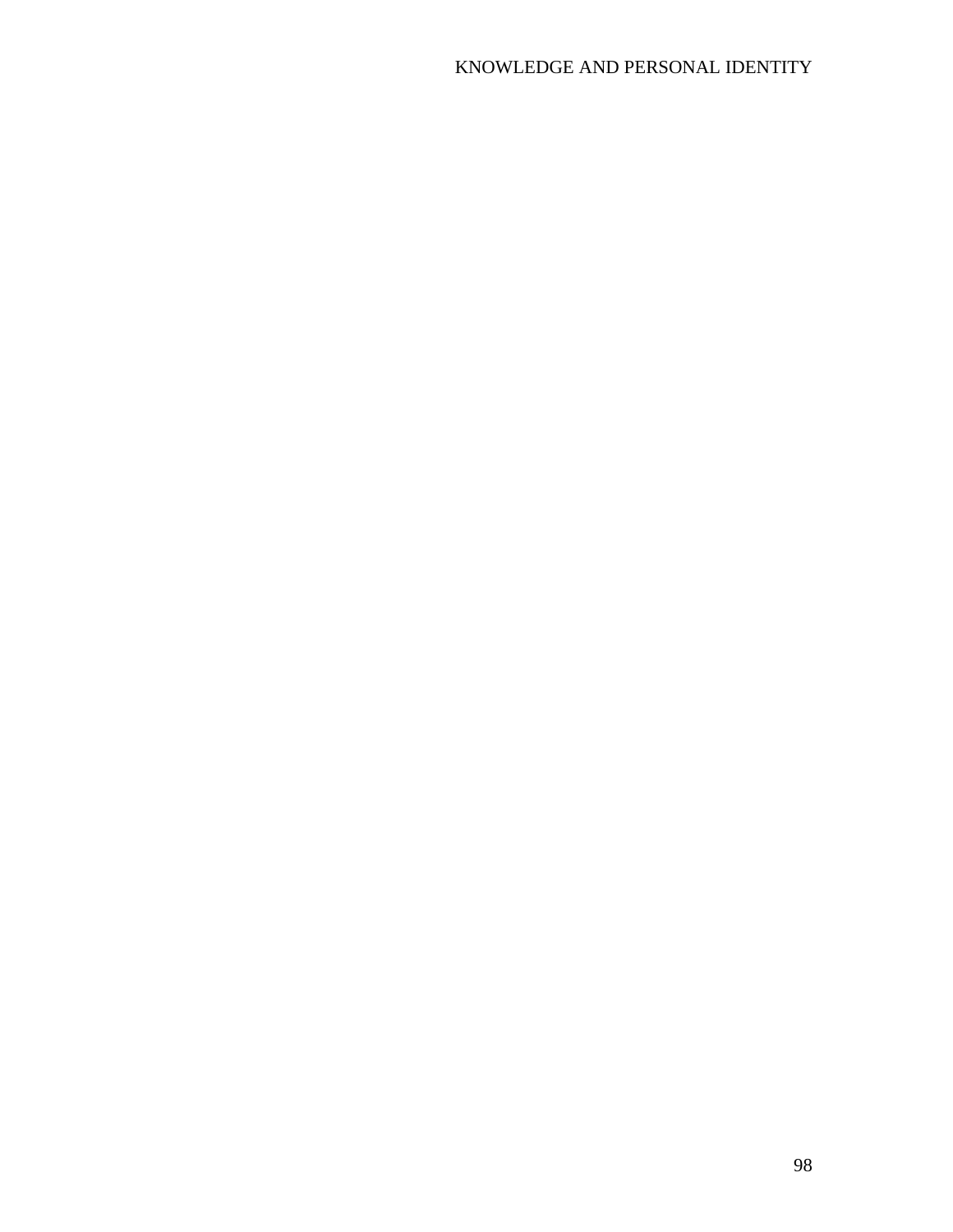# **Notes**

1. *Meaning of Persons,* 1973, p.123.

2. A further example of this point is given by John Wisdom, *Other Minds*, p.225-228. The statement, "A fire is now raging in Fleet Street," means different things to different people, not simply because one observer may be actually in Fleet Street and another in Brighton, but because the memories, fears, goals, purposes and anticipations which provide the context for the impact of this fire on each one, will also be different. There is no single, "objective" meaning, valid for all observers, regardless of context or standpoint. The nearest we can come to this is the agreed definition of the context of a given statement.

3. See above, p.25f.

4. There is a tendency among educationists and child psychologists to treat Piaget simply as a theorist of child development. In fact, Piaget's interest was very much broader. He believed that there was an equivalence of "structure" underlying the realms of mathematics, physics, biology and psychology. Piaget intended the study of the "structures" of psychological development as the key to an overall theory of evolution. These broader theoretical assumptions underlie his approach to research with young children, the design of the experiments, their interpretation and Piaget's confidence in the cultural universality of results obtained with middle-class Swiss school-children. Since the mid-1970s, the shortcomings in Piaget's theory and method have increasingly been exposed, and a shift of the pendulum away from his version of "cognitive development" has begun. See M.Donaldson, *Children's Minds;* Long, McCrary and Ackerman, "Adult Cognition" p.3-18; Piaget, "Intellectual Evolution", p.1-12; Siegel and Brainerd, *Alternatives to Piaget;* Mussen (ed.), *Carmichael's Manual of Child Psychology* (4th.edition)

5. "Egocentrism" is also a stage in Piaget's account of the moral development of children. It lasts roughly between the ages of 3 and 5, and is characterised by a tendency to play games with and for oneself, to make up rules to suit oneself alone and the lack of a clear concept of an eventual winner. There is no co-ordination of interests with others. Other children and adults act as stimulus to activity, but not as partners. Most of these observations are incorporated in alternative accounts of social development in childhood. Piagetian structural development is by no means necessary as an explanation. The experiments recorded by Donaldson, *Children's Minds,* show clearly the ability of children to understand the point of view of another.

- 6. Piaget, *The Child's Conception of Space,* p.210f.
- 7. Donaldson, *op.cit.,* p.19-25.
- 8. Macnamara, "Language and Learning", p.1-13; Bruner, "Ontogenesis", p.1-19.
- 9. Vygotsky, *Thought and Language,* p.103-105; *Mind in Society,* p.84-91.
- 10. *Thought and Language,* p.82-118.
- 11. *ibid.,* p.45-51; *Mind in Society,* p.57.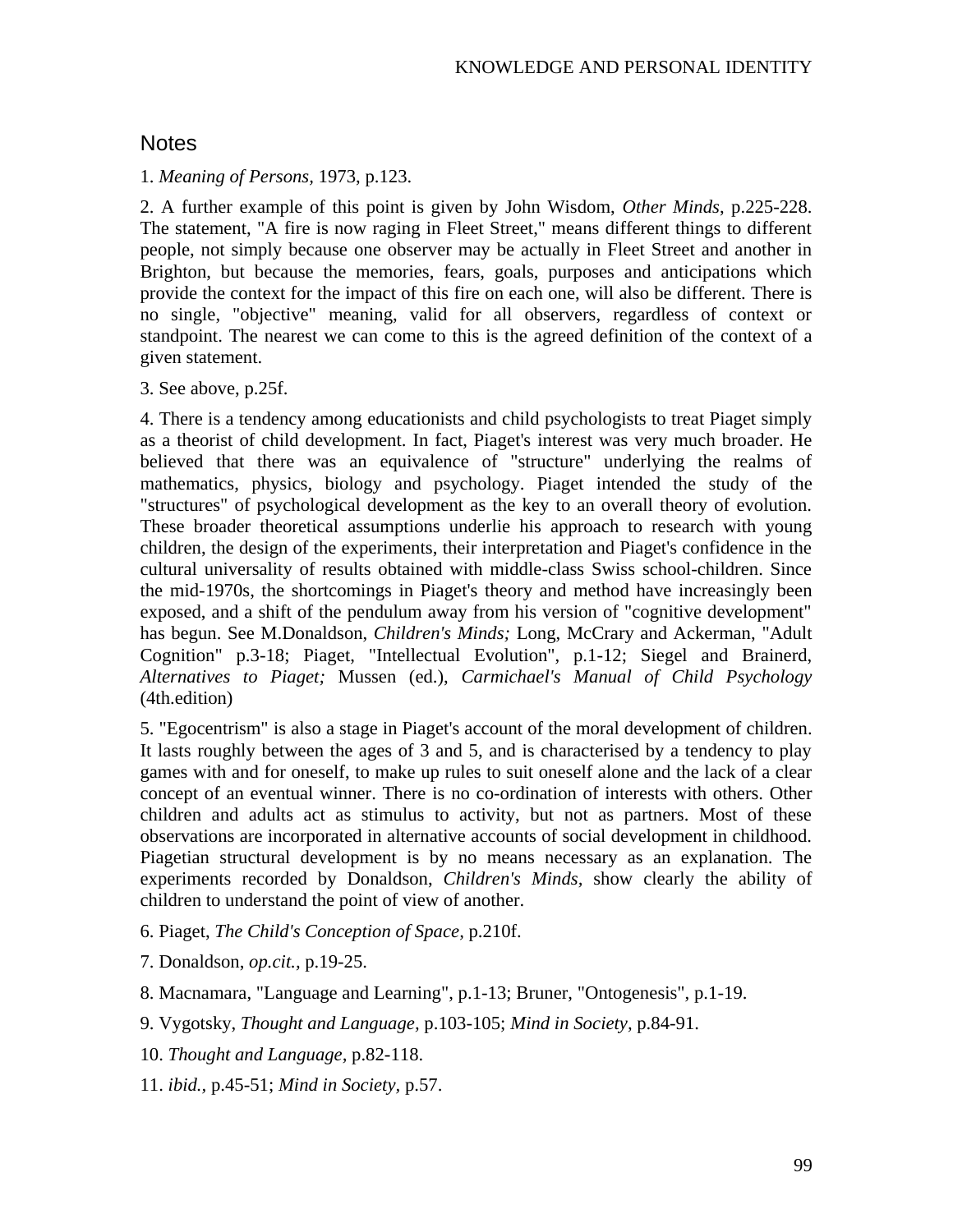12. Wertsch, "Social Interaction", p.1-22.

13. John Hull draws attention to the need for Christian educationists to recognise the truth of Sigmund Freud's central proposition, that religious images and concepts develop from the experiences and conflicts of early childhood. The adult believer brings with him to the understanding of his faith a set of images deriving from childhood. Part of the work of adulthood is to understand and to cope with these childhood images. (Hull, *Christian Adults,* p.150f.)

14. Brim and Wheeler, *Socialisation after Childhood,* p.16.

15. *op.cit.,* p.24-27.

16. See Gillespie, *Conversion,* p.187f.

17. Erikson, *Life Cycle,* p.55-65.

18. *ibid.,* p.52-55.

19. Tournier, *Meaning of Persons,* p.122-138.

20. Erikson, *op.cit.,* p.65-69; *Insight,* p.118-120.

21. *Life Cycle,* p.88-94, 110-121.

22. A.Strauss, "Transformations of Identity", *Human Behaviour,* ed.Rose, p.63-85.

23. A.Bandura, "Social Learning Theory of Identificatory Processes", *Handbook of Socialisation Theory,* ed.Goslin, p.213-262.

24. R.Lippitt, "Improving the Socialisation Process", *Socialisation and Society,* ed.Clausen, p.345-348.

25. Mead, *op.cit.,* p.149-160.

26. For an introduction to the theory of reference groups, see T.Shibutani, "Reference Groups and Social Control", Rose, *op.cit.,* p.128-147. For the general theoretical background, see Rose, "A Systematic Summary of Symbolic Interaction Theory", same volume, p.3-19.

27. See above, chapter 1, note 10, for a description of a particularly specialised reference group, a scientific community.

28. Brim and Wheeler, *op.cit.,* p.24-33.

The theory of reference groups provides the sociological complement to Festinger's observations on the influence of relationships in cognitive dissonance. A highly valued cognition shared by a highly valued other is relatively secure. A highly valued cognition not shared by a highly valued other introduces potential dissonance. (*Cognitive Dissonance,* p.177-259) See also p.246-259 and *When Prophecy Fails*, for an account by Festinger and his associates of the "flying saucer" sect given as an example of the interdependence of beliefs and social support.

29. Wittgenstein, *Philosophical Investigations,* II.xi, p.220f.

30. Shibutani, *op.cit*., p.134-138; Mead, *op.cit.,* p.253-260.

31. Schlenker, "Actions into Attitudes", p.194-195.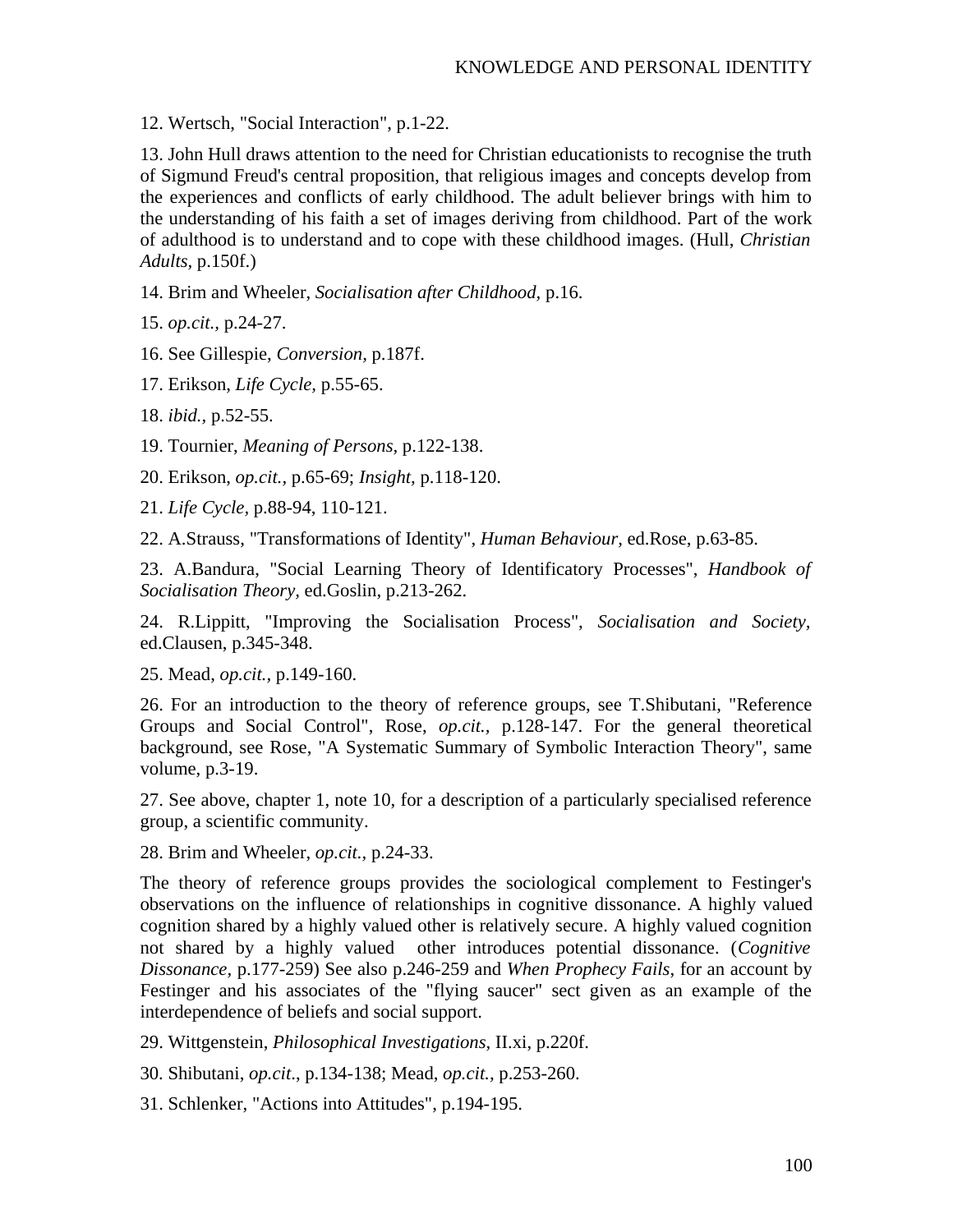32. The self cannot become an object of experience without being severed from its roots in experience, the form of which is interaction. This accounts for the perplexity expressed by David Hume.

"There are some philosophers," he writes, "who imagine we are every moment intimately conscious of what we call our SELF...For my part, when I enter most intimately into what I call *myself*, I always stumble on some particular perception or other, of heat or cold, light or shade, love or hatred, pain or pleasure. I never can catch *myself* at any time without a perception, and never can observe anything but the perception...If anyone upon serious and unprejudiced reflection, thinks he has a different notion of *himself*, I must confess I can no longer reason with him...He may, perhaps, perceive something simple and continu'd which he calls himself; tho' I am certain there is no such principle in me. But setting aside such metaphysicians of this kind, I may venture to affirm of the rest of mankind, that they are *nothing but a bundle or collection of different perceptions*, which succeed each other with an inconceivable rapidity, and are in a perpetual flux and movement."(*Treatise,* vol I, p.238-239)

The denial of any reality to the self or subject follows from Hume's characterisation of perception as passive reception. Although he is at pains to make this denial appear empirically based, it is, in fact analytical. It is required by a philosophical standpoint which denies any active involvement in perception. The self, however, is not to be looked for as an object. It cannot be isolated from the process of self-relation within which it arises.

33. Mead, *Mind, Self and Society,* p.xxiv, 173-178, 200-213, 331-335. Mead's theory forms the basis of the approach of symbolic interactionism, and is implicit in other approaches to social psychology.

34. R.H.Turner, "Role-Taking: Process v. Conformity", *Behaviour,* ed.Rose, p.20-40.

Even complete identification with a particular role may not be quite so "inauthentic" as Jean-Paul Sartre, for example, seems to think. There could not be a much greater difference in standards of role-performance between, say, a British waiter and an American one. Part of the problem with existentialism is that it sets the social self and the personal self in opposition instead of mutual interaction. Social self and personal self, *personage* and person, are distinct, but bound together. "Me" is created by "I", and "I" responds to "me". Tournier, *Meaning of Persons,* p.7f.

35. Schlenker, "Actions into Attitudes", p.197-199; *Impression Management,* p.18-22, 69-75. The theory of impression management is based on the control of identity images in the presence of others through the presentation of self, whether conscious or unconscious. It assumes a basic need to maintain and defend self-esteem.

Another important account of the status of the self is that given by Gordon Allport. Asking the question, "Is the Concept of Self Necessary?", Allport came to the conclusion that the "self" is best described as *proprium*. The components of Allport's *proprium* include bodily sense, identity (in the sense of continuity over time), rational process, self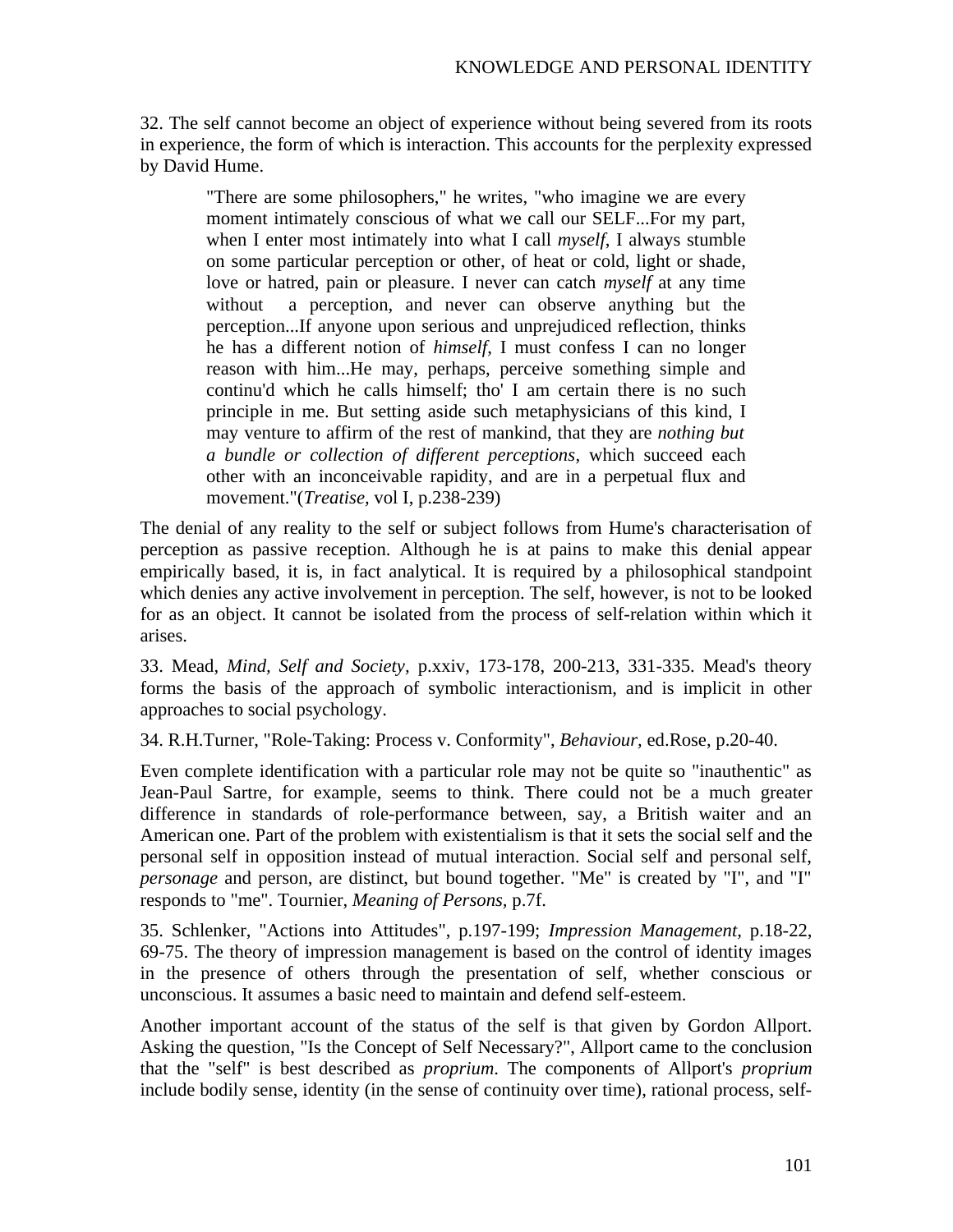image, ego-enhancement, ego-extension, that is the sense of ownership of those things, possessions goals and people, that we particularly love, and "propriate striving", similar to what Maslow calls self-actualisation. (*Becoming,* p.36-56, esp. p.39-41) The *proprium* is the region which is "peculiarly ours". It is the region of matters of *importance* to us as distinct from matters of fact, the kind of thing we keep inside the boundary which distinguishes us from other people. The *proprium* is the source of salience, of attitudes, goals and purposes. Within the boundary, it is evaluation which provides the sense of unity and integrity, and self-esteem the paramount requirement for the maintenance of that integrity. In his original presentation, Allport included "the knower" as an aspect of the *proprium*. When the essay was reprinted in 1968, he explained in a preface that he had changed his mind on this point. Of the other aspects, he commented,

All these functions can be, and are, objects of knowledge. In this sense they comprise what James called the "empirical me"...But the nature of "the knower" - the process of knowing that we know - is still elusive, and is not itself an object of knowledge...Hence, in my book *Pattern and Growth in Personality* I have separated the problem of the knower (and consigned it to philosophy)...

(Gordon and Gergen, p.25)

36. See above, p.102-105.

37. See also p.101 on cognitive dissonance. As an explanation of behaviour, cognitive dissonance theory also relies on the assumption that self-related premises form the context in which dissonance arises.

38. Ecker, *Stress Myth.*

39. Parkes, *Bereavement.*

40. See Knowles, *Modern Practice*, especially Exhibit 4, p.43-44.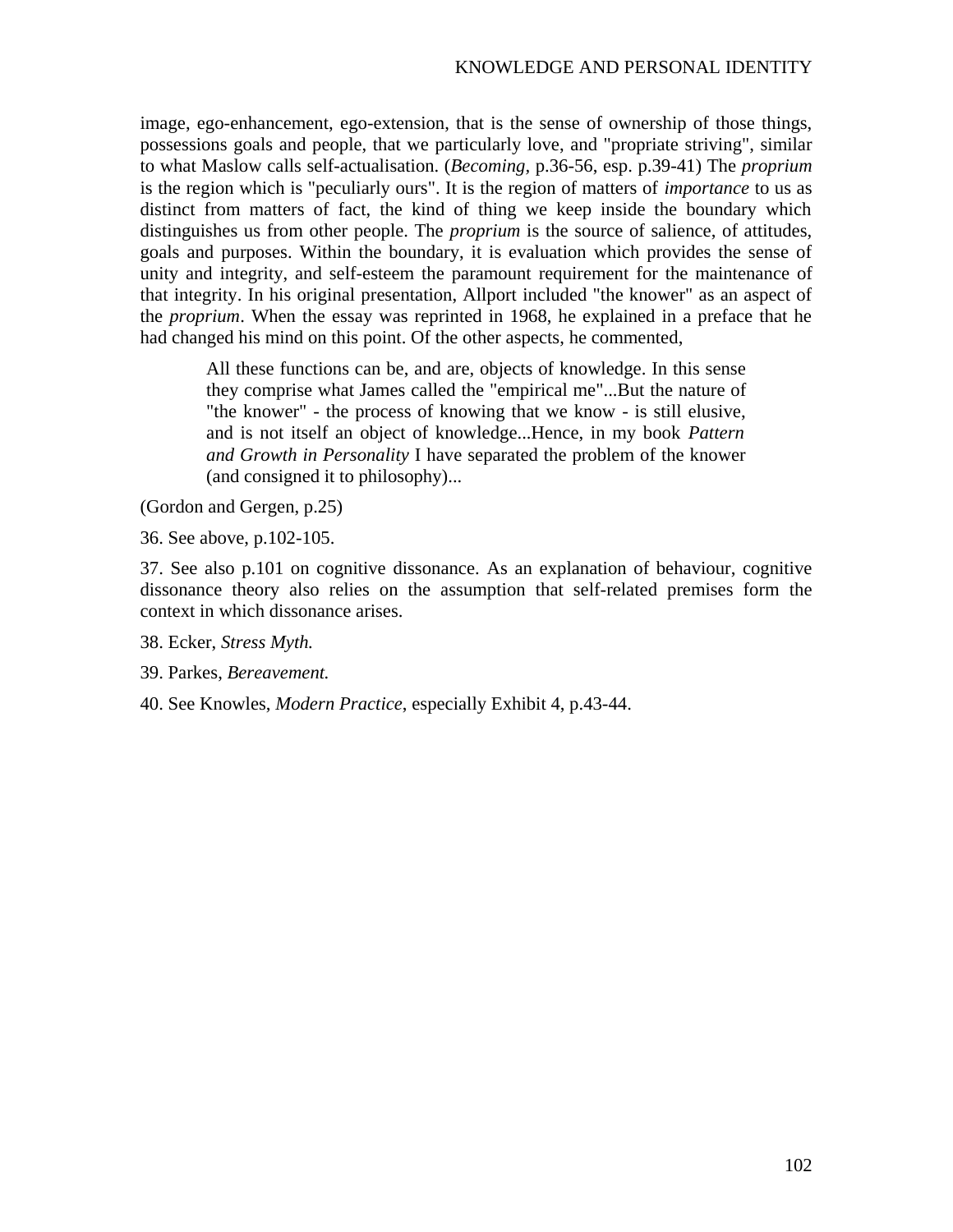#### KNOWLEDGE AND PERSONAL IDENTITY

# **CHAPTER FIVE**

### Human Autonomy in the Process of Revelation

The best of workmen decided that that to which nothing of its very own could be given should be, in composite fashion given, whatsoever had belonged individually to each and everything. Therefore, he took up man, a work of indeterminate form; and placing him at the midpoint of the world, he spoke to him as follows: "We have given thee, Adam, no fixed seat, no form of thy very own, no gift peculiarly thine, that thou mayest feel as thine own, possess as thine own seat, the form, the gifts which thou shalt desire...Thou, like a judge appointed for being honourable, art the moulder and maker of thyself; thou mayest sculpt thyself into whatever shape thou dost prefer. Thou canst grow downwards into the lower natures which are brutes. Thou canst again grow upward from thy soul's reason into higher natures which are divine.

*Pico della Mirandola1*

Whoever I am, Thou knowest, O God, I am thine!

*Dietrich Bonhoeffer2*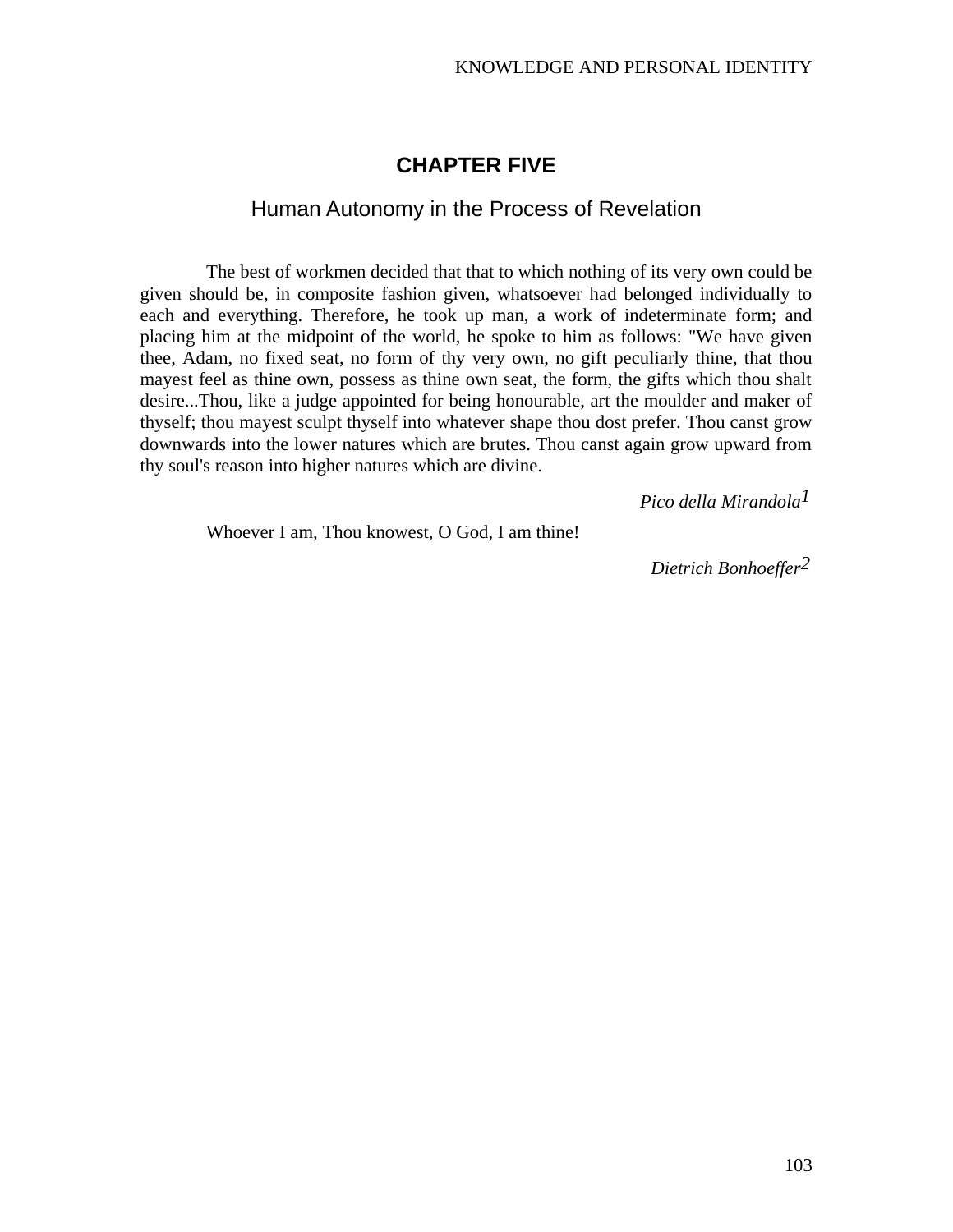## 1. The Image of God

In the previous three chapters the mechanisms of the learning process have been explored. The question now to be attempted is the relation between these and the processes by which revelation is received. Is there a continuity between learning and the reception of revelation or a discontinuity? Are the cognitive processes used in comprehending and responding to revelation those of natural human learning or does the discontinuity between the natural and the supernatural or between sinful men and women and a holy God necessitate some altogether different means of understanding?

The account of learning requires for its coherence an overall theoretical framework consisting of an "image of man" or explanation of the fundamental nature of human beings. If the study of learning is to be related to that of revelation, then the anthropology by which it is undergirded must be theologically justified. Two aspects of this anthropology are particularly relevant:

a) The image of the learner.

This includes a definition of the form of knowledge, as well as a description of the way knowledge, skills and attitudes are acquired and developed. It involves, in particular, an account of the sources of motivation which control and direct the orientation to learning.

b) An account of men and women as receivers of revelation.

This includes the definition of revelation and its relation to philosophical accounts of man, his significance, destiny etc. It involves an account of the possibility of knowledge of transcendent reality. But its most important element is an account of the relationship between God and mankind within which divine communication may be understood to take place.

Each of the others having been dealt with, it is the last and most important of these elements which forms the subject for this chapter.

It is only comparatively recently that theological anthropology has become a subject in its own right. Discussion of "human nature" has always been implicitly an element in the understanding of the nature of sin or "fallenness", of the nature of the redemption available in Christ and of the destiny to which human beings are called. But in the second half of this century it is increasingly recognised that anthropology holds the key to theology. With the abandonment of the cosmological approach to God, the belief in the possibility of using the creation as the starting point for the interpretation of the divine nature and attributes, the anthropological approach, the starting point from the question of human nature, has had to bear increasing philosophical weight.<sup>3</sup> Moreover, as David Jenkins maintained, in a world which is everywhere threatened by depersonalisation, concern with the nature and significance of persons has tended to move towards the top of the theological agenda.<sup>4</sup>

The most important Biblical statement on the nature of humanity is to be found in the account of divine creation in Genesis 1, particularly verses 26-28: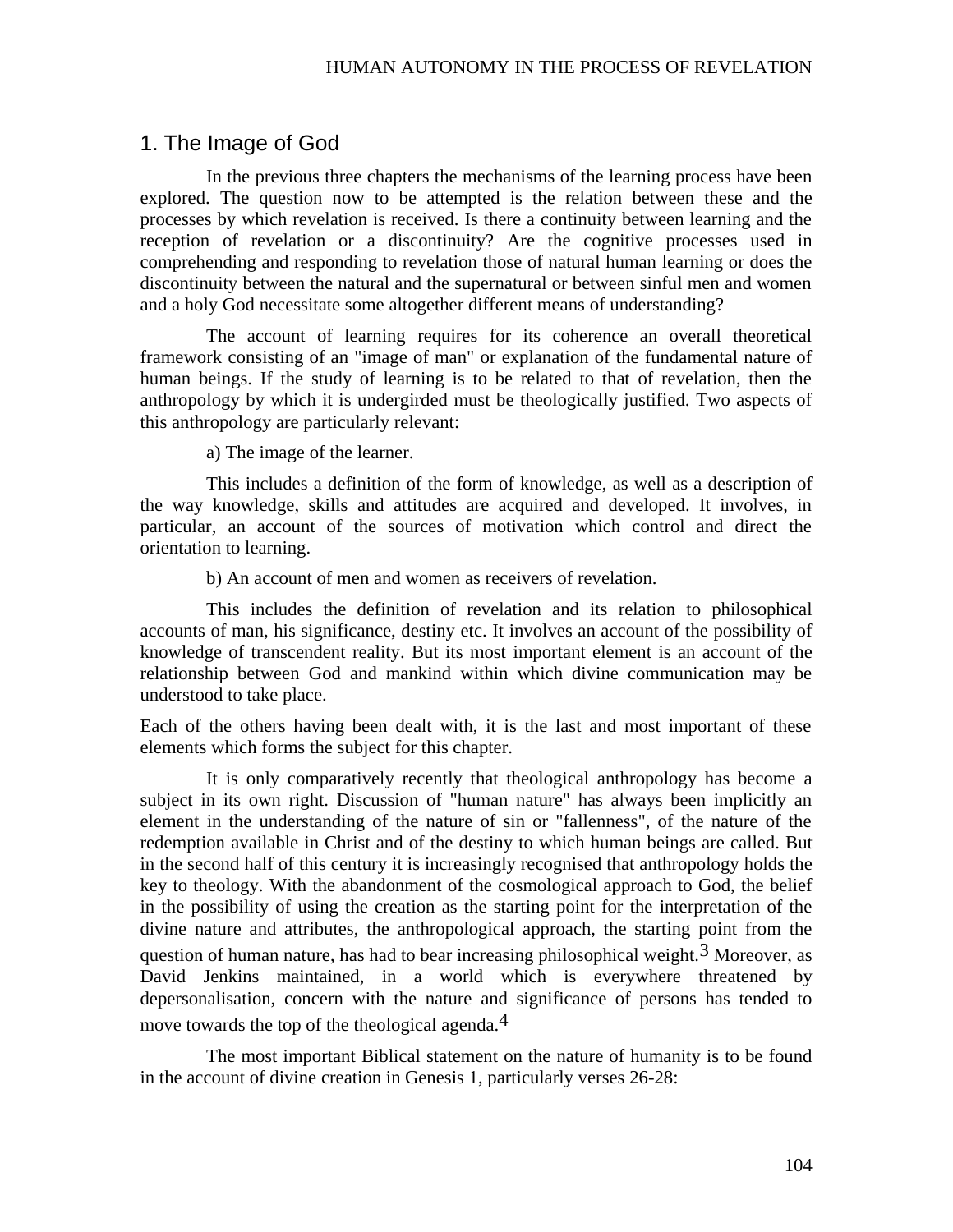Then God said, "Let us make man in our image, after our likeness; and let them have dominion over the fish of the sea, and over the birds of the air, and over the cattle, and over all the earth, and over every creeping thing that creeps upon the earth." So God created man in his own image, in the image of God he created him; male and female he created them. And God blessed them, and said to them, "Be fruitful and multiply, and fill the earth and subdue it, and have dominion over the fish of the sea and over the birds of the air and over every living thing that moves upon the earth."

The statement that men and women are created "in the image of God" is repeated twice more. Genesis 5:3 implies in addition that Adam passed on the "image" to his son through the normal processes of biological descent, and Genesis 9:5-6 reaffirms the dignity that goes with the possession of the image in its prohibition of murder on these grounds. Both these passages clearly imply that the possession and transmission of the image survived the Fall, that the image of God in mankind is not eradicated by human sinfulness.<sup>5</sup>

Although these passages in Genesis, all three from the Priestly source, are the only references in the Old Testament to the image of God, it is clear that what they convey is of great importance. They sum up an evaluation of human nature which is everywhere implicit in the other literature, and which, most significantly, is taken up in the New Testament to express the significance of the Incarnation of Jesus Christ.<sup>6</sup> It is not clear from these passages, however, in what precisely the image of God in humankind consists. Its significance is everywhere assumed, but nowhere explained. The best that can be achieved is to attempt to infer from the context what it is to which the "image" refers. Thus, several possibilities have been suggested.

a) It is assumed, in modern discussions, that the words "image" and "likeness", in Hebrew, *selem* and *demut*, are to be taken as poetical parallels, amplifying and explaining one another. This being so, the term *selem* refers to a physical, plastic image, while *demut* means predominantly abstract "appearance" or "similarity". Commentators have taken these terms to imply that it is the whole person, including the physical nature which represents the image of God, and not some particular aspect. This is reinforced by the insistence that throughout the Old Testament, a person is understood as a spiritualpsychological-physical unity.7

b) In the Ancient Near East, it was the king who was regarded as the earthly representative or image of God. By the application of this phrase to all mankind, the human role as God's agent in creation is stressed. The Genesis account twice links the creation of humanity in God's image intimately with their commission to have dominion over the world and everything in it. If the human vocation to rule over creation is not included in the image, it is at the very least implied by it.<sup>8</sup>

c) Karl Barth believed that the significance of the image was explained by the words, "Male and female he created them." These words, he argued, were to be taken as exegesis of the previous statement. That the existence of men and women in community or encounter is to be taken as essential to their being is suggested also by the words of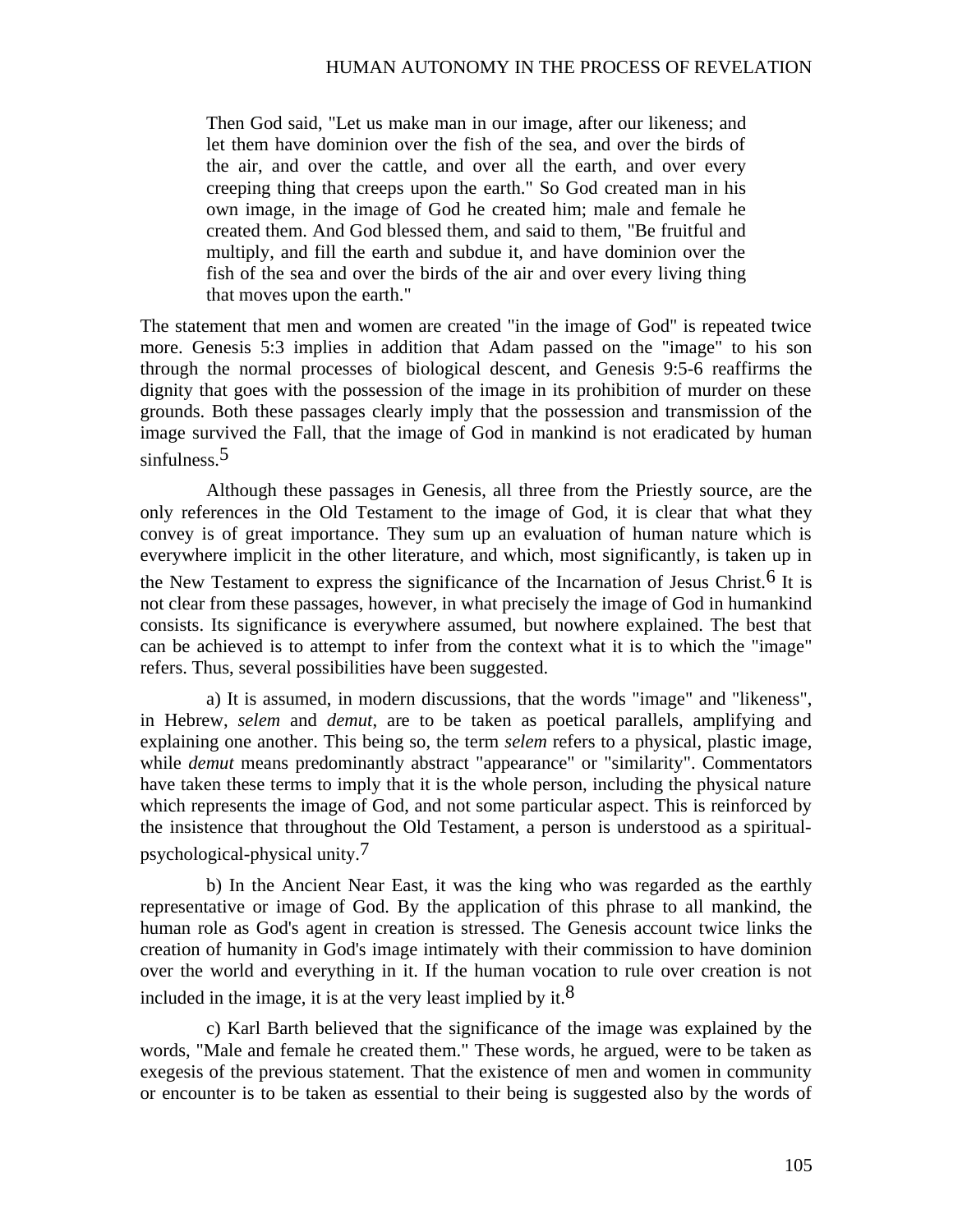God at this point, "Let *us* create..." The male-female relationship, Barth believed, was the archetypal encounter and the basis of all the other "I-Thou" relationships of which human life is constituted.<sup>9</sup>

Each of these suggestions expresses an important aspect of Biblical anthropology, but the significance of the use of the phrase, "image of God" as a description of mankind's essential nature lies in another direction. It suggests not only that human beings reflect the nature of God, but that the nature of human beings is to be known only in the light of the nature of God himself. There can be no knowledge of mankind's real nature without a corresponding revelation of the nature of God. Thus, the very fact that the human being is described as God's image reinforces the conclusion of an earlier section that the point of entry of divine revelation into human knowledge is that unknown yet foundational "image of man" which lies behind every person's consciousness of themselves and their world. The effect of revelation, then, is to make sense of what we already know of humankind from experience and reflection, to provide a framework within which to interpret that experience. At the same time, it points to the characteristics of God himself, insofar as they are revealed by his dealings with mankind. The self-revelation of God occurs, in the words of T.F.Torrance, within the "complex situation involving our cognition of the world around us and of ourselves along with it." $10$  Human experience provides the context for the receipt of revelation, as revelation reinterprets human experience.<sup>11</sup>

The content of revelation, it has been argued, is itself an "image of man", a vision of human being in relation to God and a disclosure of the nature of that "image of God" which human beings share. It is received at that level of human cognition at which definitive personal identity is sought, the elusive "I" at the heart of personality. Our conclusion will be that the content of revelation is a Person, Jesus Christ, through whom the image of God is revealed in the course of a human history. The revelation of God in Jesus Christ has three aspects:

- a) His life, death and resurrection.
- b) The historical context in which they took place. The Old Testament as the history of Israel provides the categories for understanding the significance of Christ.
- c) The outpouring of the Holy Spirit, which is a consequence of the exaltation of Christ and enables the contemporary appropriation of the revelation.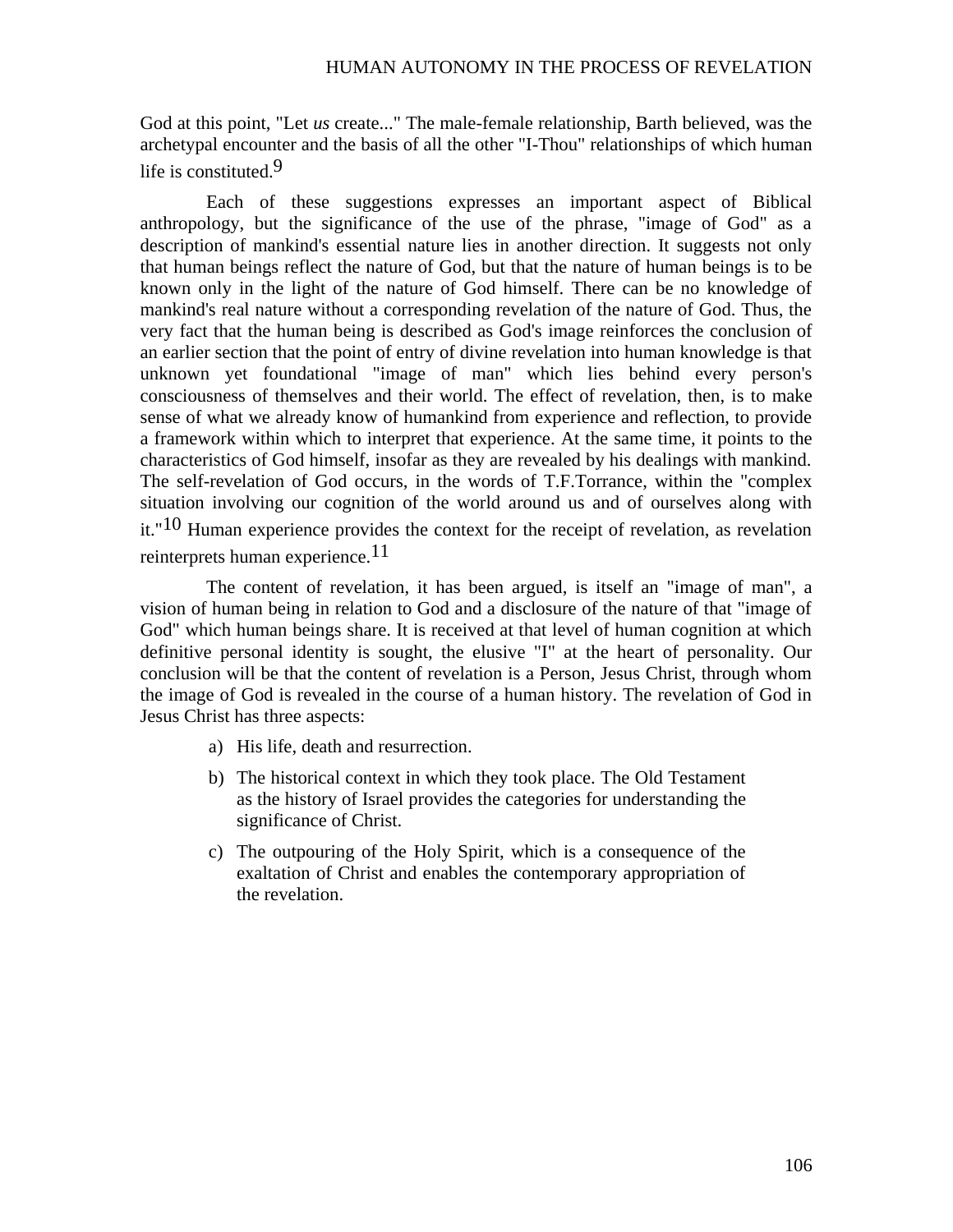### 2. The Elusive Agent

One of the most important aspects of the biblical account of creation is the distinction between mankind and the rest of creation. This distinction goes beyond the vocation to "have dominion" over the animals. It is emphasised by the fact that at the point at which the creation of man is described, the verb *bara,* used exclusively of the divine activity of creation, signifying perhaps creation out of nothing, is reintroduced and solemnly repeated:

So God *created* man in his own image,

in the image of God he *created* him:

male and female he *created* them.

The implication appears to be that there is something distinctive about human beings which is not shared with the rest of creation, including the animals. This uniqueness is expressed by the author of Psalm 8. "Man", he observes is only a creature, hardly significant when compared with the grandeur of, for example, the heavens. Yet it is he who is made "little less than God" and crowned with glory and honour. There is a dignity given to men and women which is not shared with any other creature. The fact that human beings are created in God's image implies that there is something unique and highly significant about mankind, which distinguishes them from the rest of creation.  $^{12}$ 

The first conclusion to be drawn from this distinction between persons and nature is that Christian anthropology rejects the tendency to reductionism of much, if not most, of modern social science. In this context, "reductionism" refers to the assumption, implicit in the "unity of science" hypothesis classically expressed by John Stuart Mill, that the phenomena of human behaviour may properly be explained in the same terms and with reference to the same underlying causes as those of nature.<sup>13</sup> This type of reductionism is philosophically related to the reductionism of empiricism, as expressed in Quine's two dogmas, through the methodological assumption that any meaningful description of human behaviour could, in principle, be verified by appealing to nonproblematic empirical observation.<sup>14</sup> Christian anthropology tends, therefore, to support the "hermeneutical" rather than the reductionist approach to social science, the method of Dilthey and Weber, in which the meaningful level of description of human behaviour is that which takes into account the "agent's point of view" and the correct method of understanding that which is termed, *verstehen*. 15

While the Priestly writer of the first chapter of Genesis makes use of technical, theological terminology in order to preserve the distance between God and his creation, the Yahwistic narrative is not afraid to express the essential distinction between nature and humanity by means of a homely and frankly anthropomorphic description.

Then the LORD God formed man of dust from the ground, and breathed into his nostrils the breath of life; and man became a living being. $16$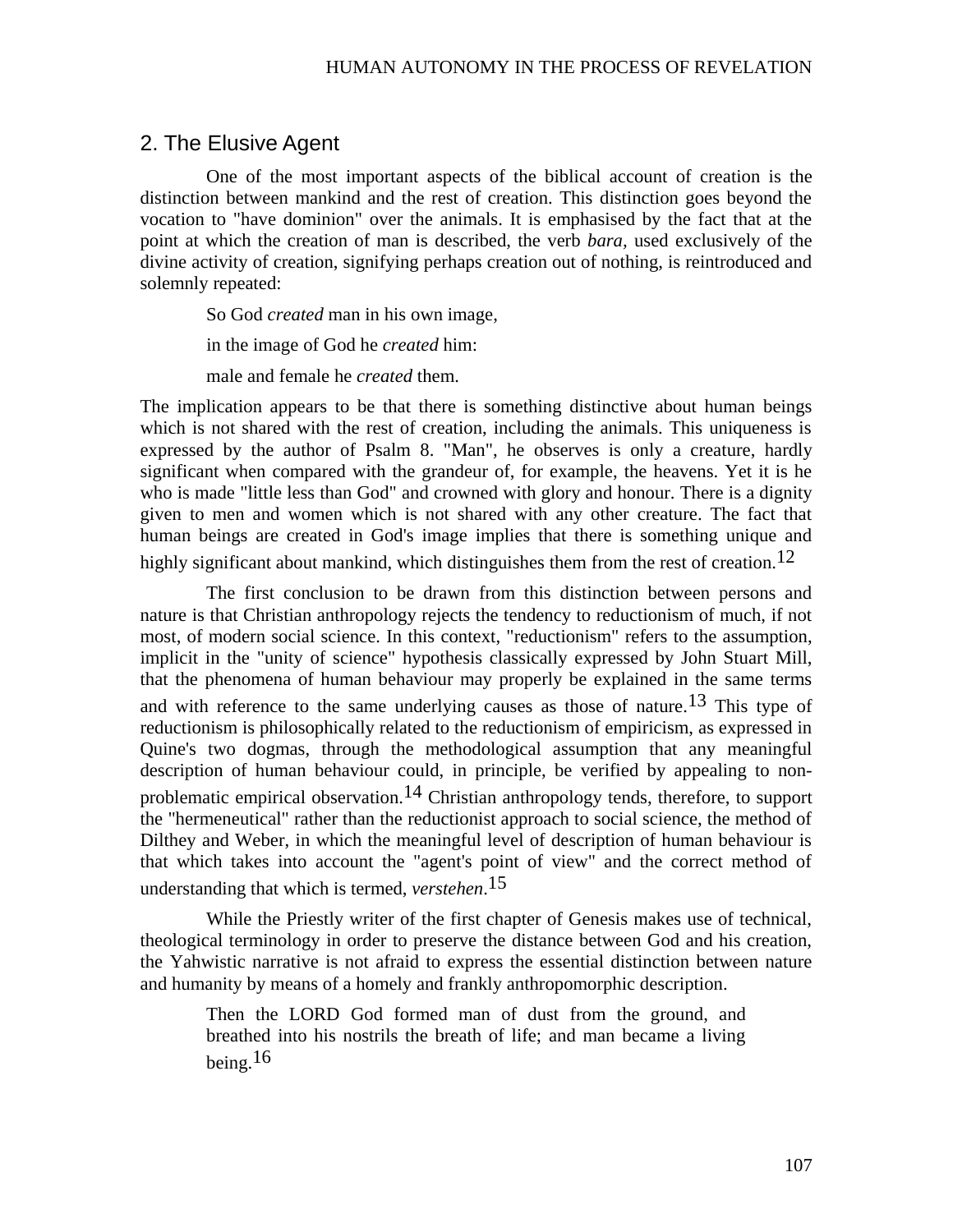In contrast to the beasts of the field and the birds of the air, who are simply formed from the ground,  $17$  the man is not simply thus formed, but receives also the divine breath or *ruach*, with the result that he becomes *nephesh*, a living soul or being. The continuity between persons and nature, expressed here in his creation from dust, as well as the words of judgement on their life uttered on the occasion of his banishment from the garden,  $18$  is not to be ignored. In the last one hundred years we have become more aware than ever before of the extent of what we share with the animals in terms of the instinctive foundations of our behaviour patterns. But the picture in which a person's life or *nephesh* originates with the breath of God points to an essential distinction from nature not shared with the animals, expressed, as in the Priestly account, in the dominion of the man over the animals implied by his naming of them.19

This essential distinction between nature and humankind emerges in the phenomenon of human culture. Whereas for the animal kingdom, the conditions of life are governed directly by their particular ecological niche, for men and women, the environment is mediated by both the creative and interpretative aspects of culture. The distinction is expressed in the phenomenon of human subjectivity, the fact that men and women are conscious of themselves as subjects, which has emerged repeatedly in the investigation of the learning process. Cognitive processes, including perception, comprehension and learning, require the activity of a subject. The subject acts as the interpreter of experience, assimilating information selected for attention to the structures of cognition arising out of previous experience. The existence of subjects creates a logical oddity, referred to by Gilbert Ryle as the "systematic elusiveness" of "I". It is impossible to confine the subjective "I" within tightly defined logical categories.<sup>20</sup> As Ian Ramsey pointed out, the nearest it is possible to come to a definition is to describe the sort of situation in which speaking of "I" makes sense.<sup>21</sup> Despite raising the problem of the "elusiveness" of "I", Ryle attempts to avoid the implication that subjects actually exist as entities distinct from and irreducible to the world which is capable of description. According to Ryle, the use of "I" is an example of a "higher order action" which is a commentary upon, and so refers to, another action. Since the action which is the object of the higher order action must be in the past, the relations between actions and higher order actions is simply one of temporal series. The last act is at any given time the "I". It is unanalysable for the same reason that a diarist cannot record the act of recording the last act in his diary, or a review be its own subject.<sup>22</sup> Ryle's theory may be understood as a logically expressed version of William James's psychological argument that the "I" of experience was nothing more than the stream of thought and not a metaphysical entity.<sup>23</sup>

The logical impossibility of a commentary being about itself is not an adequate reflection of the dimensions of the problem. This impossibility applies only to the level of description or syntax. At the semantic level, every commentary is, implicitly, about itself, because it is presented *as a commentary,* that is within the context of intersubjective convention required for meaningful communication. This context includes a set of conventions irreducible to description, which are simply taken for granted, amongst which is the experience of oneself as the subject of one's actions and judgements. There is a qualitative difference between reflection on a past action and the immediate selfawareness which is present in the act of judgement itself. This difference reflects the fact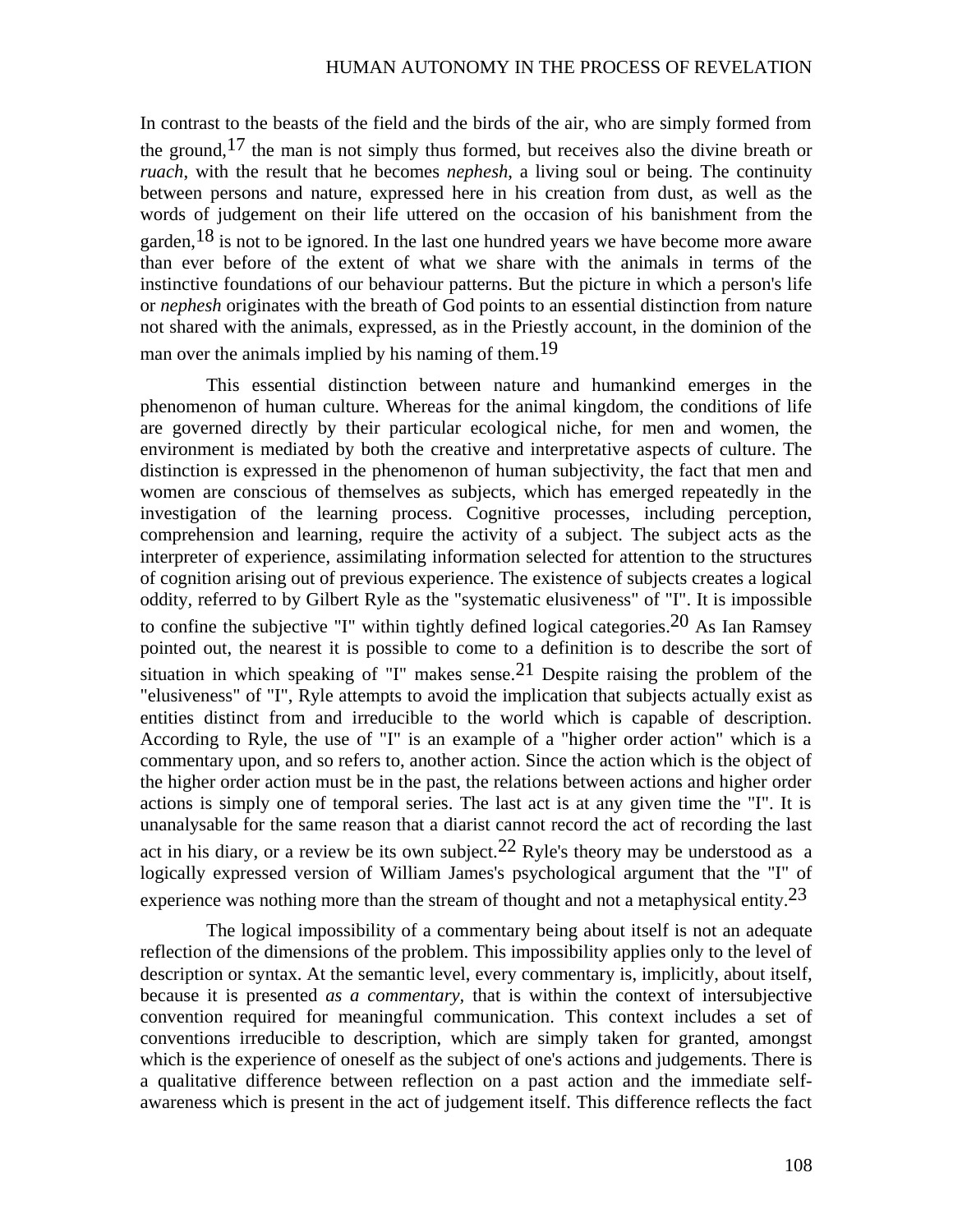that the subject can never become an object, an element of the world available to experience in the same way as other objects. The interpreting subject cannot be directly observed. Its presence is an inference from the process of interpretation.  $24$ 

The peculiar logical status of the subject of cognitive processes is analogous to that of the "I" in the process of self-relation and social interaction in which identity is formed. In the "I-me" relationship, the "I" is the interpreter and evaluator of the self in the multiplicity of its roles and relations. There is, in Erikson's words, a need for a "central organising agency" as creator and maintainer of the self.25 Identity or "self" is that part of the person which Jung called the *persona*, the "mask" which arises as a compromise between the individual and society.26 Paul Tournier calls it the *personage*, which is distinguished from the underlying *person*, or real self.27 The "self" is a social and psychological construct, an abstraction from experience. "Identity", in this sense, is essentially *synthetic* and *provisional*. But the existence of such a synthetic identity seems to demand an underlying "real" self or person, of which identity is the creation. It is the nature of this "I" which is at the root of the problem of identity.

The distinction between human beings and the rest of creation is reflected in a discontinuity in the pattern of explanation appropriate to the natural world due to the presence of the interpreting subject. This discontinuity is expressed in the process of decision. As Aurel Kolnai puts it,

Action is not a 'resultant' of psychic urges, pressures, yearnings, cravings, attractions and repulsions, forces or bents, not an emergent product of motives relevant to its context; rather it is the execution of a decree issued by something like a unitary 'self' or 'ego' or 'sovereign ruler' who consults those motives and is influenced ('inclined', 'pressured', 'instigated' or 'coaxed') by them, but who in its turn is in control of motility and directs its workings.28

As we have observed, the intention of an agent can take the place of a causal factor. Actions are to be distinguished from movements by the fact that they can be seen to result from the intention of an agent translated into purposeful movement by a process of decision. The difference between, "I raise my arm," and "My arm goes up," is precisely the intention of the speaker to raise his arm, which can be said to cause the movement.<sup>29</sup> Advocates of the "unity of science" argue that the "decision" could, in principle, be explained in terms of the natural chain of causation, thus abolishing the need for Kolnai's "'self', 'ego' or 'sovereign ruler'". If this were the case, however, such a decision would, in principle, be predictable from a chain of natural causation. For an agent to predict a decision would involve consulting not the motive from which he expects to be acting at the time concerned, but the causes he predicts to be operating upon him. This is to blur the distinction between the theoretical and the practical, to reduce all meaningful explanation to verifiable description in the same way as logical positivism. Faced with the necessity of action, the agent does not attempt to estimate the relative valency of causal factors, but consults his motives and decides. This is what is meant by saying that motives influence but do not compel.30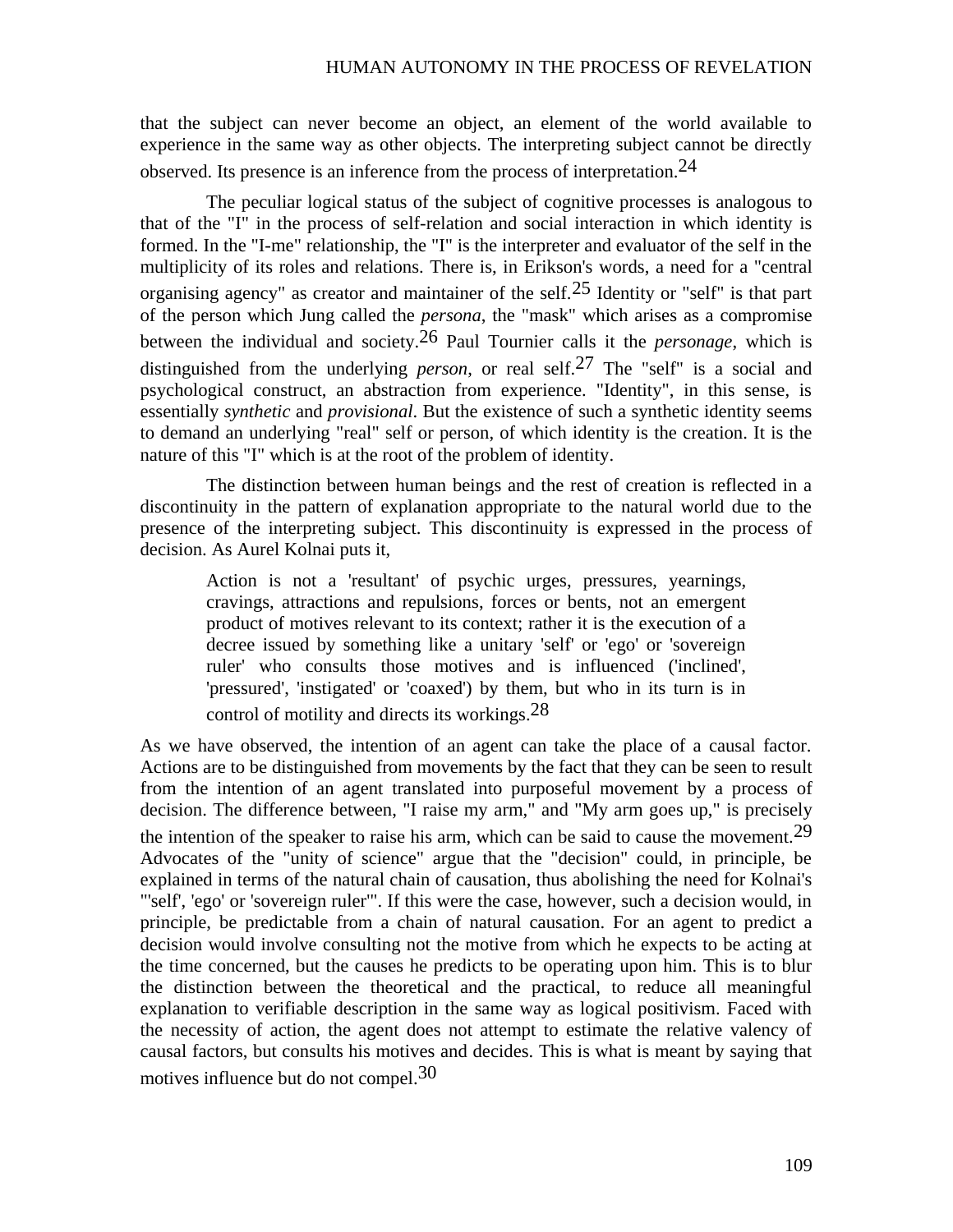#### HUMAN AUTONOMY IN THE PROCESS OF REVELATION

The agent thus retains a measure of freedom of decision within the natural world, without thereby invalidating the laws which govern the course of nature. In fact, the agent's decision itself operates in the same way as a natural cause, and more often than not the means by which the agent's decision is carried out is his body, through which he is himself a part of the natural, physical world. Thus, formed from dust yet animated by the breath of God, mankind is both part of creation yet stands over against it. Rather than subject to the one executive will expressed in the universal causal laws of creation, each person is a little executive, an independent centre of action.

The rejection of determinism poses the problem of the extent of the freedom available to the agent. In the interactionist framework proposed above, the choice between freedom and determinism is resolved in favour of "situational choice".31 It has frequently been remarked that the extent to which it is possible for the agent to exercise his freedom is governed by the extent of his knowledge.<sup>32</sup> The theory of learning advanced in chapters 2 and 3 above adds to this the observation that the individual's knowledge is situation-specific. Comprehension is limited by the necessity to deploy a given schema, which stereotypes the situation in a certain way. The individual's response is to the situation *as he defines it*. The options available are limited by the way in which situations of a similar type have previously been understood and structured. Psychosocial theory offers an example of this general approach. There, the way in which the crisis of each developmental stage is resolved either imposes limits on or offers resources for the resolution of future crises.33 Finally, the most important limitation on individual freedom is the power of the agency of others. No individual is entirely independent of the opinions and the esteem of others. There is, as Schleiermacher observed, a degree of freedom and dependence in all our relationships. As inhabitants of a shared world in which all cognitions are held as those of a particular reference group, the power of the group or of significant others is a major factor in the way the situation is structured.<sup>34</sup>

If the agency of others imposes limits on the individual's freedom of action, it is a feature of the relationship between God and mankind as recorded in Scripture that God is able to accomplish his purposes by means of human decisions without in any way limiting the freedom of situational choice of those through whom he acts. That this is the case is implicit in a wide range of Old Testament literature, of which one of the most celebrated examples is the "Succession Narrative" of 2 Samuel and 1 Kings. This document sets out to explain how it was that Solomon became king in succession to David, a process purposed by God from the day of his birth, but achieved with the minimum of direct divine involvement. One of the principle features of the "secular" world-view of the author, presumably a member of Solomon's court, is the way in which God is seen to be at work in and through the decisions of men and women. This feature is echoed elsewhere, in the stories of Joseph and of Ruth, for example. In the prophets, Isaiah, Jeremiah and most notably Deutero-Isaiah assert that God makes use of heathen nations in order to accomplish his purposes for Israel. In the wisdom literature, the mind and decisions of kings is said to be in the Lord's hands. The most telling and difficult examples of this relationship between the purposes of God and of people occur in the New Testament, first in the case of Judas, and then in the case of Israel as a whole, whose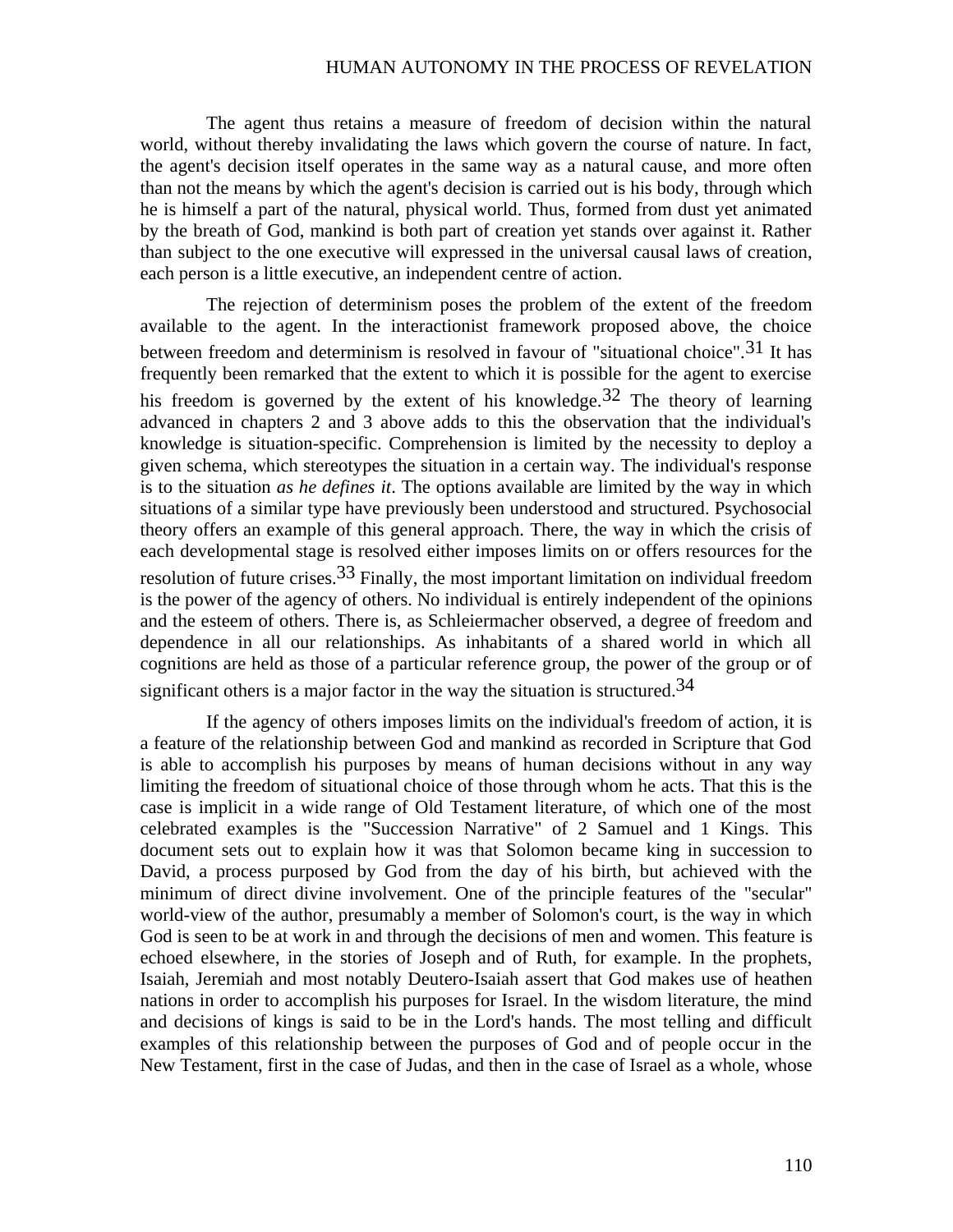hardening, Paul argues, using the case of Pharaoh as an example, is a necessary part of God's purpose of extending his salvation to the Gentiles.<sup>35</sup>

It may be correct to discern a parallel between this situation, in which God works through human agency without limiting the freedom of human decision and the way in which human freedom operates without invalidating the natural laws governing the creation as a whole. However that may be, there remains the question of the relation between the dependence of men and women upon God as creator and the sphere of human independence. Reviewing the situation in modern theological anthropology, David Kelsey concludes that there are two types of relationship between God and mankind which need to be distinguished. The one is an unchanging and unchangeable relationship, the relationship to God in creation and preservation, in which God upholds the universe for the benefit of mankind. In this relationship, humanity is radically dependent and cannot be otherwise. But this relationship is logically distinct from any relationship constituted by the possibility of the knowledge of God, or of sin and redemption. "In modern theology," he concludes, however, "these two kinds of relationships between persons as creatures and God have collapsed into one kind of relationship, consisting in a mode of consciousness or a conscious decision, and admitting of degree." What is required, Kelsey concludes, is the recovery of a full-blown doctrine of creation to take the weight of the dependence which is an unavoidable dimension of human existence, in order to give men and women as agents their full place in the account of sin, salvation and the knowledge of God, and to allow for the modern consciousness of mankind as autonomous, self-constituting and historically conditioned.36

With the recovery of this distinction, the fact that persons are agents, independent centres of decision and action within the created world, is to be seen as the result of divine endowment. From this follow all the features which govern the conditions of human knowledge examined in the previous four chapters. The creation of a psychological world-model through the essentially hermeneutical process of interaction is the work of the *active* subject. The result of this process is precisely that lack of a definitive "human nature" which results in the necessity for self-constitution, on the part of both individual and society, and which thus gives rise to the historical nature of human self-consciousness. It is precisely this proper autonomy of mankind in which the image of God consists.37

It is, moreover, a consequence of this interpretation that it involves the interpersonal aspect of human existence as a further aspect of the image. All knowing is a "knowing with". The fact that learning takes place in a social context is not merely a contingent but a necessary and integral part of identity formation. The recognition of significant persons is a necessity for the creation of schemata for the comprehension of the world. In particular, it is impossible to develop a self-concept except in the context of close relationships with others. The boundary between self and others is a fluctuating and permeable one. It is possible for others and even for things to become part of the self in the sense that they constitute part of that area of experience which is loved and defended.38 What we call "me" is a particularly highly valued selection of the attitudes of others. Knowledge arises within the evaluative frameworks generated by relationships.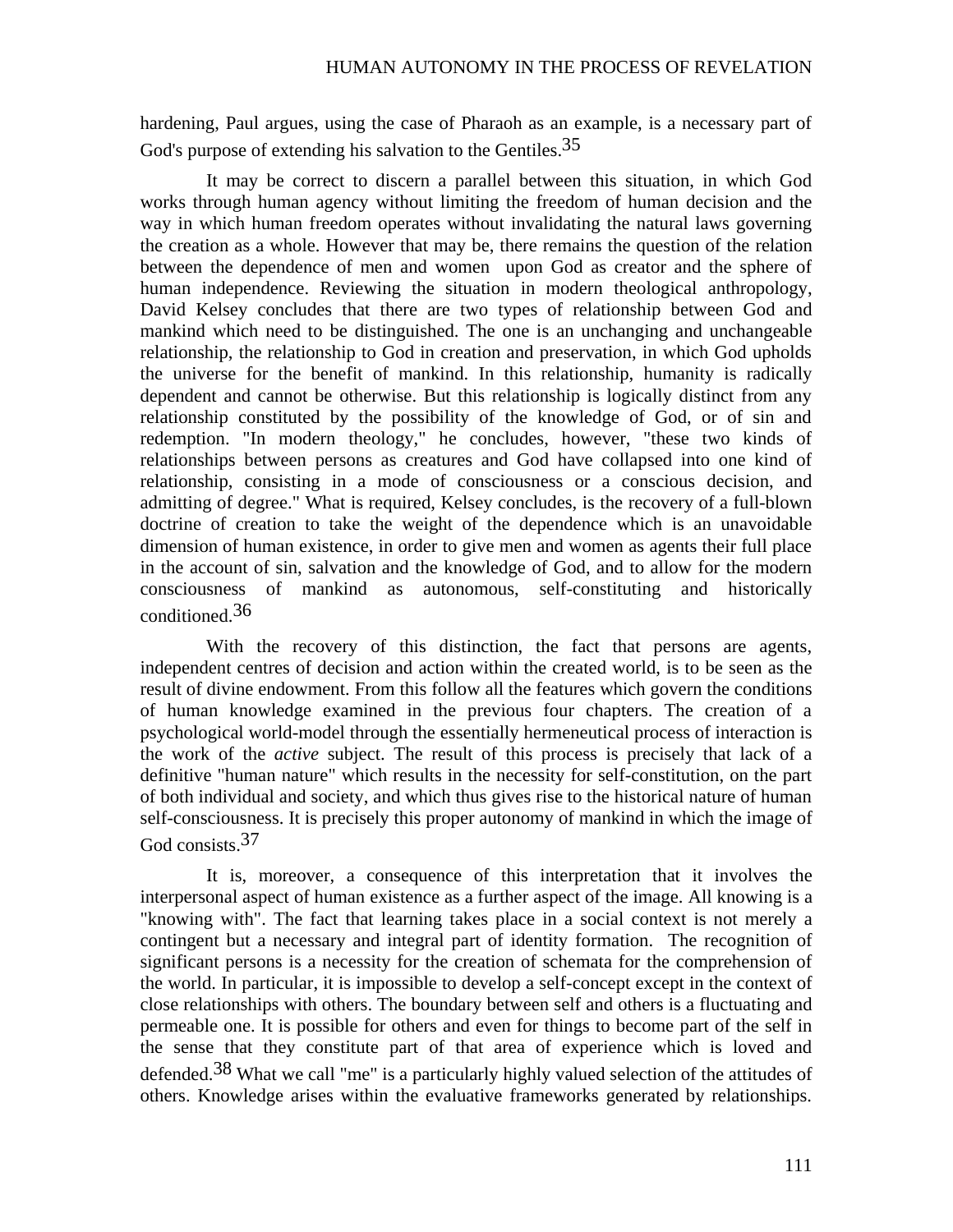Without others, there would be no self-evaluation, no self-knowledge and no knowledge of the world. As a person exists unavoidably in interaction with the world, so he exists unavoidably in relationship with others. Awareness of "I" is awareness of being in encounter.39

Finally, some account is needed of the estrangement from God generally referred to as sin. It is a feature of virtually every philosophical anthropology that it includes, as well as an assessment of the nature and destiny, a diagnosis of the essential problem of mankind and a prescription for its solution.40 There is a contradiction at the heart of human existence whose effects are inescapable, even though its cause, like the essence of human nature itself, defies precise analysis. Like the nature of mankind, the precise nature of sin requires revelation for its illumination, since it has to do with the relation between God and man. Sin is a distortion of value, a failure to act from the highest available value in a given situation, usually because of the force of the competing claims of some end of greater value to oneself. The salience of any given object or goal, as reflected in the more or less stable attitudes which form predispositions to action, is measured by its contribution to the formation, maintenance and defence of personal identity. The preference of some other good involves the costly sacrifice of some preferred value, although this may be compensated for by the ability to strengthen the image of oneself as a generous or altruistic person. Even given the desire to promote the good of others, the individual is compelled to work from within his own world-view or that of his reference group.

At the root of this predicament is the lack of a definite image of man or estimate of one's own true nature and value. In the absence of any definite knowledge of the real or underlying self, all value-judgements are based on the need to construct and maintain the social self, the *persona* or *personage*. Sinfulness and the lack of identity turn out to have a common root. In respect of sin, without the knowledge of God mankind is condemned to choosing on the basis of lesser values. Without the possibility of knowing and choosing God, his every act is unavoidably sinful. In respect of identity, man without the knowledge of God becomes, in the words of Reinhold Niebuhr, a "problem to himself".<sup>41</sup> The implication is that the discovery of true identity allows the possibility of the choice of the highest good. The person whose actions reflect a secure knowledge of their own essential nature and value, though he may not avoid sin automatically, is at least enabled to make choices which are no longer dictated by the need to maintain an essentially inauthentic identity.<sup>42</sup>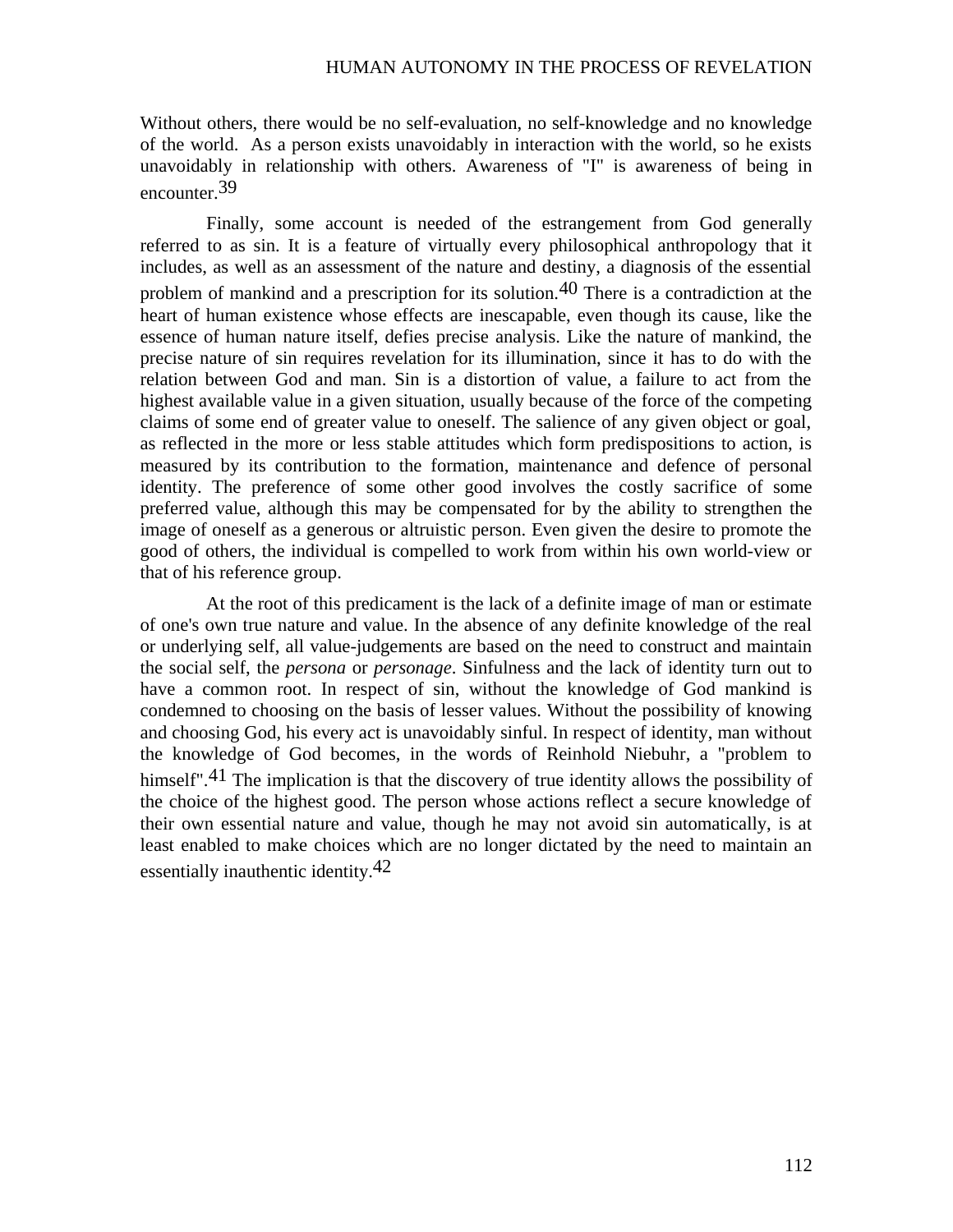## 3. The Spirit of Revelation

Like the cognitive processes of which it is the outcome, learning involves the activity of the subject. In perception, there is a balance to be observed between the constructive activity of the imagination, expressed in the formulation of "perceptual hypotheses", and the adjustment of imagination to the environment, expressed in the confirmation of the hypothesis and adaptation of the underlying schema to the information received. A similar balance is observed between the processes of assimilation and accommodation. In the one, the learner interprets the material in order to comprehend it in terms of his previous understanding. In the other, it is the pattern of the learner's understanding which is changed. The outcome is that the form of knowledge differs from individual to individual according to the circumstances in which and the process by means of which it has been learned. If revelation is to be learned, it must not only be capable of bringing about fundamental change in the believer, but it must be capable also of becoming subject to the process of shaping and alteration involved in assimilation without losing thereby its character as revelation.<sup>43</sup>

The activity of the subject observed in learning is the outcome of the freedom of the agent. Restricted as it may be by the constraints of social context, it is this essential freedom which is expressed in the search for authentic identity, whose outcome is learning. If revelation is to be received and understood by means of the ordinary processes of learning then its form must reflect the fact that the men and women to whom it is addressed are not only active but autonomous. As the necessity of understanding salvation as due to divine grace alone does not remove the necessity for insisting upon a proper human autonomy, neither is this removed in the process of revelation, which is, in any case, but one aspect of the gift of salvation. Revelation must be understood in such a way as to take into account these aspects of the learning process and the anthropology by which that process is interpreted.

The way in which this is to be achieved is by means of the concept of "spirit" and in particular by means of an account of the work of the Holy Spirit in revelation. On the one hand, the idea of the human spirit is part of the terminology which expresses the essential nature of mankind, closely related to the "image of God". On the other hand, it is the Holy Spirit who is primarily responsible for the subjective dimension of revelation44, who speaks through the prophets of both Old and New Testaments and who, it is promised, will guide the believer into all truth. It is important that the doctrine of the Holy Spirit not be simply "pulled out of a hat" at this point, as the classic means of legitimation, in order to fill the gap left by the inexplicable. But on the other hand, the doctrine of the Holy Spirit is clearly relevant in this context. "Spirit" is a "bridge word", which expresses the human relation with the transcendent.<sup>45</sup> What is required is a coherent doctrine of the Spirit in relation to human nature, to human knowledge and learning, and in relation to revelation, one which will both explain and be illuminated by the model of learning and its anthropological presuppositions presented so far.

It has been suggested that the description of the creation of mankind in Genesis 2, in which God first, "formed man from the dust of the ground," and then, "breathed into his nostrils the breath of life," should be taken as a parallel to that which, in the first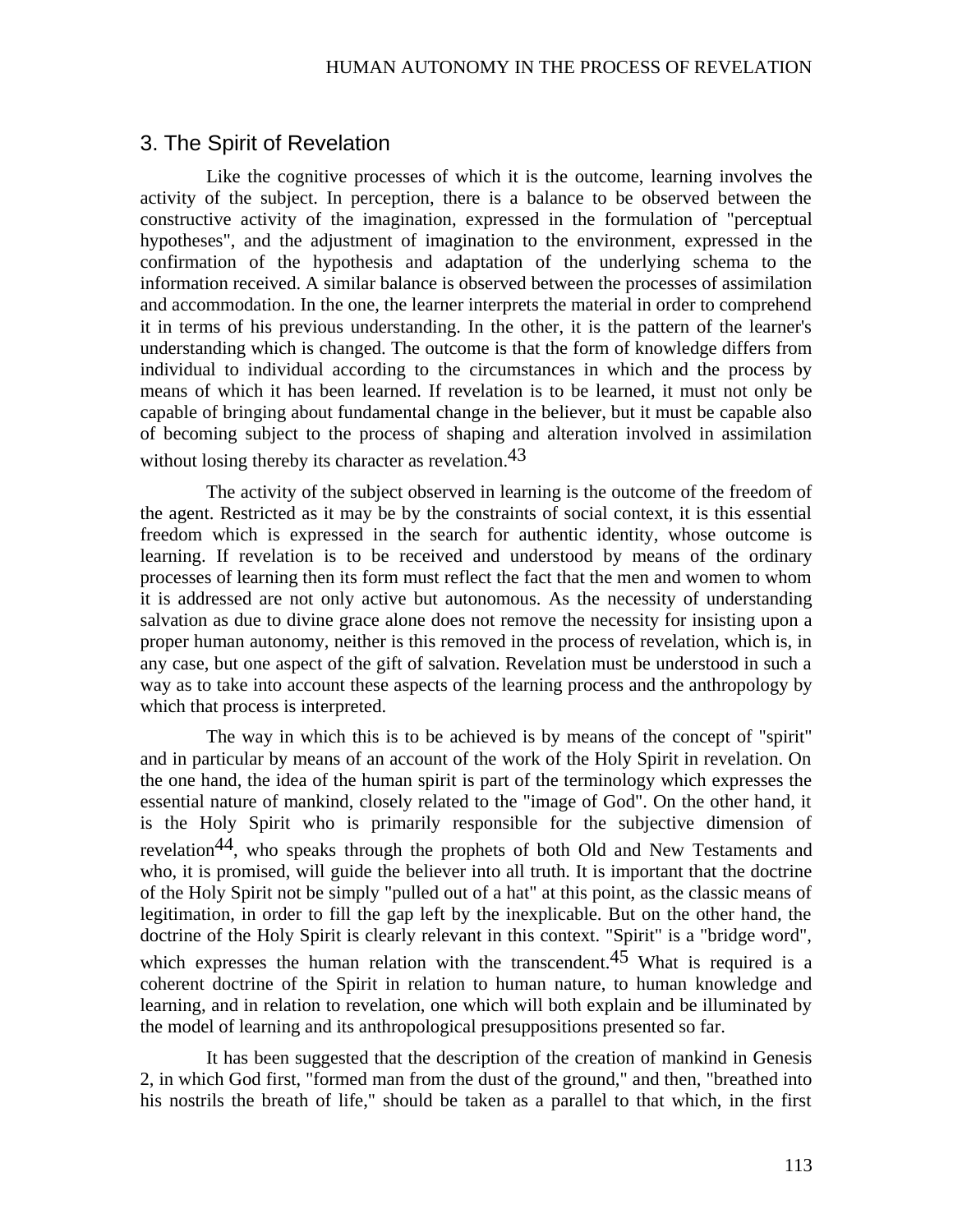chapter, is expressed by the creation of man in the "image of God".<sup>46</sup> It is the breath or *ruach* of God which is pictured as the source of human vitality, a vitality which, Reinhold Neibuhr insists, is not to be confused with that which is proper to nature. The vitality of humanity is a vitality of spirit. It is the spirit which upholds the soul and enlivens the body, so that the unity of men and women as soul and body is derived from and grounded in their dependence upon God.47 The meaning of *ruach* in the Old Testament may be divided into three groups:

- 1. wind
- 2. The force which vivifies men, the principle of life or breath, and, derivative of this sense, the seat of knowledge and feeling.
- 3. The life of God, the force by which he acts and causes action.

"Spirit" is not a category of substance, but of action or force, a principle of energy.<sup>48</sup> The "spirit" in man is thus the "seat of action" or dominant disposition. It is possible to speak of a "spirit" of intelligence or of wisdom, a spirit of jealousy or of an "'evil' spirit from the Lord".<sup>49</sup> For this reason also, "spirit" is frequently a parallel with "heart" where this refers to motive or intention.50

The fact that the presence of spirit in men and women is attributed to the breath of God implies that the distinctiveness of mankind within the created order is due to a particular mode of created relation with God. Exactly how this relationship is to be described, however, is a point of controversy. On the one hand, the conclusion may be drawn that the spirit by which a human being subsists as a person is a partaking of the spiritual nature of God. As Emil Brunner puts it,

Man can be person because and insofar as he has spirit. Personal being is 'founded' in the spirit; the spirit is, so to speak, the substratum, the element of personal being. But what is spirit?...God *is* spirit, man *has* spirit.<sup>51</sup>

Karl Barth, in his even more radical presentation, declares,

Man has Spirit. By putting it this way we describe the spirit as something that comes to man, something not essentially his own but to be received and actually received by him, something that totally limits his constitution and thus totally determines it...Man has Spirit as one who is possessed by it.<sup>52</sup>

What Barth and Brunner have done, however, is to conflate the second and third senses of "spirit" given above by subsuming the idea of spirit as the principle underlying human life and consciousness under that of spirit as the action of God. This has the effect of making the very life of the person a divine action and removing the autonomy proper to men and women in their created relationship with God. It also introduces the Holy Spirit unnecessarily into the relationship of men and women to God as creatures. It is true to say that Scripture speaks of the spirit of man as God's gift and under God's power, its removal resulting in death, but the Holy Spirit, for whose return the author of Psalm 51 prays, for example, is not the principle which upholds the psalmist's very life, but which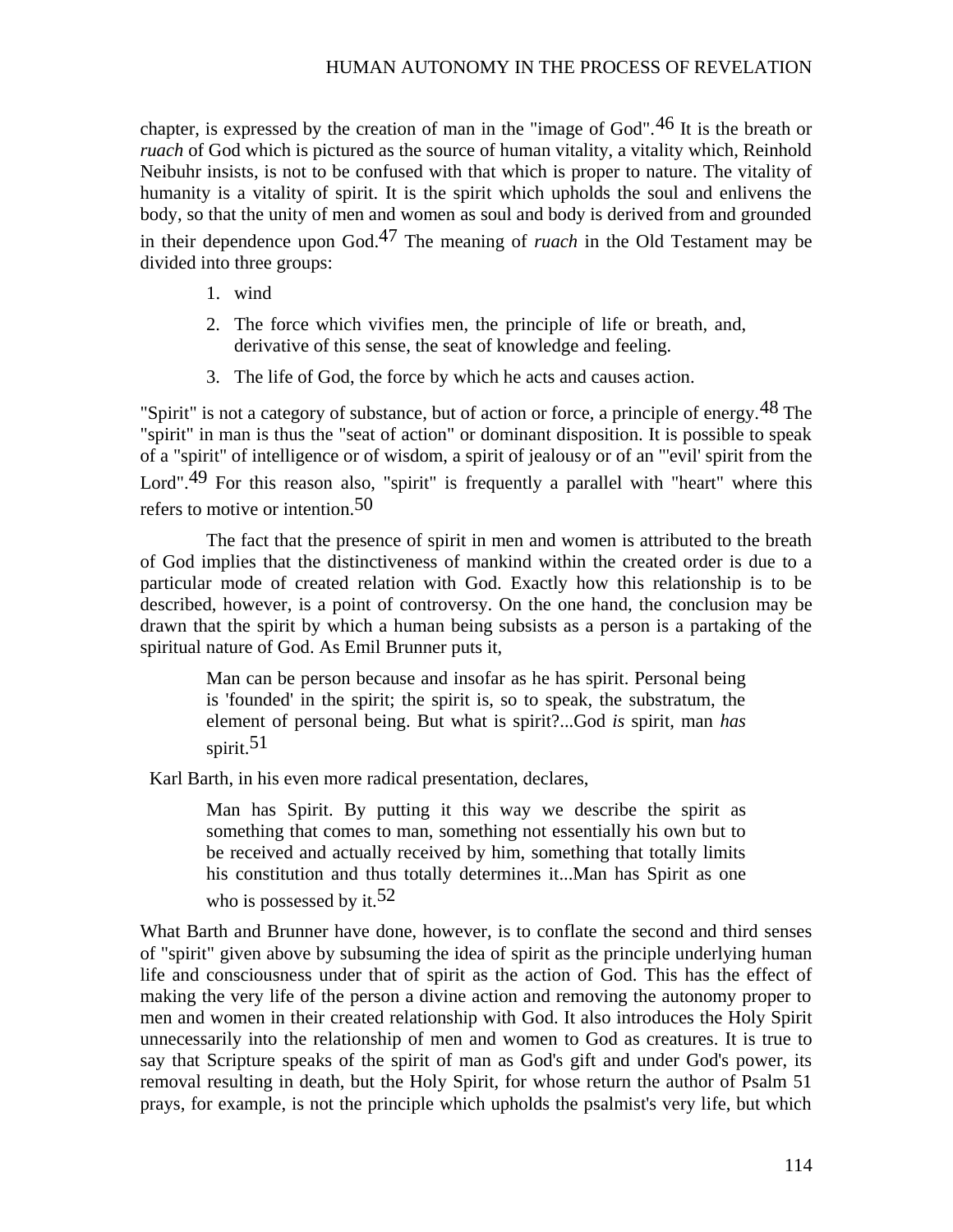upholds his relationship with God, a relationship characterised by a "willing spirit". It is not the Holy Spirit which animates the person as creature but the human spirit, which, so long as he lives, is that person's possession. It is only in the economy of salvation that a relationship between the Holy Sprit and the spirit of man is effected.<sup>53</sup>

It is the spirit, with which mankind is endowed at creation, which is the source of human freedom, the foundation of human agency and proper autonomy. "It is spirit that furnishes the key to the Biblical understanding of man's self-transcendence; it is spirit that keeps the relation between God and man essentially free and personal."<sup>54</sup> It is the same principle, the spiritual nature of mankind, which governs both the essential nature of mankind and our relationship with God. It is the spirit which gives a person the capacity for a personal relationship with her creator, since it preserves her essential freedom in relation to God. "A distinction must be made between man's existential *dependence* on God, which he shares with all living creatures and which applies to him as an 'ensouled body', and man's personal *relation* to God, which can be realised only at the level of spirit...Man's relation to God, which corresponds to the structure of his being as God's creature, can be realised only by the free act of the human spirit."<sup>55</sup>

When God intervenes through his Spirit in the affairs of men and women, he does so by the infusion of a divine principle of action. The Spirit of God "comes upon" particular people to enable them to carry out God's will. This applies particularly to the judges, such as Gideon and Samson, but also to such servants of God as Moses and Joshua, Elijah and Elisha. With the establishment of the kingdom, the Spirit is seen to be with the king in a particular way. In these instances, it is by means of his Spirit that God is shown to achieve his will through the actions of men without overriding their proper human autonomy. The Spirit is given to God's servants as a principle or spring of action enabling them to do God's will. By post-exilic times, it had become customary to refer to the Spirit not simply as acting sporadically in and through particular men but as the means whereby God had acted and continued to act throughout the whole history of his people, in a way consistent with his personality, as well as the mode of God's presence with his people.<sup>56</sup>

There is, therefore, as Congar observes, a pattern of increasing inwardness in Israel's understanding of her relation with God. When God acts, it comes to be understood not simply as directed towards the achievement of a certain political goal, such as military victory, but towards the establishment of a relationship with such of his people as he can find who are receptive. Initially, the scope of this personal relationship is limited to particular chosen servants, including the prophets, but by post-exilic times, it is seen as more widely available, in particular to the "poor", such as those who speak in such passages as Isaiah 63:7-14. It is the Spirit who supplies the possibility of moral cleansing and of a holy life. In particular, a time begins to be envisaged in which all will share in the personal relationship with God which is the experience of the prophets, in which all will participate in the Spirit, and in the book of Joel, this hope is extended beyond the boundaries of Israel to embrace "all flesh".57

The 'economy'...to which the Scripture bears witness moves forward in the direction of greater and deeper interiority: 'God all in all'. This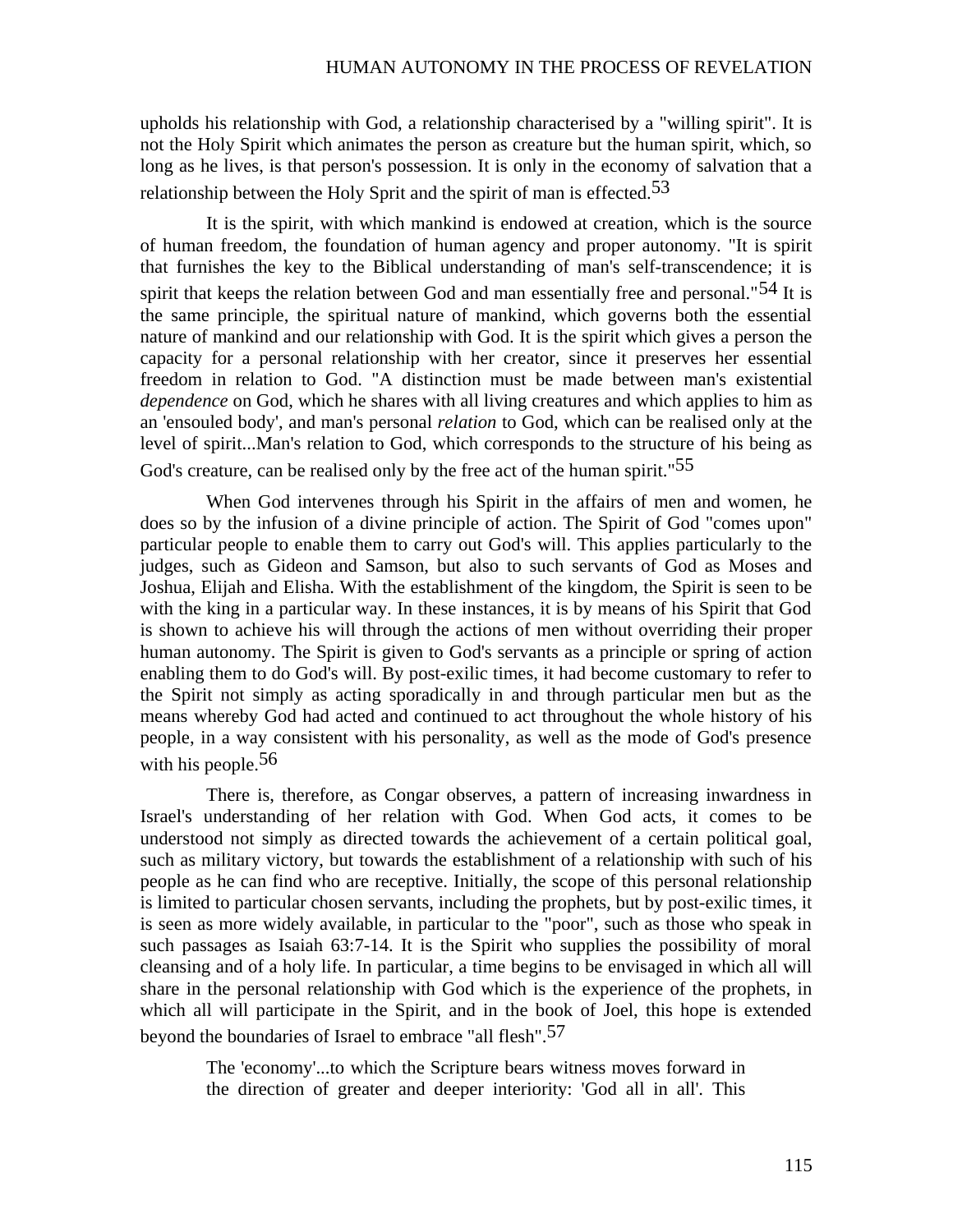progress is clear in the Old Testament. It reaches its conclusion in the New Testament where it is connected with a more perfect revelation and experience of the Spirit.<sup>58</sup>

The New Testament sees the fulfilment of what is foreseen under the Old Covenant. The new age inaugurated with the coming of Jesus is "the beginning of an eschatological period characterised by the gift of the Spirit to a people of God with a universal vocation." $59$  In place of sporadic individual occurrences, the Spirit is given permanently and fully in and then through Jesus Christ to lead each of God's people to *teleiosis*, perfection or maturity.60 The fullness of the Spirit is to be a characteristic of all Christians. In Galatians 3:14, Paul writes that it is through the gift of the Spirit that the promise to Abraham is fulfilled.<sup>61</sup> It was Lesslie Newbigin who pointed out the existence of an important strand in the theology of Christian experience which is frequently overlooked - the Pentecostal strand. According to this strand, it is participation in the Spirit, which is a definite and recognisable experience, which is the foundation of Christian life and of membership of the Church. $62$  The significance of Newbigin's observation has been increasingly recognised since his early work. According to James Dunn, baptism in the Spirit is the high point of "conversion-initiation". The whole event involves repentance, faith, forgiveness, union with Christ and the gift of the Holy Spirit, but it is the gift of the Spirit which both completes and enables Christian conversion and which demonstrates, both to the believer and to others, that a genuine work of God, with the potential of bringing about a changed life, has taken place.<sup>63</sup> As Hendry puts it, "The Spirit is the subjective counterpart to the objective fact of Christ,"<sup>64</sup> and Congar writes, "The Spirit makes it possible for us to know and recognise Christ. This is not simply a doctrinal statement. It is an existential reality."<sup>65</sup>

The indwelling of the Holy Spirit introduces into the believer's life a new centre of agency or principle of action, with the potential of producing aspects of the divine character, expressed as the "fruit of the Spirit", love joy, peace, patience, kindness and so on.66 Given at Pentecost, the festival at which was celebrated the giving of the Law, the Spirit introduces a new law, the law of love, not as a written code but, as the prophets foretold, as a centre of action in the human heart.<sup>67</sup> But while the Spirit represents a new centre of action in Christian experience, the believer is in no way constrained or possessed by the Spirit. This is specifically the point of that passage, beginning in 1 Corinthians 12, in which Paul deals with the gifts of the Spirit in worship. It is, he maintains, the spirits of the "dumb idols" which his readers previously worshipped which constrain and possess. The Holy Spirit is not to be understood in this way, but rather as working according to the character of God, which is love. Rather, Paul maintains, in Galatians in particular, possession of the Spirit brings authentic freedom, freedom from the constraints of the Law, which can only condemn, and freedom from the desires of "the flesh", that orientation which is hostile to God and results in "slavery" to evil desires. Possession of the Spirit is what enables authentic personal choice against a background of sharp dichotomies, light or darkness, faith or works, life or death and so on.68 To be filled with the Spirit means not a replacement of substance but the communication of an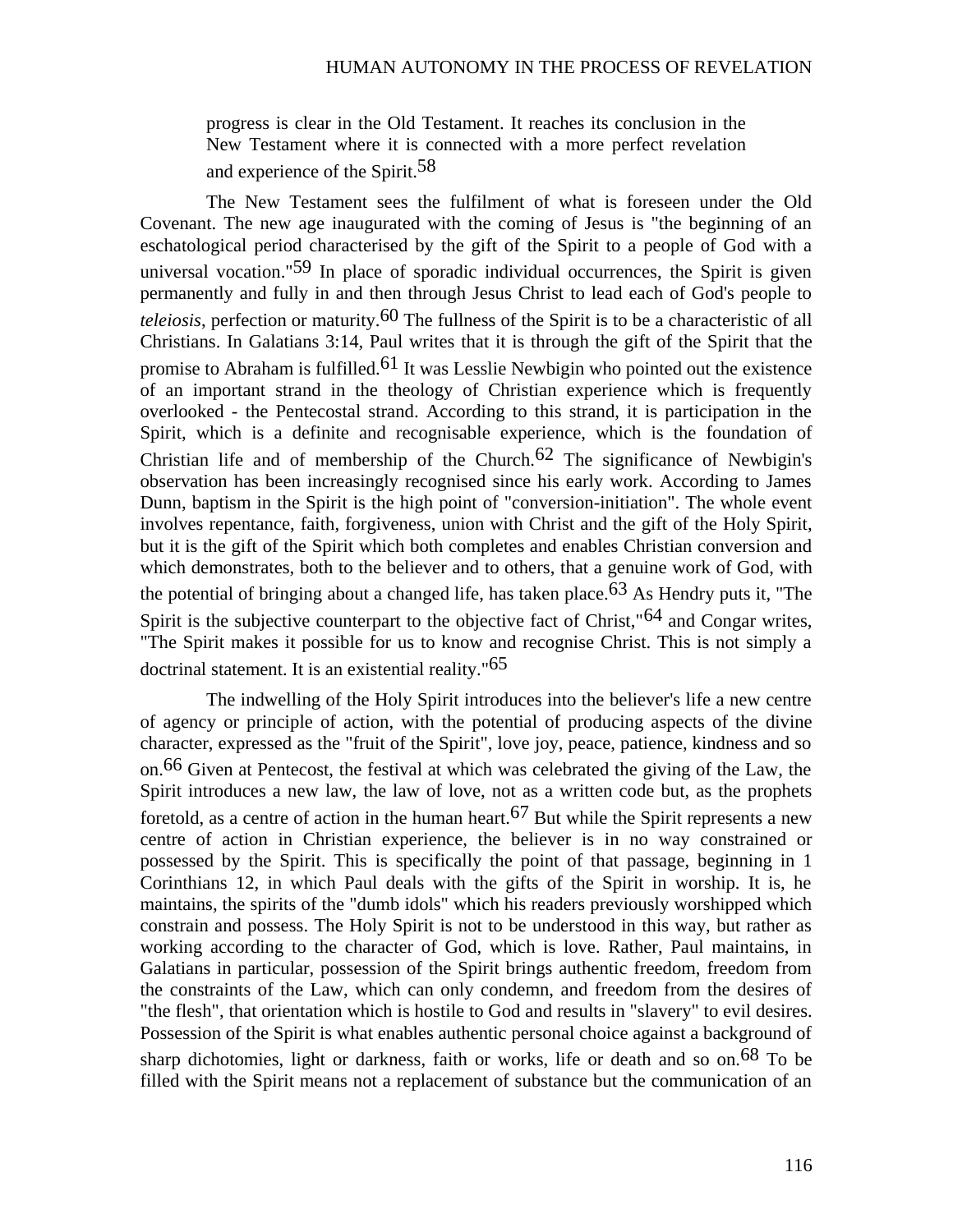inner dynamism. "We become subjects of a quality of existence and activities which go back to God's sphere of existence and activity."69

It is the gift of the Holy Spirit which offers the believer the possibility of the knowledge of God. It is the Spirit which enables the ongoing process of revelation in the believer's life. "When the Spirit of truth comes," Jesus declared, "he will guide you into all the truth...He will glorify me, for he will take what is mine and declare it to you." Knowledge of God, he declares, is the defining characteristic of "eternal life".<sup>70</sup> Revelation is a transaction between the human spirit and the divine Spirit in which the Holy Spirit touches, meets or "impinges" on the human spirit, to make God known at a deep level of personality.<sup>71</sup> The Spirit witnesses 'with our spirits' that we are children of God.72 In revelation, God's self-consciousness is communicated by the Holy Spirit to the seat of human self-consciousness, making the believer aware of his standing and relationship with God. As Hendry puts it,

The Spirit constitutes the subjective condition which is necessary for the apprehension and recognition of the objective self-manifestation of God in Christ; for the Spirit is God knowing himself, and to receive the Spirit is to participate in that knowledge.<sup>73</sup>

The most important passage in this context is 1 Corinthians 2:6-16. There, Paul writes of the role of the Spirit in revelation and explicitly draws an analogy between the human spirit as the seat of a person's knowledge of his own thoughts and the Holy Spirit as the communicator of God's own knowledge of himself. The kind of knowledge available in this way through the Spirit is, Paul declares, unavailable from any other source. The "unspiritual man", and indeed the "carnal" Christian, cannot know the things of God, since it is only by the Spirit that they are made known. But the outcome for those who possess the Spirit is the "mind of Christ". In the context of the argument in 1 Corinthians, the "mind of Christ" refers to the knowledge of the "depths of God", that wisdom which is available to those who trust in Christ and so receive the Spirit. But the phrase also carries overtones of another meaning, the "character" or "attitude" of Christ, as for example in Philippians 2. The implication is that the knowledge of God is something which works in a human life from the inside out, beginning with the spirit, the seat of self-consciousness or subjective identity and working outward through the change in character enabled by the gift of the Spirit. Such "wisdom" as does not arise in this way is, declares James, "unspiritual and devilish."74

Knowledge of self and the world is the product of agency, that power of choice and self-constitution with which men and women are endowed in creation. In the same way, the subjective dimension of revelation is the product of agency, God's own agency experienced by the believer in the form of the indwelling Holy Spirit. Learning is the outcome of a search for identity which is the expression of the God-given power of selfconstitution. Revelation, similarly, is the outcome of the gift of a new identity as children of God on the model of Jesus Christ, which is realised in the believer's life by means of the Spirit. The source of revelation is supernatural, but the manner in which it is appropriated is entirely natural. It involves the mechanisms of learning and identity formation already in place as the result of the created relationship with God which the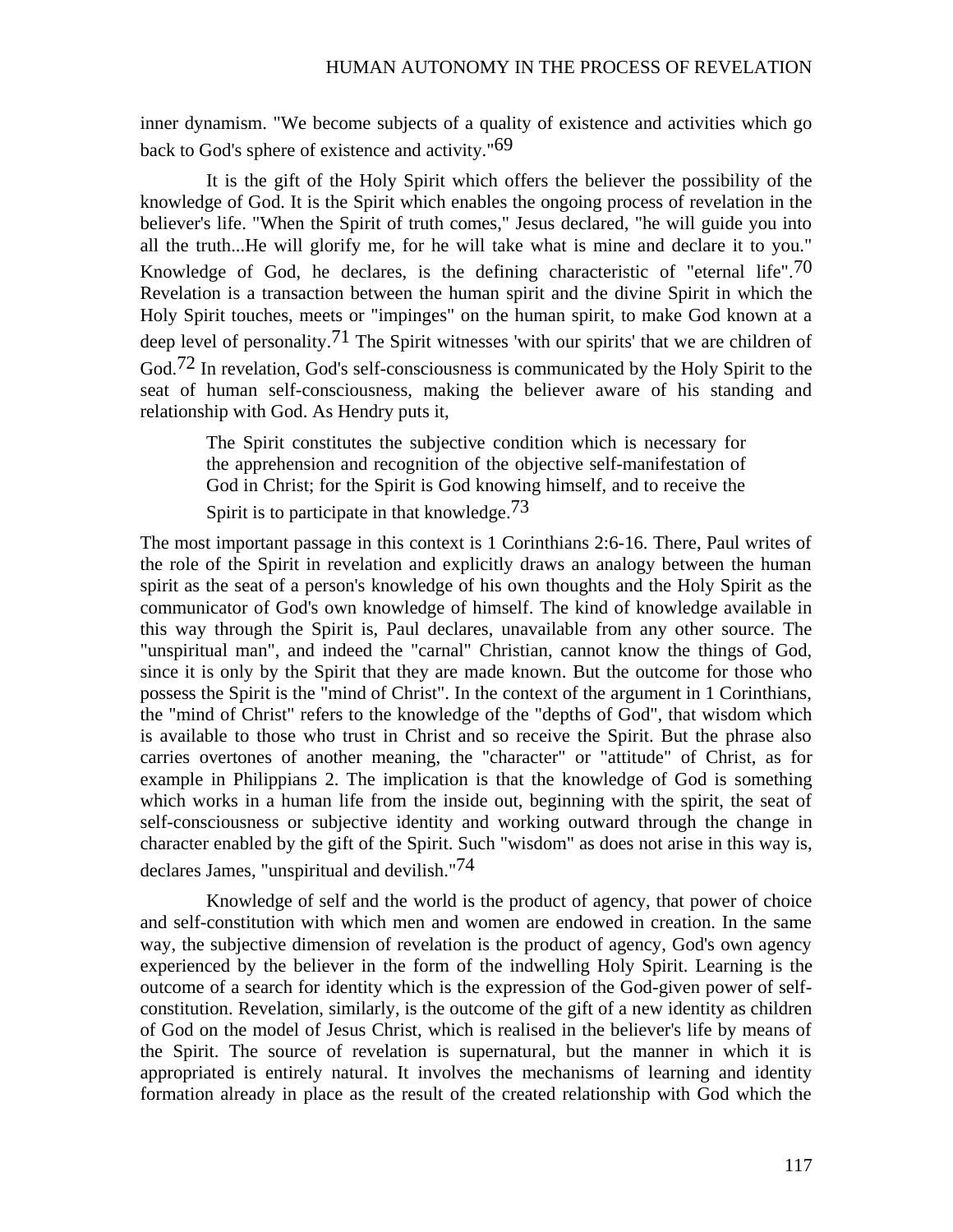believer shares with all men and women. The experience of revelation is a process of learning, but it is a process of a particular kind, one whose distinctive characteristic is the centrality of Christ, whose Person constitutes the objective datum of revelation.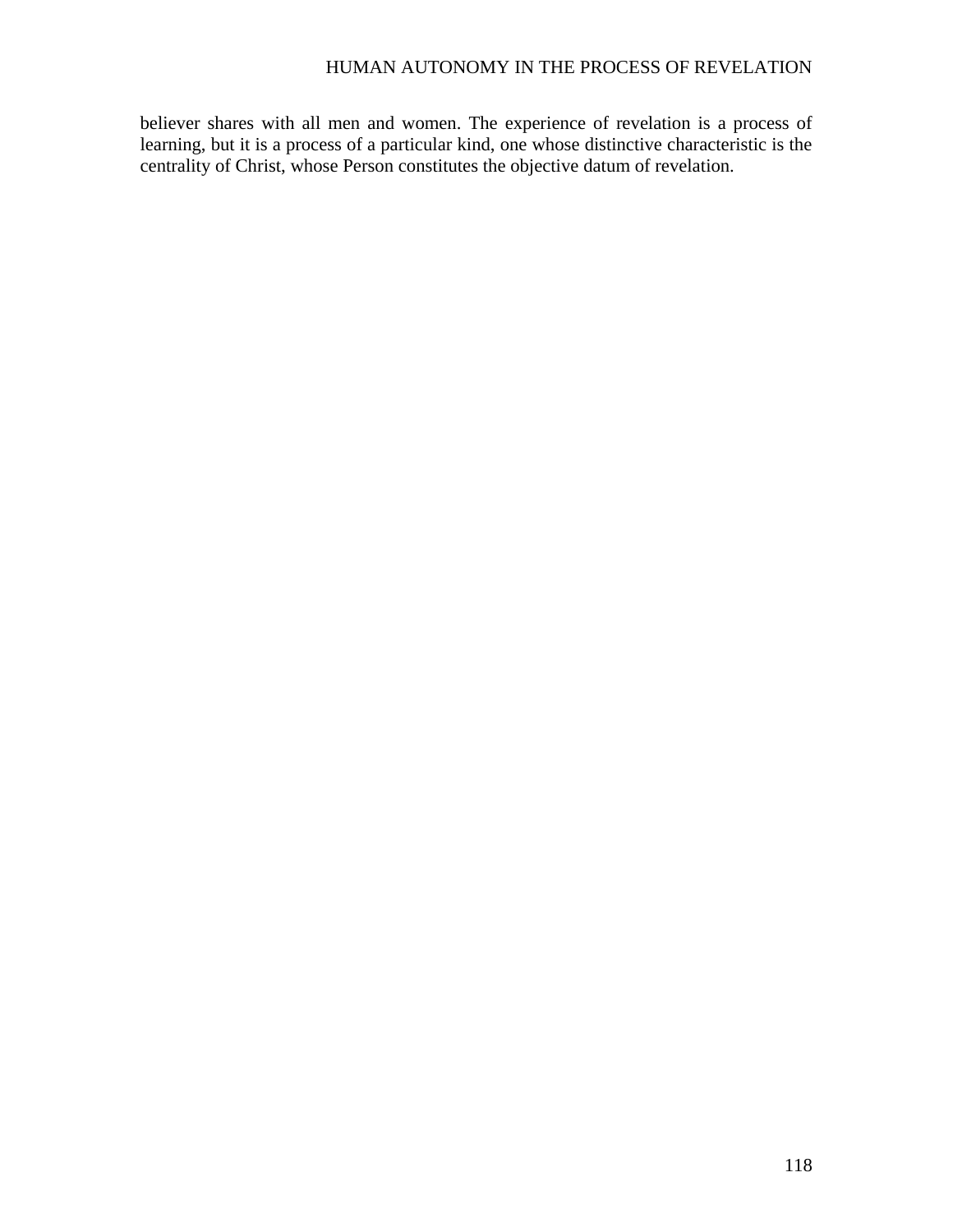## **Notes**

1. *The Dignity of Man,* tr. Wallis. New York: Bobbs-Merrill, p.12.

2. *Letters and Papers from Prison,* p.173.

3. Kelsey, "Human Being", *Christian Theology,* ed.Hodgson and King, p.141; Anderson, *On Being Human,* p.vii; Pannenberg, *Anthropology,* p.11f. The anthropological basis of theology is seminally expressed in the theology of Schleiermacher.

4. Jenkins, *Glory of Man,* p.3-12.

5. Von Rad, *Genesis,* p.70-71; Cairns, *Image,* p.20-21.

6. See below, p.173f.

7. Von Rad, p.57f. See also Eichrodt, *Old Testament,* vol 2, p.147f.

8. Von Rad, *loc.cit;* Berkouwer, *Man,* p.70-72, Pannenberg, *Anthropology,* p.75.

9. Barth, *Dogmatics III/1,* p.191-202, *III/2,* p.203-324.

10. Torrance, *Theological Science,* p.32.

11. See above, p.32-34.

12. This point emerges even more strongly in Genesis 9:2-6. While, after the Flood, man is given the beasts for food, to shed the blood of man is a capital offence, since man bears the image of God. Eichrodt, *op.cit.,* p.118f.

13. See above, p.23-24.

14. See above, p.47f. In the case of behaviourism, the implicit basis in Humean empiricism is demonstrated by Charles Taylor, *Explanation.*

15. See above, p.24f.

16. Genesis 2:7. See below, next section, for discussion of the interpretation of the "spirit" terminology.

17. Genesis 2:19.

18. Genesis 3:19.

19. The question of the relationship between man and nature inevitably raises the problem of evolution, and makes it necessary to give a brief account of the status of evolutionary theory in relation to theological anthropology.

The first point to be made is that "evolution", as an approach to science as a whole, and particularly biology, is a metaphysical and philosophical point of view. Its roots go back to the materialism of Hobbes and the mechanism of eighteenth century philosophers like Hartley for whom man was to be understood exclusively in terms of nature. Another important element was Hume's sceptical demolition of the cosmological argument, which undermines the necessity of belief in a transcendent Creator. Evolution, then, was a philosophical outlook long before it became a scientific theory, and continues to be essentially a philosophical outlook. There are a great many theories of evolution but all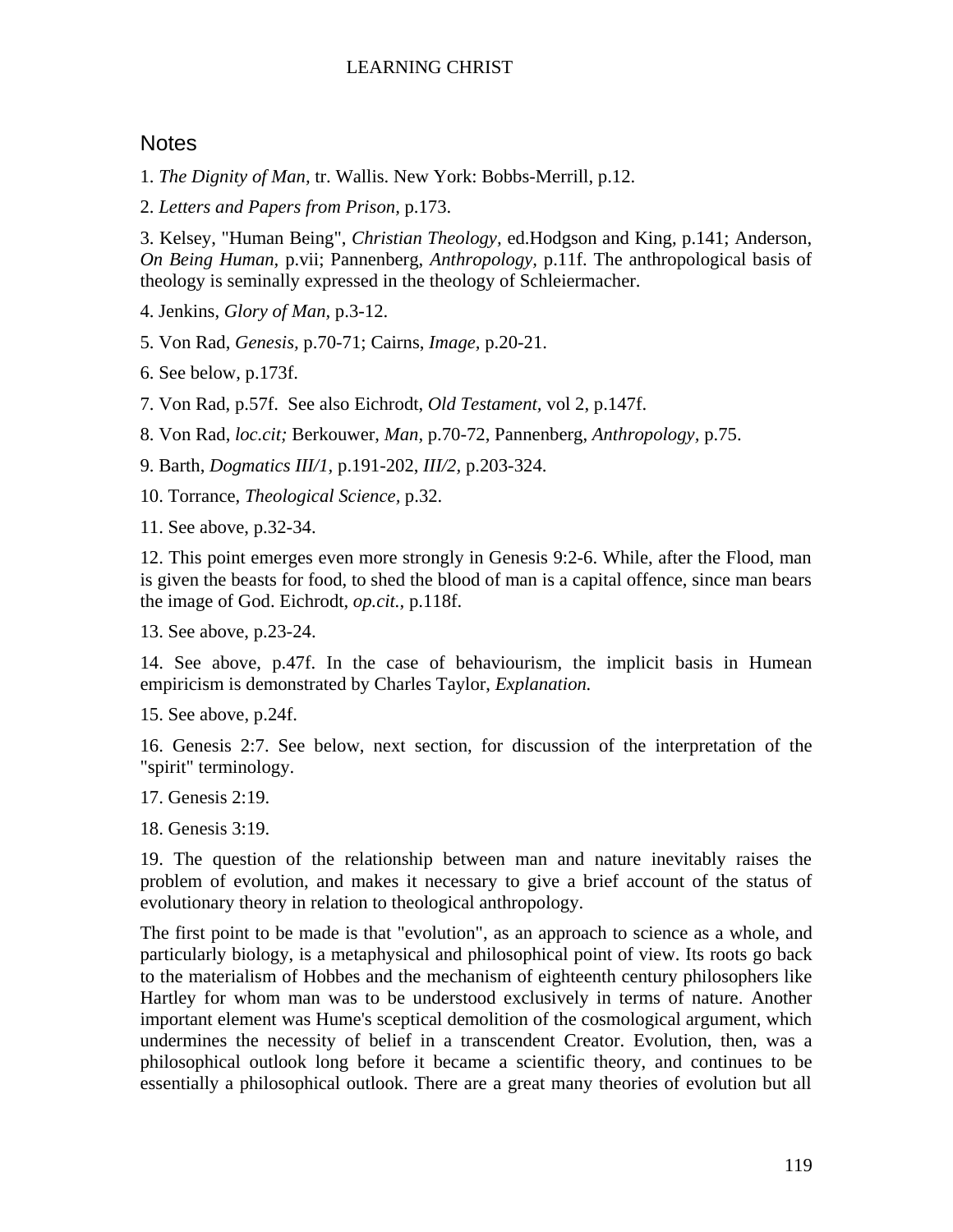depend upon overall philosophical, and particularly anthropological, assumptions within which the evidence is interpreted.

One of the principle planks of the scientific argument for evolution is the theory of natural selection. But natural selection alone is not enough to demonstrate the validity of evolutionary theory as a whole. Natural selection can be said to *assist* evolution only if it is assumed that there is something in the constitution of matter which is predisposed to the formation of life and, eventually, intelligence. As a recent correspondent in *The Listener* put it, "To advance it as *the* evolutionary drive is like saying that a rocket rises solely on account of getting lighter as fuel is used up." *(Listener,* Feb 19, 1987, p.17) The relation of natural selection to evolution as a whole is similar to that of stimulus-response theory to behaviourism. The theory itself may be regarded as valid for the particular area of experience to which it refers, but to extend it to cover human behaviour as a whole involves the importation of a considerable body of methodological and metaphysical assumptions, the same body of assumptions which is involved in transforming natural selection into a full-blown theory of evolution.

The question which science cannot answer is whether, whether or not there is a mechanism within the constitution of matter which could achieve the "rolling out" of the forms of life we find on the planet, God is personally involved in the process as its transcendent Source, its Creator. The issue is between metaphysical approaches, the one denying the necessity for "that hypothesis", the other affirming it. (In the modern context, Deism, despite its considerable residual influence, may be said to be a variety of evolutionism.) In the light of this conclusion, Pannenberg's comment, "The idea that there was an original unity of humankind with God which was lost through a fall into sin is incompatible with our currently available scientific knowledge about the historical beginnings of our race," (*Anthropology,* p.57) fatally misses the point. If "currently available scientific knowledge" is taken to validate the metaphysical assumptions of evolutionism, there can, indeed, be no "artificial attempts to rescue traditional theological formulas." But the failure to see that scientific conclusions do not and by their nature never could validate their philosophical and metaphysical foundations invalidates his argument and vitiates the approach of the whole book, which is based on it.

It is possible, despite Pannenberg's doubts, to take Brunner's position. Brunner interprets the image as an "origin", if not a historical then a divine origin, and sin a "contradiction" of this origin. To transfer the image from origin to *goal*, in the manner of modern theology, is, he believes, to capitulate to optimistic evolutionism. (*Man in Revolt,* p.82- 88.)

20. Ryle, *Mind,* p.177-189. According to A.J.Ayer, the subject is something which can be demonstrated but not described, known but not comprehended. *Problem of Knowledge,* p.184-187.

21. Ramsey, "Elusiveness", p.198-201.

- 22. Ryle, *op.cit.,* p.182-189.
- 23. James, *Principles of Psychology,* p.314-350.

24. See the argument of Kant in the "Transcendental Deduction of the Categories", *Pure Reason,* A84-130, B116-169, p.120-175. Kant distinguishes "pure apperception" from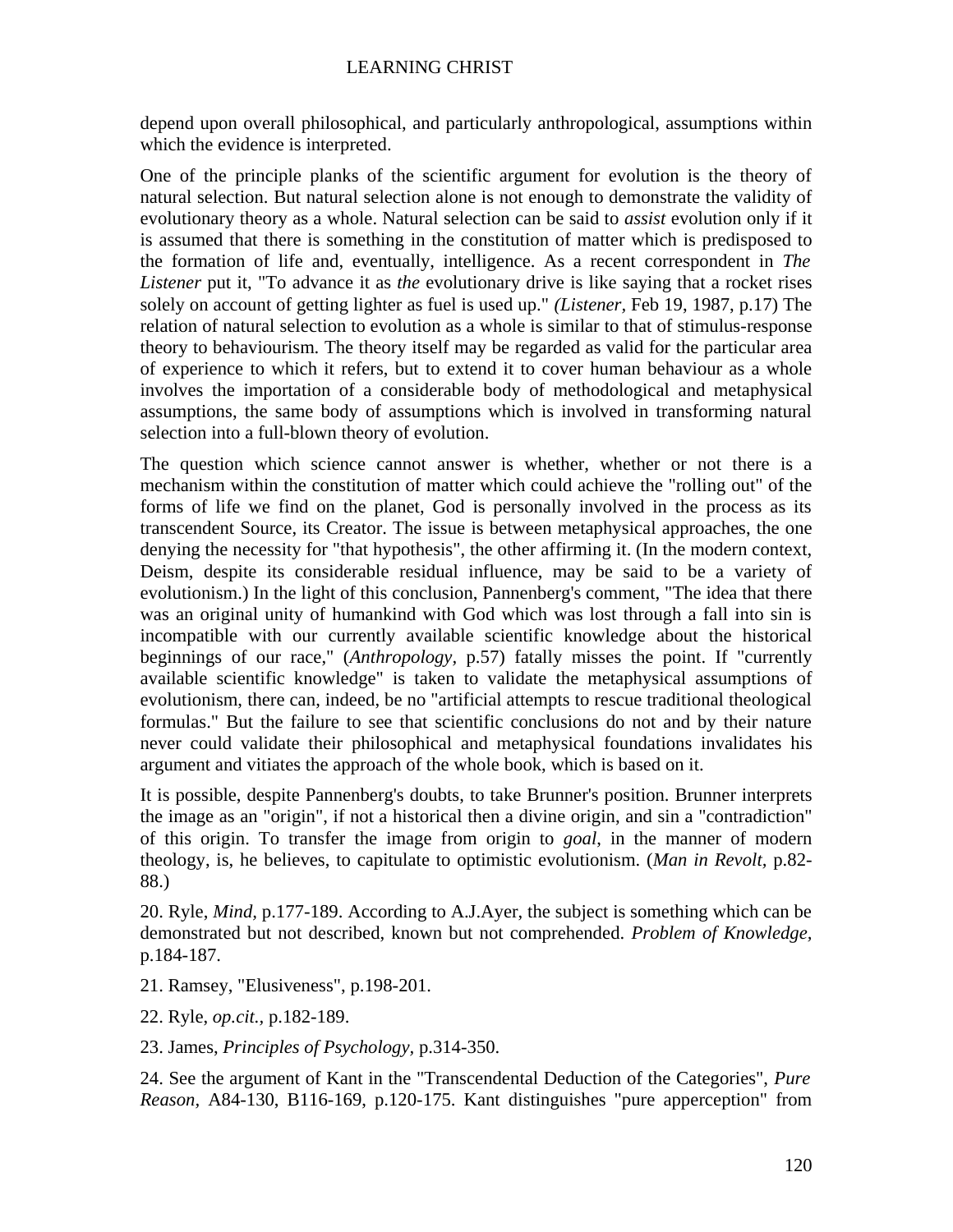"empirical apperception" or "inner sense". "Empirical apperception" is the "self" of which we are aware. It is an objectification of the subject. Our knowledge, Kant argues, is never of objects in themselves but only of appearances. Accordingly, before it can become an object of knowledge, the self must be become an appearance. This takes place when it is projected into the sensible manifold by means of an action. The action by which the self becomes part of the sensible manifold is *synthesis*, the process by which unity is imposed on the manifold. What is known is the action - the performance, but not the performer. "We intuit ourselves [ie.perceive ourselves] only as inwardly affected *by ourselves*." *(Pure Reason,* B156, p.158) Or, as he put it in the first edition,

The mind could never think its identity in the manifoldness of its representations, and indeed think this identity *a priori*, if it did not have before its eyes the identity of its act, whereby it subordinates all synthesis of apprehension (which is empirical) to a transcendental unity, thereby rendering possible their interconnection according to *a priori* rules. (*Pure Reason*, A108, p.137)

The term "pure apperception" refers to the knowing subject, the "I". The "I think" or transcendental ego is the presupposition for the activity of synthesis. The "transcendental unity of apperception" is the condition for the attainment of knowledge by means of synthesis. It is this which enables the subject to impose unity on what would otherwise be a confused mass of perceptual data. And it is because we are aware of such a unity that we are driven to presuppose the existence of the transcendental subject.

Only insofar as I can grasp the manifold of representations in one consciousness, do I call them one and all *mine*. For other-wise I should have as many-coloured and diverse a self as I have representations of which I am conscious to myself. (*Pure Reason*, B134, p.154)

Kant's argument is rejected by empiricists on the ground that the sensible manifold need not be thought of as confused, requiring the synthesising action of the knowing subject. But sensation need not be thought of as a "blooming buzzing confusion" in order to require an active contribution of the subject for its comprehension. It is the limitation of cognitive capacity and consequent need for selective attention which most effectively points to the role of the subject, a subject understood, moreover, as agent.

The epistemology presented in chapter 2 of this thesis differs from Kant in that we have postulated a process of *interaction* in place of the simple combination of passive sensibility and active understanding. This change has far-reaching consequences for the Kantian scheme. In interaction, the "categories" of the understanding, expressed in schemata, are formed and modified by experience. There is, therefore, no need for a system of universal innate categories. This disrupts the static, a-historical nature of Kant's scheme and allows for the influence of social and cultural context and psychological history. What remains, however, is the point outlined in the "Transcendental Deduction", the necessity to assume the presence of a knowing subject.

For a similar view of the value of the Transcendental Deduction, see Hamlyn, "Perception and Agency", in *Perception, Learning and the Self,* p.52 and Korner, *Kant,* p.56-59.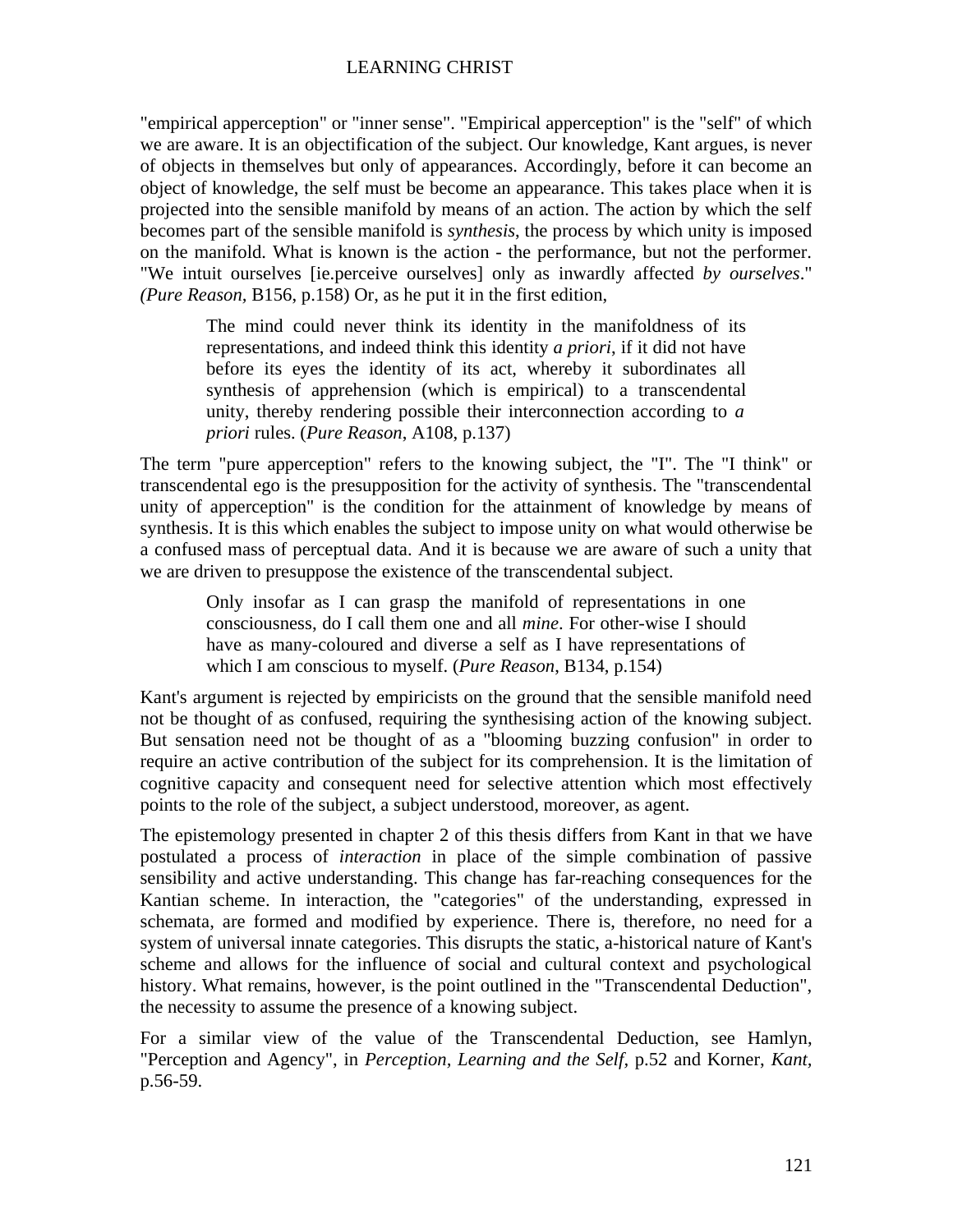- 25. Erikson, *Identity,* p.149. See Allport's similar comments, p.137-38.
- 26. Fordham, p.47-49.
- 27. Tournier, *Meaning of Persons,* p.7f.

28. Kolnai, "Agency and Freedom", *Royal Institute Lectures,* p.24. Kolnai points out the connection with the thought of Kant's First Critique, in which the intelligible ego acts as a cause, that is an initiator of new chains of events. The agent intervenes in the causal pattern of the world without invalidating the chain of cause and effect. Kant, however, places the agent's motive exclusively within the moral context, attempting to explain it in terms of moral self-legislation. Agency in its fullest sense is the foundation for moral experience, but applies to all contexts. A similar point is made by Hampshire, *Thought and Action,* p.213-216.

- 29. See above, p.66-67.
- 30. Hampshire, *op.cit.,* p.101-134.
- 31. Bigge, *Learning Theories,* p.180f.
- 32. Hampshire, *op.cit.,* p.133.
- 33. See above, p.120f.
- 34. Schleiermacher, *Christian Faith,* §4, p.12f. See Tounier, *Strong and Weak.*

35. 2 Samuel 9-20, 1 Kings 1-2; Genesis 37-50; Ruth; Isaiah 10:4f, 37:21f; Jeremiah 5:14f; Isaiah 45:1-7; Proverbs 16:9, 21:1; Matthew 26:24; Romans 9-11.

36. Kelsey, "Human Being", p.154-167, esp. p.164f.

37. *ibid.,* p.152-156. Cairns, *Image*, p.188-192.

38. The concept of the *proprium*, which Gordon Allport uses to define the "self", includes those things which are particularly loved, under the category of "ego-extension".

39. The fact that persons can be known only in a manner distinct from other objects leads to speculation about the nature of "person" as an ontological category, which has a long history in Christian theology. It was the need to preserve the concept of person from reduction to the terms appropriate to the analysis of nature which lay at the heart of the doctrinal debates of the early centuries, in particular in the context of the discussion of the correct way of understanding the Trinity and the Person of Christ, leading up to the promulgation of the Nicene Creed and the Chalcedonian Definition. The discussion turns on the meaning to be given to the Greek word *hypostasis* in relation to the term *ousia*. In secular usage the terms had broadly the same meaning, namely "being", but the term *hypostasis* was adopted by the Fathers to stand for the distinct "Persons" of the Trinity in contradistinction to the *ousia* which they share in common. Thus, Gregory Nazianzus could write, "The Son is not the Father, but he is what the Father is," and Basil could write,

It is indispensable to have clear understanding that, as he who fails to confess the community of the essence (*ousia*) falls into polytheism so he who refuses to grant the distinction of the *hypostases* is carried away into Judaism...For merely to enumerate the differences of Persons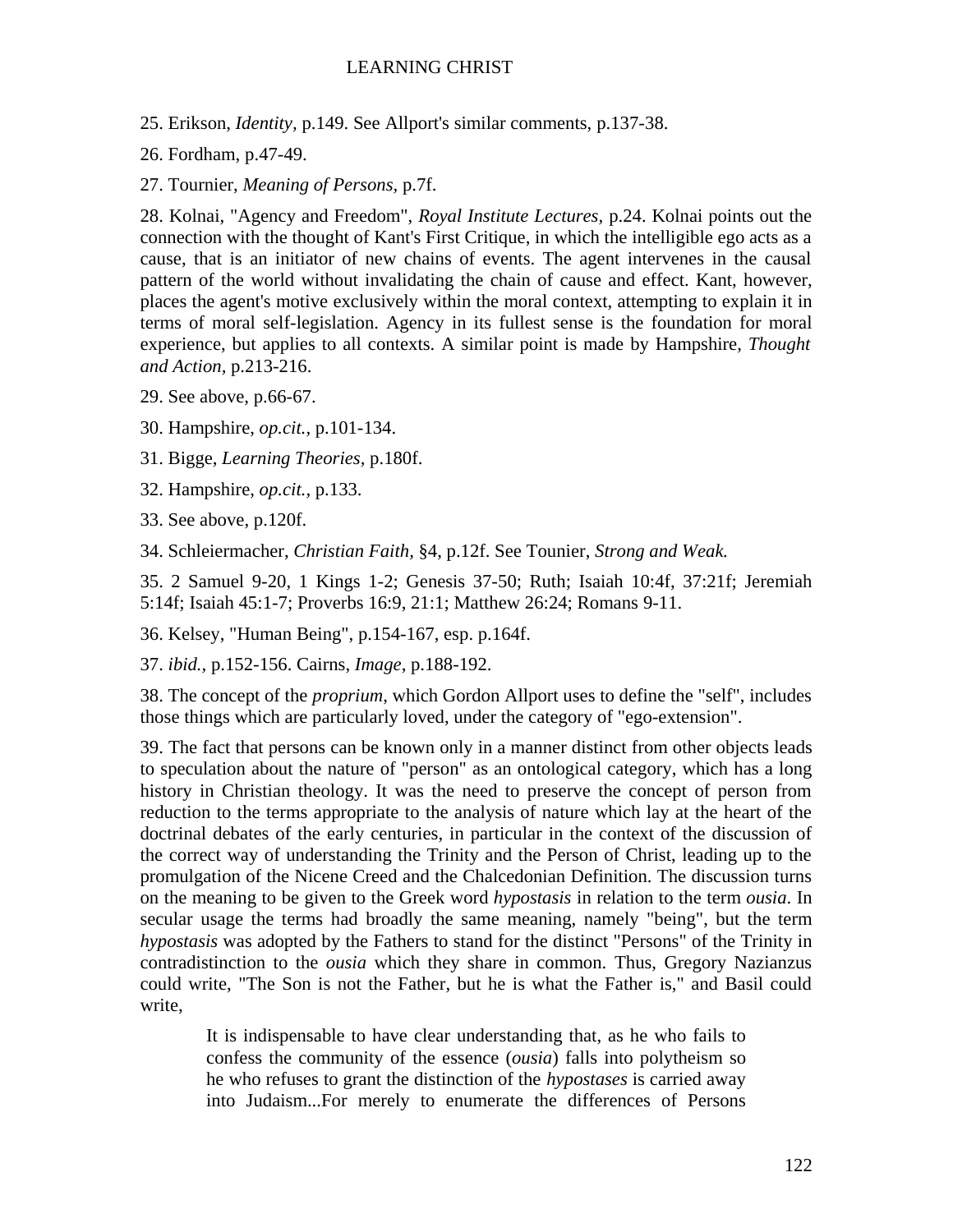(*prosopa*) is insufficient; we must confess each Person (*prosopon*) to have an existence in real *hypostasis*.

#### (Basil of Caesarea, *Ep.*ccx.5. Stevenson, *Creeds*, p.112.)

It is extremely difficult to grasp the distinction between *ousia* and *hypostasis* because of its apparent similarity to the Aristotelian distinction between the general and the particular. In the West, there was a tendency to assimilate the understanding of persons to Aristotelian categories, seen for example in Boethius' definition of "person" in man as *substantia individua rationalis naturae*, where *substantia* is a translation of *hypostasis*. This makes the human person an individual of the particular rational species, man, but it has the disastrous consequence of making the Persons of the Godhead "individuals of the species 'divinity'", thereby destroying the unity of the Trinity.

Is the idea of *hypostasis* as an ontological category denoting personal existence applicable interchangeably to both God and man? If the Fathers fail to make this connection, it is because of their reluctance to be drawn into definitions of either *ousia* or *hypostasis*. But the analogy was certainly developed in the twelfth century by Richard of St.Victor. Rejecting the Aristotelian framework, he appeals to the human experience of subjectivity as the basis for our understanding of the Trinity. "Person" he defines as *divinae naturae incommunicabilis existentia*, or the incommunicable "standing forth" of the divine nature. The substance of the individual, he maintained, tells you the What?, the nature or *ousia* of that individual. But the person tells you the Who?, the only "definition" of which is a proper name, an incommunicable and irreducible individual. (Richard of St.Victor, *De Trinitate,* iv.6-7.)

If the image of God is to be interpreted in terms of the ontological category, "person", then it is the relation between *ousia* and *hypostasis* which is shared by both God and man. The *ousia* of God and man are entirely different, but in both God and man *ousia* individuates not simply as an individual actualisation of the common substance on the Aristotelian model, but as *hypostasis*, a unique and irreducible subject, a Who? rather than a What?

40. Stevenson, *Seven Theories,* p.3-8.

#### 41. *Nature and Destiny,* vol.I, p.3f.

42. The difficult concept of the "formal image" or the "remnant" of the image can also be reinterpreted in these terms. What the idea of the "formal image" points to is the question at the heart of existence posed by the need for definitive identity. It is the "gap" left by the lack of the knowledge of true identity caused by the broken relationship with God. The material image is known only in Jesus Christ.

43. See above, p.89-90.

44. See above, p.11f., for the use of the term, "subjective dimension" of revelation.

45. Moule, *Holy Spirit,* p.7; Lampe, *Spirit,* p.34.

- 46. Hendry, *Holy Spirit,* p.107.
- 47. Niebuhr, *Man I,* p.13f, 27-29, 151f.
- 48. Congar, *Holy Spirit I,* p.3.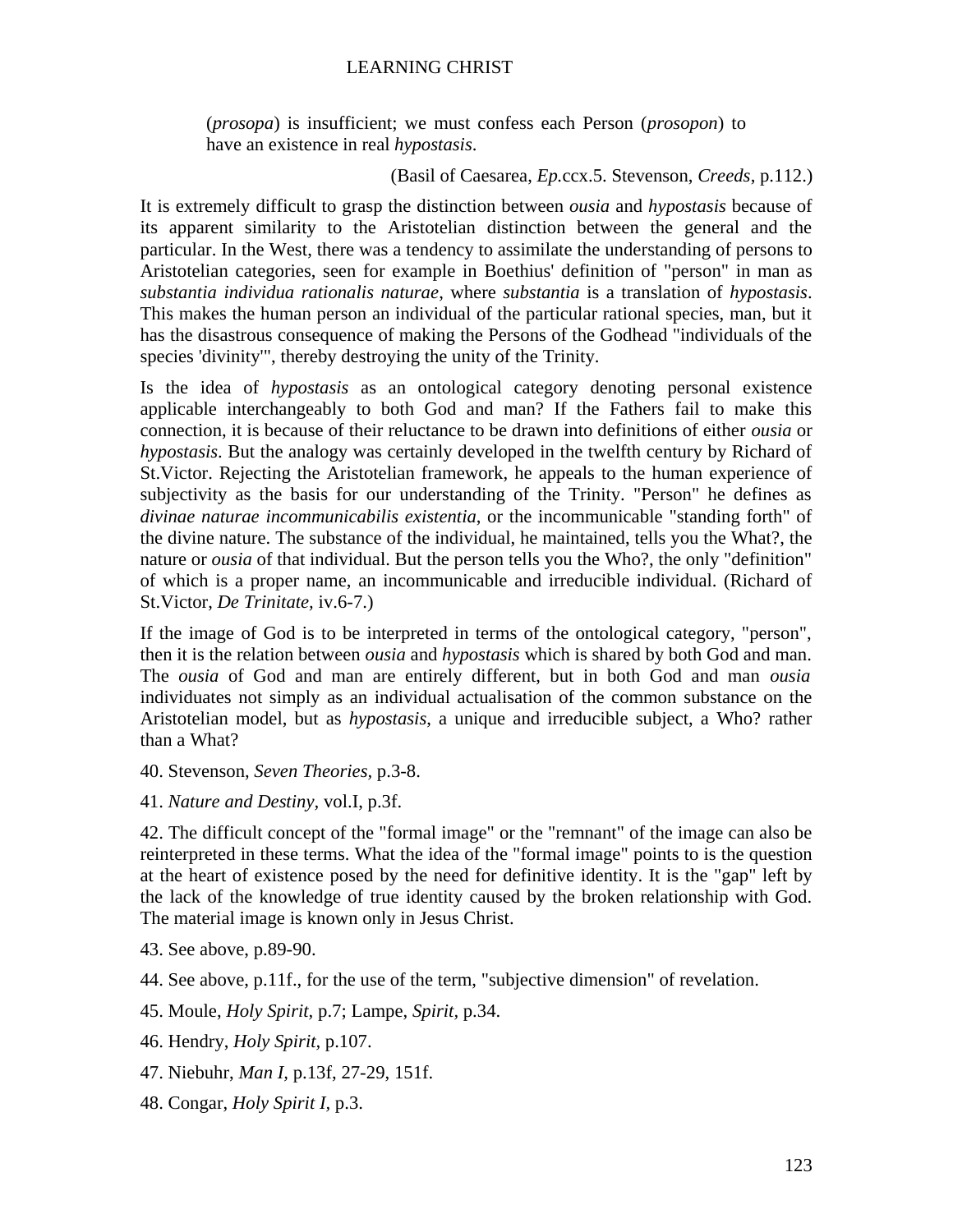- 49. *ibid.,* p.4; Snaith, *Ideas,* p.146-150.
- 50. Snaith, *loc.cit.*; Moule, p.7f.
- 51. Brunner, *Man in Revolt,* p.237.
- 52. Barth, *Dogmatics III/2,* p.354.
- 53. See Hendry, p.29, 48-52; Moule, p.11-13, 16-17; Heron, *Holy Spirit,* p.140f.
- 54. Hendry, p.105.
- 55. *ibid.,* p.107. See above, p.151f.
- 56. Congar, *Holy Spirit I,* p.5-7; Lampe, *Spirit,* p.41-43.
- 57. Congar, *op.cit.,* p.8-9.
- 58. *ibid.,* p.12.
- 59. *ibid.,* p.15.
- 60. Congar, *Holy Spirit II,* p.73f.
- 61. Congar, *Holy Spirit I,* p.29f.; Lampe, p.73f.
- 62. Newbigin, *Household,* p.87f.
- 63. Dunn, *Baptism,* p.4, 224f. Dunn sums up his position as follows:

Faith demands baptism as its expression

Baptism demands faith for its validity

The gift of the Spirit presupposes faith as its condition

Faith is shown to be genuine by the gift of the Spirit. (p.228)

- 64. Hendry, p.25.
- 65. Congar, *Holy Spirit I,* p.37.
- 66. Galatians 5:22-23.
- 67. See eg. Romans 5:5 and 13:8-10, Ezekiel 36:24-28, Jeremiah 31:31-34.
- 68. Heron, *op.cit.,* p.44f; Congar, *Holy Spirit II,* p.120f. See especially Romans 7:7-8:8.

69. Congar, *Holy Spirit I,* p.32, citing Galatians 2:20 and 3:26-27, Philippians 1:21, Colossians 3:1f and 3:11, 1 Corinthians 15:28.

- 70. John 16:13-14 and 17:3.
- 71. Moule, *Holy Spirit,* p.7f.
- 72. Romans 8:16.
- 73. Hendry, *Holy Spirit,* p.34.
- 74. James 3:15.

The work of the Spirit in the believer has a parallel in the unbeliever. As the Spirit makes the believer aware of the character of Christ and of his standing before God, he does the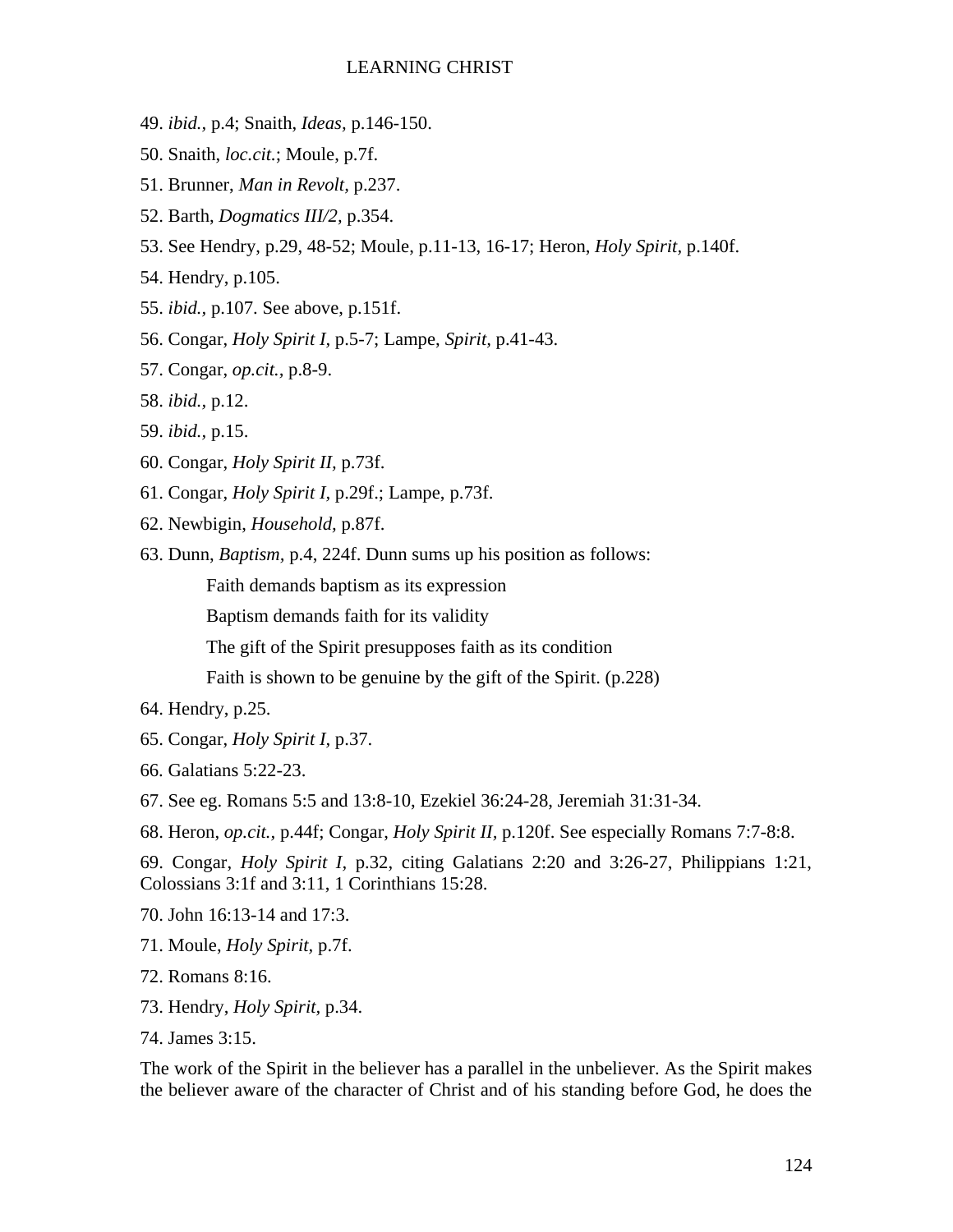same thing in the unbeliever in the process of conviction of sin. Congar, *Holy Spirit II,* p.122f.

An example of this may be given from the experience of Charles Colson, formerly one of President Nixon's aides:

During the throes of Watergate, I went to talk with my friend, Tom Phillips. I was curious, maybe even a little envious, about the changes in his life. His explanation - that he had "accepted Jesus Christ" baffled me. I was tired, empty inside, sick of scandal and accusations, but not once did I see myself as having really sinned. Politics was a dirty business, and I was good at it. And what I had done, I rationalised, was no different from the usual political maneuvering. What's more, right and wrong were relative, and my motives were for the good of the country - or so I believed.

But that night when I left Tom's home and sat alone at my car, my own sin - not just dirty politics, but the hatred and pride and evil so deep within me - was thrust before my eyes, forcefully and painfully. For the first time in my life, I felt unclean, and worst of all, I could not escape. In those moments of clarity, I found myself driven irresistably into the arms of the living God.

(Charles Colson, *Who Speaks for God?* London, Hodder and Stoughton, 1985, p.138)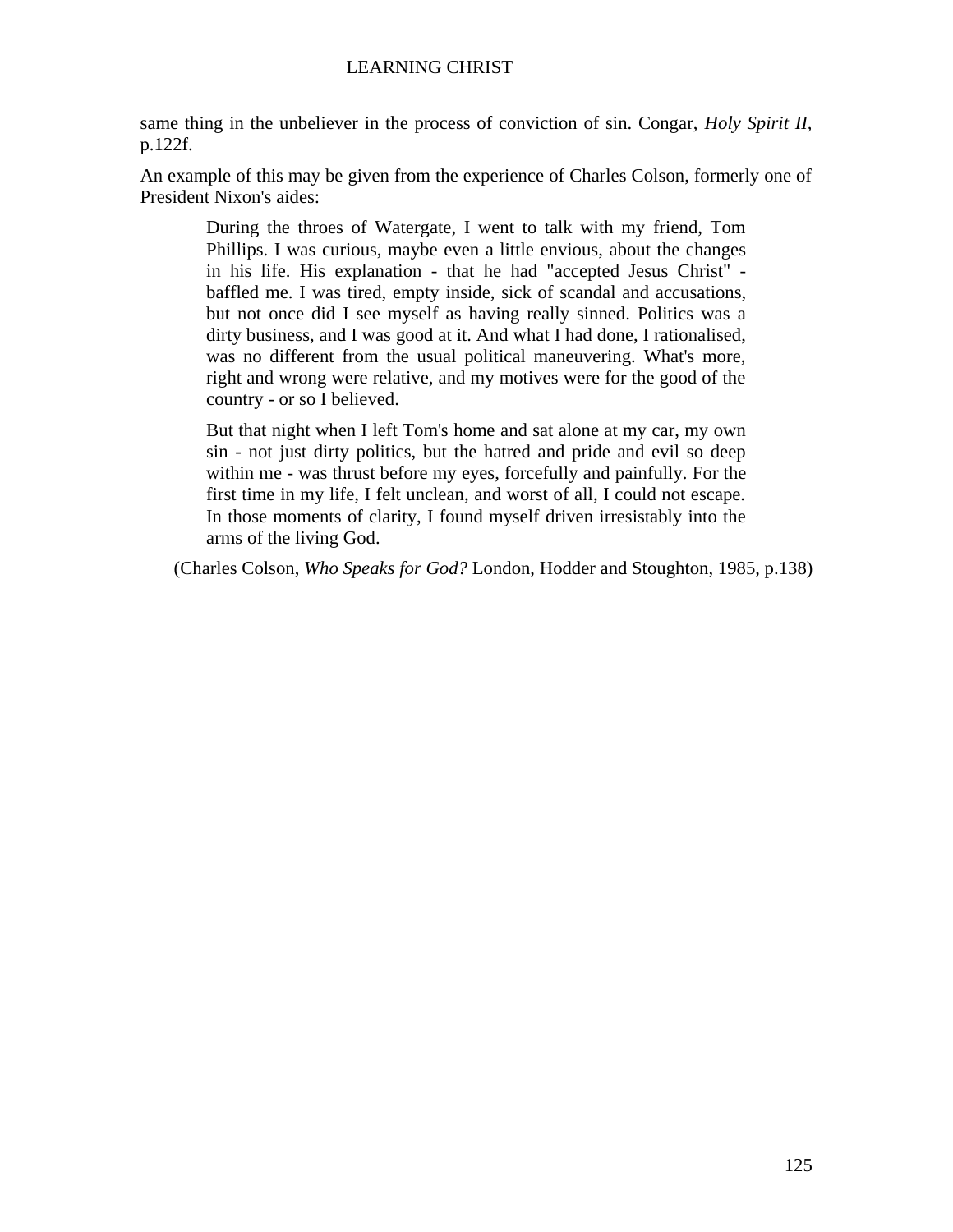# **CHAPTER SIX**

# Learning Christ

Formation comes only by being drawn into the form of Jesus Christ. It comes only as formation in his likeness, as *conformation* with the unique form of him who was made man, was crucified and rose again.

This is not achieved by dint of efforts to "become like Jesus", which is the way in which we usually interpret it. It is achieved only when the form of Jesus Christ itself works upon us in such a manner that it moulds our form in its own likeness (Gal 4:19). Christ remains the only giver of forms. It is not Christian men who shape the world with their ideas, but it is Christ who shapes men in conformity with Himself. But just as we misunderstand the form of Christ if we take him to be essentially the teacher of a pious and good life, so, too, we should misunderstand the formation of man if we were to regard it as instruction in the way in which a pious and good life is to be attained. Christ is the Incarnate, Crucified and Risen One whom the Christian faith confesses. To be transformed in His image  $(2 \text{ Cor } 3:18, \text{ Phil } 3:10, \text{ Rom } 8:29 \text{ and } 12:2)$  - this is what is meant by the formation of which the Bible speaks.

*Dietrich Bonhoeffer1*

The function of Mister God is to make you like him. *Anna<sup>2</sup>*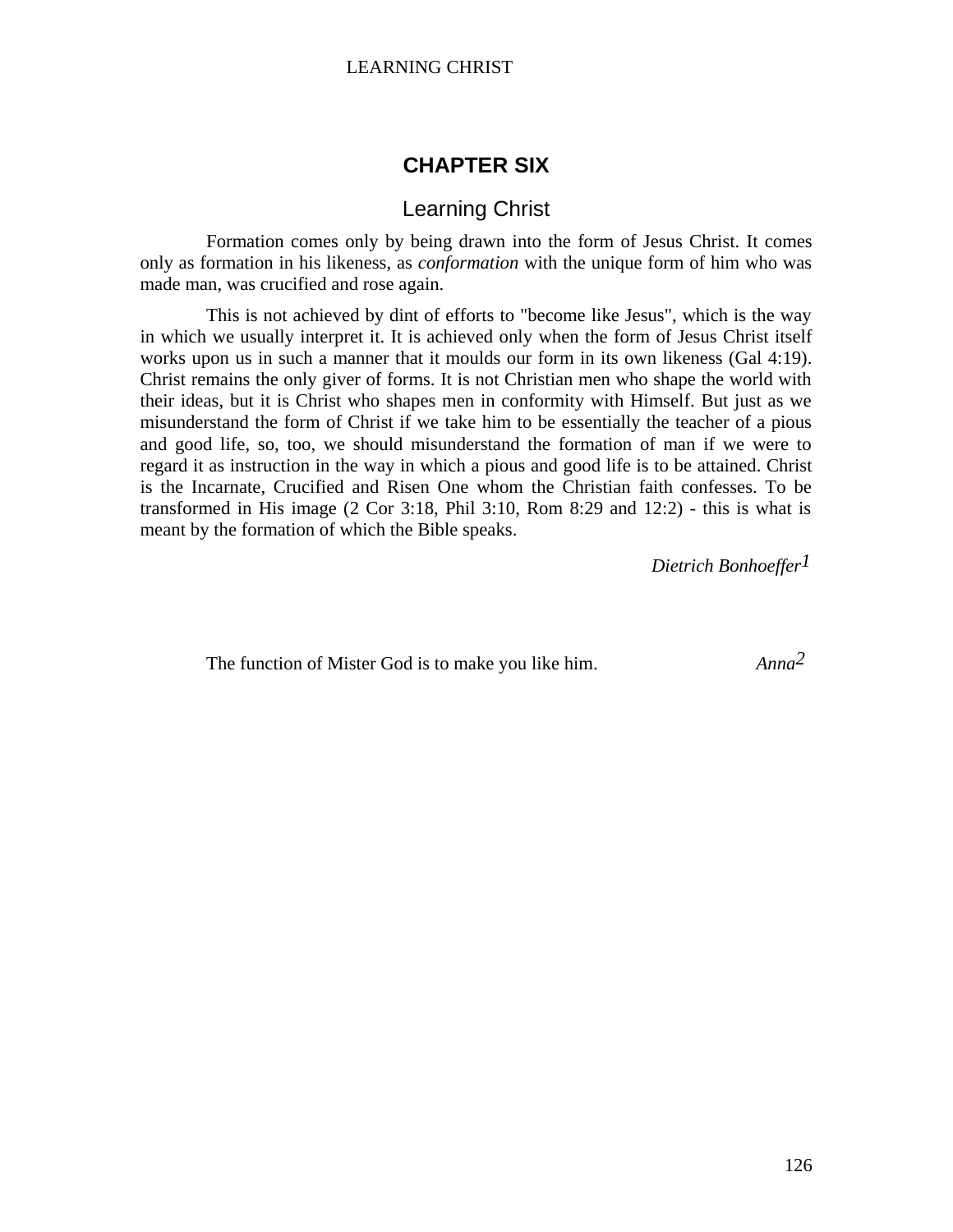## 1. The Approach to the Study of Revelation

The purpose of this thesis is twofold - first, to demonstrate the close connection between Christian learning and the modes of learning commonly employed as a feature of the ordinary processes of growth and development; second, to examine the relationship between Christian learning and the "subjective dimension" or mode of reception of revelation. It is part of the nature of the task that these two elements of the thesis are closely interrelated, involving the investigation of "Christian learning" from both the theological and scientific points of view. The conclusion reached at the end of the previous chapter was that learning is the outcome of a search for identity. Revelation, similarly, is the outcome of the gift of a new identity, made available by the indwelling Holy Spirit. Thus, while the source of revelation is supernatural, the manner in which it is appropriated is entirely natural. It is necessary now to examine the implications of this position as regards the doctrine of revelation which it entails.

In the early chapters, a detailed model of human learning based on a thorough investigation of the social and psychological processes involved has been presented. In order to achieve coherence, the interpretation of these processes takes place within a single unifying framework. This framework consists of a theological evaluation of human being. In this way, it is claimed, the theology of human life is enabled to draw on the results of scientific investigation and the doctrine of revelation to be set in both anthropological and epistomological context. This model has been used in the definition of "Christian learning" in relation to the ordinary processes of human learning. What remains is to bring the model to the study of revelation, where it is to be used as the key to the interpretation of the processes involved there.

The major theological assumption on which this method of bringing together the investigation of revelation and human learning is based is that there exists a particular type of connection between the natural and the supernatural, or between nature and grace. This assumption rests on the claim that the features of humanity which are the outcome of divine creation are to be understood as being affirmed rather than disregarded or superseded in the course of the divine address to men and women. The action of divine grace, it is to be maintained, involves accommodation to the conditions of created human nature. The method of the thesis, by which the connection between nature and grace is to be established, accordingly gives central place to humanity. Anthropology, it is pointed out, is a feature of both theology and secular philosophy. The role of anthropology, moreover, is to supply that unifying framework which is required for the coherence of the scientific investigation of human life. The role of theological anthropology, therefore, involves precisely the establishment of that connection between nature and grace which is a necessary part of a theological evaluation of human being. But the thesis advances beyond the use of a theoretical connection between nature and grace as a rule of method to the investigation of the nature of that connection. It is the relation between the Holy Spirit and the human spirit which, it is claimed, constitutes the meeting point of grace and nature. The human spirit is precisely that aspect of human personality which is "by nature" open to the influence of divine grace, and the Holy Spirit is the means by which such grace is made available.<sup>3</sup> To say that revelation takes place in the meeting of Holy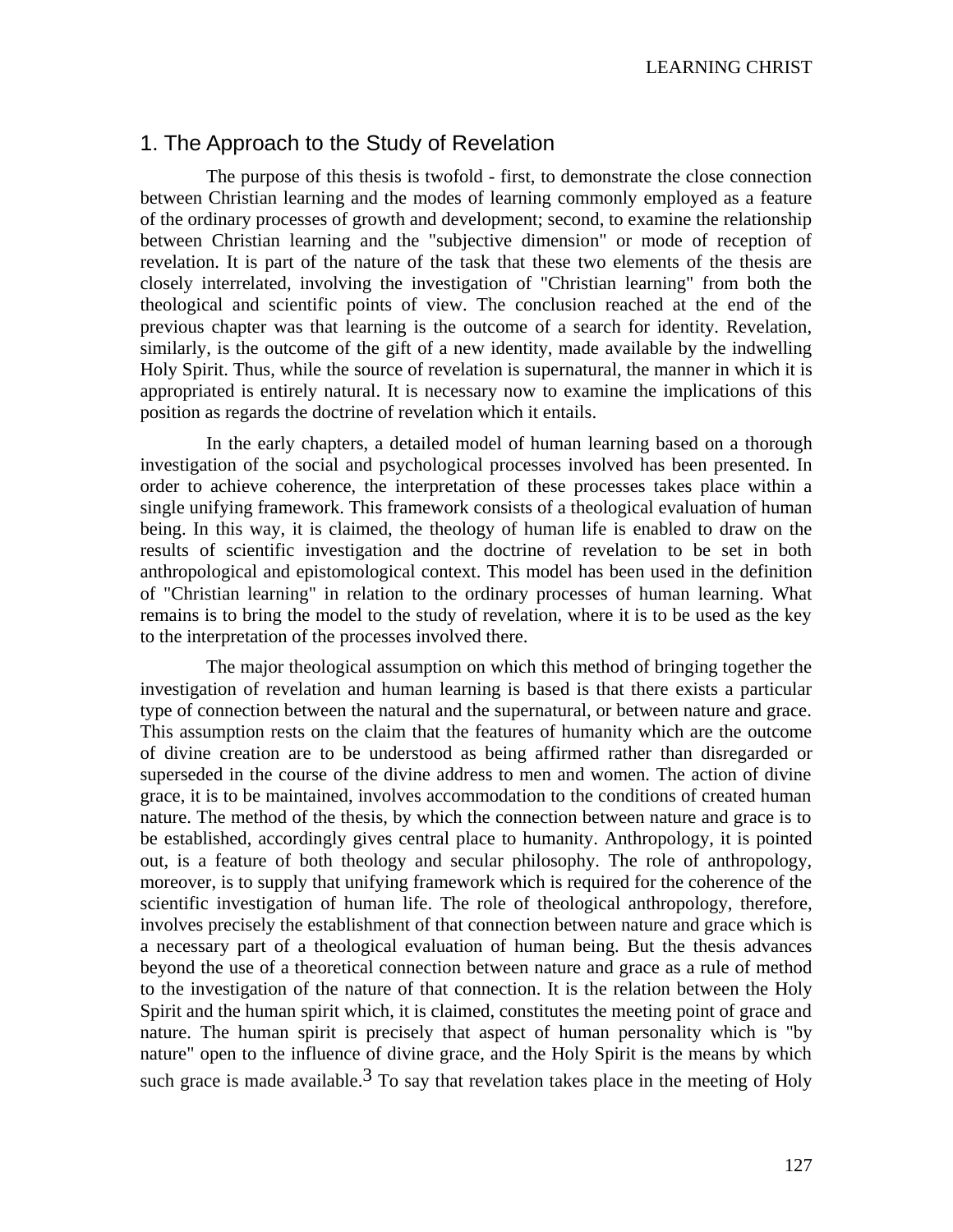Spirit and human spirit is to say that revelation constitutes an element in the relation between grace and nature which takes place in the course of the divine plan of salvation.<sup>4</sup>

The problems to be faced in writing about the knowledge of God are of two kinds and may be termed problems of "text" and "context".<sup>5</sup> The "text" for the investigation of the knowledge of God is the Church's attempt to describe and justify the process of revelation. Yet here, at the heart of theology, no definitive unifying approach is to be discerned. What is found is "a buzzing multiplicity of individual Christian opinion".6 The same lack of unity is a feature of Christian education. Traditional transmissive approaches are to be found drawing for their justification on traditional propositional views of revelation while more subject-centred "experiential" methods generally rely on a contrasting experiential model of revelation.7 Even the definition of revelation is in question between these two approaches. For one, "revelation" means a certain, definitive content, for the other an experience of a particular kind.

Such uncertainty over the manner in which the knowledge of God is available can lead only to a profound malaise in theology as a whole. It has always been the case that theology offered several different "paradigms", each with a different framework for the interpretation of the relation between God and mankind and each one continually modified by the work of successive generations of scholars. But a "multiplicity of individual opinion" on the central subject of the knowledge of God itself would seem to indicate the breakdown even of such unity as the various paradigms and the relatively well-charted relations between them may once have offered. As a consequence, any approach to the problem of revelation from the standpoint of theological "text" is subject to serious limitations. The knowledge of God and the terms in which it is available constitute a foundational aspect of any given theological paradigm and any particular selection from theological tradition which might be used as a starting point for the study of revelation depends for its own authority and validity on the account of the knowledge of God which underlies the particular paradigm from which it is drawn. In order to avoid a vicious circle of this kind, the theological "text" and the problems associated with it must be examined in their broader "context".

The "context" for talk about God is the contemporary intellectual scene, in which a "battle for explanatory control" rages between those approaches which centre on the web of causal connections subject to scientific investigation on the one hand and, on the other, those which take as their point of departure the human experience of subjectivity.<sup>8</sup> These different approaches were examined thoroughly earlier in the thesis. Reasons have been given for preferring an approach to the study of mankind and human knowledge in particular based on a view of human beings as agents with goals and purposes, of which the construction of individual and corporate world-models by means of which knowledge is expressed is an outcome. This approach provides a coherent and theologically justified framework for the investigation of the relation between learning and revelation which engages with the secular "context" of the study of the knowledge of God by relating the theological discussion of revelation to the problems involved in the study of human knowledge. It also provides a solid theoretical foundation from which the theological tradition may be examined and the various competing assertions to be found there evaluated.<sup>9</sup>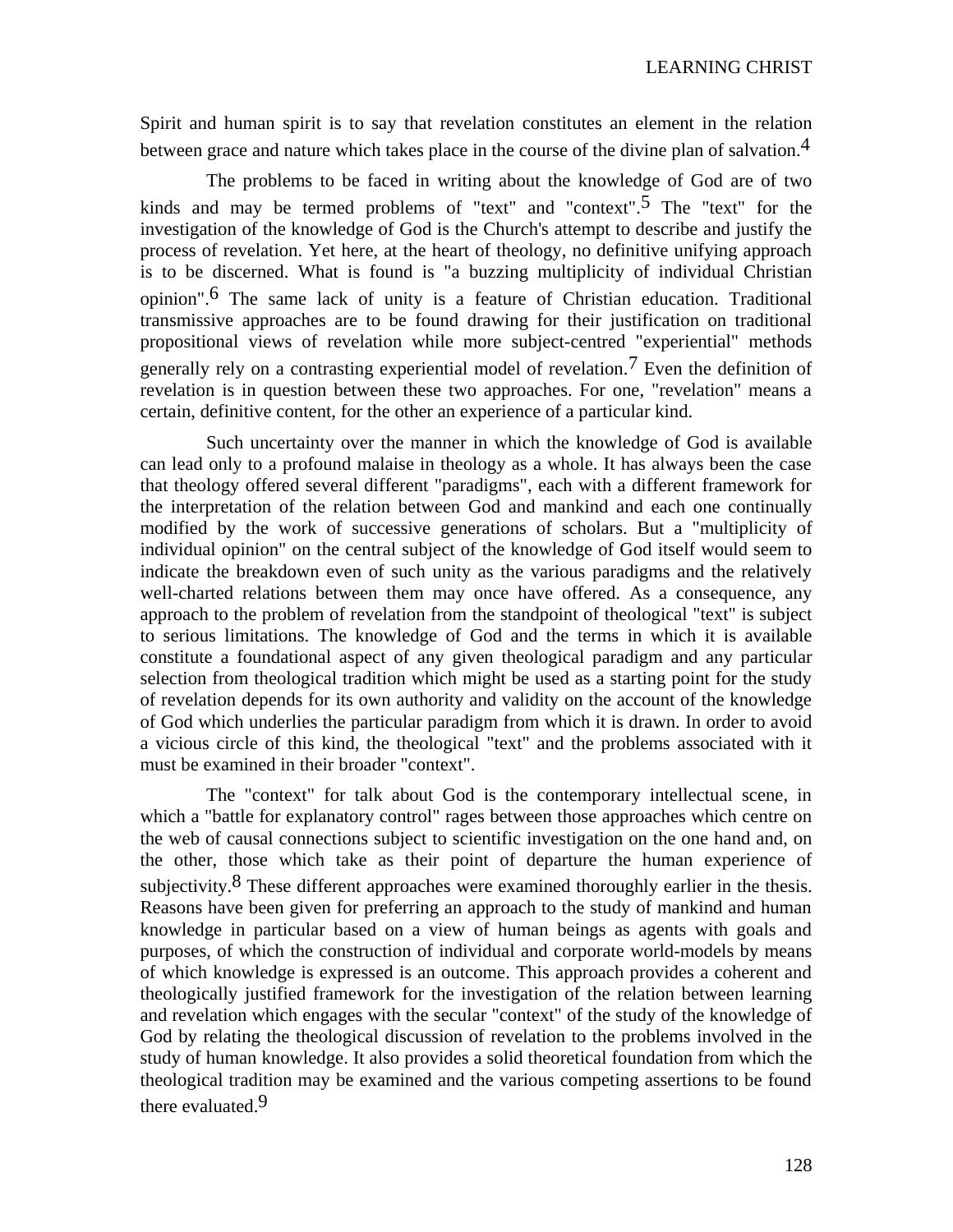# 2. A Universal Knowledge of God?

One of the dominant influences on the treatment of revelation in Christian theology is the distinction between natural and revealed theology, a distinction brought into prominence by Thomas Aquinas.<sup>10</sup> The idea of natural theology as preliminary and preparatory to revelation is still an important element particularly in Roman Catholic theology, but for many, especially Protestant, theologians the earlier distinction has been abandoned in favour of a distinction between *general* and *special* revelation. The idea of general revelation emphasises the revelatory character of any knowledge of God while maintaining a distinction between the knowledge shared by all men and women as an outcome of divine creation and that given as a result of God's saving activity. Upholders of both natural knowledge and general revelation subscribe to the idea of a universal knowledge of God. The difference lies in the fact that "natural knowledge" is taken to be reliable as far as it goes whereas the outcome of "general revelation" is usually taken to be a knowledge which is distorted because of human sinfulness. Whereas revealed knowledge is taken to supplement and complete natural knowledge, special revelation *corrects* those ideas of God which arise from general revelation. In both cases, however, the act of God in revelation or special revelation is a means of grace, an integral part of the offer of salvation, something which cannot be achieved by either natural knowledge or general revelation. The question for the present section is whether such a universal knowledge can be said to exist and, if so, what is its character.

In Christian theology, the foundations for a belief in a universally available knowledge of God by whatever means are threefold:

1. Arguments from experience: the universal experience of moral constraint and the virtually universal phenomenon of religious belief.

2. Arguments from Scripture: certain passages appear to lend biblical authority to a range of propositions associated with universal knowledge of God, in particular: the availability of a knowledge of God in creation and providence which may provide the basis for a human "search" for God, and a recognition of the universal awareness of moral demand as the equivalent of divine legislation.<sup>11</sup>

3. An argument from revelation itself: without a generally held concept of God prior to revelation, revelation would be unintelligible. Before the more particular ideas to be conveyed in revelation, such as God acting in various ways for particular purposes, could be understood, there must exist a generally held concept of "God" to which such ideas could be referred, and this concept, it is argued, could only arise as the result of a prior revelation. $12$ 

Great difficulties arise, however, in specifying what this universal knowledge of God could possibly amount to. Three possible ways of understanding the concept of general revelation may be suggested:  $13$ 

1. A revelation of God in nature. The problem here is on the subjective side. What is mankind supposed to understand from nature and how? As Hume pointed out, the argument by analogy from human creativity does not get us very far - it is as easy to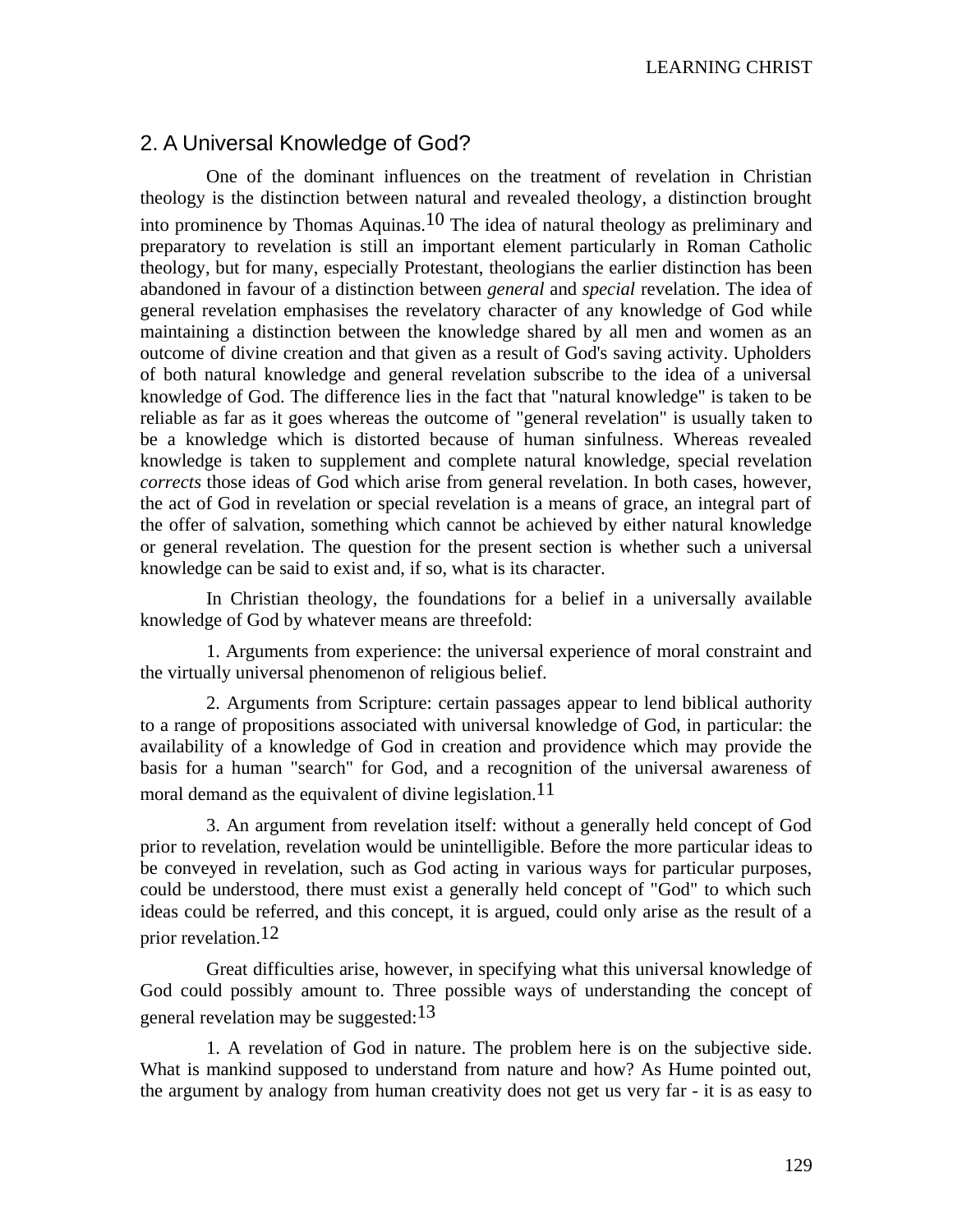ascribe the creation of the world we experience to a committee of bunglers as to a single omnipotent God.14 Without some divine illumination on the subjective side any revelation conveyed by creation remains vague and ambiguous.

2. A propositional revelation, given to all. But the diversity of belief and expression displayed by the world's religions makes it difficult to uncover the exact content of such a revelation.

3. The knowledge of God as a feature of human psychological make-up. John Baillie was among those who argued for a kind of innate knowledge of God or "mediated immediacy".<sup>15</sup> The knowledge of God, he argued, is analogous to our knowledge of other selves. The existence of another rational person is incapable of proof - some portion at least of our belief in the existence of others with minds like ourselves rests on intuitions which are incapable of logical explanation. In the knowledge of others, intuitive and discursive elements combine. In the knowledge of God there is, he believed, an intuitive and a discursive element. God is known "in, with and under" other objects of experience. There is an immediate, intuitive knowledge of God, corresponding to the intuition which tells us of the presence of another person, but that knowledge becomes effective only as it is mediated by our knowing of the world. In every act of knowing, he believed, four subjects of knowledge are present together, the self, others, the world and God. Thus, consciousness of God arises *through* experience.

The difficulties with all three of these attempts to give content to general revelation arise from the fact that they depend on an ideal of *explicit* knowledge. However, Baillie's analysis of the knowledge of others, which has been more extensively discussed by philosophers since he first wrote, moves in the direction of the concept of a different type of knowledge.<sup>16</sup> What is proposed here is that the idea of a general revelation becomes intellible when such a revelation is seen as an element of *tacit* rather than explicit knowledge. General revelation is something rooted in the necessities of the human cognitive make-up, an awareness of God not derived simply from experience but from the need to set experience within a comprehensible frame of reference. It is here that our analysis of human cognition makes its contribution.

One of the roles of the schema in the process of learning is the provision of a range of expectations.<sup>17</sup> The schema represents "set" or orientation - the predisposition to respond to those situations to which that particular schema is applicable in a certain manner or within a certain range of possible reactions. The schema provides an "outline" of the situation, a readiness to respond to information or experience of a particular type. If revelation is to be received by means of the ordinary mechanisms of human cognition, what is required is that there should exist for every individual a schema representing a readiness for or expectation of God. This is the schema which will come into play when revelation takes place.

The individual's total psychological world, within which all his individual schemata operate, is expressed by a model of what psychologist of religion James Fowler calls the "ultimate environment". Fowler uses a dramatic metaphor to describe the "ultimate environment". It is, he says,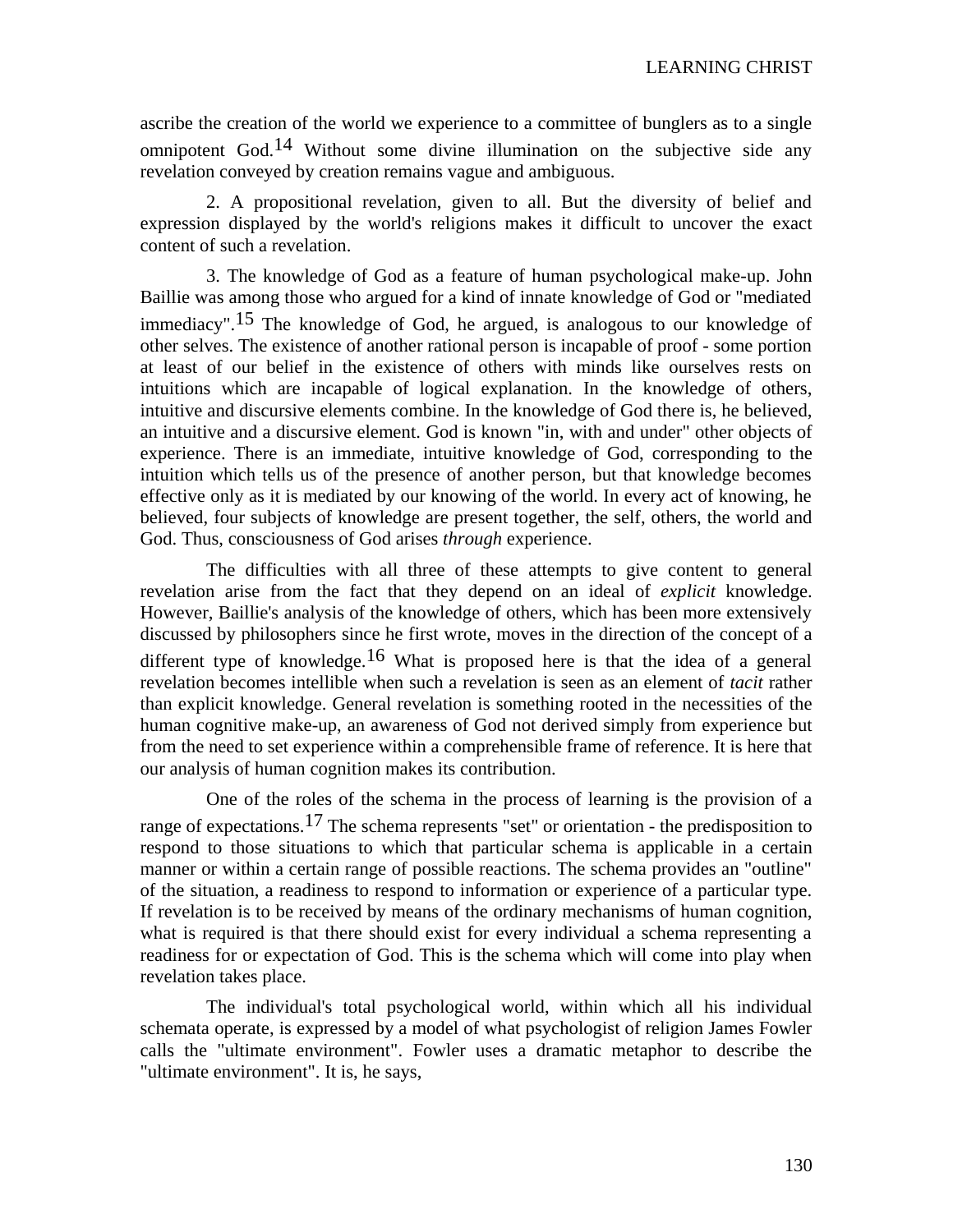The largest theatre of action in which we act out our lives. Our images of the ultimate environment determine the way we arrange the scenery and grasp the plot in our life's plays. Furthermore, our images of the ultimate environment change as we move through life. They expand and grow, and the plots get blown open or have to be linked in with other plots.18

To the individual's ultimate environment there corresponds, for the culture or perhaps for particular cognitive communities within a given culture, the "symbolic universe".<sup>19</sup> Symbolic universes are shared schemata, which play the role of the perspective of the given reference group, a shared "ultimate environment".

Such schemata provide a perspective on the unknown transcendent. Apart from the positivist tradition, most philosophers have recognised limits to the human ability to interpret experience. In the quest for self-understanding, concludes Stephen Toulmin, the philosopher may have to become a myth-maker, since it is in the form of myths that insights beyond the range of theorising have generally been preserved.<sup>20</sup> Such myths represent attempts to describe the nature of what lies beyond the possibility of direct experience. Individuals and societies must construct an image of the transcendent for themselves on the basis of inference from what appear to be the salient features of experience.<sup>21</sup> Fowler describes the forms such constructions take in a variety of ways. He draws attention to "centres of value", "images of power" and, in particular, "master stories". He describes a conversation in a taxi-cab with a man who told him, "The way I see it, if we have any purpose on this earth, it is just to keep things going. We can stir the pot while we are here and try to keep things interesting. Beyond that, everything runs down: your marriage runs down, your body runs down, your faith runs down. We can only try to make it interesting."22 This man's "master story" could be summed up, Fowler suggests, in the word *entropy.* Such fundamental beliefs form the backdrop against which the significance of life and of the various commitments it entails are measured. They may be tacit and unexamined or explicit in story, symbol, myth, ritual, philosophical theory or full-blown religious commitment.

One of the most important features of such master stories is that they are selfinvolving. The need for over-arching explanation is more than simply cognitive, but also emotional and spiritual. They are the means by which men and women attempt to cope with the unanswered questions of human existence such as the problem of evil and apparently purposeless suffering, and the questions of human significance and destiny. The "ultimate environment" or "symbolic universe" expresses a particular set of beliefs about the place of the individual or of mankind as a whole in the scheme of things. It represents an orientation to the world as a whole along the lines of Erikson's "basic trust".<sup>23</sup> Since they are self-involving, master stories form an element of the identity schema. The way individuals and societies picture the transcendent dimension, and in particular the nature of God, is an element in corporate and individual identity. It follows that every individual and society can be said to have a schema for God, not in the explicit sense of articulated religious belief, but as a feature of tacit knowledge. It consists of a readiness to respond to questions about the origin, significance and destiny of the world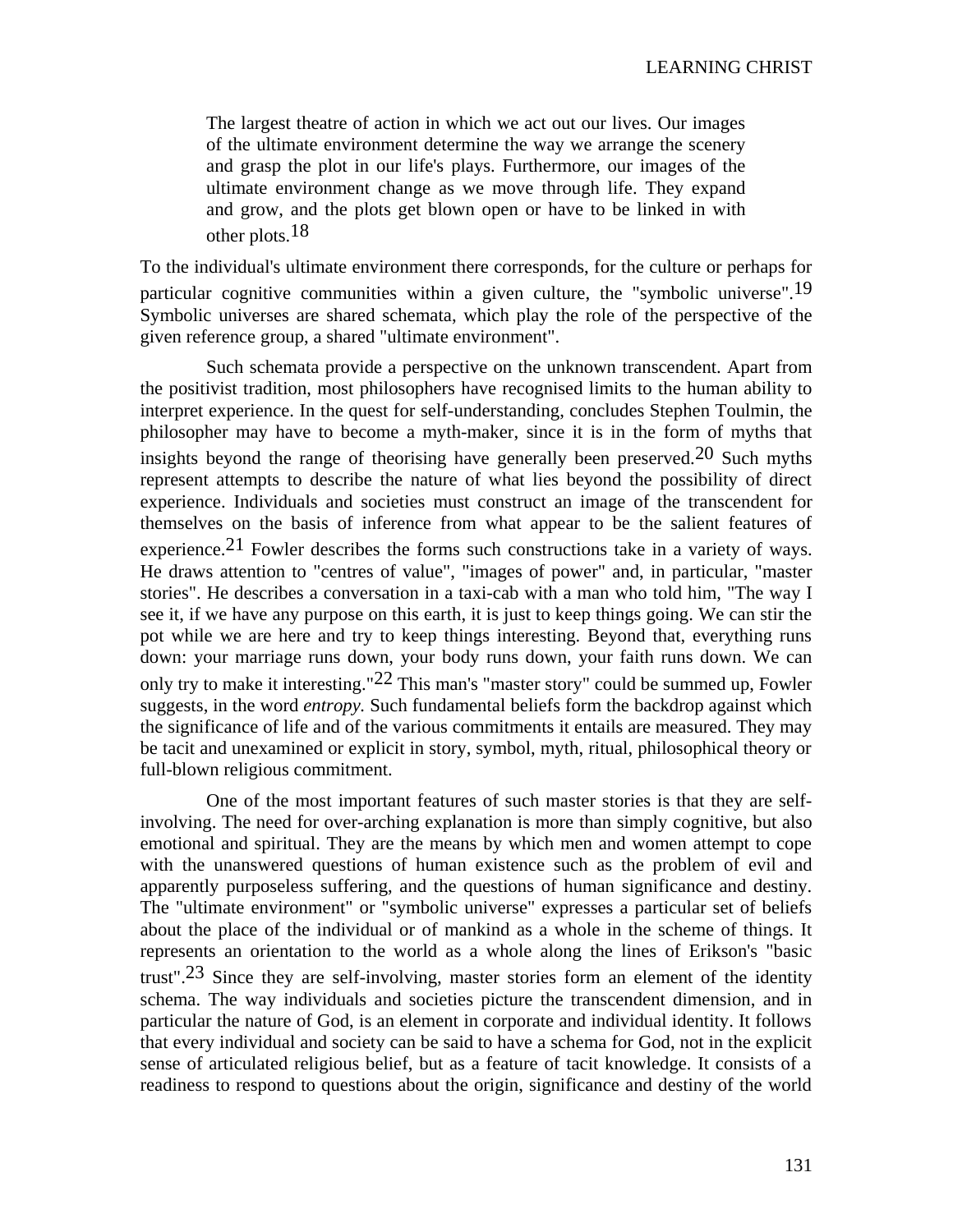and of a certain range of expectations generated by the need for an orientation towards existence and experience taken as a whole.

The presentation of a model of this kind helps to ground the various theological assertions relating to general revelation by requiring their translation into the terms of a theoretical framework for human cognition. Some of these assertions are thus seen to be confirmed by the model and some rejected, in the sense that to continue to maintain such a position would require a different model of cognition from the one presented. Several theological propositions can be thus affirmed and explained:

1. The existence of a universal sense of deity "indelibly engraven on the human heart".24 This is to be explained in terms of the universal recognition of problems requiring solutions which lie beyond the terms of human experience.

2. The distortion of such a sense of deity as a result of human sinfulness.25 The effects of sin on human cognition were described in terms of the model of cognition presented here in the previous chapter.<sup>26</sup> Its result is the confinement of each individual and society within a relative point of view, such that final and definitive knowledge is impossible. It could be achieved only as the result of the realisation by an individual or group of their true identity, such that the quest for meaning in the universe was brought to a definitive end.

3. The physical and human creation may be affirmed as a *witness* to the existence of God, in the sense that the superhuman power and evidence of design involved require some kind of explanation, while conceding, with Hume, that such evidence does nothing to *compel* belief in a personal divine creator. The idea of a "natural theology" consisting of the inference of reliable propositions about God from the evidence available in creation is to be rejected.

4. The idea that all experience is to be seen as potentially revelatory is affirmed in a particular sense. The identity schema, which includes the awareness of the transcendent and the range of problems associated with it, forms the ultimate context for all experience, so that all experience may potentially be related to one's "images of power" or "master story".

5. General revelation is to be understood as an outcome of human creation in the divine image.<sup>27</sup> The image of God, in this model, consists of the possession by men and women of an underlying "true self", the creator of the identity schema. It is in the search of the "true self" for its real nature that the requirement for the knowledge of a transcendent ground and goal arises.

6. Every person may be said to exist *before God* in the sense that their life is governed by a search for identity which is, at one and the same time, a search for God. Men and women are thus conditioned by their relationship to God even though the terms of this relationship consist, on the human side, of ignorance. Brunner termed this aspect of human existence "responsibility".28

There are also a number of assertions from the theological tradition to be rejected on the basis of this model: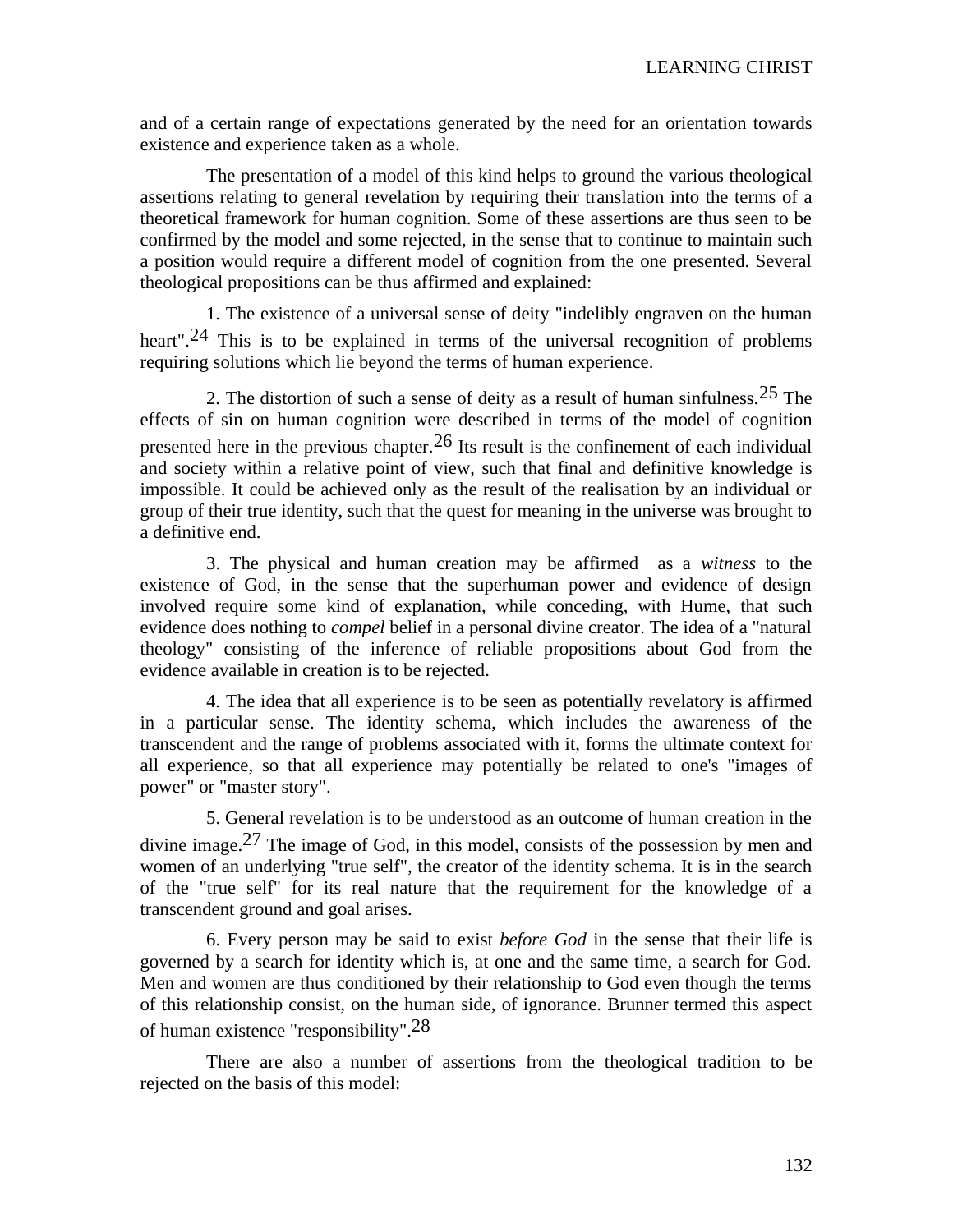1. The possibility of a "natural theology".

2. The idea of a universal belief in God or awareness of God. This is expressed in assertions such as that of Paul Tillich: "God is the presupposition of the question of God."<sup>29</sup> The idea is to be rejected, at least in the sense which Tillich appeared to intend. There is a sense in which the discovery of God is "the discovery of someone we knew all along" $30$  - it lies in the fact that we are created in his image. But the awareness which prompts the question of God is not of God himself, but of the unknown transcendent.

3. The idea of the "categorical supremacy" of  $God.^31$  The mistake here is to identify God with the terms of a particular description of the "ultimate environment". For Charles Hartshorne, for example, "God is a name for the uniquely good, admirable, great, worship-eliciting being,  $32$  while for Tillich, Truth is the presupposition of philosophy and God is Truth.33 Paul Sponheim investigates the themes of the Real, the Beautiful and the Good, moral and religious experience with a view to ascertaining whether God's "incognito" is to be discovered in any of these. In so doing, he is following the tradition Tillich calls the "ontological" type of philosophy of religion, the search for signals of the divine in human experience. This approach is an attempt to set aside one of the fundamental insights of the Reformation. A distinction has been made between the possibilities of natural knowledge of God and general revelation. The difference lies in the fact that while natural knowledge may be assumed to be a reliable guide to the divine nature, such knowledge of God as remains as a result of general revelation will be in error. Human ideas of Truth, Beauty and so on do not serve as incognitos for the divine. They are, rather the focus of what Richard Niebuhr called those polytheisms and henotheisms which men and women admit as substitutes for the knowledge of the true God  $34$ 

A distinction is thus to be maintained between the sense of a question involved in human existence, with its corollary of a widely shared search for deity, and the actual knowledge of God. The awareness of a transcendent dimension in human existence and of the need for an explanation for that dimension is a feature of *tacit* rather than *explicit* knowledge. In cognitive terms, it consists of an *expectation* of a certain aspect of identity, that which places the person or society in an overarching scheme of things and which accounts for personal and corporate origin and destiny. Human explanations of all kinds including the philosophical systems with which the early Christian apologists were faced, and the great world religions which form an increasingly important element in the experience of modern western men and women - may contain a significant degree of truth, arising out of profound insight into the human condition. But such truth does not, in itself, constitute revelation. The natural world becomes a witness to divine creation only in the light of a definitive revelation of divine truth. In the same way, such truth as exists in the world's great religious and philosophical systems is recognised as truth only in the light of revelation itself. The awareness of a question of God or, in Calvin's terms, that sense of deity engraven on the human heart, constitutes an expectation of further revelation to come and a possibility of receiving such a revelation. But it does not of itself constitute such a revelation. Nor does anything in this state of things "require" a revelation in the sense of compelling God to act. But "general revelation", in whose interpretation all men and women err, requires a "special" or definitive revelation for its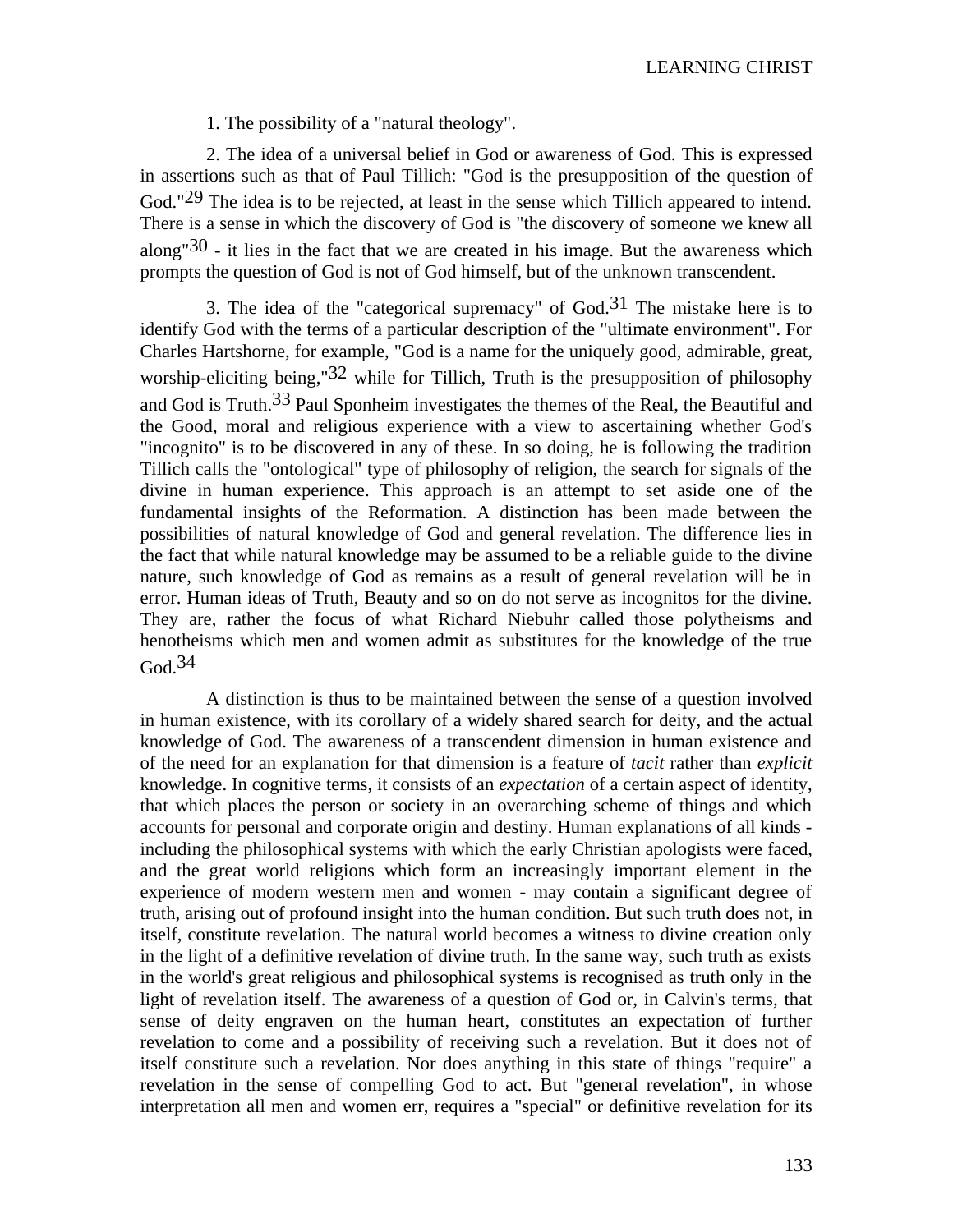completion. Such a revelation can be expected both to complete and to correct ideas of God based on general revelation. To the nature of that definitive revelation we now turn.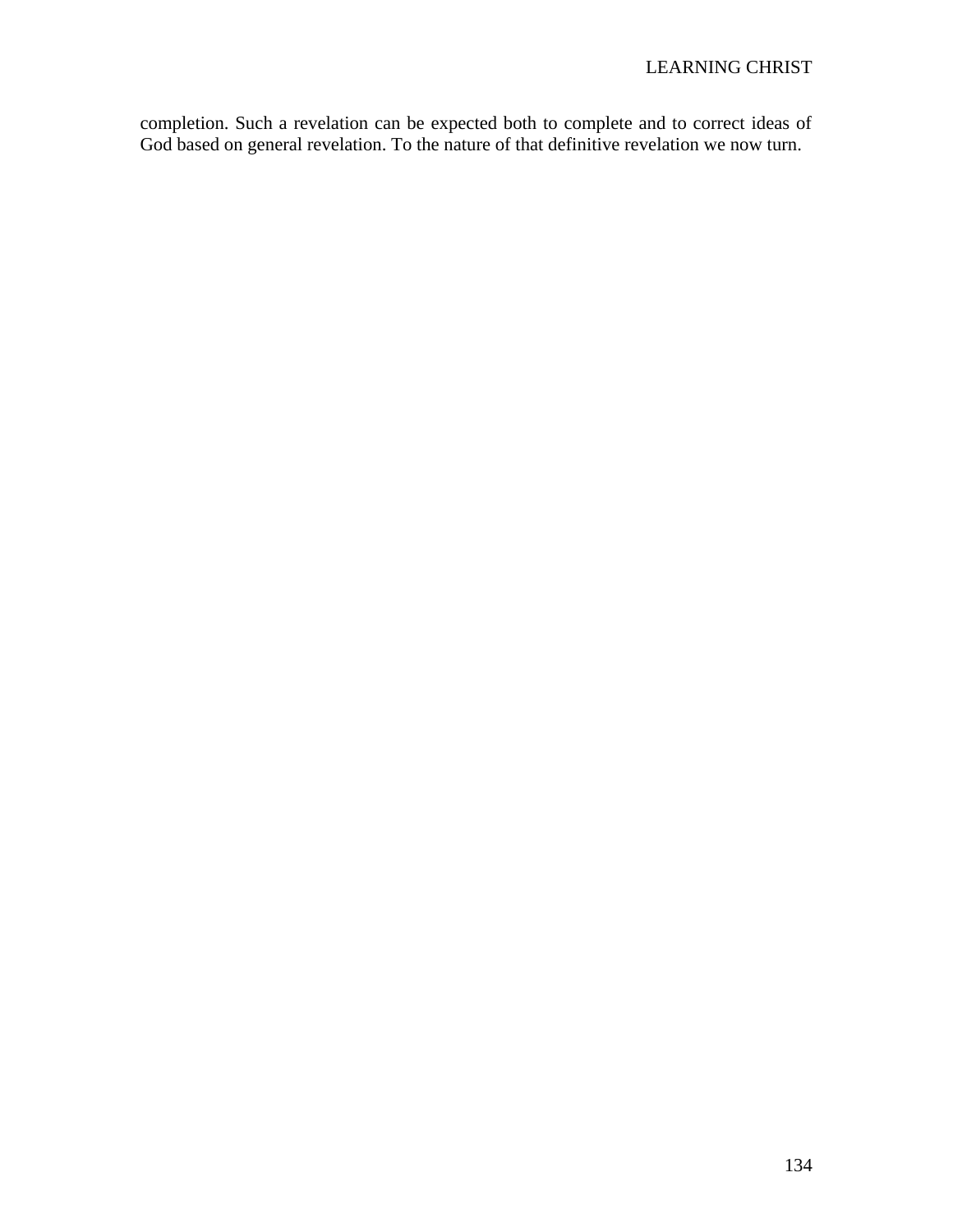# 3. Jesus Christ as the Content of Revelation

The term "revelation" may be defined as an action of God, an authoritative content or as a human experience. The existence of competing models in which the definition of revelation fails to embrace all three aspects is a problem for theology. The construction of a model of revelation involves the harmonious integration of these elements within a coherent understanding of revelation as divine communication. This requires that the content of revelation be understood in such a way as to be capable of and fitted to communication by means of the processes proposed as being those of both divine action and human reception. The detailed examination of human learning and human constitution in the foregoing chapters forms the background, therefore, for an examination of the content of revelation. Of the points made there, the first to note is that revelation is to be understood as a definitive "image of man".35 It is a tacit image of man which is expressed in any particular culture or set of social institutions, which provides the unexpressed foundation of every significant paradigm in the natural or social sciences and lies behind the hermeneutical principles of historical or literary interpretation. Behind the great questions of science, literature, history or philosophy lies a pre-reflective understanding of the nature of mankind finally irreducible to explicit expression. The most sophisticated philosophical system fails to give adequate expression to that elusive quality, "humanity", with the result that the philosopher is obliged to look to the creation of myths for the expression of the deepest levels of meaning in human life. The content of revelation may be understood precisely as the information required to set human speculation in a single unified framework.

The anthropological question at the heart of culture is paralleled by the role of the elusive personal subject as the source of cognitive and affective coherence. The attempt to elucidate the pre-reflective image of man within a given culture is paralleled by the quest for secure personal identity. This quest involves an openness to the transcendent, expressed in the construction by an individual of an "ultimate environment". It is at this level, the deepest level of human personality, that revelation is appropriated. This is the level of the personal subject or unknown "I", where the quest for secure identity takes place. As the definitive answer to that quest, revelation consists of the gift of personal identity. But since it is given at the level of the personal subject, the creator rather than the object of the identity schema, revelation is given not as explicit but as tacit knowledge.36 Although never known directly, personal identity forms the governing principle for the interpretation of experience. In the same way, the content of revelation, given at the level of personal identity, is not known directly, but must be gradually appropriated in the course of subsequent learning as the "ultimate environment" changes in such a way as to express the new self-understanding.

Before the content of revelation can be expressed, a process of interpretation is required, in which the fallible schemata based on previously incomplete or erroneous images of man, those of contemporary philosophy and culture, provide the categories necessary for its comprehension. The appropriation and interpretation of revelation thus involves the twin processes characteristic of the learning process, assimilation and accommodation. The content of revelation, first received at the level of the personal subject as tacit knowledge, is initially understood with the aid of and in the terms of a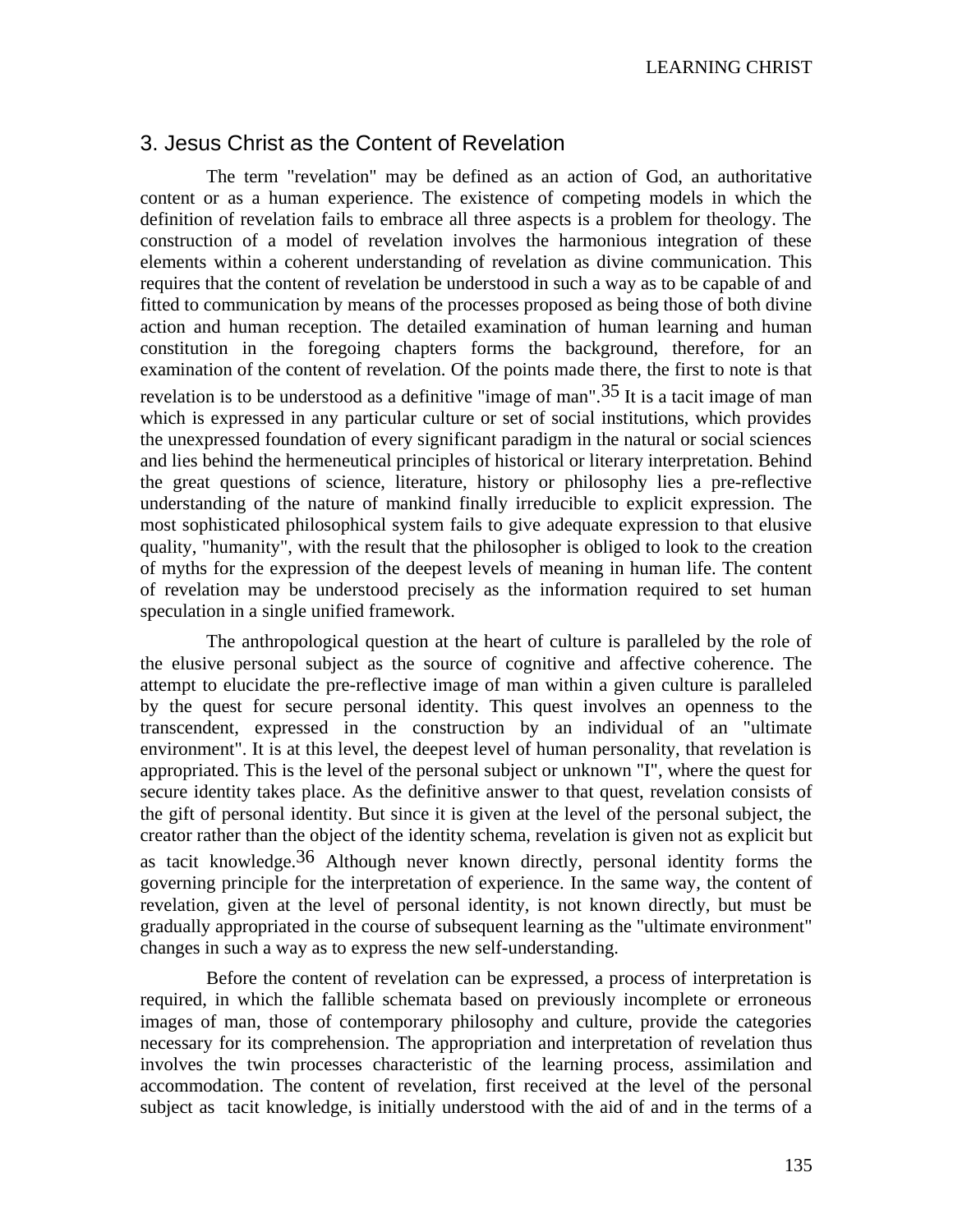prior understanding of the human condition. But the assimilation of revelation to the categories of contemporary philosophy and culture leads to the complementary process of accommodation, in which those categories are themselves transformed by the implications of revelation. The appropriation of revelation is thus a progressive process, not immune from the possibility of error, in which the individual, the community and, conceivably, the culture is gradually formed in its image of man.37 The term "revelation" may be used in a special sense to refer to the divine action by which a new identity is made available at the tacit level. In this sense, the "content" of revelation is the content of that new identity. In a broader sense, "revelation" may be used to describe the whole process, both individual and corporate, by which that identity, once given, is appropriated and understood. When used in this sense, "revelation" is the equivalent of Christian learning and the "content" of revelation consists of both responses and witness to that gift of identity which lies at the heart of the wider process. Wherever possible, the term will be used in the narrower sense to distinguish it from Christian learning.

Like the normal processes of human learning, the appropriation of revelation expresses the autonomy proper to human beings in their relationship with God. Human autonomy is not abolished or eclipsed in the reception of revelation, but upheld and established. The power of agency characteristic of human beings is expressed by the possession of spirit. It is spirit which sums up the essence of humanity, both in its distinction from nature and in the unique relationship of man with his Creator. The spirit is the centre of both agency and self-knowledge, the locus of that elusive "I" which is the seat of true identity. The spirit is also that element of human personality uniquely open to the influence of God by the Holy Spirit. It is through the agency of the Holy Spirit that revelation is made available. Revelation takes place at the deep level of the personality where the Holy Spirit meets, touches or, in Moule's words, "impinges" on the human spirit.38

The relationship between Holy Spirit and human spirit is, therefore, the hinge upon which the whole thesis turns.<sup>39</sup> It is on this relationship, it is maintained, that the possibility of revelation rests. A distinction is to be maintained between the created spirit as the principle of human life and the uncreated Spirit as the principle of divine life.<sup>40</sup> It is this distinction which, in theological terms, rules out the identification of the human quest for meaning and the awareness of the transcendent resulting from it with the knowledge of God. Knowledge of God does not belong to men and women by virtue of their relationship with God as dependent creatures. It is given only as a result of divine grace. A special revelation, the outcome of a particular movement of divine communication is required.<sup>41</sup> The Holy Spirit is the agent of this special revelation; what, then, is the content which the Holy Spirit reveals?

Of the answer to this question, the New Testament leaves us in no doubt. The Holy Spirit reveals Christ. The Holy Spirit is a new form for the present age of the outreach of God to men recorded in the pages of the Old Testament and brought to fulfilment in Jesus Christ, a "perpetual extension of the Incarnation."42 The Spirit's work is to enable men and women to know Christ. The Spirit is given as a result of the completion of Christ's earthly ministry. Jesus is first the unique bearer of the Spirit, the one upon whom the Spirit descends and remains. His ministry is empowered and led by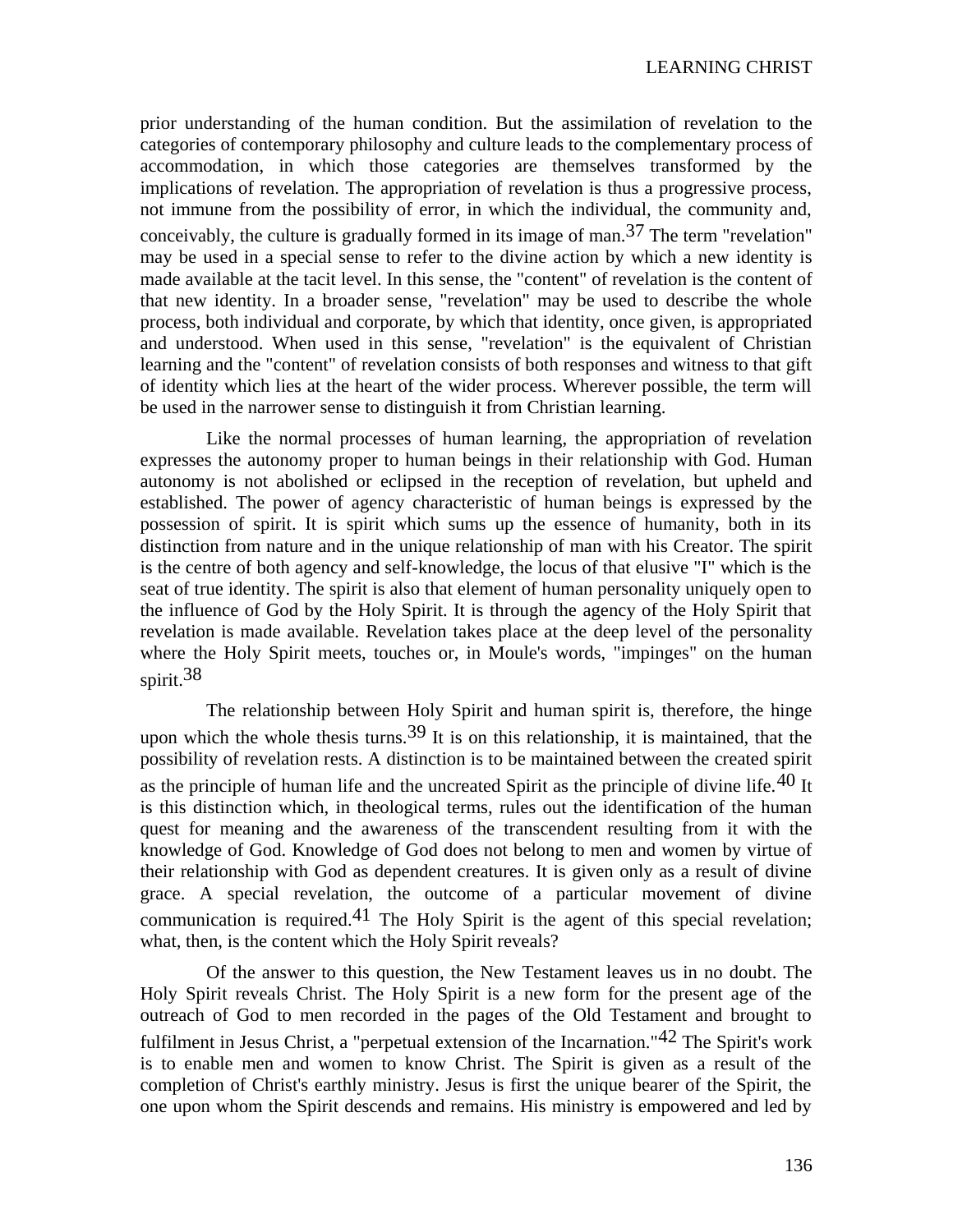the indwelling Holy Spirit. Having completed the ministry for which he received the Spirit, Christ pours him out upon his disciples for the continuation of that ministry in and through them. Since he is the fulfilment and completion of God's purpose, the Spirit has nothing to communicate except what is revealed in Christ. Christ is the incarnate truth, the Spirit's role is to make him known.<sup>43</sup>

It is for this reason that there is so much apparent overlap between the work of Christ and of the Spirit in the believer's life. To be "in Christ" is to have the Spirit, not to have the Spirit is not to belong to Christ.<sup>44</sup> Congar provides a list of Pauline texts in which this overlap or duplication is apparent.<sup>45</sup> We are justified in Christ and in the Spirit, we are in Christ and Christ is in us, we are in the Spirit and the Spirit is in us, we have fullness of life in Christ and we are filled with the Spirit, and so on. Despite the similarities, however, there remains a clear distinction. We are, for example, never called a Temple of Christ or members of the Holy Spirit.46 It is Christ in whom God was incarnate, he who reigns over God's kingdom. The Spirit's work is to apply the benefits of the objective work of Christ in the believer's life, to make his current heavenly reign an earthly reality through the ministry of his disciples.

The content of revelation is, therefore, to be taken as the Person of Jesus Christ. It is to be noted that his role, as it has frequently been understood, answers precisely to the requirement that the content of revelation be an "image of man". Christ may be described as the "proper man" who reveals the nature of humanity as God intends it, the definitive image of man whose humanity and in particular whose relationship with God serves as a pattern for human self-understanding.  $47$  This important aspect of God's action in Christ is expressed in the New Testament in the use of the phrase "the image of God" to refer to Christ. In the Old Testament, the phrase is used to describe the essential created nature of humanity. In the New Testament, although it occurs in its old sense in one or two places, it is Christ who is, primarily and properly, the image of God. The phrase is used to describe his singular dignity, the relation to God the Father which is his alone, his divine Sonship. But secondly and derivatively, the image of God is also that into which the believer enters by virtue of faith in Christ.48

Whereas in the Old Testament the image of God is unknown, in the New Testament, it is definitively known in Jesus Christ. On the one hand, Christ represents the embodiment of human possibility. But on the other hand, he represents a decisive break, a new possibility previously unknown to men and women. This new possibility arises as a result of Christ's victory over sin. In terms of human psychological make-up, the sinful nature of mankind is expressed by the loss of identity, the result of which is that human knowledge is constructed around and human action springs from a centre in the individual as an expression of the search for authentic identity.<sup>49</sup> Christ, with his personal centre in the love and the will of God the Father, breaks the confinement brought about by the sinful condition of mankind. The relationship with God made possible by this victory is spoken of in the New Testament as a "new creation".50 In the new creation, the terms of the human relationship with God are no longer based on the image of God in its Old Testament sense, but on the New Testament sense, in which the image is definitively revealed in Christ.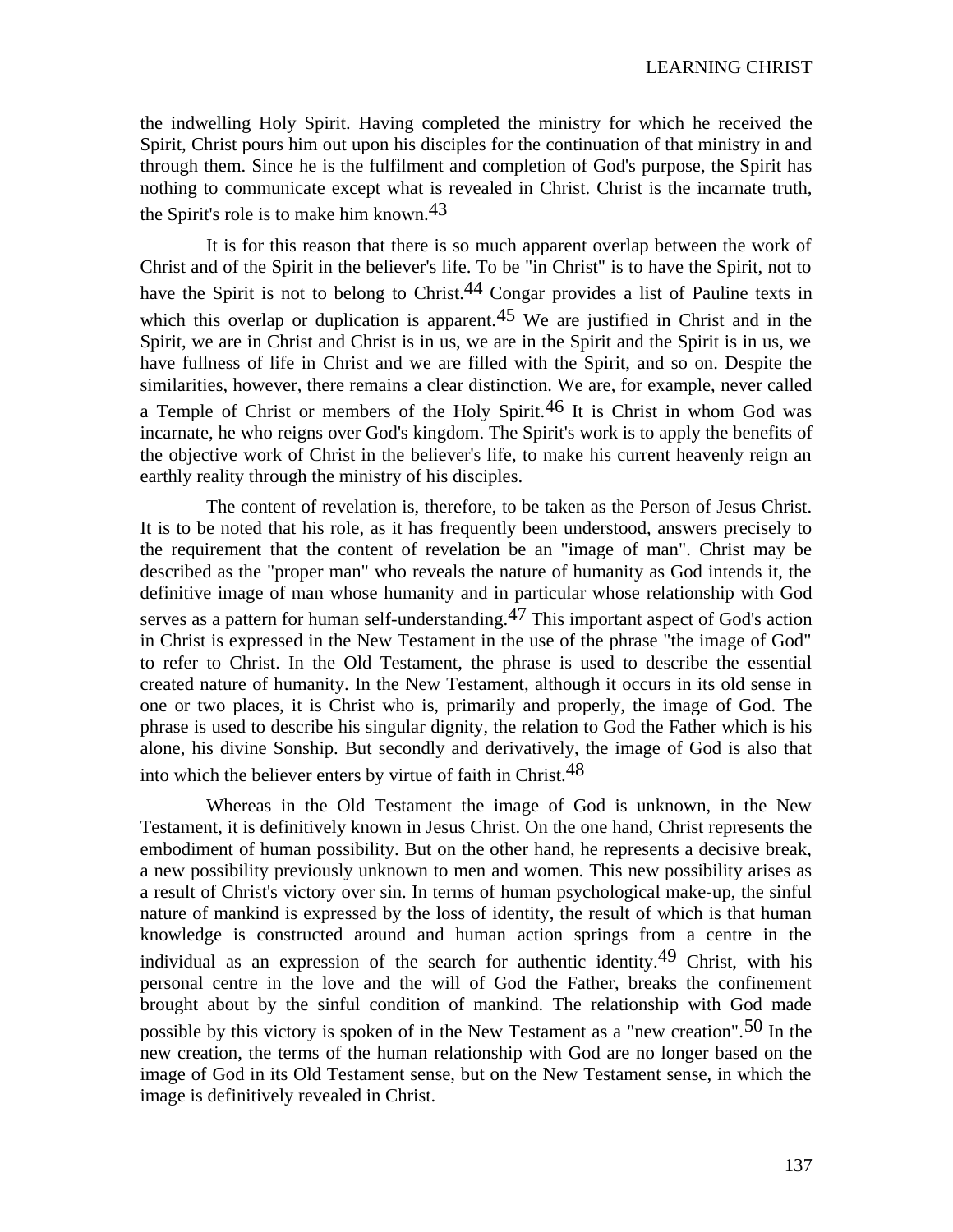One of the most important passages to describe Jesus in this way is Colossians 1:15f. Commenting on it, G.B.Caird writes,

He is man as God from the beginning designed man to be. God created man to be in his own image, reflecting his own character and responding to his love, and intended that he should hold pre-eminence over the rest of creation (v.15). All that God has made...belongs to man's world and must be understood in relation to man and his destiny. Christ...is the embodiment of that purpose of God which underlies the whole creation, and so he applies the principle of coherence and meaning in the universe (vv.16-17). These staggering assertions can be made about the place of the man Jesus in creation because in the experience of the Church he holds precisely this place of supremacy in the new creation. He is head over those who through his death and resurrection are incorporated into unity with him, and he is the source of their new life.<sup>51</sup>

Three points in particular should be noticed in this exposition. First, Caird supplies, as part of the theological background for the exegesis of this text, the important assertion that the image of God in mankind includes the supremacy of men and women in creation. That supremacy is a vital element in the purpose of God in creation and provides a key to the understanding of the action of God in salvation. Its effect is to allow the intervention of God for the restoration of the relationship between creation and himself without the disruption of the lawfulness inherent in creation.<sup>52</sup> Secondly, the place of Christ as the image of God is an element of the *new* creation, whose relationship to the old creation is that it both fulfils and supersedes it. As Caird again comments,

In the life, death and resurrection of Christ, God the Creator had again been active, not merely repairing the ravages of the Fall, but bringing into existence, and that for the first time, that manhood in his own image which it had always been his purpose to create.<sup>53</sup>

Finally, the incarnation is of central importance. It is the "life, death and resurrection of Christ" which are the instruments of the new creation. It is the *incarnate* Christ who is the image of God, and the incarnate Christ, therefore, who is the content of revelation.

This is a point which it is necessary to discuss at some length because of the strong tradition of interpretation, particularly associated with Lightfoot, in which the title "image of God" when applied to Christ refers to his place in the *old* creation as the eternal pattern of which mankind is a copy, rather than as the pattern of the *new* creation by virtue of his incarnation, death and resurrection.<sup>54</sup> Lightfoot had argued that this passage, like the similar ones in Hebrews 1:1-4 and John 1:1-4, is an example of "Wisdom or Logos Christology", in which Christ is portrayed as the personification of divine Wisdom. In that case, the position of Jesus as image of God would be his *by nature*. But Caird points out that the New Testament understands Jesus' relationship to mankind as his *by appointment*. In particular, this applies to the title "the first-born", used in Colossians 1 and derived from Psalm 89. In the psalm, this is a title bestowed on the king as a result of divine appointment and this is its meaning when used in the New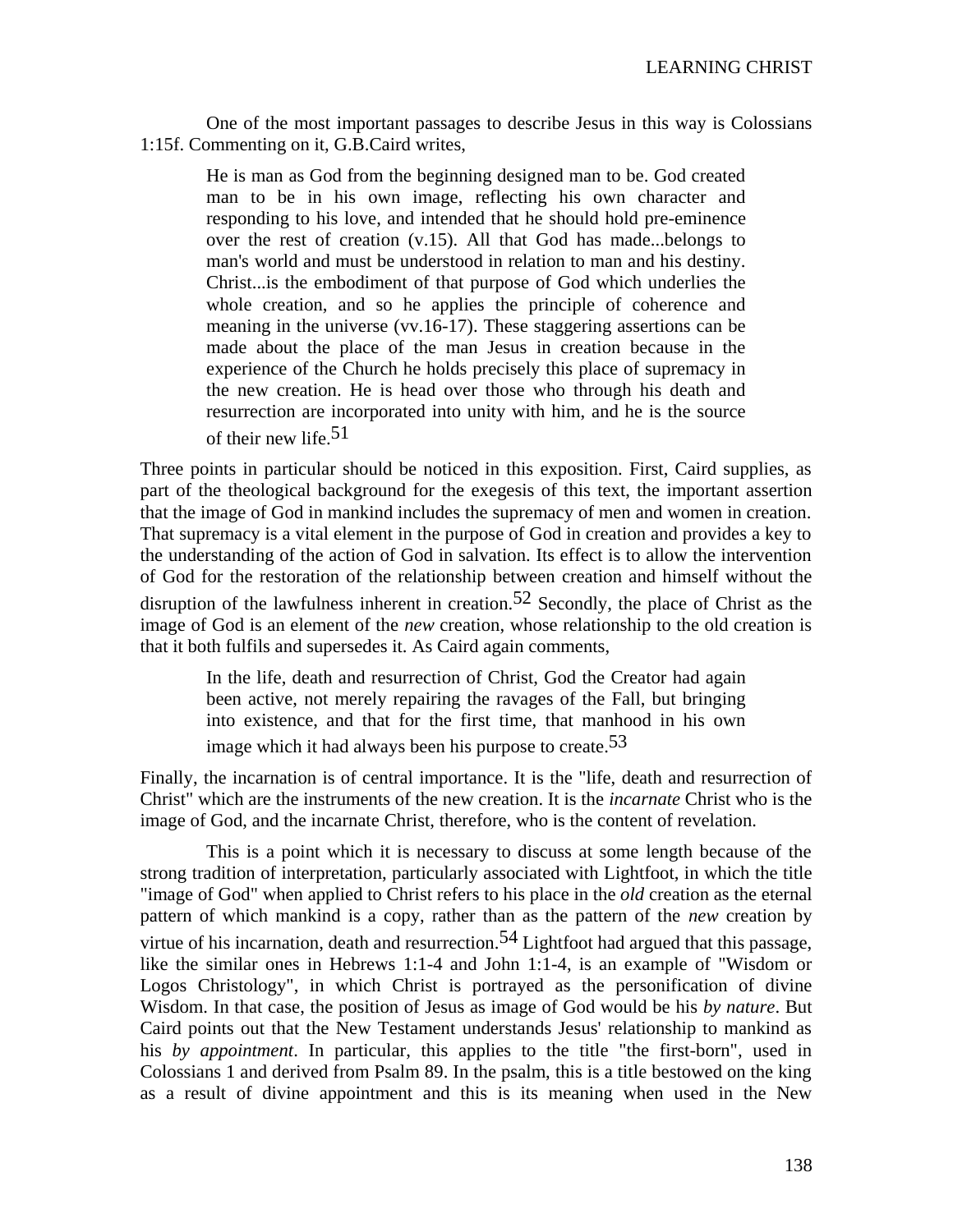Testament. Christ is "designated" Son of God by his resurrection and elsewhere, including verse 18 of the present passage, he is the first-born "from the dead". Most important, in Ephesians 1:20-23, which may be taken as a parallel passage to that in Colossians, written if not by Paul himself by a disciple who was close to him and knew his mind, the cosmic supremacy of Christ is clearly based on his *manhood*. Christ achieves by his earthly life, death and resurrection, the proper lordship of mankind.

The Wisdom tradition, which lies in the background of the passage in Colossians is not to be simply ignored, but it must be placed in its context in the thought of Paul particularly and the New Testament generally. The pre-existence of Christ lies always in the background of Paul's thought. But it is always interpreted in close relation to his redemptive work. Christ is the one who, at the right time was sent by God for the salvation of mankind.<sup>55</sup> The Church, indeed, is chosen in Christ before the foundation of the world.<sup>56</sup> It is the redemptive significance of Christ which controls the understanding of his eternal status rather than *vice versa*. Christ from all eternity is God-for-us, the one destined both to bear and to share the divine image. There is no need, then, to seek for a background in the speculations of Hellenistic Judaism.57 Wisdom is to be understood, despite the tendency to personification in some passages, as a divine *attribute*. It is an attribute, moreover, which God *intends to communicate with men*. It is not surprising, therefore, that the pattern of humanity in the new creation should be a man in whom wisdom makes her home.<sup>58</sup> And this is expressed in the fact that Christ is uniquely endowed for his ministry with the Holy Spirit.

It is the incarnate Christ, endowed with the fulness of the Holy Spirit, who provides that pattern of humanity required by human beings as the key to human identity. It is in his relation to the Father, displayed in his life, death and resurrection, that the questions of human nature and destiny pursued in the course of learning and identity formation find their definitive resolution. It is Jesus Christ, therefore, who is to be understood as the content of revelation, the exemplar for human identity.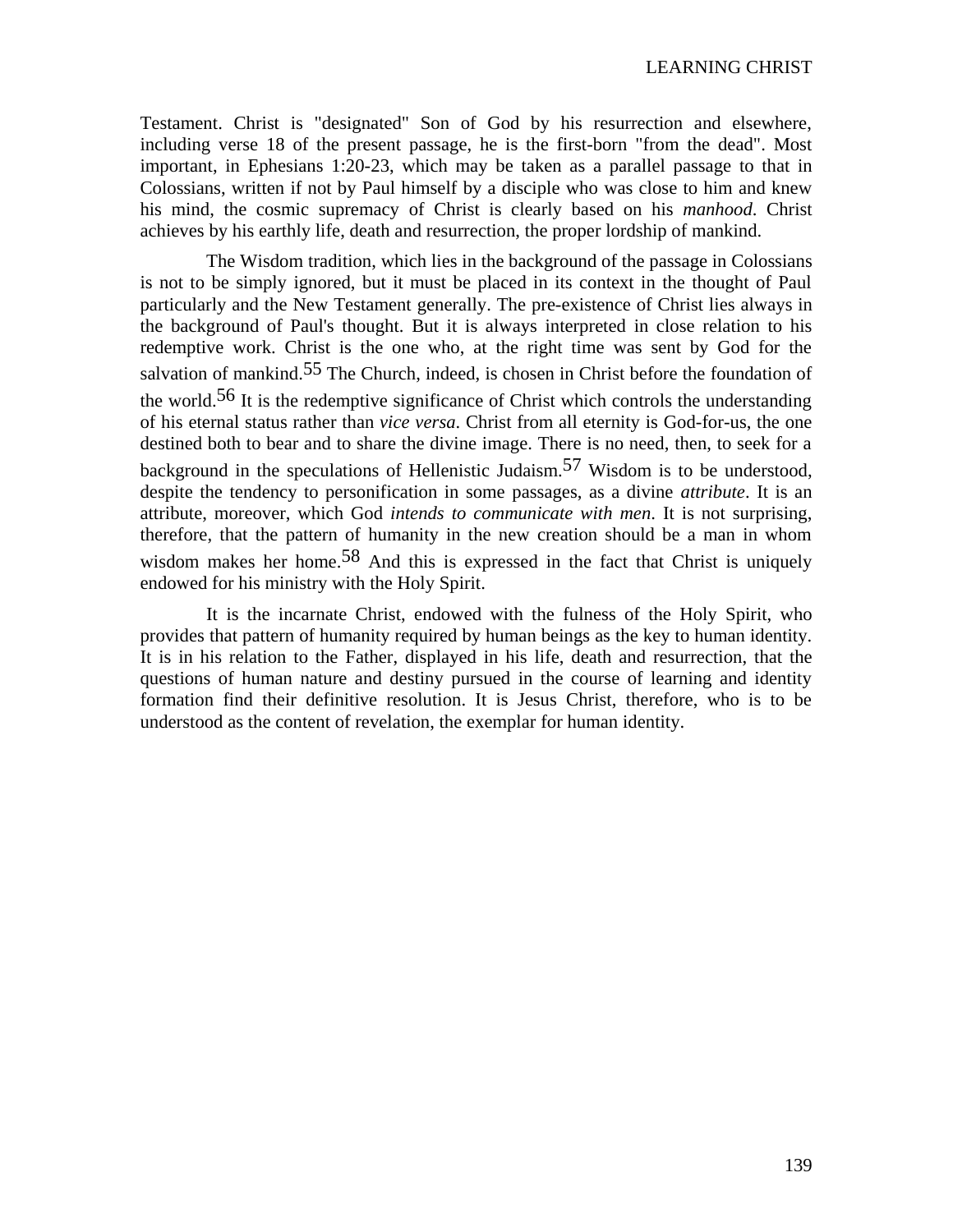### 4. The Historical Christ

The conclusion of the previous section has been that it is the incarnate Jesus Christ who is the content of divine revelation and the exemplar for the formation of Christian identity. This position involves a claim about the role of history in revelation and in human and particularly Christian formation. The problem is not a new one. Throughout the New Testament the assumption is to be found that Christ, who even for the first Gentile converts was already an historical figure from a semi-alien culture, was nevertheless available as a focus of faith. The sense in which Christian revelation may be said to be historical depends, however, on the status to be accorded to historical knowledge. An account of historical knowledge can only be given on the basis of a more comprehensive account of human knowledge in general. For a justification of the place of the historical Jesus in revelation, we turn, therefore, to the insights to be gained from the preceding examination of cognition.59

One of the conclusions of such an examination is that history is particularly appropriate as a medium for revelation. Of all the sciences dealing with human life, history deals with men and women at their most concrete.<sup>60</sup> It is the whole person rather than an abstracted aspect of personal life which is the subject of examination. The material of history consists of a web of causal connections of particular kind. These connections are not those of natural causation familiar to the natural scientist. They consist of a complex interplay of psychological motivation, a "constant interaction of conscious efforts."61 The web of historical causality is thus the outcome of that elusive quality of human life, the power of agency, the concept earlier shown to be central to the problem of human nature. History is a mirror or extension of the form of human selfunderstanding. One of the most powerful justifications of the historical enterprise is its contribution to the study of human identity, through the infinite variety of motivation and outcome which forms its subject matter. History is the hermeneutical science *par excellence*. Its goal is the discovery, by means of the structure of cause and effect in human affairs, of the key to the nature of human action and human being. If the definitive image of man is to be revealed, then not only is human history the appropriate medium for its revelation, but the methods of the historian best suited to its reception.<sup>62</sup>

As a further step, this relation of historical connection to human agency provides the key to the understanding of the historical nature of revelation. The involvement of God in human life takes place at the level of agency. It comes about by means of the infusion of a divine principle of action. The Holy Spirit is said to "come upon" particular men and women to enable them to carry out God's will.<sup>63</sup> Such interventions take place, however, without limiting the freedom of human decision and thus without violating the laws of historical connection.<sup>64</sup> In the person of Jesus Christ, the man upon whom the Spirit descends and remains, this process is brought to fulfilment. The character and purpose of God, displayed within the compass of a particular human life, thus become available to the methods of historical enquiry.

Philosophy of history takes the form of comparison and criticism of historical method. For this reason, its study is closely bound up with both the writing of history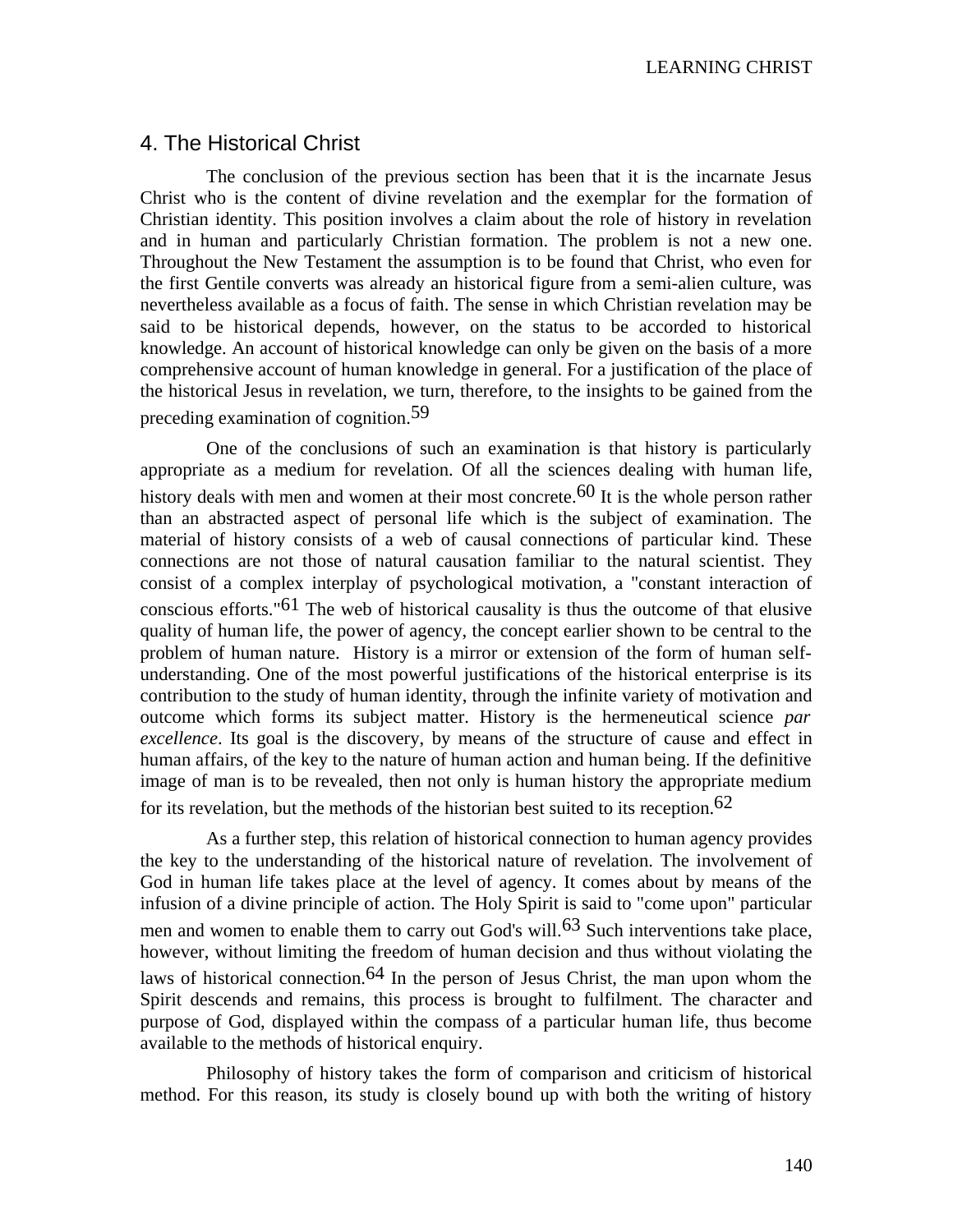itself and the examination of the work of particular historians.65 Two distinct orientations are to be discerned. These form the subject respectively of substantive and analytical philosophy of history.<sup>66</sup> In the case of the substantive philosophy of history, the "meaning" of the historical process is sought for in an overall interpretation of historical movement on a broad scale. Such attempts to fit history into a general pattern fall into two types, the cyclical, represented by writers such as Arnold Toynbee, and the linear, represented by various versions of the theory of historical progress.<sup>67</sup> Alternatively, any such generalisations may be eschewed in favour of allowing the events of history to speak for themselves and their meaning sought in the pattern of internal connections and the light thrown by such connections on human character and motivation. The difference between the two approaches is a question of balance or emphasis. Neither orientation can escape the dialectical relation between evidence and presupposition. While he brings to his task a particular world-view, the historian must be prepared for that world-view to be corrected and refined in the course of engagement with the evidence itself. One orientation represents a relative confidence on the part of the historian in his particular view of human nature and destiny; the other a confidence in the ability of the study of historical events to mould and correct that world-view.

In terms of this typology of philosophical orientation, the biblical writers belong to the first. Theirs is a substantive rather than analytical philosophy of history, characterised by confidence in a particular tradition of interpretation. The main characteristic of this tradition, or set of traditions as they developed within the history of Israel and were taken over by the Christian Church, is the claim to interpret history from the point of view of the purposes of God. The concern of the biblical writers was not to allow the past to "speak for itself" in the manner of the ideal of the "analytic" historian. Their purpose was to use an account of historical events as a means to express the nature and purposes of God. At the same time, they believed that certain events, in particular the deliverance of the Israelites from Egypt and later the Babylonian exile, were themselves the means by which God's character was revealed. The knowledge of God becomes available in history as the outcome of a process of both event and interpretation.68 The involvement of God in events is a product of the intervention of a divine principle of action in the cycle of human purpose and outcome. But revelation is incomplete without a similar divine involvement on the side of interpretation. Biblical history is "prophecy", the result of the interpretation of past and present events by men (and possibly women) who claimed to have "stood in the council of  $God''^{69}$  and whose work was further refined and developed within the several traditions to which they gave rise.70

While biblical history is comparable to history as it is understood in the modern age, in that consists of a pattern of event, interpretation and reinterpretation, there is also a decisive difference. The historian deals with his material with the aim of discovering and/or commending a particular understanding of the human condition. The biblical writers present their material in the confidence that the events with which they deal and the interpretation offered spring from and are themselves a part of the revelation of the nature and purpose of God and his relation to men and women. In relation to the modern historian, the Bible claims to offer a definitive perspective on human nature. From the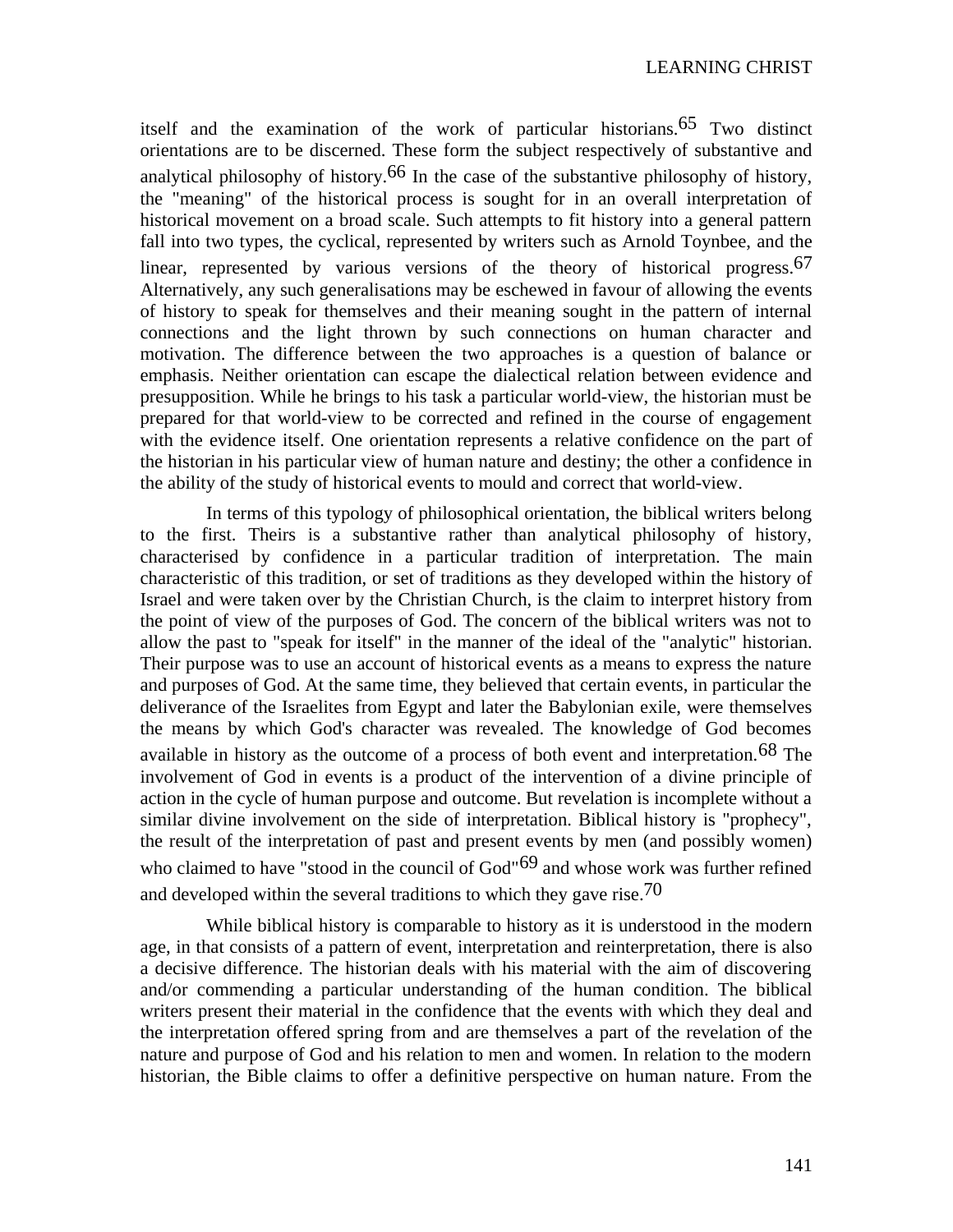perspective of revelation, Biblical history may be said to be the centre of world history in that it furnishes the key to the understanding of all other history.<sup>71</sup>

With the ground thus prepared, an evaluation is possible of the role of the historical Jesus in revelation. The New Testament was written from the standpoint of the Easter faith. The experience of the resurrection and the outpouring of the Holy Spirit provide a framework for the interpretation of the life of Jesus not available at the time the events of his life actually took place. But this fact does not make such a framework inauthentic. It is, in fact, a continuation of the prophetic framework within which biblical history is written. The work of the Holy Spirit in the Christian believer enables him to interpret Jesus as "the Messiah, the Son of God" and fulfilment of the Old Testament Scriptures.<sup>72</sup> The pattern of event and interpretation is continued. The incarnation of Christ is the event in and by which all previous revelatory events are fulfilled. But the interpretation of this event is not now available only to a select group of inspired individuals but to all who, as a result of their response to Christ, receive the indwelling Holy Spirit.73

The incarnate Christ who is the content of revelation is thus to be understood as a figure in history. Access to him is by means of history. It comes through the written record of his life, his words and his impact on those around him. Moreover, a process of historical interpretation is required in order to understand him better. His actions and teaching can only be correctly understood in the context of his own culture. The process of historical study continues to yield valuable results in this direction. But no amount of confidence in the significance of Jesus' life can render the judgements on which that significance depends invulnerable to the possibility of reinterpretation in the light of further evidence.

At the same time, Jesus is a super-historical figure. His life is the culmination of a process of divine revelation, in the light of which the meaning of history is disclosed. This means that any interpretation of Jesus is, like the "master stories" in which fundamental beliefs are expressed, potentially self-involving. The gospel narratives have what Edward Farley calls "intrinsic facticity": they present facts which involve the reader personally and require a decision.74 "These things are written," concludes the Fourth Evangelist, "that you might believe..."<sup>75</sup>. Mark's gospel, it has been remarked, revolves around the question, "Who do you say that I am?" The question concerns not simply the identity of Jesus but of oneself as well. The answer the reader gives will express not a disinterested evaluation of Jesus, but willingness or otherwise to become a follower, to re-evaluate one's own life in the light of Jesus' claims.<sup>76</sup> For the reader who is personally involved, the question, "What is man?" which lies at the heart of historical interpretation has become, "Who am I?" The history is no longer impersonal and disinterested. It is, in Richard Niebuhr's phrase, "internal history".77 The definitive self-understanding offered by Christian revelation forms the framework within which all history, including the history of Christ, is interpreted. Within this framework, the particular historical facts of Christ are capable of revealing, to the person whose own identity is in the course of formation by means of them, a set of truths of ultimate significance.78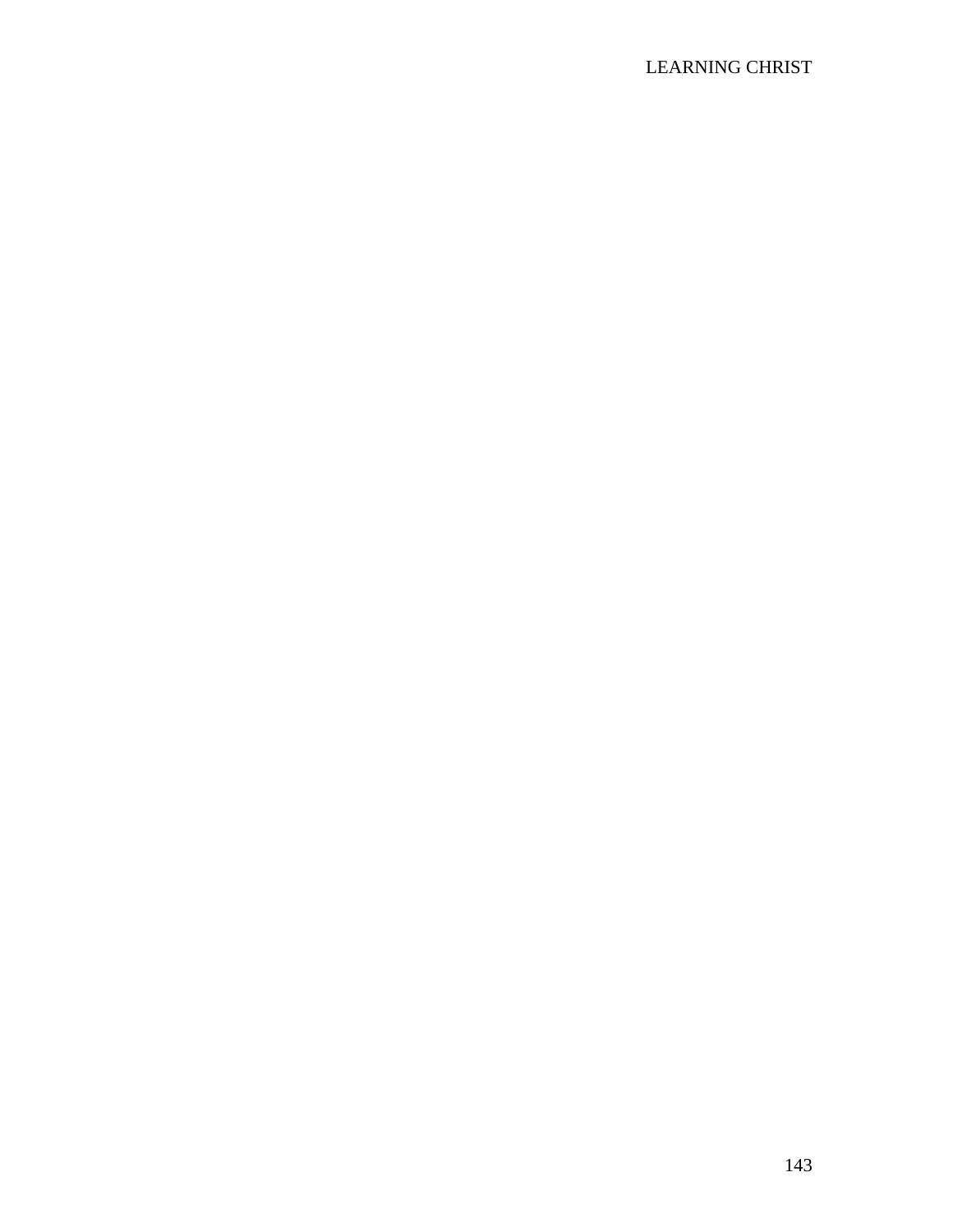## 5. Conformation

While the Jesus of history is available to the historian in the same way as any other historical figure, his availability to the Christian includes an additional dimension, as a result of the presence of the indwelling Holy Spirit. According to the writer of the Fourth Gospel, the Spirit's work is to "glorify" Jesus, to "take" the things of Jesus and "show them" to the disciples.<sup>79</sup> It is he who enables the Christian believer to understand the significance of the events of Jesus' life, death and resurrection. He does this by making available to the believer a pattern or exemplar of human identity which is none other than the "image of God" in the shape of the incarnate Jesus Christ. The believer may draw upon this exemplar in the interpretation not only of the life of the historical Jesus but of his own life. This exemplar of human life offers the believer a new perspective on his own life and experience, enabling him to relate them to the nature and purposes of God. However, such a perspective takes form only gradually in the course of a Christian's ongoing experience. What is given in revelation is not a whole new cognitive make-up, a whole new set of schemata in exchage for the old and fallible beliefs and values based on the believer's previous faulty identity. What is given is simply the new identity, and that at the deepest level of cognitive make-up, at which it is not itself open to direct introspection. It is only in the course of Christian learning, both informal and formally structured, that this new identity begins to influence the believer's world-view, his attitudes, beliefs, values and behaviour.

The consequence of this position is that revelation is to be understood as an aspect of salvation. In Protestant theology, "salvation", which can also be understood as "healing" or "making whole", traditionally involves two aspects, "justification" and "sanctification". "Justification" may be seen as "objective", involving the restoration of a relationship between God and mankind and conferring upon the believer a new status before God. "Sanctification" is "subjective", involving an actual change in the life of the believer. Without sanctification, justification is incomplete and inauthentic. A merely forensic theory of the atonement fails to relate either the need for or the means of amendment to the action of God in Christ. On the other hand, without justification, sanctification is impossible. The problem is to relate the two so as to show that they imply one another as parts of the one process of salvation or making whole. It is this which, it is claimed, the model advanced here achieves.

Insofar as it consists of an ongoing present process, the implication of the model advanced here is that the "subjective" dimension of revelation, involving the gradual conformation of the believer to the image of Christ, is an aspect of sanctification. The non-believer is trapped within an inauthentic self-understanding. But with the gift of the Holy Spirit a new and liberating self-understanding becomes available. This new identity must be progressively worked out in the life of the believer making possible a gradual change in both inward self-image and outward behaviour in the direction of the character of Christ himself.<sup>81</sup> The pattern of such change is that what the believer is before God by virtue of incorporation into Christ he should gradually become before men and women by means of inner transformation. The public self is to reflect increasingly the nature of the new life which springs up from the hidden depths of the personality, the inner person, where the Holy Spirit dwells. Further, while the new status of the Christian and the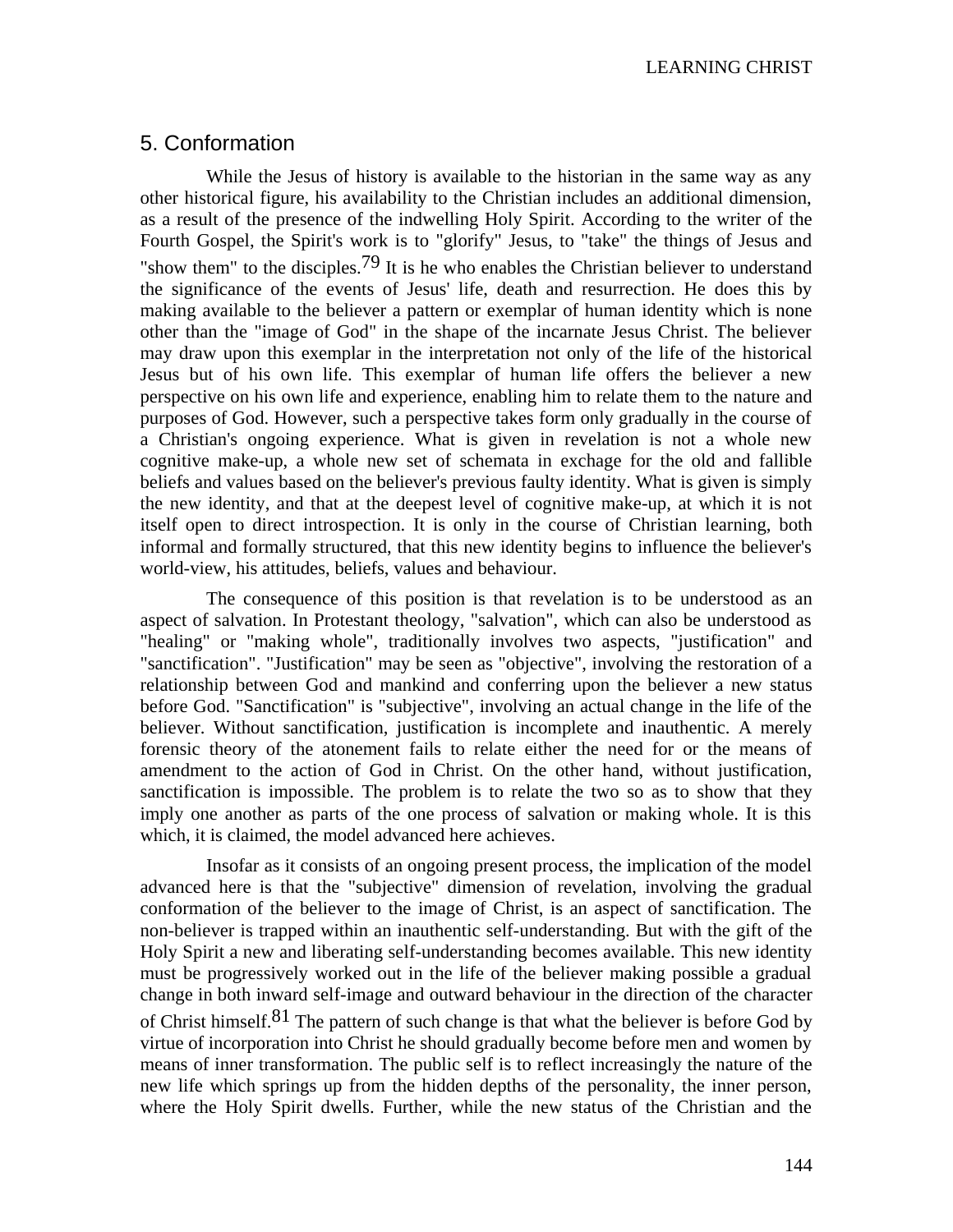ongoing process of conformation to Christ may be said to represent both a past and a present dimension, there is also a future aspect to salvation and, with it, revelation. The new identity "in Christ" is never known for itself, but only as it is reflected in the believer's altered self-image. There remains, however, the expectation that at some future time, in the words of St.Paul, "I shall know, even as I am known."80

The dynamic of this process of transformation may be illustrated most appropriately by the experience of penitence. Repentance constitutes the gateway to the Kingdom of God. It was repentance which lay at the heart of the preaching of John the Baptist, of Christ himself and of the apostles. But genuine penitence for sin is difficult to attain. Indeed, without the Incarnation and its extension in the work of the Spirit, it may be claimed to be impossible. Christ, however, shoulders the burden of a life of perfect penitence. Then this attitude of penitence before God is made available to humanity by means of the gift of the Spirit.<sup>81</sup> Penitence is that attitude toward God which places a person in right relationship toward him. In terms of the description of human psychology advanced above, it is to be characterised not as one attitude among others but as a vital aspect of self-understanding in relationship to God.

The experience of penitence suggests a dual role for the Holy Spirit in the process of conformation. First, the Spirit enlightens. An example has already been given of the result of the Holy Spirit's work of conviction of the unbeliever and its result, the complete reappraisal of life and values.  $82$  What the Spirit does is to make available that view of the self in relation to God which is the source of true knowledge. He thus enables a reorientation of the individual's world-model such that the attitudes and values come increasingly to represent those of Christ. Second, the Holy Spirit enables. The Spirit makes available to the individual a divine centre of agency or principle of action by means of which he is enabled to do things he would otherwise find impossible.83 Repentance is a continuing necessity in the life of the believer as attitudes displeasing to God are continually discovered, requiring continual dependence on the Holy Spirit. While it is possible for the Christian to agree with God at the level of the understanding, to change his mind about his actions or motives, the underlying change in attitude which will make the difference to his behaviour is beyond his power to accomplish, lying deeper than voluntary control is possible. In these cases reliance on the Spirit's power is a necessity. The believer can change his mind, but this *metanoia* must lead to the prayer that God, by his Spirit, would accomplish the necessary change of "heart". In making such a prayer, the believer acknowledges the lordship or authority of Christ over the particular area of life in which the sinful attitude or action was discovered, resolving to take the model and requirement of Christ as his own.84

What the Holy Spirit does not do is to take away human autonomy. The divine principle of action which he makes available never becomes a compulsion.<sup>85</sup> The preservation of human freedom over against the Spirit allows the possibility of misunderstanding and rejection, of differences of interpretation and degrees of obedience. The enlightening work of the Spirit may enable a person to see with a clarity otherwise impossible the need for change. But it is up to the Christian at each juncture to choose whether to follow the demands of Christian character or his own natural inclination. The experience of forgiveness, for example, is to lead to the willingness to forgive others,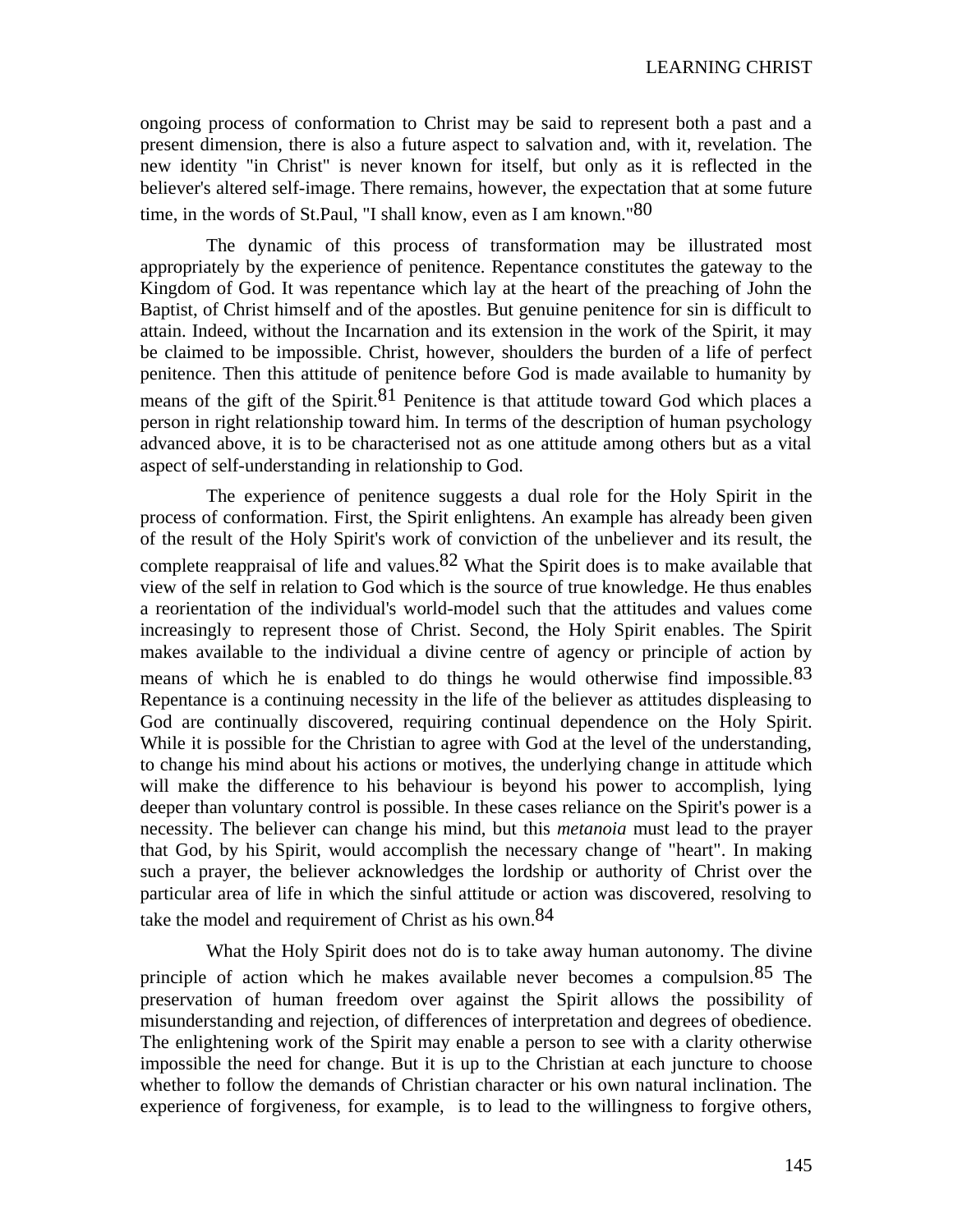and faith in the generosity of a heavenly Father to the ability to live without material anxiety and to give generously to others. The extent of actual transformation reveals the genuineness of his Christian commitment. Subsequent experience and subsequent learning, whether formal or informal, will reflect the new identity only to the extent that the individual and his teachers and mentors are faithful to their profession. Even though its roots lie at the tacit level, the initiative in Christian formation never passes from the believer himself. It cannot be otherwise, since the preservation of human autonomy is essential to God's ultimate purpose. Freedom is essential to love; the creation of a race of beings capable of love demands their autonomy.

There may be considerable barriers to personal change in the direction of conformation to Christ. It has often been remarked that lack of experience of a stable family during childhood prevents the adult from relating satisfactorily to God as a heavenly Father. Between intellectual comprehension of the biblical assurances of God's paternal (and maternal) love and the testimony of the Holy Spirit at the deepest levels of personality may lie a lifetime's accumulation of attitudes to oneself and others which flatly contradict this revelation. Thus, while Christian conversion and nurture is comparable in many respects to secondary socialisation, in others it is more comparable to resocialisation. While some aspects of Christian growth involve the relatively painless process of the addition of further skills and insights, a process of gradual internalisation of Christian norms, at other times, the complete reworking of previous areas of personality and understanding is required.86 The pattern of this type of change is one of death and rebirth, as former ways of thinking, feeling and behaving are renounced in favour of a set of new responses based on Christ as exemplar.87 Like any process of resocialisation, this kind of painful transformation requires a degree of affectivity and corporate support. As the family is the matrix of primary socialisation, resocialisation, involving change in deeply held beliefs and attitudes, requires the support of a family-like community for its success.88

The process described here is, it is argued, the one about which Paul writes extensively in his epistles. It is that which he describes as being "Changed into his (Christ's) likeness, from one degree of glory to another."89 The concept of "glory" is closely related to that of the image as the outward and visible expression of an inner reality. In the Old Testament, it is the property of God in revelation. In the New Testament, Christ reveals the glory of God in his death, resurrection and ascension. This glory, the character of God in revelation, is to be shared by Christian believers. Mankind, as God's image, is to reflect his glory, not simply by a process of continual transformation, but eschatologically, in the inheritance of a spiritual body and in the sharing of Christ's heavenly reign.<sup>90</sup> This identification with Christ, to describe which Paul frequently uses the shorthand phrase, "in Christ", is sometimes unhelpfully called "Christ-mysticism", using a term originated by Albert Schweitzer and taken up by C.H.Dodd to describe the "realisation" of the new age inaugurated by the death and resurrection of Christ in the life of believers. <sup>91</sup> The reality of this realisation, however, is not present only occasionally in certain sublime moments of experience but is determinative for the whole of Christian life. The Church's "objective" state of salvation consists in the imputation to her members of the death, burial, resurrection, ascension and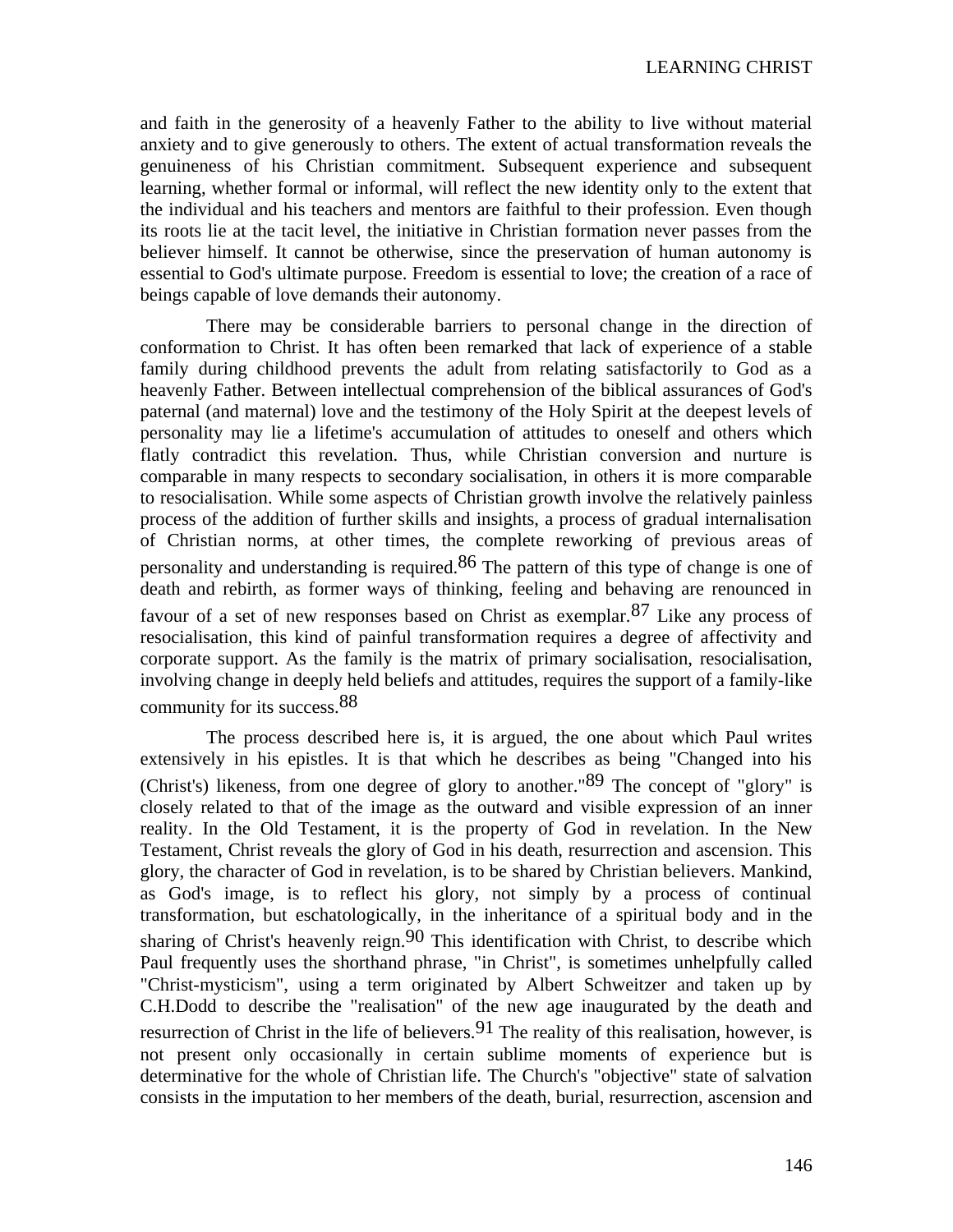LEARNING CHRIST

reign of Christ.<sup>92</sup> As "Head" of the Church, Christ is both a corporate figure and the source of the Church's life.<sup>93</sup> These two aspects of reality are to be explained psychologically by the gift to the Christian believer of a new identity consisting of Christ himself. This new identity is both determinative of the reality of the Church and provides the underlying dynamic for a process of change described as renewal on the pattern of the creator of the new nature.<sup>94</sup>

The final and crucial question to be addressed as the outcome of this association of revelation with conformation to Christ is: What is the nature of the knowledge of God which results from revelation? To answer this, it is necessary first to review the definition of knowledge given in the earlier chapters. To know something does *not* mean to receive an image or impression caused by the object of knowledge. This rather simplistic definition has formed the basis for the rejection by some philosophers and theologians of the possibility of genuine knowledge of  $God.^{95}$  To know something is to form an interpretation of the object of knowledge in relation to other relevant existing knowledge. To know a person has an additional dimension. It involves not only the incorporation of that person into the world-model by means of interpretation but also the acceptance of that person as an actual or potential reference figure.  $96$  This requires an evaluative judgement on the attitudes and beliefs shared with that particular person and a decision on the relative importance of the person in comparison to other reference figures and groups. The acceptance of a relationship of whatever kind with another person requires the acceptance of their influence to some degree over one's own judgements, beliefs and values.

The sense of the biblical term "to know" when applied to the knowledge of God has been described as "to have a formative relationship".<sup>97</sup> To know God includes this sense of accepting God as reference figure in the same way as any personal relationship. This acceptance takes the form of the continual requirement of decision over whether or not to accept the power and direction of the Holy Spirit. But the knowledge of God also includes the opportunity to form an interpretation of his character. This opportunity is provided by the historical Jesus and the record of his life in the New Testament.<sup>98</sup> The knowledge of God thus includes both those aspects seen to be involved in the knowledge of another person, the factual and the formative, one represented by the incarnate Christ, the other by the indwelling Spirit. The source of this knowledge, revelation, is thus to be seen as bound up with the process of conformation to Christ, a process whose twin aspects may be defined as revelation and Christian learning.99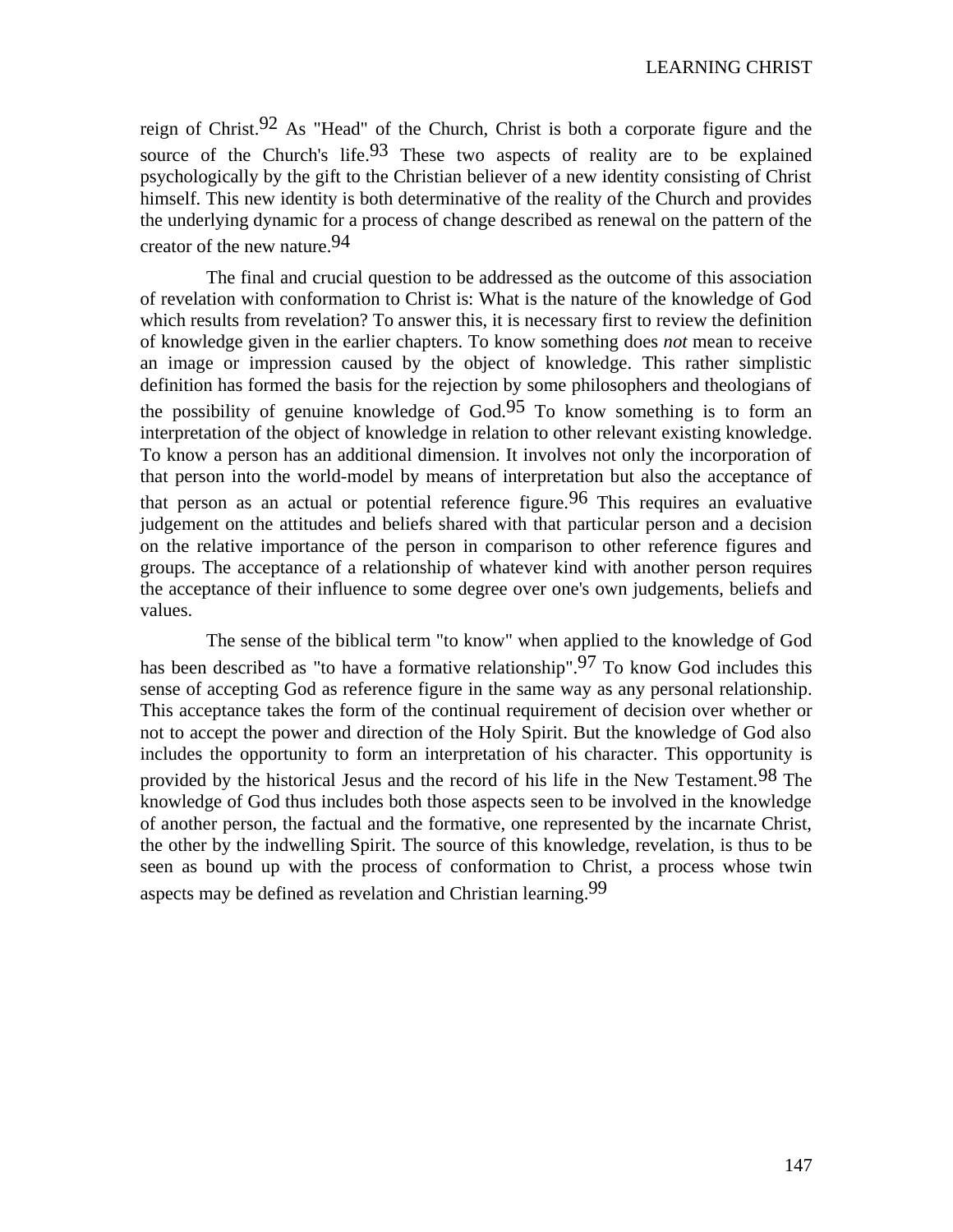# 6. Ideology and Inspiration

Revelation takes place in the context of concrete human situations with both social and psychological dimensions. It is given to persons already in the process of formation through participation in a given society and culture. That society provides the cognitive framework by means of which experience is interpreted and reinterpreted. When a person begins to receive Christian revelation, the process of formation continues, but several new factors are introduced, including the Church as both historically based institution and concrete local community. In sociological terms, the Church may be described as a reference group whose defining characteristics include not only the other members of that group but the perspective which they share, a perspective whose elements include both Scripture and Tradition. To describe the Church's tradition and teaching as the shared perspective of a particular reference group is to say that it constitutes an ideology which provides the interpretative framework through which the member of that particular group understands both his own experience and that of others. The framework is both cognitive and affective, and many of its details are the subject of such profound commitment as to be almost impossible to express.100

The introduction of the subject of ideology at this stage provides an example of the overlap of possible theoretical approaches to the same phenomenon. It is a basic tenet of the sociology of knowledge that all knowledge is held in ways which relate to the historical, political and social structures of the society within which the particular belief system develops. The same feature of belief systems is expressed by the analysis of reference groups in social interactionism and by the way in which schemata have been shown to be both culturally transmitted and formative of the outlook of the subject. The description of the social context of learning and identity formation presented in an earlier chapter involved the synthesis of up to ten separate theoretical frameworks.<sup>101</sup> Each one is to be seen as an expression of the hermeneutical nature of cognition and of its outcome, those shared beliefs which constitute the "knowledge" of a given social group.

In terms of the stages outlined by de Mey,  $102$  the theory of ideologies as originally advanced and the practice of ideological suspicion belong to the third stage, the contextual. The recognition that all systems of value, and not just those of the ruling classes, are ideological in character lifts the study of ideology to the fourth and cognitive stage, at which the hermeneutical circle governing human thought is recognised. The attempt to trace the connection between revelation and the mechanisms of human learning raises the question of the existence of possible constants behind the variety of value systems which have succeeded one another throughout the history of human thought. The answer to this question is indicated by the recognition that any given ideology is built on some image of human life which seems both feasible and satisfying.<sup>103</sup> Revelation may be seen as a "fifth stage", at which a definitive image of human life, the source of absolute values, makes its appearance within the ideological flux of human philosophical systems. In the context of the sociology of knowledge, revelation is something which breaks in to the historical and social structures through which knowledge is available with a definitive apprehension of something universally true and profoundly significant - the nature of men and women and their relation to God.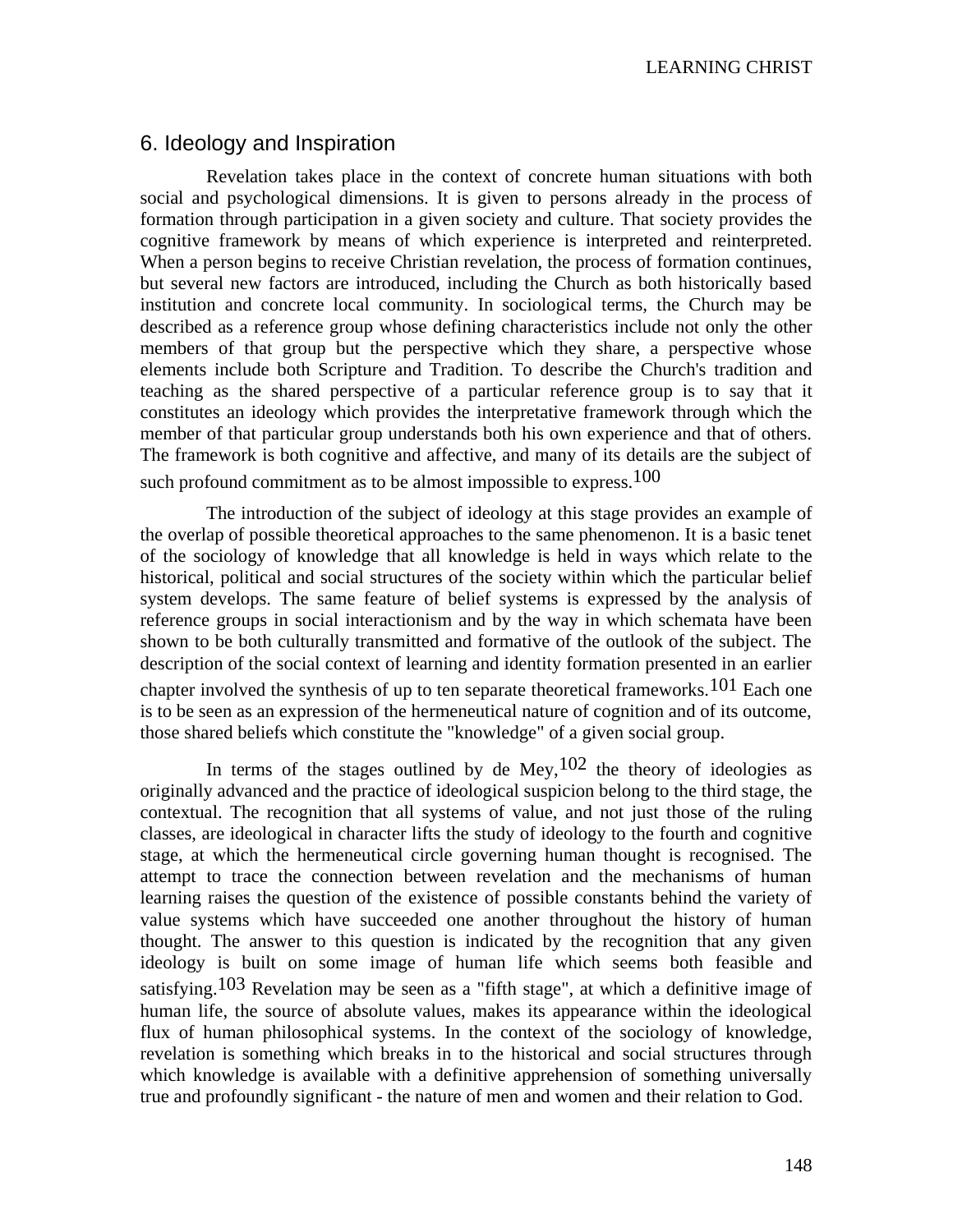If this claim is to be upheld, it will follow that, while incorporating all the features of formation by ideology, formation by revelation involves an extra dimension. The same position is expressed by the claim that the appropriation of revelation involves all the natural mechanisms of the learning process. The whole process is one of Christian formation, in which the new identity given in revelation is appropriated step by step in the course of Christian learning. This process is not simply individual but corporate; it is not simply the individual whose character is formed as the outcome of revelation and response but the community and, occasionally, the culture of which that community forms a part. Revelation is one aspect of the formation of Christian tradition. Any particular revelatory insight must be interpreted, using the resources available within the tradition at the given stage of its development. The process is one of assimilation and accommodation, in which fallible and incomplete images of human life and the character of God are corrected, adjusted and re-expressed.<sup>104</sup> The formation of Christian tradition consists of a hermeneutical process in which both revelation and ideological criticism and reconstruction are present in varying degrees. The fragmentation of the Christian community is to be recognised as an additional factor in this process. There is no single recognisable "Christian ideology" but rather a number of competing ideologies claiming to represent authentic Christian understanding.

Discussion of the relation between revelation and ideology turns in particular around the issue of the authority of Scripture. In the perspective of the Christian community as reference group, the Bible occupies a central position. Yet the authority of the Bible and the correct method of its interpretation are themselves the subject of dispute. These differences over the authority and interpretation of Scripture both reflect uncertainty about the place of the Bible in the overall process of revelation and express the ideological character of Christian belief. The idea of "Christian Scripture", claims David Kelsey, is logically related to the idea of "Christian Church". The authority of Scripture is part of the Church's self-identity. A book like the Bible is only "Scripture" in the context of a Church which accepts it as authoritative and, conversely, part of what it means to be the Church is to use certain books in certain ways. Thus, the authority of Scripture is not something inherently present in the books themselves. It is something conferred upon it by the Church as an outcome of the role of these particular books in its formation.<sup>105</sup> The strengths and weaknesses of Kelsey's analysis are those of the philosophy of Wittgenstein on which it is based, a philosophy centred on the relation between meaning and use. For Wittgenstein, the meaning of the word "God" is whatever is distinctive about religious language. The question of whether God exists or not lies outside the scope of his analysis.106 The accuracy of the Wittgensteinian analysis in its own terms and thus the relation between the authority of Scripture and its use within the Church may be conceded, but without abandoning the possibility of the Bible possessing some inherent authority as a result of divine revelation. The relationship between meaning and use is a feature of ideological enclosure: terms acquire their meaning only within a governing ideology. Thus, the ideological aspect of the acceptance of Scriptural authority may be accepted but without ruling out the possibility of an independent source of authority in divine revelation.

If the claim that Scripture possesses an inherent authority of its own is to be upheld, however, the precise relation between revelation and the Bible must be specified.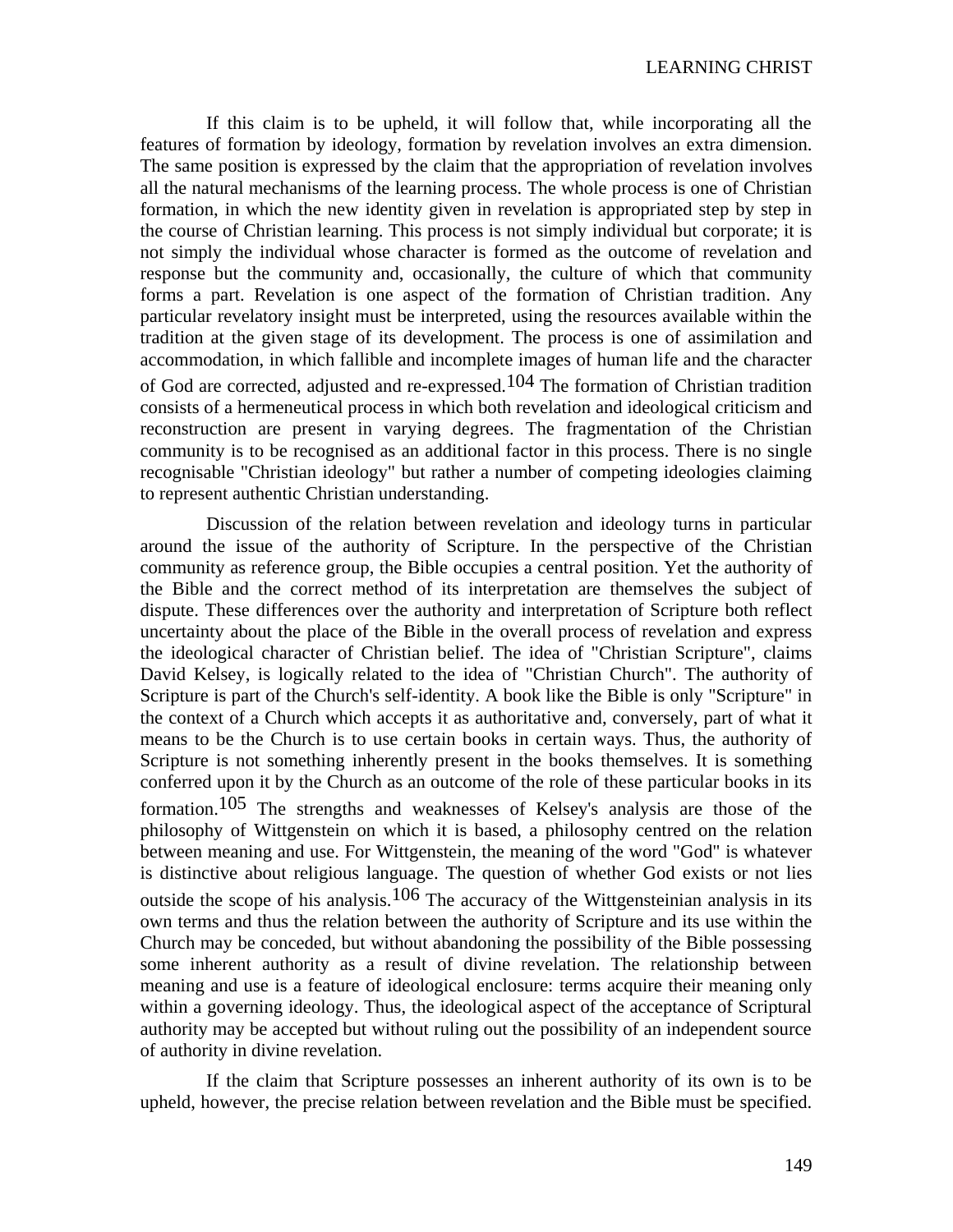A definitive resolution of this issue lies beyond the scope of the present thesis, but some suggestions are possible on the basis of the arguments developed here. Revelation is to be understood as something which breaks into the hermeneutical circle of human selfinterpretation, offering a set of truths which serve as the basis for the interpretation of all others. This is precisely what is claimed, in the Calvinist tradition, for the Bible. In Calvin's view, Scripture is God's providential remedy for the lack of true knowledge of him within human experience. Because of human sinfulness, the knowledge of God potentially available in creation is distorted. Before men and women can truly know God, they must be "enlightened through faith by an *internal* revelation from God." It is the Bible which provides that necessary internal revelation. The Bible acts as a "pair of spectacles" through which we are enabled to interpret aright the signs of God in creation as well as the history of God in redemption.<sup>107</sup> Thus, "revelation" is to be understood as the process which led to the composition of the Old and New Testaments and ceased with the formation of the closed canon.<sup>108</sup> The problem with this position is that it fails to take account of the task of biblical interpretation. The truth of Scripture itself is held to be "as obvious as black and white".<sup>109</sup> The Bible is presented as an "internal" revelation, a key to the interpretation of experience, rather than as an element in a wider hermeneutical process. The consequence has been the fragmentation of this tradition into a multiplicity of sects each claiming absolute authority for its own tradition of biblical interpretation.

The fundamentalist position is buttressed by an appeal to the "inward testimony of the Holy Spirit". There are, however, broadly two alternative ways in which this doctrine may be understood, and the difference between them is crucial to the outcome of the present theory of revelation in relation to Scripture. For Calvin, the testimony of the Holy Spirit takes the form of an internal witness to the *authority* of Scripture. Conviction of the truth of Scripture, he believes, rests not on human testimony, especially not on that of the Catholic Church, but on that of God himself. While unaided human reason may provide *evidences* of divine authorship, "the certainty which faith requires" comes only from the Spirit.110 The alternative is to allow the Holy Spirit a role in the *interpretation* of Scripture. In this understanding, it is the Holy Spirit who supplies the "inward revelation" necessary not only for true self-knowledge and the knowledge of God but for the interpretation of Scripture itself. The testimony of the Spirit is not to the authority of Scripture directly, but to Christ. Acceptance of the authority of Scripture is an indirect result of the recognition in the pages of the Bible of the same Christ to whom the Spirit bears witness as the source of the believer's new identity and relationship with God. As Emil Brunner maintains, it is by a single act of revelation that there is created in the believer both faith in Christ and confidence in Scripture.<sup>111</sup> The principle of interpretation needed for the correct understanding of the Bible is the incarnate Jesus Christ; it is to Christ that the Spirit bears witness. The "inward testimony of the Holy Spirit" may, therefore, be identified with the Spirit's role in revelation previously described.

The main question to arise from the acceptance of the second of these alternatives concerns the relationship between Christ and the Bible. Why is it that the act of revelation which creates faith in Jesus Christ creates at the same time a confidence in Scripture? Is the Church, in accepting the canonicity of a certain set of books and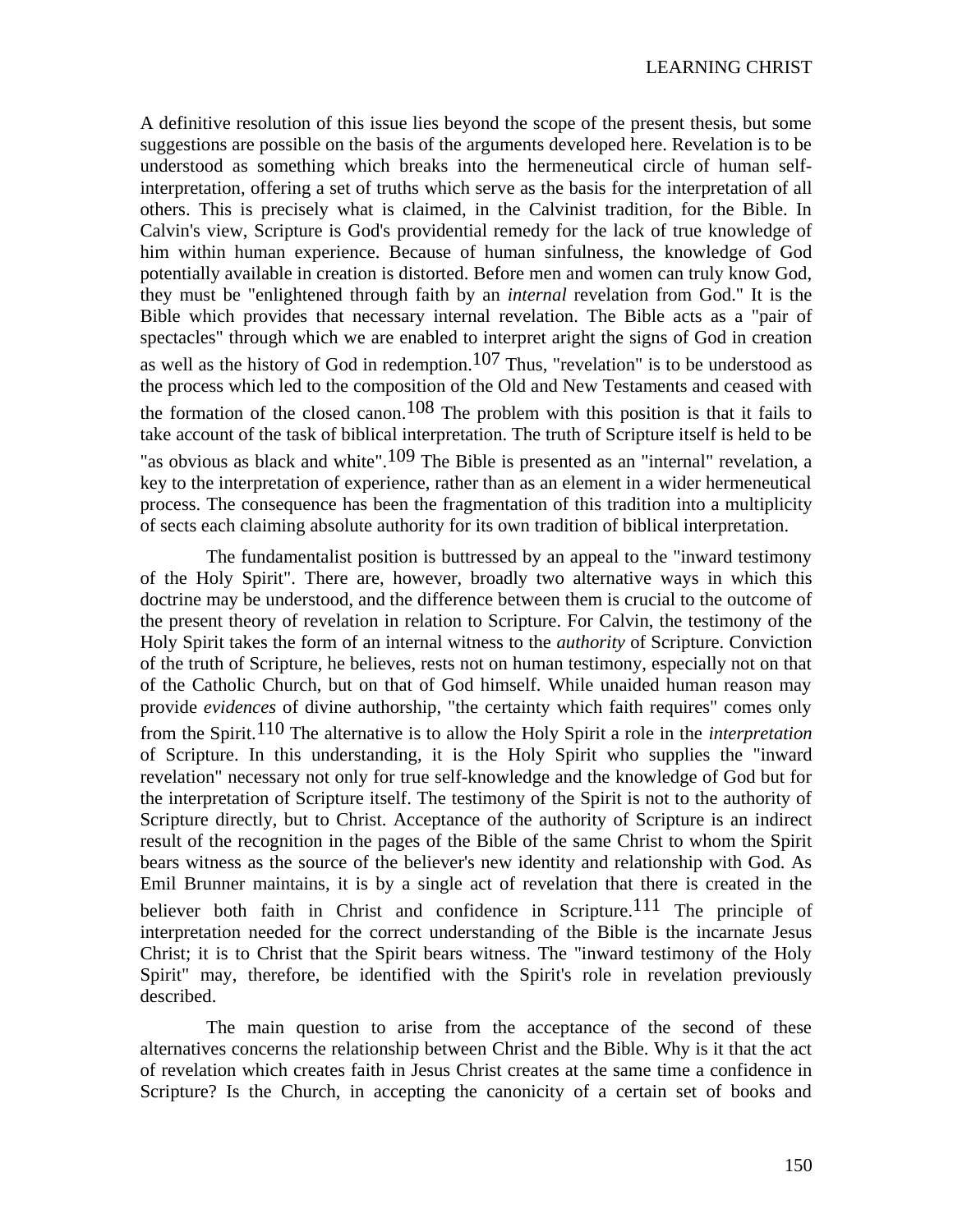rejecting others, simply *conferring* authority on those particular books or is it *recognising* in them an inherent authority which they possess by virtue of a certain relationship to Christ? If the latter, what is the nature of that relationship? The kind of answer offered by the analysis of learning and revelation given here centres on the process of assimilation and accommodation in Christian learning. The Bible is to seen as the outcome of a religious tradition whose formation represents a *learning process* in which the dynamic is provided by successive experiences of revelation. Any given event in which the character of God is revealed may be largely assimilated to the existing thought-patterns of the community. Thus, the deliverance of the Israelites from Egypt and the succeeding series of victories over their enemies allows of interpretation in terms of an aggressively partisan and militaristic deity. However, it also introduces into the tradition of the community a sense of solidarity based on a consciousness of election and a sense of the power of God over other nations and their gods. These beliefs, having taken their place as elements of the communal tradition, form the basis for the appreciation, at a later stage and as a result of further experiences of revelation, of the love of God revealed in election and the universality of his power. These elements may then come together to suggest the universality of God's love. The result of any given experience of revelation is usually that the character of God is only partially understood, but the cumulative effect is the formation of a tradition in which sufficient resources exist for the understanding of Jesus Christ by his followers, under the guidance of the Holy Spirit, as both Messiah and Son of God.112

Such an explanation of the relationship between Christ and Scripture demands a theory of inspiration by which the formation of Israel's tradition in the correct direction may be explained. It is possible to construct such a theory as a result of careful attention to the meaning of the word "inspiration".<sup>113</sup> Terms such as this may be applied to God by analogy from their everyday meaning, making such changes as the nature and character of God require. The example which may be given to illustrate the everyday meaning of "inspiration" is the inspiration of a student by a particularly influential teacher. To say that a particular piece of the student's work was "inspired" by that teacher does not mean that it was written by the teacher. It means that it was a response by the student to that teacher. The fact of inspiration by no means rules out the possibility of error. Not only will the student's work reflect his own particular style of thought and expression, it will reflect his cultural background and the limits of his understanding. The influence of the teacher will be limited by the capacity of the student both to understand what the teacher intended to convey and to respond to it. It may not be that the teacher deliberately sets out to inspire, but even if he is conscious of the effort to influence the students, this is only done by means of other actions, in particular explanation and demonstration. The result may well be a considerable degree of divergence between the work of different students, who may be more or less inspired and who may comprehend the teacher to a greater or lesser degree. Despite their differences, however, a degree of unity between the students can be expected reflecting the intention of the teacher.

In the application of this analysis of the term "inspiration" analogously to the action of the Holy Spirit in relation to Scripture, a number of close parallels can be accepted. While the possibility of unconscious influence can be ruled out in view of the omniscience of God, the idea of inspiration in and through other actions is to be accepted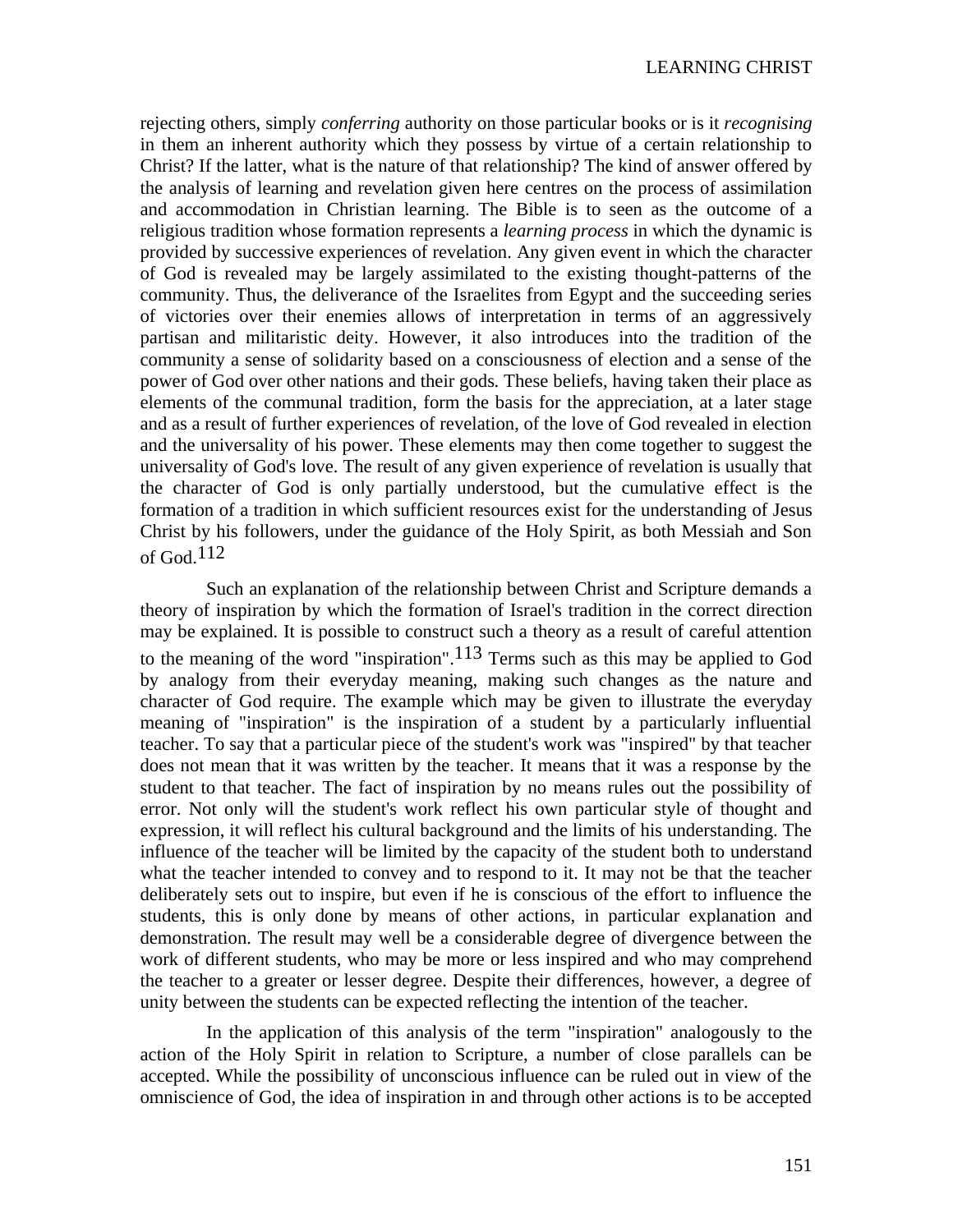as an important element in any doctrine of inspiration. Such a doctrine, moreover, preserves that understanding of the Spirit's operation previously seen to be vital, namely the preservation of human autonomy. The differences in style and emphasis between biblical writers can be seen to be due to the latitude allowed to human autonomy in their response to the experience of inspiration. It allows for the progressive formation of a tradition based on successive experiences of revelation. As the written record of that developing tradition, the Bible preserves descriptions of events taken to be the result of divine intervention, of primary religious experience, such as that of the prophets, and successive layers of interpretation within the community. It is the record of a process of formation by means of successive experiences of revelation and subsequent interpretation and reinterpretation, such that the tradition is progressively moulded, deepened and enriched in the resources it contains for understanding the nature of God and his relationship to mankind.<sup>114</sup>

Christian learning, it has been argued, is that learning which takes place within the sphere of revelation. There are two senses in which this may be true of a given situation. Such learning may be taking place within the sphere of revelation because it represents a handing on of the tradition received and interpreted by the Church as a result of past revelation. The learner may be said to be receiving the ideology of the Church, although this will be an ideology in the formation of which revelation has played an important part. The result of such a process is likely to be what John Westerhoff calls "affiliative faith", a faith dependent upon the authority of the community.<sup>115</sup> Athough such faith is not necessarily to be despised, its end result may well be a "dead" and defensive orthodoxy. The second sense involves the present activity of the Holy Spirit in the life of the believer. Such learning takes place as a result of the outworking of the "identity" given to the believer in Christ by means of the Holy Spirit in such a way as to form the self-image and through the self-image, attitudes, values and behaviour. This process of formation in response to revelation by no means excludes straightforward ideological transmission and its accompanying patterns of response but such ideological formation becomes part of a deeper process in which the Holy Spirit is directly at work. $116$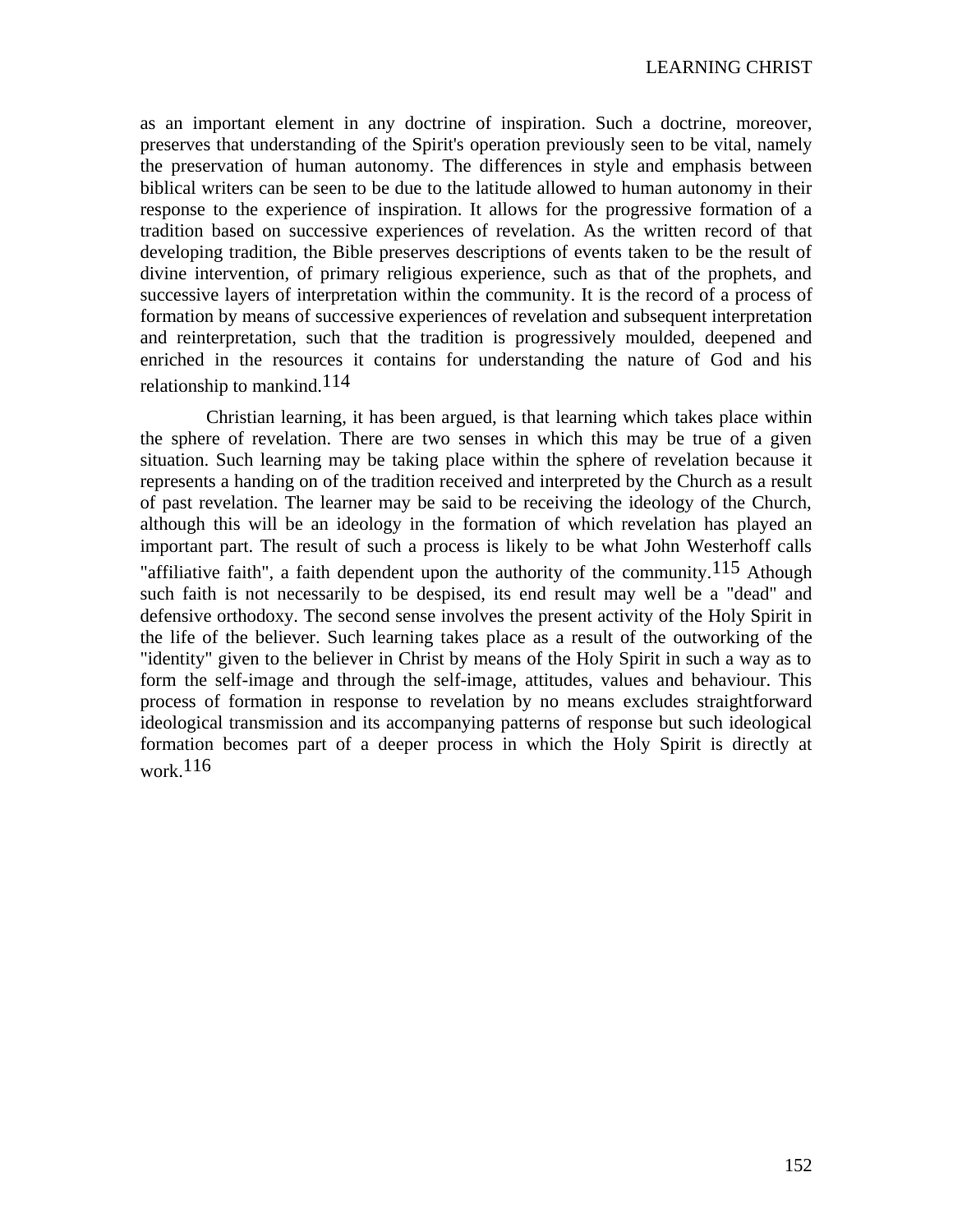#### **Notes**

1. *Ethics*. New York: Macmillan, 1965, p.80-81.

2. Fynn, *Mister God, This is Anna,* London: Fontana, 1974, p.97

3. G.Caird, *Paul's Letters from Prison*. Oxford University Press, 1976, p.44-45.

4. See further, p.262-264 below.

5. P.Sponheim, "The Knowledge of God", *Christian Dogmatics*, ed.C.E.Braaten and R.W.Jenson, vol I. Philadelphia: Fortress Press, 1984, p.197-198.

6. Sponheim, *loc.cit*.

7. J.Astley, "On Learning Religion: Some Theological Issues in Christian Education", *Modern Churchman 29,2,* 1987, p.32-33.

8. Sponheim, *loc.cit*.

9. Paul Sponheim's method is to start instead with the theological tradition. He begins with three assertions, unsupported except as selections from the theological tradition he has already admitted to possess no unity. The relation of these three assertions to the text of the problem is problematical, their relation to the context non-existent. To begin with the assertion of the reality of God and the reliability of revelation is to abandon any attempt to engage with the secular context. Reasons will be given in the next section for regarding the second assertion, the "categorical supremacy of God", as unsatisfactory. Finally, the third assertion, the initiative of God in revelation, involves the concept of God *acting*, a concept which is itself problematical for theology, and which requires a coherent theory of agency, such as the one given in this thesis, to justify. Secondly, Sponheim's treatment of the epistemological problems in their own terms is profoundly unsatisfactory. The discussion is sketchy, and the verificationism of 50 years ago occupies a disproportionate amount of space and attention. Despite his earlier reference to the "battle for explanatory control" between the "stubborn sense of subjectivity" and the "web of objective causality", the attempt to understand and resolve the issues involved is brief and unsatisfactory. His treatment of writers like Kuhn, Hanson and Toulmin relies on early and superficial critiques and shows an ignorance of the latest material in which the subtleties of their respective positions are more fully appreciated. The tendency of theologians to take refuge in their own tradition from the problems set for them by philsophers is likely to perpetuate and exacerbate the problems to which Sponheim draws attention in his introduction. (Sponheim, *op.cit*., p.199f.,219f.)

10. David Pailin, "Revelation", *A New Dictionary of Christian Theology*, ed.A.Richardson and J.Bowden. London: S.C.M., 1983, p.504.

11. Psalms 8 and 19; Acts 14:15-17, 17:22-29; Romans 1:18f., 2:12-16.

12. William Temple, *Nature, Man and God*, p.306-307; quoted in *Revelation*., ed.J.Baillie and H.Martin, London: Faber and Faber, 1937, p.96-97.

13. P.Helm, *The Divine Revelation*, London: Marshall, Morgan and Scott, 1982, p.2-6.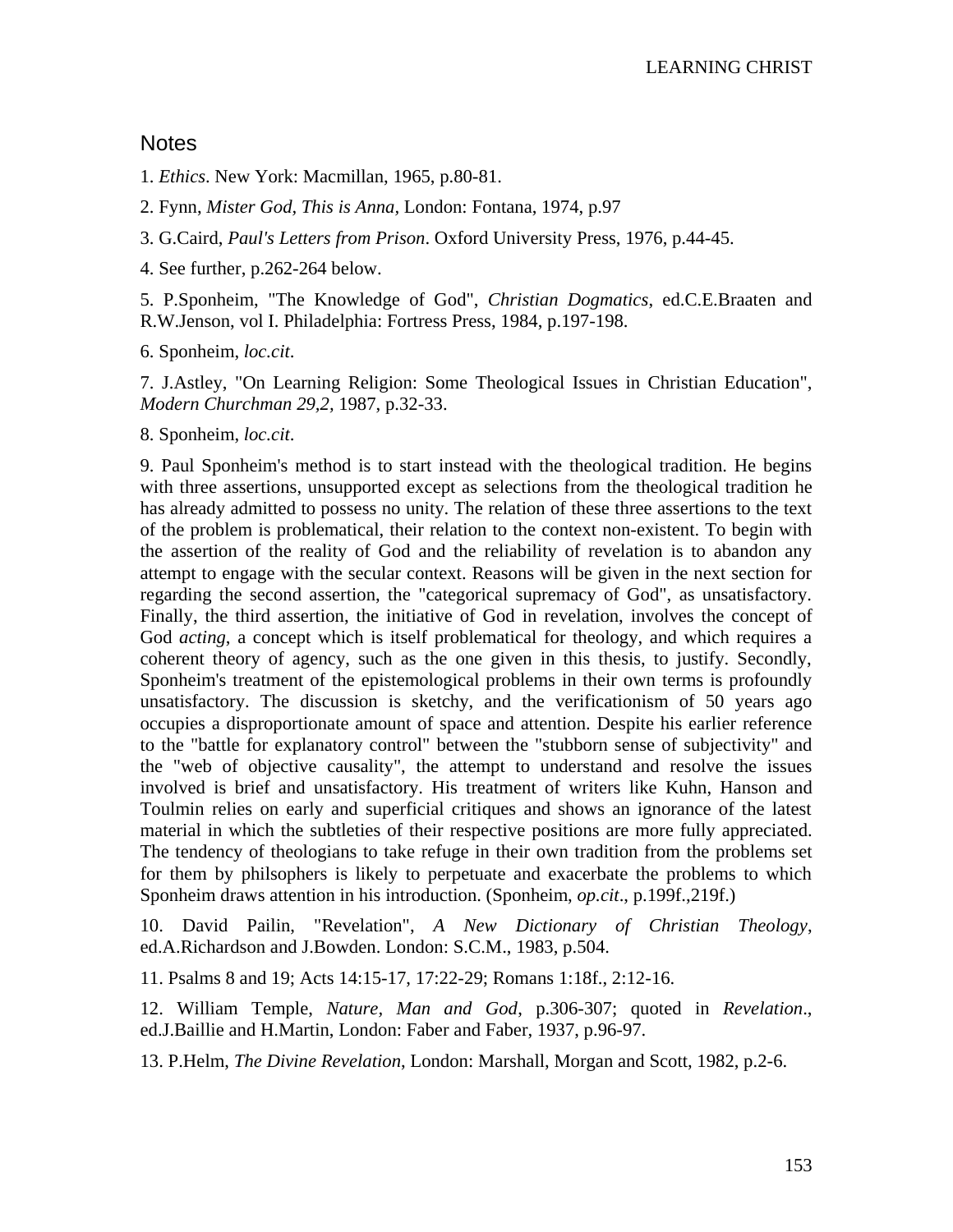14. David Hume, *Dialogues Concerning Natural Religion*. New York: Hafner, 1948, p.39.

15. J.Baillie, *Our Knowledge of God*, Oxford University Press, 1939, p.178-218.

16. See J.L.Austin, "Other Minds", *Procedings of the Aristotelian Society* 1946, p.76- 116; J.Wisdom, *Other Minds*. Oxford: Basil Blackwell, 2nd.ed. 1965; L.Wittgenstein, *Philosophical Investigations*, Oxford: Basil Blackwell, 2nd.ed.1958; O.R.Jones (ed.) *The Private Language Argument*. London: Macmillan, 1971; M.Hollis, "The Limits of Irrationality", *Archives Europeenes de Sociologie 7*, 1967, p.265-271, also in *Rationality*, ed.B.Wilson. Oxford: Basil Blackwell, 1970. See further below, p.246f.

17. See above, p.58-61, 77-78.

18. J.Fowler, *Stages of Faith,* San Francisco: Harper and row, 1981, p.29.

19. P.Berger and T.Luckmann, *The Social Construction of Reality*, Harmondsworth: Penguin, 1966, p.110-146.

20. S. Toulmin, *Knowing and Acting,* London: Macmillan, 1976, p.308-310

21. What is being proposed here is that there exists, in the structure of human cognition, a schema for the transcendent. This position leaves open the question of whether anything beyond human experience actually exists. The denial of such a possibility is, in itself, a response to the question posed by the existence of the schema. The result is the restriction of the "ultimate environment" to experience, and is as much a statement of faith as is the belief in a God of whatever kind. It is impossible finally to eradicate the suspicion thus raised that "God" is a projection of the human need for ultimate explanation and personal security. The choice must be made on the basis of faith.

22. Fowler, *Stages of Faith,* p.30; Fowler and S.Keen, *Life Maps,* Waco, Tx.: Word Books, 1978, p.36.

23. See above, p.119-122.

24. J.Calvin, *Institutes of the Christian Religion*, I.iii.3.

25. *ibid*., I.iv.1-4.

26. Above, page 152-153.

27. E.Brunner, *Revelation and Reason*, London: Lutterworth, 1947,p.51-57.

28. Brunner, *Man in Revolt*, London: Lutterworth, 1939, p.53, 60-63, 70-74; *Revelation and Reason*, p.50-57.

29. P.Tillich, "Two Types of Philosophy of Religion", *Theology of Culture*. Oxford University Press, 1959, p.12-13.

30. Tillich, *op.cit*., p.12.

31. Sponheim, *op.cit*., p.199-200, 213f.

32. Charles Hartshorne and William J.Reese (eds.), *Philosophers Speak of God*. University of Chicago Press, 1953, p.7. Quoted by Sponheim, p.199.

33. Tillich, *op.cit*.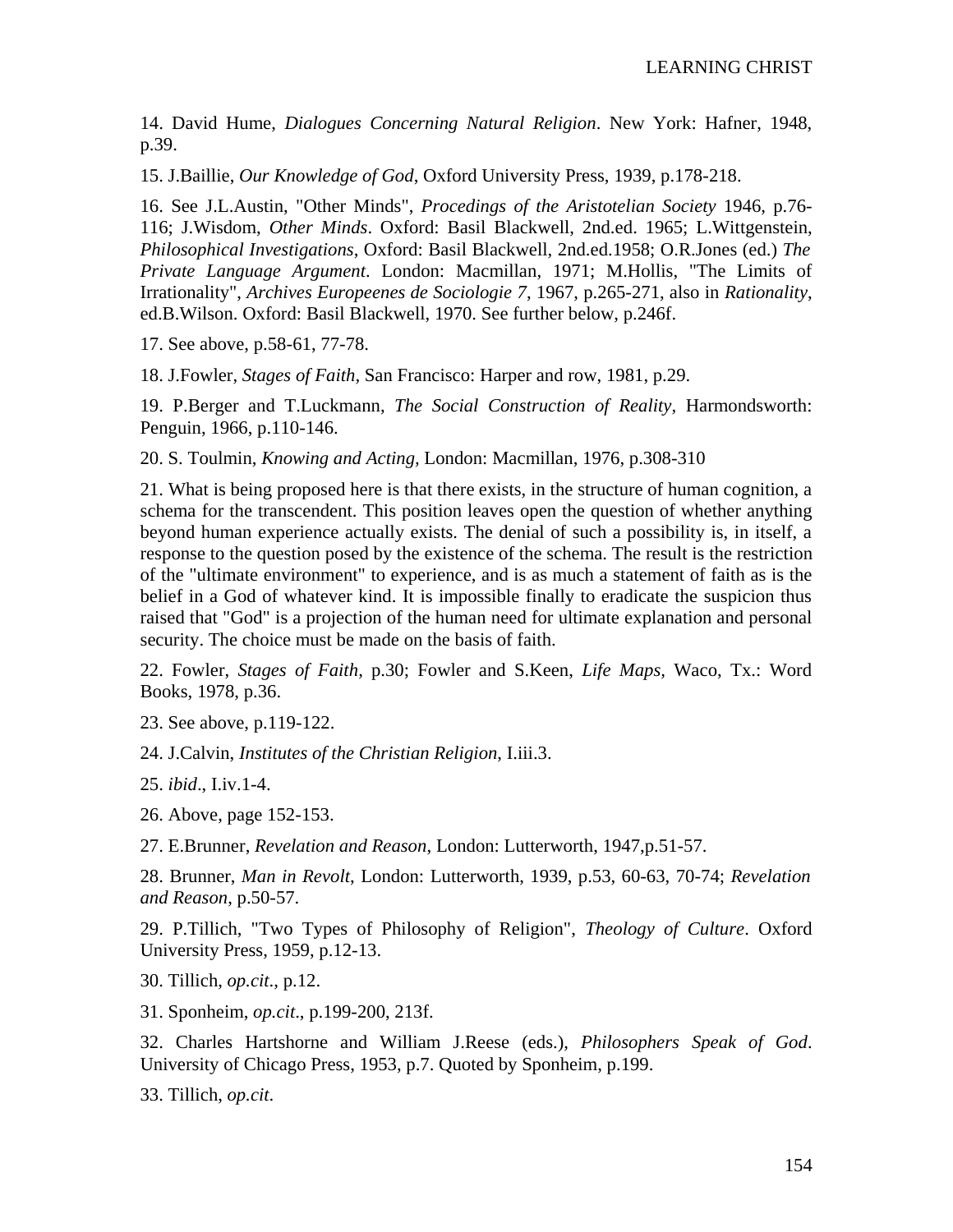34. H.R.Niebuhr, *Radical Monotheism and Western Culture*, Lincoln: University of Nebraska Press, 1960, p.20f.

35. See above, p.30f.

36. See above, p.33-34.

37. Above, p.33-34. The distinction between revelation and theology is a parallel to that between tacit and explicit knowledge. Theology may be understood as an interpretation of revelation based on the categories of contemporary philosophy and theological tradition. See Brunner, *Revelation and Reason*, p.63f.

38. See above, p.155-158; C.F.D.Moule, *The Holy Spirit*. Oxford: Mowbrays, 1978, p.7f.

39. See above, p.171-172, for the link between the natural and supernatural.

40. Above, p.155f.

41. See below, p.263-264.

42. R.C.Moberly, *Atonement and Personality*. London: John Murray, 1901, p.281. See G.W.H.Lampe, *God as Spirit*. Oxford University Press, 1977, p.22-24.

43. G.S.Hendry, *The Holy Spirit in Christian Theology,* London: S.C.M. 1957, p.17-24

44. Romans 8:9

45. Y.Congar, *I Believe in the Holy Spirit, vol.I.* London: Geoffrey Chapman, 1983, p.37- 38.

46. *ibid. vol.II,* p.101.

47. See Moberly, *Atonement*, p.97-108,280.

48. D.S.Cairns, *The Image of God in Man*. London: S.C.M. 1953, p.32.

49. See above, p.152-153.

50. 2 Corinthians 5:17.

51. G.B.Caird, *Paul's Letters from Prison*. Oxford University Press, 1976, p.172.

52. See below, p.263-264.

53. *op.cit*., p.175.

54. *ibid*. p.176-178. J.B.Lightfoot, *St.Paul's Epistles to the Colossians and to Philemon*. London: Macmillan, 1890, p.142f. See also C.F.D.Moule, *The Epistles of Paul the Apostle to the Colossians and to Philemon*. Cambridge University Press, 1965, p.4, 58f.

55. Galatians 4:4.

56. Ephesians 1:4.

57. H.Ridderbos, *Paul: An Outline of His Theology*. London: S.P.C.K. 1977, p.68-86.

58. Caird, *op.cit*., p.177-178.

The "Spirit Christology" of this section, in which Christ is seen as a man filled with the Holy Spirit and, as such, the exemplar of the humanity of the new creation, is filled out in the later sections, in which he is seen as the one who gives the Spirit to his disciples, with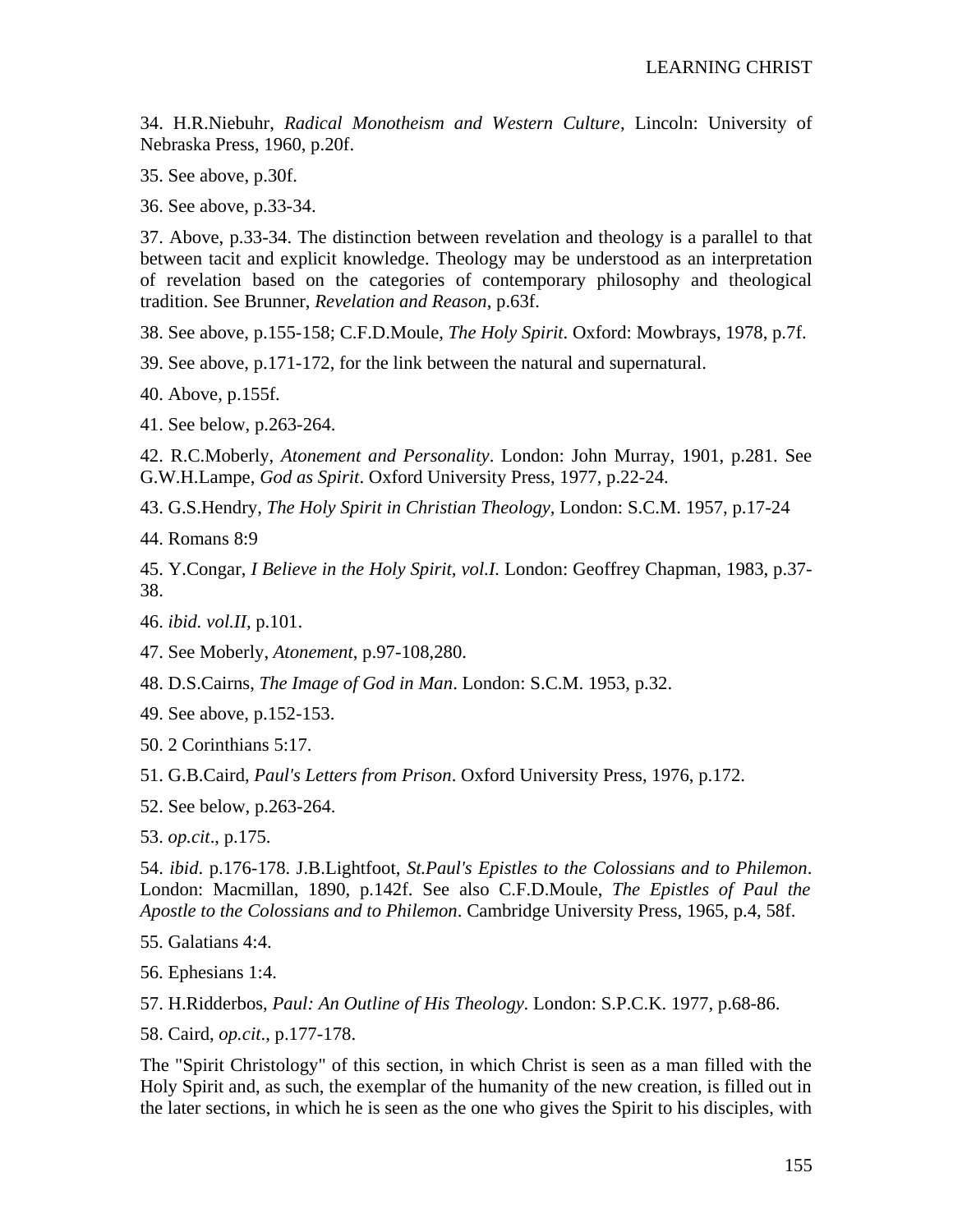the result that they receive his identity as Son of God as their own. It is this aspect of Christology which is particularly relevant for the argument of the thesis. But "Spirit Christology" needs to be balanced by and held in tension with a "Word Christology", in which the emphasis is on the ongoing relationship of Father and Son within the Godhead. That eternal relationship, in which the Father gives himself to the Son by means of the Spirit, may be seen as the basis for the gift of the Spirit beyond measure to the incarnate Christ; while his becoming man is itself the basis for the gift of the Spirit to believing men and women through the exalted Christ. I owe this insight to Tom Smail, *The Giving Gift*. London: Hodder and Stoughton, 1988, p.56-115.

59. The present author was surprised, on coming to the study of theology from a background in history, at the neglect by theologians of the work of historians. One consequence appeared to be an exaggerated respect for the work of Troeltsch, with whose conclusions few modern historians would be likely to agree. As in the case of epistemology, the task of the theologian involves an examination of the philosophical problems involved at first hand. It is in the light of such an examination that the theological tradition is to be evaluated, rather than *vice versa*. The example of Schleiermacher , who recognised the need to make use of the insights of what he called "Ethics" and we might call "human studies", is one to follow in this respect.

60. W.Pannenberg, *Anthropology in Theological Perspective*. Edinburgh: T&T.Clark, 1985, 485; *What is Man?* Philadelphia: Fortress Press, 1970, p.137-138.

61. E.Troeltsch, "Historiography", *Encyclopedia of Religion and Ethics*, ed.J.Hastings, vol 6. Edinburgh: T.&.T.Clark, 1913, p.719.

62. O.Cullmann, *Christ and Time*. London: SCM, 1951. Denials of the appropriateness of history as a vehicle for the knowledge of God are usually based on inadequate theories of knowledge. One of the most important examples is Lessing, whose "ugly ditch" has recently been examined in detail by Gordon E.Michalson Jr. (*Lessing's "Ugly Ditch": A Study of Theology and History*. London: Pennsylvania State University Press, 1985, esp. p.23-47). Michalson shows that Lessing identifies but confuses three separate types of "ditches"; the temporal ditch between the events of the past and the standpoint of the present; the disjunction between types of truths, the contingent or "accidental" truths of historical reporting and the "necessary" truths of reason; the disjunction between the type of truth conveyed in Christological statements and the events which are supposed to prove or add weight to such statements. The first two types of ditch are mutually exclusive in terms of their significance. The first is based on a strict empiricist view of the possibilities of historical testimony, the second on a strict rationalist interpretation of truth. The raising of problems of the second kind makes problems of the first kind irrelevant.

It is the third type of ditch which has perhaps the greatest significance for modern approaches to historical revelation. This is the supposed disjunction between "events" and "truth" which appears to sever the connection between the "Jesus of history" and the "Christ of faith". It is this idea that, in the words of Michalson's summary, "'Events' simply do not produce 'truths'," which emerges from inadequate epistemology. This thesis has demonstrated at length that events are always grasped by means of a framework of expectations. Their significance and interpretation is a function of the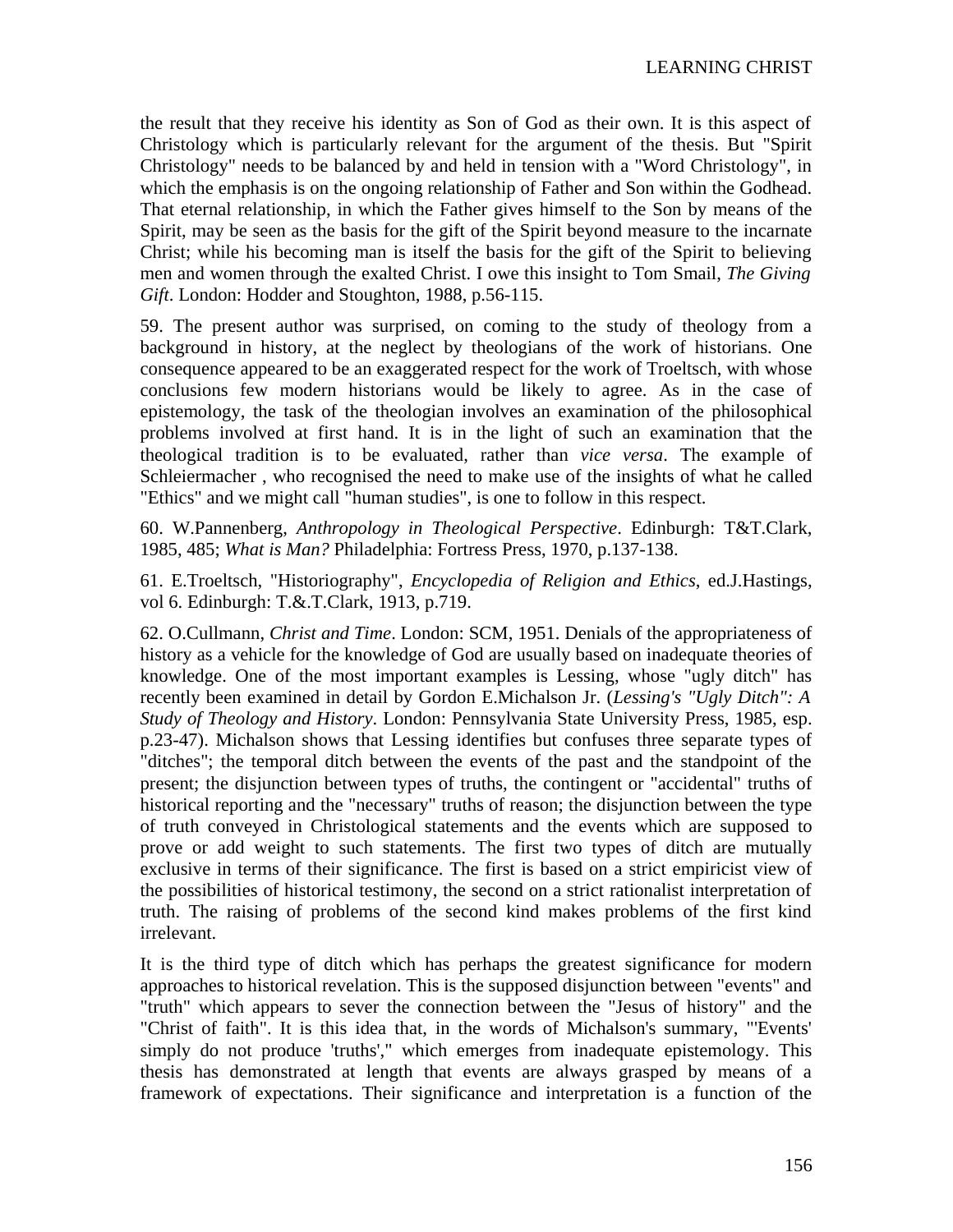schema brought to their comprehension. Thus events *always* produce truths of some kind; no event involving human beings has ever gone uninterpreted. In this context the importance of Jesus' claim to fulfil the Scripture can readily be appreciated. The gospels are full of evidence of precisely this type of question asked about him by contemporaries. "Are you he who is to come or should we look for another?", a question Jesus answered with a reference to the Old Testament Scripture. Jesus' life and claims throw a new light on the Scripture, in which light his teaching and actions stand out as of immense significance. It is precisely the fulfilment of Scripture in this unexpected way which, it might be claimed, is the principal theme of the Gospel accounts, particularly that of the Fourth Gospel.

63. See above, p.157.

64. See above, p.151.

65. See, for example, A.Marwick, *The Nature of History*. London: Macmillan, 1970.

66. R.F.Atkinson, *Knowledge and Explanation in History*. Ithaca, New York: Cornell University Press, 1978, p.4-13.

67. G.R.Elton, *The Practice of History*. London: Collins, 1969, p.58f.

68. W.Temple, "Revelation", *Revelation*, ed.J.Baillie and H.Martin. London: Faber and Faber, 1937, p.107: "The essential condition of effectual revelation is the coincidence of divinely controlled event and minds divinely illumined to read it aright."

69. Jeremiah 23:18, see 1 Kings 22:19-23 and the comments of John Gray on that passage: Gray, *I and II Kings*, London: SCM, 1964.

70. Cullmann, *op.cit*., p.94-106. See further p.208-209 below on the concept of inspiration.

71. *op.cit*., p.19-23, 177-214.

72. John 20:31. Dietrich Bonhoeffer points out that many of the things which Christ did are not recognisable in themselves as actions of the Son of God. He did things which from the outside look like sin. It is only because we believe him to be the Son of God that we accept these actions as non-sinful. Bonhoeffer, *Christology*. Glasgow: Fontana, 1978, p.108.

73. 2 Corinthians 5:16f. is a very important text in this connection. See the comments of C.K.Barrett on this passage: Barrett, *A Commentary on the Second Epistle to the Corinthians*. London: A.&C.Black, 1973.

74. E.Farley, "The Work of the Holy Spirit in Christian Education", *Religious Education 60*, 1965, p.433.

75. John 20:31.

76. G.W.Stroup, *The Promise of Narrative Theology*. London: SCM, 1984, p.14f.

77. H.R.Niebuhr, *The Meaning of Revelation*. New York: Macmillan, 1960, p.59f. Niebuhr argues, first, that every person is in a given historical situation and that revelation must, therefore, come to each individual in his or her given context. But it comes in the context not simply of an "objective" historical situation but of a personal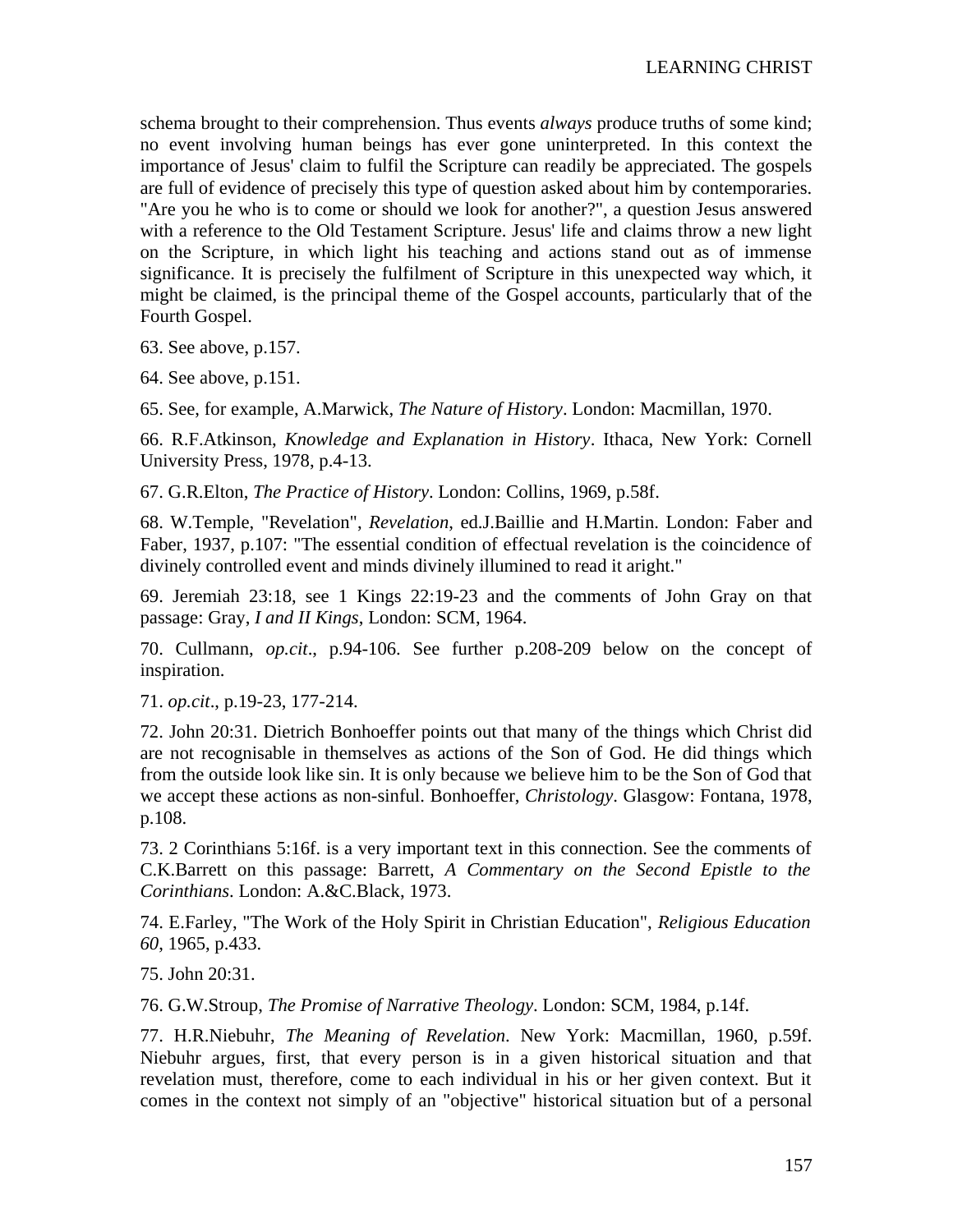history. What revelation does is to supply the meaning for a person's given historical experience. Revelation is directed, therefore, to the area in a person's cognitive make-up which Pascal called the "reasons of the heart". The manner in which revelation comes, in the context of this personal history whose significance is sought, is through the intuitive power of a given moment.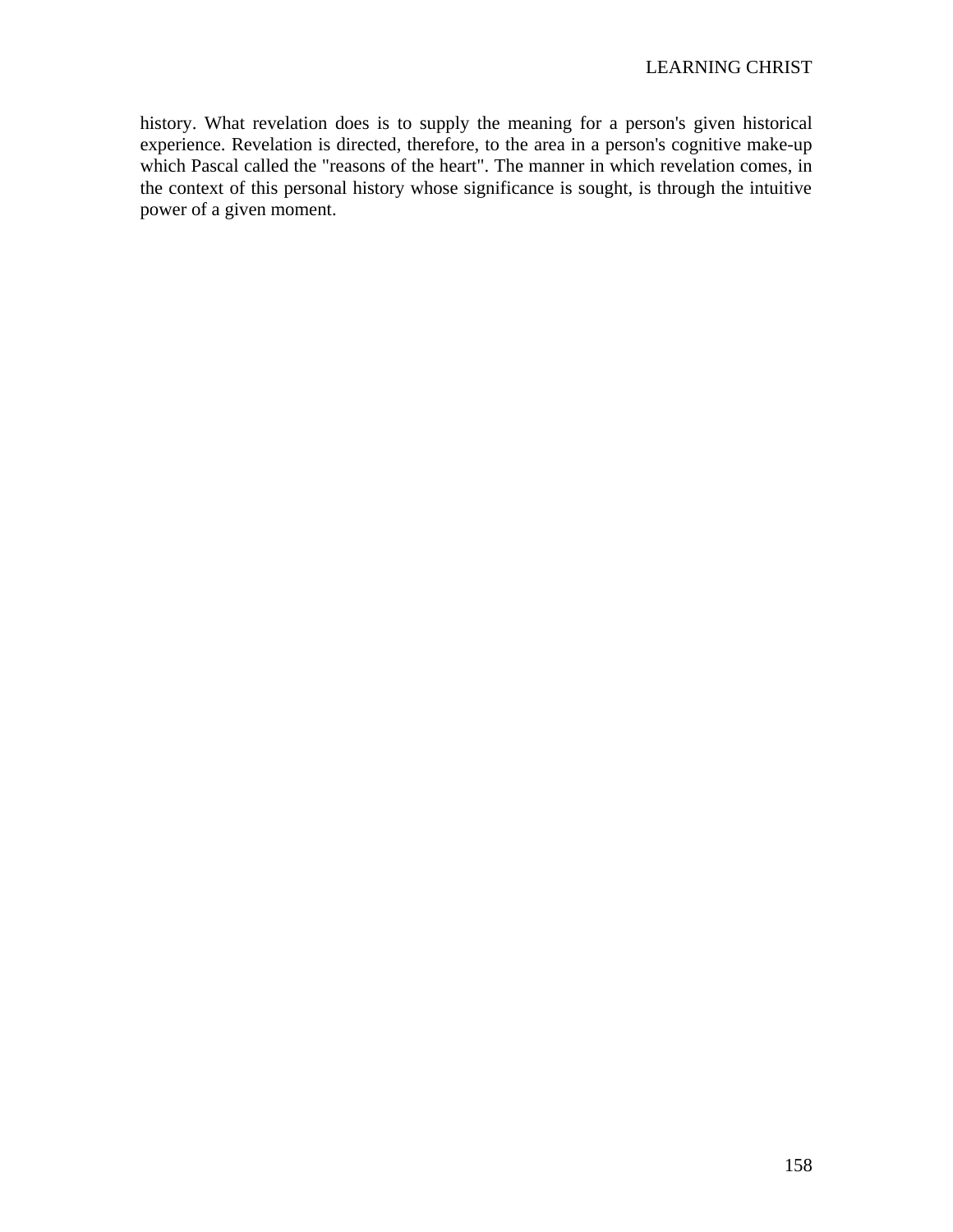- 78. Bonheoffer, *op.cit*., p.69f.
- 79. John 16:14
- 80. I Corinthians 13:12, see also 1 John 3:1-2.
- 81. Moberly, *op.cit*., p.26-47, 280.
- 82. Above, p.169.
- 83. See above, p.159f.

84. See Romans 8:1-11; J.and P.Sandford, *The Transformation of the Inner Man*. Plainfield, NJ: Bridge Publishing, 1982, esp.p.3-139.

The question of voluntary control in an area in which the Holy Spirit is at work raises the related question of the respective roles in Christian education of the Holy Spirit and the human teacher. One of the most important theoretical arguments against the relevance of secular educational theory to the field of Christian education has been that its dependence on revelation, in which God is sovereign, makes Christian education essentially different. The real teacher, it is maintained, is the Holy Spirit, whose methods are outside the scope of educational theory and whose action it is beyond the Christian educator to predict. All the Christian educator can do is to prepare the ground and, having done so, hope and pray for the Holy Spirit to work. The various versions of this argument are referred to by James Michael Lee as the "blow" theory, based on the expectation that "the Spirit blows where he wills." (Lee, *The Flow of Christian Education*. Mishawa, Indiana: Religious Education Press, 1973, p.174-180 gives examples as well as trenchant criticism of this position.) As a representative, Randolph Crump Miller speaks for a large body of opinion when he writes,

The process (of Christian growth) cannot be guaranteed by the processes of either education or evangelism or by the relevance of theological concepts. The response...is in the last analysis a personal decision that rests in the mystery of God. (*The Theory of Christian Education Practice*. Mishawa, Indiana: Religious Education Press, 1980, p.162)

And from a different viewpoint, James Fowler, having outlined his comprehensive theory of human learning and development by means of a diagram labelled with the letters A to F, concludes,

Finally, there should be a letter X on our chart. This would be to represent the initiatives of the divine toward us in our lives of faith. The questions of revelation, providence, and the work of God's spirit are matters of theological concern and discussion. (J.W.Fowler, "Stages of Faith and Adults' Life Cycles", *Faith in the Adult Life Cycle*, ed.K.Stokes. Minnesota: Saddlier Press, 1982, p.204.)

In the context of his theory of learning, these questions are reduced to the letter X on a chart. They play no role in the formulation of the theory.

John Westerhoff approaches a more satisfactory position when he describes Christian learning and spiritual growth as a process of "conversion and nurture". By "nurture", he refers to the activity of a Christian community in passing on its traditions and practices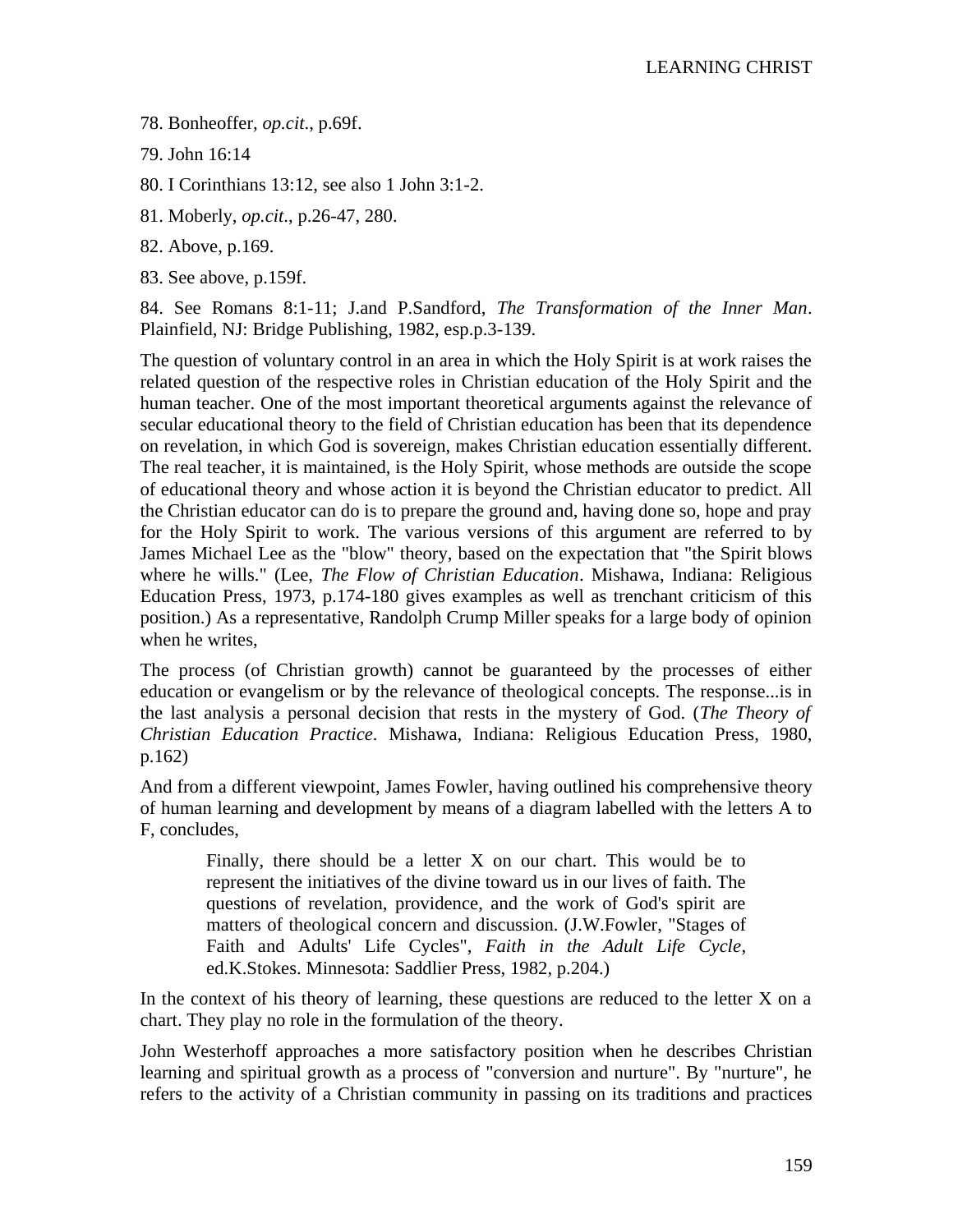by means of its worship and the other elements of its corporate life, including teaching activities. "Nurture" includes also the response of the individual in terms of growth in the knowledge of Christian doctrine, in learning to pray, to participate in worship and in acts of Christian service. Nurture is characterised by gradual growth. "Conversion", however, is characterised by inward transformation. There are two related senses in which the word conversion is used. The first refers to the initial response to evangelism or Christian witness by which a person becomes a Christian, and the radical reorientation of belief and practice which goes with it. The second refers to the process by which the faith of the community is "owned" by the individual. In this sense, growth in faith may include a series of mini-conversions on the road towards maturity. Westerhoff writes,

These conversions are experienced as illuminations resulting in new ways of "seeing and hearing." Sometimes initially dramatic, they typically involve a gradual process; sometimes emotional, but also always intellectual; rarely a single experience, typically multiple...(G.K.Neville and J.H.Westerhoff III, *Learning through Liturgy*. New York: Seabury, 1978, p.164. For Westerhoff's discussion of nurture and conversion, see *Learning through Liturgy*, p.135f., *Inner Growth/Outer Change: An Educational Guide to Church Renewal*. New York: Seabury, 1979, p.7f., and in particular, "Christian Education: *Kerygma v. Didache*", *Christianity, Society and Education*, ed.J.Ferguson. London: S.P.C.K., 1981. For further comment, see my article, "Christian Education as Enculturation", *British Journal of Religious Education* 10, 1988, p.65-71.)

"Nurture" refers to the ongoing process of transmission of the elements of the life of the community, its "understandings and ways", its symbols and shared values. Conversion means the personal inward appropriation of these elements. Conversion, however, cannot be nurtured. The process by which the individual internalises or "owns" the faith expressed in the church's corporate life is one which cannot be controlled or planned for in the educational framework. There is a discontinuity at this point between what Westerhoff sees as the inward and the outward aspects of Christian experience. It is a discontinuity which is undoubtably present in the process of Christian education, but one which it is important to interpret correctly. The difference between "nurture" and "conversion" is not the difference between what human effort can achieve and what the Holy Spirit alone can accomplish. It is a characteristic of the human power of decision, which is at the heart of the learning process. "Conversion" is more "inward" than nurture because it represents a change in the person's identity schema. In the course of exposure to Christian worship, teaching and corporate life, the combined efforts of men and women and the work of the Holy Spirit will result in gradually increasing pressure for change, for accommodation of the identity schema to acknowledge a particular aspect of what it means to be a Christian. However, it is in the power of the individual to accept or to reject the consequences for his or her identity of all that has been learned. A personal response is required to enable the Holy Spirit to apply the experience of both formal and informal situations at the level of personal identity.

85. See above, p.150-151, 159.

86. See above, p.120, and O.G.Brim and S.Wheeler, *Socialisation after Childhood*. New York, John Wiley and Sons, 1966, p.20f. for the distinction between resocialisation and secondary socialisation.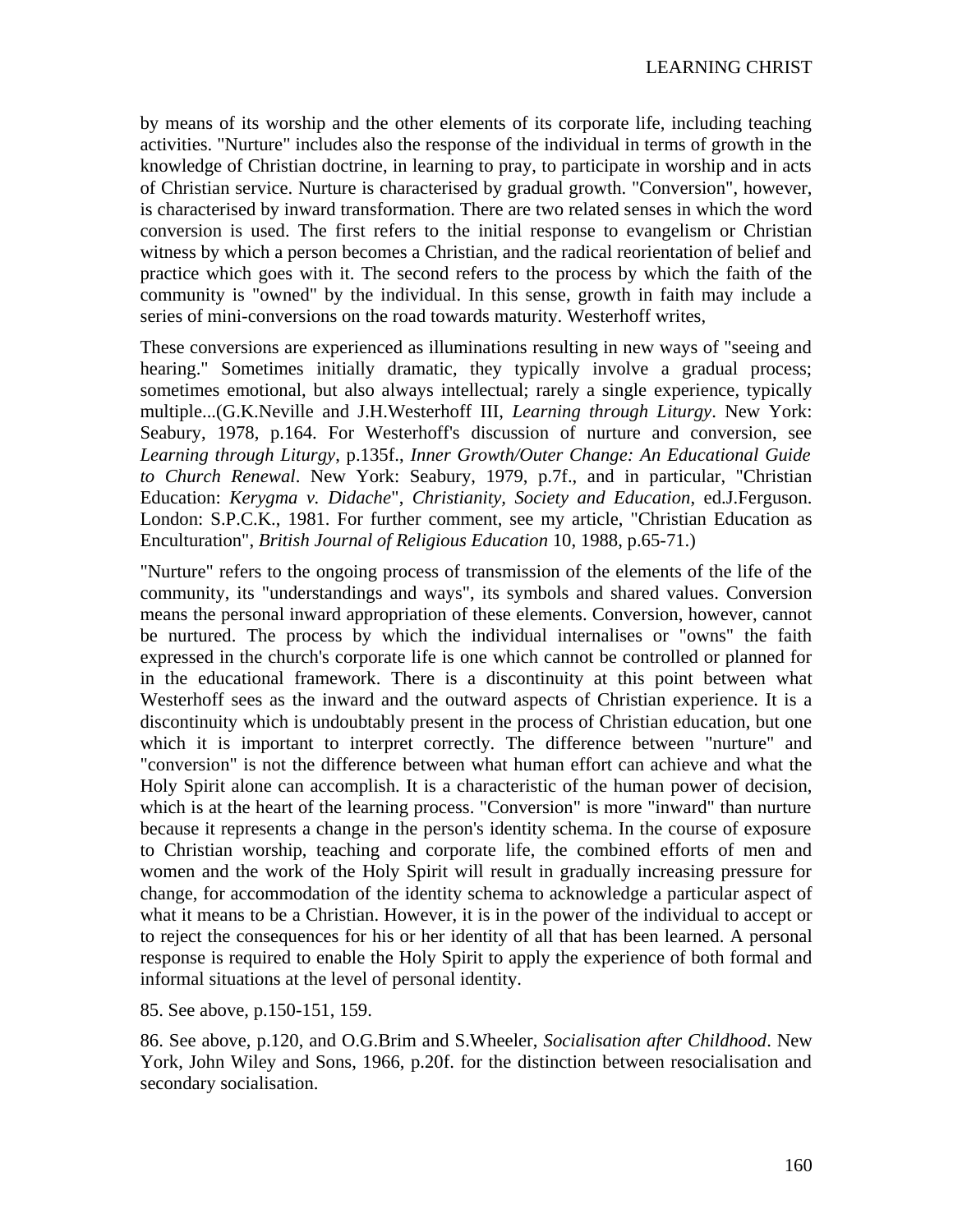87. Sandford, *op.cit*., p.3-22.

88. The family-like character of the Christian community is an important element of faith-community theory in Christian education. See especially the work of John H.Westerhoff III, in particular "The Church and the Family", *Religious Education 78*, 1983, p.249-274.

89. 2 Corinthians 3:18.

90. D.Cairns, *The Image of God in Man*. London: SCM, 1953, p.24-26, 37-41.

91. Ridderbos, *op.cit*., p.29-31, 39-41.

92. *ibid*., p.58-60.

93. *ibid*., p.61-64. See also Caird, *op.cit*., p.77-78, 180.

94. Colossians 3:10.

95. For example R.B.Braithwaite, *An Empiricist's View of the Nature of Religious Belief*. Cambridge University Press, 1955; F.G.Downing, *Has Christianity a Revelation?* London: SCM, 1964, much of whose argument is dependent on Braithwaite.

96. See above, p.127-128.

97. Downing, *op.cit*., p.42.

98. In §4 of *The Christian Faith*, Schleiermacher argues that God cannot be known in the same way as another person because to know a thing or person implies a degree of freedom in relation to the object or person, whereas we have no degree of freedom in relation to God. As a result, God can only be "known" in a derived way as a result of the consciousness of absolute dependence. The insight that a degree of freedom is required in relation to something or someone before knowledge is possible can be accepted, since knowledge requires the freedom to make an interpretation. But Schleiermacher fails to make the distinction referred to earlier (p.151f.) between the ontological relation between God and mankind, in which men and women are wholly dependent upon God as his creatures, and the relationship which arises as a result of the unique constitution of men and women as responsible and autonomous. The degree of freedom towards God which is part of the conditions of the creation of mankind thus allows the possibility of the knowledge of God, and the accommodation of God to the conditions of human knowledge in the incarnation of Jesus Christ makes this possibility an actuality.

99. See above, p.183-185 on the definitions of revelation and Christian education used here.

100. This description of the ideological character of religious faith is based on that of John Hull, *What Prevents Christian Adults from Learning?* London: SCM, 1985, p.51- 58. J.L.Segundo makes a distinction between faith and ideology. In his early work, Segundo describes ideology as a set of beliefs and values held on the basis of *argument*. Faith, by contrast, includes those deep-seated beliefs held in a manner analogous to personal trust. (J.L.Segundo, *The Liberation of Theology.* Dublin: Gill and Macmillan, 1977, p.106.) More recently, this distinction is further elaborated (Segundo, *Faith and Ideologies*. London: Sheed and Ward, 1984, esp.p.3-28). Segundo distinguishes two anthropological dimensions: the dimension of value and meaning, the sphere of faith; and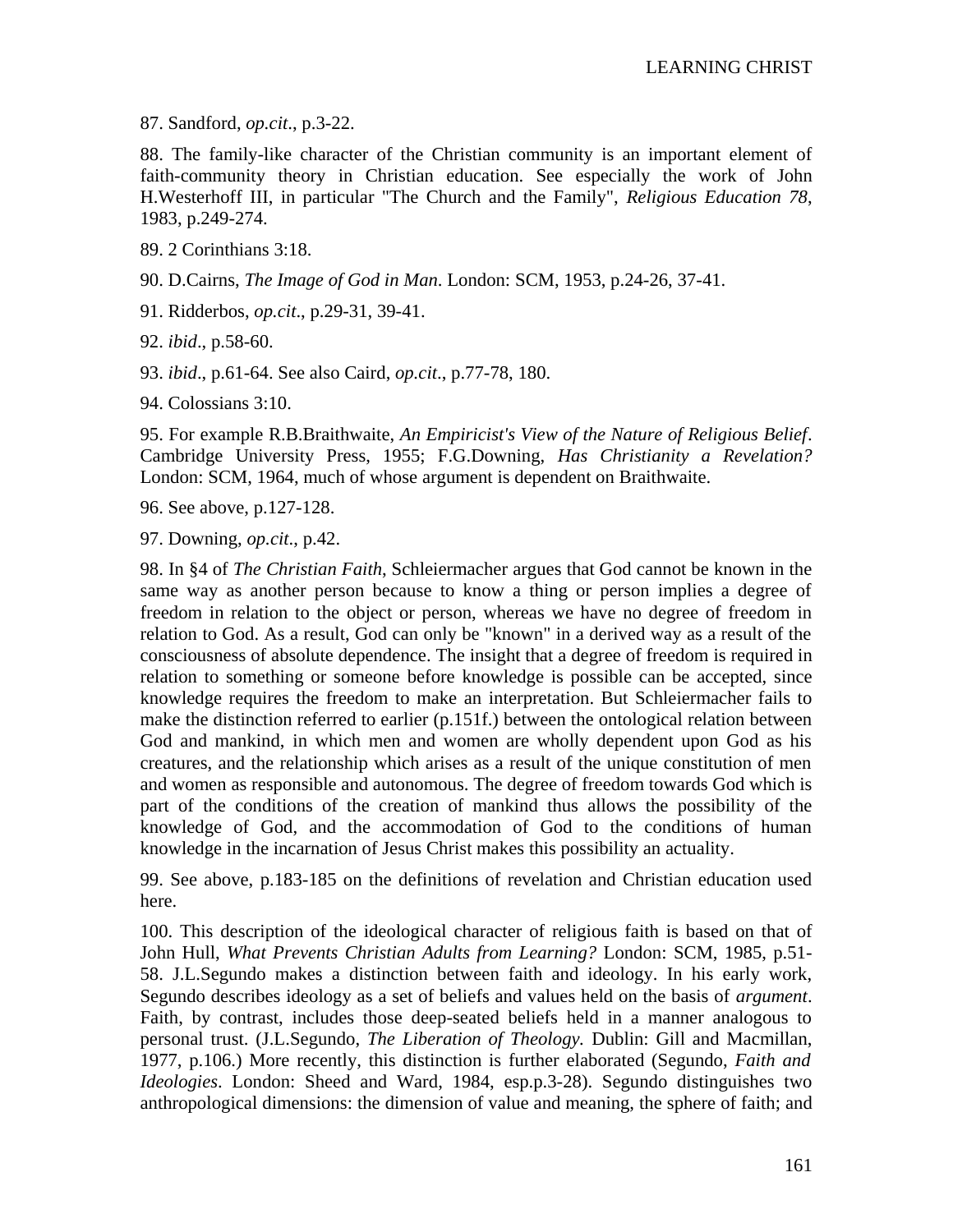the dimension of action and efficacy, the sphere of ideology. Segundo defines ideology as a rationally worked out means to the achievement of the highest value in each person's faith or value system. In view of the analysis of cognition given in this thesis, especially with regard to the relationship between attitudes and beliefs, it is doubtful whether this distinction is sustainable. In the process of learning and identity formation, the attainment either of clearly and freely chosen values or of rational procedures for their realisation is the exception rather than rule. Segundo's position implies an artificial separation between reason and value in human development. Richard Niebuhr, whose analysis of value and faith Segundo appears to overlook, makes it clear that the espousal of one highest value is by no means a universal tendency (See *Radical Monotheism and Western Culture* and *The Responsible Self*).

101. The theoretical approaches used in the preparation of chapter 4 include those of Erik Erikson (psycho-social development), G.H.Mead (social behaviourism), symbolic interactionism and reference group theory, social learning theory (eg.Albert Bandura and Walter Mischel), Wittgenstein (forms of life and language games), Lev Vygotsky (zone of proximal development and the growth of word meaning), James Wertsch (internalisation of mental processes), and Paul Tournier's synthesis of psychiatric approaches. Also referred to are Jean Piaget (genetic epistemology) and experiments designed to refute his theory, as well as Barry Schlenker (impression management) and Gordon Allport (concept of the self).

102. Above, p.52.

103. Segundo, *op.cit*., p.104.

104. See above, p.184-185 and page 33f.

105. D.Kelsey, *The Uses of Scripture in Recent Theology*. London: SCM, 1975, p.89-119.

106. See W.D.Hudson, *Wittgenstein and Religious Belief*. London: Macmillan, 1975.

107. J.Calvin, *Institutes of the Christian Religion*. Philadelphia, Westminster Press, 2 vols., 1960, volI, I.i.6.

108. L.Morris, *I Believe in Revelation*. London: Hodder and Stoughton, 1976, p.42f.

109. Calvin, *op.cit*., I.i.6-7.

110. *ibid*., I.i.7.

111. Brunner, *Revelation*, p.164-176. See also G.Hendry, *The Holy Spirit in Christian Theology*, London: SCM, 1957, p.72-90.

112. See T.F.Torrance, *The Mediation of Christ*. Exeter: Paternoster Press, 1983, p.15-33.

113. The theory of inspiration advanced here is that of W.J.Abraham. See *The Divine Inspiration of Holy Scripture*, Oxford University Press, 1981, especially p.58-69.

114. Several questions remain to be answered as a result of the suggestions advanced here. In particular, the field of biblical hermeneutics, while obviously relevant, lies outside the scope of the thesis. More directly, it may be asked whether a connection exists between the two contexts advanced here in which revelation plays a part in corporate formation, the growth of the tradition of which the biblical material is a record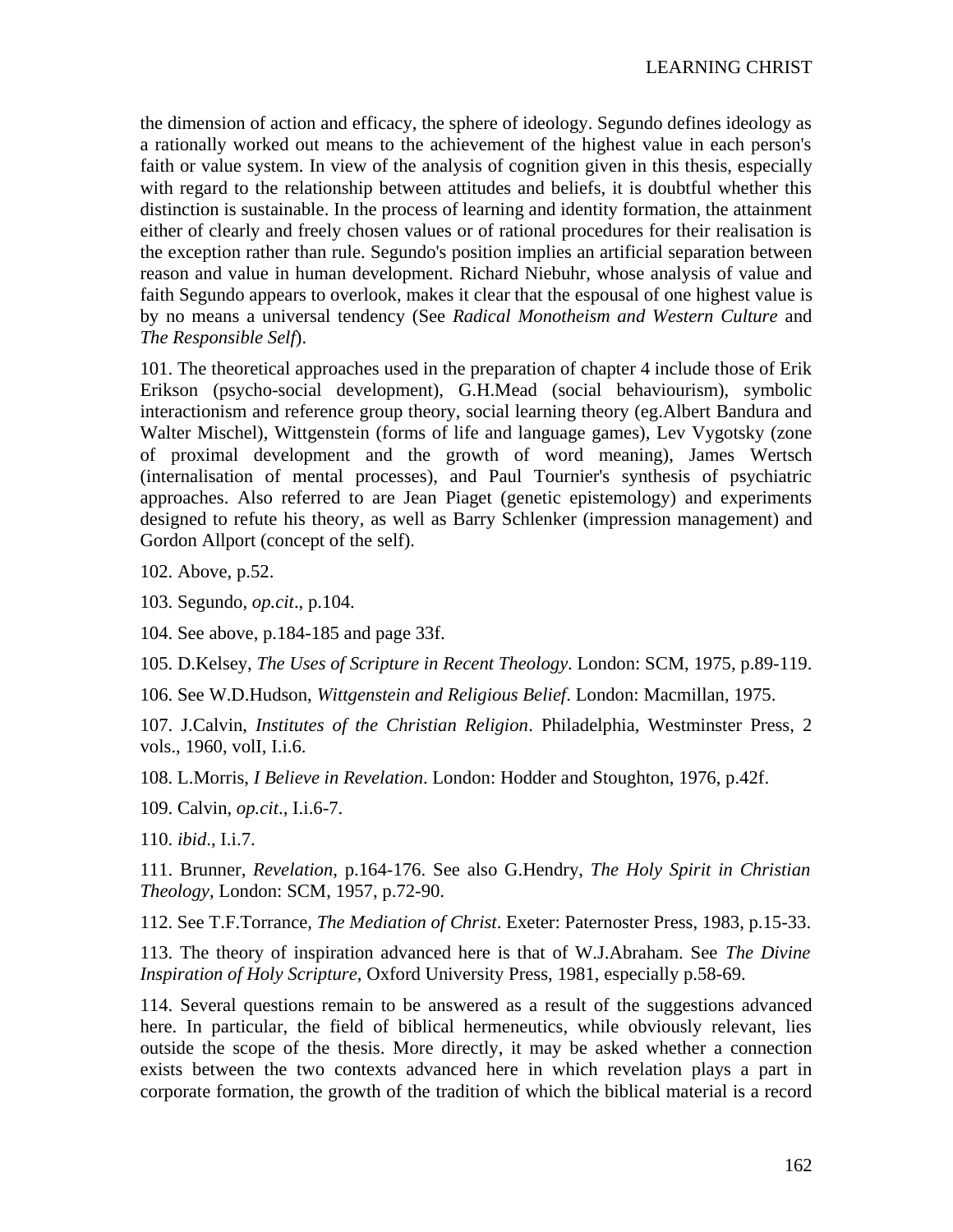and the formation of Christian tradition, in which the interpretation of the Bible itself forms an important element - whether any continuity is to be discerned between inspiration and the inner witness of the Holy Spirit, each of which is claimed in its own context to be the central element in revelation. In answer to this question, it may be suggested that the movement towards increasing interiority and universality discerned in the Old Testament (see p.158), a movement brought to fulfilment in the New Testament experience of the Spirit, provides an important element. So, too, does the incarnation of Jesus, the result of which is that the Spirit of God is henceforth identified much more closely with Christ. Another question concerns the part played in the discussion by the place of Tradition in relation to Scripture and its interpretation. Without pretending to deal adequately with this question, it may be noted that both Yves Congar and Vladimir Lossky, to take two influential writers from separate Christian traditions, appeal to the Holy Spirit as the ultimate guarantor of the truth of Christian tradition. (Y.M-J.Congar, *Tradition and Traditions*. London: Burns and Oates, 1966; V.Lossky, "Tradition and Traditions", *In the Image and Likeness of God*. New York: St.Vladimir's Seminary Press, 1974, p.141-168.)

115. G.K.Neville and J.H.Westerhoff III, *Learning through Liturgy*. New York: Seabury, 1978, p.162f.

116. These points made briefly in conclusion to the argument given here lead on to a detailed discussion of the scope, aims and methods of Christian education. Such a discussion is extensive and complex and lies beyond the scope of the present thesis.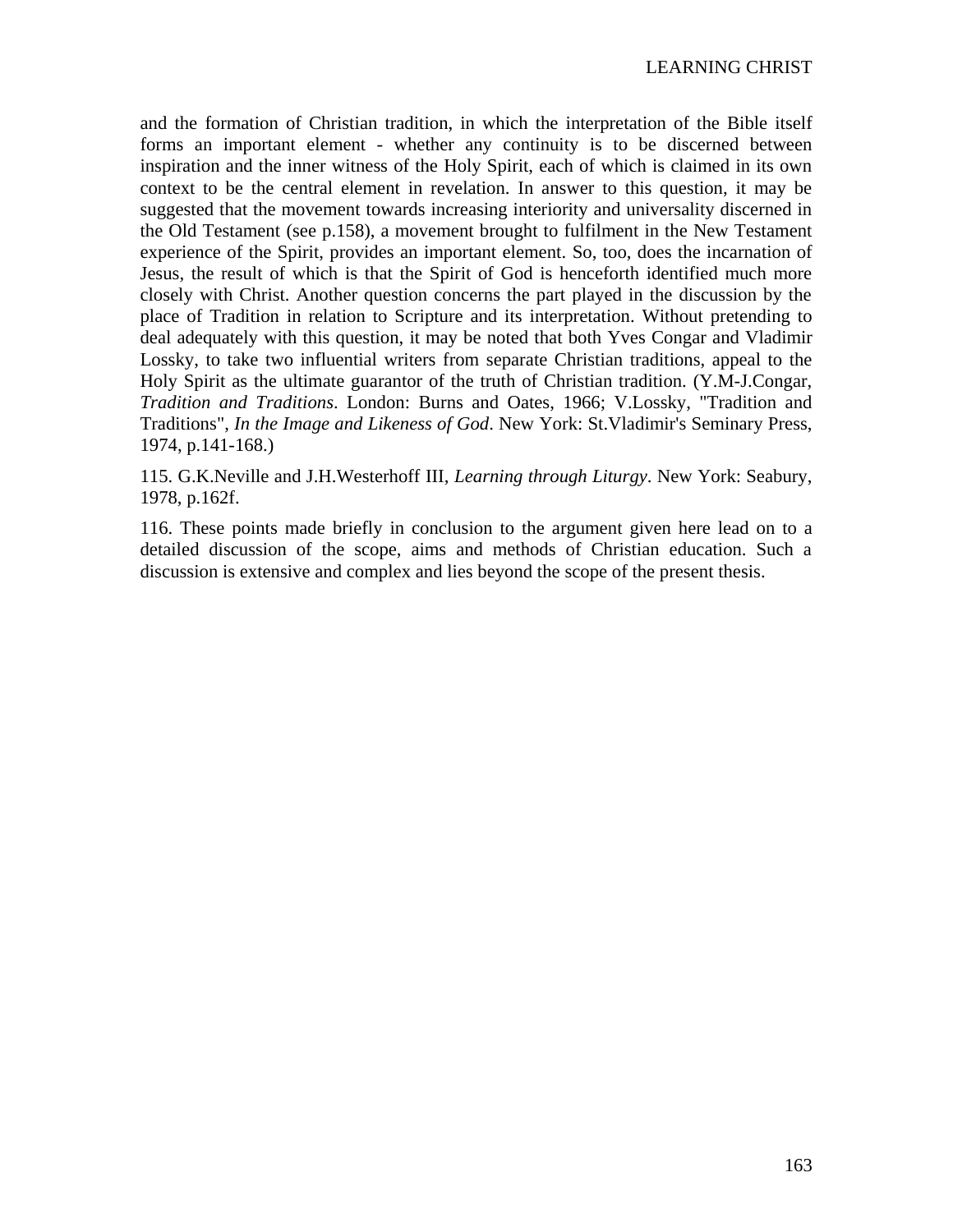# **CHAPTER SEVEN**

# Reflection

At least two sorts of development seem to be called for. In classic theology claims about the material dimensions were made in a doctrine of creation that declared the actual physical contexts and dimensions of human life, whatever they may in fact be, to be fundamentally good and supportive of human freedom...The claims about the material dimensions of personal existence could be made in terms of an ontological relationship between all reality and God. This unchanging and unchangeable relationship, we saw, was logically distinct from the relations constituted by knowledge of God and by fall and redemption...It may be that theological anthropology will be unable to do justice to the material dimensions of human life until it has recovered a full-blown doctrine of creation as a mode of relation to God other than relationships in consciousness...In addition, theological anthropology may be able to deal with persons in their genuine concreteness only by a second "turn", from the person as patient or subject of consciousness to the person as agent.

*David Kelsey*1

Everyone's philosophical theology essentially includes within it the principles of his whole theological way of thinking. Thus, every theologian should produce the entirety of this part of his theology for himself.

*Friedrich Schleiermacher*2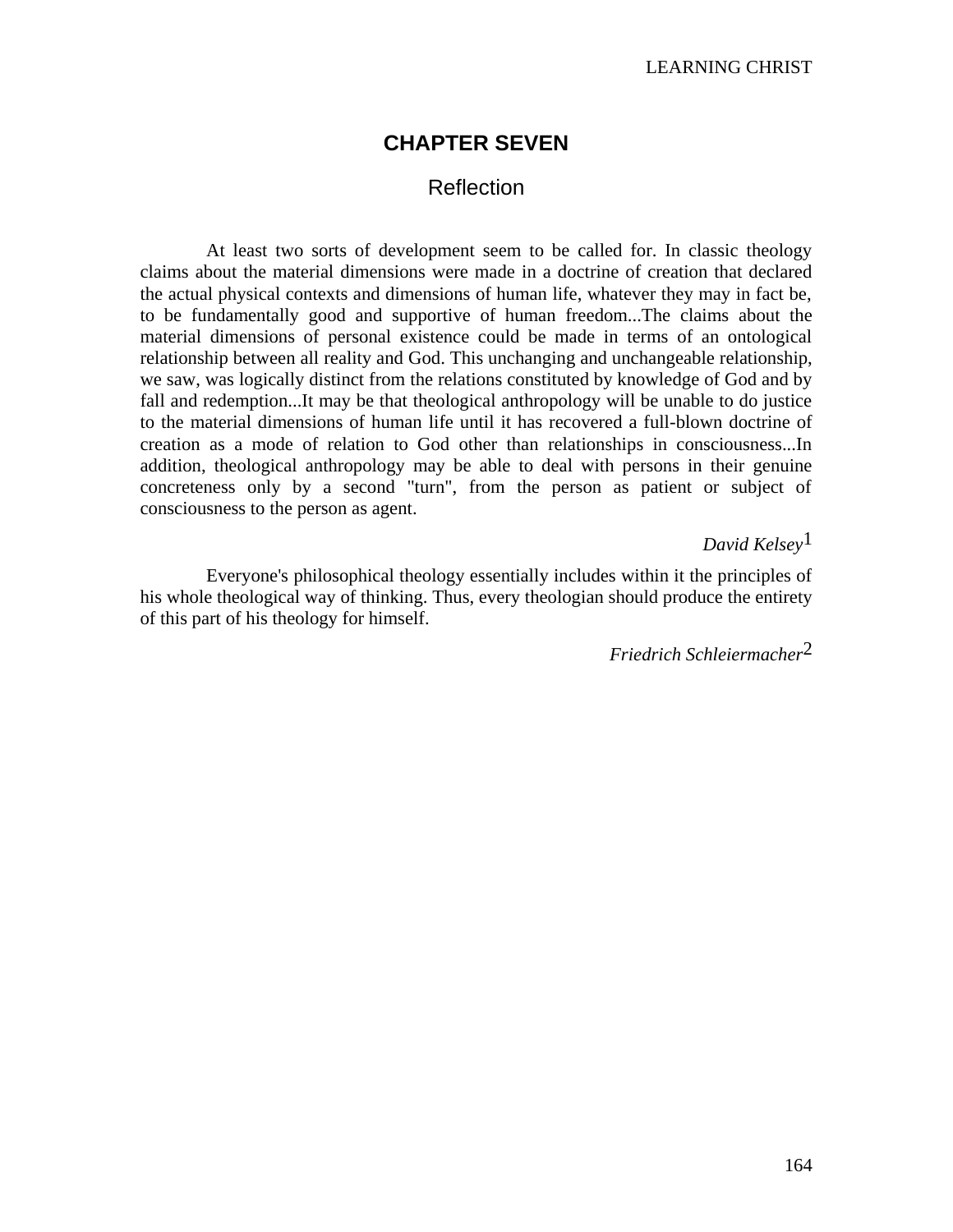## 1. Interaction and the Cognitive Orientation

The attempt to construct a theory of the relation between the processes of revelation and those of human learning has involved a wide range of theoretical fields. The variety of topics on which it has been necessary to draw conclusions are all potentially the subject of a thesis in themselves. These include the nature of the social sciences, the nature of perception, the relationship between the cognitive and affective aspects of learning, the mechanisms of socialisation, the nature and significance of human subjectivity and agency, the sphere of man's proper autonomy in relation to both his creatureliness and his fallen nature, the work of the Holy Spirit in revelation and in relation to the human spirit and the way in which the relation between Christ and the believer is to be understood. The main task has been not simply to bring these areas together and to give an account of their relationship with Christian learning, but to bring them together in such a way as to form one coherent overall thesis.

A comparison may be drawn with the work of Dr.John Hull in his book, *What Prevents Christian Adults From Learning?* In that book, Dr.Hull presents material from a number of theoretical areas and applies it to the problems of Christian learning. But his concern is confined to the way in which the various psychological or sociological factors with which he deals may inhibit Christian learning. The limited nature of his purpose makes it unnecessary for Dr.Hull to attempt a relation of the various fields on which he draws - it is sufficient merely to show the influence of each area separately. But in attempting a single overall theory of Christian learning, it is not sufficient simply to demonstrate the contribution of each separate area. The different fields must be brought together within a single framework of interpretation and their relationship to one another clarified.

The main problem posed by this requirement is the close interrelation of conclusions drawn from disparate theoretical fields. Revision of a conclusion drawn from one particular area would require the reappraisal of the whole thesis. It has been necessary, for example, to reject both philosophical empiricism and Piagetian theory, and in each case the reasons have been carefully but briefly given. Further evidence which seemed to require the acceptance of either of these competing approaches would invalidate the entire thesis. In particular, the doctrine of the Holy Spirit plays an important part in the establishment of a relationship between nature and grace, human autonomy and divine intervention, and learning and revelation. If substantial reasons could be given for an interpretation of the work of the Holy Spirit different from that put forward here, the connection between revelation and learning would have to be reinterpreted along different lines.

On the other hand, one of the most interesting aspects of the attempt to establish connections between material in differing fields has been the discovery of substantial areas of overlap and continuity, in many cases between workers who appear to have been unaware of one another's results. Ulrich Neisser, for example, shows no signs of being familiar with Jerome Bruner's very similar theory of interaction.<sup>3</sup> The reasons for these areas of continuity can be traced to philosophical considerations. Writers in different fields are faced with the same basic questions concerning the mechanisms of perception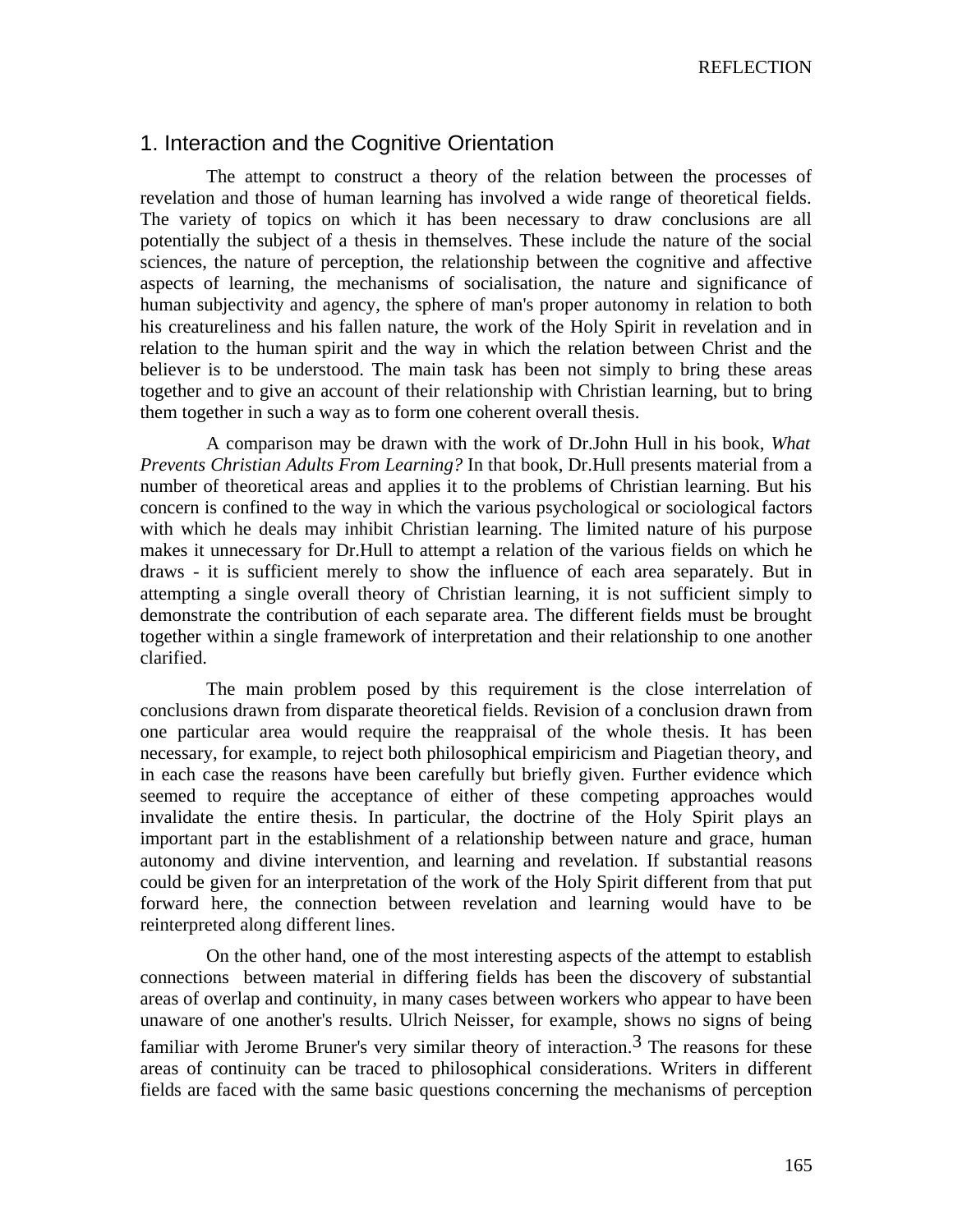and the nature of human beings, and their agreement is due, in most cases, to their selection of certain standard answers. The material from the different but related subject areas presented here is held together by a common philosphical orientation. The task of this final chapter is to attempt to examine some aspects of the orientation behind the theory presented here - to make explicit the theological and philosophical approach which undergirds the thesis as a whole.

One of the most important elements in the theory is what has been referred to above as the "cognitive approach" or "cognitive orientation". In the context of the study of perception, the main feature of the "cognitive approach" is the role of the "world model" of the perceiver in the processing of information. In the words of de Mey, quoted above,

The central point of the cognitive view is that *any* such *information processing*, whether perceptual (such as perceiving an object) or symbolic (such as understanding a sentence) is *mediated* by a *system of categories* or *concepts* which for the information processor constitutes a *representation* or *model* of his world.4

It is only the categories involved in the perceiver's "world model" which enable perception to take place at all. Without them, as the experiments of Bartlett and Bruner amply demonstrate, recognition of a given object of perception would be impossible.

A central feature of the cognitive orientation is the hermeneutical nature of perception, recognition, comprehension and memory. This general orientation is translated into a theoretical model by means of the theory of interaction. Interaction is a hypothesis which explains the results of numerous experiments, of which the playing card experiment of Bruner and Postman is one of the most celebrated. As a theoretical model, interaction plays an important unifying role throughout the thesis.<sup>5</sup>

1. It suggests that both perception and learning are the outcome of human agency. The ability of human beings to construct a psychological environment is a reflection of the active nature of perception and information processing.

2. The mode of understanding termed *verstehen*, by which men and women understand and interpret the point of view of others may be viewed as implicitly interactive. *Verstehen* is the foundation of the Weberian or hermeneutical approach to social science, in which the agent's point of view and interpretation of his actions is the significant level of analysis.

3. Allied to Weber's approach are symbolic interactionism and related approaches to socialisation based on the work of G.H.Mead, in which social interaction is understood as the exchange of frameworks of interpretation.<sup>6</sup>

4. Interaction is the foundation of an approach to learning which interprets it as the outcome of personality as a whole, in which ability to learn, propensity to learn and direction of learning are all outcomes of the formation of identity.7

5. Interaction provides the foundation for the view of learning as assimilation and accommodation which lies behind the recognition of the need for teaching methods geared to active engagement on the part of the learner.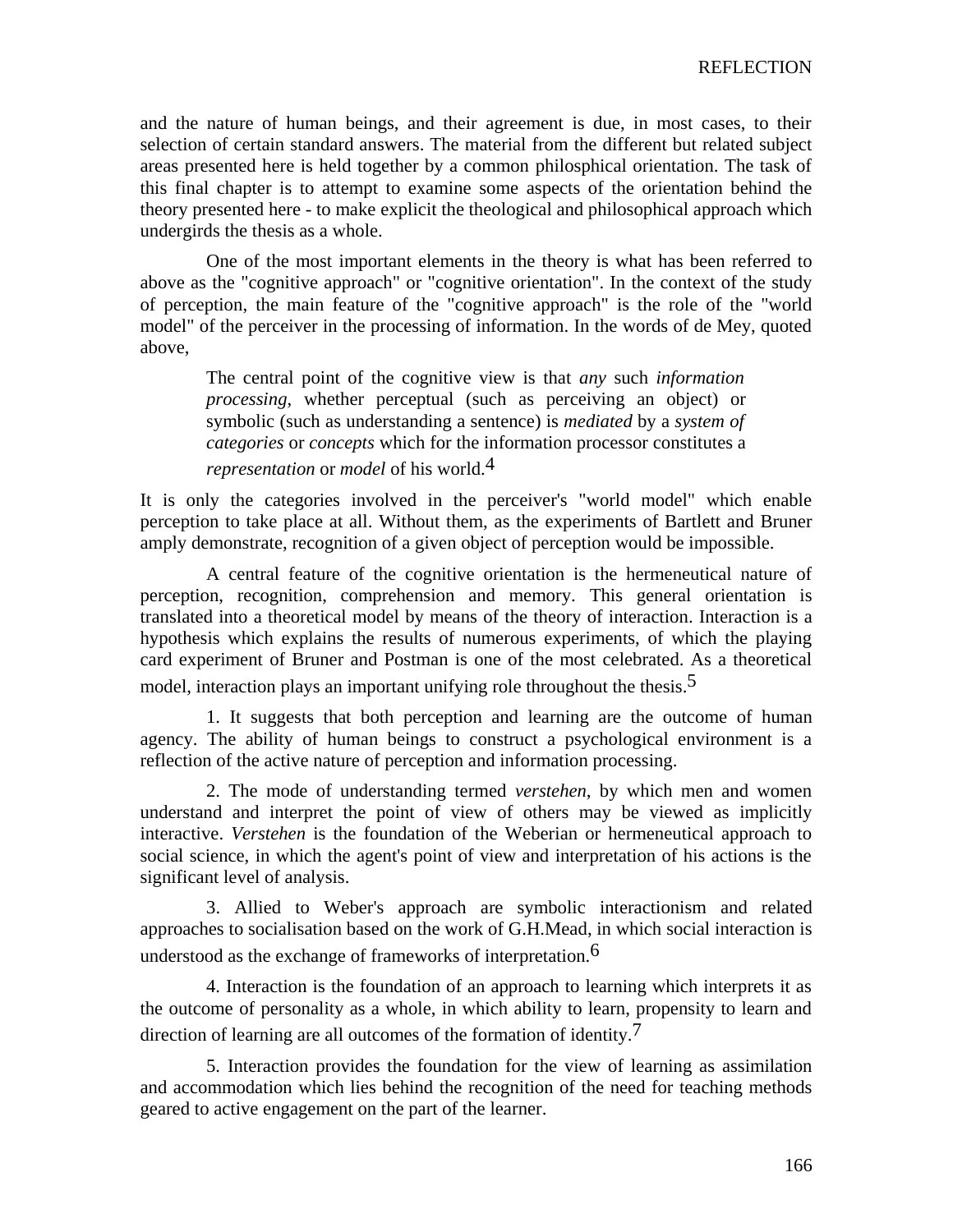**REFLECTION** 

In the social sciences generally, however, interaction is a highly unpopular hypothesis. This is not only because it requires the rejection of empiricism and, with it, the prevailing positivist orientation, but because of the difficulties it throws in the way of experimental precision. In order to obtain replicable results from experiments on human behaviour, it is necessary to quantify the stimulus and control the conditions of the experiment. If the value of the stimulus and the way the conditions are interpreted differs from individual to individual, this becomes extremely difficult.

The rejection of interaction for reasons such as these is to be viewed as inadequate, given the complexity of the theoretical foundations of experimental method examined in the opening chapter. A difference in theoretical orientation is to be noted between the natural sciences, where Kuhnian and related understandings are increasingly accepted, and the empiricism and emphasis on quantification still prevailing in many parts of the social science field. It has been suggested that the choice is to be made between these two approaches in favour of understanding all disciplines as, in varying degrees, hermeneutical. Quantification may be accepted as a small-scale and highlydefined approach within a larger field. The work of Odom, described in connection with the theory of perceptual salience, has demonstrated what can be done with the use of pretesting to discover the experimental subject's initial interpretation of a given stimulus.<sup>8</sup> Experimental work, such as that reviewed in chapters 2 to 4 of the thesis, may be understood as constituting "normal science", the testing and extension of one particular framework of interpretation from a number of possibilities.

The cognitive approach to perception and intelligence generally constitutes the "lowest level", or level of abstraction nearest to and most closely bearing upon the experimental data, of a set of closely linked aspects of a broader orientation. The outcome of the cognitive approach is a view of human beings as *interpreters* of the world around them, as *creators* of psychological world-models and co-creators of the *human world*, the product of and matrix for the processes of socialisation. This view is interpreted, at a higher level still, as the result of human autonomy and human autonomy given theological significance in relation to divine creation. It is by a process of careful relation of theological and philosophical orientation such as this that theological statements, which, in themselves, have a high level of abstraction, may be applied to the concrete experience of human life and filled out in terms of a theory of learning.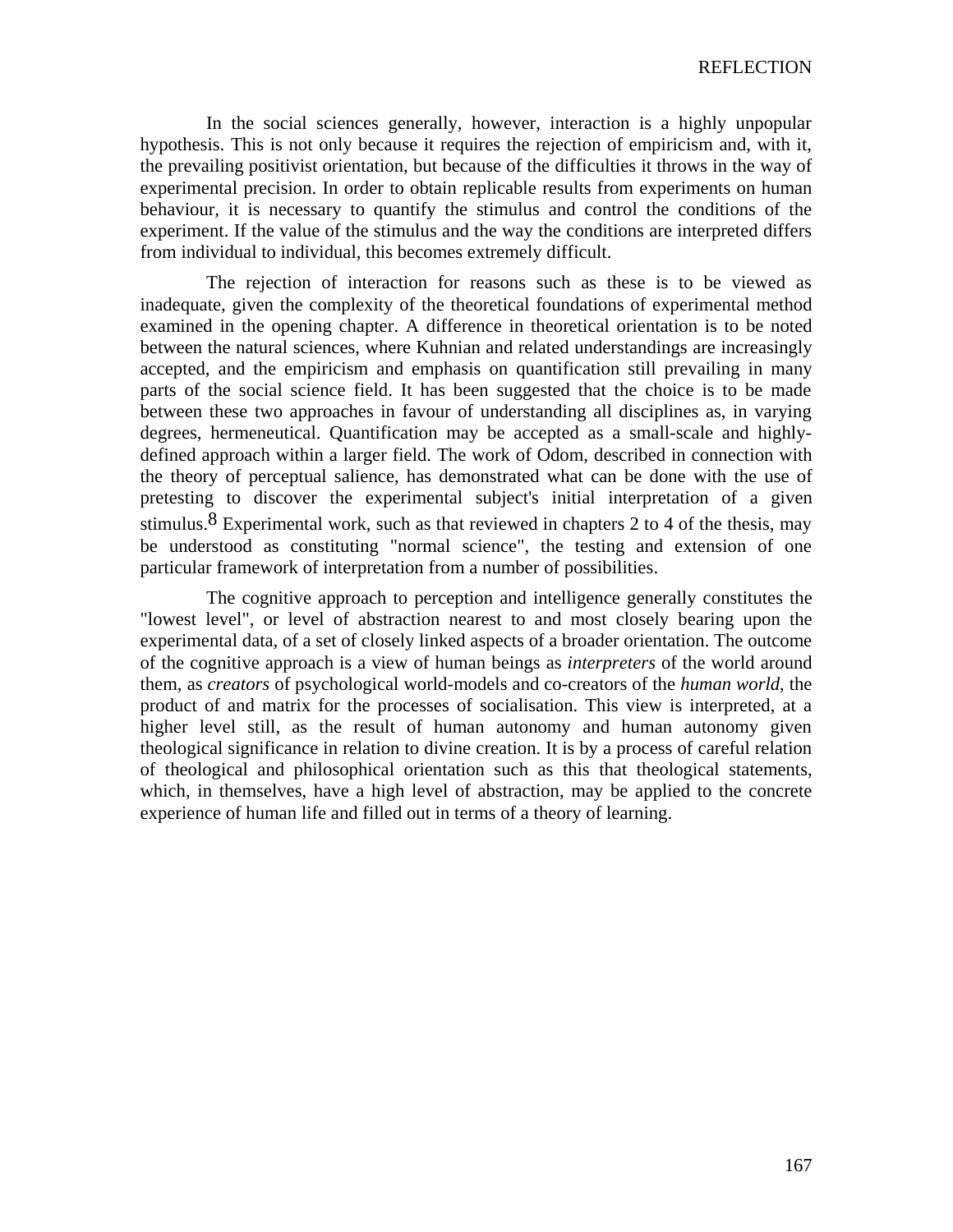#### 2. Interaction and the Synthetic *A Priori*

Founded on the contribution of the subject in perception and comprehension, the cognitive approach is implicitly related to the philosophy of Immanuel Kant. The development of the cognitive approach in the context of philosophy of science and the study of cognition represents a "turn to the subject" of the same kind as that exhibited by Kant's *Critique of Pure Reason*. As such, it encounters the same kind of problems as does Kant's philosophy. The task of this and the following sections is to draw attention these problems. In many cases, however, it will be suggested that the cognitive approach, and particularly the theory of interaction, offers a contribution to the solution of the difficulty. In particular, the use made of the cognitive approach in the course of the thesis represents a two-fold contribution to the interpretation of the philosophical framework developed by Kant:

1. In the course of chapter 2 above, reasons have been given for treating philosophical theories of knowledge and language as *paradigms* to which psychological investigation of the same topics stand as *normal science*. Philosophical models such as Kant's are to be taken as general frameworks capable of experimental analysis and consequent modification.9

2. Kant himself rejected the idea of revelation, preferring to confine religion to the limits of reason alone. But in his comments on the nature of philosophy itself, the possibility arises that the limits of reason may not be sufficiently broad to allow a satisfactory resolution of the problem of mankind's religious inclination. The true subject of philosophy, Kant believed, was mankind, and the nature of mankind was impossible to describe satisfactorily. Use has been made of this position, in chapter 1 above, to attempt to establish the relationship between revelation and the limits of human reason, so as to allow a view of revelation which both interprets and takes account of the limits on metaphysical speculation imposed by the Kantian framework.

One of the most important reservations of philosophers about Kant's work concerns his use of psychological terms in the course of the development of a philosophical position. The *Critique of Pure Reason* repeatedly refers to psychological faculties or "functions of the soul" - those of "sensibility", by which impressions are received from the outside world; of understanding, by which a system of categories is imposed on those impressions; and imagination, by which the categories of the understanding are applied to the impression received by sensibility by means of "schemata". Again, Kant refers a number of times to the fact that the subject of his investigation is specifically *human* understanding, the limits of that understanding being the limits of human cognitive capacity. In the Transcendental Deduction, he writes,

This peculiarity of our understanding, that it can produce *a priori* unity of apperception solely by means of the categories, and only by such and so many, is as little capable of further explanation as why we have just these and no other functions of judgement, or why space and time are the only forms of our possible intuition.<sup>10</sup>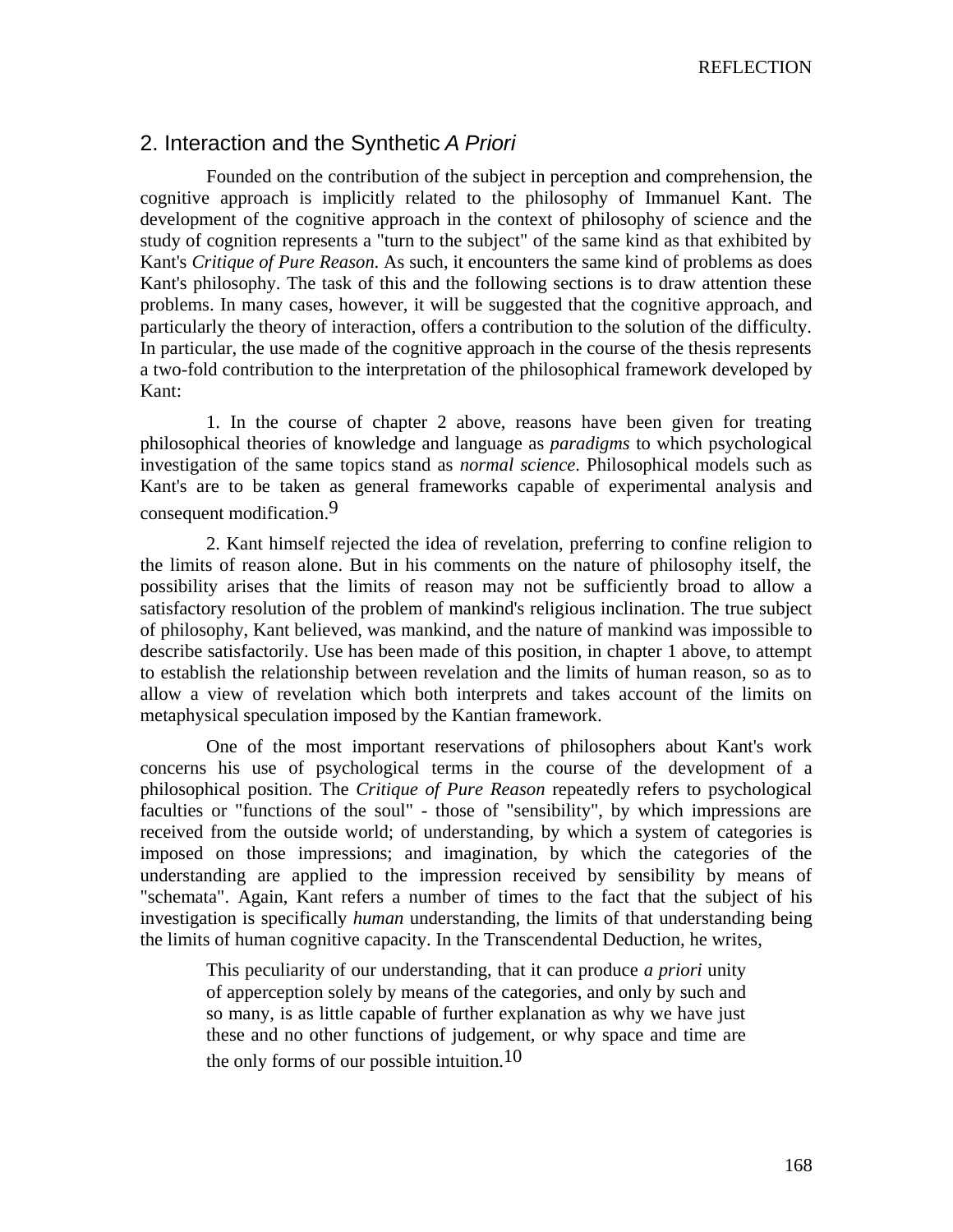**REFLECTION** 

This feature of Kant's work has frequently been the subject of criticism. Strawson, for example, objects to its "psychological idiom". It is, he believes, only one of several possible "idioms" for the point Kant wishes to make.<sup>11</sup> Strawson's objection springs from the conviction, shared by empiricist philosphers in general, that logic and psychology are distinct and separate fields. Popper's strongly and repeatedly expressed conviction that the psychological processes leading to a particular scientific discovery have no bearing whatever on the logical processes of its justification has already been noted.<sup>12</sup> So also has the belief of Hamlyn, Hirst and others that the psychology of learning has no bearing on the logical status of what is learned. Grounds have been given for rejecting this position as mistaken.<sup>13</sup> In the study of knowledge, philosophy and psychology have complementary and related roles. There is, in Stephen Toulmin's words, "a dialectical succession of logical priority" between questions of psychological development and of logical justification.<sup>14</sup>

Further, this demarcation between logic and psychology was not accepted by Kant himself. The most important aspect of Kant's philosophical position is his "turn to the subject". As a consequence of the turn to the subject, Kant sets out to analyse not *propositions* but *judgements*. 15 His starting-point takes for granted, therefore, a human action, the action of judgement, and an action requires human capacity, in this case psychological capacity. In this respect, Kant's *Critique* is closely comparable with Wittgenstein's *Philosophical Investigations*. There, Wittgenstein begins by pointing out that language has its origin in the action of speech.<sup>16</sup> There thus arises a distinction between speech as a human action and language as a set of propositions, which is exactly parallel to the distinction arising from Kant's *Critique* between judgement and propositions. It is a mistake, therefore, to refer to the psychological orientation of Kant's work merely as an "idiom". For Kant, logic was a reflection of the working of human cognition and the limits of logic were the limits of human cognition. This dependence of logic upon psychological capacity could be argued in detail. The main outlines of the position appear implicitly in the course of the thesis.

One of the most frequent and damaging criticisms of the *Critique* is the commonly accepted observation that, in his attempt to delineate the full extent of the categories of the synthetic *a priori*, Kant was dependent on Euclidean geometry, classical logic and the Newtonian world-view, all of which he accepted as axiomatic and all of which have since been shown to require substantial modification and supplementation. In effect, Kant assumes an historically constant "human nature" and takes no account of historical changes in human consciousness. The discovery of time-scale and the effects of historical process in the nineteenth century made Kant's outlook obsolete. Toulmin calls his work, "The last great *a-historical* synthesis of human thought and achievement."17 The demonstrable inadequacy of Kant's description of the synthetic *a priori* tends to call into question the viability of the concept as a whole.

The modification of the Kantian framework in the present work, however, presents a means of incorporating the influence of historical development into that framework. The essence of this modification is the replacement of the relation postulated in the *Critique* between the active faculty of the understanding and the passive faculty of

169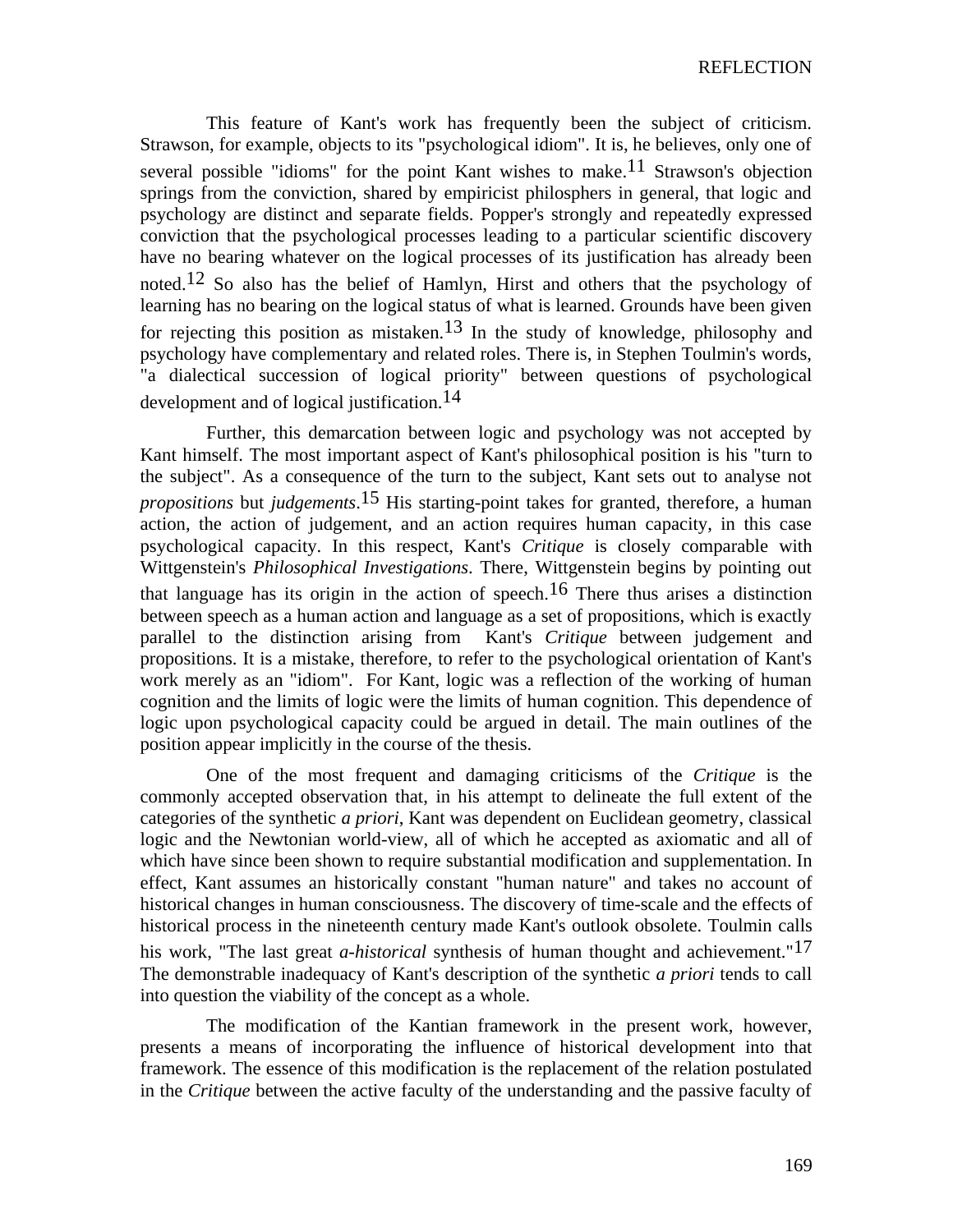sensibility by a process of *interaction* in which "understanding" and "sensibility" are mutually conditioned. In Kant's original scheme the understanding is only ever active and sensibility only ever passive. The relation between them is achieved by the capacity of the imagination for the formation of schemata, a schema being a "third thing", homogeneous with both category and intuition.<sup>18</sup> Since understanding is only ever active in the process of judgement, it can never be affected, and the categories consequently modified, by the influence of the intuitions. In the process of interaction, however, this is precisely what takes place. The "categories of the understanding", which in this model are the schemata themselves, are continually being modified as a result of experience. In Kant's original description, moreover, the understanding supplies the *form* of any given judgement, while the intuitions of sensibility supply the *content*, and in this way "objects" are made "to conform to our knowledge". It is of the essence of the process of interaction, however, that the distinction between form and content does not apply to the organisation of tacit knowledge. It is, rather, a necessity of explicit, logical, inference, the kind on which Kant relied in the process of working out his account of the categories.

The influence of culture and history is not only allowable under this modification of Kant's theory but axiomatic. It has been demonstrated at length in the course of the thesis that the categories of the understanding are formed as a result of experience. This experience may be either corporate or individual. A considerable proportion of human learning consists of cultural transmission, whereby the individual grows into and makes his own the forms of experience common to his particular culture and society. Within this process of socialisation, however, there is plenty of room for distinctive individual experience and interpretation. It is, in fact, the possibility of individual differences of experience and interpretation which prevents a culture from ossifying. The outcome is that "human nature" may be said to be both historically conditioned and yet also the outcome, in each individual case, of a process of selfdefinition.

It has sometimes been supposed that the recognition of the deficiency of Kant's attempt to describe and delineate the categories of the understanding must lead to the complete rejection of his framework. But this need not be the case. The rejection of Kant's description of the categories leaves untouched the arguments he deployed in the "Transcendental Deduction" to show that we do, in fact, apply categories to intuition to arrive at concepts. As Stephen Korner writes,

I take the view that even if Kant's proof of the complete list of Categories was not successful he may still claim to have established that we do apply Categories in making objective empirical judgements. This is an important fact about our thinking which Kant's empiricist predecessors did not or would not see.<sup>19</sup>

The attempt to give a complete list of the categories is logically dependent on the more fundamental argument of the "Transcendental Deduction". The main argument, therefore, is not affected by the overthrow of the subsidiary one.

In addition to this logical point, there is the evidence of the experiments of Bartlett and Bruner, to which a great deal of other similar data could be added, to the effect that perception is dependent on the application of categories.<sup>20</sup> Kant's theoretical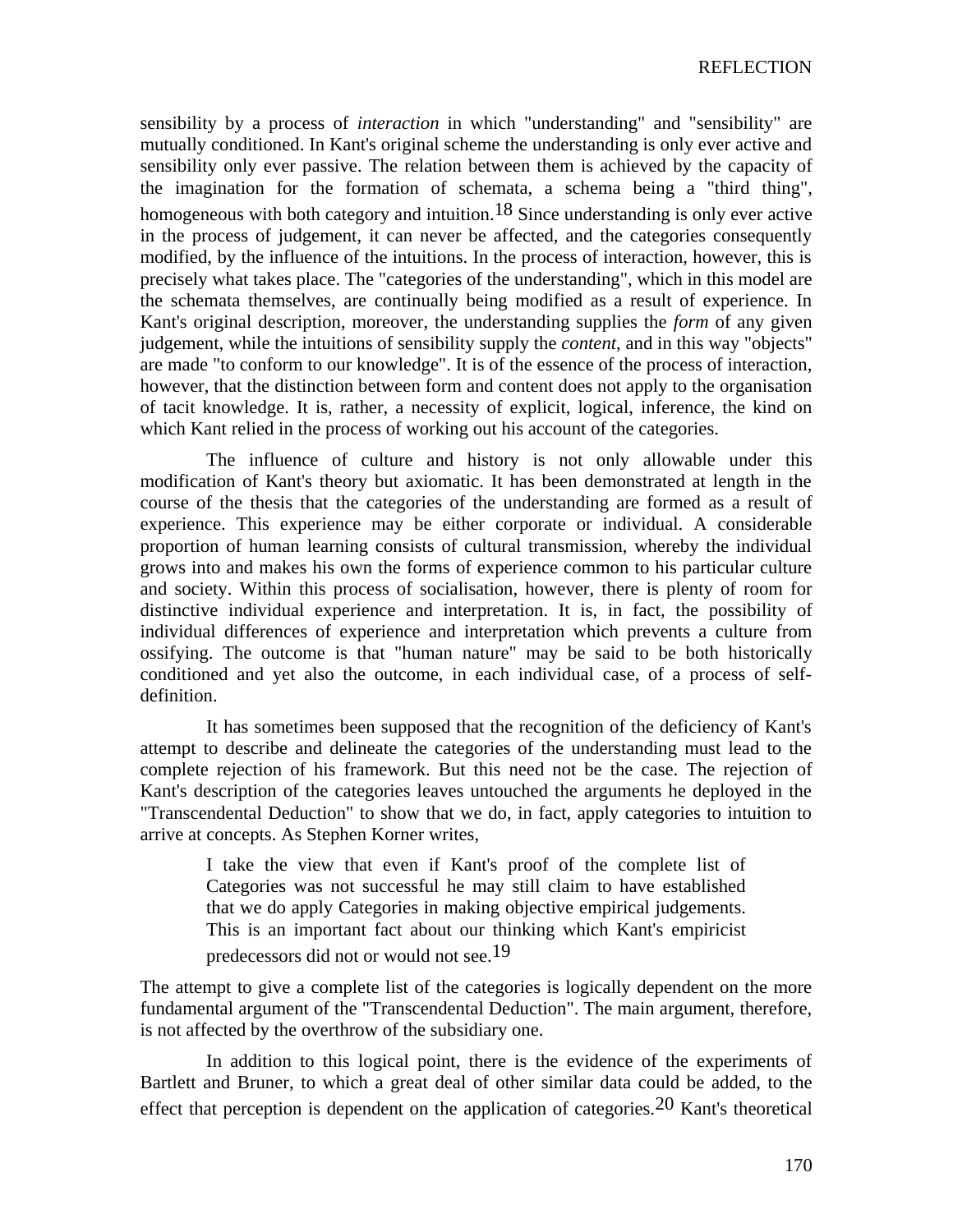epistemology is to be taken as a paradigm for the psychology of perception and cognition. The hypothesis is that perception is to be understood as the result of the application of categories to sensory data, and the evidence adduced above is overwhelmingly supportive of the hypothesis. What is required to make the Kantian framework plausible is an account of the nature of the categories said to be applied. This will take the place of Kant's attempted proof, the failure of which makes his theory appear implausible. It is this which is attempted in chapter 3 of the thesis.

The replacement of Kant's list of categories by the description of tacit knowledge in chapters 2 and 3 above leaves to be resolved the question of what features of human cognition can be said to be innate. In Kant's original presentation, the whole of the categories of the understanding are required to be innate, because they can never be modified or formed by experience. Under the theory of interaction, on the other hand, a very large proportion of "tacit knowledge" is the result of experience. Yet the principle remains that without *some* initial concepts as a framework of interpretation, perception itself is impossible. Some proportion of tacit knowledge must, therefore, be innate or inborn and not the result of experience. Kant's contention that there must be a synthetic *a priori* of some form, whether or not it is of the logical form he ascribed to it, must, therefore, be upheld. In an interesting article on the relation between human cognition and the functioning of artificial intelligence, Z.Pylyshyn designates this area as "functional architecture" or the equivalent of the computer programmer's "virtual machine", the capacity of the basic level of software required for the machine to operate.21 In linguistic philosophy, this area may be taken to represent what Stuart Hampshire calls the "necessities of discourse", those assumptions which underlie the possibility of language.<sup>22</sup> Exactly what is comprised by this area of innate understanding will be the subject of a subsequent section.<sup>23</sup>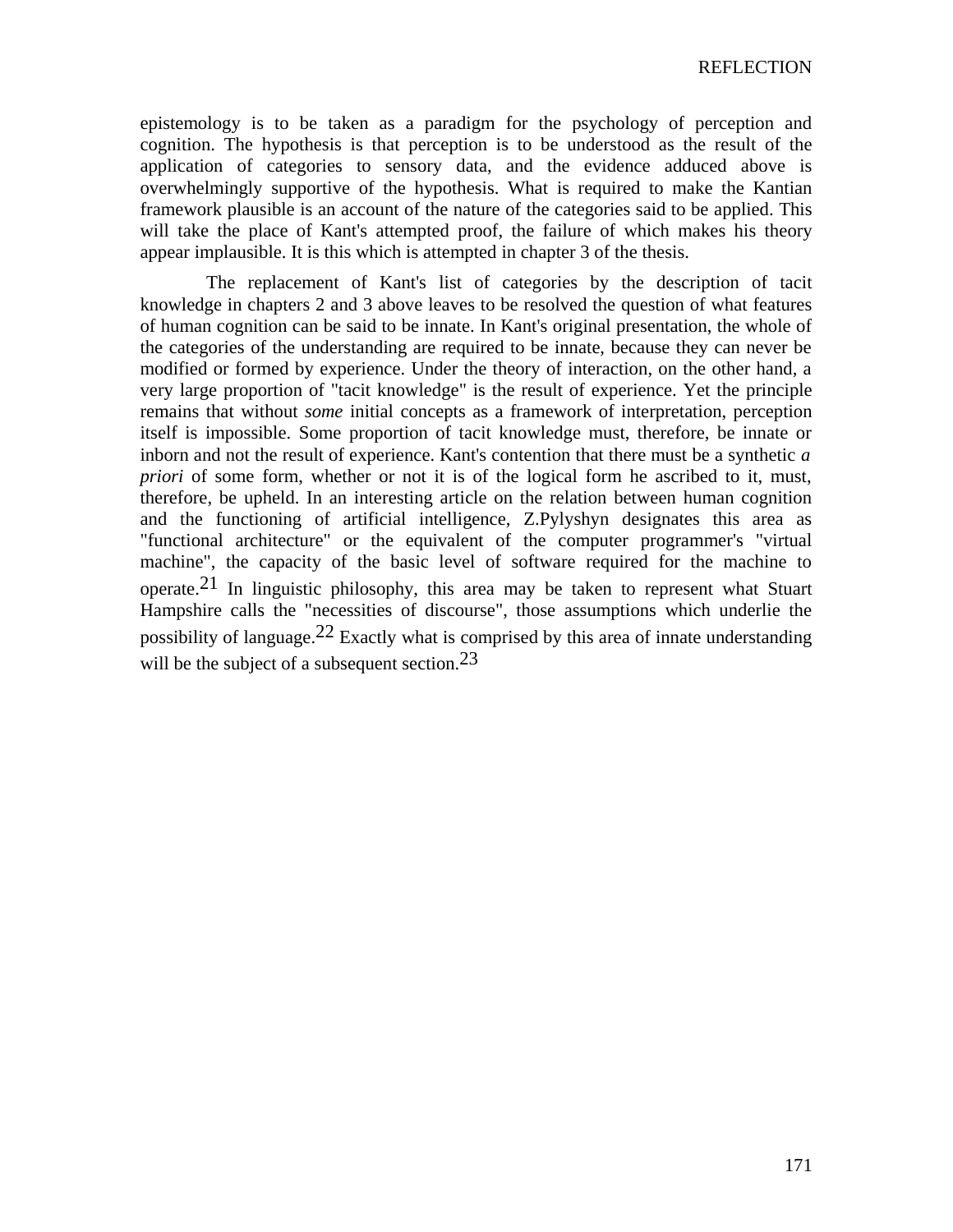#### 3. Imagination

There is no clearly recognised shared understanding of "imagination" in modern psychological study, and in philosophical epistemology its definition has varied through the years. <sup>24</sup> In Kant, the imagination plays a particularly important role. Imagination is responsible for the essential process of "synthesis", or the application of the categories of the understanding to the sensible manifold, a process without which knowledge would be impossible:

Synthesis in general...is the mere result of the power of the imagination, a blind but indispensable function of the soul, without which we should have no knowledge whatsoever, but of which we are scarcely ever conscious.25

The important function thus ascribed to the imagination was taken up, among others, by Coleridge as a central feature of his explanation of the poet's craft.26

One of the most important of recent thinkers to give an important place to the imagination is Michael Polanyi. Imagination plays a key part in Polanyi's explanation of the process of scientific discovery. He was fond of quoting instances of scientists, of whom Einstein was his favourite example, whose distinctive contributions to science had their roots in "intuition". Thus Einstein was intuitively aware from the age of 16 that there was something missing in Newtonian physics, but had to work for many years before he discerned what the solution was. Discoveries such as Einstein's theory of relativity are examples of what Polanyi describes as reintegration of the "particulars" or "clues" to form a new whole. A new general theory is proposed, after the manner of a Kuhnian paradigm, to explain the existing known facts, some of which, previously overlooked, may become vitally important under the new theory.27

For Polanyi, this process amounts to a change of "vision" and the process underlying it is an extension of perception. Thus while, for Kant, imagination is an integral part of perception, Polanyi's theory of imagination is modelled on a theory of perception. A person who puts on a pair of inverting spectacles initially has a difficult time finding his way about. But in time the brain gets used to the inverted image and he is able to function normally. Only when he eventually takes the spectacles off will he have to take time to readapt to normality. In the same way, says Polanyi, imagination reintegrates familiar particulars to form a new "vision" of reality.

Several times in his writings, Polanyi refers to Plato's dialogue, *Meno*, in which the difficulty is raised that the awareness of a problem is impossible without a sense of the solution. If all knowledge were explicit, no problem could be recognised before its solution were discovered! But if the awareness of a problem is part of tacit knowledge, then knowledge of a problem and the clues to its eventual solution may be given together. The same observations which indicate that a problem exists provide the clues to its solution. All that is needed is the reintegration of these clues into a new and more satisfactory picture. "To know what to look for," Polanyi writes, "does not lend us the power to find it. That power lies in the imagination."<sup>28</sup> Imagination is the faculty employed in the deliberate attention to the problem, the attempt to "see" the solution.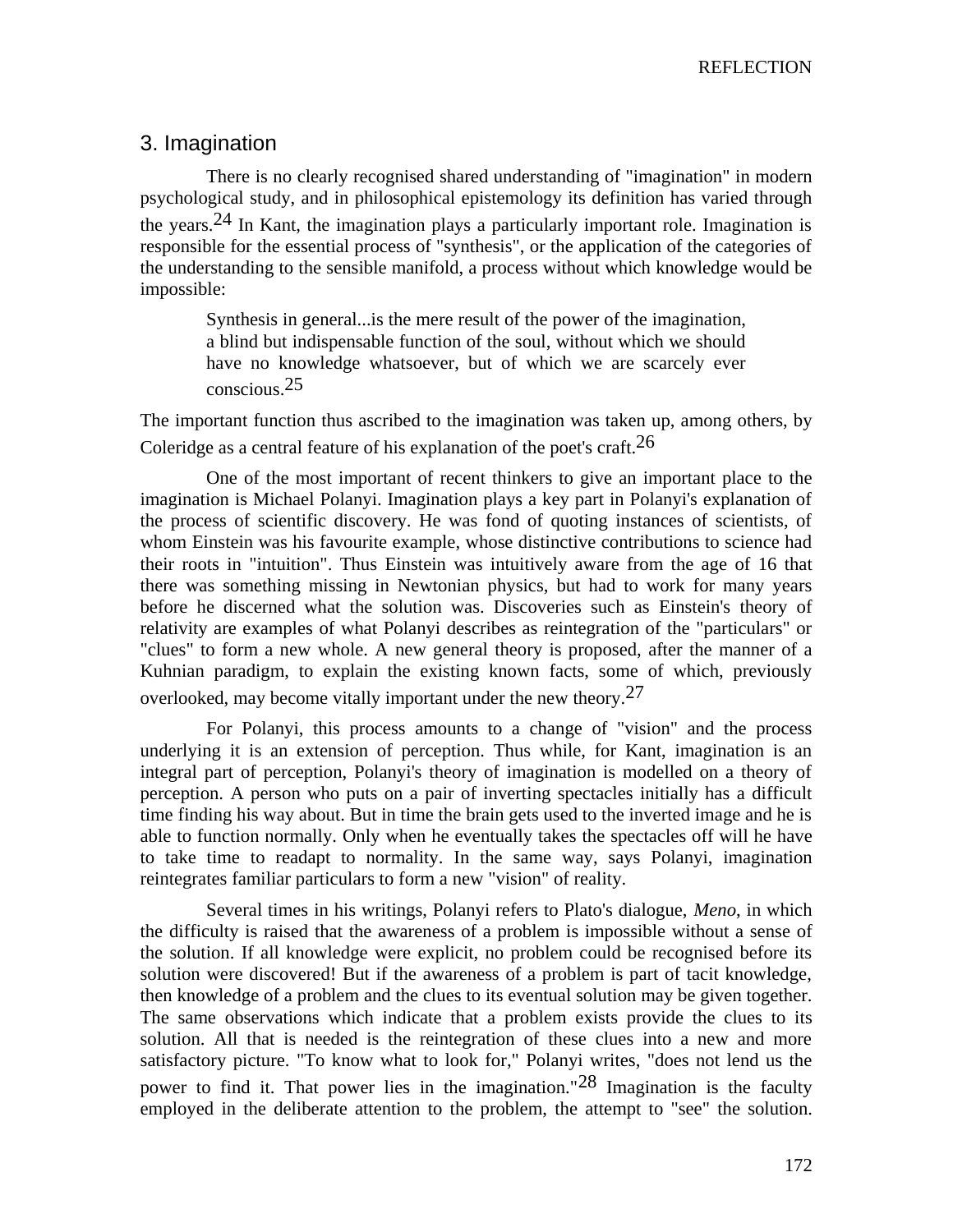Intuition is a deeper, spontaneous, non-deliberate faculty, which may be activated by the application of the imagination to reintegrate the particulars into a coherent whole.

Guidance in the search for a solution is provided by what Polanyi calls a "gradient of deepening coherence". The best solution is the one which explains the known observations most coherently. Two assumptions must be made, both of which Polanyi espouses, and which form important elements of his work. The first is the existence of an independent and coherent reality, whose coherence leads the scientist on in the attempt to picture it. Scientific theories may then be envisaged as provisional models, best attempts to describe the nature of reality. The second is the independent reality of the values expressed by the scientist in the search for scientific truth. These are to be taken as expressions of a common human reality, whose deepest level is expressed in the person. Thus it is "personal knowledge" which acts as the underlying integrating level in all attempts to discover the nature of reality.

No theoretical approach which makes use of the terms "tacit" and "personal knowledge" can fail to acknowledge its debt to Polanyi's work, and, indeed, much of Polanyi's vision is to be found, whether tacitly or explicitly, incorporated in the present work. Polanyi was one of the first to challenge the philosophical framework which dominated post-war science, to describe perception as an heuristic skill, and to look in the direction of psychological experiments for the solution to the philosophical problems of perception. More important still is the move toward an alternative framework for the understanding not simply of scientific discovery but of perception as a whole. "What Polanyi does," writes Daniel Hardy,

is to move decisively away from the mechanical model of early modern science, where reality was seen as residing in the object or in the laws which appeared to govern the object's behaviour, and to move toward a dynamic or interactionist model, where reality is perceived in the relation between the object and its knower.29

Despite Polanyi's insistence on the independence of the real world and its important role in guiding the process of discovery, the outcome of his position is that what we *know* is to be taken only as an approximation to that reality, a model which is the creation of human imagination.

For all Polanyi's significance, his important work was written between 20 and 30 years ago, which in scientific terms is a long time. In the construction of the thesis, his work has been supplemented from a number of sources. Chief of these is Thomas Kuhn, who adds an important historical dimension to the description of the processes of scientific discovery, but more important still, an interpretative dimension more specific in its description of the logical structure of induction. As early as 1959, N.R.Hanson suggested that the "logic of scientific discovery" might be analogical in character.<sup>30</sup> Over the next 10 years or so, Kuhn succeeded in demonstrating that this was the case. Kuhn's description of the "logic of tacit inference" is more detailed and satisfactory than the "from-to" of Polanyi's account of tacit integration.<sup>31</sup> Whereas Polanyi takes the work of the Gestalt psychologists as his starting point, Kuhn goes behind Gestalt psychology and demonstrates the reasons behind their observations. In cognitive science, the work on the structure of schemata reviewed earlier carries forward that of both Kuhn and Polanyi in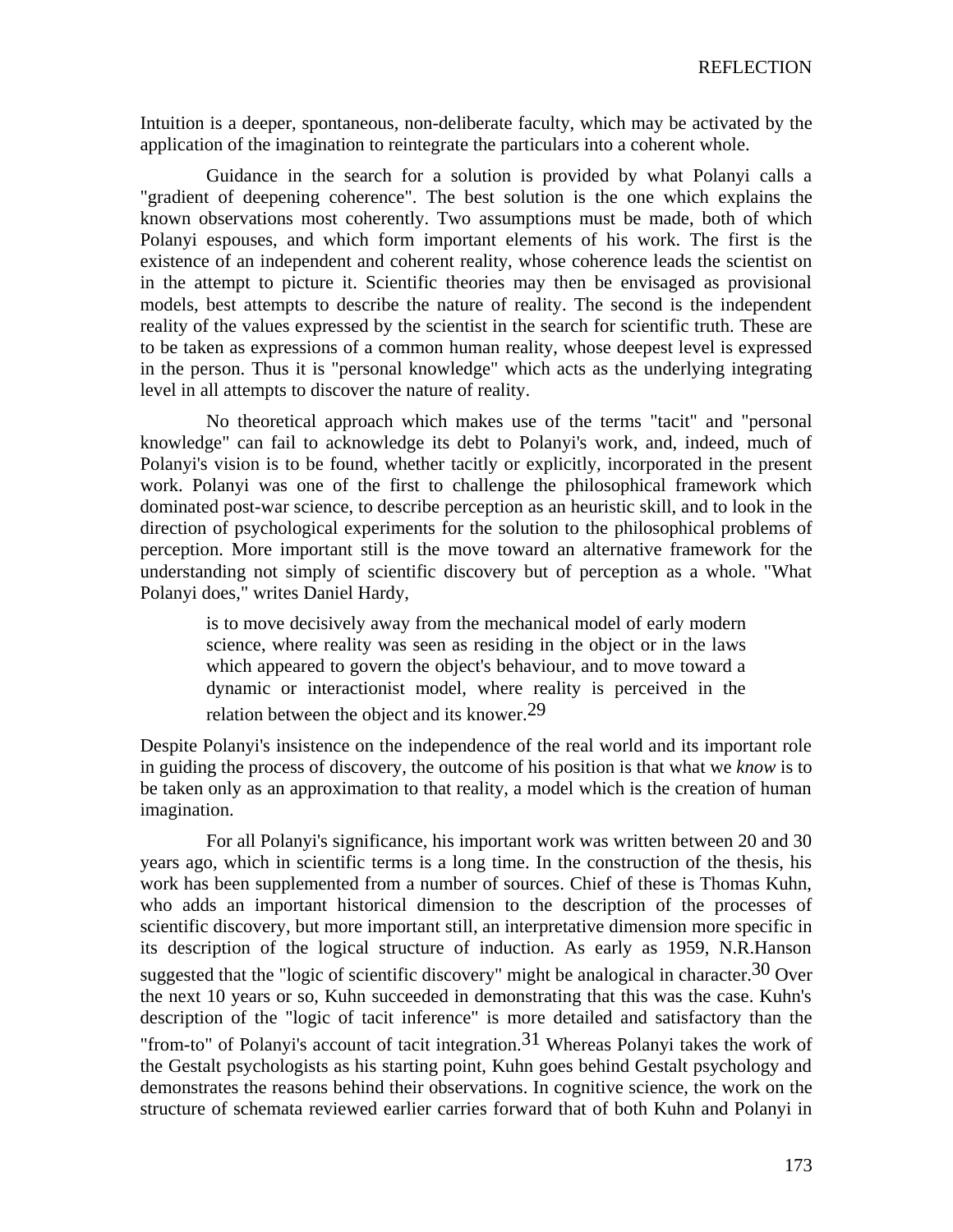**REFLECTION** 

the direction of greater accuracy, although leaving a great deal of progress still to be made.32 The drawback of this work is that it is carried on without Polanyi's awareness of the effects and implications of his own work not simply for the philosophy of science but for philosophy in general and for theology and religion.

What Polanyi described as the imagination and as the spontaneous work of intuition has been analysed in the present work in terms of "schemata". The usage of the term "schema" to describe a component of tacit knowledge is related to Kant's use of the term. Kant describes a schema as the means by which synthesis takes place. It is a "third thing", homogeneous on the one hand with the category, and on the other with the appearance. It must be at the same time "intellectual" and "sensible". $33$  The modern use of "schema" is not derived from Kant at all. It came into cognitive science from Sir Frederic Bartlett, who derived it from Sir Henry Head. Nowhere in *Remembering* does Bartlett show awareness of Kant's use of the term, and references to Kant in the modern literature are practically non-existent.<sup>34</sup> In both Kant and in modern usage, however, a schema is what must be applied to perceptual data before recognition takes place. It is the means by which the "manifold of intuition", the constant flow of diverse senseimpressions, is sifted and interpreted. The difference is that in cognitive theory there is no need for pure, unschematised categories of the kind which Kant painfully works out according to the rules of logic. Schemata are derived from experience, applied to experience and modified by experience. This change makes a great deal of difference to the use of the term "imagination". In Kant, the term is quite clearly defined as a third faculty operating as mediator between sensibility and understanding. But in modern theory no clear line of demarcation can be maintained between the functions of what Kant called "understanding" and "imagination". The formation, modification and application of schemata is the subject of cognition as a whole.

As far as the form of the schemata is concerned, Kant gives an excellent description of the problem, one which has rarely been equalled in the modern literature.35 According to Kant, the schema for a dog must include all the information necessary for the correct classification of any given dog. It cannot consist merely of an image of a particular dog nor yet of all the images of all the dogs so far encountered by the individual. Neither of these would allow him to recognise a previously unfamiliar example as a dog. A schema must include "rules" for the recognition of objects sufficiently flexible to allow of modification in the light of specific instances. Kuhn's description of "exemplars" as cognitive categories may be understood to meet these requirements. Exemplars are undefined categories based on similarity. The introduction of explicit definition introduces rigidity in the form of boundaries which are superfluous for the functioning of tacit knowledge. The relationship between exemplars is based on perceived similarity. The broad category "bird" includes some "central" examples such as "robin", others more peripheral, such as "turkey" or "ostrich". The basis of their connection is analogy and their relationships multi-dimensional. Whether the appropriate connection for "robin" is "raven", "aeroplane" or "Christmas" depends on the context of the discourse in which it appears.  $36$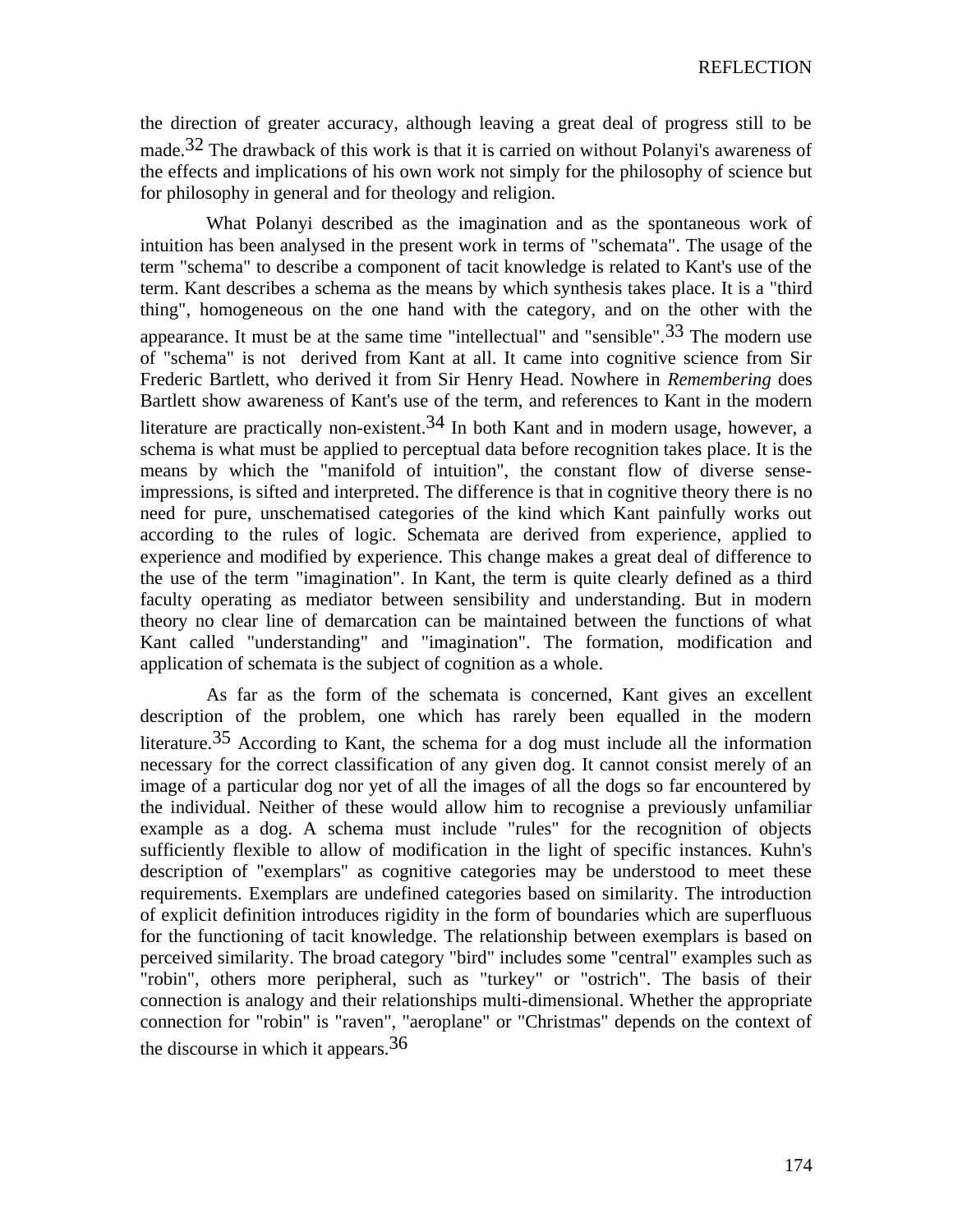This description of the way in which the schemata function as the elements of tacit knowledge points to their extreme complexity - a complexity which defies complete analysis. As Kant himself wrote

The schematism of our understanding, in its application to appearances and their mere form, is an art concealed in the depths of the human soul, whose real modes of activity nature is hardly likely ever to allow us to discover, and to have open to our gaze.  $37$ 

While interpreting the progress made in the study of schemata in cognitive science as a development within and clarification of the Kantian framework, it must be conceded that important questions remain to be answered. According to the earliest workers in the field of Artificial Intelligence, complexity was the only obstacle to the complete description of the processes of human cognition. Their optimism is philosophically related to that of the early social scientists, such as J.S.Mill, who believed that the complete description of human behaviour by means of scientific laws of cause and effect was only a matter of time - the only obstacle being the extreme complexity of those laws. In the course of the thesis reasons have been given for the rejection of this position.38 The analogical structure of the relationships between schemata, it is maintained, points to the need for an explanation for "intuitive fit", an explanation which is to found in the realm of affect, which is, in turn, a reflection of the role of intention, not only in the direction of action but in the processes of cognition as a whole.<sup>39</sup>

The evidence assembled strongly indicates the role of goal orientation in cognition - the selection of information is based on what is deemed relevant to present purposes; comprehension involves intention; attitudes are predispositions to action based on constellations of values; and so on. All this points to the role in cognition of human agency. Most psychologists, it is to be acknowledged, resist the intrusion of the concept of agency into the search for the explanation of cognitive processes. The agent is equated with a *homunculus* or "little man" in the head, used as a ready-made explanation in place of a convincing, if hypothetical, process. The rule governing work in the empiricist tradition is that no additional entities are to be introduced to make the proposed mechanism "work". Thus Bartlett, for example, successfully avoids using the term "self" in this way, defining it instead as the interplay of appetites, instincts, interests and ideals, and "temperament", and "character" as due to the order of predominance of perceptual tendencies.40 The same concern lies behind the search for a mechanism to account for selective attention so as to avoid the introduction of purpose.<sup>41</sup> In another context, perceptual salience, Barber and Legge avoid the use of the term "purpose" by subtituting "motivational need state of the organism".<sup>42</sup> In Artificial Intelligence, the euphemism is "executive routine", the assumption being that such routines must ultimately be reducible to process explanation.43

The position proposed here is that while it is possible to *model* intentionality by the use of processes, hypothetical or actual, such processes can never *explain* intentionality. Purpose and intention are the contribution of the human agent, whose explanation must necessarily be of a different order.<sup>44</sup> This is because certain elements in the interpretation of a given situation are to be taken as presuppositions of the act of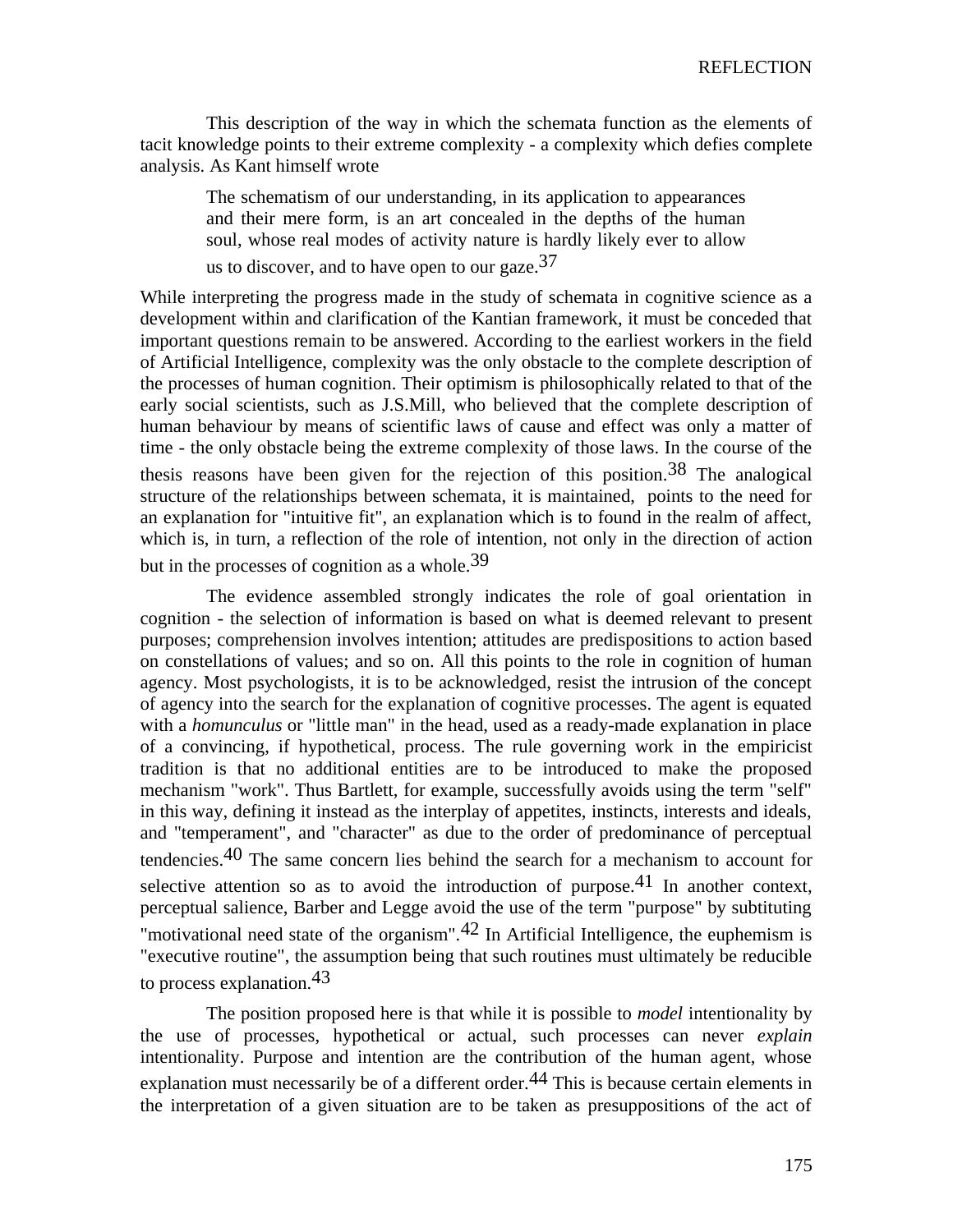interpretation and communication, and could never be deduced from experience alone. They include the tacit recognition of a distinction between language and the world which language describes. It is these elements which allow the possibility of *meaning* in any given situation and they arise from the fact that a person is an acting subject. The meaning of what it is to be an acting subject can, therefore, never be exhausted in description.

The philosophical orientation of the thesis as a whole requires the conclusion, therefore, that the process of cognition can never be exhaustively explained. Imagination remains, "An art concealed in the depths of the human soul, whose real modes of activity nature is hardly likely ever to allow us to discover." Herein lies a potential weakness. This weakness can be partially offset in the theological sphere. In defence of the consignment of the human agent to a special order of logical explanation, it can be argued that humanity is of a different order *theologically* to the rest of creation. This position, adopted in chapter 5 of the thesis, will be explored in a subsequent section.45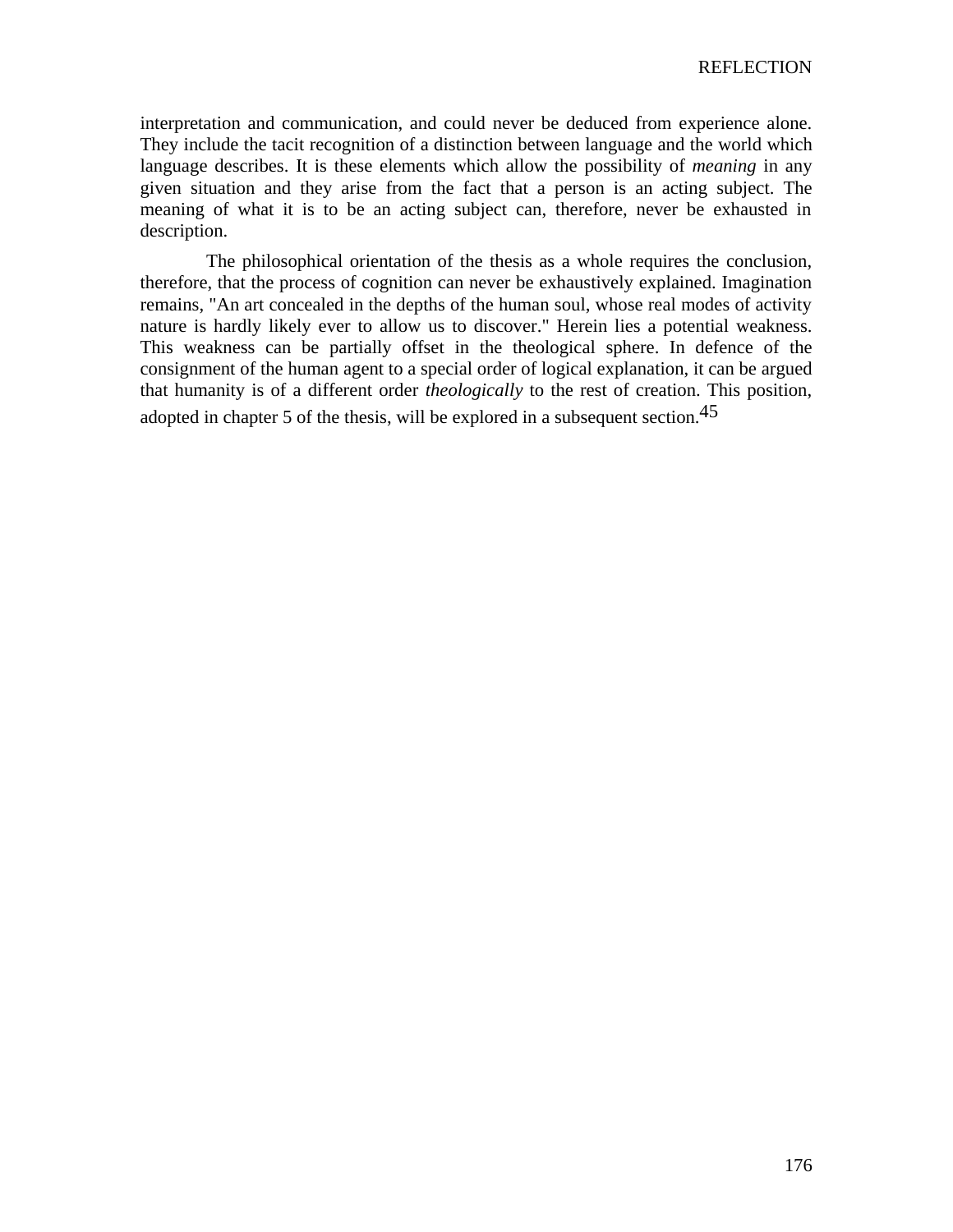# 4. Transcendental Idealism and the Status of the "Real"

One of the problems associated with Kant's philosophy is the difficulty attending his concept of "transcendental idealism". Kant's starting point was the empiricist description of experience as consisting of separate and fleeting impressions received by the senses. It required the application of the categories of the understanding in the process of synthesis before these fleeting sense-impressions could be made to yield an intelligible concept. The outcome is that our knowledge can never be of "things-in-themselves", or objects as they exist in the "real world". Such objects must be presumed to exist as the source of the impressions received by the senses, but the concepts which we have of objects are those produced by the process of synthesis. Those concepts conform not to the objects themselves but to the categories of the understanding.

In working out his "transcendental idealism", Kant was consciously steering a middle path between two extremes, the extremes of empiricism and rationalism, represented by Locke and Leibniz respectively. "In a word," he wrote,

Leibniz *intellectualised* appearances, just as Locke...*sensualised* all concepts of the understanding, i.e. interpreted them as nothing more than empirical or abstracted concepts of reflection. Instead of seeking in understanding and sensibility two sources of representations which, while quite different, can supply objectively valid judgements of things only in conjunction with each other, each of these great men hold to one only of the two, viewing it as in immediate relation to things in themselves 46

Precisely the same dichotomy exists potentially between "data driven" and "concept driven" information processing. While the one, taken by itself, requires that all mental concepts conform passively to the objects of the external world, the other, taken by itself, runs the risk of losing contact entirely with the external world and resulting in "controlled hallucination." What is required is that data driven and concept driven processing interact to produce a concept which is not a *passive copy* but an *interpretation* of the external world  $47$ 

The outcome of interaction is, therefore, the same as for Kant's theory, namely that the objects of the "real world" are to be taken as *empirically real* but *transcendentally ideal*. They are empirically real in that they produce impressions which are really disclosed to the senses and must therefore be assumed to exist independently of our concepts of them. But they are transcendentally ideal in that our concepts of objects are the result of interpretation to fit in with our overall "world model". We do not know objects in themselves, only what we make of them.

As it stands in Kant, the theory of transcendental idealism is open to certain grave objections. One of these is the anomalous position of space and time. One of the earliest objections was that of Jacobi in 1787. Kant assumes that perception is *caused* by things-in-themselves. But causation, as we understand it, must take place in space and time. Kant maintains, however, that space and time exist only as forms of our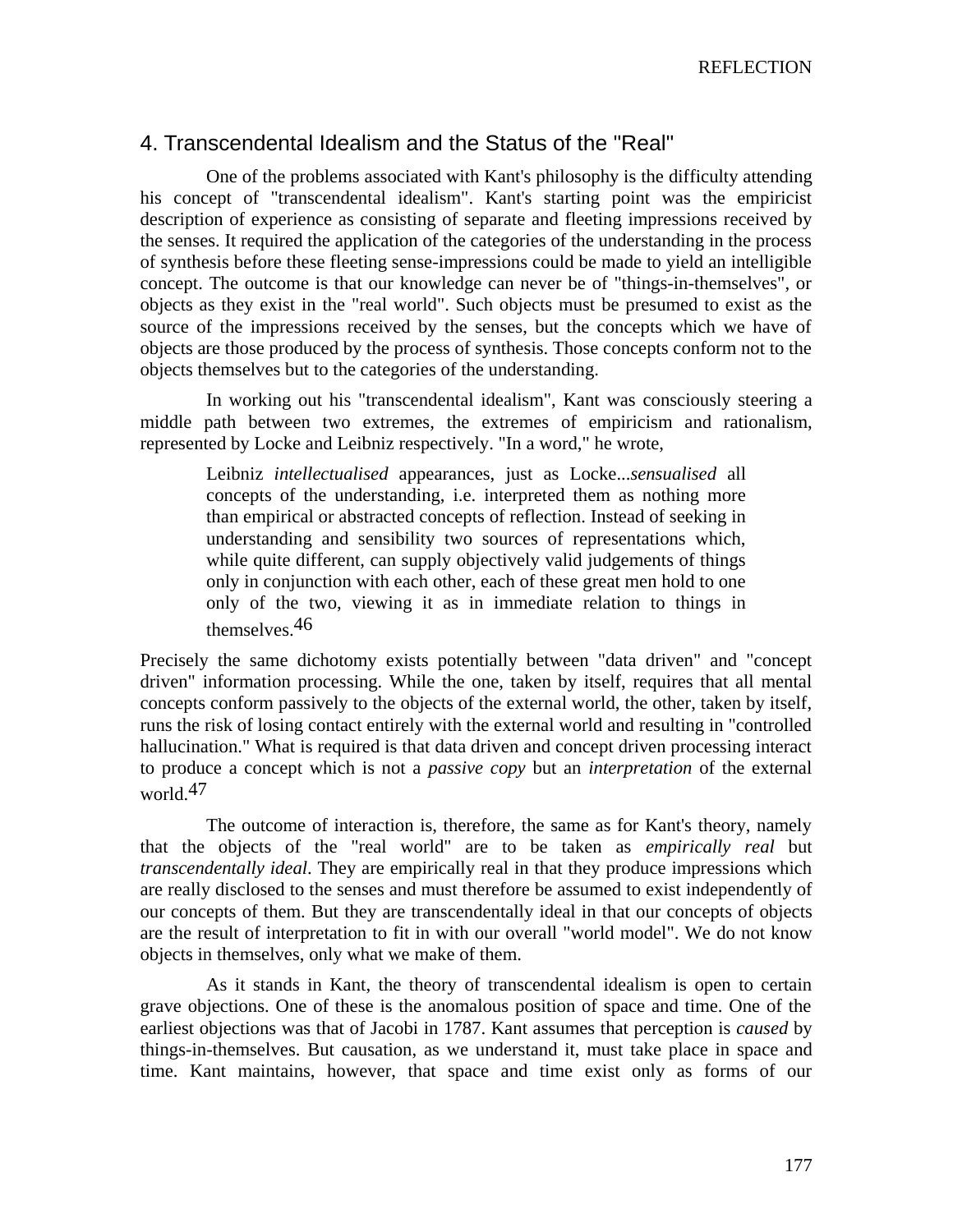understanding and not for things-in-themselves. If that is the case, the question to arise is: how is it possible for things-in-themselves to produce impressions?<sup>48</sup>

There are several examples in the natural sciences of theories which survived initially because of the recognition of their potential explanatory power, despite a number of apparently weighty objections, which were subsequently shown to be misconceived. It is suggested here that the apparent contradiction to which Jacobi drew attention is an example of a similar case in the history of philosophy, which it has taken the discovery of the relativity of space and time and the theory of interaction to overcome. According to the theory of interaction, the concept we have of any real object will be different in some degree from the way that the object exists in itself but the concept nevertheless owes a good deal to the way that the object actually exists. Because of the replacement of the purely active role of the understanding by the process of interaction, the same may now be said of space and time also. The form of our understanding of space and time may be said to owe something to the way space and time actually exist, even though their real form remains unknown to us. Objects may thus be said to exist and to cause senseimpressions in space and time, but the form of space and time in which they exist may well be very different from space and time as we understand them. This is precisely the situation revealed by the discovery of the relativity of space and time. With the theory of relativity and the advances in theoretical physics based upon it, the possibility is opened up that space and time may involve many more than the three spacial dimensions and one temporal involved in the form of our understanding. It is in this multi-dimensional spacetime continuum that sense-impressions are caused, but the outcome of our interpretation of these impressions is the "human world" with which we are all familiar. The theory of relativity is counter-intuitive because it appears to defy the experience of space and time with which we are familiar, even though it is analytically sound and appears to have passed the test of empirical experimentation so far.

Kant's suggestion was that we may have more success in the tasks of metaphysics, "if we suppose that objects must conform to our knowledge."49 Polanyi insisted that the "gradient of increasing coherence" came about as the result of the gradual conformity of the scientist's ideas with the structure of reality.<sup>50</sup> Under an interactionist scheme, these statements are complementary descriptions of the same process. The transcendental idealism of the Kantian framework is retained in that what we know is never the world "in itself" but only a model or interpretation of the world, based on experience. But that framework is modified to allow the real world to arbitrate, in the course of experience, between a good model and bad one. A person's world model is a "best approximation" to reality.<sup>51</sup>

The same may be said to apply with regard to the status of scientific theories. The "research programmes" described by Lakatos are "best possible approximations" to be understood as analogous to reality. A research programme is a "way of seeing" with the power to suggest potentially fruitful avenues of research, expose new problems requiring solution and generate progressively more adequate subsidiary models. A research programme extends itself until sufficient anomalies arise in the research generated to expose its inherent limitations and the search begins for a better and more adequate model. The same is true of Kuhnian paradigms. Of the two possible meanings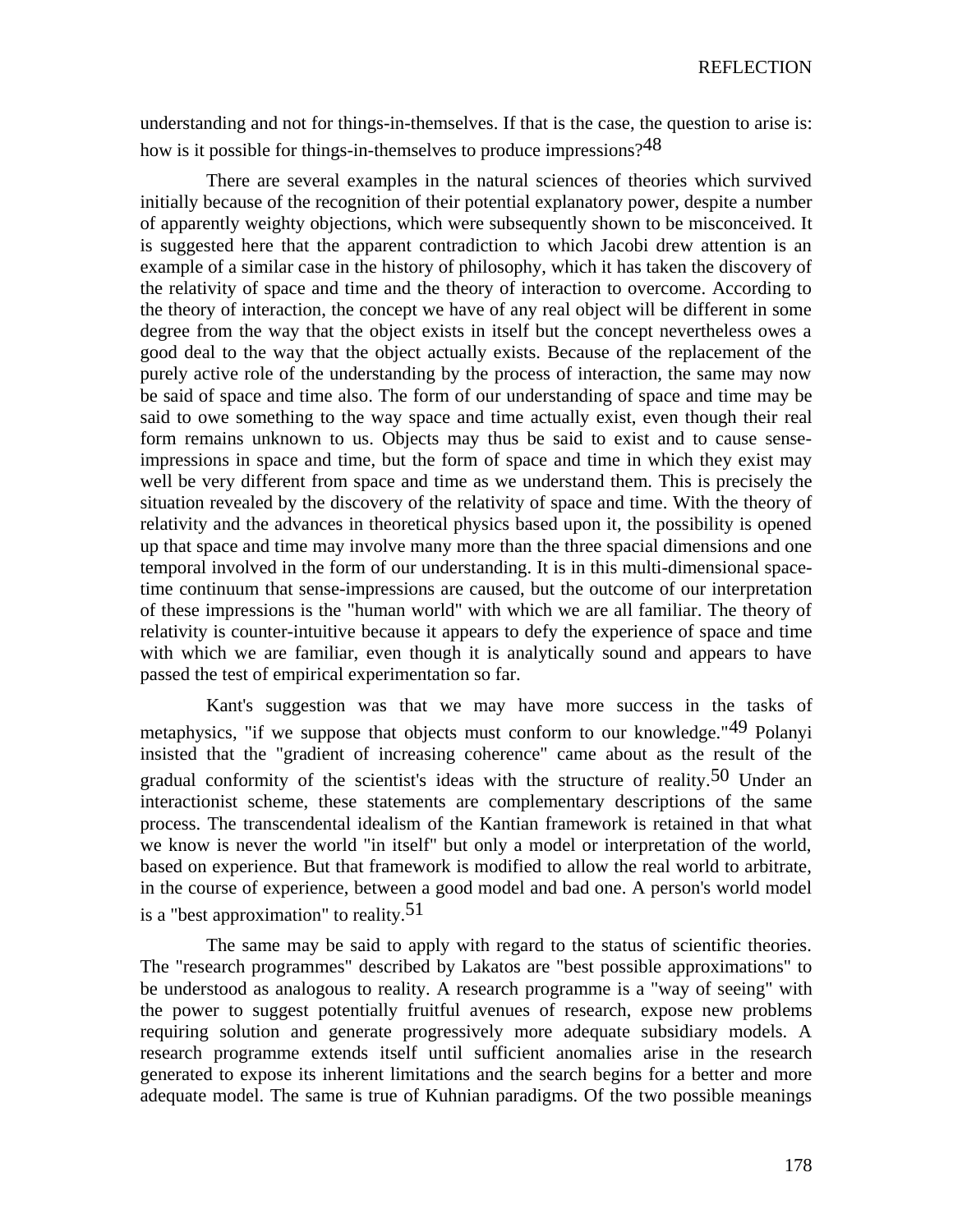**REFLECTION** 

of the term, exemplar and disciplinary matrix, the second is closely comparable to Lakatos' research programmes. It is, in the words of Margaret Masterman, a "crude analogy" of finite extensibility, which fails when pushed too far due to the weight of anomalies generated in the course of "normal science".<sup>52</sup> According to Ian Hacking, the parallel between Kuhn's paradigms and Lakatos' research programmes is now widely accepted.53 Both can be seen as implicitly theories of scientific progress towards increasingly adequate descriptions of the "real world". This "real world" lying behind and controlling the direction of scientific progress, in just the same way as that described by Polanyi, is empirically real, in that it discloses itself to the senses - it gives measurable observations. But it remains transcendentally ideal in that while scientific theory may approach, in asymptotic manner, a genuine description of reality, the time can never arrive when that reality can confidently be said to have been fully described. It can be known only through the scientist's model.

The same may be said with regard to the "critical realism" described by Ian Barbour.<sup>54</sup> Rejecting naive realism, positivism, and instrumentalism, Barbour maintains that scientific theories are *both* representations of the world and the product of the imagination. While they *intend* to describe the real world, models and theories are incomplete and selective. They are to be taken as provisional, and yet requiring commitment - the commitment of the scientist to the model as the best available description of the world. Scientists, Barbour insists, are *actually* critical realists. They think that that what they are trying to understand is the real world, but their models are only tentative descriptions of reality. Like Kuhn's, his theory is not a prescription for the way scientists ought to behave, but a description of the way they do behave. The fact that this one position can be labelled both realism and idealism indicates the scope of interactionism - its ability to unite the respective roles of nature and scientific imagination in one coherent theory.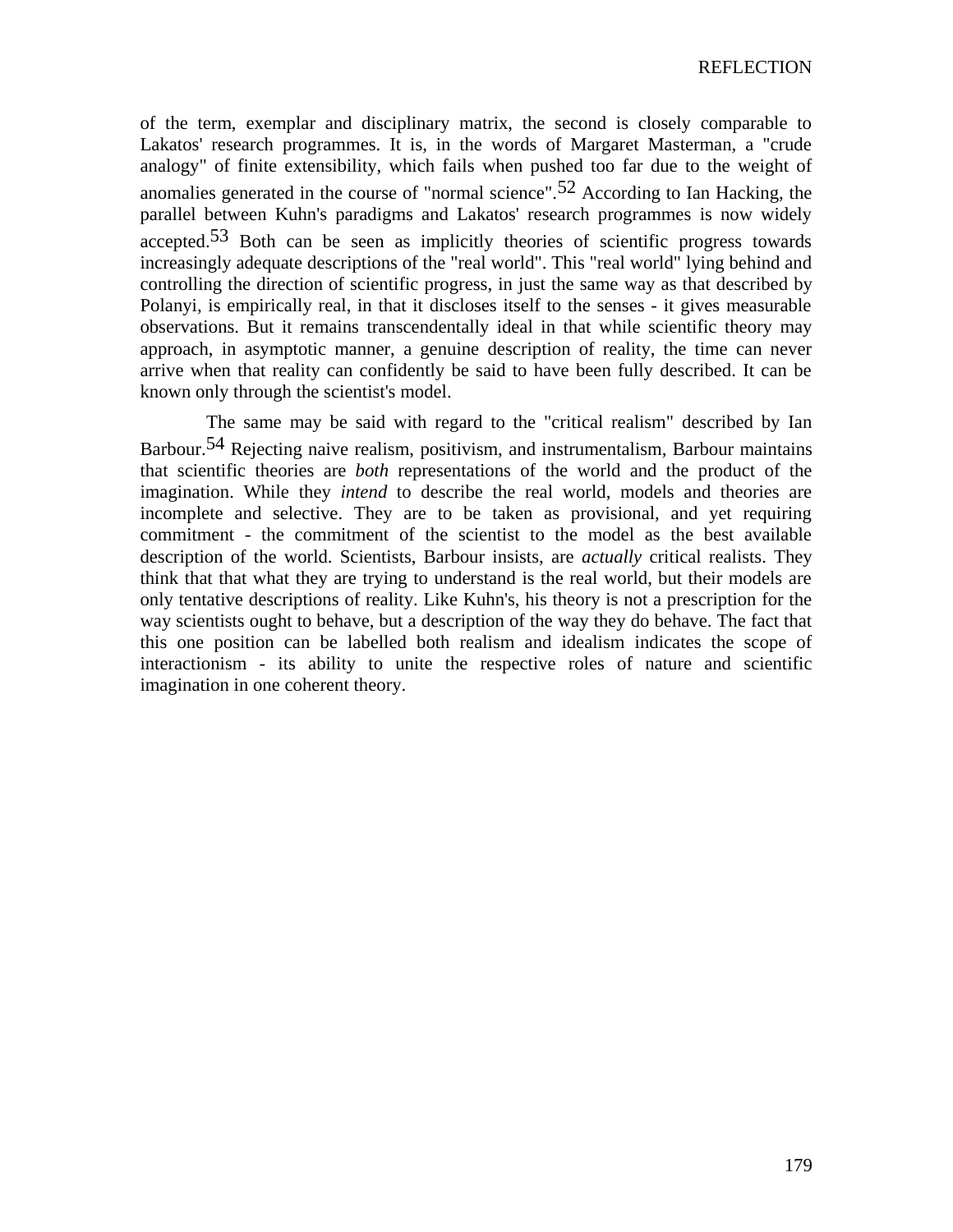#### 5. Necessities of Discourse

One of the problems to arise from the account of knowledge given here is that of communication. If the world each person inhabits is a psychological model of his own construction, how is mutual understanding and social co-operation possible? In the course of the thesis, two overlapping solutions have been proposed; it is the task of the present section to reflect on the philosophical aspects of these possible solutions:

1. *Verstehen*. Individuals possess the ability to "take the stance" of another. It is possible to construct for ourselves the point of view of another with regard to the whole or a specific part of a given situation. By doing so, it is possible to understand the other person's intention and the meaning he assigns to his own actions. This ability makes possible the construction of shared frames of reference, within which successful communication can take place.  $55$ 

2. Socialisation. Socialisation is the general name for the great variety of formal and informal processes by which individuals harmonise their respective world models with one another. Each reference group, whether large or small, formally or informally constituted, temporary or semi-permanent, requires a shared frame of reference, understood, if not necessarily subscribed to, by all the members of the group.<sup>56</sup> A school, for example, has both a set of formal rules and an "ethos" or "hidden curriculum", broader in scope than the rules, which expresses the "way things are done". This may include the boundaries of acceptable relationships between teachers and pupils, expectations of pupil behaviour and guidelines for relations between the sexes.

The construction of shared frames of reference by means of which communication becomes possible should not be seen as an additional facility, separate and subsequent to the creation by each individual of a psychological world-view. It has been stressed, in the course of the fourth chapter, that the social context in which th individual learns to name and to value the items of his experience is inescapable. Each person encounters the world already structured by parents and other significant authority figures, whose systems of meaning he is likely to internalise without significant reflection. Claims to knowledge based on observation take place only within culturally defined systems of concepts expressed in language. Even for the description of necessarily private experiences, such as the sensation of pain, each person relies on the means of expression provided for him by the language itself. The act of naming an object or sensation cannot be taken as the basic level at which language makes contact with reality, since descriptions even of private sensations attain meaning only within the context of shared frames of reference.

This feature of experience and language was seized upon by Peter Winch as the main point of his book, *The Idea of a Social Science*. Winch took over from Wittgenstein the term "form of life" to describe a social and cultural context, which, like a reference group, may be large- or small-scale, temporary or long-lasting, and within which rules and criteria for meaningful action are publicly recognised and rational communication is possible. It is "forms of life", Winch argued, which constitute the link between language and the world it describes.<sup>57</sup> (Whether Winch has interpreted Wittgenstein's use of the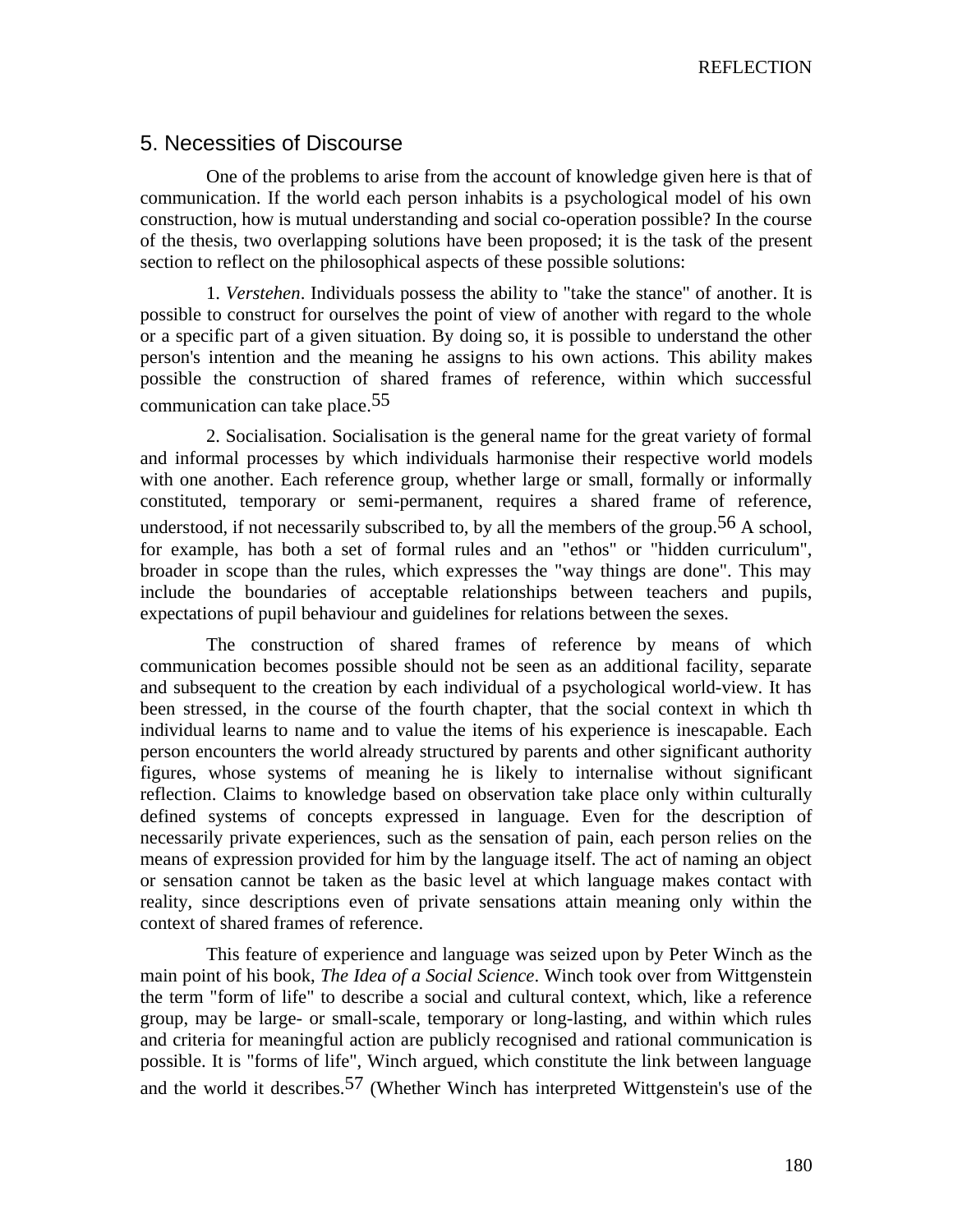term "form of life" correctly is open to question. An alternative understanding will be referred to in the next section.) However, if the meaning of language is the outcome of forms of life, the question arises as to how communication between forms of life is possible.58 Must every term be translated at the boundary between forms of life or is there some universal characteristic of human life which makes cross-cultural communication a possibility?

"Forms of life" are supposed to provide definitive contexts within which language can be used to apply to the world. However, at an earlier point in the thesis it was remarked that the relation between language and the reality it describes is itself irreducible to the terms of a description.<sup>59</sup> The essence of a form of life must, therefore, remain beyond the reach of explicit formulation. It has been established that the relationships between items of tacit knowledge do not depend on logically explicable rules or conventions but upon the recognition of similarity relationships prior to the explicit formulation of a rule defining in what the similarity consists.<sup>60</sup> This feature of schemata may be understood as due to the fact that, as vehicles for classifying and storing knowledge of the world, they constitute an extension of the mechanism used by the body for the continual monitoring of its own position. Nor is the mechanism of memory the only aspect of human cognition firmly rooted in bodily existence. The means of perception likewise consist of physical mechanisms, and the interpretation of the data from the various different senses to form a unified impression of the position of the body in relation to the immediate surroundings is very much a bodily skill.

It is bodily mechanisms which supply the link between the world and the concepts by means of which that world is described. Thus, the presence of the body, as an object among other objects, must be taken for granted in any description of the world.<sup>61</sup> The existence of the body is a presupposition for experience rather than an inference from it. So, too, is the independently existing physical world in which the body locates itself and from which it receives perceptual data. The activity which Kant describes as "synthesis" is not, in origin, a conceptual but a bodily skill. It is at the level of bodily mechanisms that the application of a schema converts the judgement, "This feels heavy," to "This is heavy," thereby conferring "objectivity" upon the object of perception by designating it an independently existing thing.<sup>62</sup> Thus, the existence of oneself as a subject and of a real world independent of one's perception of it are both presupposed in the fact of experience.63

A further essential feature of the background of convention necessary before it is possible to describe the world is the nature of language as a means of *communication*. 64 The background to the naming of an object is a shared activity. A distinction is thus to be made between speech, which is an action with a specific purpose, and language, whose structure is a reflection of the variety of human purposes expressed in speech.65 Examples may be given of the way in which the structure of language reflects the activity of speech. One is predication, based on the structure of topic and comment which is an underlying feature of attention. Another is case-grammar, reflecting such features of action as the agent, the object of the action, recipient, location, possession and so on. Jerome Bruner has suggested that these features of non-linguistic convention provide the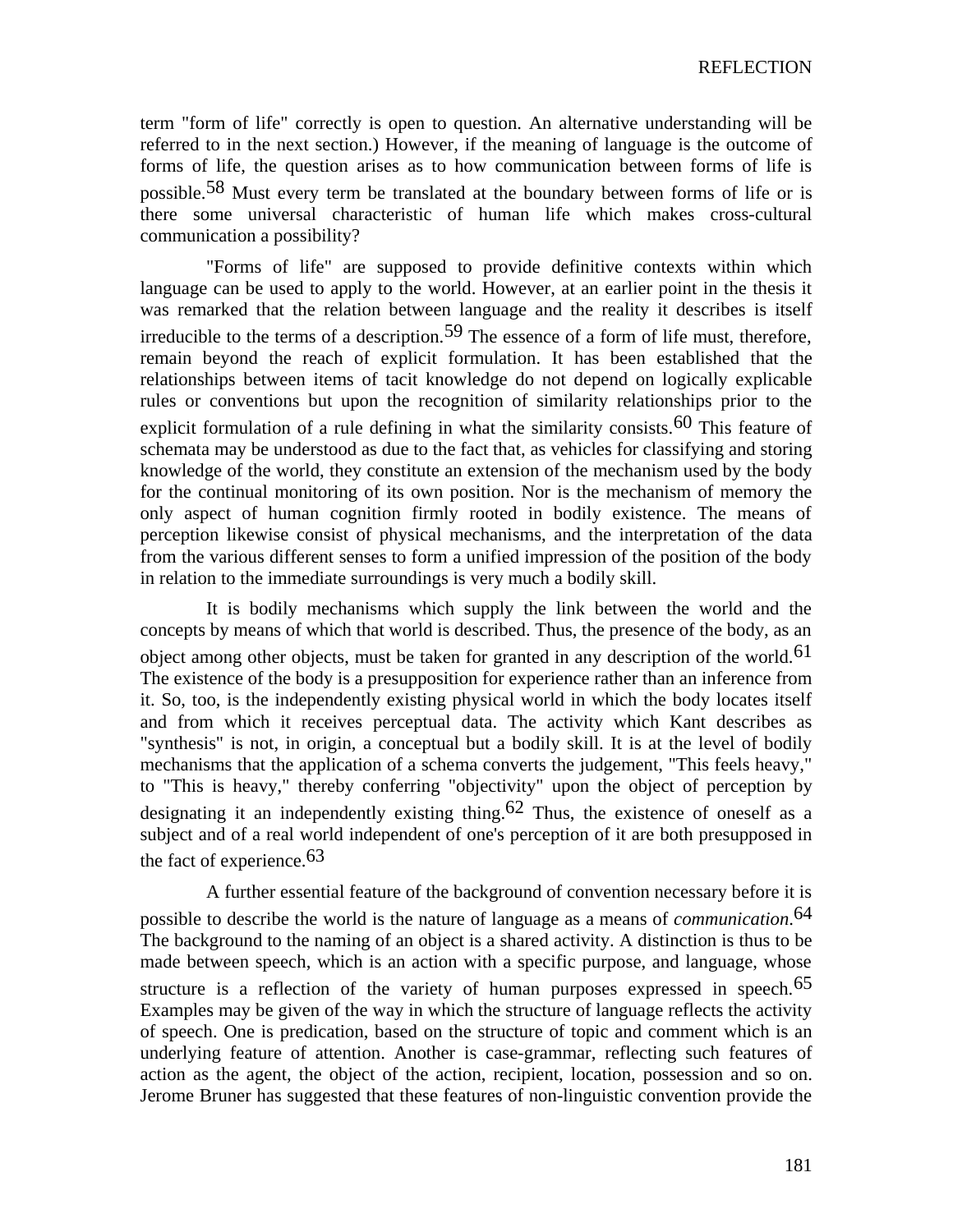key to the task of language learning. Young children first construct a given situation for themselves pre-linguistically and then learn to symbolise it by means of language, first in non-standard forms and later in grammatically correct sentences.<sup>66</sup> In this way, they gain access to a system of communication whose formal rules defy explicit analysis. This is because the rules are pre-linguistic, irreducible to exhaustive description, consisting of the complex interplay between human beings. The presence of other human beings as rational agents with purposes similar to our own is thus a further element of the universal human situation.<sup>67</sup>

Three important elements have been isolated by inference from the preconditions of shared knowledge. These are the reality of the self, the reality of other selves and the reality of an independent shared physical world. Together, they form the fixed points against the background of which the construction of any given situation takes place. Following Stuart Hampshire, they may be called "necessities of discourse", features of the human situation without which language itself is impossible.68 It is, by implication, impossible to demonstrate any one of these features of human existence by means of inference from experience. Attempts to do so may usually be found to take one or both of the other two for granted.<sup>69</sup> But behind these necessities of discourse lies the fact of the bodily basis of experience. Earlier, it was suggested that such common and seemingly inescapable features of cognition as, "Every event has a cause," may reflect the fact that knowledge arises through the medium of the body.<sup>70</sup> Here, it may further be suggested that knowledge of ourselves, of the independent world of objects and of other selves is mediated through the body.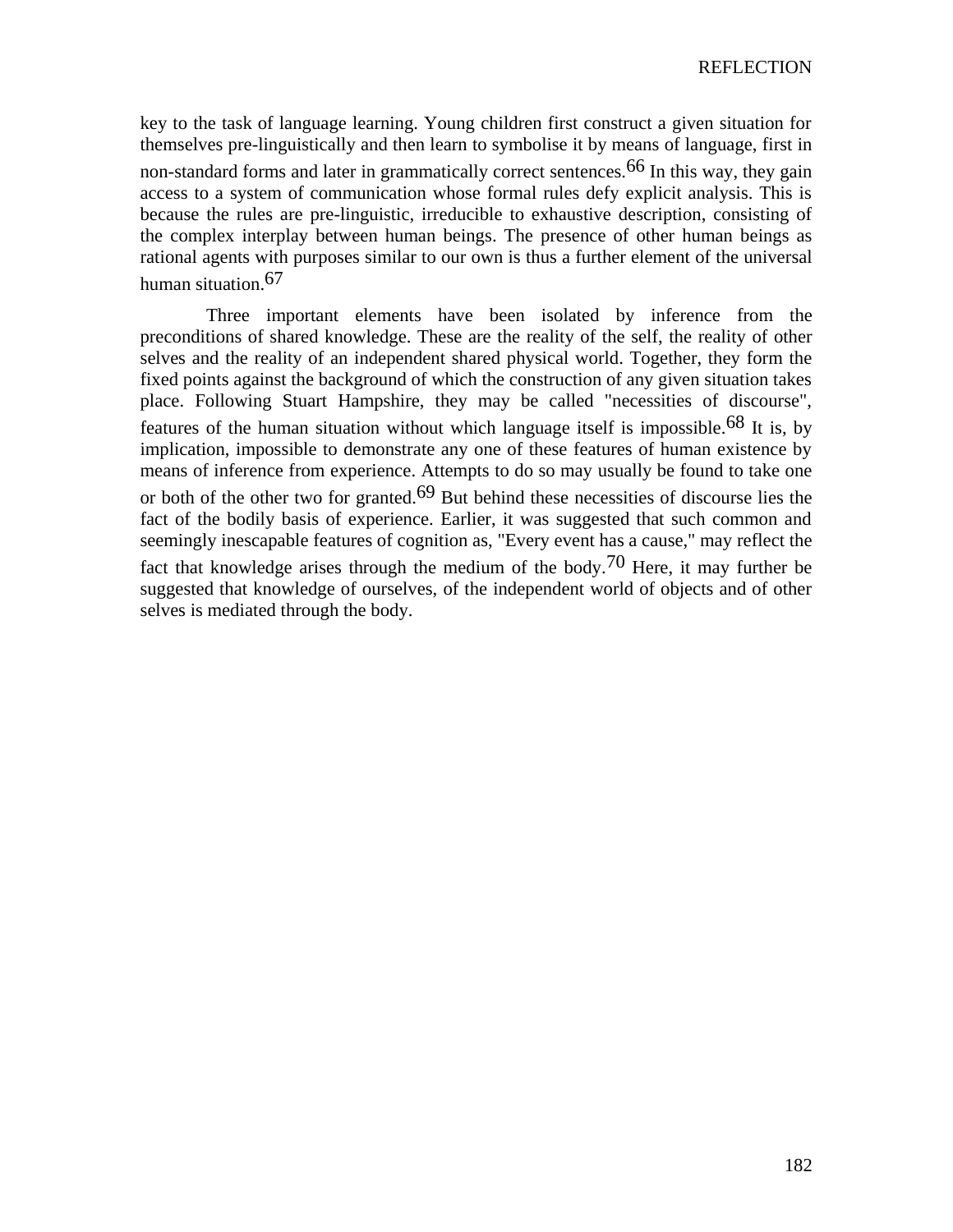### 6. "I"

The argument of the previous section took as its starting point the "problem" of communication. That communication can be posed as a problem is an outcome of the subject-object framework of the thesis as a whole. Within this scheme it is the possibility of the knowledge of objects and the communication of such knowledge that appear problematical. The presence of the knowing subject, by contrast, is axiomatic. However, whenever the knowing subject has become the subject of enquiry, it has been necessary to draw attention to its peculiar logical and metaphysical status.<sup>71</sup> The problems associated with the use of the concept of the subject must now be examined.

Given the broadly Kantian framework of the thesis as a whole the appropriate starting point of this examination is the transcendental ego of Kant's *Critique*. Kant maintains that it is impossible for the subject to become an object of knowledge. What can be known about it can be known only indirectly, by inference from its effects. From the activity of synthesis, in which unity is imposed on the sensible manifold, Kant argued that we are entitled to assume the existence of a continuing, single self, or "I think".<sup>72</sup> Moving on from Kant to the evaluative response to the social self, which emerges from the study of social interaction, the presence is suggested of an agent with goals and purposes, in particular, the maintenance of self-esteem and the pursuit of social acceptance.73 There is, it is argued, an awareness of the underlying subject which is of quite a different kind from the knowledge of objects of experience. Such an awareness, writes H.D.Lewis, is "immediate". Awareness of oneself as subject occurs *in* the experience of other objects, in the knowledge that this experience is *my* experience. Reference to "I", writes A.J.Ayer is different from reference to any particular hypothetical description. But, "It is a difference which defies description." "What" I am is the subject of a description of personal history, but every detail of such a personal history *might* have been different without affecting the "Who" whose history it is. Reference to "I" is simply demonstrative, an identification of the subject of a particular history.<sup>74</sup>

Despite the logical difficulties associated with it, the presence of the active subject is an indispensable feature of the argument presented in the thesis. In Kantian theory, the existence of the transcendental ego is an *analytical consequence* of the Transcendental Deduction, which philosophically underpins the whole approach.75 The addition of the social context as a new dimension to the knowing process introduces the idea of continuous interaction between the subject and the self-schema as a basic feature of the dynamic of personality formation. The importance attached to the acceptability of the image of self presented in social interaction is a reflection of the human quest for secure identity which, the evidence presented in the fourth chapter suggests, provides the dynamic for the learning process. This feature of the human situation is further illuminated by the reasons advanced in the first chapter for regarding the basic nature of human beings as an unknown factor, the quest for which lies at the heart of the theoretical systems of both philosophy and the social sciences. Finally, a theological perspective is introduced in the examination of the significance of the phrase "the image of God" as the biblical designation of human nature. It is precisely the consciousness of oneself as a free and active subject which, it is argued, constitutes an essential part of the image of God in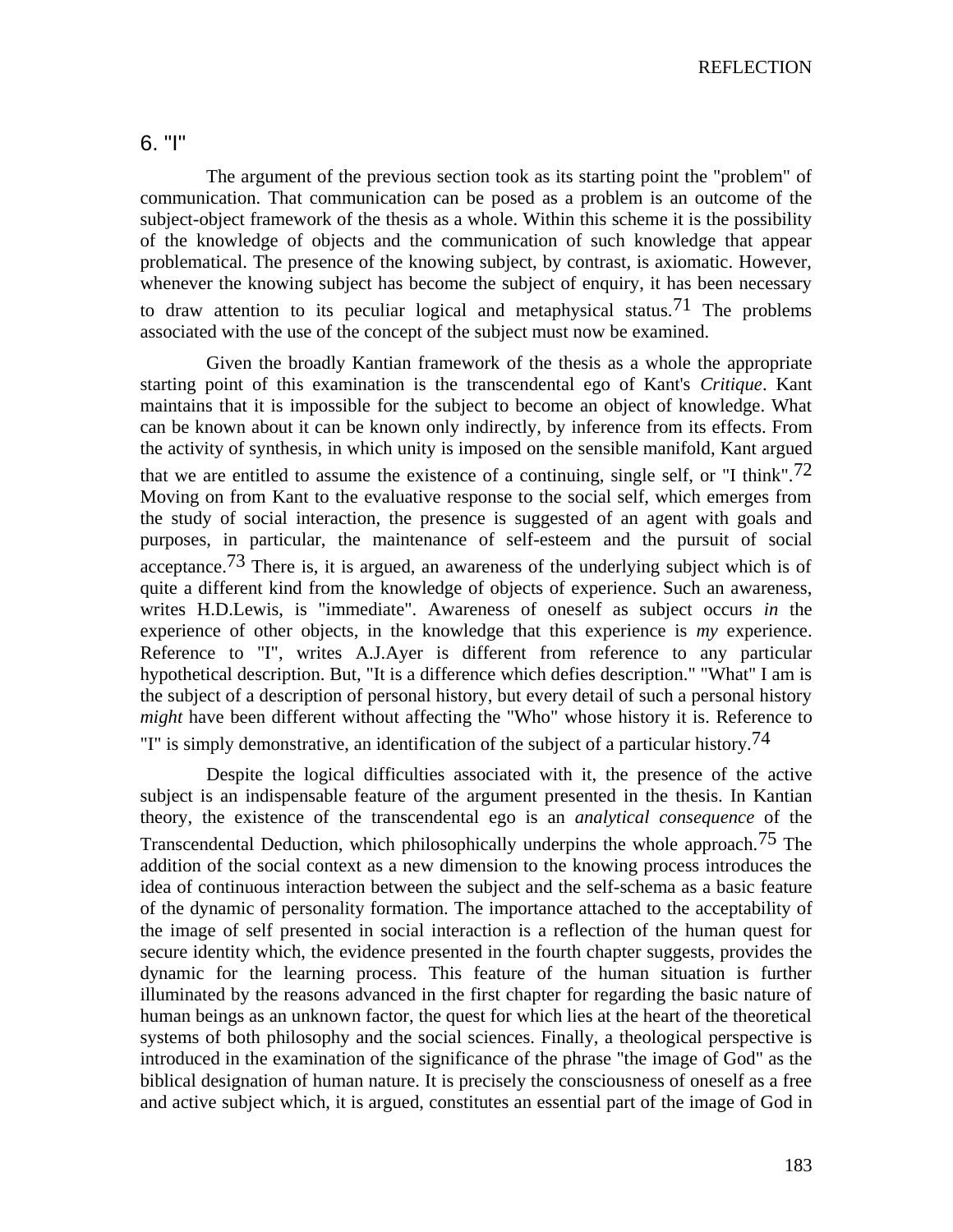men and women. The image of God, otherwise the essential nature of the subject, remains unknown until revealed in Jesus Christ.76

Precisely because of the centrality of this account of the subject to the thesis as a whole, it is important to consider the objections which might be made to it. The argument based on Humean empiricism, to the effect that the idea of the subject as an independent existent is a reification of what is, in fact, only an element in the process of perception, has been examined in earlier chapters.<sup>77</sup> The conclusion reached was that this argument depends upon the characterisation of perception as an essentially passive process. It was rejected on the grounds of the considerable body of evidence which seems to indicate the presence of an active subject. Another, and possibly stronger, counter-argument remains to be faced, whose essential feature is an objection to the whole subject-object framework within which the thesis has been constructed. This subject-object framework gives rise to a duality of inner reality and outer reality, of personal psychological and shared physical worlds. Within this framework, the autonomous subject is said to be the source of independent purpose which is expressed in communication and in action.

The counter-position turns this basic framework more or less on its head. Rather than actions resulting from the presence of autonomous subjects, it is action which *gives rise to* subjects. Language, the mediator of a shared reality, enshrines a system of concepts, within which the individual is enabled to differentiate his own point of view. Self-knowledge is the creation not of the inner subject but of the shared environment. Within this alternative paradigm, the difficulties inherent in the concept of the subject are allowed full weight. The subject is a logical oddity, a mysterious, non-substantial entity, an occult existent impossible to locate.

Much of Wittgenstein's later philosophy was devoted to liberation from the metaphysical illusion he believed to be enshrined in the subject-object framework, to exposing the bewitching effect of the inside-out way of thinking inherited by Western philosophy from Descartes and Kant. Instead of the existence of the knowing subject, it is "life" which is taken for granted and "forms of life" which constitute the basic, the given.78 Forms of life are not to be interpreted as social or cultural contexts, but as basic human interactions, such as conveying anger or pity. Such interaction, Wittgenstein appeared to believe, constituted a level of communication at which human beings are transparent to one another. The ability to feign anger, pity or some other emotion is parasitic upon this basic level at which the personal experience of the emotion and its expression in bodily and facial gestures are inseparable.

This apparent equation of emotion with its expression has led many to label Wittgenstein as a behaviourist. This reaction is even less surprising when it is realised that many of the essential features of his theory were anticipated by the work of George Herbert Mead, who termed his own position "social behaviourism".<sup>79</sup> Mead insisted that the private experience of meaning is an abstraction from the social, which is the primary level of meaning. Language, he argued, is the means of the transformation of the biological organism to the minded organism or self. Social interaction is a conversation of gestures, each gesture having as its function the determination of the next action or gesture. Thus, the *meaning* of any given gesture is simply the action to which it gives rise. Mind emerges only when the individual becomes conscious of the meaning of his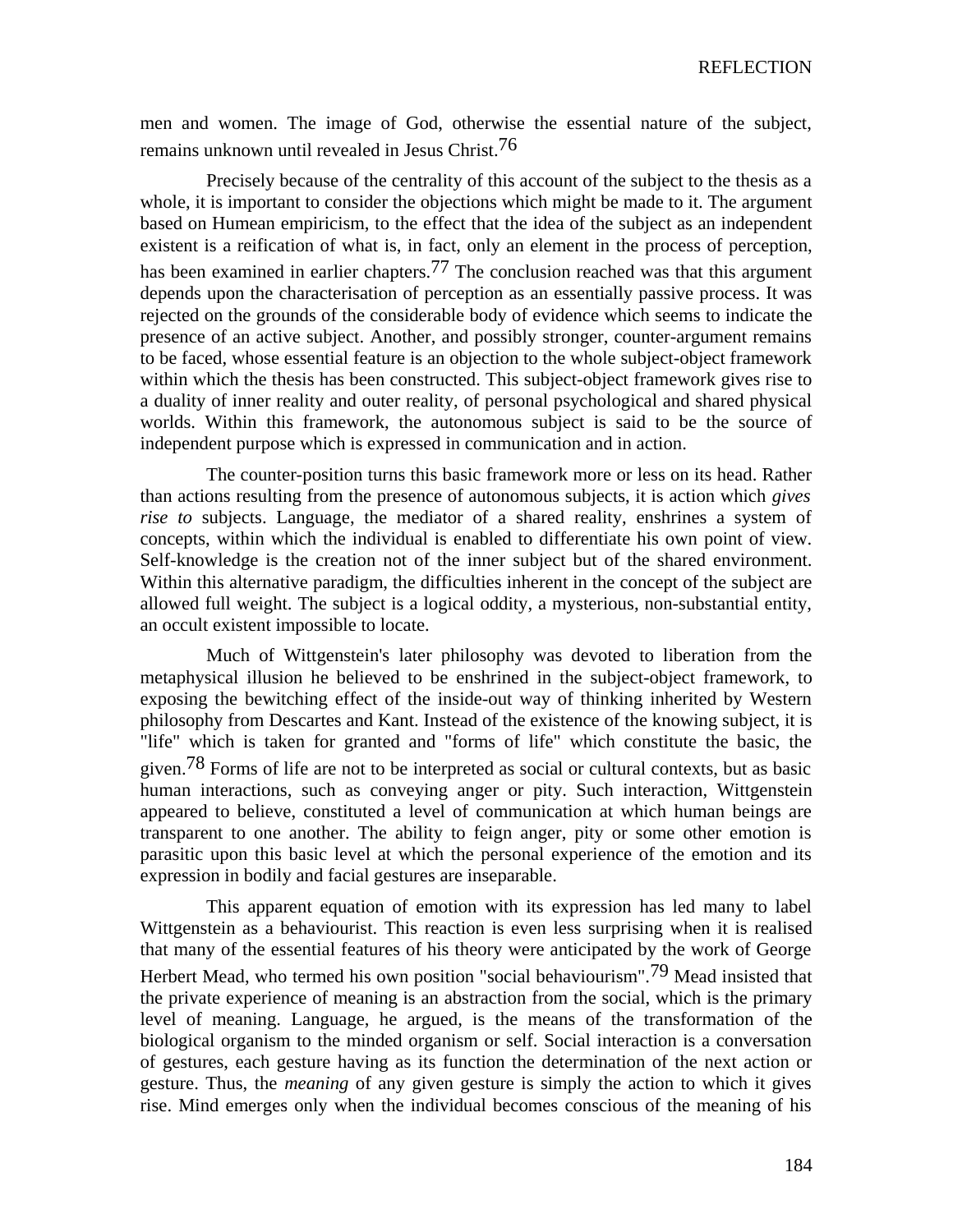own gesture by taking the role of the other. In this way, the individual becomes conscious of himself as a source of meaning.

This environmentally orientated theory of meaning is echoed in the work of social scientists in various fields, notably that of James and Eleanor Gibson in the field of perception. It is an important aspect of the work of William James, the psychologist most quoted by Wittgenstein, whose theory of the self was mentioned in an earlier chapter. 80 In relation to the subject, its main feature is the emergence of the subject from social interaction rather than *vice versa*. "I" becomes a point of view and "consciousness" simply the appearing of the world. The meaning of one's actions to oneself (the foundation of the Weberian approach to the study of social interaction) emerges from rather than forming the basis for their meaning to others. In this perspective, the reality of others ceases to pose a problem for philosophy; instead the presence of the other is axiomatic, in much the same way as the reality of the subject in the subject-object framework. What we have called in the previous section "necessities of discourse" cease to be "presuppositions" of the subject and are to be seen as abstractions from the forms of life, translations of the conditions of social interaction into categories of mental meaning. But, "Nothing is more wrong-headed," Wittgenstein insisted, "than calling meaning a mental activity."<sup>81</sup>

It is significant, however, that the "I-me" relationship forms a central feature of Mead's theory. Although it might be argued that as a behaviourist Mead failed to break free from the dominance of Cartesian thinking, it might equally be asserted that the idea of the emergence of the subject from the experience of social interaction fails to do justice to the evidence for the extent of the role of the subject in perception and the formation of the self. Whilst admitting the weaknesses of the concept, it still seems possible, even under the alternative "outside-in" framework we have been exploring, to retain the idea of the independent subject, first as at least a grammatical feature of experience, then as designating a unique point of view, and from these concessions to advance to the idea of a centre of action, of the possibility of freedom of purpose and decision within the constraints of the shared environment.

Even within the strictest Wittgensteinian framework, there exists the requirement of a *capacity to relate*. "To understand language as a form, or rather as a multiplicity of forms, of expressive activity, as Wittgenstein encourages us to do, is to rehabilitate the self as a responsive agent in vital connection with others of the same kind." $82$  The lack of a capacity to relate, or a capacity to relate only in ways so totally different from those we know as to be absolutely unintelligible, would set the individuals concerned outside the human community. The idea of the capacity to relate as the basic meaning of the "I" is precisely what we have seen to be involved in the "image of God".<sup>83</sup> The bodily nature of human beings and the social context in which human life is carried on were both seen to be integrally related to the divine image. Thus, despite the questions raised against the concept of the subject by the existence of an alternative paradigm for the understanding of the self, it seems possible to retain the idea of the individual "I" as a responsive agent.

The rehabilitation of the responsive agent takes us once again into the realm of human freedom and beyond exhaustive categorisation. In theological terms, the situation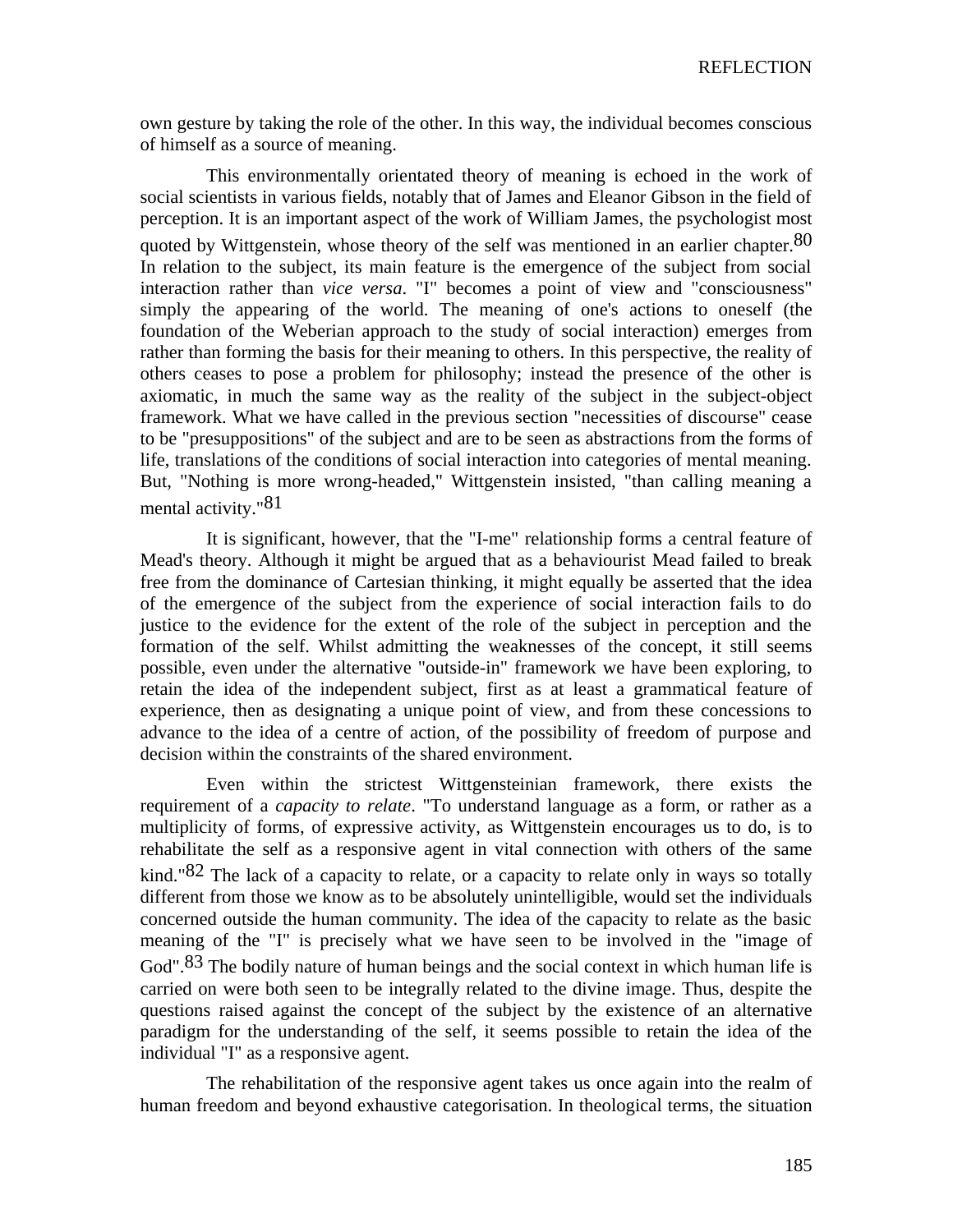is expressed by maintaining the ultimate mystery of persons. The nature of the subject, or "who 'I' am" is a spiritual reality, something to be known only in relation to God. The image of God in men and women, expressed in relatedness and capacity for relationship, is intrinsically and significantly related to the possession of spirit, which is the essential characteristic of human beings. The possession of spirit is expressed in a relatedness to God of all men and women, each of whom thereby participates in a universal general revelation, and a capacity for relationship to God, the possibility of which is mediated by Jesus Christ.

Probably the most significant attempt to construct a theological system which takes account of the insights of Kantian philosophy is that of Friedrich Schleiermacher. The outcome of Kant's thought appeared to be that talk of God was to be understood either as idle metaphysical speculation or as a reflection of one of the regulative principles of either pure or practical reason.  $84$  What Schleiermacher attempted to do was to make room for the awareness of God as an integral feature of human life. As he pointed out in the *Brief Outline*, one of the tasks of the theologian is to justify the place of the Church from the point of view of human experience.

Unless religious communities are to be regarded as mere aberrations, it must be possible to show that the existence of such associations is a necessary element for the development of the human spirit.<sup>85</sup>

The way in which Schleiermacher proposed to make room for a transcendent possibility in human life was by drawing upon contemporary human studies in order to suggest an expansion of the transcendental ego to include the realm of "Feeling" or "immediate selfconsciousness".86 The "immediacy" of self-consciousness characteristic of the realm of Feeling may be compared with the "immediacy" of the "knowledge" of oneself as subject in the course of either knowing or acting. Thus, Schleiermacher points out, joy or sorrow are immediate, as states of feeling directed wholly outward, in contrast to self-approval or self-reproach, in which the consciousness of an objective "self" is present. Feeling, he argued, supplies the connection between Knowing and Doing. The same circumstances may give rise to a difference in action between individuals, depending on their state of immediate self-consciousness. His analysis of the relation between the three is reminiscent of the way in which situations are interpreted and translated into action by means of attitudes.87

Piety, Schleiermacher went on to explain, is a particular modification of immediate self-consciousness.88 The consciousness of being in relation to God is the common element in piety which distinguishes it from all other states of Feeling, and it is an element of immediate self-consciousness. The "awareness" of God available to human beings is thus of the same kind as the immediate awareness of oneself as subject. As a further stage in the argument, a new factor is introduced in order to explain the particular content and character of piety. This is the relationship of immediate self-consciousness to the social context in which Knowing and Doing take place, characterised by degrees of activity and receptivity, freedom and dependence. The development of receptivity is a normal part of consciousness. All existence, Schleiermacher writes, is existence "along with an Other". In the pursuit of piety, it is God who is the Other, whose existence "along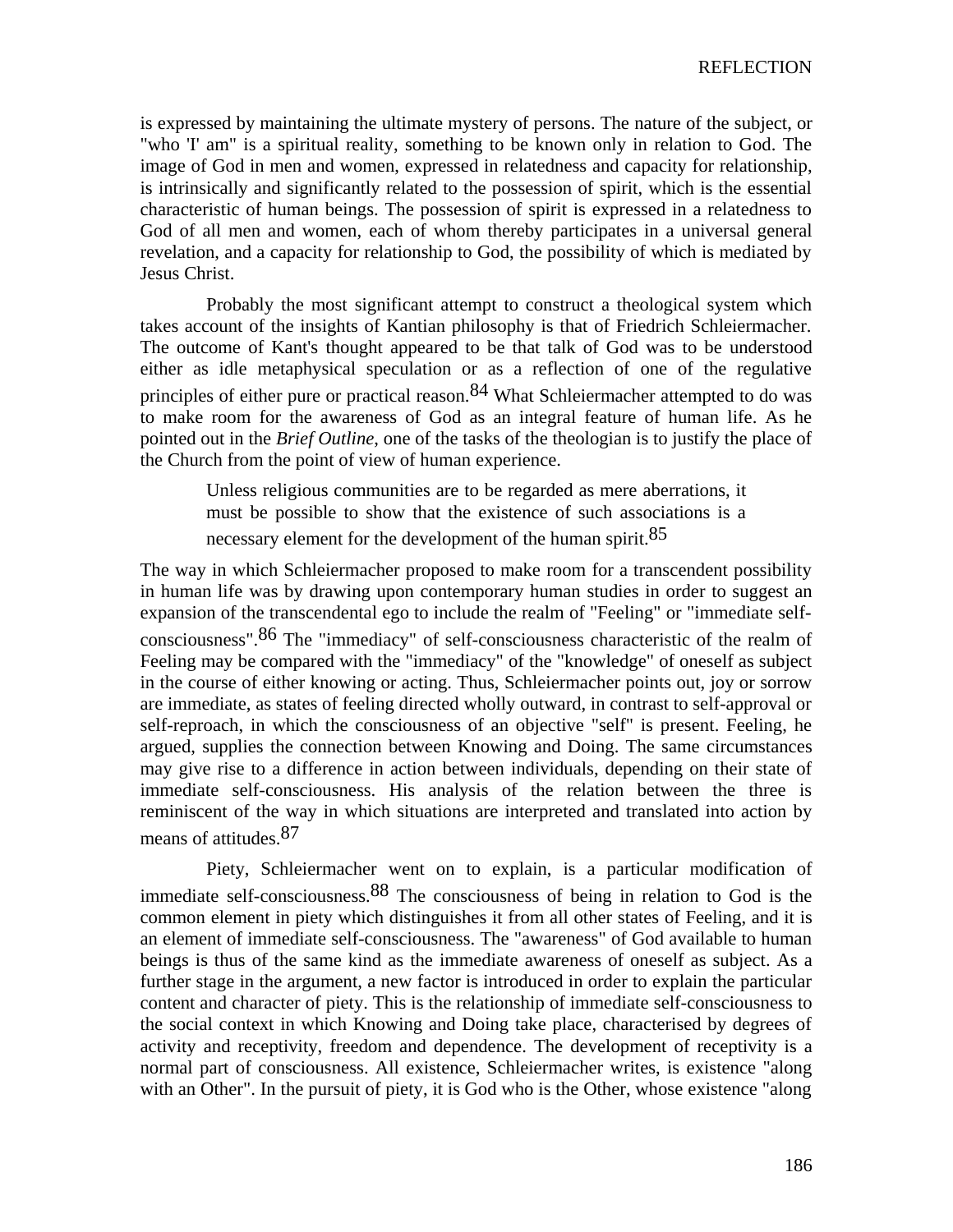with" us helps to form our understanding of and response to experience. In ordinary receptivity, there are degrees of freedom and dependence. In all relationships, even those of a child with his father, there is some degree of freedom. But in our relationship with God, says Schleiermacher, there is no degree of freedom. Thus, the consciousness of being in relationship with God will be a consciousness of "absolute dependence". This is the state of immediate self-consciousness which constitutes the highest state of piety.

The evidence Schleiermacher had to draw upon in support of his characterisation of piety as the feeling of absolute dependence would have included his own experience of piety and religious community. But in the context of his argument the value of this experience is limited. Observation of immediate self-consciousness itself is impossible, since it is part of the realm of the transcendental subject. All that is possible is the interpretation of what are taken to be its effects. It is the argument from the presence of degrees of freedom and dependence in relationships with other men and women which is most important. But this argument is by no means beyond dispute. What Schleiermacher has done is to run together the two types of relationship with God referred to earlier, the ontological relationship, in which men and women as creatures are entirely dependent, and the relationship involved in the fall and redemption, in which, we have concluded, a degree of freedom is possible by God's deliberate gift.<sup>89</sup>

The idea that the state of Feeling characteristic of Christian experience is one of absolute dependence is to be rejected. There remains, however, a close comparison between the way in which Schleiermacher maintains that God is to be known, in immediate self-consciousness, and the position advanced here with respect to the relation between the Holy Spirit and the human spirit. In particular, it has been suggested that what takes place in revelation is the communication to the believer of the "identity" of Christ by means of the Holy Spirit. The particular level of human personality at which this communication takes place is that which Schleiermacher termed immediate selfconsciousness. The content of the revelation, however, is not absolute dependence but the character of Christ. The presence of Christ in immediate self-consciousness or identity is answered by the knowledge of the incarnate Christ available from the biblical record. What took place in the incarnation was an accommodation of God to the conditions of human knowledge in which, in the Person of Jesus Christ, he established a relationship with human beings involving degrees of freedom and dependence. While the identity offered to the Christian might be said to include the supremely potent "Godconsciousness" of Christ, this is to be understood not as historically mediated by the Christian community but as a direct gift of the Holy Spirit.

In describing the relationship between the Holy Spirit and the spirit of the believer, no attempt has been made to advance beyond the reticence of Scripture itself or the limits of the philosophical framework within which the theory as a whole moves. It has been suggested that the work of the Spirit is both to enlighten and to enable the believer, to provide a new centre for the evaluation of self and others and a new centre of agency. It has been argued that the presence of the indwelling Holy Spirit constitutes no limitation of the agency of the believer but rather an enlargement of her freedom. It has been explained that the progressive modification of attitude, value and self image which ought to be seen as the results of Christian learning come about only as a result of the engagement of the Christian with the world on the basis of the new identity available in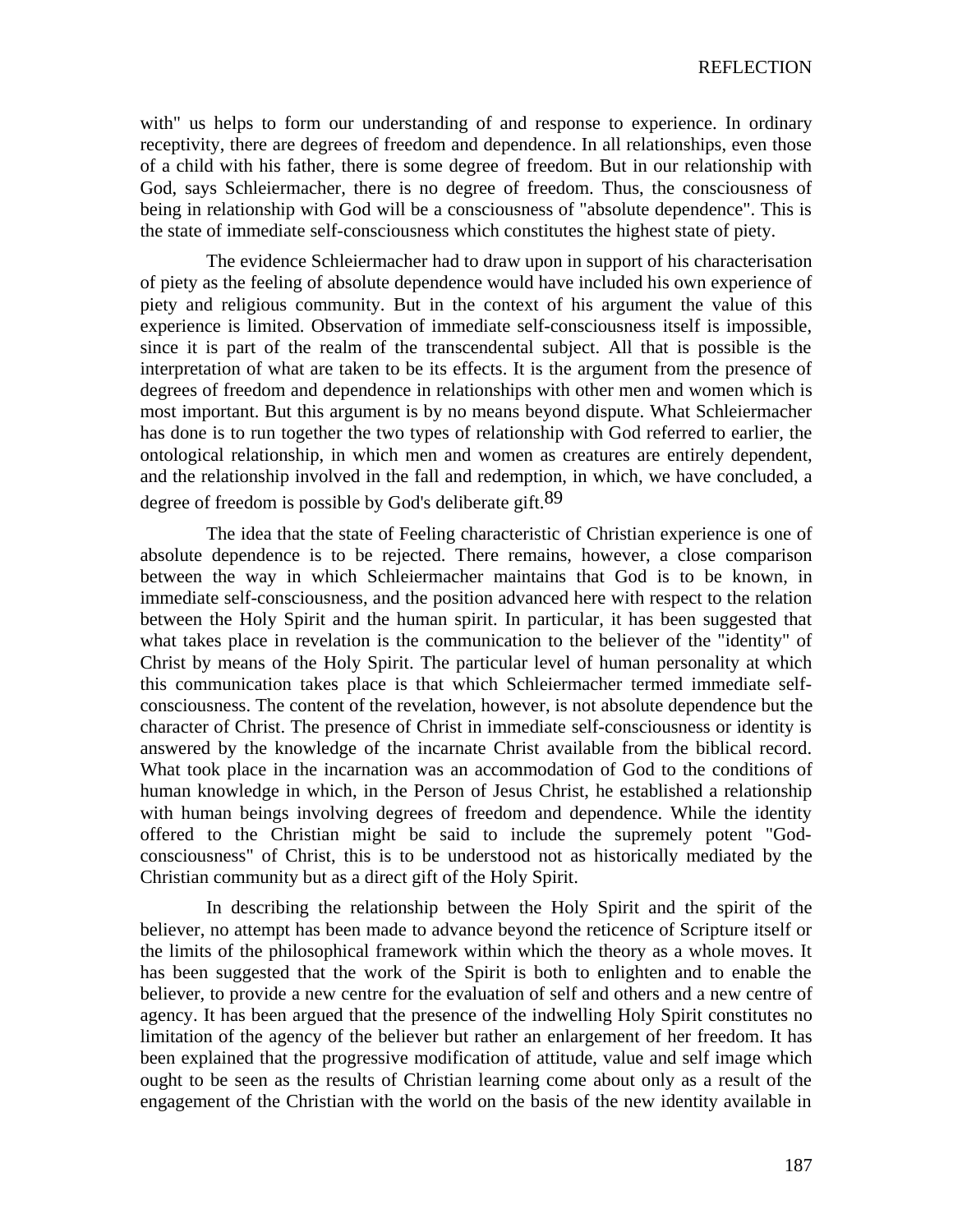Christ, and that the choice of such engagement remains with the believer herself. The capacity of God to effect this kind of change in the life of a human being by means of the Holy Spirit and the manner of the relationship remains a mystery. Revelation takes place, it has been argued, where the Holy Spirit meets, touches or, in Moule's words "impinges" on the human spirit.90 But the argument that this is what takes place in revelation does not rest on the direct examination of the process. Its basis is the whole theoretical framework advanced here, within which specific effects of the Spirit's work in individual Christians may be interpreted. This framework, Kantian, interactive, and involving the evaluation of persons as autonomous agents, is one in which the personal subject or transcendental ego has a logically indispensable place.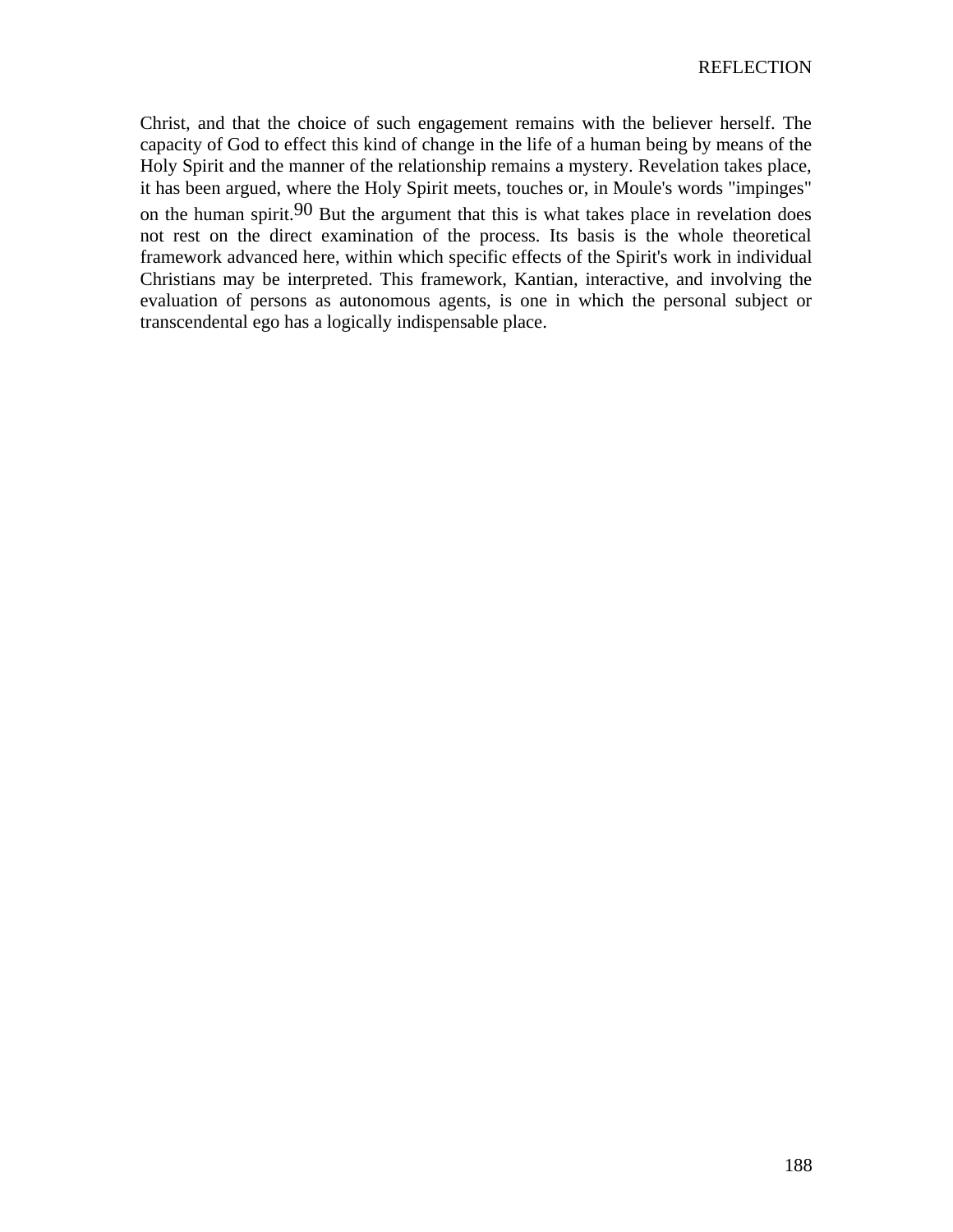## 7. The Purpose of God in Creation

Throughout the thesis, the idea of the "image of man" or doctrine of humanity has played a central role. Such images or doctrines may be, and frequently are, explicitly formulated. For example, researchers in the Freudian tradition, or in that related to behaviourism often referred to as "learning theory", work to an explicit and definite estimate of the essential nature of men and women.<sup>91</sup> In other cases, the dominating "image of man" may be covert and unspecified. Nevertheless, even a tacit and unacknowledged image is likely to play an important guiding role in scientific research. It is the researcher's tacitly held theory of human nature by which attention is directed to potentially significant features of the evidence and which arbitrates between alternative lines of further investigation. The theory supplies those values which lie at the root of what Polanyi calls personal knowledge and are expressed in the quest for significant new insight into the human condition.92

There are thus two ways in which revelation may play a role in the social sciences, corresponding to the two types of "image of man", the explicit and the tacit. Certain aspects of the content of revelation, expressed in a theological doctrine of man, might consciously be used as a "research programme" by a theologically orientated social scientist. On the other hand, any person whose upbringing and education have taken place within a tradition which has been formed, partly or wholly, by Christian revelation will inherit a tacit "image of man" reflecting, to some extent at least, a Christian doctrine of mankind. Such a view may then colour his response to the task of research.93 The quotation from Brunner given on page 31 above is intended by the author as a description of the consciousness of the "man in the street" of his own day. But the accuracy of Brunner's portrayal is dependent on the degree of influence to be ascribed to Christian doctrine in the formation of the culture he describes. The modern-day grandchildren of those Brunner intended to describe might be found to be very different in their tacit assumptions about the conditions and purpose of human life, even though the presuppositions of tacit knowledge require the recognition of the transcendent dimension of human existence in some form.

Despite its centrality to the understanding of human existence, the doctrine of human being is also extremely problematical. Two reasons have been suggested for this, one deriving from the conditions of creation, the other from the "fallen" condition of humanity. Partly, the uncertainty is due to the nature of men and women as autonomous agents capable of development and self-definition. Partly, it is a result of sin, classically understood as estrangement from God. Just as, on the individual level, the "I" is the creator of a "self-model", at the level of culture and scientific paradigm, humanity is its own evaluator. The knowledge of one's own true nature is something which can only be reflected from the consciousness of another. Lacking an authentic knowledge of God, men and women lack also a definitive awareness of their own origin, destiny and value. It is not the "image of God" which is lost at the "fall", but the knowledge of the original of that image and, with it, the ability to interpret the image both in theory and practice.<sup>94</sup>

Despite the possibility, inherent in revelation, of a definitive appreciation of human nature along with true knowledge of God, the doctrine of humanity is equally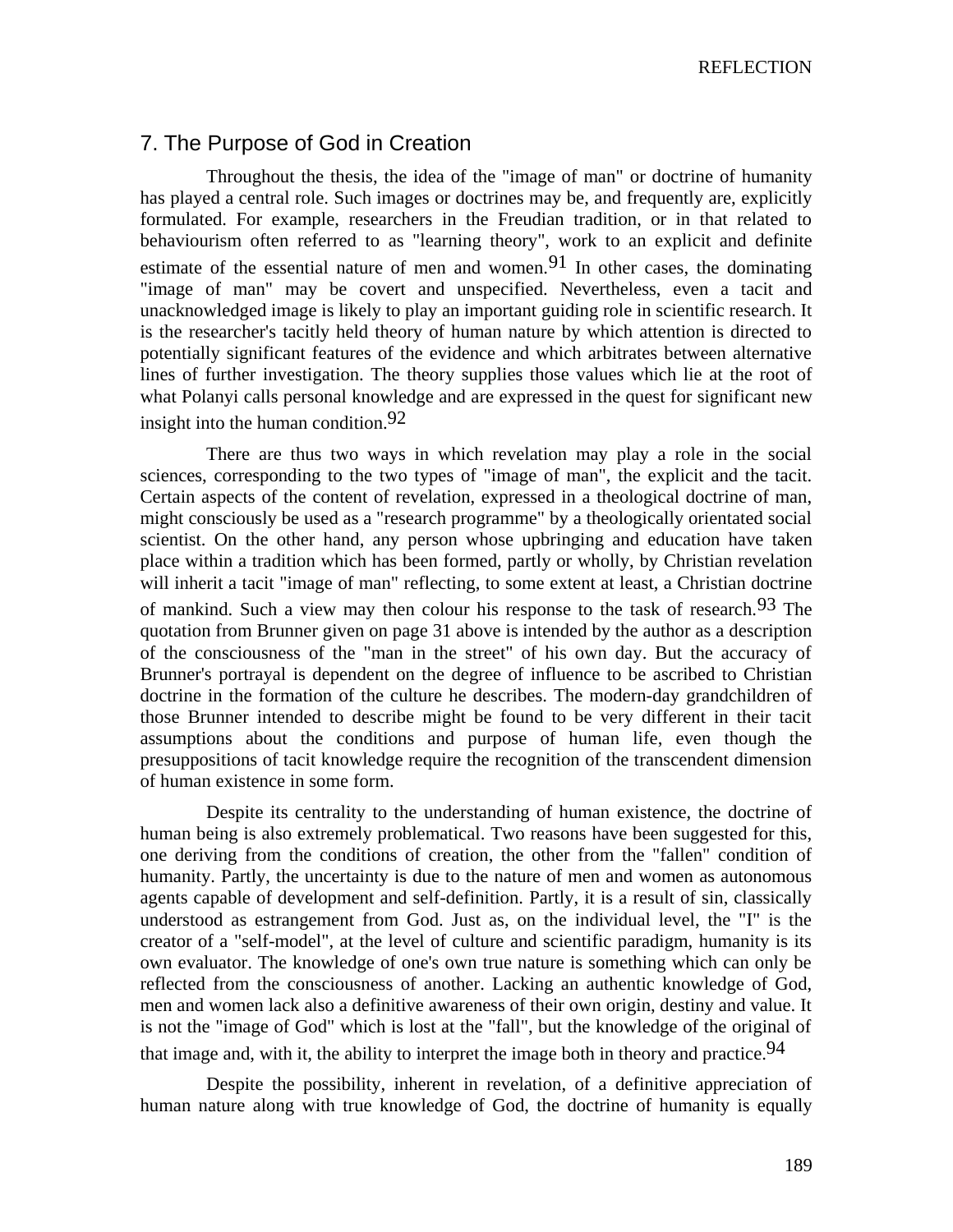problematical for the theologian. The reason for this is to be found in the conditions of the reception of revelation.<sup>95</sup> Revelation is understood only against the background and with the aid of prior understanding. A full appreciation of all that is given in revelation concerning the nature of mankind is achieved only as a result of a process of assimilation and accommodation, in which the categories of a prior understanding are slowly and perhaps painfully altered. If these categories are allowed to remain immune from such a process of revision, the process of formation of a doctrine of mankind fully reflecting the truth given in revelation will remain incomplete.

Reference has been made earlier to the suggestions made by David Kelsey as to the course of fruitful future development in the theology of human being. <sup>96</sup> First, he suggests the need for the recovery of a "full-blown" doctrine of creation. This will be a doctrine in which two kinds of relationship are recognised between God and mankind. One is an ontological relationship, in which men and women are seen to be dependent upon God, who provides and upholds the means of life. The other is a relationship constituted by knowledge of God. While the second is subject to variation through sin and redemption, the other remains constant and unbroken and forms the background for any appraisal of the relationship of God to human life. Second, Kelsey suggests the need for a recovery of the vision of men and women as agents - actors rather than acted upon by circumstances outside their control. This, he believes, might be achieved as a result of liberation theology with its human scale and central concept of "praxis". Or, it might result from the revival of a conceptual scheme in which agency plays a central role.

The most difficult problem to arise from this programme is that of reconciling the autonomy involved in human agency with the radical dependence upon God required by the doctrine of creation. The idea of human agency itself seems to be threatened by observation of developments in the contemporary world. On the one hand, it is difficult to reconcile the stress on the autonomy of the human subject with those approaches which emphasise the determination of human behaviour by factors outside conscious control, whether they be social or psychological. Equally difficult is the maintenance of a vision of human autonomy, implicit in the idea of self-constitution, with the degrading poverty of such a large proportion of the world's population, the result of which is that material survival becomes the main goal of existence.<sup>97</sup>

The reconciliation of human agency with the dependence required of a creature is achieved by the separation of the two kinds of relationships, the one involving autonomy as an element of the divine constitution of mankind in creation, the other involving continuing dependence. The belief thus sustained in men and women as agents first and foremost acts as a check to threats from the various kinds of reductionism. With its emphasis on the hermeneutical nature of cognition, the cognitive orientation integrates a wider set of determinants of human behaviour than those provided by the determinisms of sociology and psychoanalysis. In this view, behaviour is a response to an interpretation of the situation in which factors are weighted according to a person's predispositions based on past experience. Such a view undergirds the possibilities of conscientisation and praxis through which, by reinterpretation of their situation, individuals are enabled to take control of their circumstances and become makers of their own environments.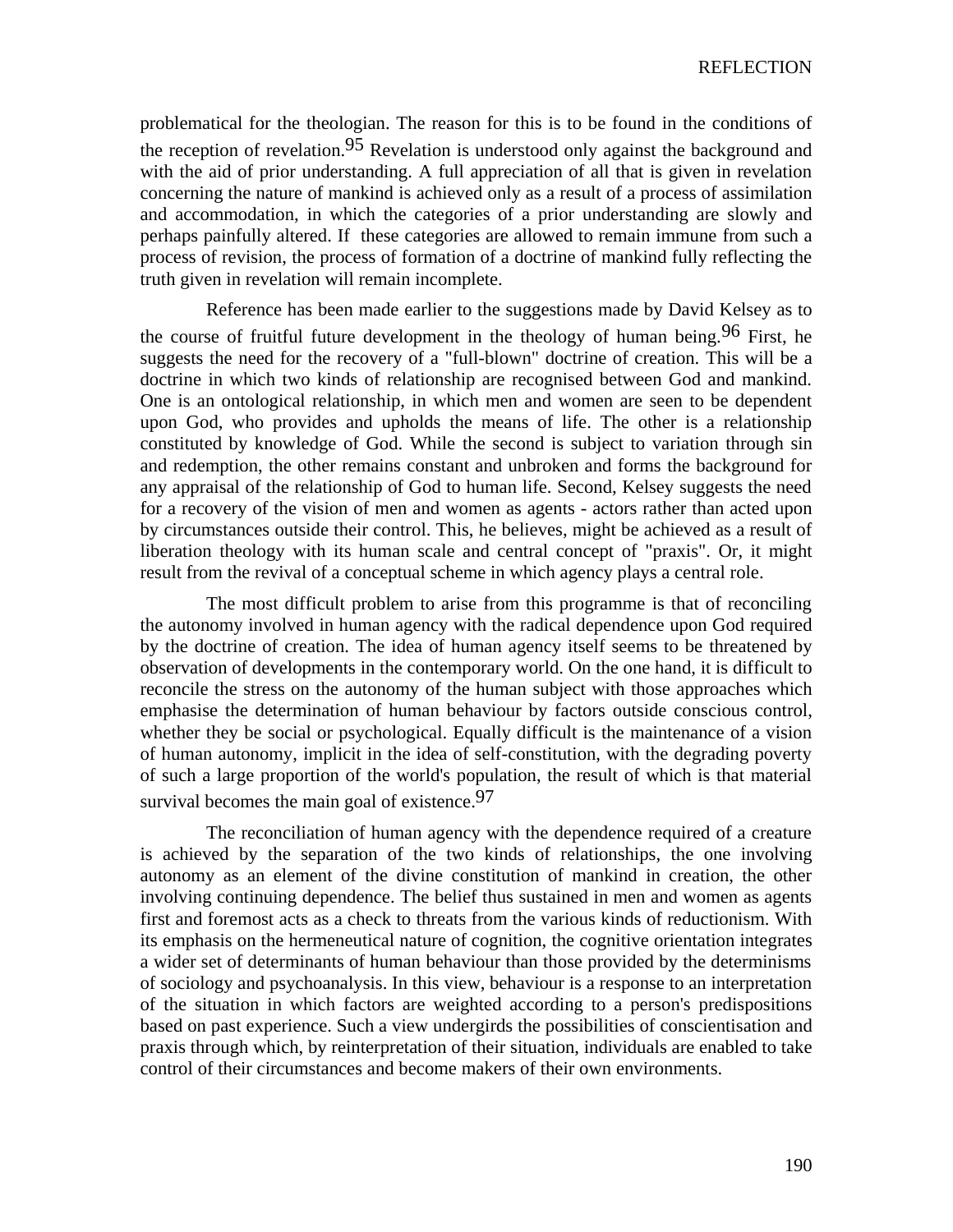Two further questions arise from the development of the view set out in this thesis, the key to whose resolution may lie in the recovery of a doctrine of creation as the governing context for the view of human nature on which the interpretation of the reception of revelation depends. The first concerns the relationship which has been postulated between the natural mechanisms of learning and the supernatural operation of the Holy Spirit. The position which has been maintained is that revelation is received by means of the natural processes of learning and the question is whether the "naturalism" of this position is undermined by the involvement of the Holy Spirit. The second is the related question of interventionism. The concern is whether the supposed action of God by means of the Holy Spirit, arresting and redirecting the learning process, constitutes an intervention in the course of human life for which no theological basis of understanding exists.

The construction of the thesis has taken place with the first of these questions constantly in mind. Its purpose is precisely to demonstrate the plausibility of a relationship of this kind between the natural and the supernatural. If the reality of revelation is to be maintained then some kind of relationship must be postulated between nature and grace. The position advanced here is that this relationship is established by means of the contact between the Holy Spirit and the human spirit.<sup>98</sup> The possibility of such contact without disrupting the naturalism inherent in the description of the learning processes involved in the reception of revelation depends on the kind of doctrine of creation outlined above. One of the most important outcomes of the doctrine of creation is the intrinsicality to human nature of a relatedness to God.<sup>99</sup> Men and women can be said to exist in a relatedness to God characterised not simply by dependence but also by free personal response, even where that response consists of hostility or estrangement.100 It is within the parameters of this relatedness, distinctive to human beings, that the work of the Holy Spirit in revelation takes place. Examples have been given on pages 150-151 above to show how the Holy Spirit is to be understood as acting without diminishing the essential autonomy of the human agents through whom God's purpose is achieved. The same is true, it has been suggested, of the process of inspiration. Finally, the effect of the work of the Spirit in the believer is to uphold and enlarge the freedom which is his in the divine purpose.<sup>101</sup>

The second of these two related questions has already been partly answered in the discussion of the first. An estimate of the propriety of any particular action within the cosmos ascribed to God depends on a doctrine of creation. There is an enormous difference between a view of the universe as contingent and dependent for its operation on the continual direction of a divine Creator and one in which nature is governed only by its own immanent lawfulness.<sup>102</sup> From the perspective of the latter view, the actions of God in redemption and revelation are alien intrusions, redirecting the course of a selfsufficient system. From the point of view of a doctrine of creation, however, the position may be advanced that the universe exists for a particular purpose and, further, that the lawfulness displayed by the universe is a reflection of and means to the achievement of that purpose. Against this background, the plausibility of divine "intervention" may be maintained if it can be shown to uphold that lawfulness and achieve that purpose. The whole aim of this thesis has been to show that the mode of divine revelation which has

191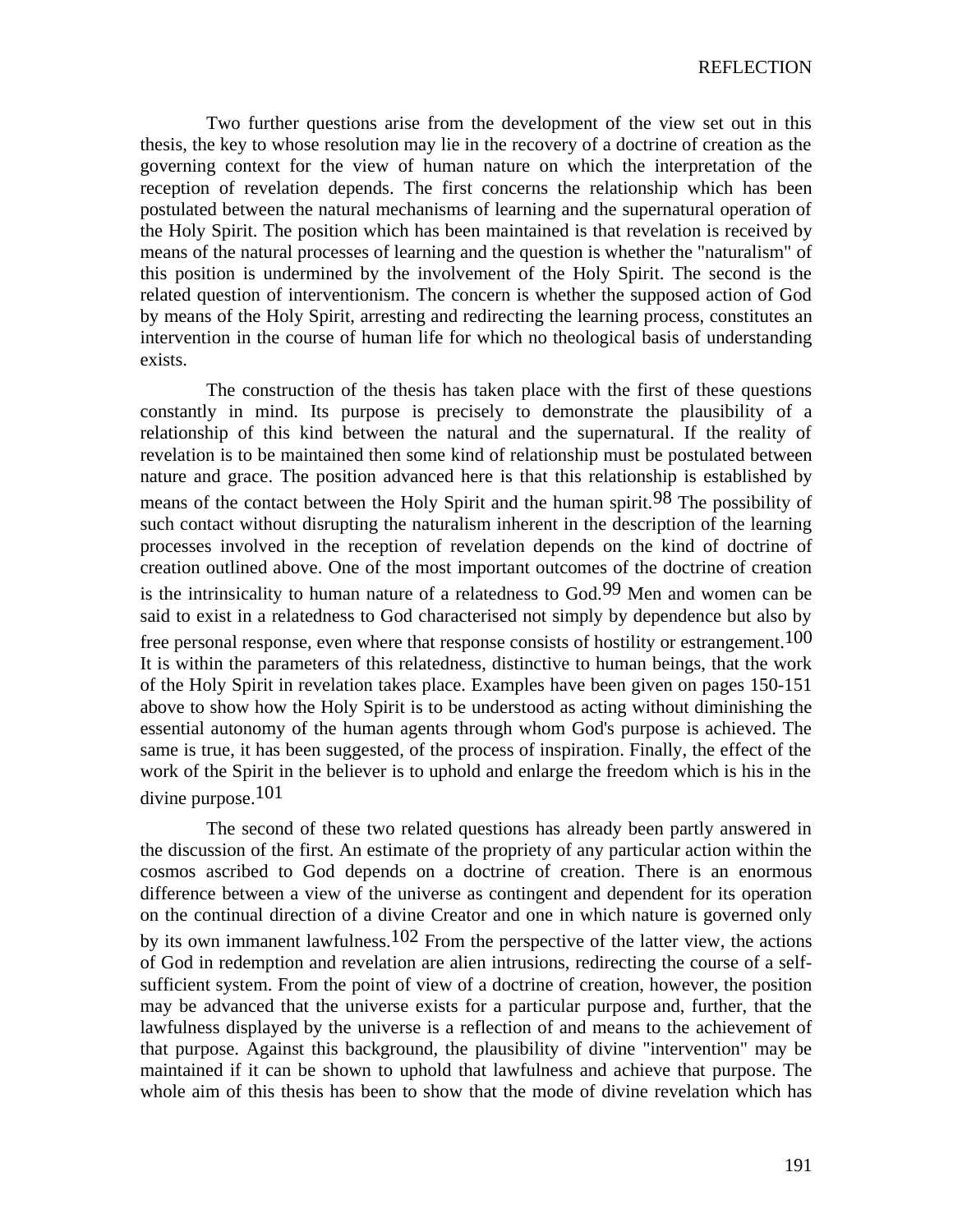been proposed is one which maintains the lawfulness of the created universe, rightly interpreted by means of a doctrine of human nature in which men and women are constituted by God as agents. As a supplement to this position, it may further be proposed that such a revelation is an element in the divine purpose for mankind. It is suggested that this consists of the re-establishment of the sovereignty of men and women over creation

and of the possibility of a free and loving relationship with God and with one another.103 This, it is maintained, is the purpose of the incarnation of Jesus Christ and the gift of the Holy Spirit, a movement from God towards mankind in which revelation is an integral element.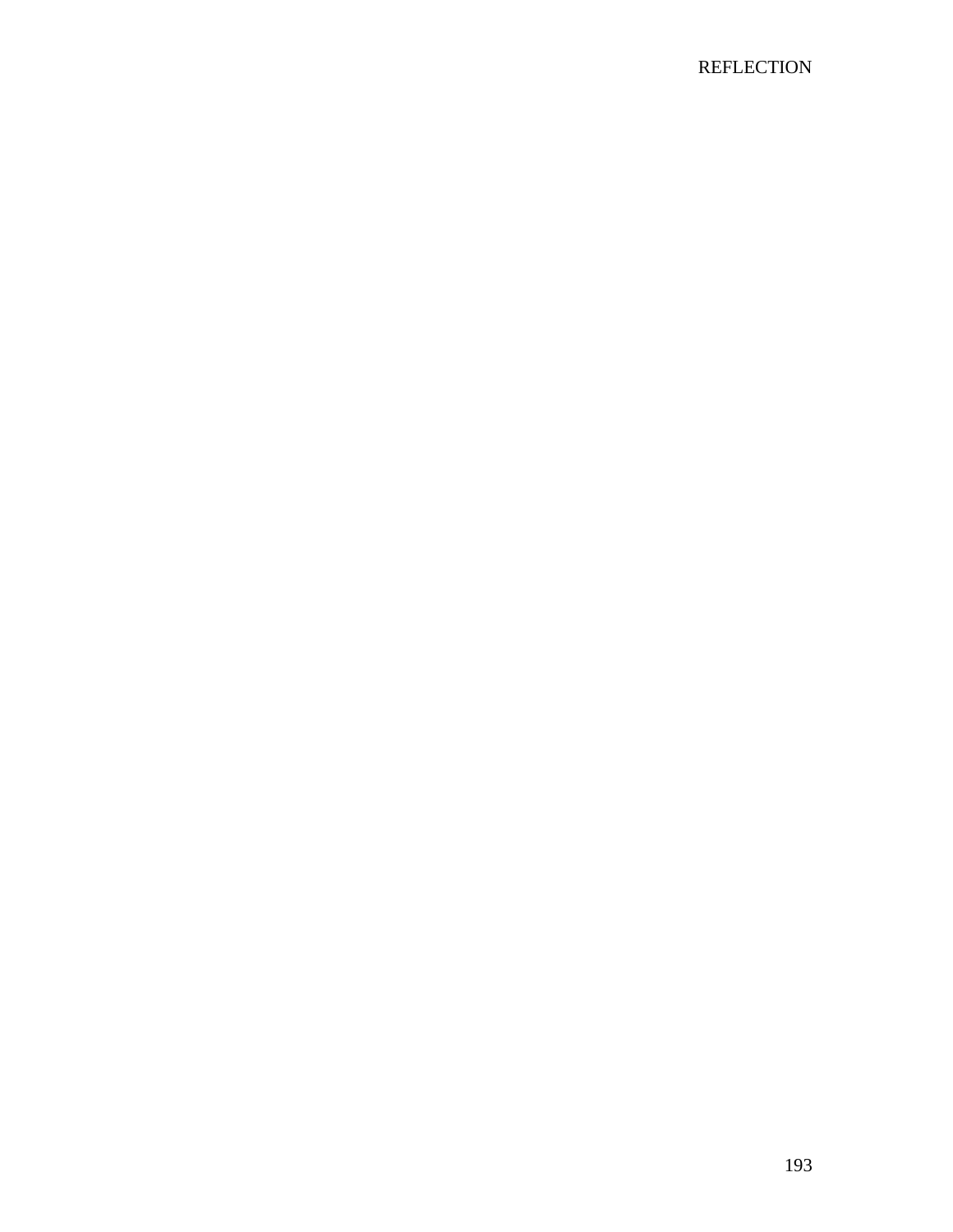## **Notes**

1. "Human Being", *Christian Theology*, ed.P.Hodgson and R.King. London: SPCK, 1982, p.165-166.

2. *Brief Outline on the Study of Theology*. Atlanta: John Knox Press, 1966, §67, p.39.

3. U.Neisser, *Cognition and Reality*. San Francisco: W.H.Freeman and Co., 1976; J.S.Bruner, "Personality Dynamics and the Process of Perceiving", *Perception: An Approach to Personality*, ed.R.R.Blake and G.V.Ramsey. New York: Ronald Press Co., 1951.

4. M.De Mey, *The Cognitive Paradigm*. London: Reidel, 1982, p.4.

5. Interaction is not to be equated with the cognitive orientation. First, because the cognitive orientation is much broader in scope than a theory of perception, embracing the philosophy of science and offering an approach to the sociology of knowledge among other applications. Secondly, because interaction is only one possible theory to account for the hermeneutical nature of perception, which is integral to the cognitive orientation. De Mey, for example, attempts a different model. Third, interaction has been proposed, by Bruner, Neisser and Bigge, for example, without reference to a broader cognitive orientation. The connection between them, however, is an important element in the overall epistemology proposed here.

6. See, for example, E.Goffman, *Frame Analysis*. Harmondsworth: Penguin, 1974.

7. Bruner's original paper appeared in a volume entitled *Perception: An Approach to Personality*. It might equally well have been entitled "Personality: An Approach to Perception".

8. Pages 92-93 above and references to Odom in bibliography.

9. This position can be illustrated by the comparison of Wittgenstein's two philosophies. Wittgenstein himself appears to have regarded his earlier formulation as capable in principle of empirical reference. The supposition that language pictures reality by means of simple logical forms ought to be capable of confirmation by the discovery of one or more of these forms. ("A Note on Logical Form", *Proceedings of the Aristotelian Society Spplementary Volume 9*, 1929, p.162-171.) It was, perhaps, the disappointment of this hope and consequently the apparent failure of this criterion which suggested the weakness of the earlier position. Certainly, the insistence that philosophy should be empirically grounded is a feature of Wittgenstein's later work, with its constant use of examples. Moreover, the philosophical position, "The meaning of a word is its use in the language," serves as a paradigm for psychological research and has been used as such by both Bruner and Wertsch. (J.Bruner, "The Ontogenesis of Speech Acts", *Journal of Child Language 2*, 1975, p.1-19; J.V.Wertsch, "From Social Interaction to Higher Psychological Processes: A Clarification and Application of Vygotsky's Theory", *Human Developmant 22*, 1979, p.1-22.)

10. I.Kant, *Critique of Pure Reason*, tr.Norman Kemp Smith. London: Macmillan, 1929, B145-146, p.161; see also B149, p.163-164 and B29, p.61.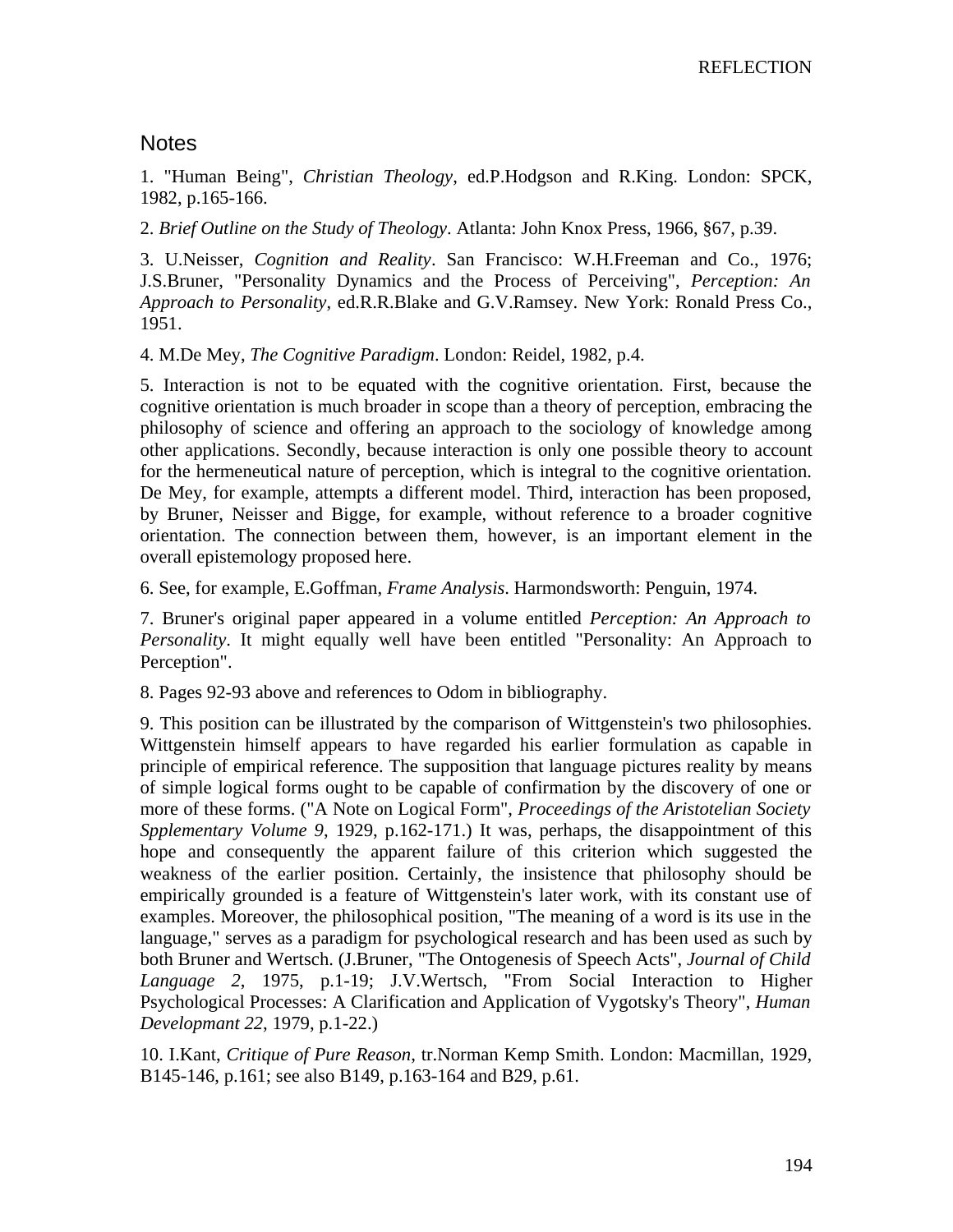11. P.F.Strawson, *The Bounds of Sense: An Essay of Kant's* Critique of Pure Reason. London: Methuen, 1966, p.5f.

12. Above, p.36. Sir Karl Popper, *The Logic of Scientific Discovery*. London: Hutchinson, 1959, p.31.

13. Above, p.46,68.

14. S.Toulmin, "The Concept of 'Stages' in Psychological Development", *Cognitive Development and Epistemology*, ed.T.Mischel. New York: Academic Press, 1971.

15. S.Korner, *Kant*. Harmondsworth: Penguin, 1955, p.18f.

16. L.Wittgenstein, *Philosophical Investigations*. Oxford: Basil Blackwell, 2nd.ed.1958, I.1.

17. S.Toulmin, *Knowing and Acting: An Invitation to Philosophy*. London: Macmillan, 1976, p.211.

18. See further below, p.238f.

19. Korner, *op.cit*., p.56-57. See also D.W.Hamlyn, *Perception Learning and the Self: Essays in the Philosophy of Psychology*. London: Routledge and Kegan Paul, 1983, p.52f.

20. Above, p.53-56.

21. Z.W.Pylyshyn, "Computation and Cognition: Issues in the Foundation of Cognitive Science", *Behavioural and Brain Sciences 3*, 1980, p.111-169, p.123f.

22. S.Hampshire, *Thought and Action*. London: Chatto and Windus, 1959, p.13f.

23. Below, p.246-249.

24. According to Hume, both imagination and memory mimic or copy perception. Imagination may mix, compound, separate or divide ideas, though not invent new ones. Imagination by itself, however, is not sufficient to support belief. This requires a "particular feeling or sentiment", a more steady and intense conception than that present in imagination. *An Enquiry Concerning Human Understanding*. Oxford University Press, 2nd.ed., 1962, p.17, 47-49.

25. Kant, *Pure Reason*, A78, B103, p.112.

26. S.T.Coleridge, *Biographia Literaria*. London: Dent and Dutton, 1975, esp. chapters 10 and 13.

27. Although these points are made by Polanyi frequently throughout his work, the summary that follows is based on "The Creative Imagination", *Chemical and Engineering News 44*, 1966, p.85-93.

28. *op.cit*., p.89.

29. D.W.Hardy, "Christian Affirmation and the Structure of Personal Life", *Belief in Science and in the Christian Life: The Relevance of Michael Polanyi's Thought for Christian Faith and Life*, ed.T.F.Torrance. Edinburgh: Handsel Press, 1980, p.74-75.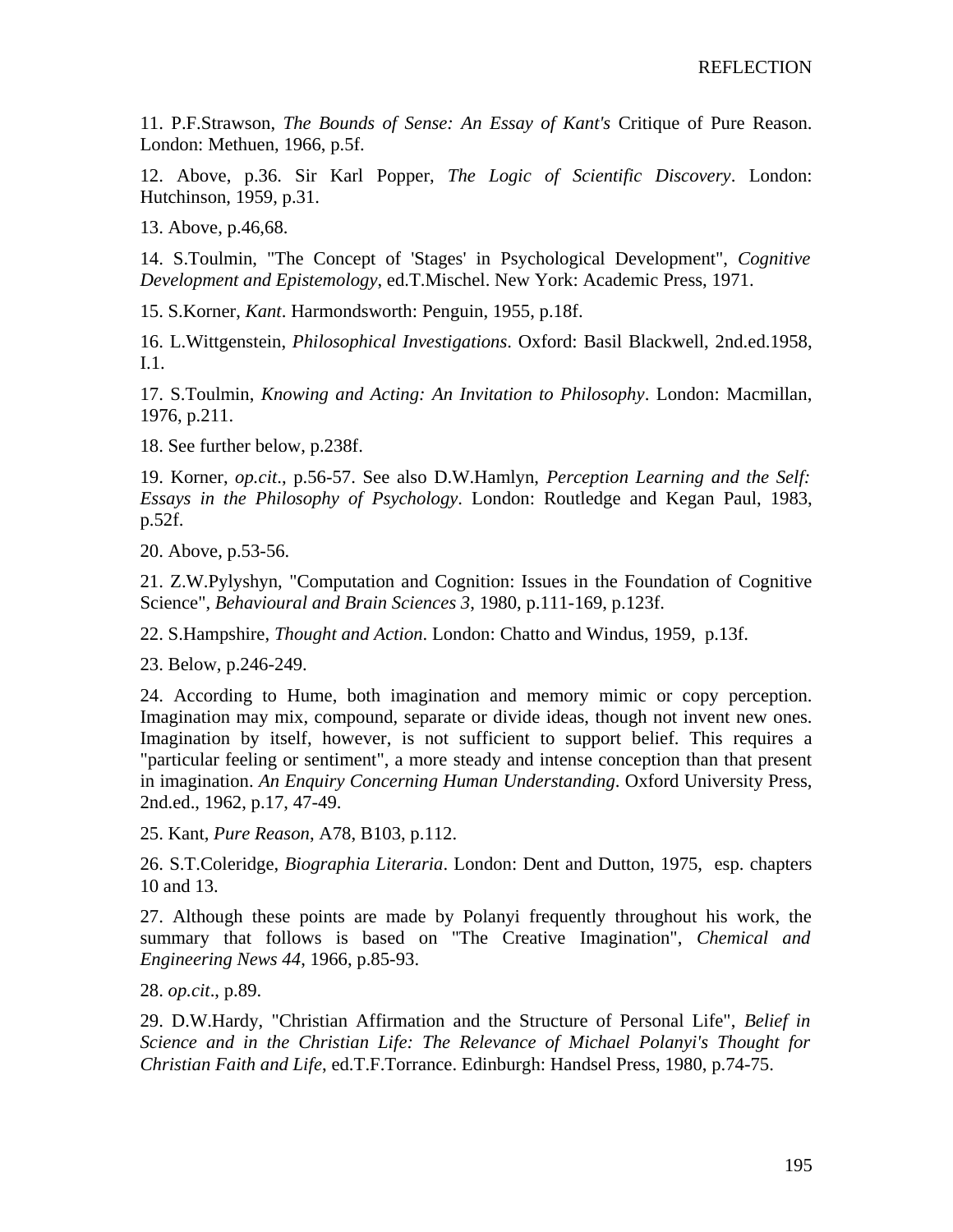30. N.R.Hanson, "Is there a Logic of Scientific Discovery?", *Current Issues in the Philosophy of Science*, ed.H.Feigl and G.Maxwell. New York: Holt, Rinehart and Winston, 1961.

- 31. See above, p.80-83.
- 32. Above, p.84-89.

33. *Pure Reason*, A138, B177, p.181.

34. However, see D.E.Rumelhart and A.Ortony, "The Representation of Knowledge in Memory", *Schooling and the Acquisition of Knowledge*, ed.R.C.Anderson, R.J.Spiro and W.E.Montague. Hillsdale, NJ: Lawrence Erlbaum, 1977, p.100.

35. *Pure Reason*, A141, B180, p.182-183.

36. See above, p.82-83,89-90.

37. *Pure Reason*, A141, B181-182, p.183.

38. Above, p.24f.,145.

39. Above, p.91-105.

40. F.C.Bartlett, *Remembering*. Cambridge University Press, 1932, p.213.

41. Above, p.95-97 and references.

42. D.Barber and P.J.Legge, *Perception and Information*. London: Methuen, 1976, p.82- 83.

43. See, for example, U.Neisser, *Cognitive Psychology*. Englewood Cliffs, NJ: Prentice-Hall, 1967, p.292-296; E.Tulving, *Elements of Episodic Memory*. Oxford University Press, 1983, p.132-134.

44. Above, p.63-67.

45. Below, p.261f.

46. *Pure Reason*, A271, B327, P.283.

47. Above, p.46-47. The phrase "controlled hallucination" is used by de Mey in his discussion of selective attention. *Cognitive Paradigm*, chapter 10.

48. Korner, *op.cit*., p.41-42.

49. *Pure Reason*, Bxvi, p.22.

50. Above, p.236-237.

51. The plausibility of transcendental idealism remains a subject of dispute. Strawson, for example, insists that a "hard-line" interpretation of the *Critique* must conclude that the world we know is a creation of the mind. Korner objects that, "At the end of the Transcendental Analytic even the most insensitive and self-willed reader must, it would seem to me, feel convinced that the thing in itself is an important part of the Kantian philosophy." *Bounds of Sense*, p.21-22; *Kant*, p.91.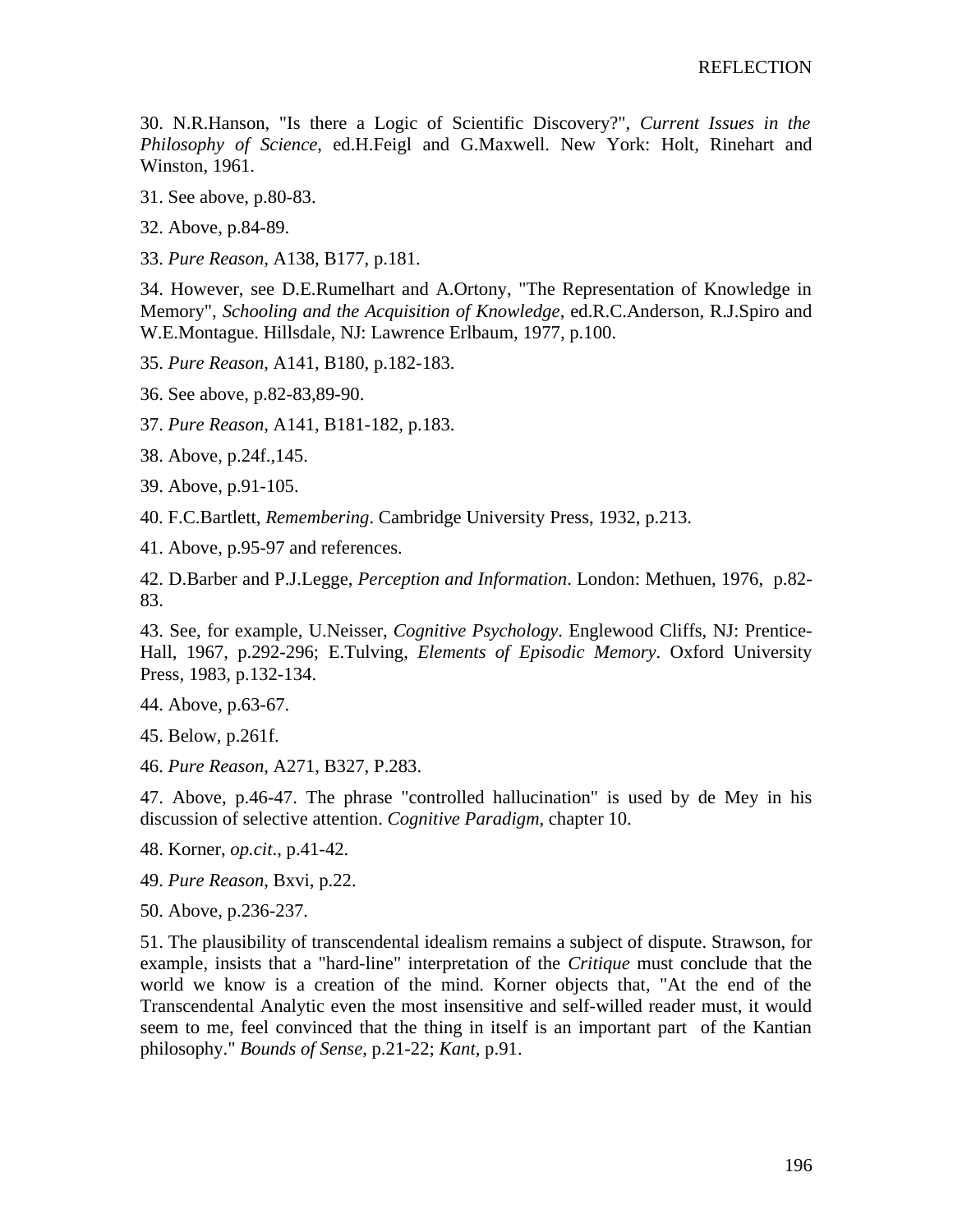52. Above, p.20-21; M.Masterman, "The Nature of a Paradigm". *Criticism and the Growth of Knowledge*, ed.I.Lakatos and A.Musgrave. Cambridge University Press, 1970, p.76-85.

53. I.Hacking, *Scientific Revolutions*. Oxford University Press 1981, p.142.

54. I.Barbour, *Myths, Models and Paradigms*. London: SCM, 1974, p.11, 37-38, 45-48.

55. See above, p.26,113-114. Also Goffman, *Frame Analysis*.

56. Above,p.127-128.

57. Wittgenstein, *Investigations*, II.xi, p.226; P.Winch, *The Idea of a Social Science and its Relation to Philosophy*. London: Routledge and Kegan Paul, p.3-39.

58. The concrete form of this question appears in the sphere of anthropology, where the question is how it is possible for men and women from different cultures to understand one another. See, in particular S.Lukes, "Some Problems about Rationality" and M.Hollis, "The Limits of Irrationality". *Rationality*, ed.B.Wilson. Oxford: Basil Blackwell, 1960, p.194-213, 214-220; both originally published in *Archives Europeenes de Sociologie VII*, 1967, p.247-264,265-271.

59. Above, p.65-66.

60. Above, p.88-89.

- 61. Hampshire, *op.cit*., p.47f.
- 62. *Pure Reason*, B142, p.159.
- 63. *ibid*, B157-159, p.168-169.
- 64. Wittgenstein, *op.cit*., I.1-2.

65. The source for the argument of the following paragraphs and the experimental evidence supporting it is to be found in J.S.Bruner, "The Ontogenesis of Speech Acts", *Journal of Child Language 2,*1975, p.1-19. The quotation is from p.3.

66. See also Vygotsky's theory of the development of word meaning to be found, in particular in *Thought and Language*. M.I.T.Press, 1962.

67. See further J.Wisdom, *Other Minds*. Oxford: Basil Blackwell, 2nd.ed.1965. Also, O.R.Jones (ed), *The Private Language Argument*. London: Macmillan, 1971.

68. Hampshire, *op.cit*.,p.13-14.

69. For example, the argument of Roger Trigg for the existence of the shared physical world. *Reason and Commitment*. Cambridge University Press, 1973.

70. Above, p.76

71. See above, p.146f.

72. *Pure Reason*, A115-130, B129-169, p.141-175.

73. Above, p.146-149.

74. A.J.Ayer, *The Problem of Knowledge*. Harmondsworth: Penguin, 1956, p.184-187; H.D.Lewis, *The Elusive Mind*. London: George Allen and Unwin, 1969, p.235-248.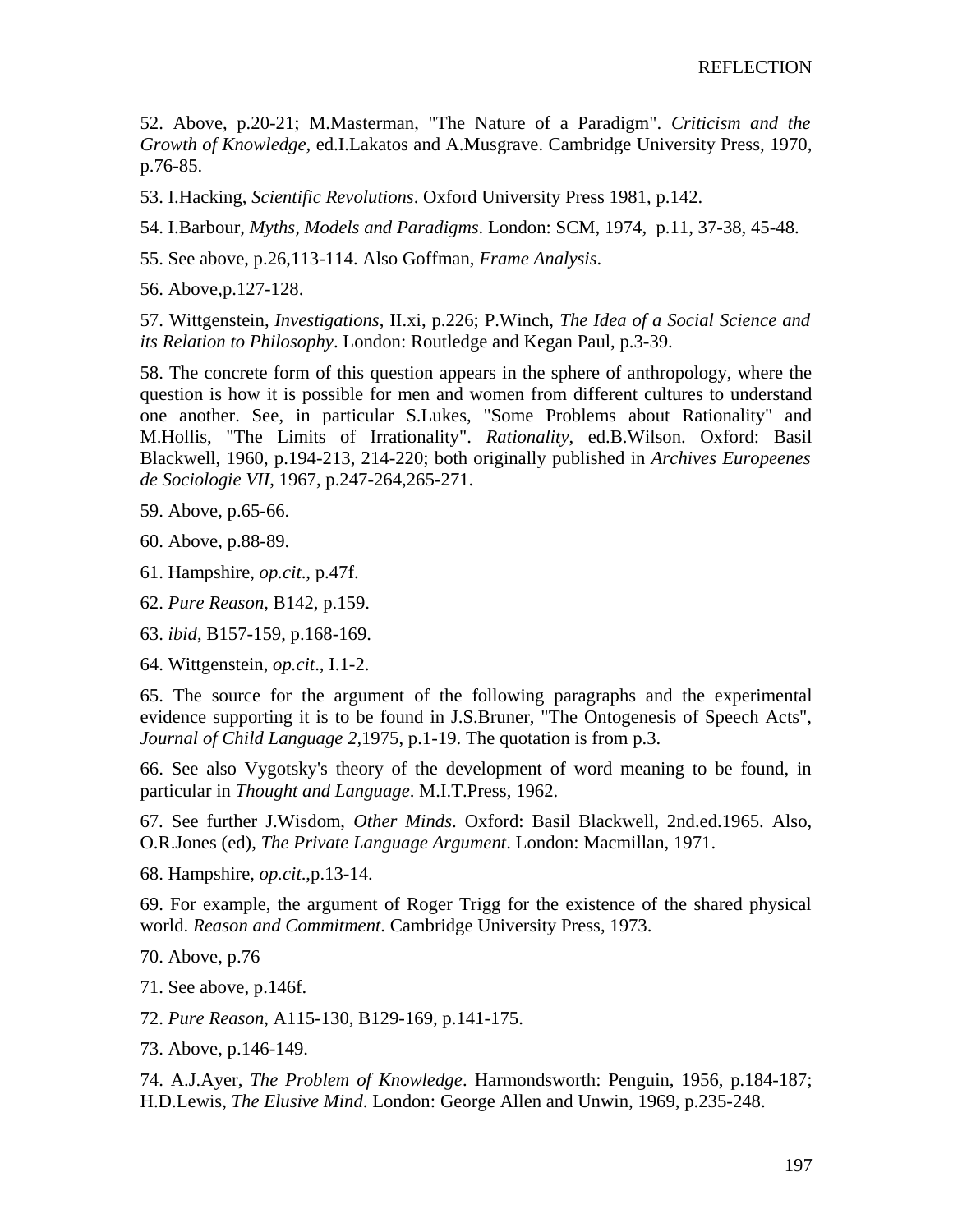75. Korner, *op.cit*., p.67.

76. Above, p.129-133, 26-32, 140-147, 148-153.

77. Above, p.130f.,136,147.

78. Wittgenstein, *loc.cit*. The interpretation of Wittgenstein's philosophy given here is based on Fergus Kerr, *Theology after Wittgenstein*. Oxford: Basil Blackwell, 1986. As Kerr himself points out, interpreters of Wittgenstein have in general been slow to appreciate the full significance of the questions he raised, possibly because they remained "bewitched" by the metaphysical viewpoint he was challenging.

79. Mead, *Mind, Self and Society from the Standpoint of a Social Behaviourist*. The book consists of papers collected, arranged and published posthumously.

80. Above, p.147.

81. *Philosophical Investigations*, I.693.

82. Kerr, *op.cit*., p.134.

83. Above, p.142f.,152, and note 39, p.166-167.

84. *Pure Reason*, A614f., B643f., p.514f.

85. F.D.E.Schleiermacher, *Brief Outline on the Study of Theology*. Atlanta: John Knox Press, 1966, §24, p.22.

86. Schleiermacher, *The Christian Faith*. Edinburgh: T.& T.Clark, 1928, §3,p.5-12. In the letters to Dr.Lucke, Schleiermacher described himself as a "dilettante" in the field of human studies. Nevertheless, these occupy an important place in the foundation of his theology. Rather than base his theology on a position derived from human studies or interpret human studies from the point of view of a particular theological approach, his method was to attempt a new synthesis by using the insights of the two fields to interpret one another, a method comparable to the one attempted here. (verbal discussion with Prof.S.W.Sykes, 1985)

87. See above, p.102-105.

88. Schleiermacher, *op.cit*., §4,p.12-18.

89. Kelsey, "Human Being", p.166; see above, p.151 and below, p.261f.

90. C.F.D.Moule, *The Holy Spirit*. Oxford: Mowbrays, 1978, p.7f.

91. See J.Shotter, *Images of Man in Psychological Research*. London: Methuen, 1975; D.Peck and D.Whitlow, *Approaches to Personality Theory*. London: Methuen, 1975.

92. See above, p.235-236.

93. Compare the two ways in which Christian learning may be said to take place within the sphere of revelation, p.210 above.

94. G.S.Hendry, *The Holy Spirit in Christian Theology*. London: SCM, 1957, p.117.

95. See above, p.32-34 and chapter 6, p.184.

96. Kelsey, *op.cit*., p.165-166.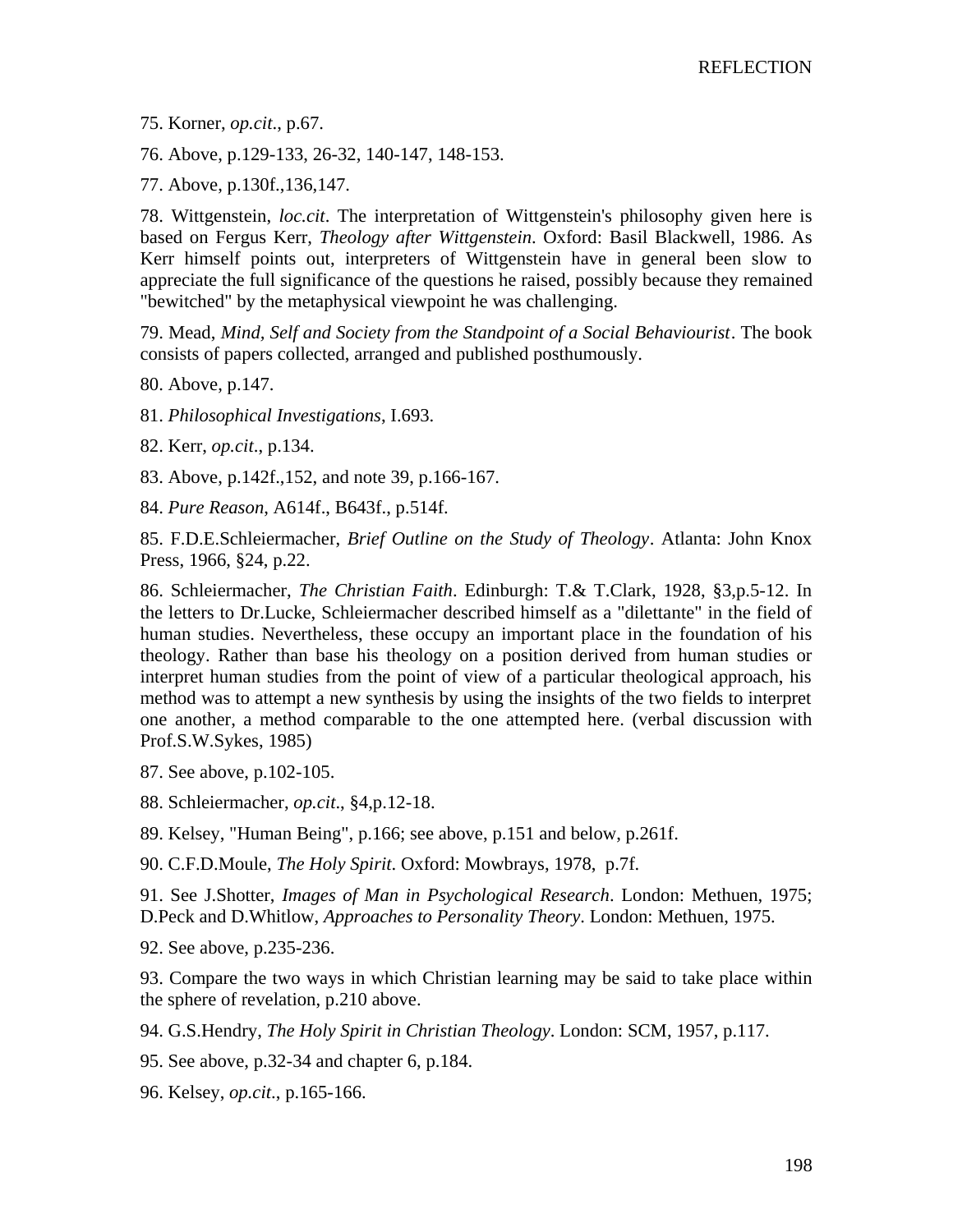97. *ibid*.,p.164-165.

98. See above, p.171-172.

99. Kelsey, *op.cit*., p.143.

100. See E.Brunner, *Man in Revolt: A Christian Anthropology*. London: Lutterworth Press, 1939, *passim*.

101. Above, p.209, 199.

102. See Brunner, *op.cit*.,p.542f.

103. See above p.199.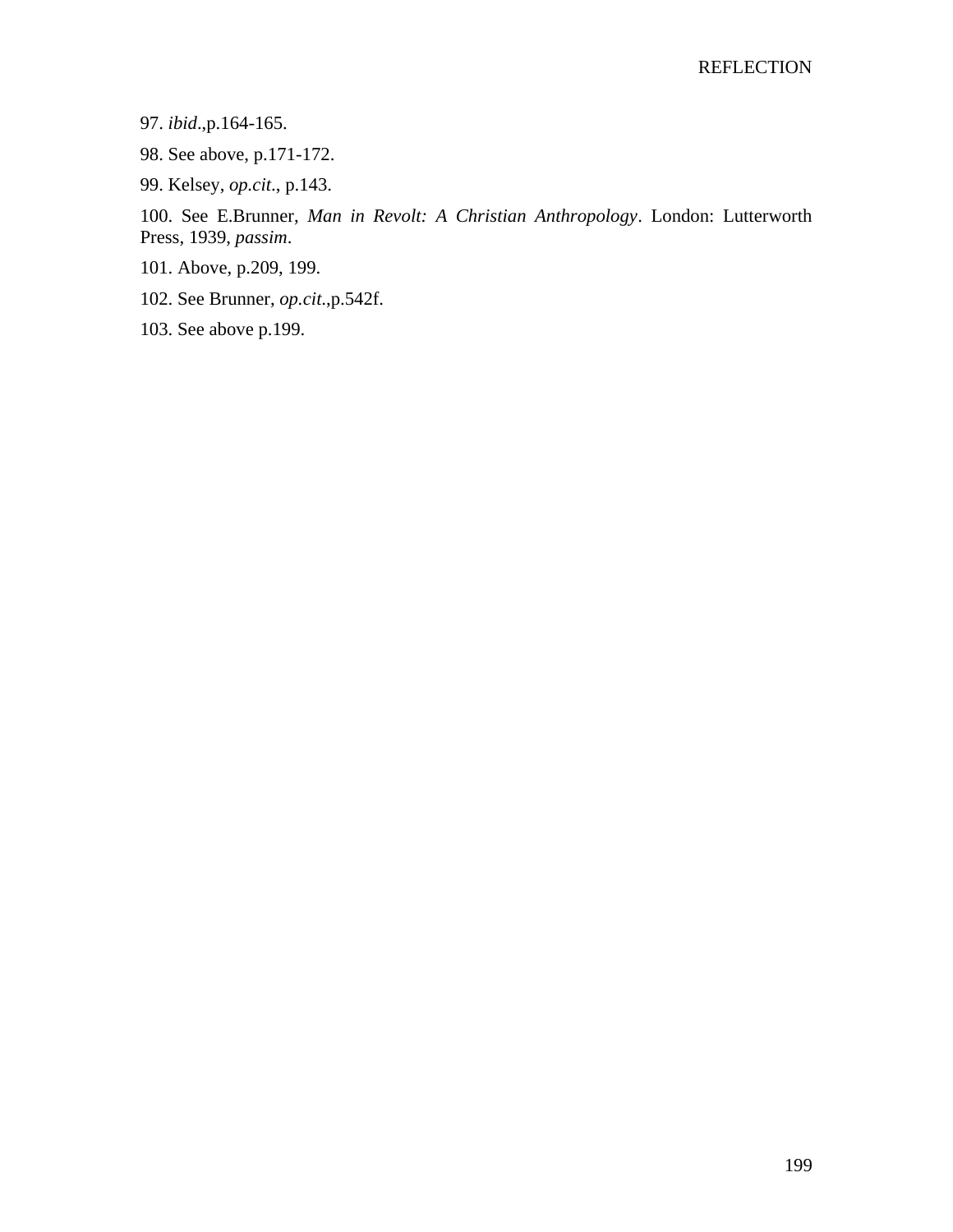# **BIBLIOGRAPHY**

## **Abbreviations and Publishers' Details**

| Abingdon                                                     | Nashville, Tenn.: Abingdon Press             |  |  |  |  |
|--------------------------------------------------------------|----------------------------------------------|--|--|--|--|
| Ad.Ed.                                                       | <b>Adult Education (Washington)</b>          |  |  |  |  |
| Am.Ps.                                                       | American Psychologist                        |  |  |  |  |
| Academic                                                     | <b>New York: Academic Press</b>              |  |  |  |  |
| <b>Basic</b>                                                 | <b>New York: Basic Books</b>                 |  |  |  |  |
| Blackwell                                                    | <b>Oxford: Basil Blackwell</b>               |  |  |  |  |
| Collins                                                      | London: Collins                              |  |  |  |  |
| <b>CUP</b>                                                   | <b>Cambridge University Press</b>            |  |  |  |  |
| Dent                                                         | London: J.M.Dent and Son                     |  |  |  |  |
| <b>DLT</b>                                                   | London: Darton, Longman and Todd             |  |  |  |  |
| Eerdmans                                                     | Grand Rapids, Michigan: Wm J. Eerdmans       |  |  |  |  |
| Erlbaum                                                      | Hillsdale, N.J.: Lawrence Erlbaum            |  |  |  |  |
| Faber London: Faber and Faber                                |                                              |  |  |  |  |
| Freeman                                                      | San Francisco: W.H.Freeman and Co.           |  |  |  |  |
| GAU                                                          | London: George Allen and Unwin               |  |  |  |  |
| Harper                                                       | New York: Harper and Row                     |  |  |  |  |
| Harvard                                                      | Cambridge, Mass.: Harvard University Press   |  |  |  |  |
| Holt                                                         | New York: Holt, Rinehart and Winston         |  |  |  |  |
| J.Pers.Soc.Ps.                                               | Journal of Personality and Social Psychology |  |  |  |  |
|                                                              | Lutterworth London: Lutterworth Press        |  |  |  |  |
| Macmillan                                                    | London: Macmillan                            |  |  |  |  |
| Marshall                                                     | London: Marshall, Morgan and Scott           |  |  |  |  |
| Methuen                                                      | London: Methuen                              |  |  |  |  |
| <b>OUP</b>                                                   | London: Oxford University Press              |  |  |  |  |
| <b>PAS</b>                                                   | Proceedings of the Aristotelian Society      |  |  |  |  |
| Paulist                                                      | <b>New York: Paulist Press</b>               |  |  |  |  |
| Penguin                                                      | Harmondsworth: Penguin                       |  |  |  |  |
| $Ps$ . $Rev.$                                                | Psychological Review                         |  |  |  |  |
| Pers.Soc.Ps.B.<br>Personality and Social Psychology Bulletin |                                              |  |  |  |  |
| Rel.Ed.                                                      | <b>Religious Education</b>                   |  |  |  |  |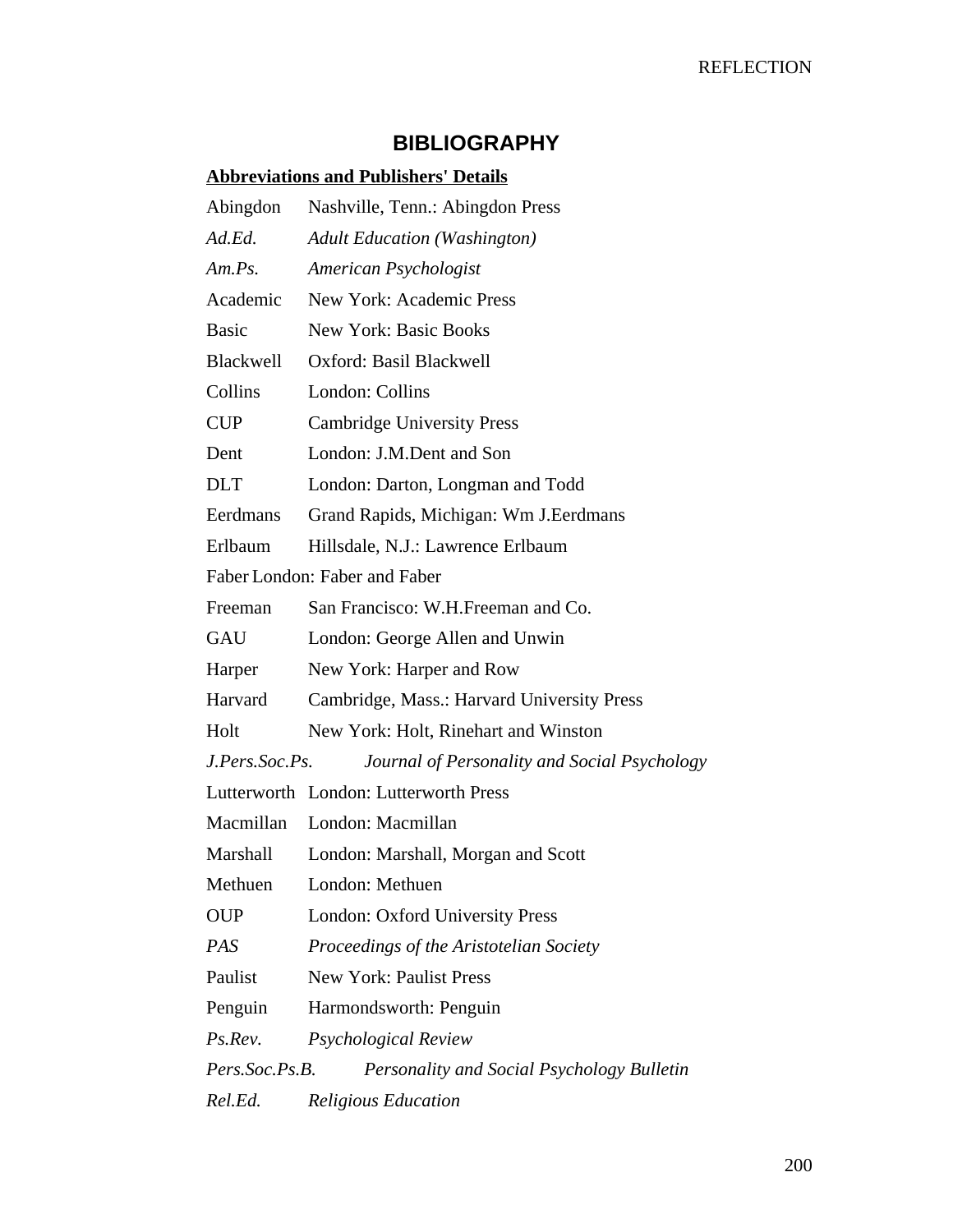## **Sources Consulted**

| The Psychological Status of the Script Concept<br>Abelson, Robert P. |                                                                                                                        |  |  |
|----------------------------------------------------------------------|------------------------------------------------------------------------------------------------------------------------|--|--|
|                                                                      | Am.Ps.36,1981,p.715-729                                                                                                |  |  |
|                                                                      | Abraham, William J. The Divine Inspiration of Holy Scripture OUP 1981                                                  |  |  |
|                                                                      | Abraham, William J. Divine RevelationOUP 1982                                                                          |  |  |
| Allport, Gordon                                                      | Attitudes<br>Handbook of Social Psychology, ed.C.Murchison                                                             |  |  |
|                                                                      | Worcester, Mass: Clark University Press, 1935                                                                          |  |  |
| Allport, Gordon                                                      | Becoming: Basic Considerations for a Psychology of Personality<br>New Haven, Conn: Yale University Press, 1955         |  |  |
| Anderson, John R.                                                    | Cognitive Psychology and its Implications                                                                              |  |  |
|                                                                      | San Francisco: W.H.Freeman, 1980                                                                                       |  |  |
| Anderson, Ray S.                                                     | On Being Human: Essays in Theological Anthropology                                                                     |  |  |
|                                                                      | Eerdmans, 1982                                                                                                         |  |  |
| Anselm                                                               | Proslogion ed.M.J.Charlesworth, OUP 1965                                                                               |  |  |
| Archambault, R.D.(ed)                                                | Philosophical Analysis and EducationRKP 1965                                                                           |  |  |
| Astley, Jeff                                                         | A Critical Analysis of the Religious Epistemology of Ian<br>T.RamseyUniversity of Durham Ph.D. 1978                    |  |  |
| Astley, Jeff                                                         | Revelation Revisited <i>Theology</i> 83, 1980, p.695                                                                   |  |  |
| Astley, Jeff                                                         | The Idea of God, the Reality of God and Religious Education                                                            |  |  |
|                                                                      | <i>Theology 84,</i> 1981, p.115-120                                                                                    |  |  |
| Astley, Jeff                                                         | The Role of Worship in Christian Learning                                                                              |  |  |
|                                                                      | Rel.Ed.79, 1984, p.243-252                                                                                             |  |  |
| Astley, Jeff                                                         | On Learning Religion:<br>Some<br>Theological<br>in Christian<br>Issues<br>EducationModern Churchman 29,2, 1987,p.26-34 |  |  |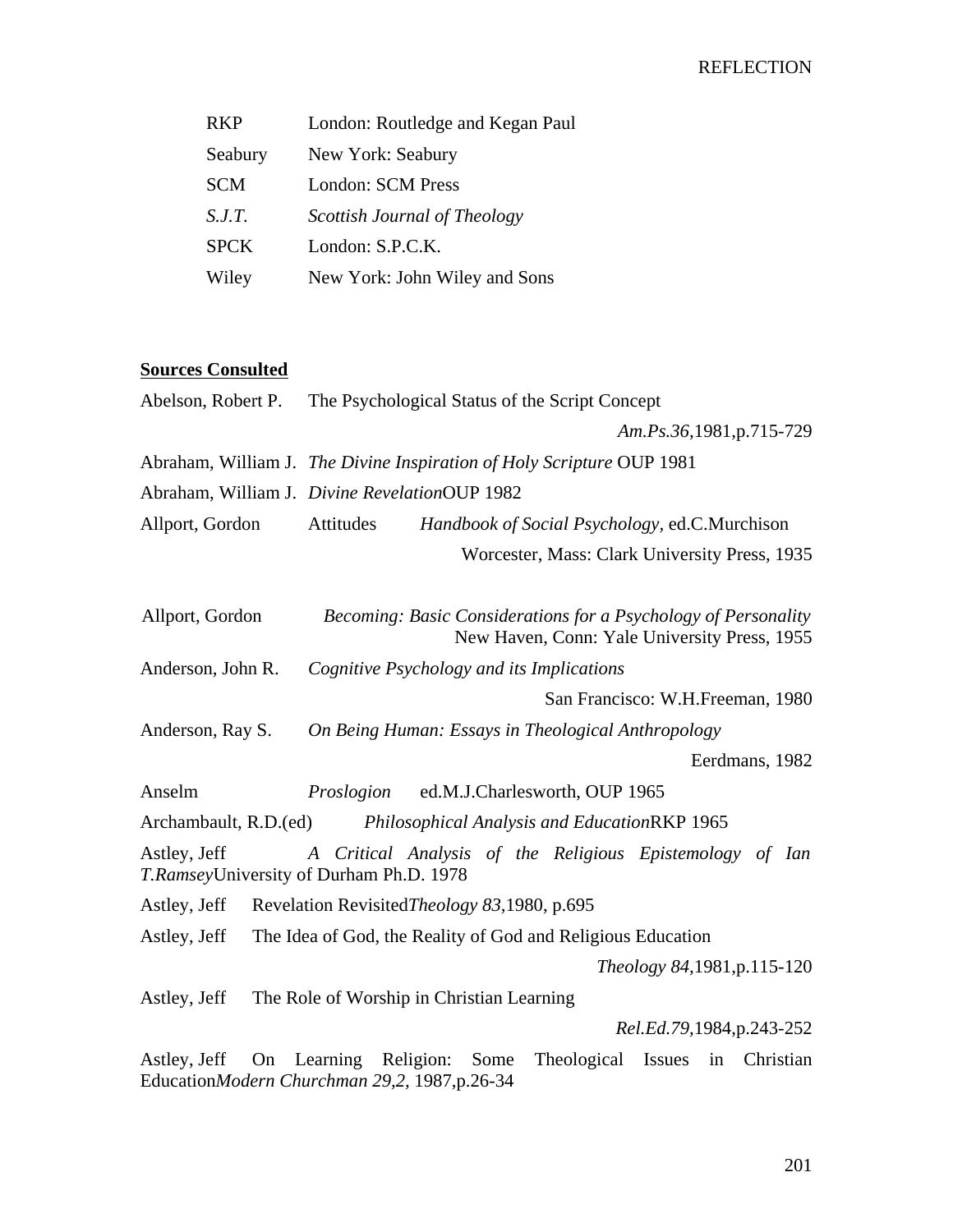| Atkinson, R.F. Knowledge and Explanation in History         |                                                                     |  |  |  |
|-------------------------------------------------------------|---------------------------------------------------------------------|--|--|--|
| Ithaca, N.Y.: Cornell University Press, 1978                |                                                                     |  |  |  |
| Austin, John L.                                             | Other Minds <i>PAS</i> 1946, p.76-116                               |  |  |  |
| Austin, John L.                                             | TruthPAS 1950, p.117-133                                            |  |  |  |
| Austin, John L.                                             | How to Do Things with WordsOUP 1962                                 |  |  |  |
| Austin, John L.                                             | Sense and SensibiliaOUP 1962                                        |  |  |  |
| Austin, John L.                                             | <b>Philosophical Papers</b>                                         |  |  |  |
|                                                             | ed. J.O.Urmson and G.J.Warnock, 2nd.ed. OUP 1969                    |  |  |  |
| Ayer, Alfred J.                                             | The Foundations of Empirical Knowledge Macmillan 1940               |  |  |  |
| Ayer, Alfred J.                                             | The Problem of KnowledgePenguin 1956                                |  |  |  |
| Ayer, Alfred J.                                             | Philosophy and Language                                             |  |  |  |
|                                                             | The Concept of a Person and Other Essays Macmillan 1963             |  |  |  |
| Baillie, John                                               | Martin, H. (eds)RevelationLondon: Faber and Faber, 1937             |  |  |  |
| Baillie, John                                               | Our Knowledge of GodOUP 1939                                        |  |  |  |
| Baillie, John                                               | The Idea of Revelation in Recent Thought                            |  |  |  |
| New York: Columbia University Press, 1956                   |                                                                     |  |  |  |
| Bambrough, J.Renford                                        | John Wisdom: Twelve EsaysBlackwell 1974                             |  |  |  |
| Bandura, Albert<br>Behaviour Theory and the Models of Man   |                                                                     |  |  |  |
| Am.Ps.29,1974,p.859-869                                     |                                                                     |  |  |  |
| Bandura, Albert                                             | The Self-System in Reciprocal Determinism                           |  |  |  |
|                                                             | AmPs.33,1978,p.344-358                                              |  |  |  |
|                                                             | Barber, Paul J. Legge, DavidPerception and InformationMethuen 1976  |  |  |  |
|                                                             | Barbour, Ian <i>Issues in Science and ReligionSCM</i> 1966          |  |  |  |
| Barbour, Ian                                                | Myths, Models and ParadigmsSCM 1974                                 |  |  |  |
|                                                             | Barrett, C.K. A Commentary on the Second Epistle to the Corinthians |  |  |  |
|                                                             | London: A & C.Black, 1973                                           |  |  |  |
| Barth, Karl                                                 | Anselm: Fides Quaerens IntellectumSCM 1960                          |  |  |  |
| Barth, Karl                                                 | Church Dogmatics I/IClark 2nd.ed. 1975                              |  |  |  |
| Barth, Karl                                                 | No! Answer to Emil Brunner                                          |  |  |  |
| Natural Theology ed.J.Baillie Edinburgh: J.and J.Gray, 1946 |                                                                     |  |  |  |
| Barth, Karl                                                 | Church Dogmatics I/2Clark 1956                                      |  |  |  |
| Barth, Karl                                                 | Church Dogmatics II/2Clark 1957                                     |  |  |  |
| Barth, Karl                                                 | Church Dogmatics III/IClark 1958                                    |  |  |  |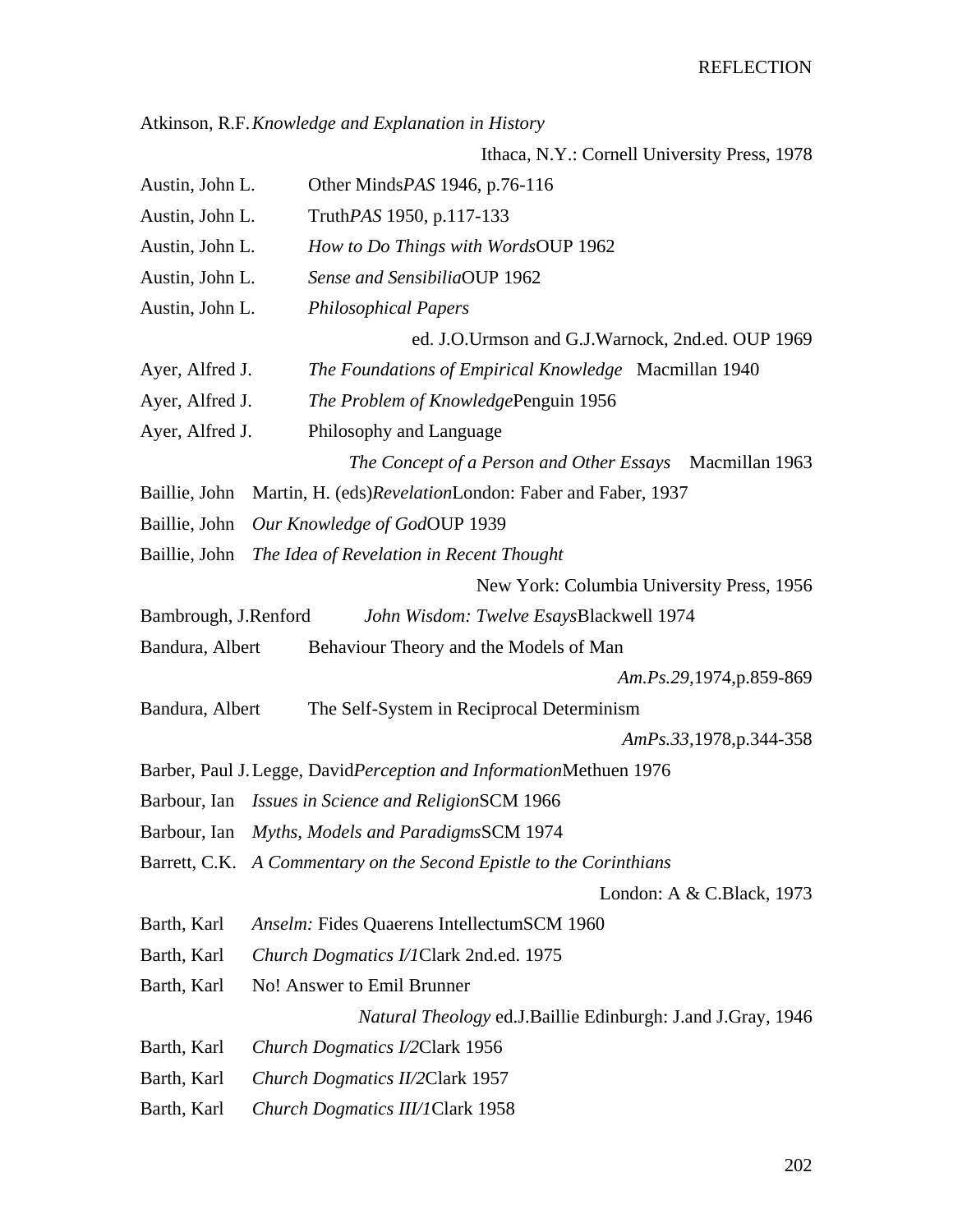- Barth, Karl *Church Dogmatics III/2*Clark 1960
- Barth, Karl *Church Dogmatics IV/2*Clark 1958
- Barth, Karl *Church Dogmatics IV/3 Part 1*Clark 1961
- Barth, Karl *The Humanity of God*London: Fontana, 1961
- Bartlett, Frederic C. *Remembering*CUP 1932
- Bartlett, Frederic C. *Thinking*GAU 1958
- Baumohl, Anton *Making Adult Disciples* London, Scripture Union, 1984
- Beard, Ruth *An Outline of Piaget's Developmental Psychology* RKP 1969
- Beckford, Jim Accounting for Conversion
	- *British Journal of Sociology 29,* 1978, p.249-262
- Berger, Peter L. *A Rumour of Angels*Penguin 1970

Berger, Peter Luckmann, Thomas *The Social Construction of Reality*Penguin 1966

- Berkouwer, G.C. *Man: The Image of God*Eerdmans 1962
- Bigge, Morris M. *Learning Theories for Teachers* Harper 4th.ed. 1982
- Blake, Robert R. *Perception: An Approach to Personality*

Ramsey, Glenn V.(eds.)New York: Ronald Press Co., 1951

- Boden, Margaret A. *Piaget*Glasgow: Fontana, 1979
- Boden, Margaret A. Intentionality and Physical Systems

*Philosophy of Science 37,* 1970, p.200-213

- Bolton, Neil *The Psychology of Thinking*Methuen 1972
- Bolton, Neil *Concept Formation*Oxford: Pergamon Press, 1977
- Bolton, Neil (ed) *Philosophical Problems in Psychology* Methuen 1979
- Bonhoeffer, Dietrich *Christology*Glasgow: Fontana, 1978
- Bonhoeffer, Dietrich *Ethics*New York: Macmillan, 1965
- Bonhoeffer, Dietrich *Letters and Papers from Prison* London: Fontana, 1959
- Boring, Ernest G. Cognitive Dissonance: Its Use in Science

*Science,* 1964, p.680-685

Boshier, Roger Educational Participation and Dropout: A Theoretical Model *Ad.Ed.23,* 1973, p.255-282

Bourdieu, Pierre , Passeron, Jean-ClaudeLondon

*Reproduction in Education, Society and Culture*: SAGE Publications, 1977

Braine, Martin D.S. On the Relation Between the Natural Logic of Reasoning and Standard Logic*Ps.Rev.85,* 1978, p.1-21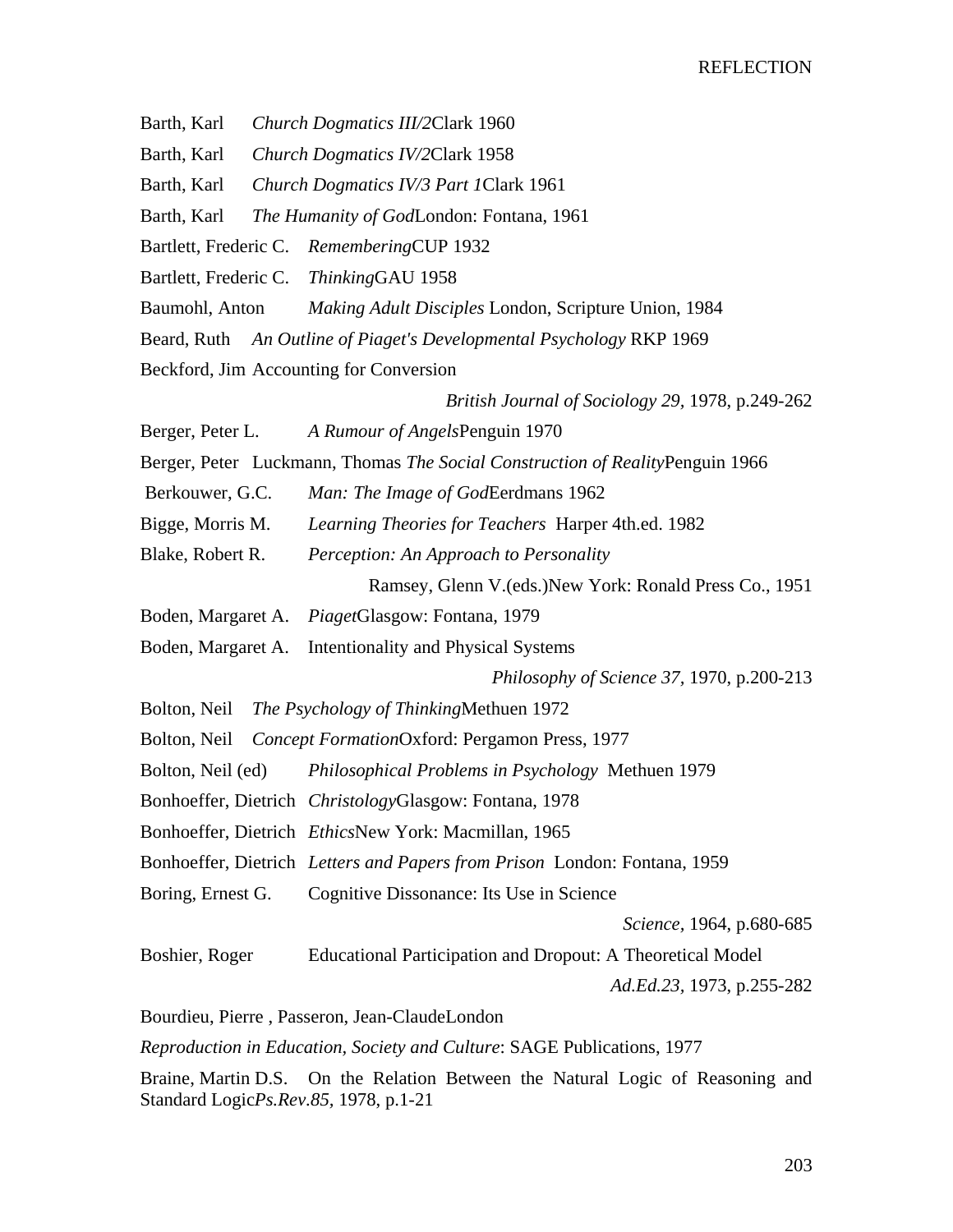Braithwaite, R.B. *An Empiricist's View of the Nature of Religious Belief*

CUP 1953

Breitmeyer, Bruno G. Unmasking Visual Masking: A Look at the "Why?" Behind the Veil of the "How?"*Ps.Rev.87,* 1980, p.52-69

Brim, Orville G.Jr. Wheeler, Stanton *Socialisation after Childhood*Wiley 1966 Broudy, Harry Tacit Knowing as a Basis for Liberal Education

*Education and Values,* ed.D.SloanNew York: Teachers College Press, 1980

Brown, James *Subject and Object in Modern Theology*SCM 1955

Brown, Stuart (ed) *Philosophy of Psychology*Macmillan 1974

Brown, Stuart (ed) *Reason and Religion* London: Cornell University Press, 1977

Brummer, Vincent *Theology and Philosophical Enquiry: An Introduction*

Macmillan 1981

Bruner, Jerome S. Goodman, Cecile C.

Value and Need as Organising Factors in Perception

*Journal of Abnormal and Social Psychology 42,* 1947, p.33-44

Bruner, Jerome S. Perception, Cognition and Behaviour

Postman, Leo*Journal of Personality 18,* 1949, p.14-30

Bruner, Jerome S. On the Perception of Incongruity: A Paradigm

Postman, Leo*Journal of Personality 18,* 1949

*Beyond the Information Given,* p.68-83

Bruner, Jerome S. Personality Dynamics and the Process of Perceiving

*Perception: An Approach to Personality,* ed.Blake and Ramsey, p.121-147

Bruner, Jerome S. Goodnow, J.J., Austin, G.A.*A Study of Thinking*Wiley 1956

Bruner, Jerome S. *On Knowing: Essays for the Left Hand* Harvard 1962

Bruner, Jerome S. *The Process of Education*Harvard 1965

Bruner, Jerome S. *Toward a Theory of Instruction*Harvard 1966

- Bruner, Jerome S. *Beyond the Information Given*ed. Jeremy S.AnglinGAU 1974
- Bruner, Jerome S. The Ontogenesis of Speech Acts

*Journal of Child Language 2,* 1975, p.1-19

Brunner, Emil *The Mediator*Lutterworth 1934

Brunner, Emil Nature and Grace *Natural Theology,* ed.J.Baillie

Edinburgh: J.and J.Gray, 1946

Brunner, Emil *Man in Revolt: A Christian Anthropology*Lutterworth 1939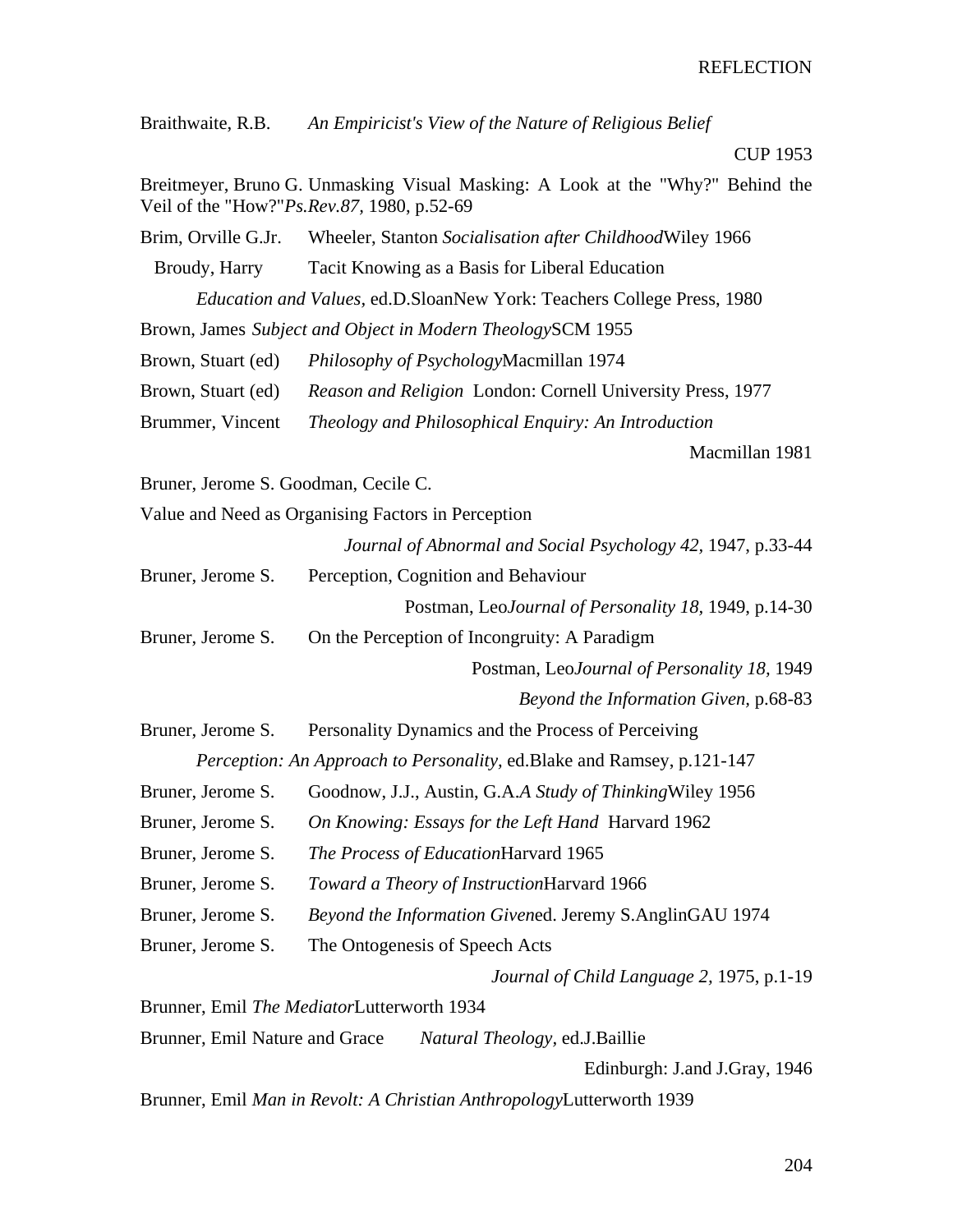Brunner, Emil *Revelation and Reason*Lutterworth 1947

Brunner, Emil The New Barth: Observations on Karl Barth's *Doctrine of Man*

*S.J.T.4,* 1951, p.123-135

Brunner, Emil *The Divine Imperative*Lutterworth 1958

Bucci, William The Interpretation of Universal Affirmative Propositions

*Cognition 6,* 1978, p.55-77

Burgess, Harold W. *An Invitation to Religious Education*REP 1975

Burton, Andrew Radford, John (eds) *Thinking in Perspective*Methuen 1978 Bushnell, Horace *Christian Nurture*

```
Grand Rapids, Mich.: Baker Book House, 1979
```
Buzan, Tony *Use Your Head*London: B.B.C., 1974

Caird, George B. *Paul's Letters from Prison*OUP 1976

Cairns, David S. *The Image of God in Man*SCM 1953

Calvin, Jean *Institutes of the Christian Religion*

2 vols, Philadelphia, Westminster Press, 1960

Chase, William G. Simon, Herbert A The Mind's Eye in Chess

.*Visual Information Processing,* ed.Chase Academic 1973

Clark, Leslie F. Woll, Stanley B.

Stereotype Biases: A reconstructive Analysis of their Role in Reconstructive Memory

*J.Pers.Soc.Ps 41,* 1981, p.1064-1072

Clausen, John A. *Socialisation and Society*

Boston: Little, Brown and Company, 1968

Coleridge, Samuel T. *Bibliographia Literaria*Dent 1975

Congar, Yves M-J. *Tradition and Traditions*London: Burns & Oates, 1966

Congar, Yves M-J. *I Believe in the Holy Spirit, 3 vols*

London: Geoffrey Chapman, 1983

Conger, John J. *Adolescence and Youth*Harper 2nd.ed.1973

Cooper, Joel Croyle, Robert T. Attitudes and Attitude Change

*Annual Review of Psychology,* 1984, p.395-426

Craik, Fergus I.M. Lockhart, Robert S.

Levels of Processing: A Framework for Memory Research

*Journal of Verbal Learning and Behaviour 11,* 1972, p.671-684

Craik, Kenneth J.W. *The Nature of Explanation*CUP 1943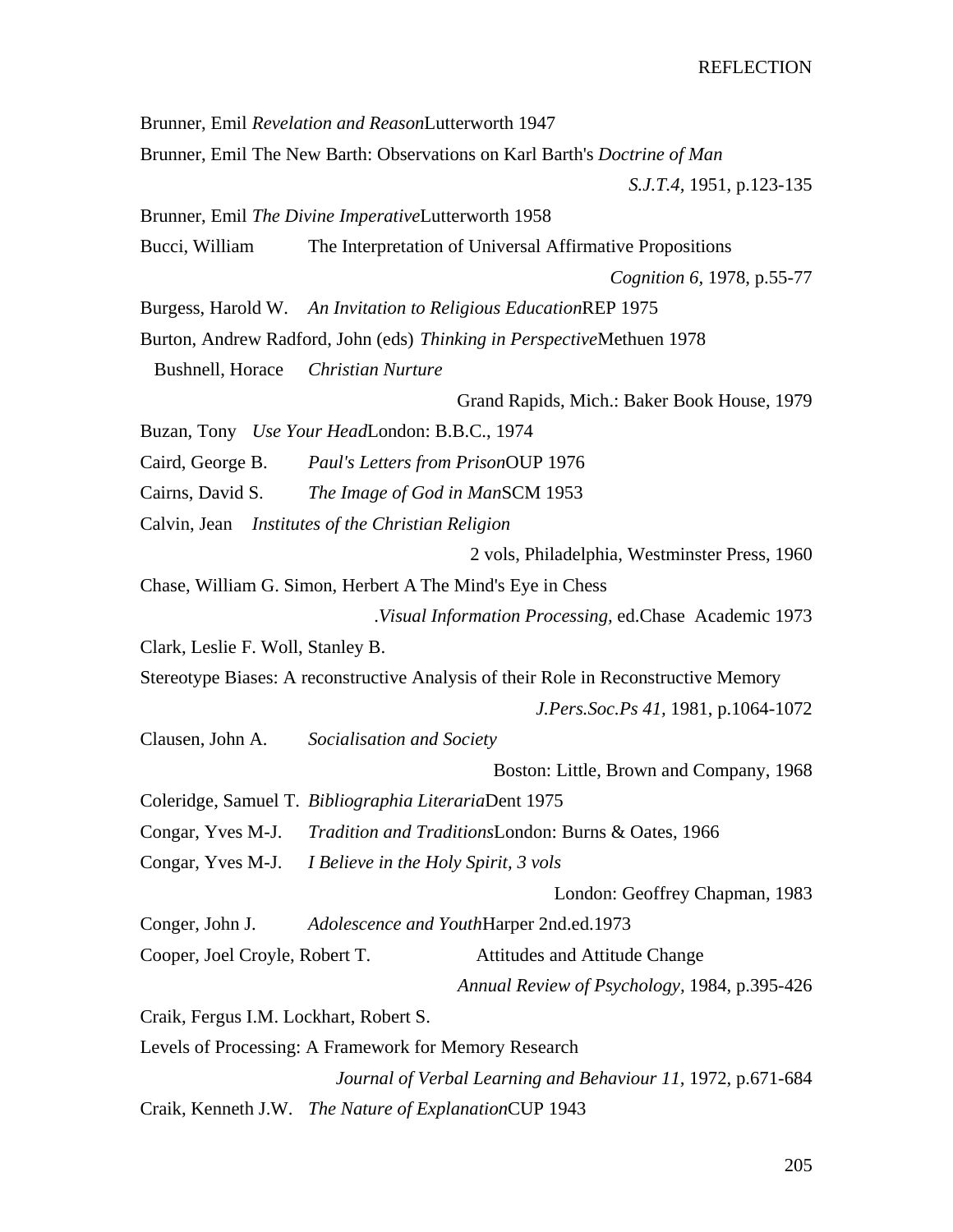Cropley, A.J. *Lifelong Learning: A Psychological Analysis*

Cross, Kathryn P. *Adults as Learners* San Francisco: Jossey-Bass 1981

Cullmann, Oscar *Christ and Time*SCM 1951

Cully, Iris V. Brubaker, Kendig (eds)

*Process and Relationship: Issues in Theology, Philosophy and Religious Education*REP 1978

Danto, Arthur C. *Analytical Philosophy of Knowledge*CUP 1968

De Mey, Marc *The Cognitive Paradigm*London: Reidel, 1982

Descartes, Rene *Meditations*New York: Bobbs-Merrill, 1951

Dewey, John *Experience and Education* New York: Macmillan, 1938

Dilman, Ilham *Philosophy and Life: Essays on John Wisdom*

The Hague: Martinus Nijhoff, 1984

Donaldson, Margaret *Children's Minds*Glasgow: Fontana, 1978

Downing, F.Gerald *Has Christianity a Revelation?*SCM 1964

Dragas, George *Henanthropos* or *Egeneto Anthropos?* A Neglected Aspect of Athanasius' Christology *Studia Patristica 16,* 1985, p.281-294

Dreyfus, Herbert L. *What Computers Can't Do: A Critique of Artificial Reason*

Harper 1972; 2nd.ed. San Francisco: W.H.Freeman 1979

Dreyfus, Herbert L. Holism and Hermeneutics

*Review of Metaphysics 34,* 1980, p.3-23

Dunn, James D.G. *Baptism in the Holy Spirit*SCM 1970

Durka, Gloria Smith, Joanmarie *Emerging Issues in Religious Education* Paulist 1976

Dykstra, Craig*Vision and Character: A Christian Educator's Alternative to Kohlberg*Paulist 1981

Ebeling, Gerhard *The Nature of Faith*London: Collins, 1961

Ebeling, Gerhard *The Study of Theology* New York: Fortress Press, 1979

Ecker, Richard*The Stress Myth*Tring: Lion Publishing, 1987

Eichrodt, Walter *Old Testament Theology*2 vols, SCM 1967

Elias, John Andragogy Revisited*Ad.Ed.29,* 1979, p.252-255

Elias, John *Psychology and Religious Education*

Bethlehem, Penn.: Booksellers of Bethlehem, 1979

Elias, John *The Foundations and Practice of Adult Religious Education*

UNESCO: Pergamon Press, 1977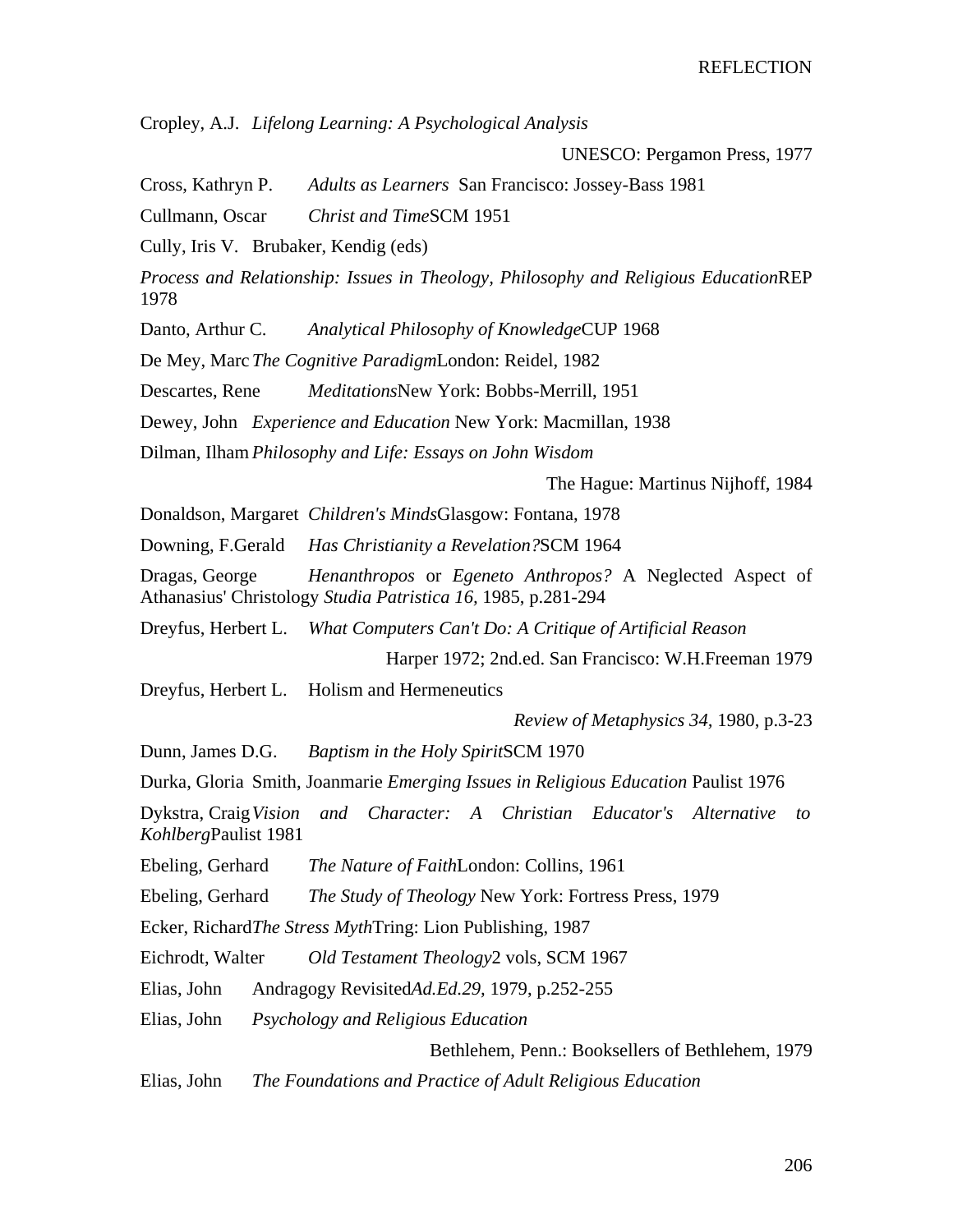|  |  | Malabar, Florida: Robert E.Krieger Publishing Corp, 1982 |  |
|--|--|----------------------------------------------------------|--|
|  |  |                                                          |  |

Ellis, Anthony C. Academic Theology and Christian Growth: An Exploration into the Use and Potential of Theology as a Resource in Christian Faith and Living University of Manchester Ph.D., 1980

Elton, Geoffrey R. *The Practice of History*Fontana 1967

*Encyclopedia of Philosophy*Macmillan 1974

Ennis, R.H. A Concept of Critical Thinking

*Harvard Educational Review 32,* 1962, p.81-111

Epstein, Seymour The Self-Concept Revisited: or A Theory of a Theory

*Am.Ps.28,* 1973, p.404-416

- Erikson, Erik H. *Identity and the Life Cycle: Psychological Issues, No.1* New York: International Universities Press, 1959
- Erikson, Erik H. *Childhood and Society*Penguin 1963
- Erikson, Erik H. *Insight and Responsibility*

New York: W.W.Norton and Co., 1964

Evans, Donald D. Differences Between Scientific and Religious Assertions *Science and Religion: New Perspectives on the Dialogue*

ed.I.G.Barbour. SCM 1968

- Ewing, A.C. *Fundamental Questions of Philosophy*RKP 1951
- Ewing, A.C. *Non-Linguistic Philosophy*GAU 1968
- Ewing, A.C. *Value and Reality*GAU 1973

Falck, Colin The Process of Meaning Creation: A Transcendental Argument

*Review of Metaphysics 38,* 1985, p.503-528.

Farley, Edward The Strange History of Christian *Paideia*

*Rel.Ed.60,* 1965, p.339-346

Farley, Edward The Work of the Holy Spirit in Christian Education

*Rel.Ed.60,* 1965, p.427-436,479.

Farrer, Austin *The Glass of Vision*London: Dacre Press, 1948

Fazio, Russell H. Zanna, Mark P. Cooper, Joel

Dissonance and Self-Perception: An Integrative View of Each Theory's Proper Domain of Application *Journal of Experimental Social Psychology 13,* 1977, p.464-479

Festinger, Leon *A Theory of Cognitive Dissonance*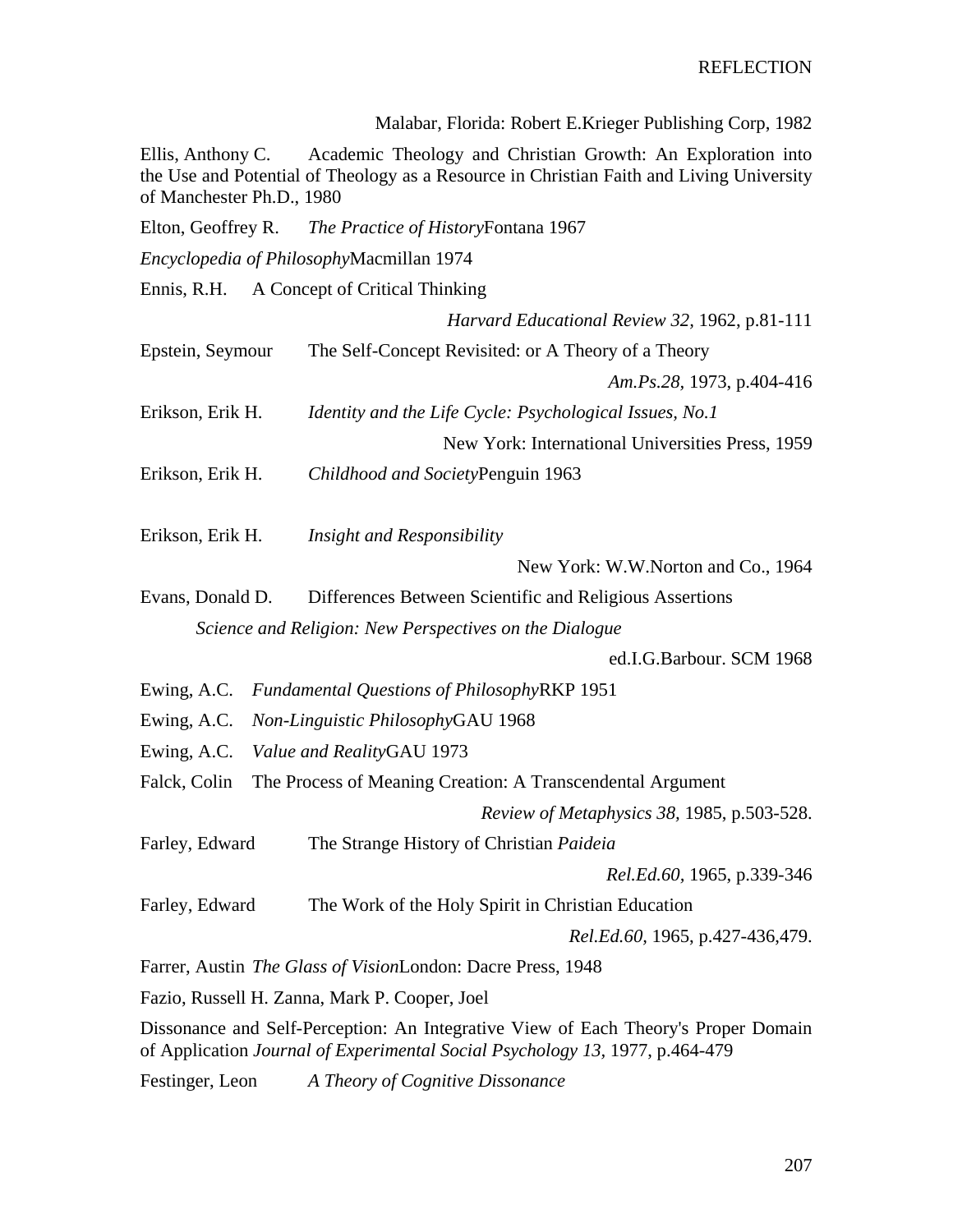|                                  |                                                              | <b>Stanford University Press, 1957</b>                                            |
|----------------------------------|--------------------------------------------------------------|-----------------------------------------------------------------------------------|
|                                  | Festinger, Leon Riecken, H., Schachter S.                    | When Prophecy Fails                                                               |
|                                  |                                                              | Minneapolis: University of Minnesota Press, 1956                                  |
| Fishbein, Martin                 | Object and the Attitude toward that Object.                  | An Investigation of the Relationship between Beliefs about an                     |
|                                  |                                                              | Human Relations 16, 1963, p.233-239                                               |
| Fishbein, Martin                 | Belief, Attitude, Intention and Behaviour                    |                                                                                   |
|                                  |                                                              | Ajzen, IcekNew York: Addison-Wesley, 1975                                         |
|                                  | Fiske, Susan T. Kenny, David A. Taylor, Shelley E.           |                                                                                   |
|                                  |                                                              | Structural Models for the Mediation of Salience Effects on Attribution            |
|                                  |                                                              | .J. Pers. Soc. Ps. 18, 1982, p.105-127                                            |
|                                  |                                                              | Flew, Antony (MacIntyre, Alasdair ed)New Essays in Philosophical TheologySCM 1955 |
| Fordham, Frieda                  |                                                              | An Introduction to Jung's Psychology Penguin 1953                                 |
| Forest, Laverne B.               |                                                              | Programme Planning: For Reality Ad.Ed.26, 1976, p.167-177                         |
|                                  |                                                              | Knowles, Modern Practice, p.345-352                                               |
| Fowler, James W.                 | NiebuhrNashville: Abingdon Press, 1974                       | To See the Kingdom: The Theological Vision of H.Richard                           |
| Fowler, James W.                 |                                                              | Toward a Developmental Perspective on Faith                                       |
|                                  |                                                              | Rel.Ed.79, 1974, p.207-219                                                        |
| Fowler, James W                  |                                                              | Stages in Faith: The Structural-Developmental Approach                            |
|                                  |                                                              | Hennessy, Values and Moral Development, p.173-211                                 |
| Fowler, James W.                 |                                                              | Faith Development and the Aims of Religious Socialisation                         |
|                                  |                                                              | Durka and Smith, <i>Emerging Issues</i> , p.187-208                               |
|                                  |                                                              | Fowler, James W. Keen, Sam Life Maps: Conversations on the Journey of Faith       |
|                                  |                                                              | Waco, Tx: Word Books, 1978                                                        |
| Fowler, James W.                 |                                                              | Stage Six and the Kingdom of God Rel. Ed. 75, 1980, p.231-248                     |
|                                  | Fowler, James W. Vergote, Antoine (eds)                      | Towards Moral and Spiritual Maturity                                              |
|                                  |                                                              | Morristown, N.J.: Silver Burdett, 1980                                            |
| Fowler, James W.                 |                                                              | Stages of Faith San Francisco: Harper and Row, 1981                               |
| Fowler, James W.                 | Stages of Faith and Adults' Life Cycles                      |                                                                                   |
|                                  |                                                              | Stokes, Faith Development, p.179-207                                              |
| Fowler, James W. Loder, James E. |                                                              |                                                                                   |
|                                  | Conversations on Stages of Faith and The Transforming Moment |                                                                                   |
|                                  |                                                              |                                                                                   |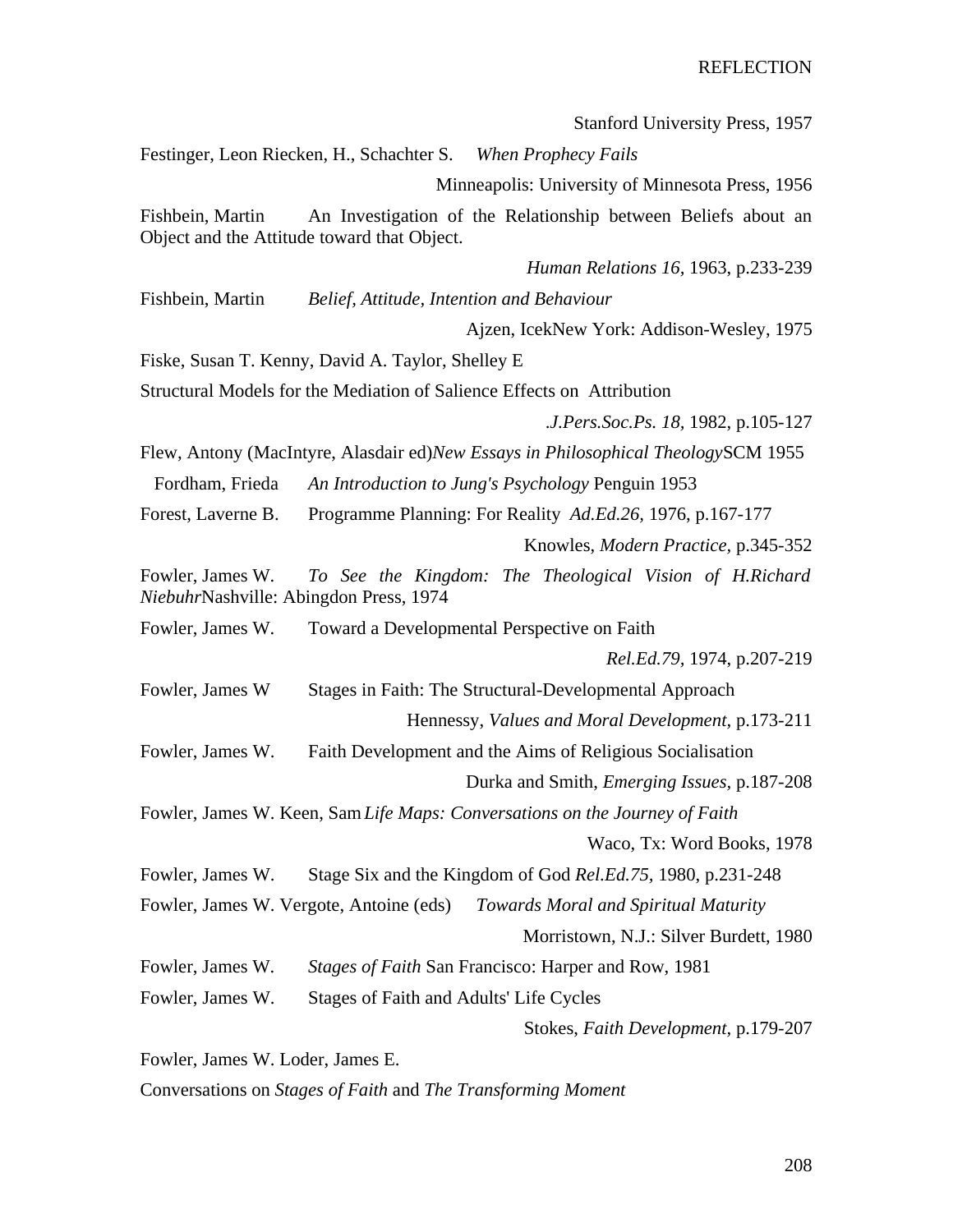*Rel.Ed.77,* 1982, p.133-148

Francis, Leslie J. Theology and Education: A Research Perspective

*S.J.T.32,* 1979, p.61-70

Freeman, Eugene Objectivity as Intersubjective Agreement

*Monist 57,* 1973, p.168-175

Frei, Hans Niebuhr's Theological Background The Theology of H.Richard Niebuhr

*Faith and Ethics: The Theology of H.Richard Niebuhr*

ed.Paul Ramsey, Harper 1957

Frey, D. Ochsmann, R. Kumpf,M.,Sauer C., Irle,M.

The Effects of Discrepant or Congruent Behaviour and Reward upon Attitude and Task Attractiveness

*Journal of Social Psychology 108,* 1979, p.63-73

Gardner, Howard *Frames of Mind: The Theory of Multiple Intelligences*

London: Heinemann, 1984

Gelwick, Richard *The Way of Discovery: An Introduction to the Thought of Michael Polanyi*OUP, 1977

Gerrish, Brian A. *A Prince of the Church: Schleiermacher and the Beginnings of Modern Theology* Philadelphia: Fortress Press, 1984

Gibbs, John C.Kohlberg's Stages of Moral Judgement: A Constructive Review

*Harvard Educational Review 47,*1977,p.43-61

Gibson, Eleanor J. *Principles of Perceptual Learning and Development*

New York: Appleton-Century-Croft, 1969

Gibson, Eleanor J. How Perception Really Develops: A view from Outside the System

*Basic Processes in Reading,* ed.D.LaBerge and S.J.Samuels Erlbaum 1977

Gibson, James J. *The Perception of the Visual World*

Boston: Houghton-Mifflin, 1950

Gibson, James J. Gibson, Eleanor J Perceptual Learning: Differentiation or Enrichment?

.*Ps.Rev.62,* 1955, p.32-41.

Gibson, James J. Gibson, Eleanor J

What is Learned in Perceptual Learning?: A Reply to Professor Postman*Ps.Rev.62,* 1955, p.447-450

Gibson, James J. Observations on Active Touch *Ps.Rev.69,* 1962, p.477-491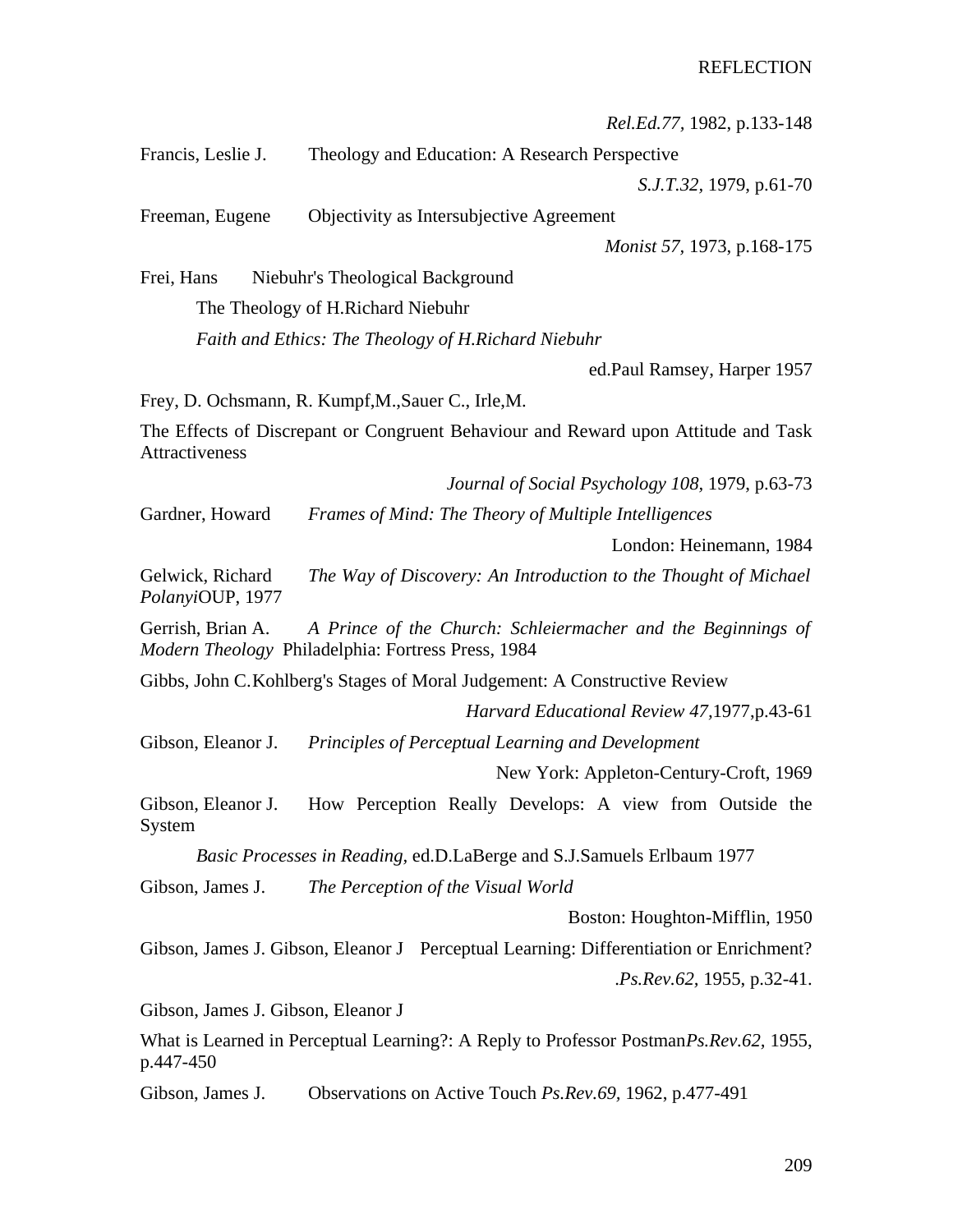Gibson, James J. *The Ecological Approach to Visual Perception*

Boston: Houghton-Mifflin, 1979

Gill, J.H. The Tacit Structure of Religious Knowing

*International Philosophical Quarterly 9,* 1969, p.533-559

Gillespie, V.Bailey *Religious Conversion and Personal Identity*REP 1979

Girzaitis, L. *The Church as Reflective Community: Models of Adult Religious Learning* West Mystic, Conn.: Twenty-Third Press, 1977

Goffman, Erving *Frame Analysis*Penguin 1974

Gordon, Chad Gergen, Kenneth J.(eds)

*The Self in Social Interaction, vol.1: Classic and Contemporary Perspectives*Wiley 1968

Gorman, Margaret Moral and Faith Development in Seventeen-Year-Old Students *Rel.Ed.71,* 1978, p.640-655

Gorringe, Timothy *Redeeming Time*DLT 1986

Goslin, David A. *A Handbook of Socialisation Theory and Research*

Chicago: Rand McNally and Co., 1969

Gray, John *I & II Kings*SCM 1964

Greenwald, Anthony G. Ronis, David L.

Twenty Years of Cognitive Dissonance: A Case Study of the Evolution of a Theory*Ps.Rev.85,* 1978, p.53-57

Greenwald, Anthony G. The Totalitarian Ego: Fabrication and Revision of Personal History*Am.Ps.35,* 1980, p.603-618

Groome, Thomas H. *Christian Religious Education*

San Francisco: Harper and Row, 1980

Gruber, Howard Voneches, Jacques *The Essential Piaget*RKP 1977

Gunton, Colin E. *Yesterday and Today: A Study of Continuities in Christology*

DLT 1982

Gunton, Colin E. *Enlightenment and Alienation* Marshall 1985

Gutierrez, Gustavo *A Theology of Liberation*SCM 1974

Hacking, Ian *Scientific Revolutions*OUP 1981

Hamlyn, D.W.*The Theory of Knowledge*Macmillan 1970

Hamlyn, D.W.*Perception, Learning and the Self: Essays in the Philosophy of Psychology*RKP 1983

Hampshire, Stuart *Thought and Action* London: Chatto and Windus, 1959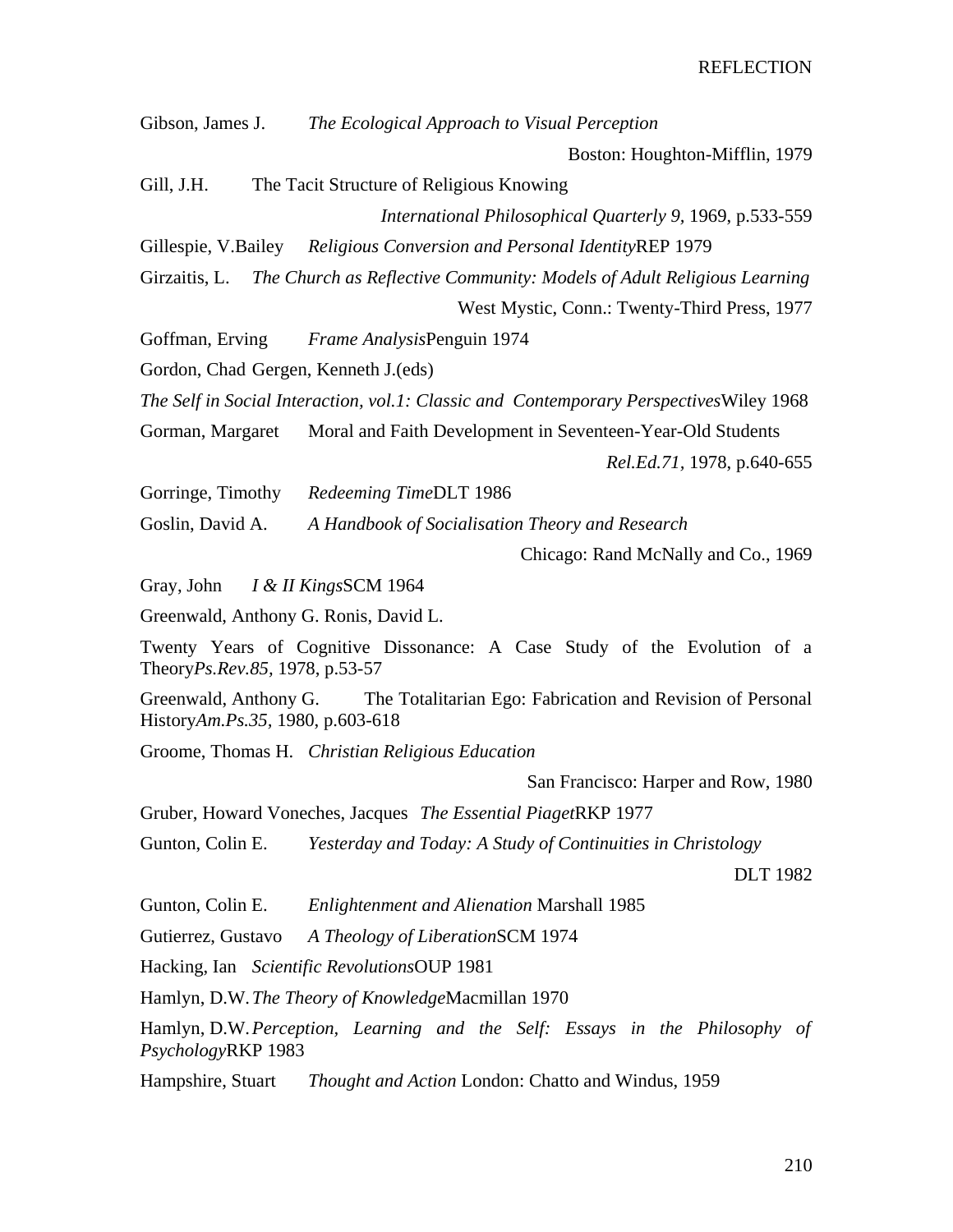Hanson, N.Russell *Patterns of Discovery*CUP 1958

Hanson, N.Russell Is there a Logic of Scientific Discovery?

*Current Issues in the Philosophy of Science*

ed.H.Feigl and G.Maxwell, Holt 1961

Hanson, N.Russell *Perception and Discovery*Freeman 1969

Hardy, Daniel W. Religious Education - Truth Claims or Meaning Given?

*Religious Education in a Pluralistic Society*

ed. M.C.Felderhof, London: Hodder and Stoughton, 1985

Harre, Rom *The Explanation of Social Behaviour*

Secord, P.F.Blackwell 1972

Hart, Ray L. *Unfinished Man and the Imagination: Toward an Ontology and a Rhetoric of Revelation* Seabury 1979

Havighurst, Robert J. *Human Development and Education*

London: Longmans, Green and Co., 1953

Helm, Paul *The Divine Revelation* Marshall 1982

Hendry, George S. *The Holy Spirit in Christian Theology*SCM 1957

Henle, Mary The Relationship between Logic and Thinking

*Ps.Rev.69,* 1962, p.366-378

- Hennessy, T.(ed) *Values and Moral Development*Paulist 1977
- Heron, Alasdair *The Holy Spirit*Marshall 1983

Heywood, David S. Piaget and Faith Development: A True Marriage of Minds?

*British Journal of Religious Education 8,2,*1986, p.72-78

Heywood, David S. *Theology or Social Science? The Theoretical Basis for Christian Education*Durham: North of England Institute for Christian Education, 1986

Heywood, David S. Christian Education as Enculturation: The Life of the Community and its Place in Christian Education in the Work of John H.Westerhoff III

*British Journal of Religious Education*, Autumn 1987

Hilgard, E.R. *Theories of Learning*

Bower, Gordon H.5th.ed, New York: Appleton-Century-Croft, 1981

Hirst, Richard J. *The Problems of Perception*GAU 1959

Hirst, Paul H. Peters, Richard S.(eds)*The Logic of Education*RKP 1970

Hirst, Paul H. Christian Education: A Contradiction in Terms

*Learning for Living 11,* 1972, p.6-11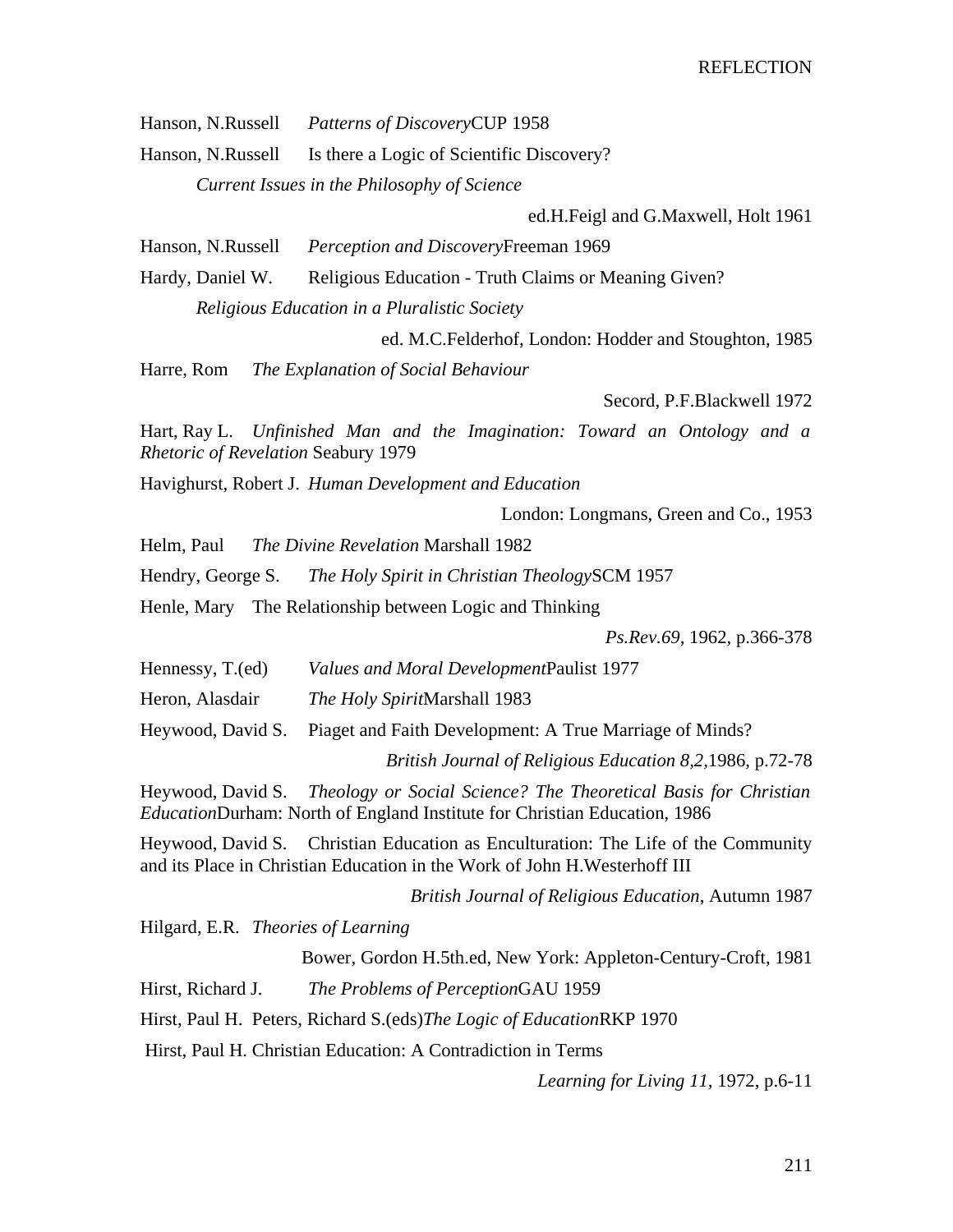Hobbes, Thomas *Leviathan*Collins 1962 Holley, Raymond *Religious Education and Religious Understanding* RKP 1978 Howe, Michael J.A. *The Psychology of Human Learning*Harper 1980 Hudson, W.H. *Wittgenstein and Religious Belief*Macmillan 1975 Hull, Jay G. Levy, Alan S. The Organisation Functions of the Self: An Alternative to the Duval and Wicklund Model of Self-Awareness *J.Pers.Soc.Ps.37,* 1979, p.756-768 Hull, John M. Christian Theology and Educational Theory: Can There Be Connections? *British Journal of Educational Studies 24,* 1976, p.127-143 *Studies in Religion and Education,* p.229-248 Hull, John M. From Christian Nurture to R.E.: The British Experience *Rel.Ed.73,*1978, p.124-143 *Studies in Religion and Education,* p.27-44 Hull, John M. *Studies in Religion and Education* Lewes, Sussex: Falmer Press, 1984 Hull, John M. *What Prevents Christian Adults From Learning?* SCM 1985

Hume, David *A Treatise of Human Nature*2 vols, Dent 1911

Hume, David *An Enquiry Concerning the Human Understanding* ed. with *Enquiry concerning the Principle of Morals*

Oxford: Clarendon 1962

Hunter, David R. *Christian Education as Engagement*Seabury 1963

Illich, Ivan *Deschooling Society*Penguin 1973

James, William *Principles of Psychology*3 vols, Harvard 1981

James, William *The Varieties of Religious Experience* London: Longmans 1952

Jaspers, Karl *The Great Philosophers: The Foundations*

London: Rupert Hart-Davies, 1962

Jenkins, David*The Glory of Man*SCM 1967

Jones O.R.(ed)*The Private Language Argument*Macmillan 1971

Judd, Charles M. Kulik, James A.

Schematic Effects of Social Attitudes on Information Processing and Recall *J.Pers.Soc.Ps.38,*1980, p.569-578

Kant, Immanuel *Critique of Pure Reason*

tr.Norman Kemp SmithMacmillan 1929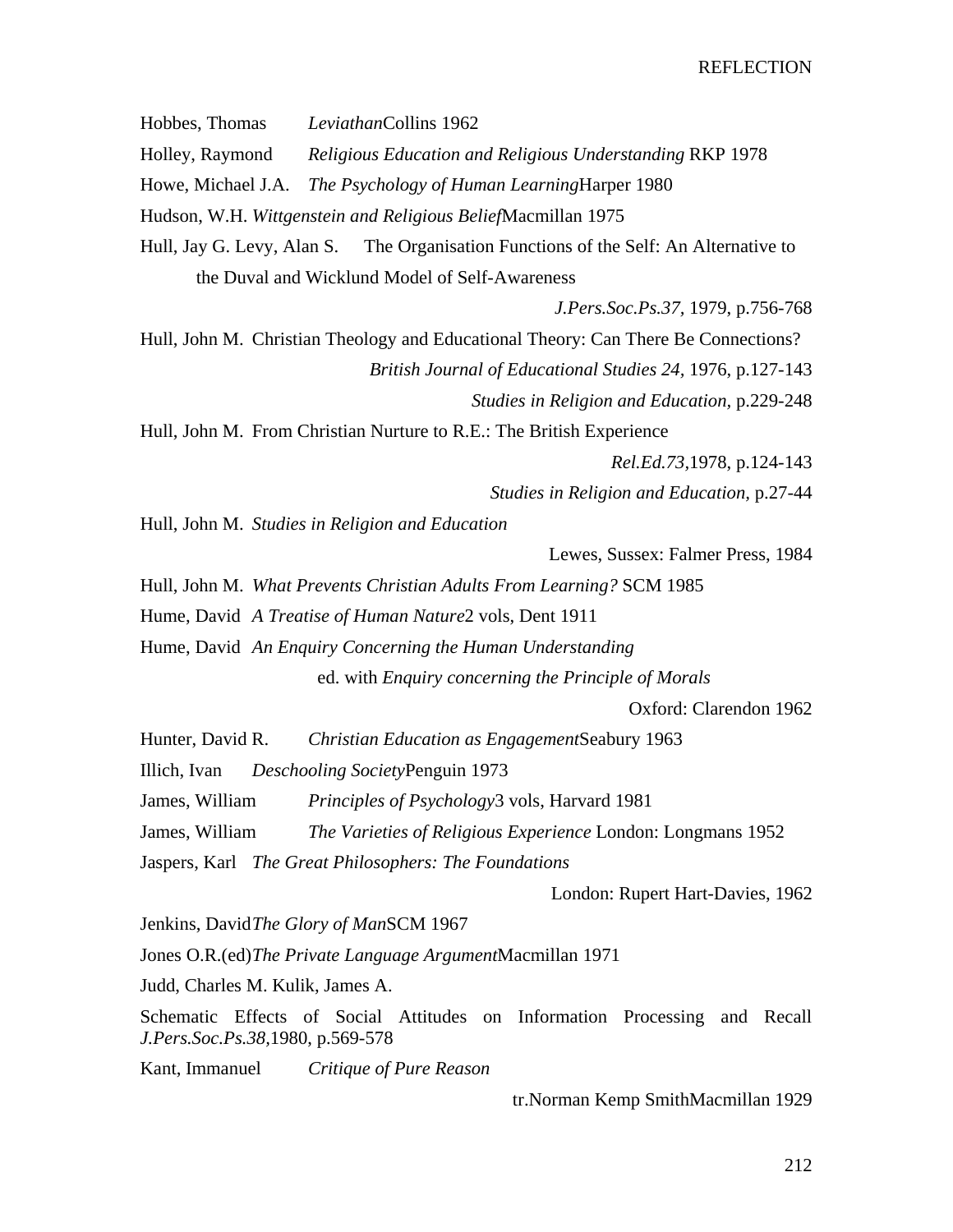| Kant, Immanuel            | Anthropology from a Pragmatic Point of View                                     |
|---------------------------|---------------------------------------------------------------------------------|
|                           | The Hague: Martinus Nijhoff, 1974                                               |
|                           | Kegan, Robert The Evolving Self: Problem and Process in Human Development       |
|                           | Harvard 1982                                                                    |
|                           | Kelsey, David The Use of Scripture in Recent TheologySCM 1975                   |
| Kelsey, David Human Being |                                                                                 |
|                           | Christian Theology, ed.P.Hodgson and R.King SPCK 1982                           |
|                           | Kenny, Anthony WittgensteinPenguin 1973                                         |
|                           | Kerr, Fergus Theology after WittgensteinBlackwell 1986                          |
| Kidd, James R.            | How Adults Learn 2nd.ed, New York: Association Press, 1973                      |
|                           | Knowles, Malcolm S. The Modern Practice of Adult Education                      |
|                           | Revd.ed, Chicago: Follett/Association Press, 1980                               |
|                           | Knox, Ian P. Above or Within? The Supernatural in Religious Education           |
|                           | Mishawa, Ind.: Religious Education Press, 1976                                  |
|                           | Kohlberg, Lawrence The Child as Moral Philosopher                               |
|                           | Psychology Today, 1968, p.25-30                                                 |
|                           | Kohlberg, Lawrence From Is to Ought: How to Commit the Naturalistic Fallacy and |
|                           | Get Away with It in the Study of Moral Development                              |
|                           | Cognitive Development and Epistemology, ed.T.Mischel, p.151-235                 |
|                           | Kohlberg, Lawrence Development as the Aim of Education                          |
|                           | Mayer, RochelleHarvard Educational Review 42, 1972, p.449-496                   |
|                           | Kohlberg, Lawrence The Claim to Moral Adequacy of a Highest Stage of Moral      |
|                           | Development Journal of Philosophy 70, 1973, p.630-646                           |
|                           | Kohlberg, Lawrence The Philosophy of Moral Development: Moral Stages and the    |
|                           | <i>Idea of Justice</i> San Francisco: Harper and Row, 1981                      |
| Korner, W.Stephen         | KantPenguin 1955                                                                |
| Kuhn, Thomas S.           | The Structure of Scientific Revolutions                                         |
|                           | 2nd.ed, University of Chicago Press, 1969                                       |
| Kuhn, Thomas S.           | Logic of Discovery or Psychology of Research?                                   |
|                           | Criticism, ed. Lakatos and Musgrave, p.1-22                                     |
|                           | The Philosophy of Karl Popper, ed.P.A.Schlipp,                                  |
|                           | La Salle, Ill.: Open House Publishing Company, 1974, p.789-819                  |
|                           | Essential Tension, p.266-292                                                    |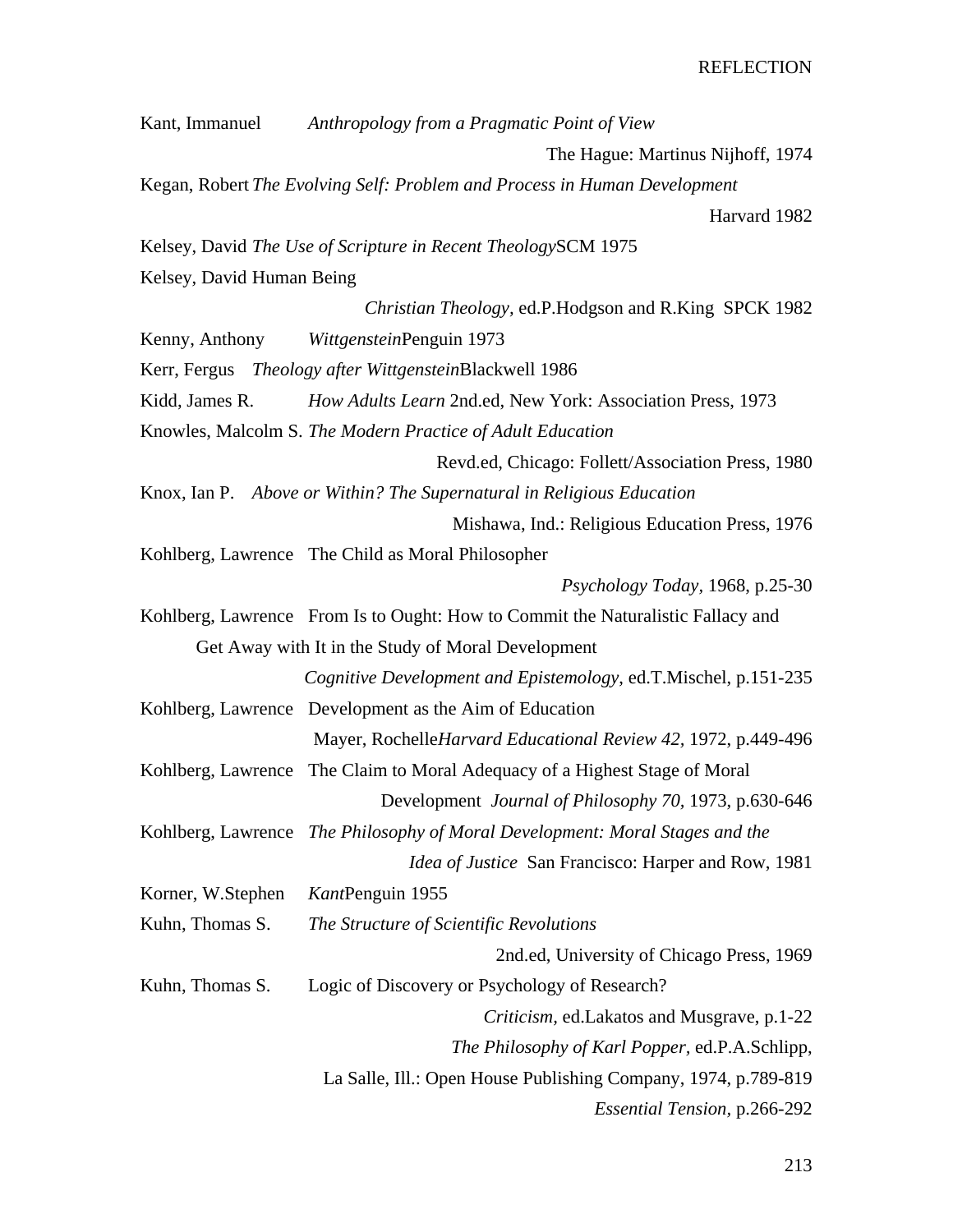Kuhn, Thomas S. Second Thoughts on Paradigms

*The Structure of Scientific Theories,* ed.F.Suppe

Urbana: University of Illinois Press, 1974, p.459-482

*Essential Tension,* p.293-319

Kuhn, Thomas S. *The Essential Tension: Selected Studies in Scientific Tradition and Change* University of Chicago Press, 1977

Kuiper, N.A. Encoding of Personal Information: Self-Other Differences

Rogers, T.A.*J.Pers.Soc.Ps. 37,* 1979, p.499-514

Kung, Hans *Does God Exist?*London: Collins, 1980

Lakatos, Imre *Criticism and the Growth of Knowledge*CUP 1970

Musgrave, Alan

Lakoff, George The Metaphorical Structure of the Human Conceptual System Johnson, Mark*Perspectives on Cognitive Science,* ed.Norman.

Lampe, Geoffrey W.H. *God as Spirit*OUP 1977

Langford, T.A. Michael Polanyi and the Task of Religion

*Journal of Religion 46,* 1966, p.45-55

Lee, James Michael *The Shape of Religious Instruction*REP 1971

Lee, James Michael *The Flow of Religious Instruction*REP 1973

Lee, James Michael *The Content of Religious Instruction*REP 1986

Lessing, Gotthold F. *Lessing's Theological Writings*

ed.Henry ChadwickBlack 1956

Lewin, Kurt *A Dynamic Theory of Personality* New York: McGraw Hill, 1935

Lewin, Kurt *Principles of Topological Psychology*

New York: McGraw Hill, 1936

Lewin, Kurt Behaviour and Development as a Function of the Total Situation *Manual of Child Psychology* ed.L.Carmichael, Wiley 1946

Lewis, H.D. *The Elusive Mind*GAU 1969

Lloyd, Peter et.al. *Introduction to Psychology*Fontana 1984

Loder, James E. *The Transforming Moment: Understanding Convictional Experiences*San Francisco: Harper and Row, 1981

Lofland, John Becoming a World-Saver: A Theory of Conversion to Deviant Perspective Stark, Rodney *American Sociological Review 30,* 1965, p.862-875

Lonergan, Bernard M.J. *Method in Theology*DLT 1972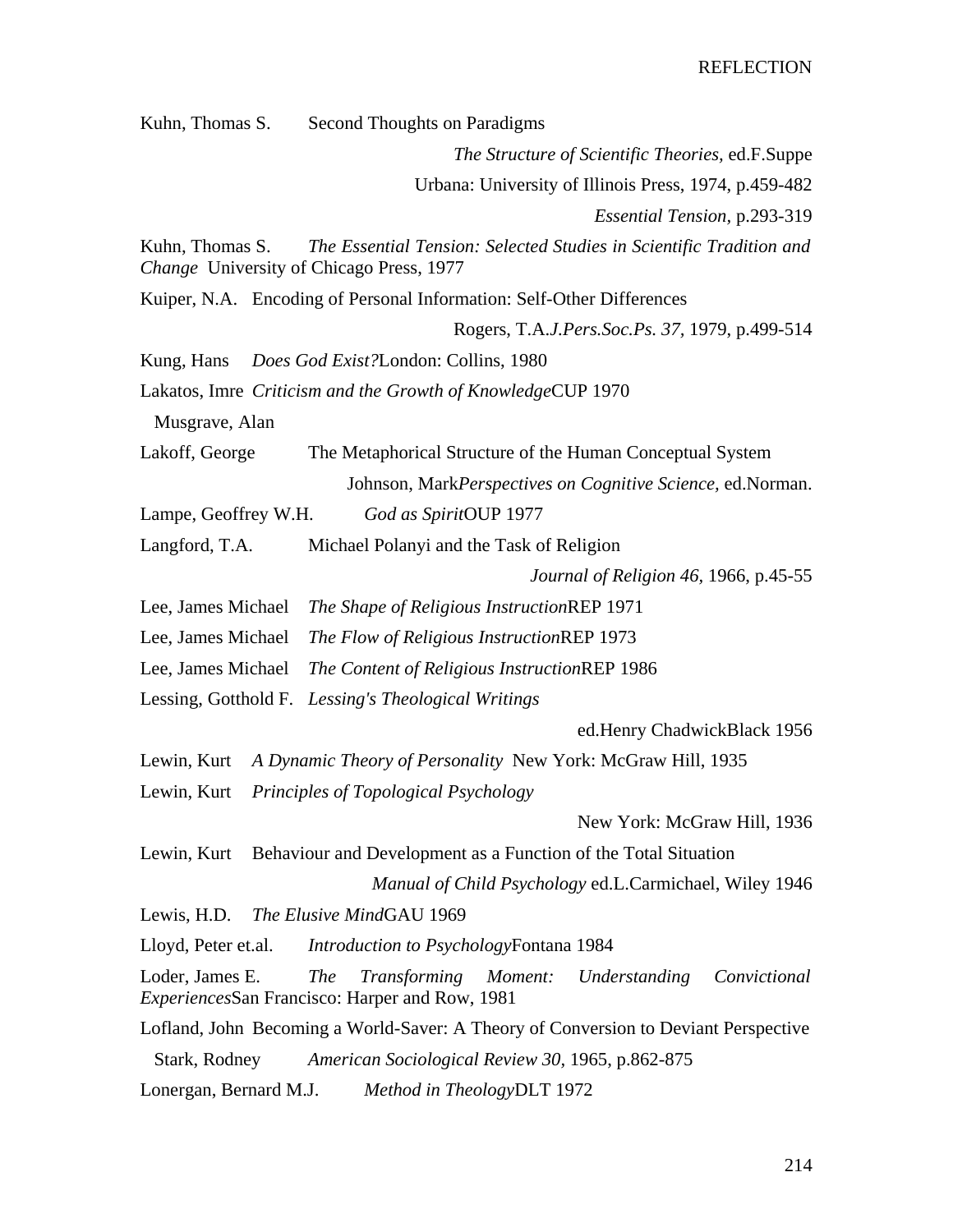|                                                      | Lonergan, Bernard M.J. Philosophy of God, and TheologyDLT 1973        |  |  |  |
|------------------------------------------------------|-----------------------------------------------------------------------|--|--|--|
|                                                      | Long, Huey B. Adult Cognition: Piagetian Based Research Findings      |  |  |  |
|                                                      | McCrary, Kay and Ackerman, SpencerAd.Ed.30, 1979, p.3-18              |  |  |  |
| Lossky, Vladimir<br>In the Image and Likeness of God |                                                                       |  |  |  |
|                                                      | New York: St. Vladimir's Seminary Press, 1974                         |  |  |  |
| Lovell, R.Bernard                                    | Adult LearningLondon: Croom Helm, 1982                                |  |  |  |
|                                                      | Lowe, Gordon The Growth of PersonalityPenguin 1972                    |  |  |  |
| Lynch, William<br><b>Images of Faith</b>             |                                                                       |  |  |  |
|                                                      | Notre Dame, Ind.: University of Notre Dame Press, 1973                |  |  |  |
| MacDonald, James                                     | A Transcendental Developmental Ideology of Education                  |  |  |  |
|                                                      | Heightened Consciousness, Cultural Revolution and Curriculum Theory   |  |  |  |
|                                                      | ed. W.Pinar Berkeley, Calif.: McCutchkan Pub.Corp., 1974              |  |  |  |
| MacIntyre, Alasdair C.                               | The Logical Status of Religious Belief                                |  |  |  |
|                                                      | Metaphysical Beliefs, ed.MacIntyreSCM 1957                            |  |  |  |
| MacIntyre, Alasdair C.                               | Sociological Theory and Philosophical Analysis                        |  |  |  |
|                                                      | Emmet, Dorothy M.Macmillan 1970                                       |  |  |  |
| Macmurray, John                                      | Reason and EmotionFaber 1935                                          |  |  |  |
| Macnamara, John                                      | The Cognitive Basis of Language and Learning in Infants               |  |  |  |
|                                                      | Ps.Rev. 79, 1972, p.1-13                                              |  |  |  |
| Macnamara, John                                      | Names for Things: A Study of Human Learning                           |  |  |  |
|                                                      | <b>M.I.T.Press, 1982</b>                                              |  |  |  |
|                                                      | Markus, Hazel Self-Schemata and Processing Information about the Self |  |  |  |
|                                                      | J.Pers.Soc.Ps. 35, 1977, p.63-78                                      |  |  |  |
|                                                      | Marshall, I.H. I Believe in the Historical Jesus                      |  |  |  |
|                                                      | London: Hodder and Stoughton, 1977                                    |  |  |  |
| Marthaler, Berard                                    | Towards a Revisionist Model in Catechetics                            |  |  |  |
|                                                      | The Living Light 13, 1976, p.458-469                                  |  |  |  |
| Martin, David A.                                     | The Status of the Human Person in the Behavioural Sciences            |  |  |  |
|                                                      | Technology and Social Justice, ed.R.H.Preston SCM 1971                |  |  |  |
| Marwick, Arthur                                      | The Nature of HistoryMacmillan 1970                                   |  |  |  |
| Masterson, Patrick                                   | Experience and the Affirmation of God Neue Zeitschrift fur            |  |  |  |
|                                                      | Systematische Theologie und Religionsphilosophie 22, 1980, p.17-32    |  |  |  |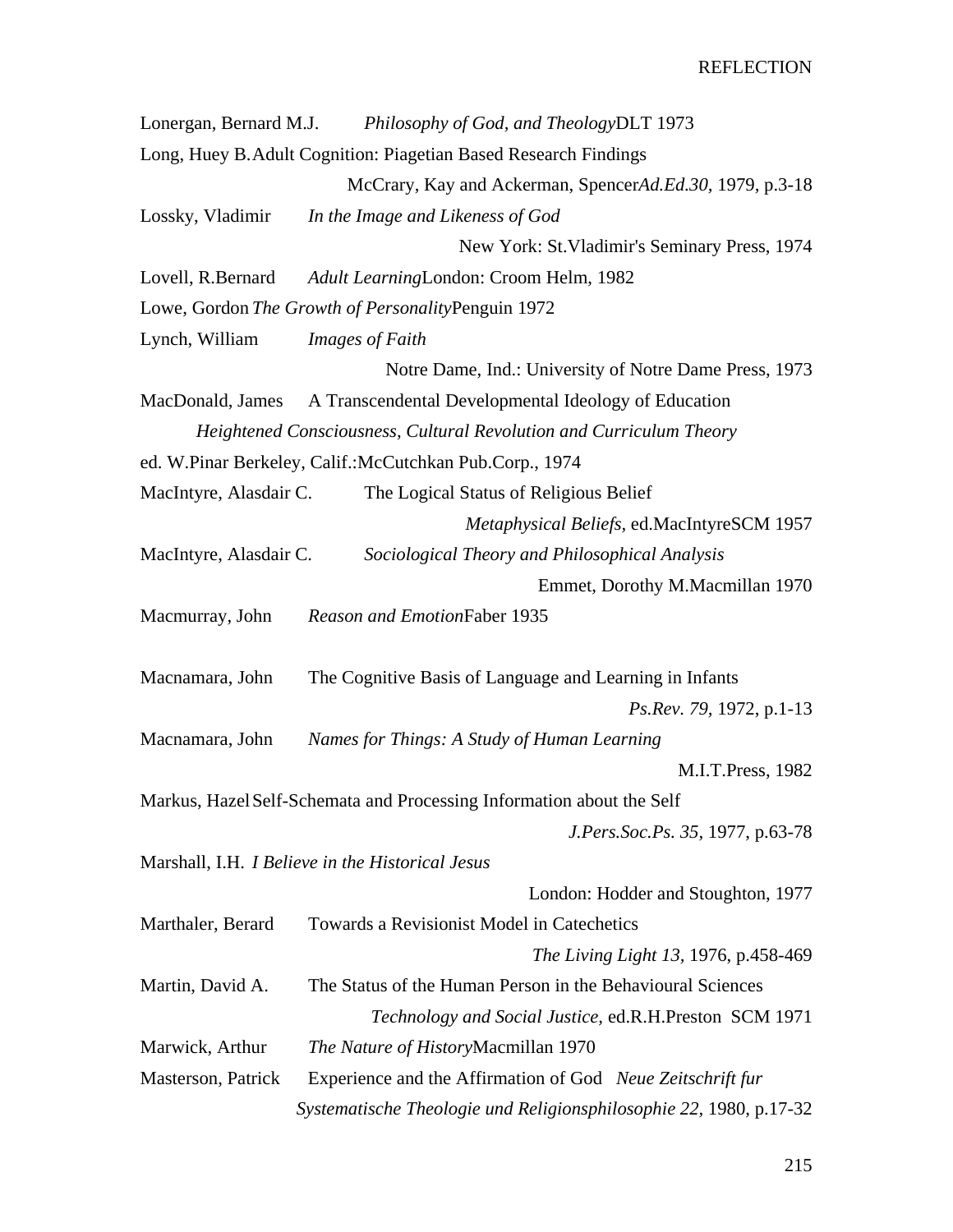| McArthur, Leslie Z. Illusory Causation and Illusory Correlation: Two Epistemological |  |  |  |
|--------------------------------------------------------------------------------------|--|--|--|
| Accounts <i>Pers.Soc.Ps.B.6</i> , 1980, p.507-519                                    |  |  |  |

McArthur, Leslie Z. Causal Attribution to Salient Stimuli: An Investigation of

Ginsberg, Elise Visual Fixation Mediators *Pers.Soc.Ps.B.7,* 1981, p.547-553

McDonagh, Eileen M.Attitude Changes and Paradigm Shifts

*Social Studies of Science 6,* 1976, p.51-76

McGuire, William The Nature of Attitudes and Attitude Change

*The Handbook of Social Psychology,* ed.G.Lindzey and E.Aronson2nd.ed, New York: Addison-Wesley, 1969

| The Christian Doctrine of History                                                                                               |
|---------------------------------------------------------------------------------------------------------------------------------|
| Edinburgh: Oliver and Byrd, 1957                                                                                                |
| The Shape of ChristologySCM 1966                                                                                                |
| The Issue of Andragogy Ad.Ed. 27, 1977, p.215-229                                                                               |
| Adult Education and the Burden of the Future                                                                                    |
| Washington D.C.: University Press of America, 1978                                                                              |
| A Response to Elias Ad.Ed. 29, 1979, p.256-261                                                                                  |
| The Religious Education of AdultsREP 1982                                                                                       |
| The Christian Understanding of Truth                                                                                            |
| S.J.T.1, 1948, p.19-29                                                                                                          |
| Finality in Metaphysics, Ethics and Theology                                                                                    |
| Explorations in Theology 5 SCM 1979                                                                                             |
| Mind, Self and Society from the Standpoint of a Social<br>Mead, George Herbert<br>BehaviouristUniversity of Chicago Press, 1934 |
| Prolegomena to a Psychology of Grace                                                                                            |
| Journal of Religion and Health 3, 1964, p.209-240                                                                               |
| Notes on the Psychology of Faith                                                                                                |
| Journal of Religion and Health 8, 1969, p.47-75                                                                                 |
| Melchert, Charles F. Does the Church Really Want Religious Education?                                                           |
| Rel.Ed. 69, 1974, p.12-22                                                                                                       |
| <b>Transcendental Psychology</b>                                                                                                |
| Heythrop Journal 21, 1980, p.153-167                                                                                            |
| Mezirow, Jack Perspective Transformation Ad.Ed.28, 1978, p.100-110                                                              |
|                                                                                                                                 |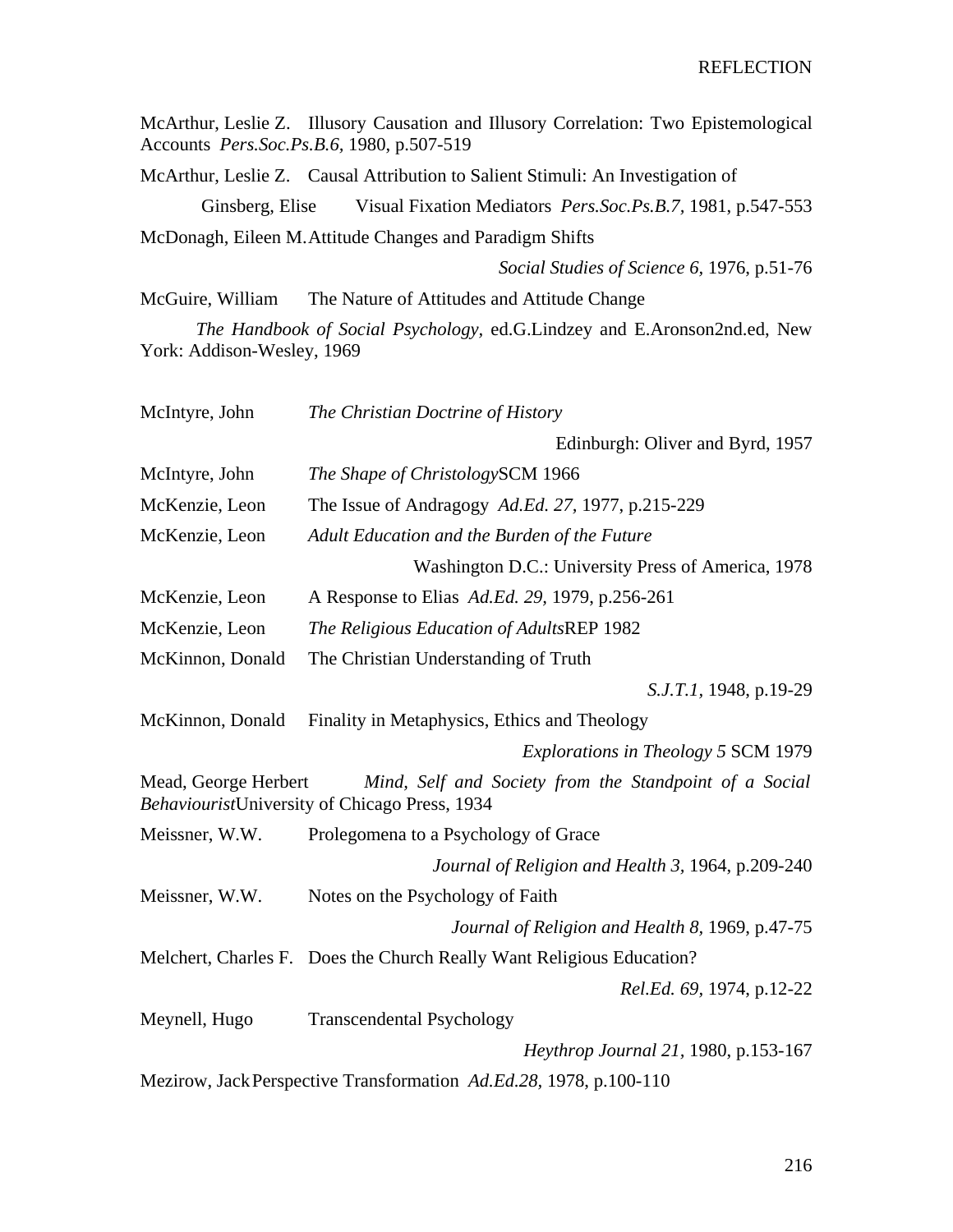| Michalson, Gordon E.Jr.                                       | Lessing's "Ugly Ditch": A Study of Theology and History             |
|---------------------------------------------------------------|---------------------------------------------------------------------|
|                                                               | London: Pennsylvania State University Press, 1985                   |
| Mill, John Stuart                                             | A System of Logic                                                   |
|                                                               | 2 vols, University of Toronto Press and RKP 1974                    |
| Miller, Donald E.                                             | The Wing-Footed Wanderer Abingdon 1977                              |
| Miller, George A.                                             | Plans and the Structure of Behaviour Holt 1960                      |
|                                                               | Galanter, E., Pribram, K.H.                                         |
| Miller, George A.                                             | The Psychology of Communication New York: Basic Books, 1967         |
| Miller, Randolph Crump<br>MethodRel.Ed.45, 1953, p.409-414    | Christian Education as a Theological Discipline and                 |
|                                                               | Who are We? ed. Westerhoff, p.110-122                               |
| Miller, Randolph Crump                                        | The Theory of Christian Education Practice REP 1980                 |
| Minsky, Marvin                                                | A Framework for Representing Knowledge                              |
|                                                               | The Psychology of Computer Vision,                                  |
|                                                               | ed.P.H. WinstonNew York: McGraw-Hill, 1975                          |
| Minsky, Marvin                                                | K-lines: A Theory of Memory                                         |
|                                                               | <i>Cognitive Science 4, 1980, p.117-133</i>                         |
|                                                               | Perspectives on Cognitive Science, ed.D.A.Norman                    |
| Mischel, Theodore (ed)                                        | Human ActionAcademic 1969                                           |
| Mischel, Theodore (ed)                                        | Cognitive Development and Epistemology Academic 1971                |
| Mischel, Theodore                                             | Psychological Explanations and their Vicissitudes                   |
|                                                               | Nebraska Symposium on Motivation 23, ed.W.J.Arnold                  |
|                                                               | Lincoln: University of Nebraska Press, 1976                         |
| Mischel, Theodore (ed)                                        | The SelfBlackwell 1977                                              |
| Mischel, Walter<br>PersonalityPs.Rev.80, 1973, p.252-283      | Toward a Cognitive Social Learning Reconceptualisation of           |
| Mischel, Walter<br>Situation Debate Am.Ps.34, 1979, p.740-754 | On the Interface of Cognition and Personality: Beyond the Person-   |
| Mischel, Walter                                               | Introduction to Personality3rd.ed.Holt 1981                         |
|                                                               | Mitchell, BasilThe Justification of Religious Belief Macmillan 1973 |
|                                                               | Mitchell, BasilDoes Christianity Need a Revelation?                 |

Wiles, Maurice*Theology 83,* 1980, p.103-114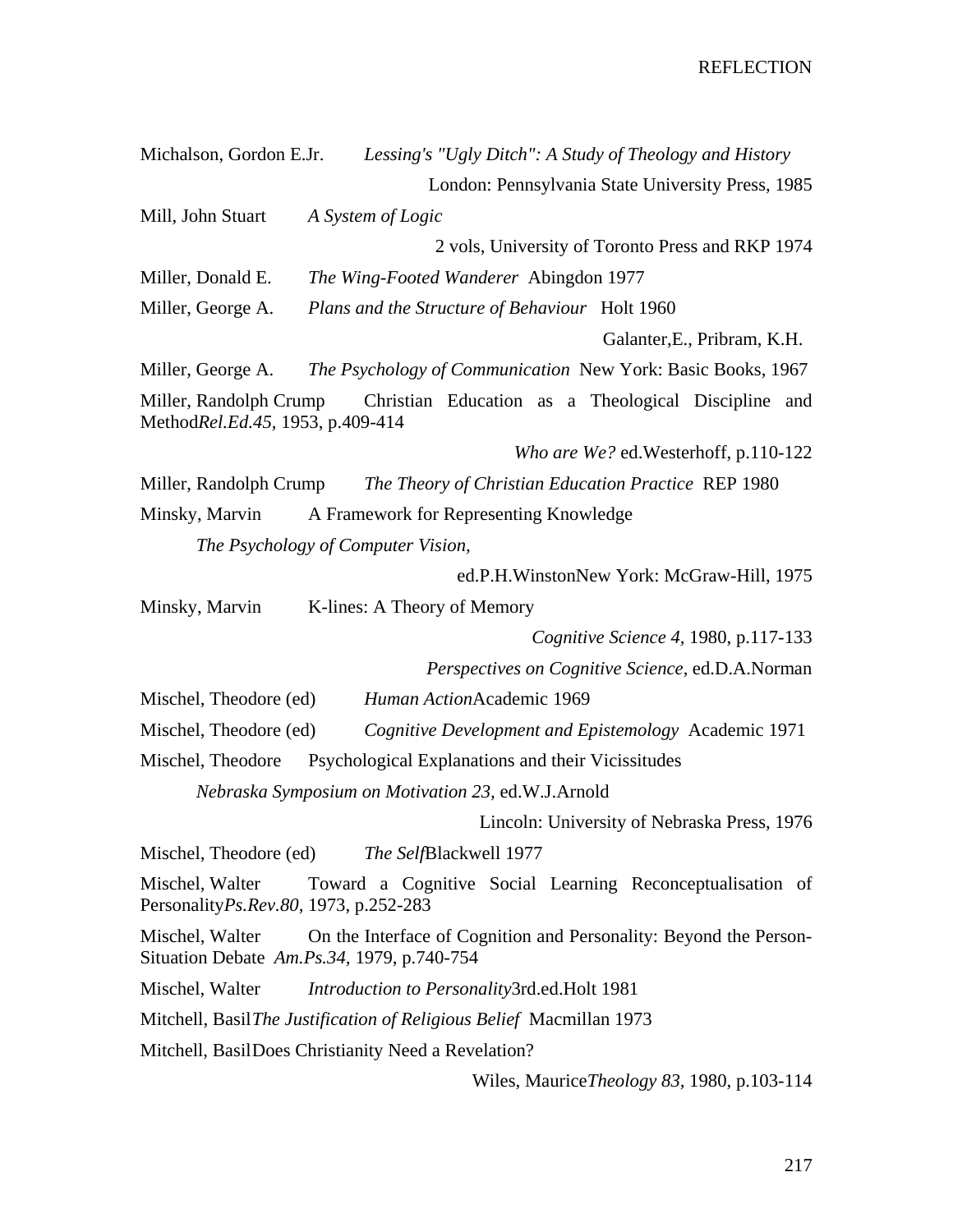|                                     | Moberly, R.C. Atonement and Personality London: John Murray, 1901              |
|-------------------------------------|--------------------------------------------------------------------------------|
| Moltmann, Jurgen                    | ManSPCK 1971                                                                   |
| Moran, Gabriel                      | Two Languages of Religious Education                                           |
|                                     | Living Light 14, 1977, p.7-15                                                  |
| Moran, Gabriel                      | Religious Education Development: Images for the Future                         |
|                                     | Minneapolis, Minn.: Winston Press, 1983                                        |
| Moray, Neville                      | Attention: Selective Processes in Vision and Hearing                           |
|                                     | London: Hutchinson, 1969                                                       |
| Moray, Neville                      | A Theory and the Measurement of Attention                                      |
|                                     | Fitter, Mike Attention and Performance 4, ed.S.Kornblum Academic 1973          |
|                                     | Morris, Leon <i>I Believe in Revelation</i> London: Hodder and Stoughton, 1976 |
|                                     | Moule, Charles D.F. The Epistles to the Colossians and to Philemon CUP 1968    |
|                                     | Moule, Charles D.F. The Holy SpiritOxford: Mowbrays, 1978                      |
|                                     | Munsey, Brenda (ed) Moral Development, Moral Education and Kohlberg REP 1980   |
| Mussen, Paul H.                     | Handbook of Child Psychology4th.ed. Wiley 1983                                 |
| Neisser, Ulric Cognitive Psychology |                                                                                |
|                                     | Englewood Cliffs, N.J.: Prentice-Hall, 1967                                    |
|                                     | Neisser, Ulric Cognition and RealityFreeman 1976                               |
| Nelson, C.Ellis                     | Where Faith BeginsAtlanta: John Know Press, 1967                               |
| Neville, Gwen Kennedy               | Learning Through LiturgySeabury 1978                                           |
| Westerhoff, John H.                 |                                                                                |
| Newbigin, Lesslie                   | The Household of GodSCM 1957                                                   |
| Niebuhr, H.Richard                  | The Meaning of RevelationMacmillan 1960                                        |
|                                     | Niebuhr, H.Richard Radical Monotheism and Western Culture                      |
|                                     | Lincoln: University of Nebraska Press, 1960                                    |
| Niebuhr, H.Richard                  | The Responsible SelfHarper 1963                                                |
| Niebuhr, Reinhold                   | The Nature and Destiny of Man                                                  |
|                                     | 2 vols, New York: Charles Scribners Sons, 1941                                 |
|                                     | Nielson, Kai Contemporary Critiques of Religion Macmillan 1971                 |
|                                     | Norman, Donald A. Toward a Theory of Memory and Attention                      |
|                                     | Ps.Rev.75, 1968, p.522-536                                                     |
|                                     |                                                                                |

Norman, Donald A. *Memory and Attention: An Introduction to Human Information Processing*2nd.ed.Wiley 1976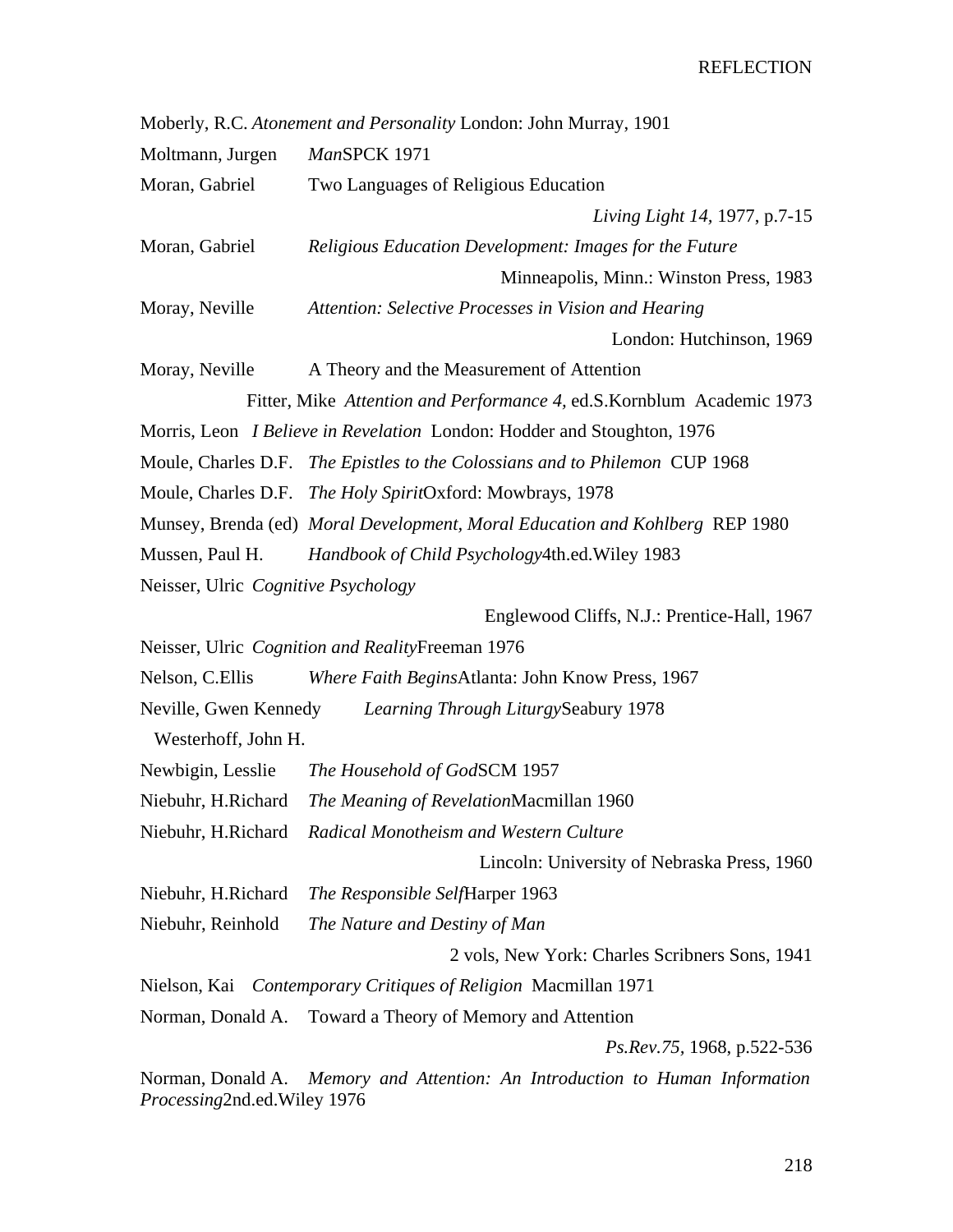Norman, Donald A. Comments on Learning Schemata and Memory Representation Gentner, Donald R. *Cognition and Instruction,* ed.D.Klahr

Stevens, Albert L.Erlbaum 1976

Norman, Donald A.(ed) *Perspectives on Cognitive Science*

Norwood, N.J.: Ablex, 1981

Odom, Richard D. Problem Solving and the Perceptual Salience of Variability Guzman, Richard D. and Constancy: A Developmental Study

*Journal of Experimental Child Psychology 9,* 1970, p.156-165

- Odom. Richard D. Development of Heirarchies of Dimensional Salience Guzman, Richard D.*Developmental Psychology 6,* 1972, p.271-287
- Odom, Richard D. Perceptual Salience and Children's Multi-Dimensional Problem Corbin, D.W. Solving*Child Development 44,* 1973, p.425-432

Odom, Richard D. Effects of Perceptual Salience on the Matrix Task

Astor, E.C. Performance of Four- and Six-Year-Old Children

Cunningham, J.G.*Child Development 46,* 1975, p.758-762

Odom, Richard D. Adults thinking the way we think children think, but

Cunningham, J.G. children don't always think that way: A study of perceptual

Astor, E.C. salience and problem solving

*Bulletin of the Psychonomic Society 6,* 1975, p.545-548

Odom, Richard D. A Perceptual Salience Account of Decalage Relations and Developmental Change

*Alternatives to Piaget,* ed.Siegel and Brainerd

Academic 1978

O'Donovan, Oliver *Begotten or Made?*OUP 1984

O'Hare, Padraic *Foundations of Religious Education*Paulist 1978

O'Hare, Padraic Religious Education: Neo-Orthodox Influence and Empirical Corrective*Rel.Ed.73,* 1978, p.627-639

Oldfield, R.C. Memory Mechanisms and the Theory of Schemata

*British Journal of Psychology 45,* 1954, p.14-23

Oldham, J.H. Approach to Adult Christian Education

*Adult Education (London) 25,* 1952, p.38-46

Orteza y Miranda, Evelina Some Problems with the Expression, "Christian Education" *British Journal of Religious Education 8,2,*1986, p.94-102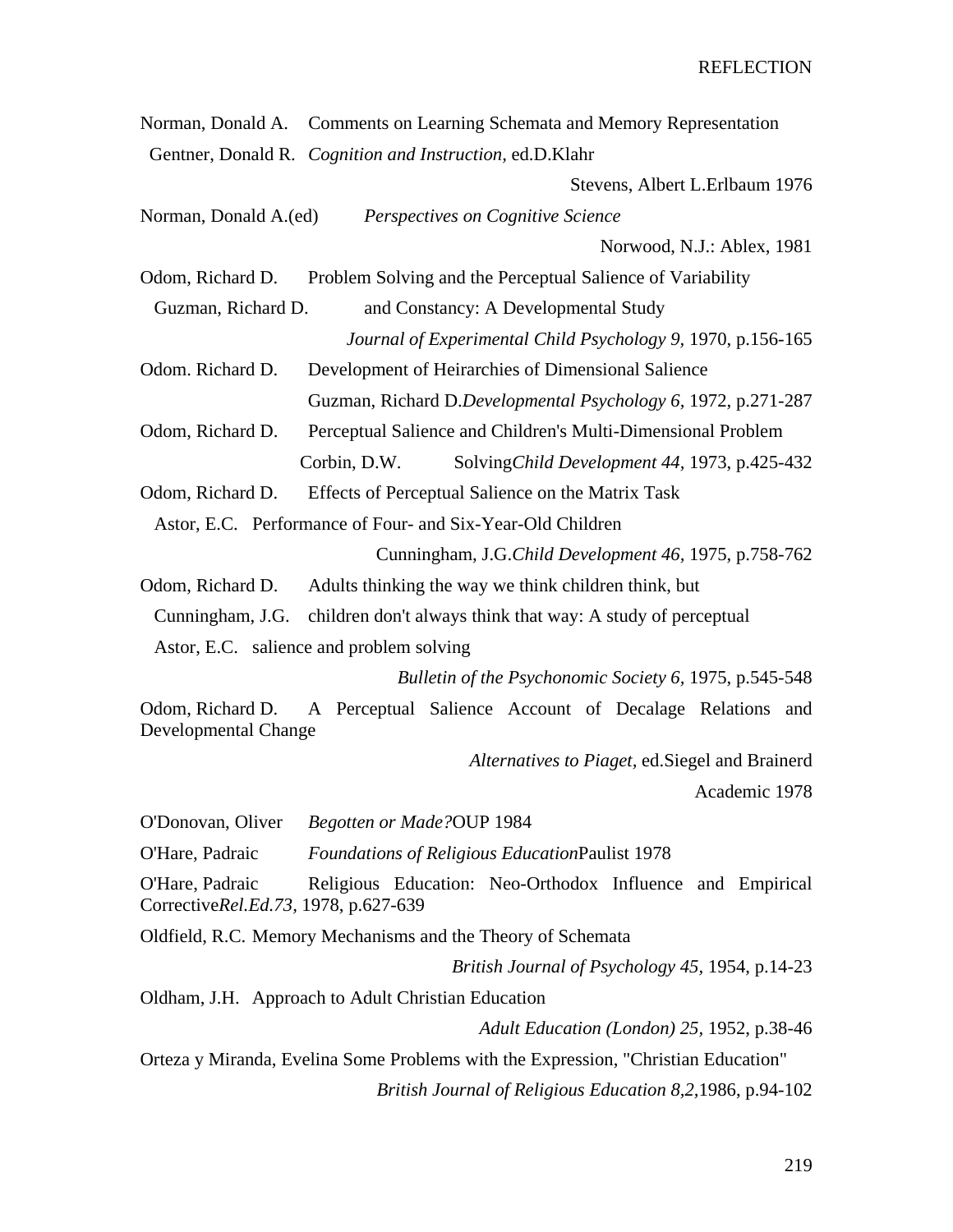Pannenberg, Wolfhart *What is Man?*Philadelphia: Fortress Press, 1970 Pannenberg, Wolfhart *Theology and Philosophy of Science*DLT 1976 Pannenberg, Wolfhart *Anthropology in Theological Perspective*Clark 1985 Parkes, Colin Murray *Bereavement*Penguin 2nd.ed. 1986 Paterson, R.W.K. *Values, Education and the Adult*RKP 1979 Pears, David F. *Wittgenstein*Fontana 1971 Pears, David F. *What is Knowledge?*GAU 1972 Peck, David *Approaches to Personality Theory*Methuen 1975 Whitlow, David Peters, Richard S.(ed) *The Concept of Education*RKP 1967 Peters, Richard S.(ed) *The Philosophy of Education*OUP 1973 Phillips, John Theory, Practice and Basic Beliefs in Adult Education *Ad.Ed.31,* 1981, p.93-106 Piaget, Jean *Logic and Psychology* Manchester University Press 1953 Piaget, Jean *The Growth of Logical Thinking from Childhood to Adolescence* Inhelder, BarbelBasic 1958 Piaget, Jean Comments on Vygotsky's Critical Remarks concerning *The Language and Thought of the Child* and *Judgement and Reasoning in the Child.*M.I.T.Press, 1962

Piaget, Jean *The Child's Conception of Space*RKP 1967

Piaget, Jean *Experimental Psychology: Its Scope and Methods. I.History* 

Fraisse, Paul *and Method*RKP 1968

Reuchlin, M.

Piaget, Jean *The Psychology of the Child*RKP 1969

Inhelder, Barbel

Piaget, Jean Piaget's Theory *Carmichaels Manual of Child Psychology* ed.P.A.Mussen

vol.3 and vol 4, Wiley 1970 and 1983

Piaget, Jean *Genetic Epistemology*Columbia University Press, 1970

Piaget, Jean *Insights and Illusions of Philosophy*RKP 1971

Piaget, Jean *Structuralism*RKP 1971

- Piaget, Jean *The Principles of Genetic Epistemology*RKP 1972
- Piaget, Jean Intellectual Evolution from Adolescence to Adulthood

*Human Development 15,* 1972, p.1-12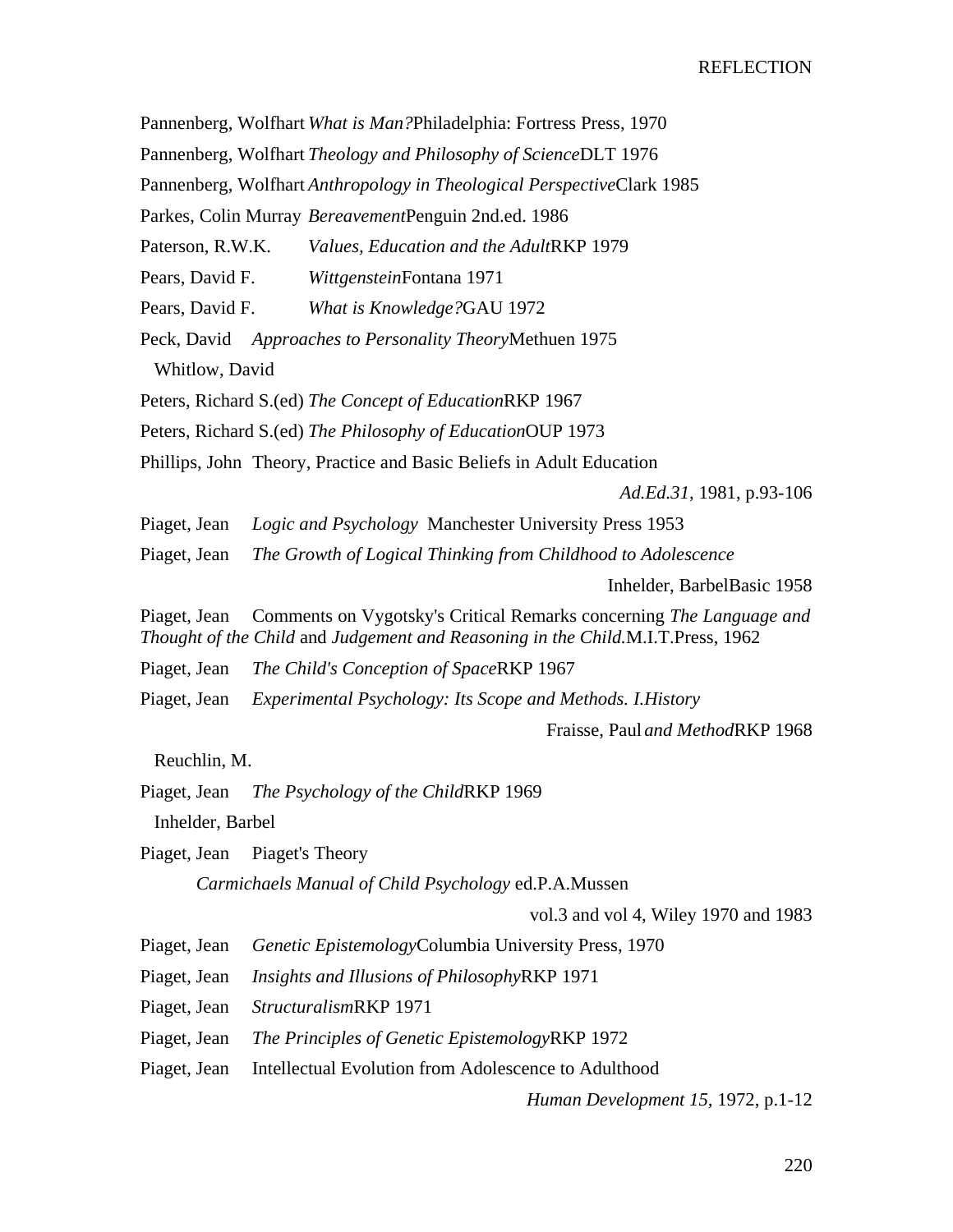| Piveteau, Didier-Jacqes | Resurgence of Religious EducationREP 1977                                                                                              |
|-------------------------|----------------------------------------------------------------------------------------------------------------------------------------|
| Dillon, J.T.            |                                                                                                                                        |
| Polanyi, Michael        | Personal Knowledge: Toward a Post-Critical Philosophy                                                                                  |
|                         | <b>RKP 1958</b>                                                                                                                        |
| Polanyi, Michael        | The Study of ManRKP 1959                                                                                                               |
| Polanyi, Michael        | Faith and Reason Journal of Religion 41, 1961, p.237-247                                                                               |
| Polanyi, Michael        | Knowing and Being <i>Mind 70</i> , 1961, p.458-470                                                                                     |
|                         | Knowing and Being, p.123-137                                                                                                           |
| Polanyi, Michael        | The Unaccountable Element in Science                                                                                                   |
|                         | Philosophy 37, 1962, p.1-14                                                                                                            |
|                         | Knowing and Being, p.105-120                                                                                                           |
| Polanyi, Michael        | The Structure of Consciousness Brain 88, 1965, p.799-810                                                                               |
|                         | Knowing and Being, p.211-224                                                                                                           |
| Polanyi, Michael        | The Creative Imagination                                                                                                               |
|                         | Chemical and Engineering News 44, 1966, p.85-93                                                                                        |
| Polanyi, Michael        | The Logic of Tacit Inference Philosophy 41, 1966, p.1-18                                                                               |
|                         | Knowing and Being, p.138-158                                                                                                           |
| Polanyi, Michael        | The Tacit DimensionRKP 1967                                                                                                            |
| Polanyi, Michael        | Knowing and BeingRKP 1969                                                                                                              |
| Polanyi, Michael        | Meaning University of Chicago Press, 1975                                                                                              |
| Prosch, Harry           |                                                                                                                                        |
|                         | Popper, Karl The Logic of Scientific Discovery London: Hutchinson, 1959                                                                |
|                         | Postman, Leo Association Theory and Perceptual Learning                                                                                |
|                         | Ps.Rev.55, 1962, p.438-446                                                                                                             |
| Pritchard, Roy M.       | Stabilised Images on the Retina                                                                                                        |
|                         | <i>Scientific American 204, 1961, p.72-78</i>                                                                                          |
|                         | Prosch, Harry Polanyi's Tacit Knowing in the Classical Philosophers                                                                    |
|                         | Journal of the British Society for Phenomenology 4, 1973, p.201-216                                                                    |
|                         | Pylyshyn, Zenon W. What the Mind's Eye Tells the Mind's Brain: A Critique of Mental<br>Imagery Psychological Bulletin 80, 1973, p.1-24 |
| Science                 | Pylyshyn, Zenon W. Computation and Cognition: Issues in the Foundation of Cognitive                                                    |

*Behavioural and Brain Sciences 3,* 1980, p.111-169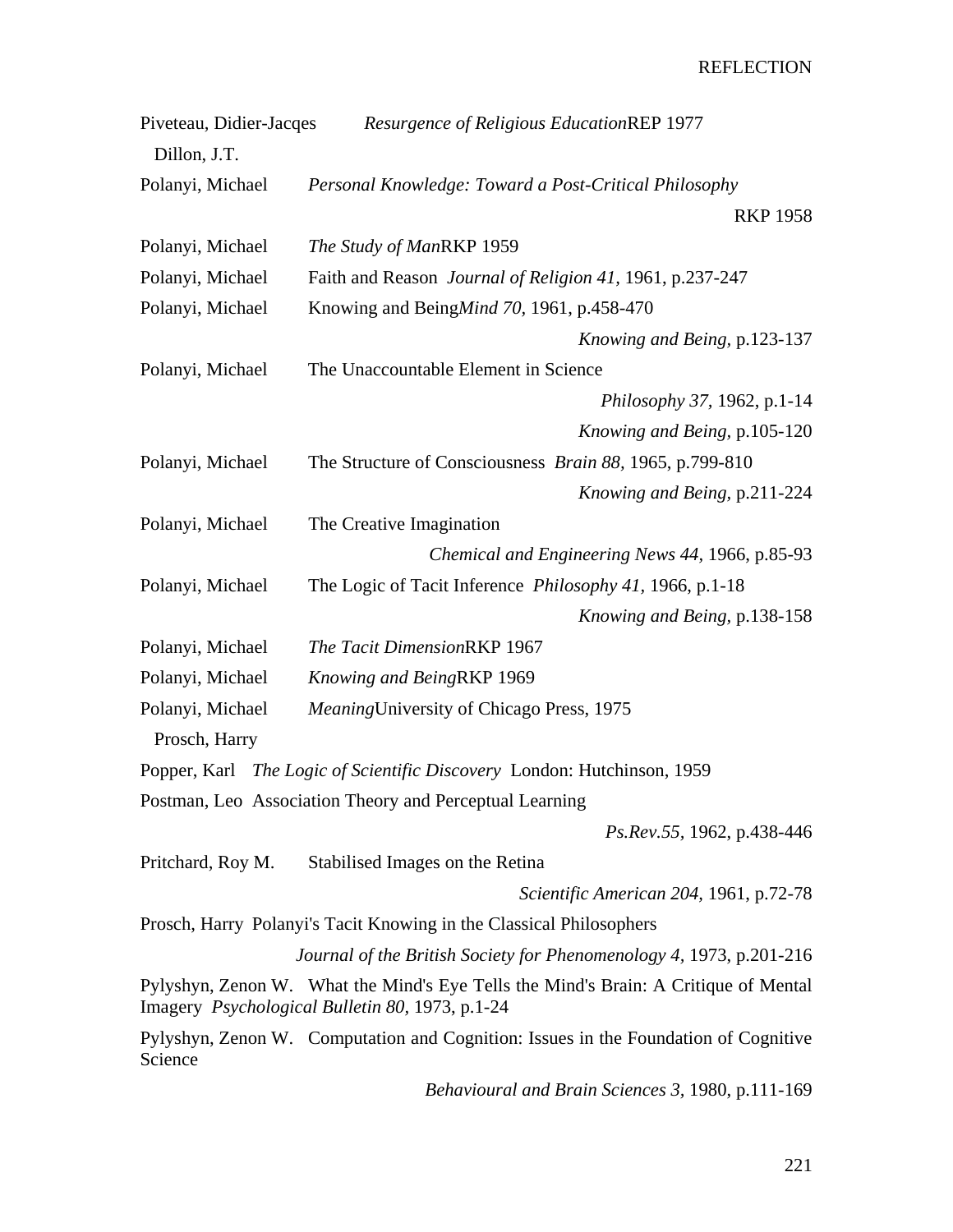Quine, Willard V.O. *Word and Object*M.I.T.Press, 1960

Quine, Willard V.O. *From a Logical Point of View*2nd.ed. Harper 1961

Ramsey, Ian T. The Systematic Elusiveness of "I"

*Philosophical Quarterly 5,* 1955, p.193-204

Richard of St.Victor *De Trinitate*

*Sources Chretiennes 63* Paris: Editions du Cerf, 1959

Ridderbos, H. *Paul: An Outline of His Theology*SPCK 1977

Riegel, Klaus F. Dialectic Operations: The Final Period of Cognitive Development*Human Development 16,* 1973, p.346-370

Robinson, Edward *The Original Vision*

Religious Experience Research Unit:Manchester College, Oxford, 1977

- Rogers, Jennifer *Teaching on Equal Terms*London: BBC, 1969
- Rogers, Jennifer *Adults Learning*Penguin 1971

Rosch, Eleanor Cognitive Reference Points

*Cognitive Psychology 7,* 1975, p.532-547

Rosch, Eleanor Family Resemblances: Studies in the Internal Structure of Mervis, Carolyn B. Categories*Cognitive Psychology 7,* 1975, p.573-605

Rose, Arnold (ed) *Human Behaviour and Social Processes: An Interactionist Approach*RKP 1962

Rosenberg, Milton J. Cognitive Structure and Attitudinal Affect

*Journal of Abnormal and Social Psychology 53,* 1956, p.367-372

Rosenberg, Milton J. A Structural Theory of Attitude Dynamics

*Public Opinion Quarterly 24,* 1960, p.319-340

Ross, Michael The Effects of Attitude on the Recall of Personal Histories

Fletcher, Garth J.O. McFarland, Cathy*J.Pers.Soc.Ps.40,* 1981, p.627-634

Rotman, Brian*Jean Piaget: Psychologist of the Real*

Hassocks, Sussex: Harvester Press, 1977

Royal Institute of Philosophy Lectures, vol 1: *The Human Agent* Macmillan 1968

Rumelhart, David E. A Process Model for Long-Term Memory

Lindsay, Peter H. *Organisation of Memory,* ed.E.Tulving and W.Donaldson

Norman, Donald A.Academic 1972

Rumelhart, David E. The Representation of Knowledge in Memory

Ortony, Andrew *Schooling and the Acquisition of Knowledge*,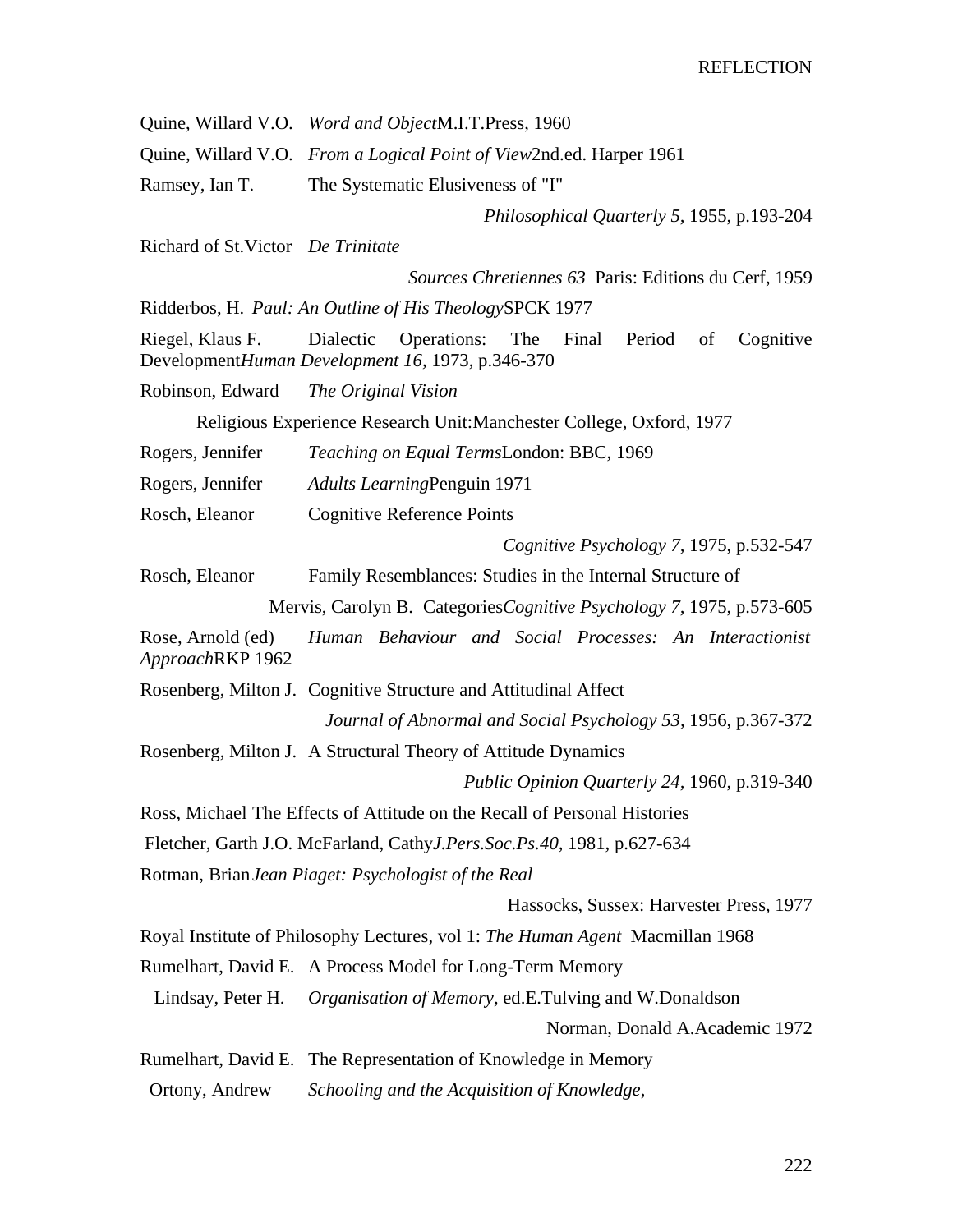ed.R.C.Anderson, R.J.Spiro and W.E.Montague Erlbaum 1977

Rumelhart, David E. Accretion, Tuning and Restructuring: Three Modes of Learning Norman, Donald A. *Semantic Factors in Cognition*

ed.J.W.Cotton and R.L.Katsky, Erlbaum 1978

Ryan, Alan *The Philosophy of the Social Sciences*Macmillan 1970

Ryle, Gilbert *The Concept of Mind*Penguin 1963

Sampson, Edward E. *Social Psychology and Contemporary Society*Wiley 1971

Sampson, Edward E. Scientific Revolutions and Social Values: Wanted - A Scientific Revolution*J.Pers.Soc.Ps.36,* 1978, p.1332-1343

Sampson, Edward E. Cognitive Psychology as Ideology *Am.Ps.36,* 1981, p.730-743

Schank, Roger C. Conceptual Dependency: A Theory of Natural Language Understanding*Cognitive Psychology 3,* 1972, p.552-631

Schank, Roger C. *Scripts, Plans, Goals and Understanding: An Enquiry into*

Abelson, Robert P. *Human Knowledge*Erlbaum 1977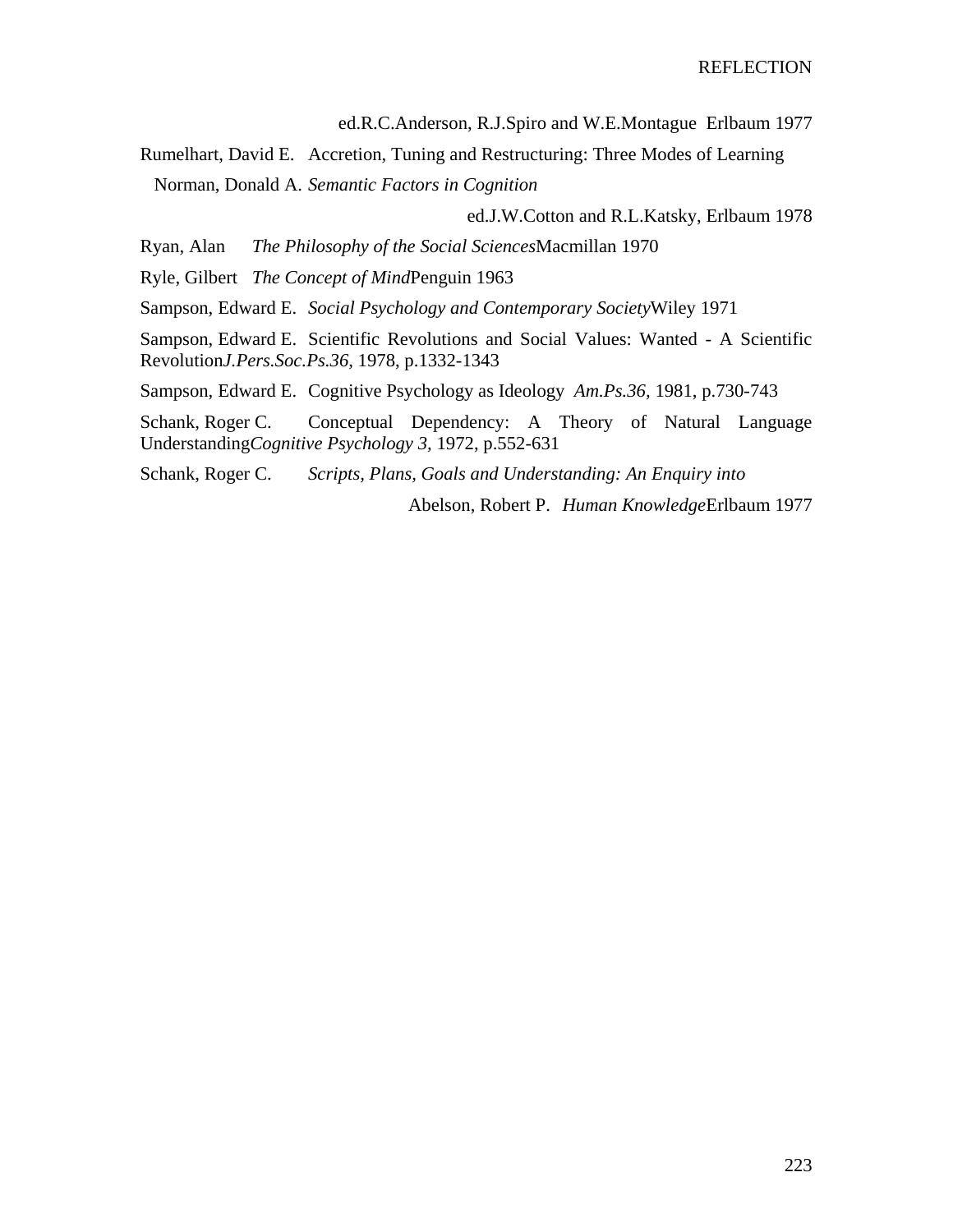Schank, Roger C. Language and Memory

*Perspectives on Cognitive Science,* ed.Norman, 1981

Schleiermacher, Friedrich D.E. *On Religion: Speeches to its Cultured Despisers*

Harper 1958

Schleiermacher, Friedrich D.E. *Brief Outline on the Study of Theology*

Atlanta: John Knox Press, 1966

Schleiermacher, Friedrich D.E. *The Christian Faith*Clark 1928

Schleiermacher, Friedrich D.E. *On the* Glaubenslehre: *Two Letters to Dr.Lucke*

Chico, Calif: Scholars Press, 1981

Schlenker, Barry R. *Impression Management: The Self-Concept, Social Identity and Interpersonal Relations* Monterrey, Calif: Brooks/Cole, 1980

Schlenker, Barry R. Translating Actions into Attitudes: An Identity-Analytic Approach to the Explanation of Social Conduct

*Advances in Experimental Social Psychology 15,* 1982, p.193-247

Schutz, Alfred Concept and Theory Formation in the Social Sciences

The Problem of Rationality in the Social World

*Sociological Theory and Philosophical Analysis*

ed.A.McIntyre and D.Emmet

Scott, Drusilla *Everyman Revived: The Common Sense of Michael Polanyi*

Lewes, Sussex: Book Guild, 1985

Searle, John R. Minds, Brains and Programmes

*Behavioural and Brain Sciences 3,* 1980, p.417-457

Searle, John R. The Intentionality of Intention and Action

*Perspectives on Cognitive Science,* ed.D.A.Norman

Segundo, Juan Luis *The Liberation of Theology*

Maryknoll, N.Y.:Orbis Books, 1976

Segundo, Juan Luis *Faith and Ideologies* London: Sheed and Ward, 1984

Seymour, Jack L. *Contemporary Approaches to Christian Education*

Miller, Donald E.Abingdon 1982

Shotter, John *Images of Man in Psychological Research* Methuen 1975

Shotter, John *Social Accountability and Selfhood*Blackwell 1984

Siegel, Linda S. *Alternatives to Piaget: Critical Essays on the Theory*

Brainerd, Charles J.Academic 1978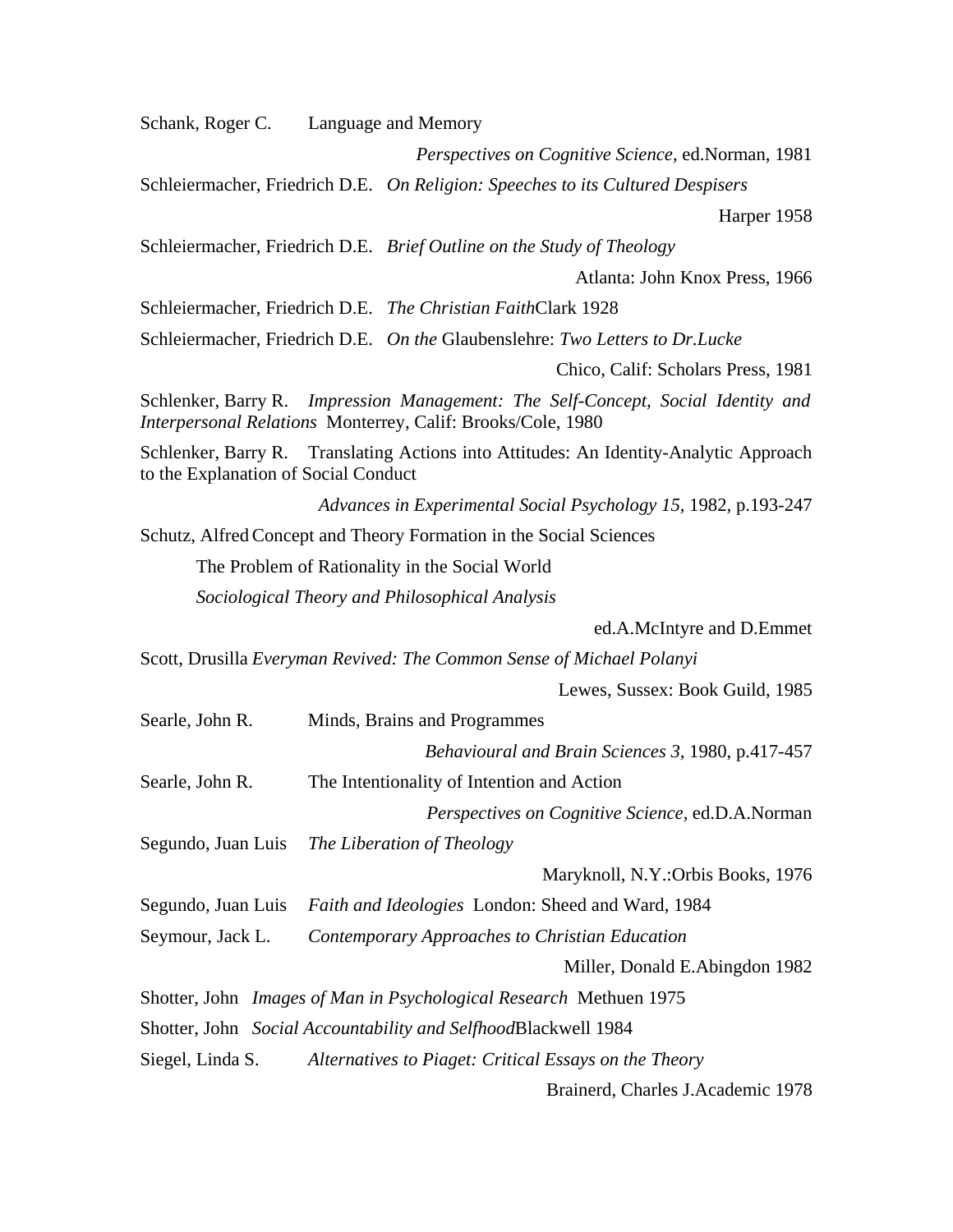| Smart, Ninian The Phenomenon of ReligionMacmillan 1973                                                                                                     |                                                            |  |
|------------------------------------------------------------------------------------------------------------------------------------------------------------|------------------------------------------------------------|--|
| Smith, Eliot R.                                                                                                                                            | Salience and the Cognitive Mediation of Attribution        |  |
|                                                                                                                                                            | Miller, Frederick D.J.Pers.Soc.Ps.37, 1979, p.2240-2252    |  |
|                                                                                                                                                            | Smith, Frank Understanding Reading3rd.ed.Holt 1982         |  |
| The Argument to the Other: Reason Beyond Reason in the Thought<br>Smith, Steven G.<br>of Karl Barth and Emmanuel LevinasChico, Calif: Scholars Press, 1983 |                                                            |  |
| Smith, Steven G.                                                                                                                                           | Karl Barth and Fideism: A Reconsideration                  |  |
|                                                                                                                                                            | Anglican Theological Review 66, 1984, p.64-77              |  |
| Smith, Wilfred Cantwell                                                                                                                                    | The Meaning and End of ReligionSPCK 1978                   |  |
| Snaith, Norman H.                                                                                                                                          | The Distinctive Ideas of the Old Testament                 |  |
|                                                                                                                                                            | London: Epworth Press, 1944                                |  |
| Sponheim, Paul                                                                                                                                             | The Knowledge of God                                       |  |
|                                                                                                                                                            | Christian Dogmatics, ed.C.E.Braaten and R.W.Jenson, vol I. |  |
|                                                                                                                                                            | Philadelphia: Fortress Press, 1984, p.197-264              |  |
| Stace, W.T.                                                                                                                                                | The Problem of Unreasoned Beliefs                          |  |
|                                                                                                                                                            | Mind 54, 1945, p.27-49, 122-147                            |  |
| Stephens, M.D.                                                                                                                                             | Teaching Techniques in Adult Education                     |  |
|                                                                                                                                                            | Roderick, G.W. (eds) London: David Charles, 1971           |  |
| Stevenson, J. (ed)                                                                                                                                         | Creeds, Councils and ControversiesSPCK 1966                |  |
| Stevenson, Leslie                                                                                                                                          | Seven Theories of Human NatureOUP 1974                     |  |
|                                                                                                                                                            | Stevenson, Leslie (ed) The Study of Human NatureOUP 1981   |  |
|                                                                                                                                                            | Stokes, Kenneth (ed) Faith in the Adult Life Cycle         |  |
|                                                                                                                                                            | Minnesota: Saddlier Press, 1982                            |  |
| Strawson, P.F. The Bounds of Sense: An Essay on Kant's Critique of Pure<br>ReasonMethuen 1966                                                              |                                                            |  |
| Strongman, K.T.                                                                                                                                            | The Psychology of EmotionWiley 1973                        |  |
| Stroup, George W.                                                                                                                                          | The Promise of Narrative TheologySCM 1984                  |  |
| Stroup, George W.                                                                                                                                          | Revelation                                                 |  |
|                                                                                                                                                            | Christian Theology, ed.P.Hodgson and R.KingSPCK 1982       |  |
| Swinburne, Richard                                                                                                                                         | The Evolution of the SoulOUP 1986                          |  |
|                                                                                                                                                            |                                                            |  |

- Taylor, Charles *The Explanation of Behaviour*RKP 1964
- Taylor, Charles Interpretation and the Sciences of Man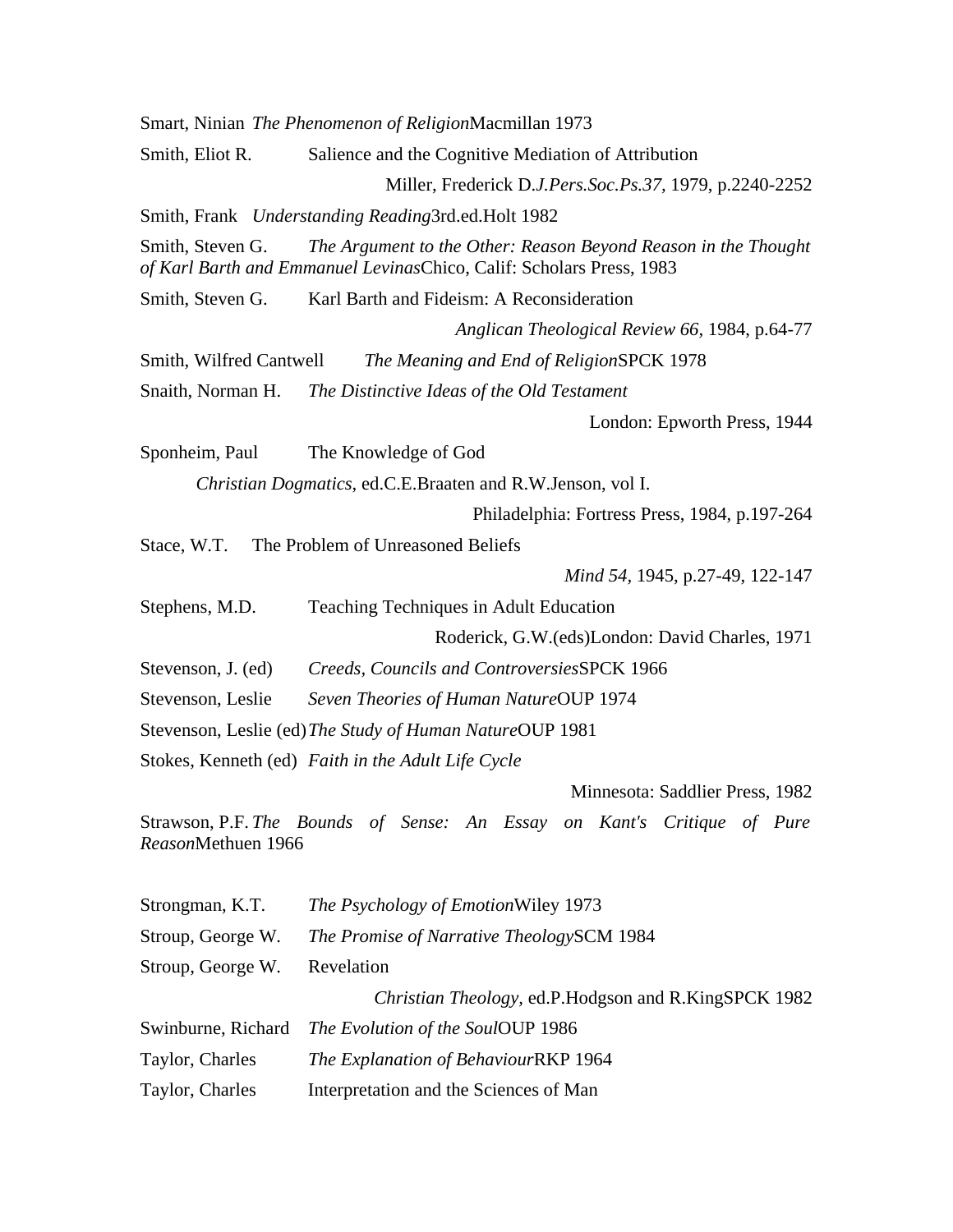| Review of Metaphysics 25, 1971, p.3-51 |  |  |  |
|----------------------------------------|--|--|--|
|----------------------------------------|--|--|--|

*Philosophy of Society,* ed.R.Bechler and A.R.Drengson, 1978

| Taylor, Charles          | Understanding in Human Science                                                                                          |
|--------------------------|-------------------------------------------------------------------------------------------------------------------------|
|                          | Review of Metaphysics 34, 1980, p.25-38                                                                                 |
| Taylor, Shelley E.       | Point of View and Perceptions of Causality                                                                              |
|                          | Fiske, Susan T.J. Pers. Soc. Ps. 32, 1975, p. 439-445                                                                   |
| Taylor, Shelley E.       | The Generalisability of Salience Effects                                                                                |
|                          | Crocker, J., Fiske, S.T., Sprinzen, M., Winkler, J.T. J. Pers. Soc. Ps.37, 1979, p.357-368                              |
| Taylor, Shelley E.       | Stalking the Elusive "Vividness" Effect                                                                                 |
|                          | Thompson, Suzanne C.Ps.Rev.89, 1982, p.155-181                                                                          |
| Tedeschi, James T.       | Cognitive Dissonance: Private Ratiocination or Public                                                                   |
|                          | Schlenker, Barry R. Spectacle? American Scientist 26, 1971, p.685-695                                                   |
| Bonoma, Thomas V.        |                                                                                                                         |
| Thomas, Owen C.          | God's Activity in the World: The Contemporary Problem                                                                   |
|                          | Chico, Calif: Scholars Press, 1983                                                                                      |
|                          | Thompson, Norma H. Current Issues in Religious Education                                                                |
|                          | Rel.Ed.73, 1978, p.613-618                                                                                              |
|                          | Thompson, Norma H. Religious Education and TheologyREP 1982                                                             |
| Tillich, Paul            | Dynamics of FaithHarper 1958                                                                                            |
| Tillich, Paul            | Two Types of Philosophy of Religion                                                                                     |
|                          | Theology of CultureOUP 1959                                                                                             |
|                          | Torrance, Thomas F. Theological ScienceOUP 1969                                                                         |
|                          | Torrance, Thomas F. Space, Time and IncarnationOUP 1969                                                                 |
|                          | Torrance, Thomas F. God and RationalityOUP 1971                                                                         |
|                          | Torrance, Thomas F. The Integration of Form in Natural and Theological Science                                          |
|                          | Science, Medicine and Man 1, 1973, p.145-172                                                                            |
| Torrance, Thomas F. (ed) | Belief in Science and in the Christian Life: The Relevance<br>of Michael Polanyi's Thought for Christian Faith and Life |
|                          | Edinburgh: Handsel Press, 1980                                                                                          |
|                          | Torrance, Thomas F. The Ground and Grammar of Theology                                                                  |
|                          | Belfast: Christian Journals Ltd. 1980                                                                                   |
|                          | Torrance, Thomas F. The Mediation of Christ Exeter: Paternoster Press, 1983                                             |
|                          | Toulmin, Stephen E. Knowing and Acting: An Invitation to Philosophy                                                     |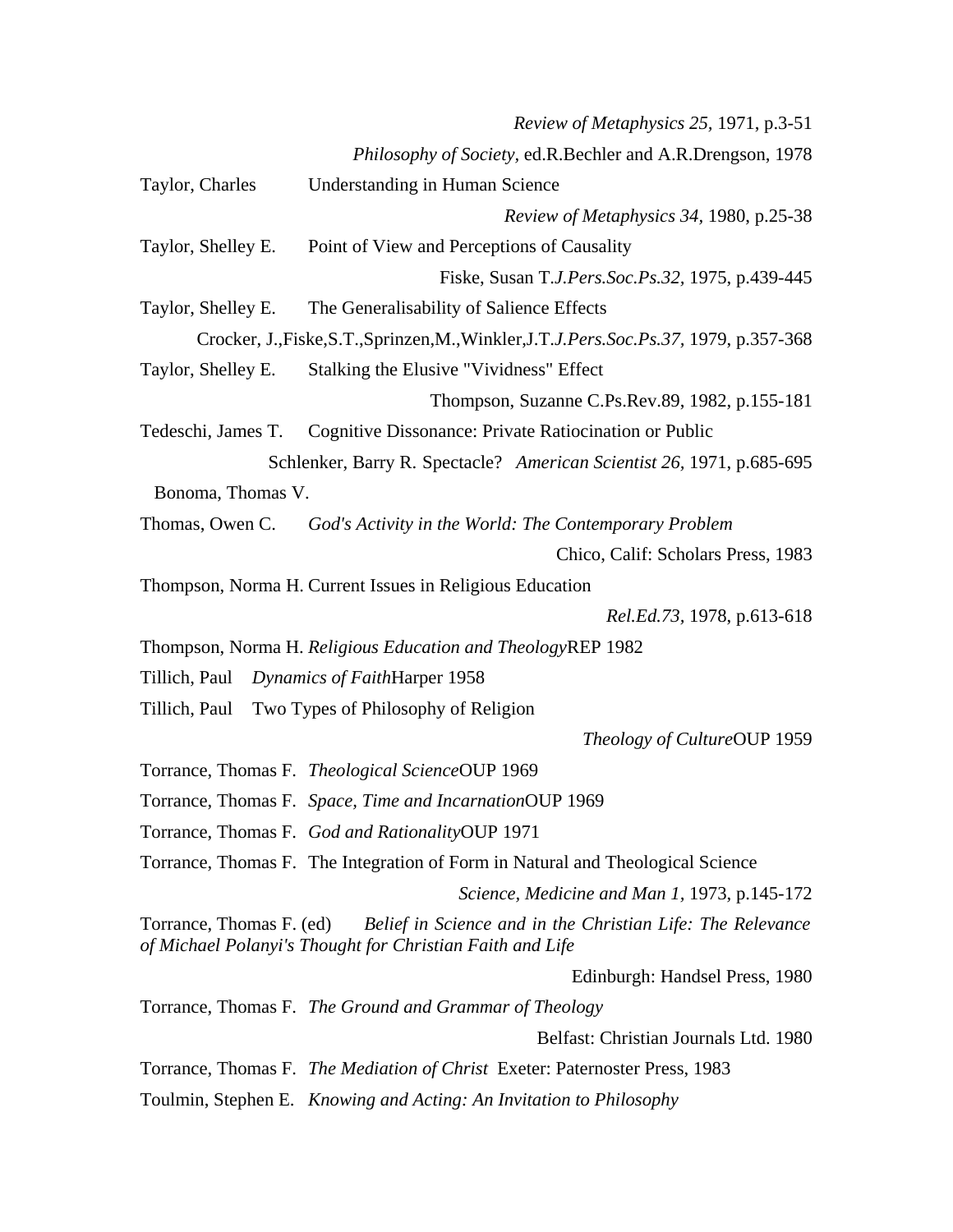Tournier, Paul *The Meaning of Persons*Harper 1973 Tournier, Paul *The Strong and the Weak*RKP 1963 Tracy, David *Blessed Rage for Order*Seabury 1975 Trigg, Roger *Reason and Commitment*CUP 1973 Troeltsch, Ernst *The Absoluteness of Christianity*SCM 1972 Troeltsch, Ernst Historiography *Encyclopedia of Religion and Ethics,* ed.J.Hastingsvol 6, Clark 1913

| Tulving, Endel                          | <b>Episodic and Semantic Memory</b>                                          |
|-----------------------------------------|------------------------------------------------------------------------------|
|                                         | Organisation of Memory, ed.E.Tulving and W.DonaldsonAcademic 1972            |
| Tulving, Endel                          | Encoding Specificity and Retrieval Processes in Episodic                     |
|                                         | Thompson, Donald M. MemoryPs.Rev.80, 1973, p.352-373                         |
| Tulving, Endel                          | Elements of Episodic MemoryOUP 1983                                          |
| Tversky, Amos                           | Judgement under Uncertainty: Heuristics and Biases                           |
|                                         | Kahneman, DanielScience 185, 1964, p.1124-1131                               |
| Tversky, Amos                           | Causal Schemata in Judgements under Uncertainty                              |
|                                         | Kahneman, Daniel Progress in Social Psychology 1, ed.M.Fishbein Erlbaum 1980 |
| Valentine, Elizabeth R.                 | Conceptual Issues in PsychologyGAU 1982                                      |
|                                         | Vernon, M.D. The Psychology of PerceptionPenguin 1962                        |
|                                         | Von Rad, Gerhard GenesisRevd.ed.SCM 1972                                     |
|                                         | Vygotsky, L.S. Thought and LanguageM.I.T.Press, 1962                         |
| Vygotsky, L.S.<br>ProcessesHarvard 1978 | Mind in Society: The Development of Higher Psychological                     |
|                                         | Weber, Max The Theogy of Social and Economic Organisation                    |
|                                         | New York: OUP 1947                                                           |
|                                         | Weber, Max The Interpretation of Social Reality                              |
|                                         | London: Michael Joseph, 1970                                                 |
| Weldon, David E.                        | Effects of Attitudinal, Cognitive and Situational Variables                  |
| Malpass, Roy S.                         | on Recall of Biassed Communications                                          |
|                                         | J.Pers.Soc.Ps.40, 1981, p.29-42                                              |
| Wertsch, James V.                       | From Social Interaction to Higher Psychological Processes: A                 |

Clarification and Application of Vygotsky's Theory*Human Development 22*, 1979, p.1-22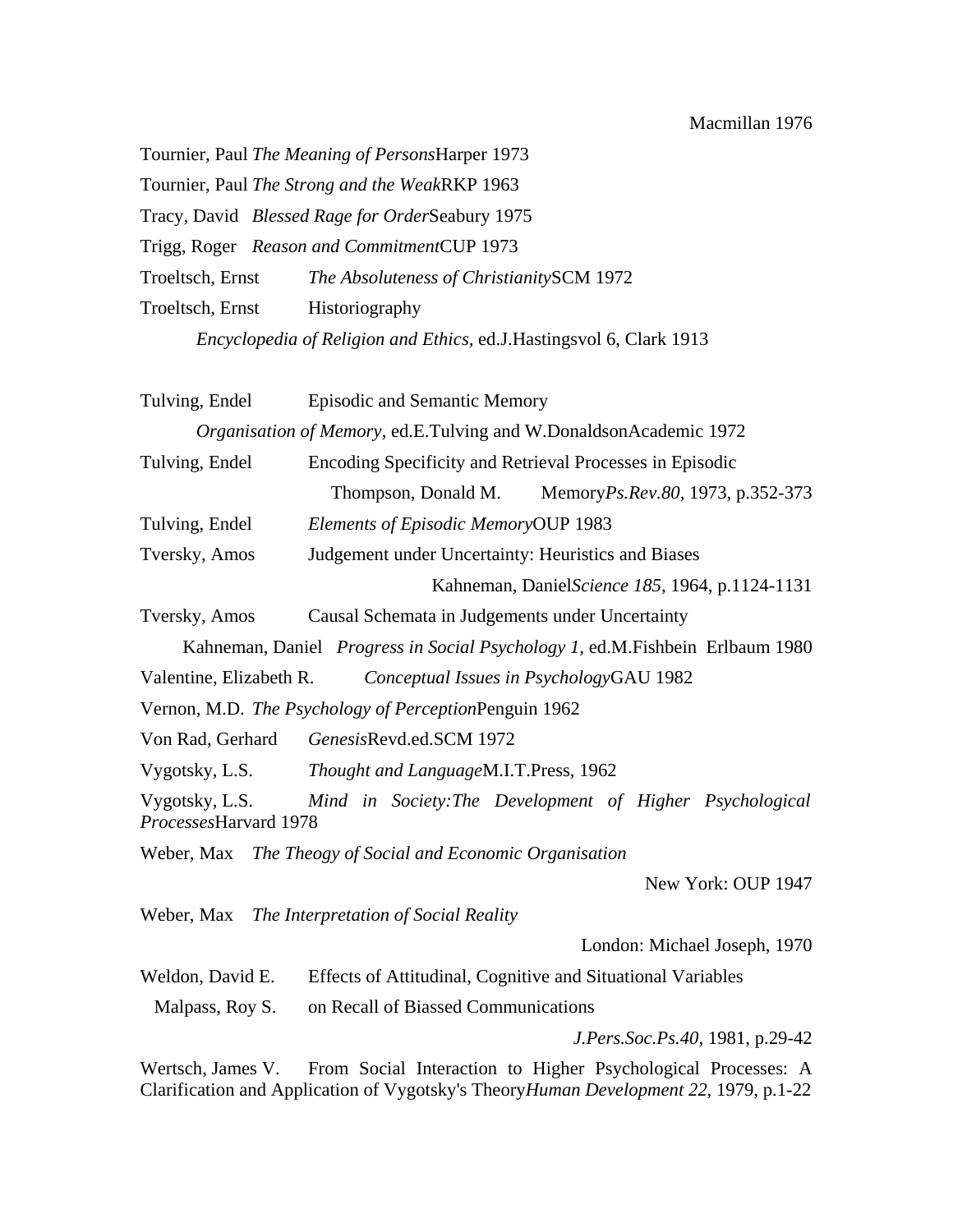| Westerhoff, John H.III                                       | <b>Generation to Generation</b>                                              |
|--------------------------------------------------------------|------------------------------------------------------------------------------|
|                                                              | Neville, Gwen Kennedy2nd.ed. New York: Pilgrim Press, 1979                   |
| Westerhoff, John H.III                                       | Will Our Children Have Faith?Seabury 1976                                    |
| Westerhoff, John H.III (ed)<br>1978                          | Who are We? The Quest for a Religious Education REP                          |
| Westerhoff, John H.III<br>Church RenewalSeabury 1979         | Inner Growth/Outer Change: An Educational Guide to                           |
| Westerhoff, John H.III<br>1981                               | A Faithful Church Wilton, Conn.: Moorhouse Barlow Co.                        |
| Edwards, O.C.Jr.                                             |                                                                              |
| Westerhoff, John H.III                                       | Christian Education: Kerygma v.Didache                                       |
|                                                              | Christianity, Society and Education, ed.J.Ferguson SPCK 1981                 |
| Westerhoff, John H.III                                       | The Church and the Family Rel. Ed. 78, 1983, p.249-274                       |
| Westerhoff, John H.III                                       | Building God's People in a Materialistic Society                             |
|                                                              | Seabury 1983                                                                 |
|                                                              | Whitney, G.T. The Heritage of Kant Princeton University Press, 1939          |
|                                                              | Bowers, D.F.                                                                 |
| Wilcox, Mary Developmental JourneyAbingdon 1978              |                                                                              |
| Williams, Forest<br>JudgementKant-Studien, 1954-5, p.172-188 | Philosophical Anthropology and the Critique of Aesthetic                     |
| Wilson, Bryan (ed) RationalityBlackwell 1970                 |                                                                              |
|                                                              | Winch, Peter The Idea of a Social Science and its Relation to Philosophy     |
|                                                              | <b>RKP 1958</b>                                                              |
| Wisdom, John Other Minds2nd.ed. Blackwell 1965               |                                                                              |
|                                                              | Wisdom, John Philosophy and PsychoanalysisBlackwell 1953                     |
| Wisdom, John Paradox and DiscoveryBlackwell 1965             |                                                                              |
|                                                              | Wittgenstein, Ludwig Tractatus Logico-PhilosophicusRKP 1974                  |
|                                                              | Wittgenstein, Ludwig A Note on Logical Form PAS Supp. Vol.9, 1929, p.162-171 |
|                                                              | Wittgenstein, Ludwig Philosophical Investigations2nd.ed. Blackwell 1958      |
|                                                              | Wittgenstein, Ludwig Blue and Brown Books2nd.ed. Blackwell 1978              |
|                                                              | Wyckoff, D.CampbellReligious Education as a Discipline                       |
|                                                              | Rel.Ed.62, 1967, p.387-394                                                   |
|                                                              | Who are We? ed. Westerhoff, p.165-180                                        |

Wrong, Dennis *Max Weber* Englewood Cliffs, N.J.: Prentice-Hall, 1970